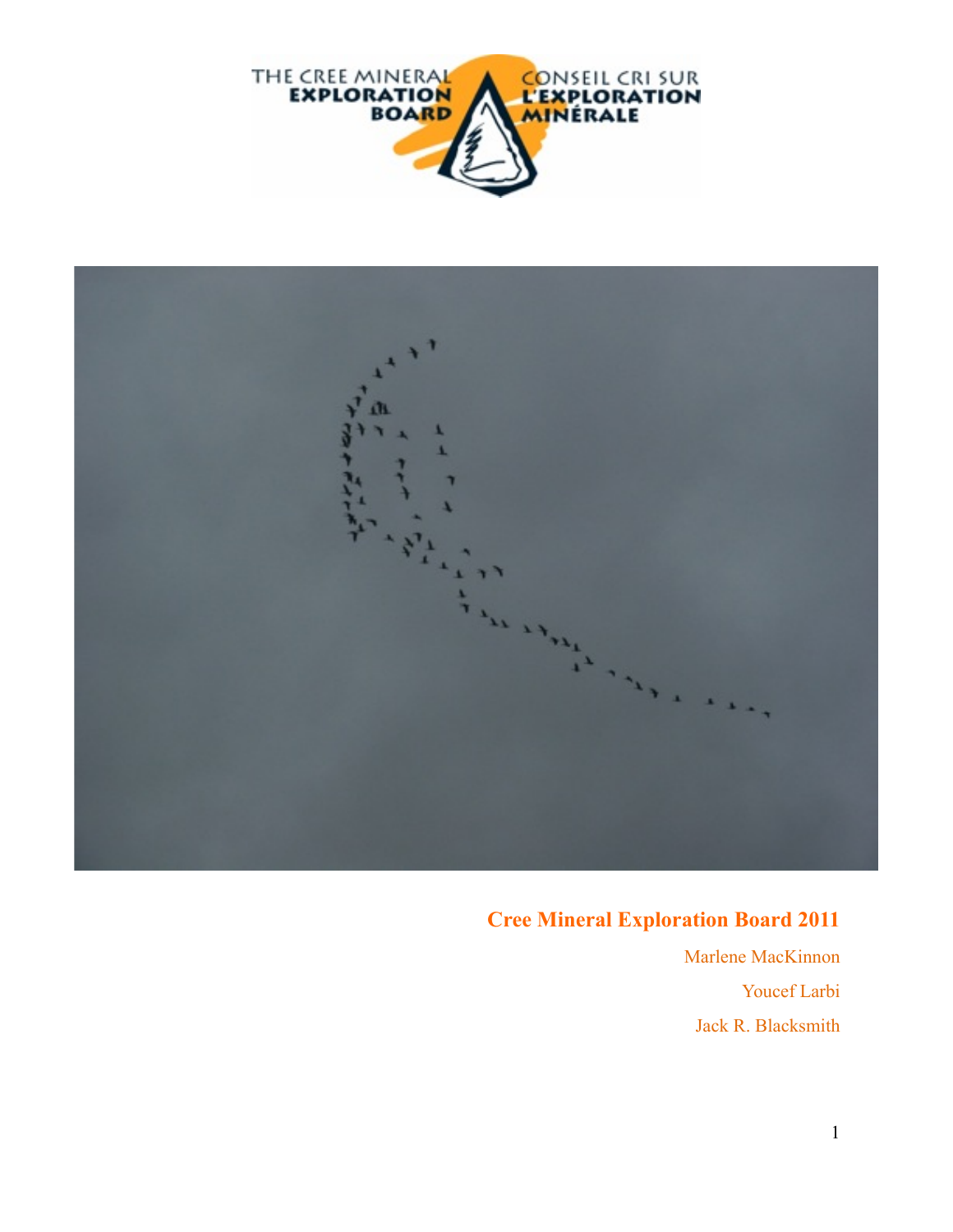

#### **CONTENTS**

| 1.4. Number of projects by substance: Comparison of 2010 with 201112 |  |
|----------------------------------------------------------------------|--|
|                                                                      |  |
|                                                                      |  |
|                                                                      |  |
|                                                                      |  |
|                                                                      |  |
|                                                                      |  |
|                                                                      |  |
|                                                                      |  |
|                                                                      |  |
|                                                                      |  |
| 4.2. Highlights:                                                     |  |
|                                                                      |  |
|                                                                      |  |
|                                                                      |  |
|                                                                      |  |
|                                                                      |  |
|                                                                      |  |
|                                                                      |  |
|                                                                      |  |
|                                                                      |  |
|                                                                      |  |
|                                                                      |  |
|                                                                      |  |
|                                                                      |  |
|                                                                      |  |
| 7.2. Highlights:                                                     |  |
|                                                                      |  |
|                                                                      |  |
|                                                                      |  |
|                                                                      |  |
| 8.2. Highlights:                                                     |  |
|                                                                      |  |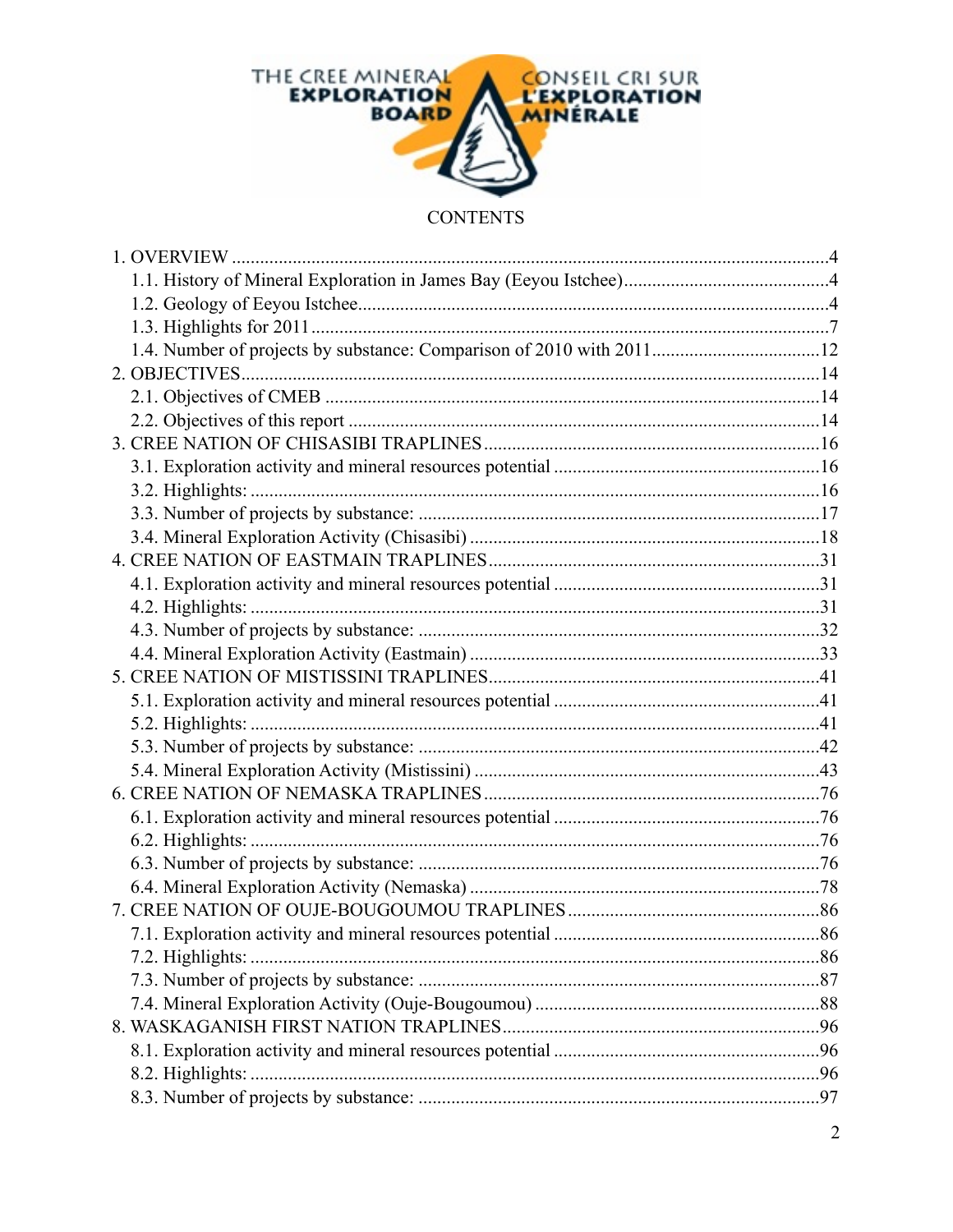

| ANNEX 2. COMPANY PRESS RELEASES USED IN THIS REPORT166 |  |
|--------------------------------------------------------|--|
|                                                        |  |
|                                                        |  |
|                                                        |  |
|                                                        |  |
|                                                        |  |
|                                                        |  |
|                                                        |  |
|                                                        |  |
|                                                        |  |
|                                                        |  |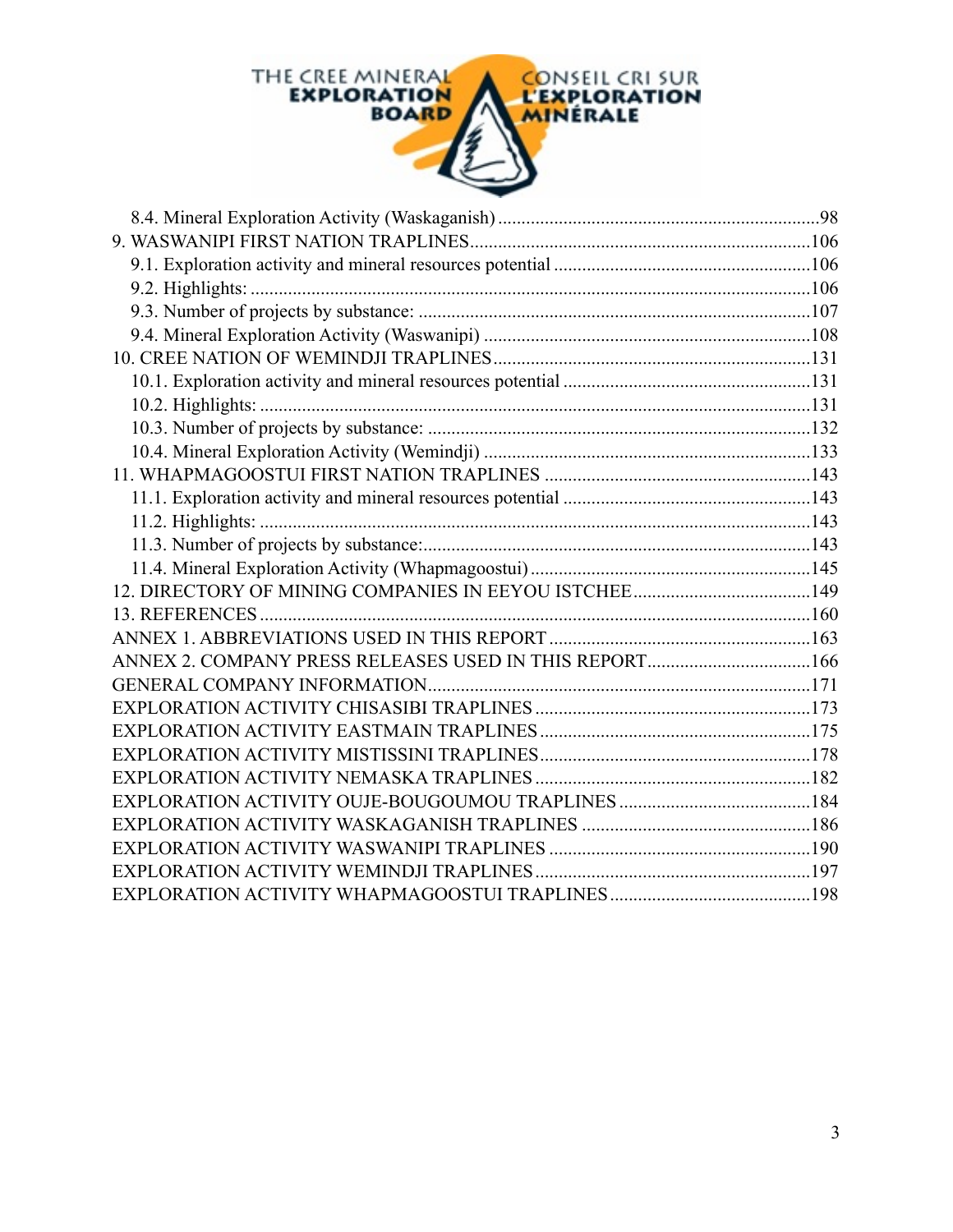

# **1. OVERVIEW**

## *1.1. History of Mineral Exploration in James Bay (Eeyou Istchee)*

Mineral exploration in Eeyou Istchee has been the preoccupation (and occupation) of prospectors and mining companies for more than a century. The richness of the territory in terms of precious and base metals and recently in diamonds continues to augment yearly.

Historically, exploration has been mostly for precious and base metals, uranium and iron. Exploration intensity has always been influenced by the economic value of the minerals targeted. The Goldcorp Inc. Roberto mineralized system in the Opinaca Reservoir area (Wemindji-Eastmain section) has evolved as one of the most significant gold discoveries in Québec in recent years. The continuously positive exploration results obtained from this site prompt other companies to claim in the area.

Eeyou Istchee is gaining prominence as one of Canada's most important areas for mineral exploration. The Opinaca Reservoir has potential for being a major gold mining camp. The Otish Mountains area is very promising for possible diamond, uranium and molybdenum exploitation.

These diamond, gold and uranium discoveries especially, as well as results of other exploration work, place Eeyou Istchee at the forefront of mineral exploration and eventual exploitation in northern Quebec.

### *1.2. Geology of Eeyou Istchee*

James Bay Cree traplines mostly overlie the Superior geological province. A few Mistissini traplines are located on the Grenville geological province. The geology that follows is general in nature. The reader is invited to consult references listed or company websites for more comprehensive information.

The Superior Province forms the core of the continent of North America and represents the mining heartland of Canada. In Quebec, the Superior hosts the Abitibi, Matagami and Chibougamau mining camps. The Kapuskasing uplift represents a 500 kilometre long faultbounded structure that divides the Superior Province into western and eastern halves (Percival and West, 1994). The Superior Province is further divided into domains, subprovinces, terranes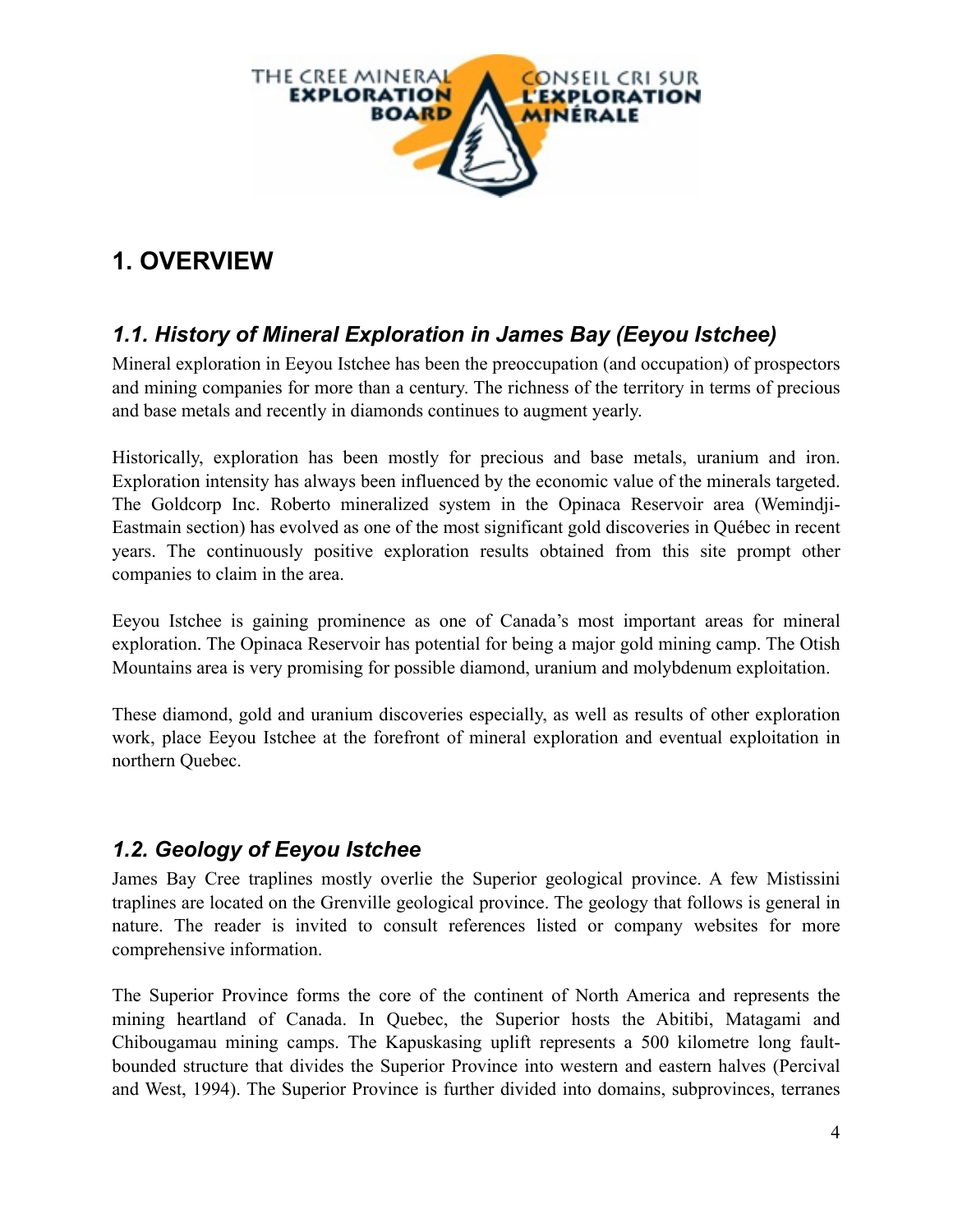

and complexes. This report follows nomenclature of tectonic elements put forth in reports by Hocq (1994) and Percival (2007).

Eeyou Istchee is located on the eastern Superior Province. Cree traplines overlie seven divisions of the Superior Province. These are from north to south:

- The Bienville subprovince (Hocq and Percival)
- The La Grande subprovince (Hocq and Percival)
- The Ashuanipi Complex (Percival) or subprovince (Hocq)
- The Opinaca Subprovince (Hocq and Percival)
- The Nemiscau Subprovince (Hocq)
- The Opatica Subprovince (Hocq and Percival)
- The Abitibi subprovince (Hocq) or terrane (Percival)

These subprovinces are mostly made up of volcano-plutonic and sedimentary assemblages intruded by granitoids. They are transected by E-W to WNW-ESE and NE-SW-trending shear zones metamorphosed to (in the centre) the greenshist facies and (near their borders) to the upper amphibolite facies (Hocq, M., 1994).

The Bienville subprovince (on which the communities of Whapmagoostui and Chisasibi are located) is a plutonic assemblage occupying the southern part of the northern Superior province. It is composed mainly of migmatized orthogenesis ranging from tonalitic to granodioritic in composition, with enclaves of supracrustal (iron formation, paragneiss, metavolcanic rock) and plutonic (ultramafic) rocks intruded by synkinematic granodioritic to tonalitic plutons and by late biotite granites (Perreault and Moorehead, 2003). This subprovince also contains volcanosedimentary belts, such as the Lac Fagnant Belt, metamorphosed to the amphibolite facies (Perreault and Moorehead, 2003). Plutonic rocks of the Bienville subprovince intrude the northern margin of the La Grande subprovince and mark a transition to dominantly granitic rocks to the north (Percival, 2007).

The La Grande subprovince (on which the communities of Wemindji and Eastmain are located) is made up primarily of volcano-plutonic rocks and includes the La Grande Volcano-sedimentary Belt (LGVB). The LGVB runs parallel to the Wemindji-Caniapiscau structural corridor. It consists of mafic to felsic volcanic rocks, interstratified with metasediments and oxide-facies or magnetite iron formations and hosts numerous known mineral occurrences. Scattered throughout the area are komatiitic flows and ultramafic intrusions which locally host Ni-Cu±PGE and Cr mineralization. In the west, the clastic Apple formation which hosts uranium-gold occurances unconformably overlies Mesoarchean basement rocks (3.33-2.79Ga) (Roscoe and Donaldson, 1988). The Venus belt in the northeast contains Ni-Cu-PGE showings (Gosselin and Simard, 2001). The Eastmain sector contains younger volcanic rocks (2.75-2.70 Ga) characterized by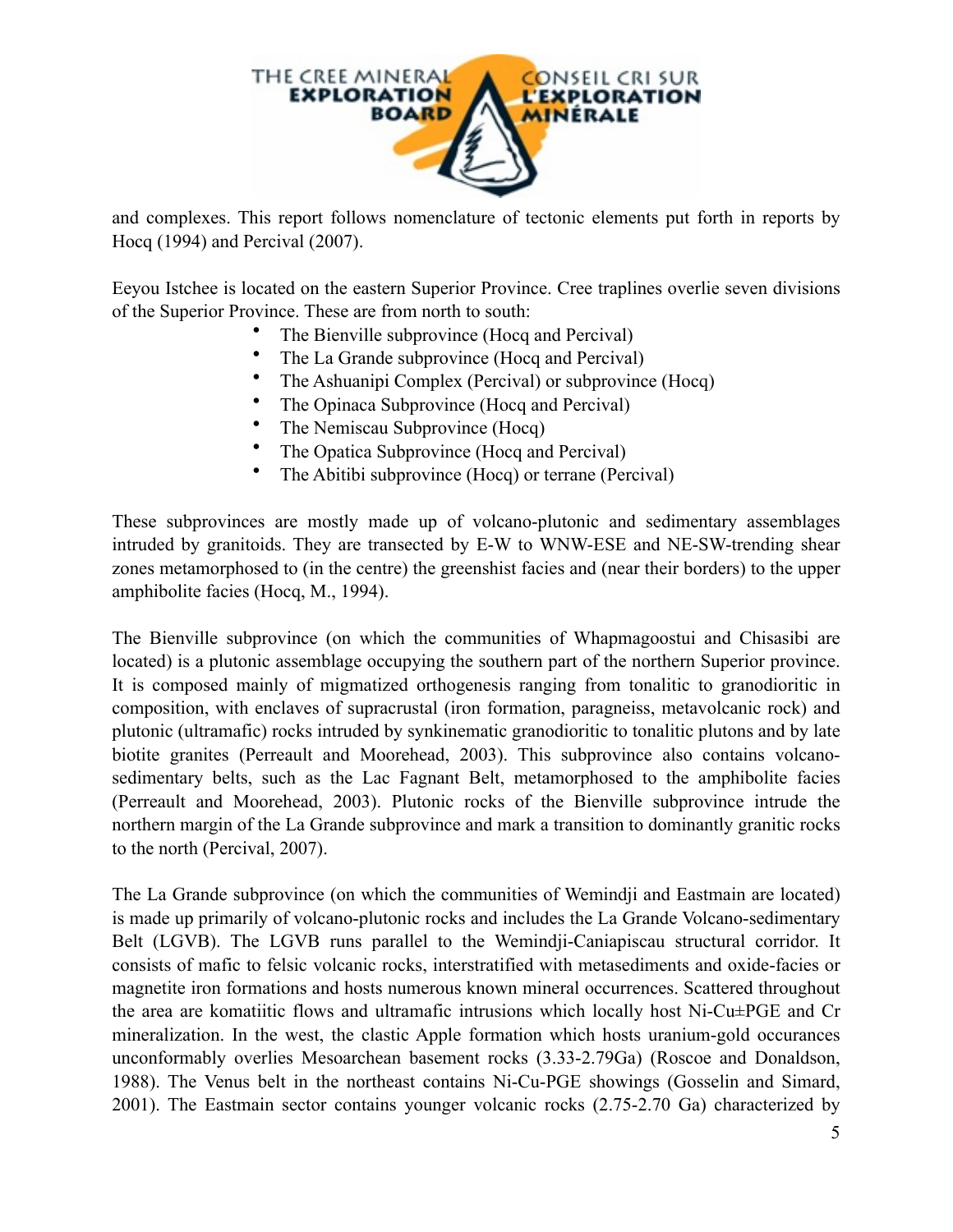

porphyry and other magmatic mineralization (Percival, 2007). The multiphase Meso to Neoarchean tonalitic basement associated to the Langelier Complex is overlained by autochthonous to para-autochthonous volcano-sedimentary sequences of the Yasinski Group and Ekomiak Formation.

The Ashuanipi Complex or subprovince consists of high-grade metamorphic and plutonic rocks (Percival et al., 1992). Early sedimentary and volcanic rocks were intruded by a ca. 2.725 Ga tonalite-diorite suite (Percival et al., 2003), then deformed and metamorphosed to granulite facies and subsequently intruded by orthopyroxene-bearing diatexite (Percival, 1991), granite, granodiorite, and syenite (Leclair et al., 2004). Mineralization is restricted to small, high-grade gold showings in iron formation and skarns (Moritz and Chevé, 1992; Lapointe and Chown, 1993; Chevé and Brouillette, 1995). The occurrences are unusual in their setting in a granulitefacies terrane (Percival. 2007).

The Opinaca sudprovince consists of metagreywacke, derived migmatite, and granite. Polydeformed schists occur at the belt margins, whereas the interior portions are metamorphosed to amphibolite and granulite facies (Percival, 2007). The northern boundary with the La Grande subprovince is a faulted stratigraphic contact (Goutier et al., 2002). The supracrustal rocks are cut by the Broadback River granite (Davis et al., 1994). Mineralization in the Opinaca subprovince includes rare-metal occurrences within peraluminous granites and associated pegmatites (Goutier et al., 2002).

The Nemiscau subprovince (on which the Waskaganish and Nemaska communities are located) is made up mainly of metasedimentary rocks (Card and Ciesielski, 1986). The northern limit follows the contacts of the Lower Eastmain River volcanic belt (Franconi, 1978, Hocq, 1994). Hocq (1994) divides the Nemiscau subprovince into the Champion Lake plutonic terrane and a metasedimentary terrane subdivided into three domains: the N-1 (northern part), N-2 (central part), and N-3 (southern part).

The Opatica subprovince (on which the community of Mistissini is located) is a predominantly metaplutonic domain bounding the Abitibi terrane to the north and consists of units ranging from tonalite, through tonalite-granodiorite, to granite and pegmatite (Benn et al., 1992; Sawyer and Benn, 1993; Davis et al., 1994b). Polyphase deformation includes early, west-verging shear zones, overprinted by south-vergent structures (Sawyer and Benn, 1993). The Frotet-Evans-Troilus greenstone belt has showings including Cu-Au veins, volcanogenic massive sulphide, iron formation, and intrusion-hosted Ni-Cu (Gosselin, 1996). The Paleoproterozoic dolomitic Mistassini Group and clastic Otish Group of sedimentary rocks forming the Mistassini Basin and Otish Basin respectively unconformably overlie the Superior Province rocks.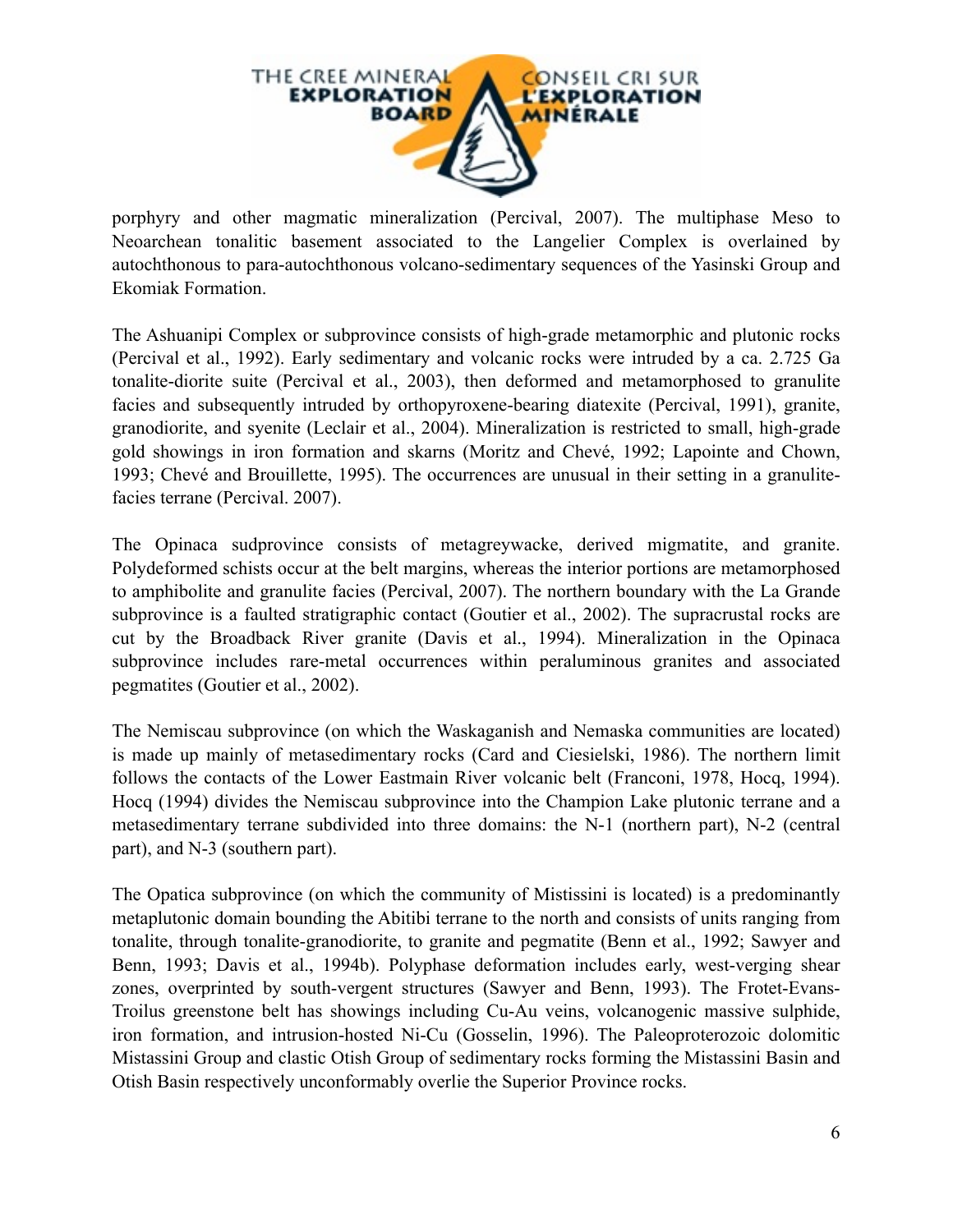

The Abitibi subprovince (on which the communities of Ouje-Bougoumou and Waswanipi are located) is among the richest Archean greenstone belts in the world. It contains numerous granitoid intrusions and volcanic and sedimentary belts oriented roughly E-W. Volcanic units consist of ultramafic to mafic, mafic, or mafic to felsic assemblages. The volcanic assemblages are separated by narrow bands of sedimentary rocks generally composed of clastic units. Several E-W to NW-SE oriented major reverse or normal faults, NE-trending sinistral faults and SEtrending dextral faults transect the Abitibi Belt.

In the James Bay region, strong positive magnetic anomalies are generally associated with iron formations (Houle, 2003). In these formations, disseminated sulphides may be detected from electromagnetic or induced polarization anomalies. In geochemistry, particularly in humus surveys, the most useful indicator elements for this type of mineralization are gold and arsenic (Houle, 2003). Houle states that fold hinges and transverse or longitudinal deformation zones affecting these iron formations are favourable sites for gold remobilization and local enrichment. Consequently, all iron formations located along the contact between major lithostratigraphic domains (sedimentary-volcanic) remain prime targets for the discovery of high-grade gold deposits.

### *1.3. Highlights for 2011*

Exploration activities in 2011 show exciting finds and significant increases in potential for diamond, gold, uranium, iron, molybdenum and lithium on Eeyou Istchee. Some exploration projects have progressed in advances stages of exploration.

#### *DIAMONDS:*

- ➢ **STORNOWAY DIAMOND CORP.** began a Feasibility Study on the RENARD diamond project on the FOXTROT property on *MISTISSINI* Trapline M-11;
	- o ESIA
	- o Mineral resources estimate:
		- Indicated resource of 23.8 million carats
		- **•** Inferred resource of 17.5 million carats.

#### *GOLD:*

- ➢ **GOLDEN TAG RESOURCES LTD.** / **SIRIOS RESOURCES INC.**: 834.4 g/t Au over 1.71 metres on the AQUILON property on *CHISASIBI* Trapline CH-26.
- ➢ **VIRGINIA MINES INC.**: 12.05g/t Au over 1.25 metres on the LAC PAU property on *CHISASIBI* Trapline CH-32.
- ➢ **EASTMAIN RESOURCES INC.**: NI 43-101 mineral resources estimate on the CLEARWATER property on *EASTMAIN* Trapline VC-37.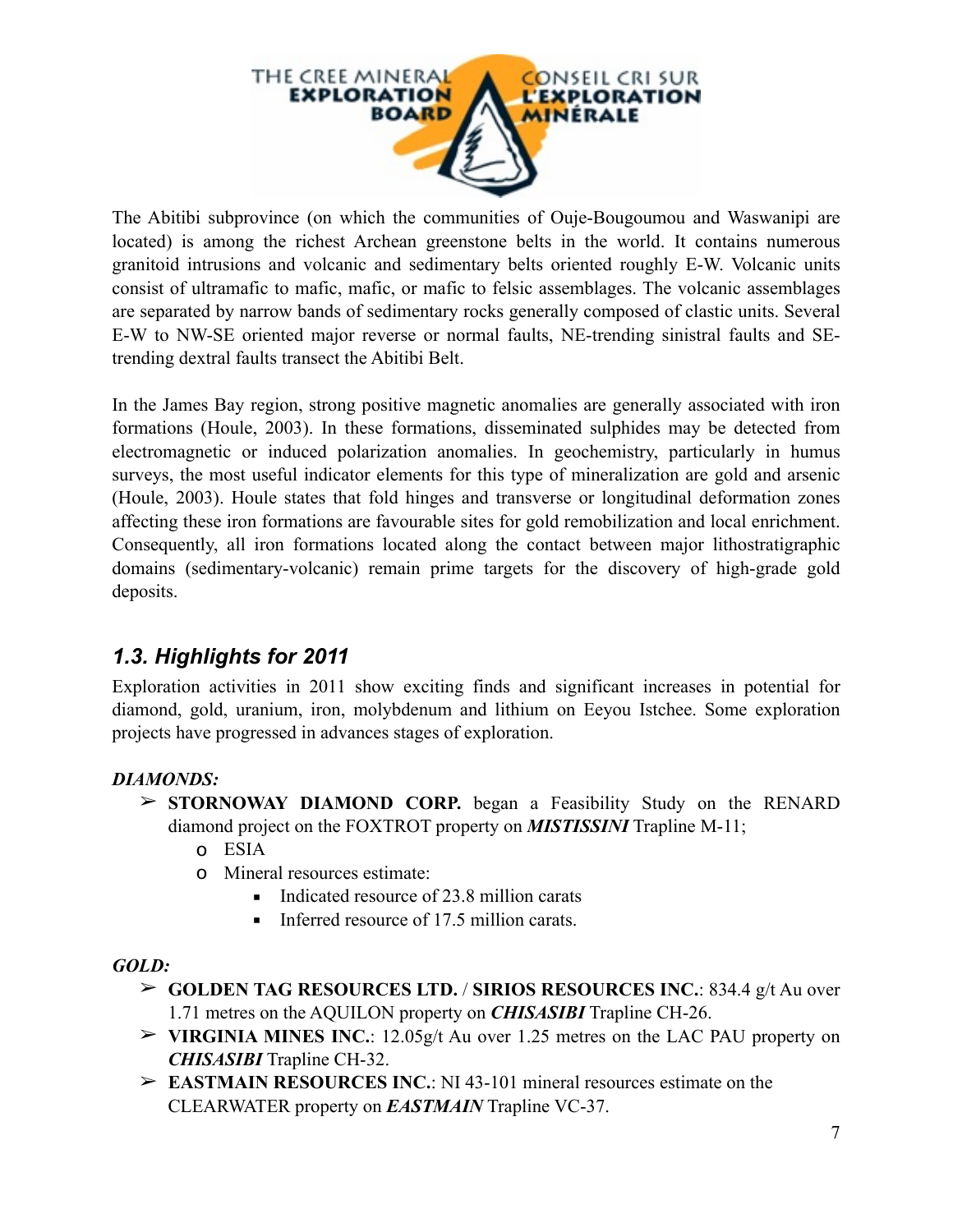

- o Measured and Indicated Open Pit resources at an average grade of 5.15 grams per tonne gold (5.72 grams per tonne gold uncapped) containing 452,000 ounces gold (502,000 ounces gold uncapped);
- o Inferred Open Pit resources at an average grade of 2.56 grams per tonne gold (2.83 grams per tonne gold uncapped) containing 115,000 ounces gold (127,000 ounces gold uncapped);
- o Measured and Indicated Underground resources at an average grade of 6.46 grams per tonne gold (capped and uncapped) containing 130,000 ounces gold (capped and uncapped);
- o Inferred Underground resources at an average grade of 7.18 grams per tonne gold (7.21 grams per tonne uncapped) containing 905,000 ounces gold (910,000 ounces gold uncapped).
- o Drilling intersected 60.5g/t Au over 1.5 metres.
- $\triangleright$  **ABITEX RESOURCES INC.**: 2.09% U<sub>3</sub>O<sub>8</sub> and 37.85g/t Au on EPSILON B property on *MISTISSINI* traplines M-17A, M-17B.
- ➢ **BEAUFIELD RESOURCES INC.**: 14.90% Zn, 6.87% Cu, 159.28g/t Ag, 0.84g/t Au on the TORTIGNY-TROILUS property on *MISTISSINI* traplines M-34, M-35A, M-39A, M-40, M-41, M-48.
- ➢ **EASTMAIN RESOURCES INC.**: 18.75g/t Au over 2.0 metres on the EASTMAIN MINE property on *MISTISSINI* Trapline M-16.
- ➢ **CARTIER RESOURCES INC.**: 11.92g/t Au on the DOLLIER property on *OUJE-BOUGOUMOU* Trapline O-59.
- ➢ **COGITORE RESOURCES INC.**: NI 43-101 Technical Report with Mineral Resource Estimate on SCOTT LAKE property on *OUJE-BOUGOUMOU* traplines O-54, O-58,  $O-59$ ;
	- o Inferred resources of 534 million tonnes grading 1.2% Cu, 4.6% Zn, 0.2g/t Au,  $34g/t$  Ag.
	- **o** 6.8% Cu, 0.5 g/t Au and 140 g/t Ag over 0.2 metres.
- ➢ **MDN INC. / SOQUEM INC.**: 7.81g/t Au over 11.90 metres on the MCGOLD property on *OUJE-BOUGOUMOU* Trapline O-55.
- ➢ **BALMORAL RESOURCES LTD.**: 13.01g/t Au over 12.00 metres on the MARTINIERE property on *WASKAGANISH* Trapline A-4.
- ➢ **BALMORAL RESOURCES LTD.**: 97.33g/t Au over 6.12 metres on the FENELON property on *WASKAGANISH* Trapline N-8.
- ➢ **BALMORAL RESOURCES LTD.**: 6.15g/t Au over 4.04 metres on the GRASSET property on *WASKAGANISH* Trapline N-8.
- ➢ **BONTERRA RESOURCES INC.**:114.00g/t Au over 0.7 metres on EASTERN EXTENSION property on *WASWANIPI* Trapline W-25B.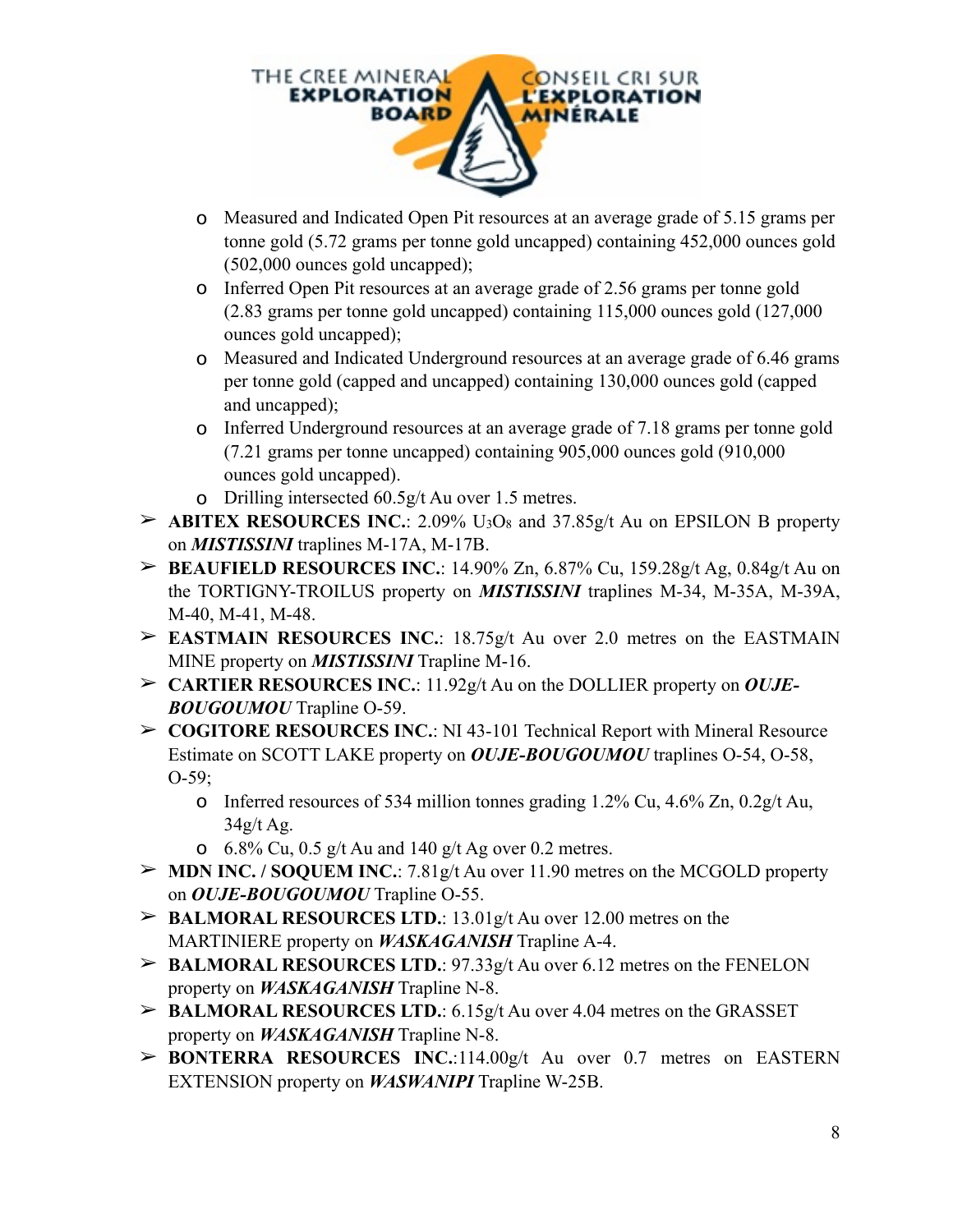

- ➢ **EAGLE HILL EXPLORATION CORP**.: 94.50g/t Au over 6.25 metres on the WINDFALL property on *WASWANIPI* traplines W-25A, W-25B.
- ➢ **METANOR RESOURCES INC. / SANDSTORM GOLD LTD.**: Pre-feasibility Study, obtained Certificate of Authorization to proceed with a 5,000 tonne bulk sample, completed shaft sinking and obtained 14.80g/t Au from a new zone on the BACHELOR LAKE property on *WASWANIPI* traplines W-21, W-24A.
- ➢ **NQ EXPLORATION INC.**: 11.55g/t Au over 1.30 metres on the LAC SHORTT property on *WASWANIPI* Trapline W-21.
- ➢ **STELLAR PACIFIC VENTURES INC.**: 76.53g/t Au over 2 metres on the MONSTER LAKE property on *WASWANIPI* traplines W-23A, W-23B.
- ➢ **AMSECO EXPLORATION INC.**: 30.72g/t Au, 260g/t Ag, 6.14% Cu, 3.12% Zn, 8.86% Pb on the LAKE YASINSKI property on *WEMINDJI* traplines VC-20, VC-21.
- ➢ **AMSECO EXPLORATION INC.**: 11.7g/t Au on the CHIKA property on *WEMINDJI* traplines VC-20, VC-21.
- ➢ **OPINACA MINES LTD. (a subsidiary of GOLDCORP INC.)**: signs a long-term Collaboration Agreement regarding the development and operation of the ELEONORE gold project on *WEMINDJI* Trapline VC-28 with the CREE NATION OF WEMINDJI, the GRAND COUNCIL OF THE CREES and the CREE REGIONAL AUTHORITY.

#### *LITHIUM, RARE EARTH ELEMENTS*

- ➢ **NEMASKA EXPLORATION INC.**: Preliminary Economic Assessment, Feasibility Study on WHABOUCHI property on *NEMASKA* traplines R-16, R-18, R-20;
	- o Mineral resources estimate for open-pit mining of 25 million tonnes measured and indicated in-pit resources of  $Li<sub>2</sub>O$ ,
	- o Drilling intersects  $2.36\%$  Li<sub>2</sub>O.
- ➢ **CRITICAL ELEMENTS CORP.**: Environmental Impact Assessment and Mineral Resource Estimate on the ROSE property on *WASKAGANISH* Trapline R-10;
	- o Indicated resources of 26.5 million tonnes at  $1.30\%$  Li<sub>2</sub>O Eq. or 0.98% Li<sub>2</sub>O, 163 ppm Ta<sub>2</sub>O<sub>5</sub>,
	- **o** Inferred resources of 10.7 million tonnes of 1.14% Li<sub>2</sub>O Eq. or 0.86% Li<sub>2</sub>O and 145 ppm  $Ta_2O_5$ .
- $\triangleright$  **JOURDAN RESOURCES INC.**: 1.88% Li<sub>2</sub>O and 2,550 g/t rubidium from grab samples. Intersected an Arithmetic Average (AA) of 0.17% Li<sub>2</sub>O, 897g/t Rb, 38g/t Ga, 38g/t Ta over an AA of 4.3 metres on the PIVERT-STAIRS property on *WASKAGANISH*  Trapline R-10.
- ➢ **GEOMEGA RESOURCES INC.:** NI 43-101 Mineral Resource Estimate on the MONTVIEL property on *WASWANIPI* Trapline W-11B;
	- o Indicated resource of 183.9 million tonnes averaging 1.45% TREO,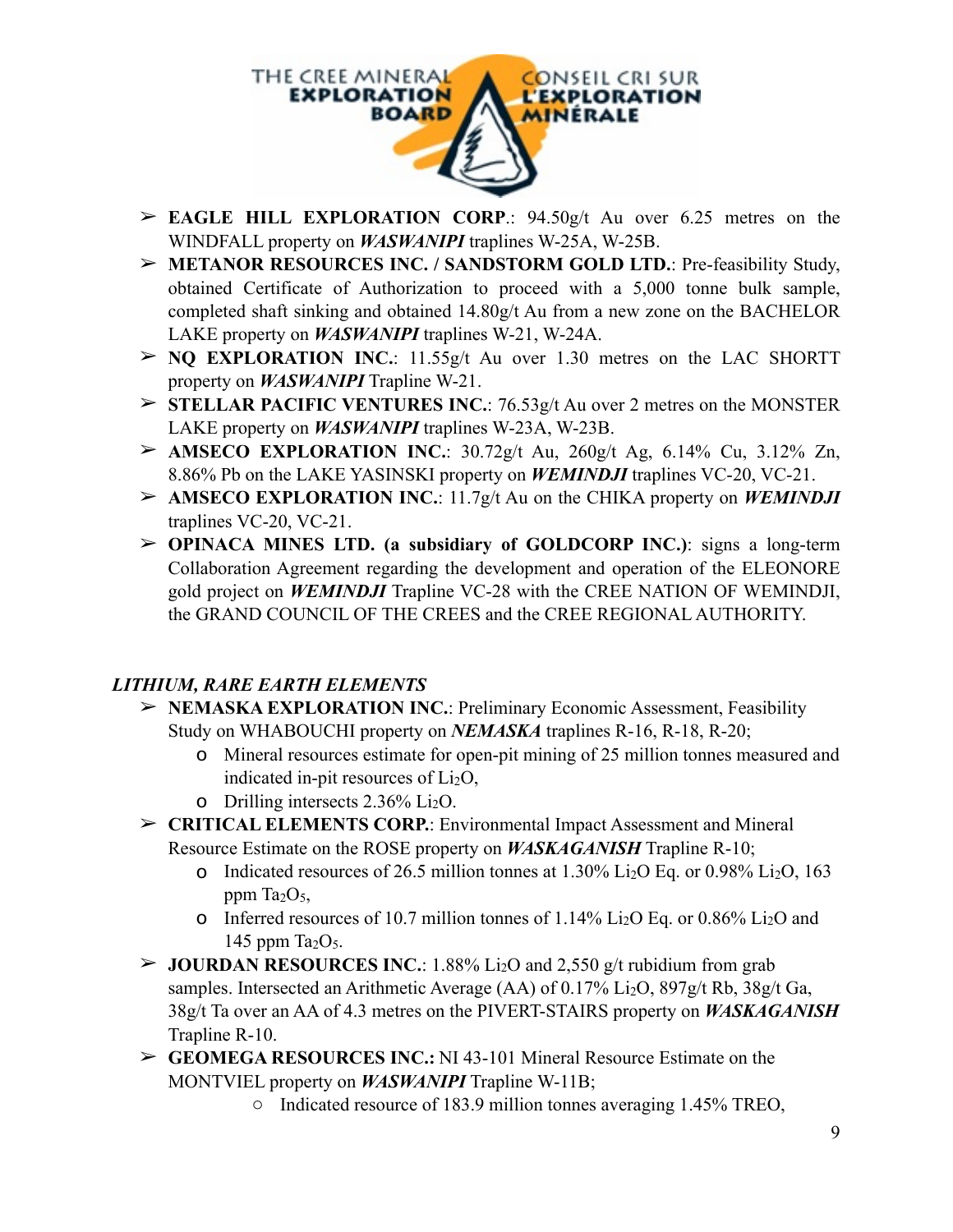

- o Inferred resource of 66.7 million tonnes averaging 1.46% TREO,
- o Intersected 2.15% TREO over 250.65 m and 1.51% TREO over 520.65 metres.
- o Enters into a Pre-Development Agreement with the GRAND COUNCIL OF THE CREES and the CREE FIRST NATION OF WASWANIPI.

#### *COPPER, SILVER, ZINC, LEAD, NICKEL CHROMIUM and MOLYBDENUM:*

- ➢ **VIRGINIA MINES INC.**: 7.32% Zn, 0.88% Cu, 85.14g/t Ag over 12.15 metres on the COULON property on *CHISASIBI* traplines CH-30 and CH-31.
- ➢ **BEAUFIELD RESOURCES INC.**: 14.90% Zn, 6.87% Cu, 159.28g/t Ag, 0.84g/t Au on the TORTIGNY-TROILUS property on *MISTISSINI* traplines M-34, M-35A, M-39A, M-40, M-41, M-48.
- ➢ **COGITORE RESOURCES INC.**: NI 43-101 Technical Report with Mineral Resource Estimate on SCOTT LAKE property on *OUJE-BOUGOUMOU* traplines O-54, O-58,  $O-59$ ;
	- o Inferred resources of 534 million tonnes grading  $1.2\%$  Cu,  $4.6\%$  Zn,  $0.2$ g/t Au,  $34g/t$  Ag,
	- **o** 6.8% Cu,  $0.5 \frac{\mathrm{g}}{\mathrm{t}}$  Au and 140  $\frac{\mathrm{g}}{\mathrm{t}}$  Ag over 0.2 metres.
- ➢ **AMSECO EXPLORATION INC.**: 30.72g/t Au, 260g/t Ag, 6.14% Cu, 3.12% Zn, 8.86% Pb on the LAKE YASINSKI property on *WEMINDJI* traplines VC-20, VC-21.

#### *IRON, TITANIUM, VANADIUM:*

- ➢ **BLACKROCK METALS INC.**: proceed with advanced exploration on the BLACK ROCK property on *OUJE-BOUGOUMOU* traplines O-57, O-59.
- ➢ Environmental Scoping Study on the **AUGYVA MINING RESOURCES CANADIAN CENTURY IRON ORE CORP.** joint venture DUNCAN property on CHISASIBI traplines CH-36/VC-04, CH-37/VC-05.

#### *URANIUM:*

- $\triangleright$  **ABITEX RESOURCES INC.**: 2.09% U<sub>3</sub>O<sub>8</sub> and 37.85g/t Au on EPSILON B property on *MISTISSINI* traplines M-17A, M-17B.
- ➢ **STRATECO RESOURCES INC.**: in permitting process for the advanced exploration undergroung ramp on the MATOUSH property on *MISTISSINI* traplines M-16, M-17, M-17C, M-24A;
	- o  $0.82\%$  eU<sub>3</sub>O<sub>8</sub> over 1.9 metres.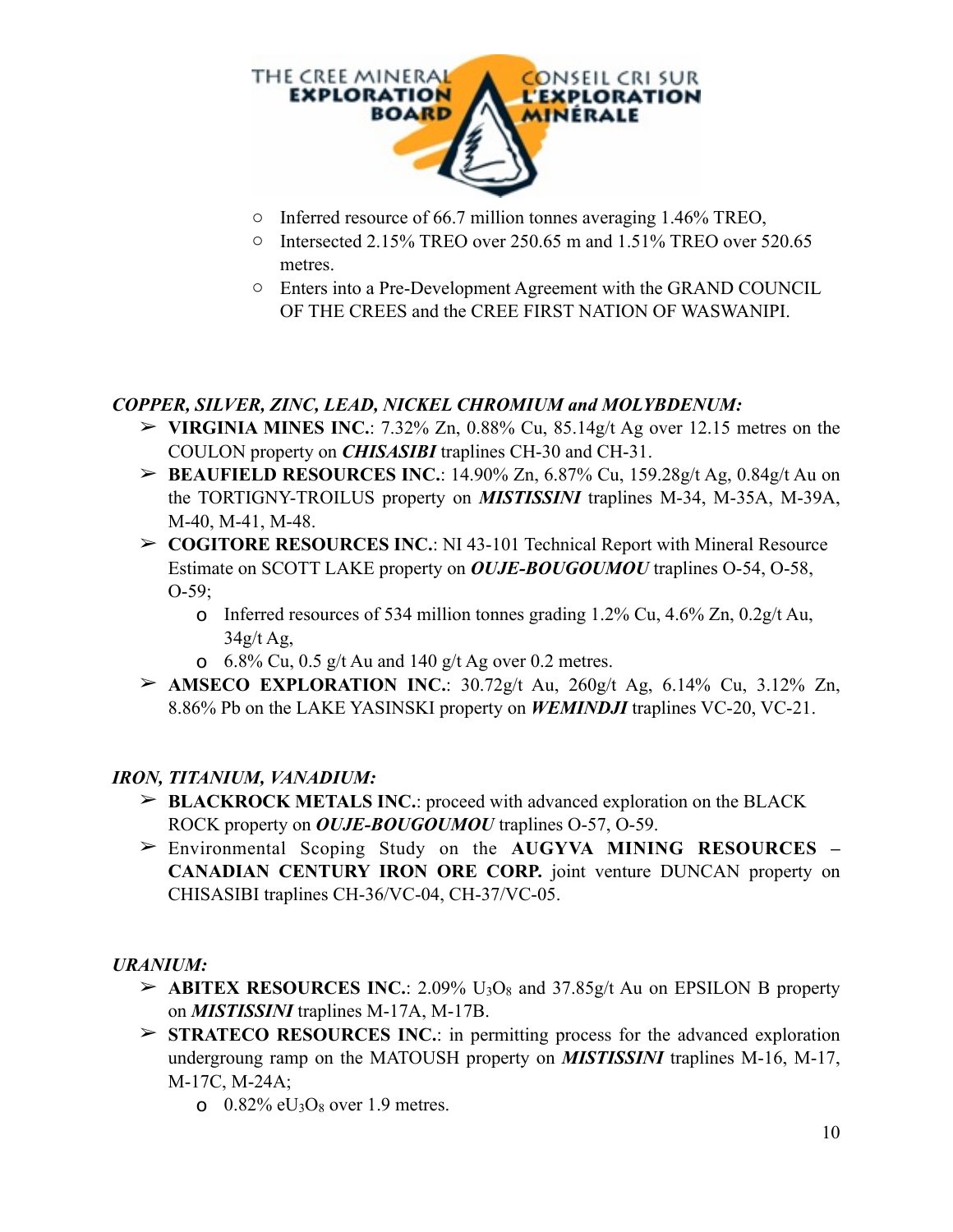

#### *OTHER:*

- ➢ Peat on the **PREMIER HORTICULTURE LTD.** claims on *WASWANIPI* traplines W-16, W-23, W-23B.
- ➢ Peat on the **TOURBIERE BERGER LTD.** claims on *WASKAGANISH* Trapline N-8 and *WASWANIPI* Trapline W-53.

#### *MINES:*

➢ **METANOR RESOURCES INC. / SANDSTORM GOLD LTD.**: Pre-feasibility Study, obtained Certificate of Authorization to proceed with a 5,000 tonne bulk sample, completed shaft sinking and obtained 14.80g/t Au from a new zone on the BACHELOR LAKE property on *WASWANIPI* traplines W-21, W-24A.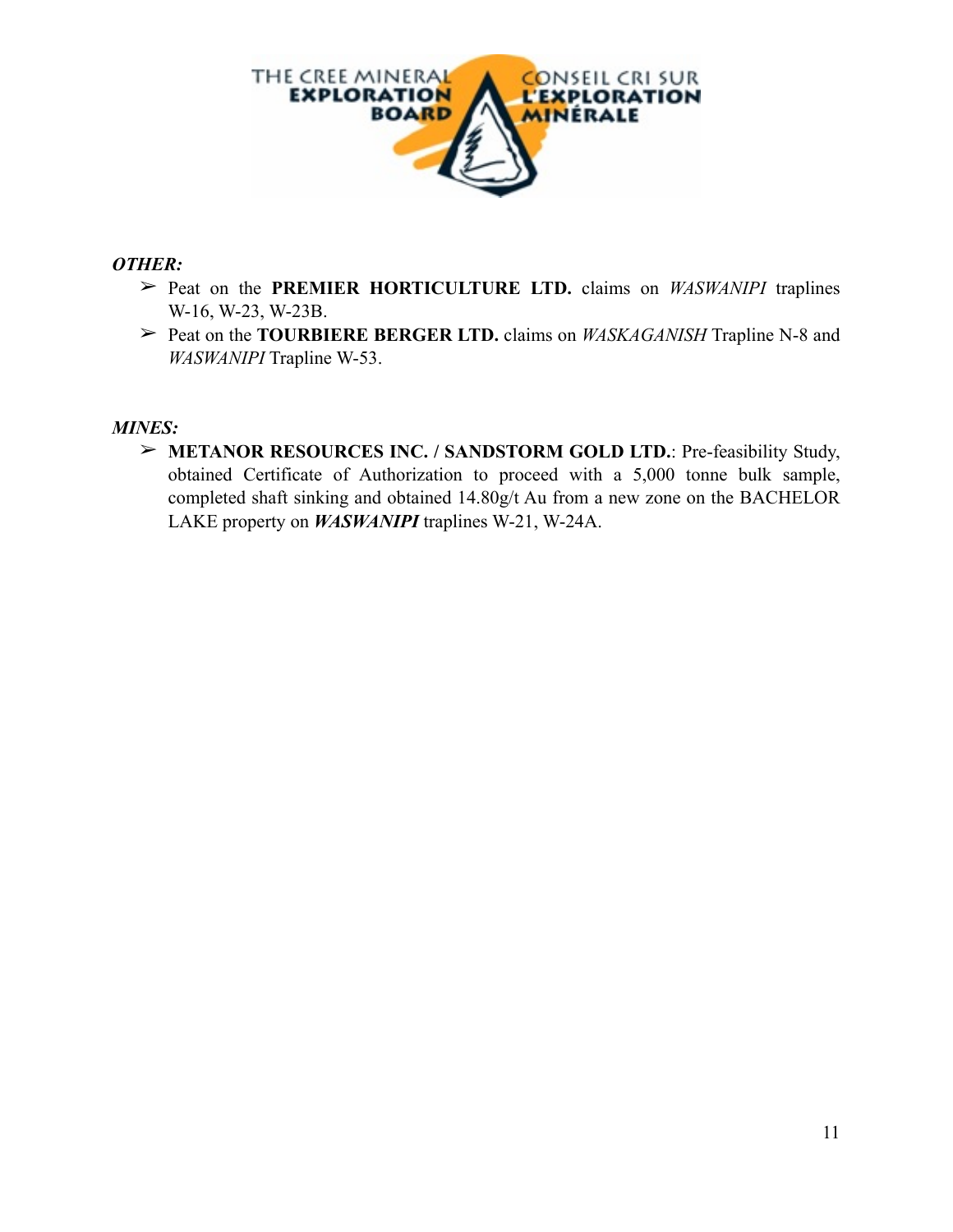

*1.4. Number of projects by substance: Comparison of 2010 with 2011* 

| <b>SUBSTANCE</b>           | # PROJECTS 2010 | # PROJECTS 2011 |
|----------------------------|-----------------|-----------------|
| <b>GOLD</b>                | 147             | 183             |
| <b>BASE METALS</b>         | 89              | 81              |
| <b>DIAMONDS</b>            | 18              | 20              |
| PLATINUM GROUP ELEMENTS    | 8               | 10              |
| <b>URANIUM</b>             | 45              | 57              |
| <b>LITHIUM</b>             | 4               | 11              |
| <b>RARE EARTH ELEMENTS</b> | $\mathcal{D}$   | 9               |
| <b>IRON</b>                | ∍               |                 |

Data based on information made public by companies and not conclusive. Some projects are multi-elemental.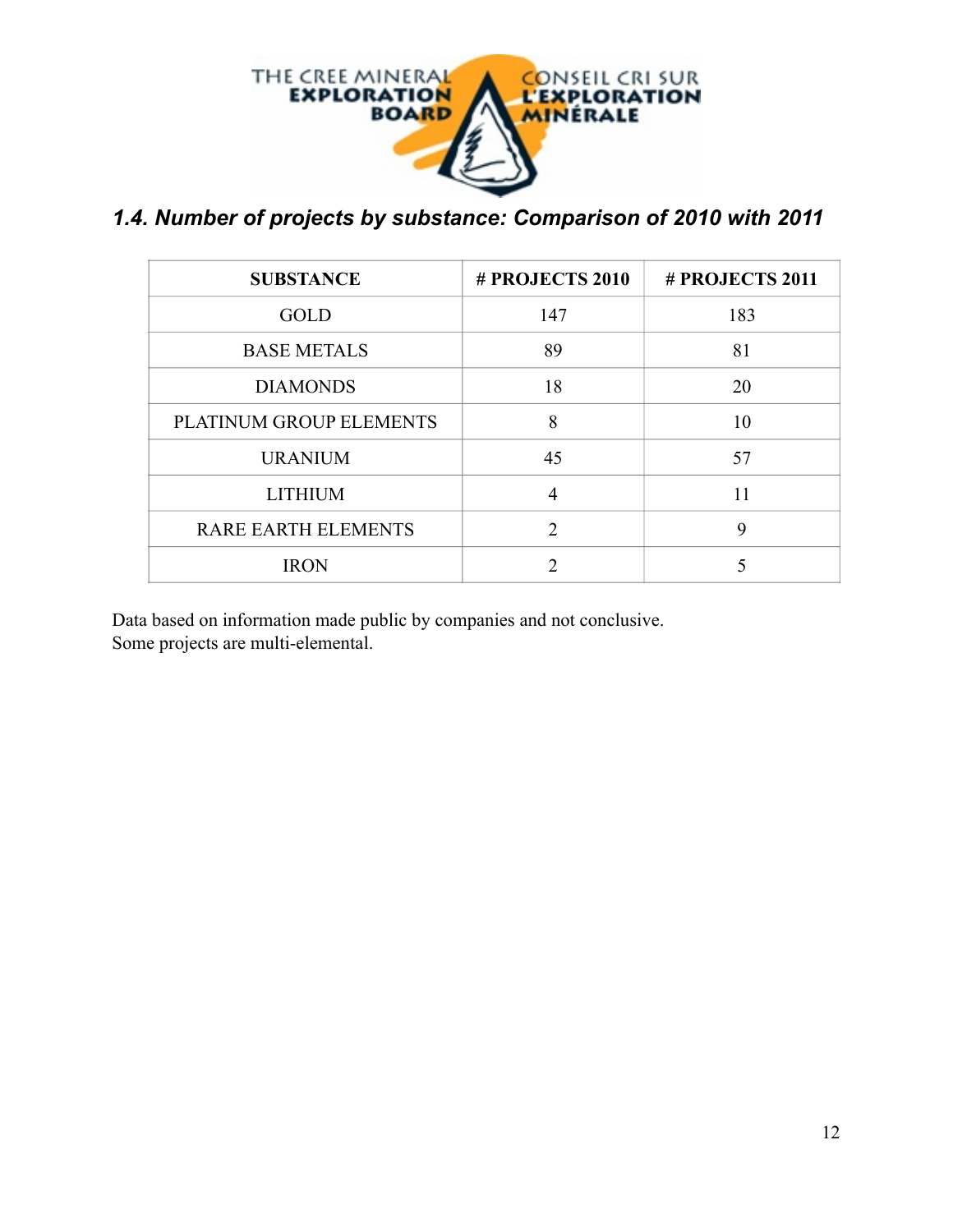

*Figure: Geological Map the geology and the territory of each community (CMEB, 2004)*

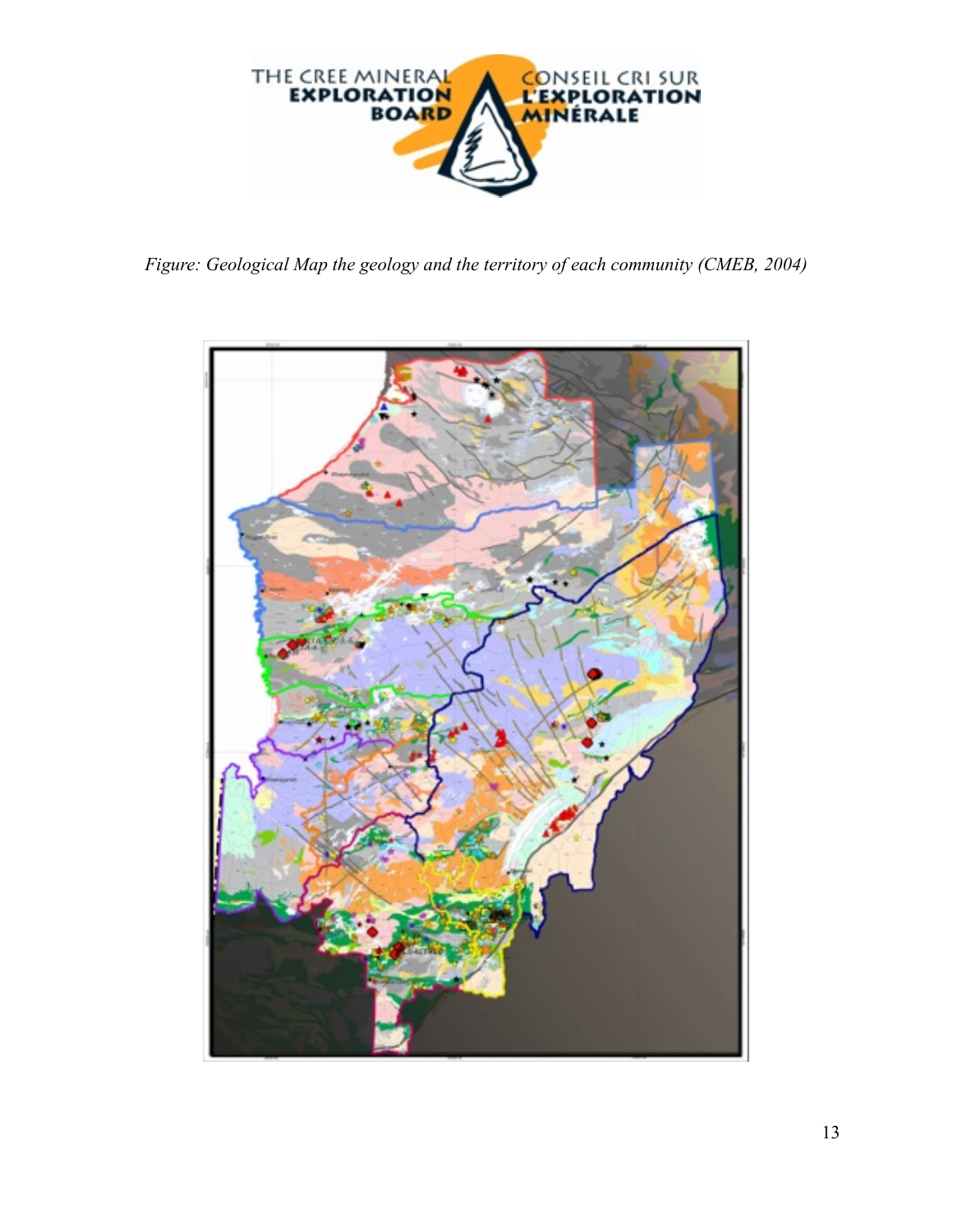

## *2.1. Objectives of CMEB*

The objectives of the CMEB (Cree Mineral Exploration Board) are to:

- $\triangleright$  Provide the Cree the knowledge and the control of the mining activities In Eeyou Istchee,
- $\triangleright$  Provide information to individual prospectors and Cree junior mining companies,
- $\triangleright$  Promote industry interest in mining exploration in Eeyou Istchee in the context of economic development,
- $\triangleright$  Attract mining companies to the Eeyou Istchee territory.

#### *2.2. Objectives of this report*

The objectives of this report are to:

- $\triangleright$  Compile mineral exploration activity in Eeyou Istchee (James Bay) territory from Novemver 1, 2010 to October 31, 2011,
- $\triangleright$  Update the activities of mining companies in Eeyou Istchee,
- $\triangleright$  Update the development of the mining industry in Eeyou Istchee,
- $\triangleright$  Outline the mineral potential of Eeyou Istchee.

The information in this report is compiled from information made public by mining companies through press releases and on their websites. Prospectors do not render information public. **NI** indicates that no information was obtained. The CMEB will invite companies and prospectors to submit information on their projects on Eeyou Istchee thereby assisting us in producing a more complete and exact compilation. Two Cree Regional Authority trapline maps were used to identify trapline numbers: the *2001 Eeyou Istchee Hunting Territory (Preliminary) Map* and the *2006 Abandoned Mining Exploration Sites and Camps on Cree Traplines Map.*

The names of the mining companies and property/project names are in bold capital letters and mineralized zones, target areas, showings and deposits are in italics.

For more information, we invite the reader to consult the company websites listed in Section 12 of this report.

**This report compiles information on mineral exploration on Eeyou Istchee as per the nine James Bay Cree Communities in alphabetical order and by Trapline number. The report**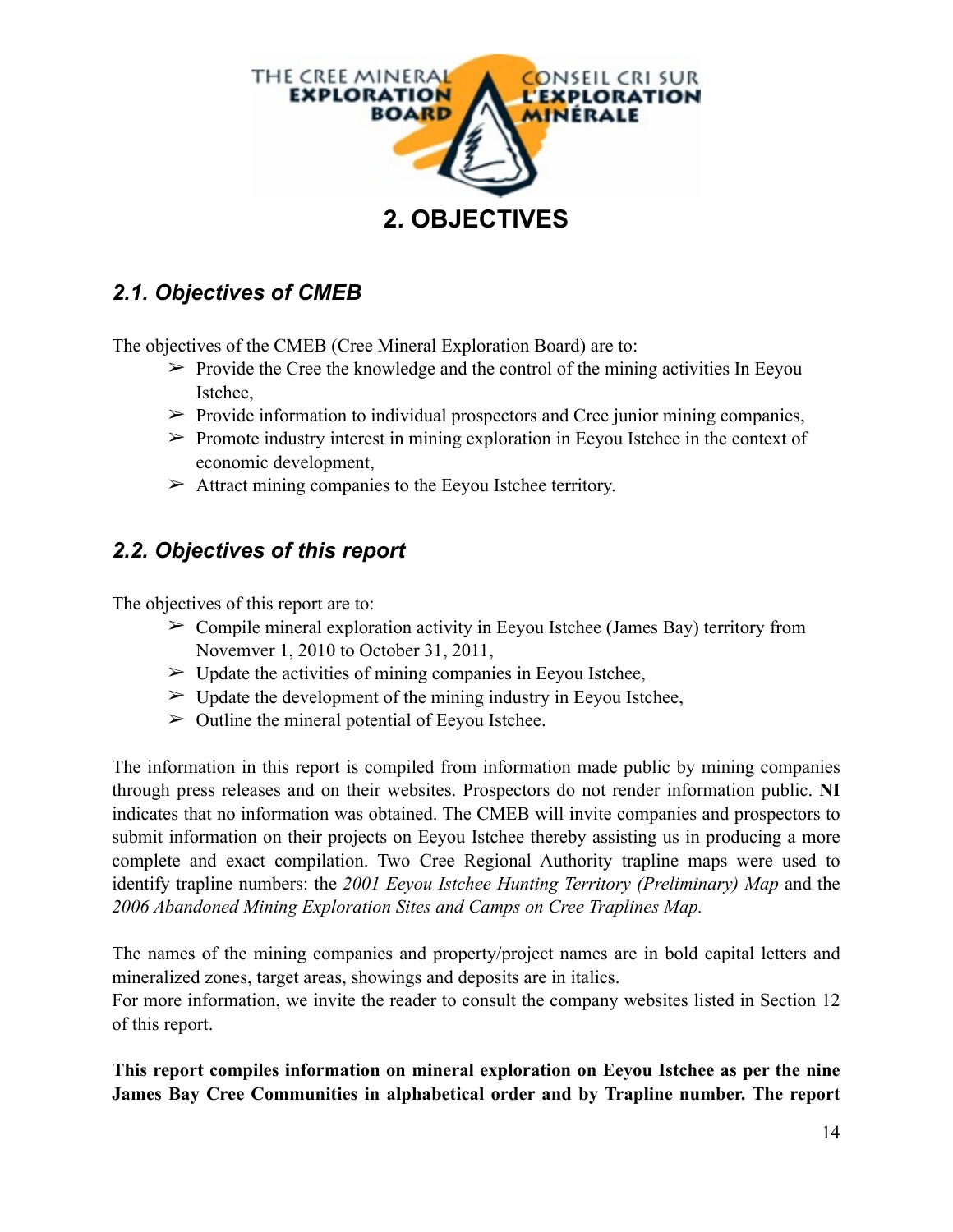

**can be more effectively used as a tool for our readers to identify the holders of active claims in Eeyou Istchee.**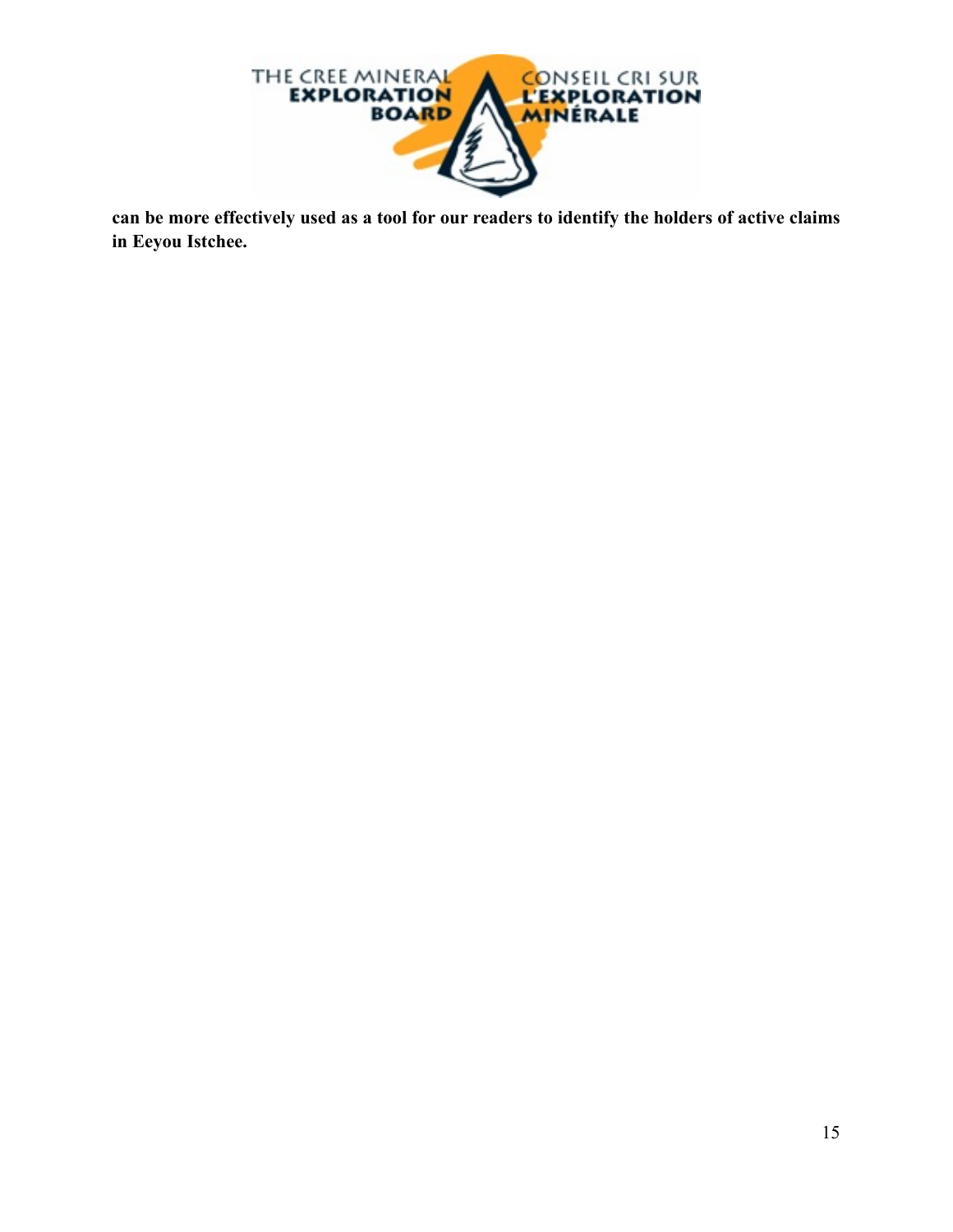

# **3. CREE NATION OF CHISASIBI TRAPLINES**

### *3.1. Exploration activity and mineral resources potential*

The Chisasibi traplines are on the Bienville subprovince, the northern part of the La Grande subprovince and part of the Ashuanipi subprovince or complex.

Substances of interest to exploration companies and prospectors include copper (Cu), chromium (Cr), cobalt (Co), diamond (C), gold (Au), iron (Fe), molybdenum (Mo), nickel (Ni), platinum group elements (PGE), silver (Ag), uranium (U), and zinc (Zn).

Number of companies with active claims: 31, including 1 Cree company. Number of prospectors with active claims: 21 including 2 Cree prospectors.

## *3.2. Highlights:*

- ➢ **GOLDEN TAG RESOURCES LTD.** / **SIRIOS RESOURCES INC.:** 834.4 g/t Au over 1.71 metres on the AQUILON property on Trapline CH-26.
- $\triangleright$  **VIRGINIA MINES INC.**: 7.32% Zn, 0.88% Cu, 85.14g/t Ag over 12.15 metres on the COULON property on traplines CH-30 and CH-31.
- ➢ **VIRGINIA MINES INC.**: 12.05g/t Au over 1.25 metres on the LAC PAU property on Trapline CH-32.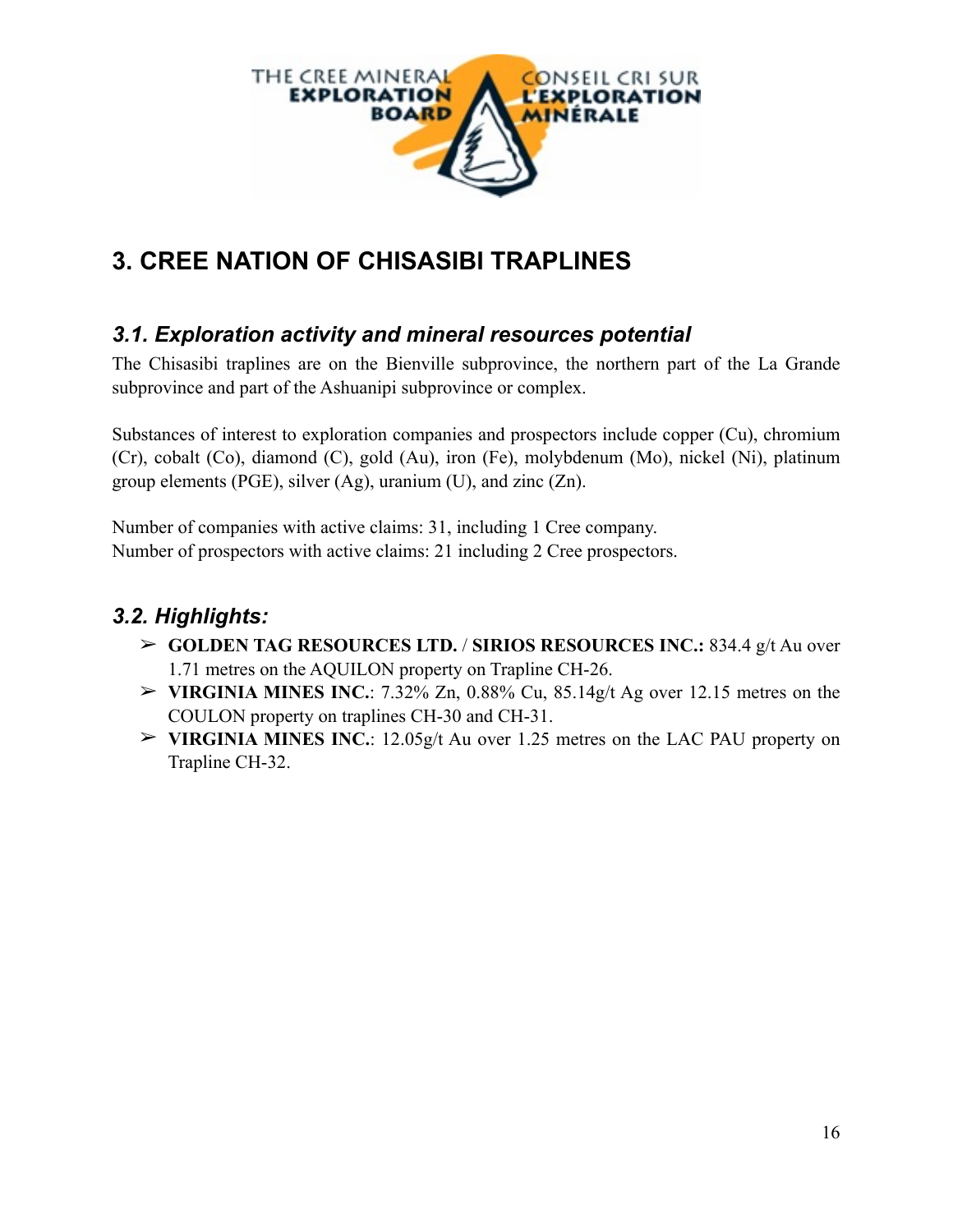

## *3.3. Number of projects by substance:*

| Substance               | Number of projects |
|-------------------------|--------------------|
| Gold                    | 22                 |
| Base metals             | 10                 |
| Diamonds                | 3                  |
| Platinum group elements | 4                  |
| Uranium                 | 12                 |
| Lithium                 | 0                  |
| Rare earth elements     | 0                  |
| Iron                    |                    |

Base metals include copper, nickel, silver, chromium, cobalt, molybdenum, lead, zinc. Some projects are multi-elemental.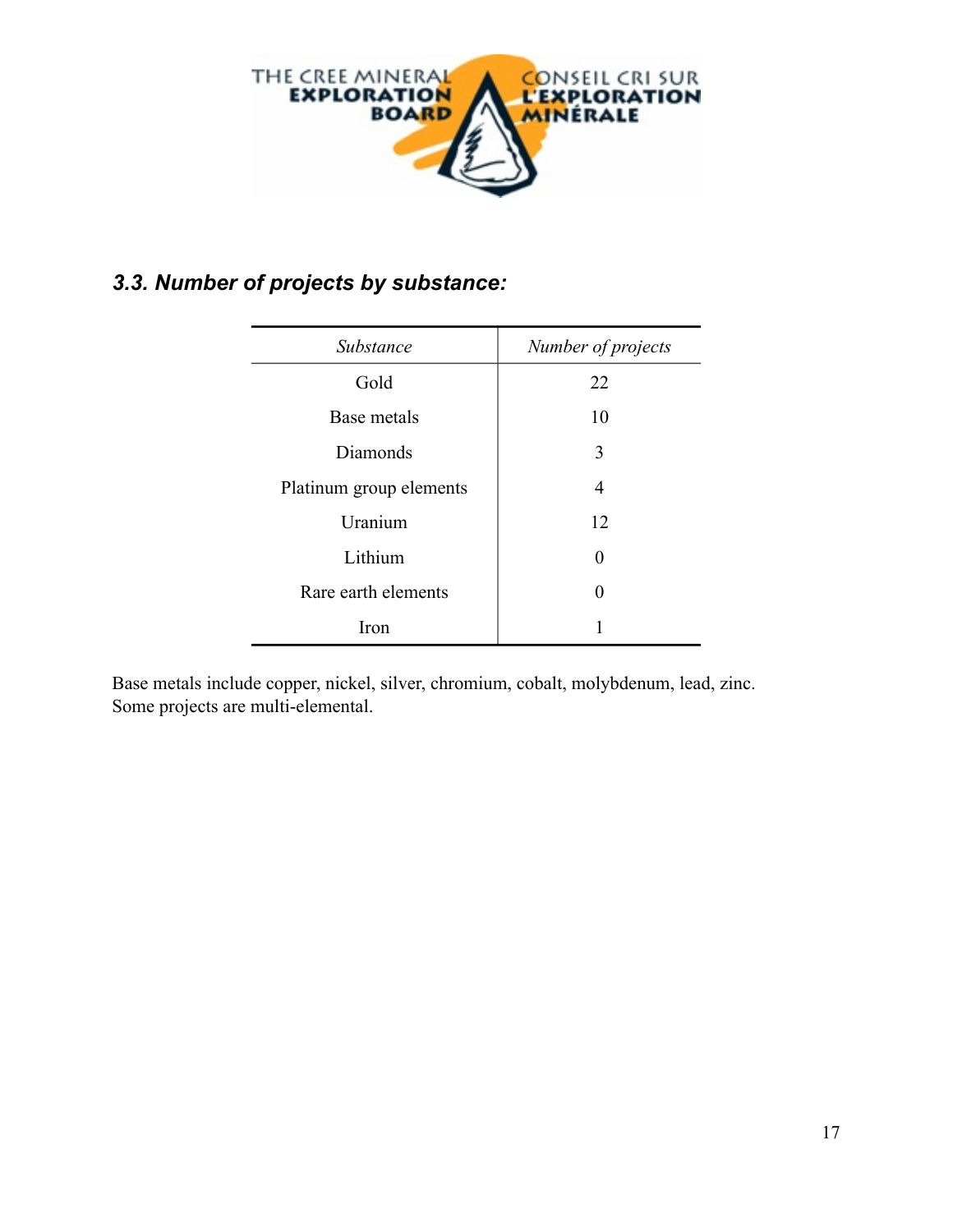

# *3.4. Mineral Exploration Activity (Chisasibi)*

| <b>TRAPLI</b> | <b>COMPANIES/</b>                                                                                                             | <b>PROJECTS</b>                                                                                | <b>SUBSTANCES</b>          | <b>ACTIVITY</b>                                                                          |
|---------------|-------------------------------------------------------------------------------------------------------------------------------|------------------------------------------------------------------------------------------------|----------------------------|------------------------------------------------------------------------------------------|
| <b>NE</b>     | <b>PROSPECTORS</b>                                                                                                            |                                                                                                |                            | <b>FINDINGS</b>                                                                          |
| <b>CH-01</b>  | <b>COMPANIES</b><br><b>EVERTON RESOURCES INC.</b>                                                                             | COULON,<br><b>GOLDSTRAIT</b>                                                                   | Au<br>Au                   | NI<br>Pr, G (2009)                                                                       |
|               | NQ EXPLORATION INC.                                                                                                           | <b>MORAND</b>                                                                                  | U-Th, Au                   | N <sub>I</sub>                                                                           |
|               | <b>PROSPECTORS</b><br><b>LAVALLEE, JEAN</b><br>RAYMOND 50% /<br><b>LAVALLEE, SEBASTIEN 50%</b>                                |                                                                                                |                            |                                                                                          |
| $CH-02$       | <b>COMPANIES</b><br><b>ELORO RESOURCES INC./</b><br><b>SHIELD GOLD INC.</b>                                                   | <b>SUMMIT-</b><br><b>GABER</b>                                                                 | Ag, Au, Co, Cu,<br>Ni, PGE | <b>Completed field</b><br>work for its 2010<br>exploration                               |
|               | <b>ELORO RESOURCES INC.</b><br><b>PROSPECTORS</b><br><b>LAVALLEE, JEAN</b><br>RAYMOND 50% /<br><b>LAVALLEE, SEBASTIEN 50%</b> | <b>SAKAMI EAST,</b><br><b>GAVAL</b><br><b>SHOWING</b><br><b>ZONE 90,</b><br>ZEKOMIAKON<br>E 99 | U<br>$\mathbf U$           | program on the<br>Summit-Gaber<br>and Gaber<br>properties.<br>NI<br>N <sub>I</sub><br>NI |
| <b>CH-03</b>  | <b>COMPANIES</b><br><b>EASTMAIN RESOURCES</b><br><b>INC. / HONEY BADGER</b><br><b>EXPLORATION INC.</b>                        | <b>RADISSON</b>                                                                                | Au                         | <b>Optioned</b> to<br><b>Honey Badger</b><br><b>Exploration Inc.</b><br>(2011)           |
|               | <b>EVERTON RESOURCES INC.</b>                                                                                                 | COULON,<br><b>GOLDSTRAIT</b><br><b>MORAND</b>                                                  | Au<br>Au<br>U-Th, Au       | <b>NI</b><br>Pr, G (2009)                                                                |
|               | NQ EXPLORATION INC.<br><b>PROSPECTORS</b>                                                                                     |                                                                                                |                            | N <sub>I</sub>                                                                           |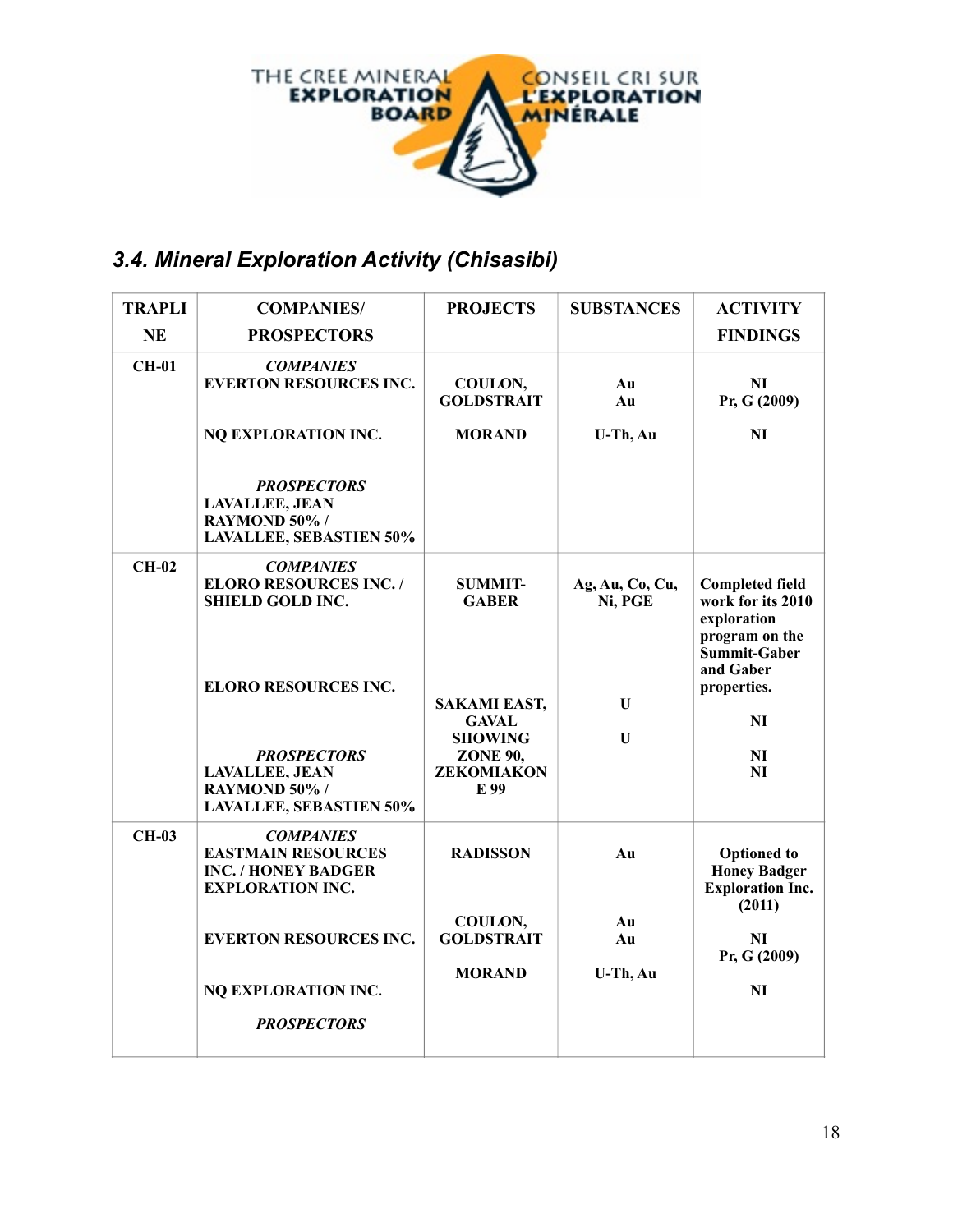

| <b>CH-04</b> | <b>COMPANIES</b>                                                       |                                   |                |                |
|--------------|------------------------------------------------------------------------|-----------------------------------|----------------|----------------|
|              | <b>PROSPECTORS</b>                                                     | <b>NO ACTIVE</b><br><b>CLAIMS</b> |                |                |
| <b>CH-05</b> | <b>COMPANIES</b>                                                       |                                   |                |                |
|              | <b>PROSPECTORS</b>                                                     | <b>NO ACTIVE</b><br><b>CLAIMS</b> |                |                |
| <b>CH-06</b> | <b>COMPANIES</b>                                                       |                                   |                |                |
|              | <b>PROSPECTORS</b>                                                     | <b>NO ACTIVE</b><br><b>CLAIMS</b> |                |                |
| <b>CH-07</b> | <b>COMPANIES</b>                                                       |                                   |                |                |
|              | <b>PROSPECTORS</b>                                                     | <b>NO ACTIVE</b><br><b>CLAIMS</b> |                |                |
| <b>CH-08</b> | <b>COMPANIES</b>                                                       |                                   |                |                |
|              | <b>PROSPECTORS</b>                                                     | <b>NO ACTIVE</b><br><b>CLAIMS</b> |                |                |
| <b>CH-09</b> | <b>COMPANIES</b><br><b>DIANOR RESOURCES INC.</b><br><b>PROSPECTORS</b> | <b>PEM</b>                        | <b>DIAMOND</b> | N <sub>I</sub> |
| $CH-10$      | <b>COMPANIES</b><br><b>DIANOR RESOURCES INC.</b>                       | <b>PEM</b>                        | <b>DIAMOND</b> | NI             |
|              | <b>PROSPECTORS</b>                                                     |                                   |                |                |
| <b>CH-11</b> | <b>COMPANIES</b>                                                       |                                   |                |                |
|              | <b>PROSPECTORS</b>                                                     | <b>NO ACTIVE</b><br><b>CLAIMS</b> |                |                |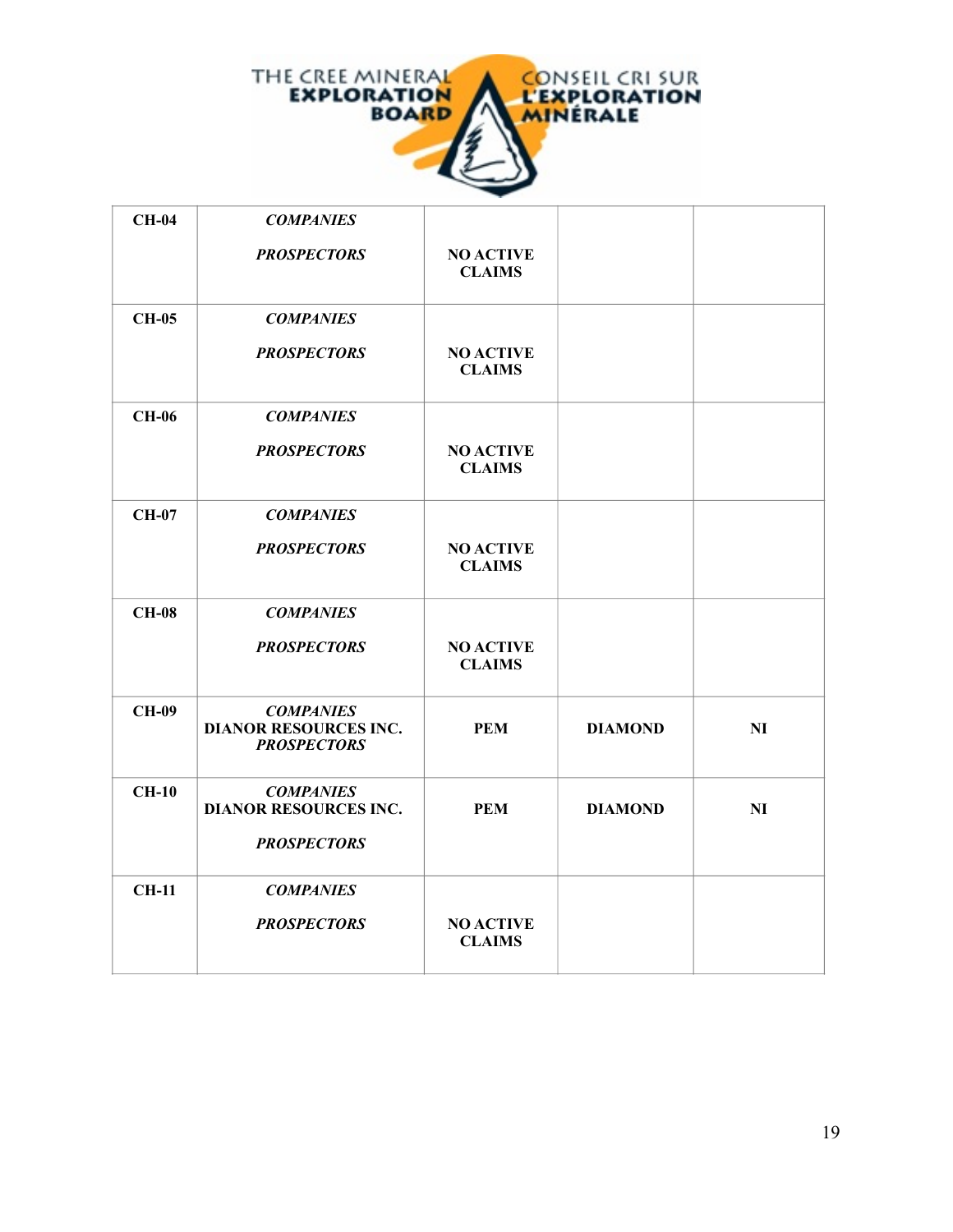

| <b>CH-12</b> | <b>COMPANIES</b>                                                                                                                                                                                                    |                                            |                            |                                                                                               |
|--------------|---------------------------------------------------------------------------------------------------------------------------------------------------------------------------------------------------------------------|--------------------------------------------|----------------------------|-----------------------------------------------------------------------------------------------|
|              | <b>ICONIC MINERALS LTD.</b><br>(formerly BONAVENTURE<br><b>ENTERPRISES INC.)</b><br><b>PROSPECTORS</b><br><b>BAMBIC, PETER</b>                                                                                      | N <sub>I</sub>                             | <b>NI</b>                  | NI                                                                                            |
| <b>CH-13</b> | <b>COMPANIES</b><br><b>ARIANNE RESOURCES INC.</b><br><b>DIANOR RESOURCES INC.</b><br><b>EVERTON RESOURCES INC.</b>                                                                                                  | <b>PEM</b><br>COULON,<br><b>GOLDSTRAIT</b> | <b>DIAMOND</b><br>Au<br>Au | NI<br>NI<br>Pr, G (2009)                                                                      |
|              | NQ EXPLORATION INC.                                                                                                                                                                                                 | PINE HILL                                  | Au                         | N <sub>I</sub>                                                                                |
|              | <b>URAGOLD BAY RESOURCES</b><br><b>INC.</b> (formerly URANIUM<br><b>BAY RESOURCES INC.)</b>                                                                                                                         | <b>KAUSCHISKAC</b><br>H(UUP)               | U                          | D(12:1,800)<br><b>Intersections</b><br>$>100$ ppm eU                                          |
|              | VANTEX RESOURCES LTD.<br><b>PROSPECTORS</b><br><b>BANVILLE, ROBERT</b><br><b>CHARBONNEAU, REMI</b><br><b>GRIESBACH, GLENN 50% /</b><br>SHEIKHOLESLAMI,<br><b>SALMASI KAMALEDDIN</b><br>50%<br><b>LEFEBVRE, MARC</b> | <b>MANIC</b>                               | U                          | (2009)<br><b>VANTEX Sold</b><br>property to<br><b>VANSTAR</b><br><b>MINING INC.</b><br>(2009) |
| <b>CH-14</b> | <b>COMPANIES</b><br><b>DIANOR RESOURCES INC.</b><br><b>EVERTON RESOURCES INC.</b>                                                                                                                                   | <b>PEM</b><br>COULON,<br><b>GOLDSTRAIT</b> | <b>DIAMOND</b><br>Au<br>Au | NI<br>NI<br>Pr, G (2009)                                                                      |
|              | <b>URAGOLD BAY RESOURCES</b><br><b>INC.</b> (formerly URANIUM<br><b>BAY RESOURCES INC.)</b><br><b>PROSPECTORS</b><br><b>GRIESBACH, GLENN 50% /</b><br>SHEIKHOLESLAMI,<br><b>SALMASI KAMALEDDIN</b><br>50%           | <b>KAUSCHISKAC</b><br>H(UUP)               | U                          | D(12:1,800)<br><b>Intersections</b><br>$>100$ ppm eU<br>(2009)                                |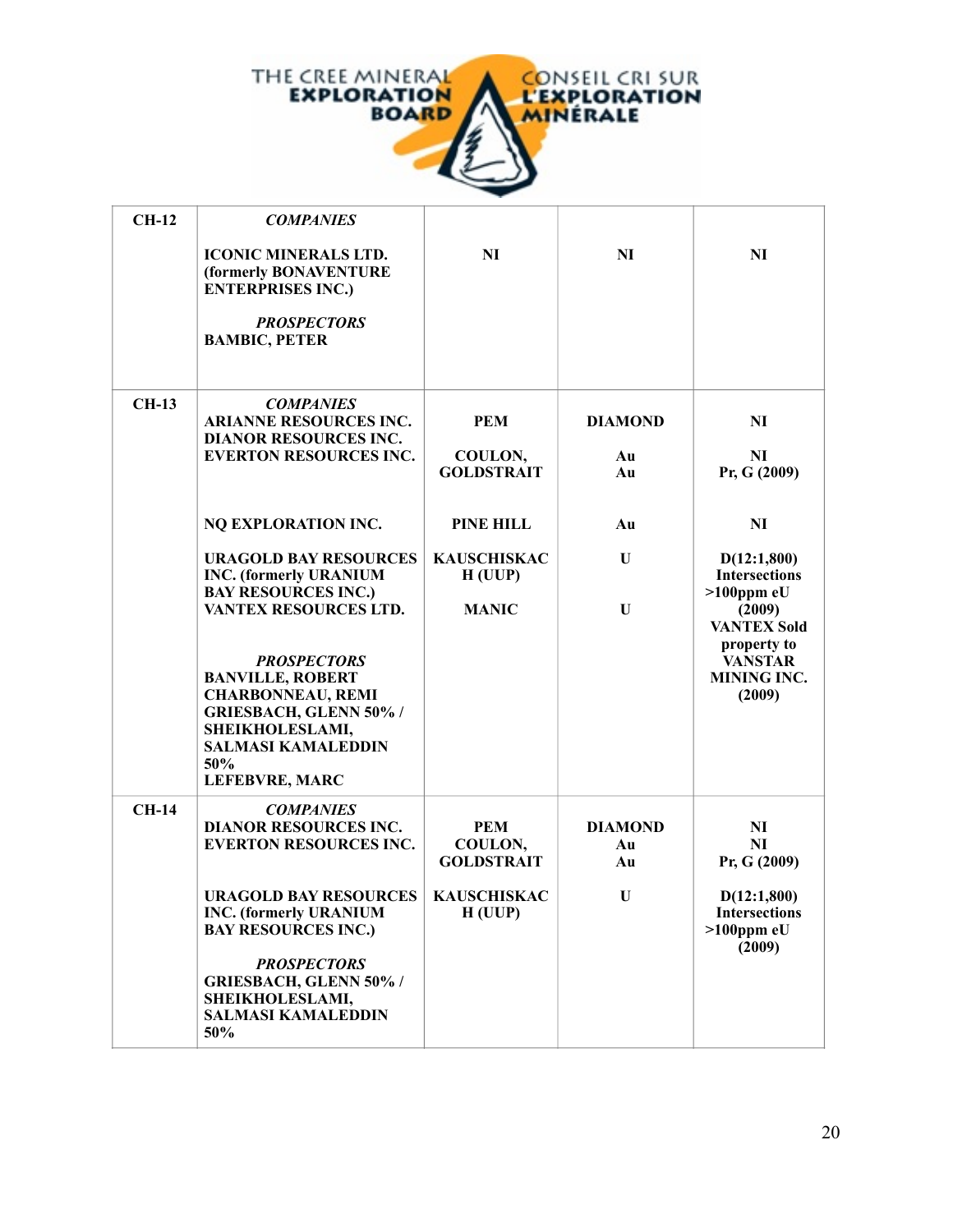

| <b>CH-15</b> | <b>COMPANIES</b><br><b>BEARCLAW CAPITAL CORP.</b><br><b>ICONIC MINERALS LTD.</b><br>(formerly BONAVENTURE<br><b>ENTERPRISES INC.)</b><br><b>PROSPECTORS</b>                           | <b>JAMES BAY</b><br>N <sub>I</sub>                                                                                                              | $\mathbf U$<br>N <sub>I</sub>                                  | AGp, Ge<br>1 to 1270 ppm U<br>in grab samples;<br>$4$ samples $> 600$<br>ppm U (2008)<br>NI                                                                                    |
|--------------|---------------------------------------------------------------------------------------------------------------------------------------------------------------------------------------|-------------------------------------------------------------------------------------------------------------------------------------------------|----------------------------------------------------------------|--------------------------------------------------------------------------------------------------------------------------------------------------------------------------------|
| $CH-16$      | <b>COMPANIES</b><br><b>BEARCLAW CAPITAL CORP.</b><br><b>EVERTON RESOURCES INC.</b><br>NQ EXPLORATION INC.<br><b>VIRGINIA MINES INC.</b><br><b>PROSPECTORS</b><br><b>BAMBIC, PETER</b> | <b>JAMES BAY</b><br>COULON,<br><b>GOLDSTRAIT</b><br><b>PINE HILL</b><br><b>NORTH</b><br>GAYOT,<br><b>FCI</b><br><b>LA GRANDE</b><br><b>NORD</b> | U<br>Au<br>Au<br>Au, Mo, U<br>Ni, PGE<br>Au<br>Ag, Au, Cu, PGE | AGp, Ge<br>1 to 1270 ppm U<br>in grab samples;<br>$4$ samples $> 600$<br>ppm U (2008)<br>N <sub>I</sub><br>Pr, G (2009)<br>N <sub>I</sub><br><b>NI</b><br>NI<br>N <sub>I</sub> |
| <b>CH-17</b> | <b>COMPANIES</b><br><b>BEARCLAW CAPITAL CORP.</b><br><b>PROSPECTORS</b>                                                                                                               | <b>JAMES BAY</b>                                                                                                                                | U                                                              | AGp, Ge<br>1 to $1270$ ppm U<br>in grab samples;<br>$4$ samples $> 600$<br>ppm U (2008)                                                                                        |
| $CH-20$      | <b>COMPANIES</b><br><b>VIRGINIA MINES INC./</b><br>STORNOWAY DIAMOND<br><b>CORP. / AURIZON MINES</b><br>LTD. / SOQUEM INC.<br><b>PROSPECTORS</b><br><b>BANVILLE, ROBERT</b>           | $LG-4$<br><b>DIAMANTS</b><br><b>CONSOREM</b>                                                                                                    | <b>DIAMOND</b>                                                 | Acq (2011)                                                                                                                                                                     |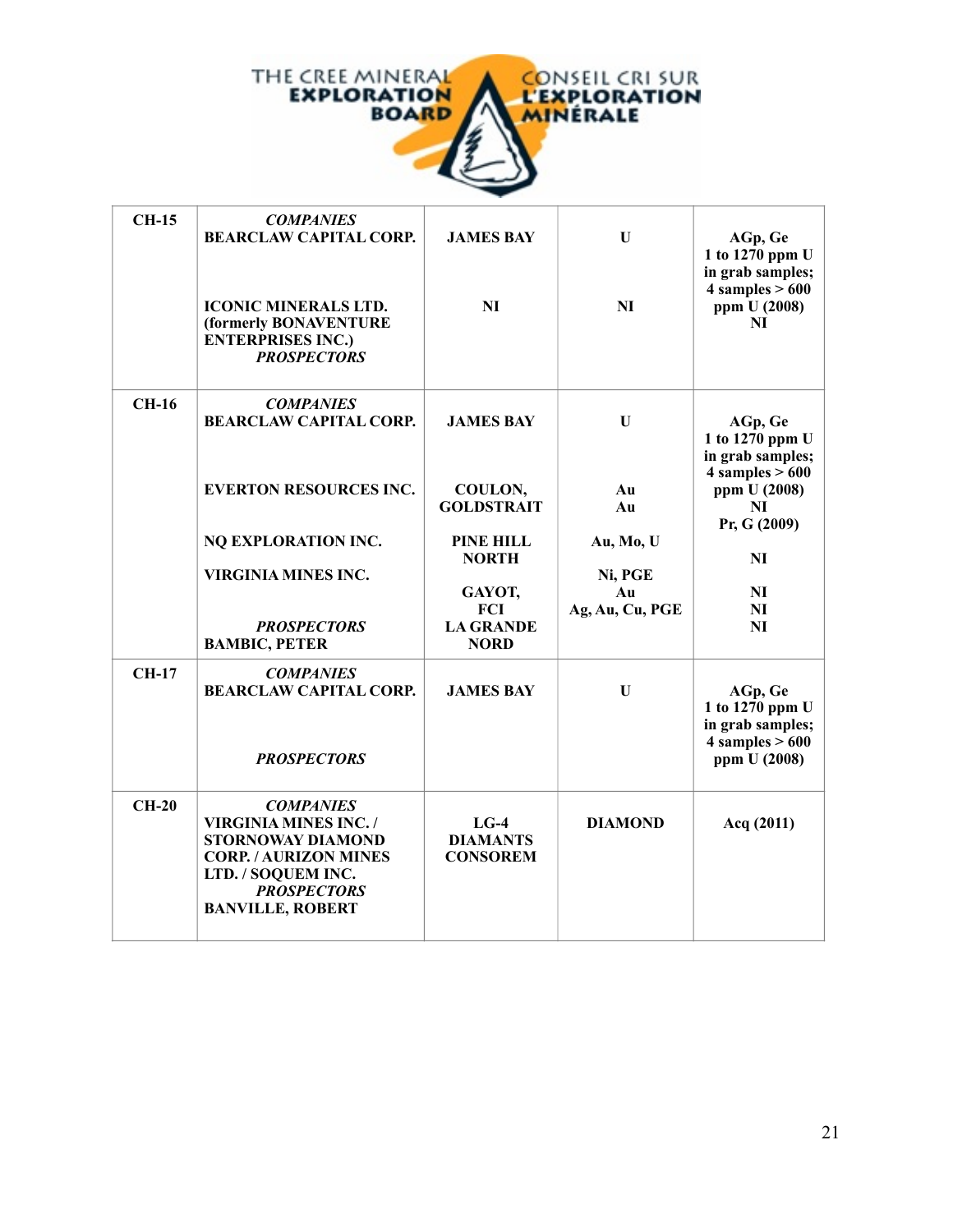

| $CH-21$      | <b>COMPANIES</b>                                                                                                                                                                                                                                                     |                                                                      |                                  |                                                                                                                  |
|--------------|----------------------------------------------------------------------------------------------------------------------------------------------------------------------------------------------------------------------------------------------------------------------|----------------------------------------------------------------------|----------------------------------|------------------------------------------------------------------------------------------------------------------|
|              | <b>KHALKOS EXPLORATION</b><br>INC.                                                                                                                                                                                                                                   | <b>TILLY</b><br><b>AQUILON</b><br><b>AQUILON</b><br><b>EXTENSION</b> | Cu, Mo<br>Au<br>Au               | <b>SIRIOS</b><br><b>RESOURCES</b><br><b>INC.</b> transfers<br>property to<br><b>KHALKOS.</b><br>(2011)           |
|              | <b>VIRGINIA MINES INC.</b><br><b>PROSPECTORS</b><br><b>BANVILLE, ALEXANDRE</b><br><b>BANVILLE, ROBERT</b><br>BAWOLAK, EDWARD 70% /<br>HARVARD, PHILIPPE 30%<br><b>LEFEBVRE, MARC</b><br>LEFEBVRE, MARC 50% /<br><b>CLOUTIER, MARC-ANDRE</b><br>50%<br>POIRIER, JULIE | GAYOT,<br>FCI<br><b>LA GRANDE</b><br><b>NORD</b>                     | Ni, PGE<br>Au<br>Ag, Au, Cu, PGE | $D(1,400)$ . Drilling<br>will focus on the<br>extension of the<br>Lingo vein.<br>(2010)<br>NI<br>NI<br><b>NI</b> |
| $CH-22$      | <b>COMPANIES</b><br>Virginia +<br><b>PROSPECTORS</b>                                                                                                                                                                                                                 | <b>NO ACTIVE</b><br><b>CLAIMS</b>                                    |                                  |                                                                                                                  |
| <b>CH-23</b> | <b>COMPANIES</b>                                                                                                                                                                                                                                                     |                                                                      |                                  |                                                                                                                  |
|              | <b>PROSPECTORS</b>                                                                                                                                                                                                                                                   | <b>NO ACTIVE</b><br><b>CLAIMS</b>                                    |                                  |                                                                                                                  |
| $CH-24$      | <b>COMPANIES</b><br><b>BEARCLAW CAPITAL CORP.</b>                                                                                                                                                                                                                    | <b>JAMES BAY</b>                                                     | U                                | AGp, Ge<br>1 to 1270 ppm U<br>in grab samples;                                                                   |
|              | <b>VIRGINIA MINES INC. /</b><br><b>STORNOWAY DIAMOND</b><br><b>CORP. / AURIZON MINES</b><br>LTD. / SOQUEM INC.                                                                                                                                                       | $LG-4$<br><b>DIAMANTS</b><br><b>CONSOREM</b>                         | <b>DIAMOND</b>                   | $4$ samples $> 600$<br>ppm U (2008)<br>Acq (2011)                                                                |
|              | <b>PROSPECTORS</b><br><b>CHAMPAGNE, ALAIN</b><br><b>LAVALLEE, JEAN</b><br>RAYMOND 50% /<br><b>LAVALLEE, SEBASTIEN 50%</b>                                                                                                                                            |                                                                      |                                  |                                                                                                                  |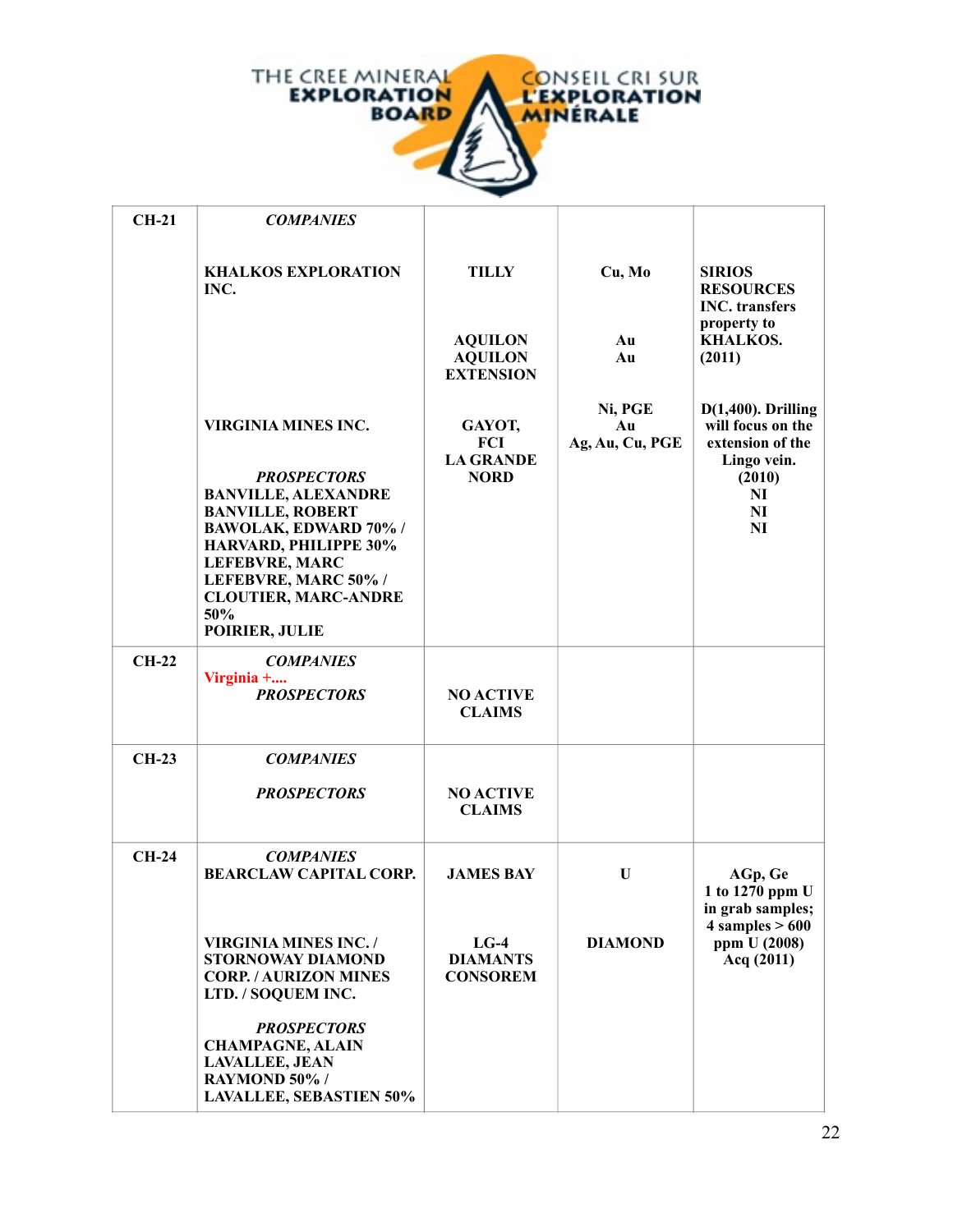

| <b>CH-25</b> | <b>COMPANIES</b>                                                                                                                                                                                                                                                          |                                                    |                             |                                                                                       |
|--------------|---------------------------------------------------------------------------------------------------------------------------------------------------------------------------------------------------------------------------------------------------------------------------|----------------------------------------------------|-----------------------------|---------------------------------------------------------------------------------------|
|              | <b>PROSPECTORS</b><br><b>LAVALLEE, JEAN</b><br>RAYMOND 50% /<br><b>LAVALLEE, SEBASTIEN 50%</b>                                                                                                                                                                            |                                                    |                             |                                                                                       |
| $CH-26$      | <b>COMPANIES</b>                                                                                                                                                                                                                                                          |                                                    |                             |                                                                                       |
|              | <b>GOLDEN TAG RESOURCES</b><br>$LTD.$ &<br>SIRIOS RESOURCES INC.                                                                                                                                                                                                          | <b>AQUILON</b>                                     | Au                          | Drilling yields up<br>to 834.4 grams<br>gold per tonne<br>over 1.71 metres.<br>(2011) |
|              | <b>PROSPECTORS</b><br><b>BANVILLE, ROBERT</b>                                                                                                                                                                                                                             |                                                    |                             |                                                                                       |
| <b>CH-27</b> | <b>COMPANIES</b>                                                                                                                                                                                                                                                          |                                                    |                             |                                                                                       |
|              | <b>PROSPECTORS</b><br><b>LAVALLEE, JEAN</b><br>RAYMOND 50% /<br><b>LAVALLEE, SEBASTIEN 50%</b>                                                                                                                                                                            |                                                    |                             |                                                                                       |
| $CH-28$      | <b>COMPANIES</b><br><b>MIDLAND EXPLORATION</b><br><b>INC. / QUEST URANIUM</b><br>CORP.                                                                                                                                                                                    | <b>SANNON-</b><br><b>SEGAU</b>                     | U                           | S(2008)<br>25.41% U                                                                   |
|              | SOQUEM INC. 50% / SIRIOS<br><b>RESOURCES INC. 50%</b><br><b>VIRGINIA MINES INC. /</b><br><b>STORNOWAY DIAMOND</b><br><b>CORP. / AURIZON MINES</b><br>LTD. / SOQUEM INC.                                                                                                   | NI<br>$LG-4$<br><b>DIAMANTS</b><br><b>CONSOREM</b> | <b>NI</b><br><b>DIAMOND</b> | NI<br>Acq (2011)                                                                      |
|              | <b>PROSPECTORS</b><br><b>BANVILLE, ALEXANDRE</b><br><b>BANVILLE, ROBERT</b><br><b>BAWOLAK, MARIE-</b><br>THERESE 50% / BAWOLAK,<br><b>CHRISTELLE OLEINKA 50%</b><br><b>LEFEBVRE, MARC</b><br>LEFEBVRE, MARC 50% /<br><b>CLOUTIER, MARC-ANDRE</b><br>50%<br>POIRIER, JULIE |                                                    |                             |                                                                                       |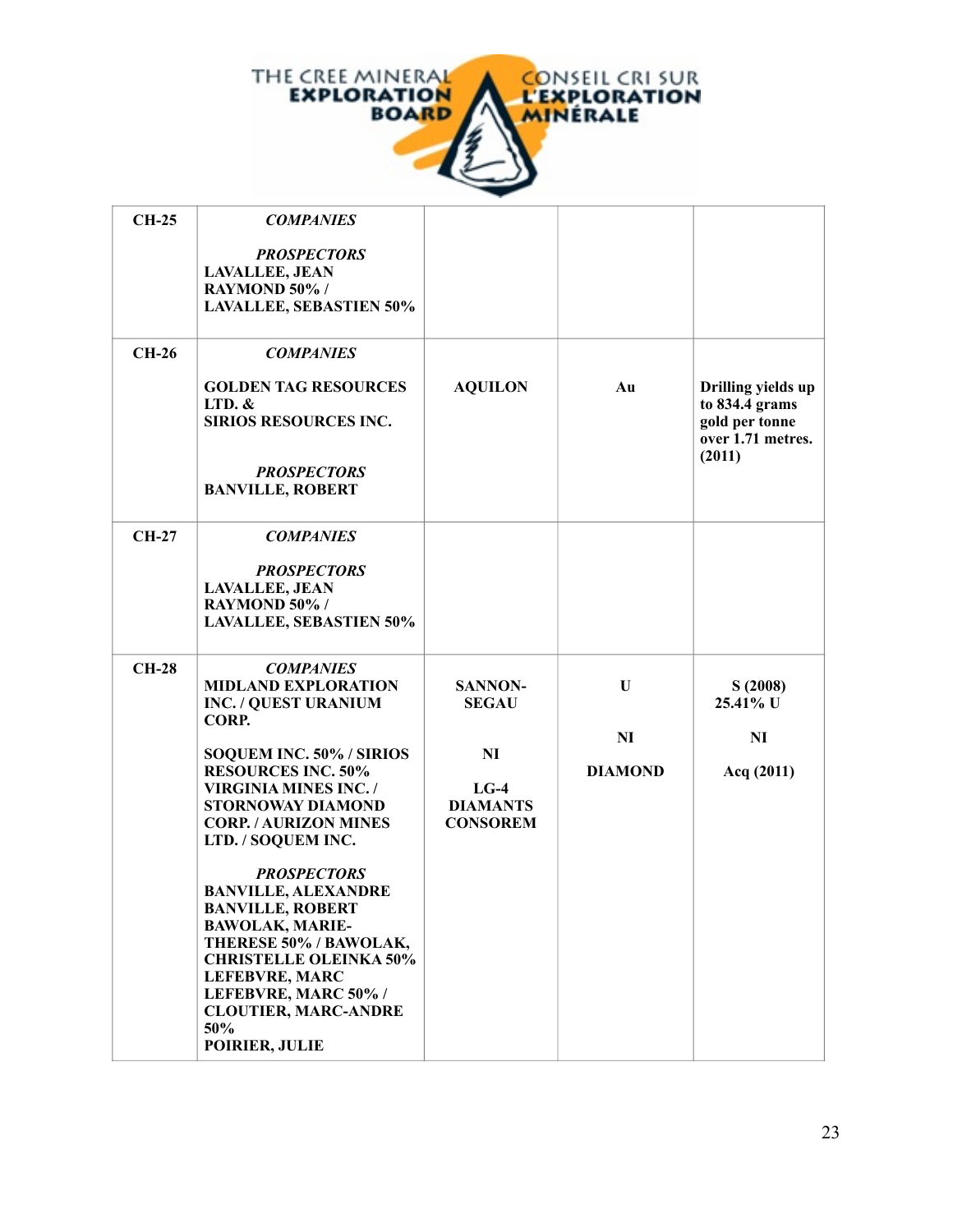

| <b>CH-29</b> | <b>COMPANIES</b>                                                                                                       |                                                     |                              |                                                                                                                                                                                                                                               |
|--------------|------------------------------------------------------------------------------------------------------------------------|-----------------------------------------------------|------------------------------|-----------------------------------------------------------------------------------------------------------------------------------------------------------------------------------------------------------------------------------------------|
|              | <b>PROSPECTORS</b><br><b>BANVILLE, ROBERT</b>                                                                          |                                                     |                              |                                                                                                                                                                                                                                               |
| <b>CH-30</b> | <b>COMPANIES</b>                                                                                                       |                                                     |                              |                                                                                                                                                                                                                                               |
|              | <b>AZIMUT EXPLORATION</b><br>INC.<br><b>VIRGINIA MINES INC.</b><br><b>EVERTON RESOURCES INC.</b><br><b>PROSPECTORS</b> | NI<br><b>COULON</b><br>COULON,<br><b>GOLDSTRAIT</b> | NI<br>Ag, Cu, Zn<br>Au<br>Au | NI<br>D(15:7,952m)<br><b>Intersected</b><br>3.86% Zn, 0.7%<br>Cu and $75.09$ g/t<br>Ag over 44<br>metres including<br>a richer interval<br>of 7.32% Zn,<br>0.88% Cu and<br>85.14 g/t Ag over<br>12.15 metres.<br>(2011)<br>NI<br>Pr, G (2009) |
|              | <b>NOEL, NORMAND</b>                                                                                                   |                                                     |                              |                                                                                                                                                                                                                                               |
| <b>CH-31</b> | <b>COMPANIES</b><br><b>VIRGINIA MINES INC.</b><br><b>PROSPECTORS</b><br><b>BAMBIC, PETER</b>                           | <b>COULON</b>                                       | Ag, Cu, Zn                   | D(15:7,952m)<br><b>Intersected</b><br>3.86% Zn, 0.7%<br>Cu and $75.09$ g/t<br>Ag over 44<br>metres including<br>a richer interval<br>of 7.32% Zn,<br>0.88% Cu and<br>85.14 g/t Ag over<br>12.15 metres.<br>(2011)                             |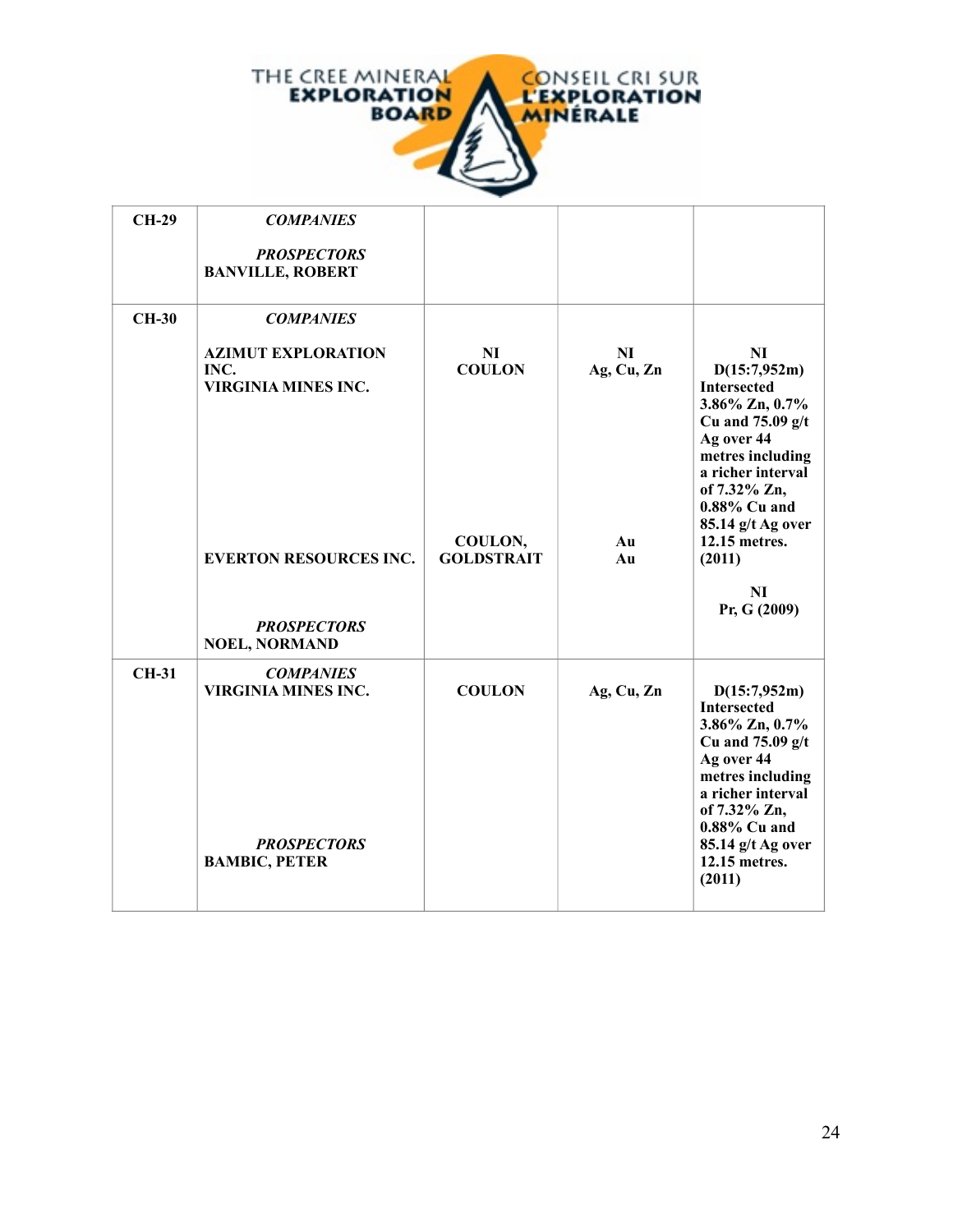

| <b>CH-32</b>        | <b>COMPANIES</b><br><b>VIRGINIA MINES INC.</b><br><b>PROSPECTORS</b>                                               | GAYOT,<br>FCI<br><b>LA GRANDE</b><br><b>NORD</b><br><b>LAC PAU</b> | Ni, PGE<br>Au<br>Ag, Au, Cu, PGE<br>Au | NI<br>NI<br><b>NI</b><br>D(9:2,776m)<br><b>Intersected 3.56</b><br>$g/t$ Au over 5.5<br>metres including<br>12.05 $g/t$ Au over<br>1.25 metres on<br>the Jedi showing.<br>(2011) |
|---------------------|--------------------------------------------------------------------------------------------------------------------|--------------------------------------------------------------------|----------------------------------------|----------------------------------------------------------------------------------------------------------------------------------------------------------------------------------|
| $CH-33/$<br>$VC-01$ | <b>COMPANIES</b><br><b>PROSPECTORS</b><br><b>LAVALLEE, JEAN</b><br>RAYMOND 50% /<br><b>LAVALLEE, SEBASTIEN 50%</b> |                                                                    |                                        |                                                                                                                                                                                  |
| $CH-34/$<br>$VC-02$ | <b>COMPANIES</b><br><b>EVERTON RESOURCES INC.</b><br><b>PROSPECTORS</b>                                            | COULON,<br><b>GOLDSTRAIT</b>                                       | Au<br>Au                               | N <sub>I</sub><br>Pr, G (2009)                                                                                                                                                   |
| CH-35/<br>$VC-03$   | <b>COMPANIES</b><br><b>EVERTON RESOURCES INC.</b><br><b>NO EXPLORATION INC. /</b>                                  | COULON,<br><b>GOLDSTRAIT</b><br><b>DUNCAN WEST</b>                 | Au<br>Au<br>Au, Cu, Zn                 | NI<br>Pr, G (2009)<br>JV                                                                                                                                                         |
|                     | <b>MURRAY BROOK</b><br><b>MINERALS</b><br>NQ EXPLORATION INC.                                                      | <b>DUNCAN EAST</b>                                                 | Au, Ag, Cu, Zn                         | Pr, G (2011)<br>NI                                                                                                                                                               |
|                     | <b>PROSPECTORS</b><br><b>LEMELIN, YVES</b>                                                                         |                                                                    |                                        |                                                                                                                                                                                  |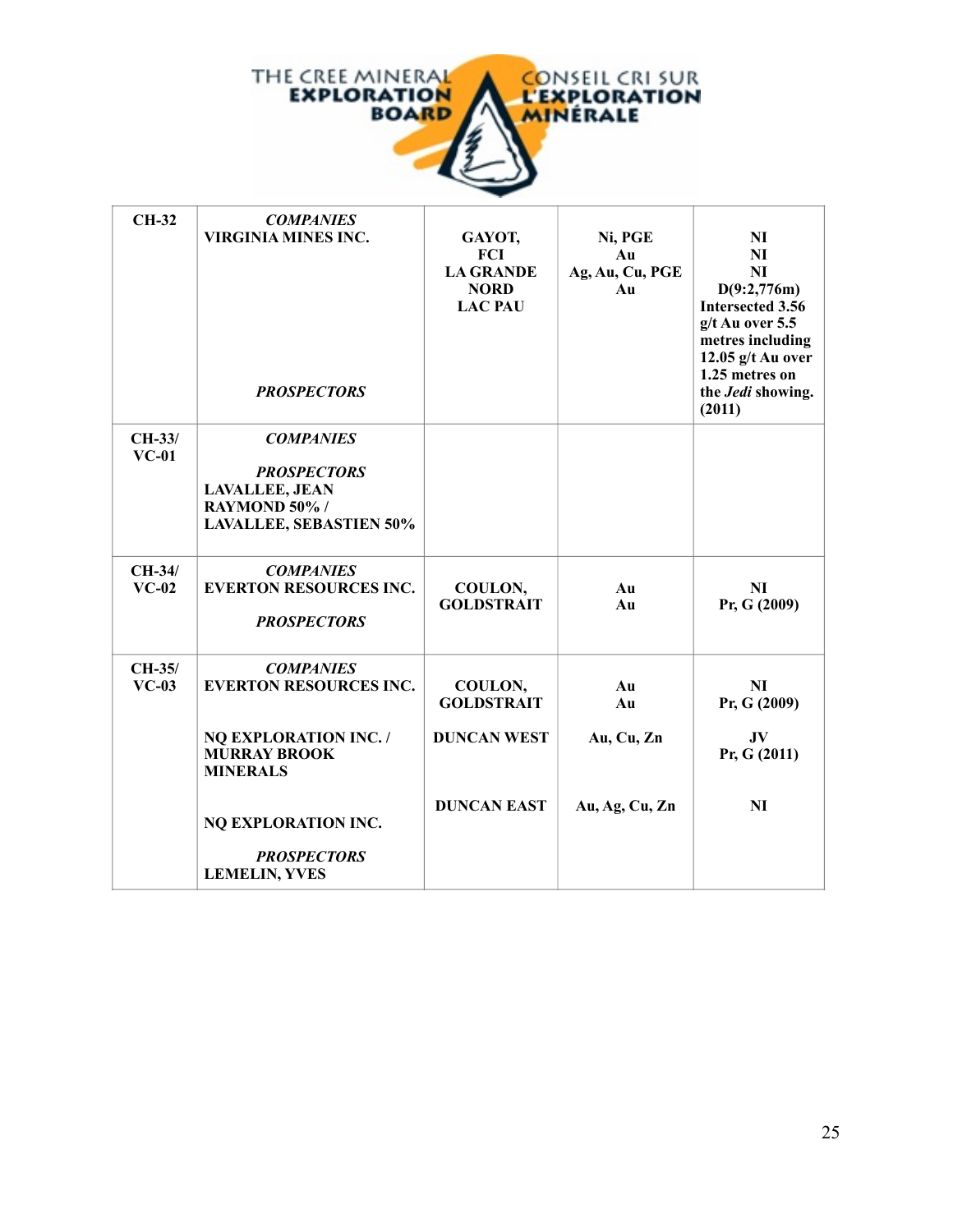

| CH-36/  | <b>COMPANIES</b>                                    |                    |                 |                                    |
|---------|-----------------------------------------------------|--------------------|-----------------|------------------------------------|
| $VC-04$ | <b>AUGYVA MINING</b>                                | <b>DUNCAN</b>      | Fe              | <b>Environmental</b>               |
|         | <b>RESOURCES INC. /</b>                             |                    |                 | scoping study                      |
|         | <b>CANADIAN CENTURY IRON</b>                        |                    |                 | (ESS); NI 43-101                   |
|         | <b>ORE CORP.</b>                                    |                    |                 | compliant                          |
|         |                                                     |                    |                 | technical report<br>on the mineral |
|         |                                                     | YASINSKI           | Au, Ag, Cr, Cu, | resource estimate                  |
|         |                                                     |                    | PGE, U, Zn      | (2010)                             |
|         |                                                     | <b>PEM</b>         | <b>DIAMOND</b>  |                                    |
|         |                                                     | COULON,            | Au              | NI                                 |
|         | <b>DIANOR RESOURCES INC.</b>                        | <b>GOLDSTRAIT</b>  |                 |                                    |
|         | <b>EVERTON RESOURCES INC.</b>                       | <b>MENARIK</b>     | Cr, Au, Cu, Ag  | NI                                 |
|         |                                                     |                    |                 | Pr, G (2009)                       |
|         | <b>PRO OR MINING</b>                                |                    |                 | N <sub>I</sub>                     |
|         | <b>RESOURCES INC. /</b>                             |                    |                 | <b>VTEM AGp</b>                    |
|         | <b>EVERETT RESOURCES LTD</b>                        | GAYOT,             | Ni, PGE         | D:2,500m(2011)                     |
|         |                                                     | <b>FCI</b>         | Au              |                                    |
|         |                                                     | <b>LA GRANDE</b>   | Ag, Au, Cu, PGE |                                    |
|         | <b>VIRGINIA MINES INC.</b>                          | <b>NORD</b>        | NI              | N <sub>I</sub>                     |
|         |                                                     | NI                 |                 | NI                                 |
|         |                                                     |                    | Au, Cu, Zn      | NI                                 |
|         | <b>WEMINDJI EXPLORATION</b>                         | <b>DUNCAN WEST</b> |                 | N <sub>I</sub>                     |
|         | INC.                                                |                    |                 | JV.                                |
|         |                                                     |                    |                 | Pr, G (2011)                       |
|         | <b>NQ EXPLORATION INC. /</b><br><b>MURRAY BROOK</b> | <b>DUNCAN EAST</b> | Au, Ag, Cu, Zn  |                                    |
|         | <b>MINERALS</b>                                     |                    |                 |                                    |
|         |                                                     |                    | $\mathbf U$     |                                    |
|         |                                                     | <b>MARO</b>        |                 | NI                                 |
|         | NQ EXPLORATION INC.                                 |                    |                 |                                    |
|         |                                                     |                    |                 |                                    |
|         | <b>NORTHCORE RESOURCES</b>                          |                    |                 | JV                                 |
|         | <b>INC.</b> (formerly Big Red                       |                    |                 |                                    |
|         | Diamond Corp.)/ ANTORO                              |                    |                 |                                    |
|         | <b>RESOURCES INC.</b>                               |                    |                 |                                    |
|         | <b>PROSPECTORS</b>                                  |                    |                 |                                    |
|         | <b>GRIESBACH, GLENN 50% /</b>                       |                    |                 |                                    |
|         | SHEIKHOLESLAMI,                                     |                    |                 |                                    |
|         | <b>SALMASI KAMALEDDIN</b>                           |                    |                 |                                    |
|         | 50%                                                 |                    |                 |                                    |
|         | <b>LEMELIN, YVES</b>                                |                    |                 |                                    |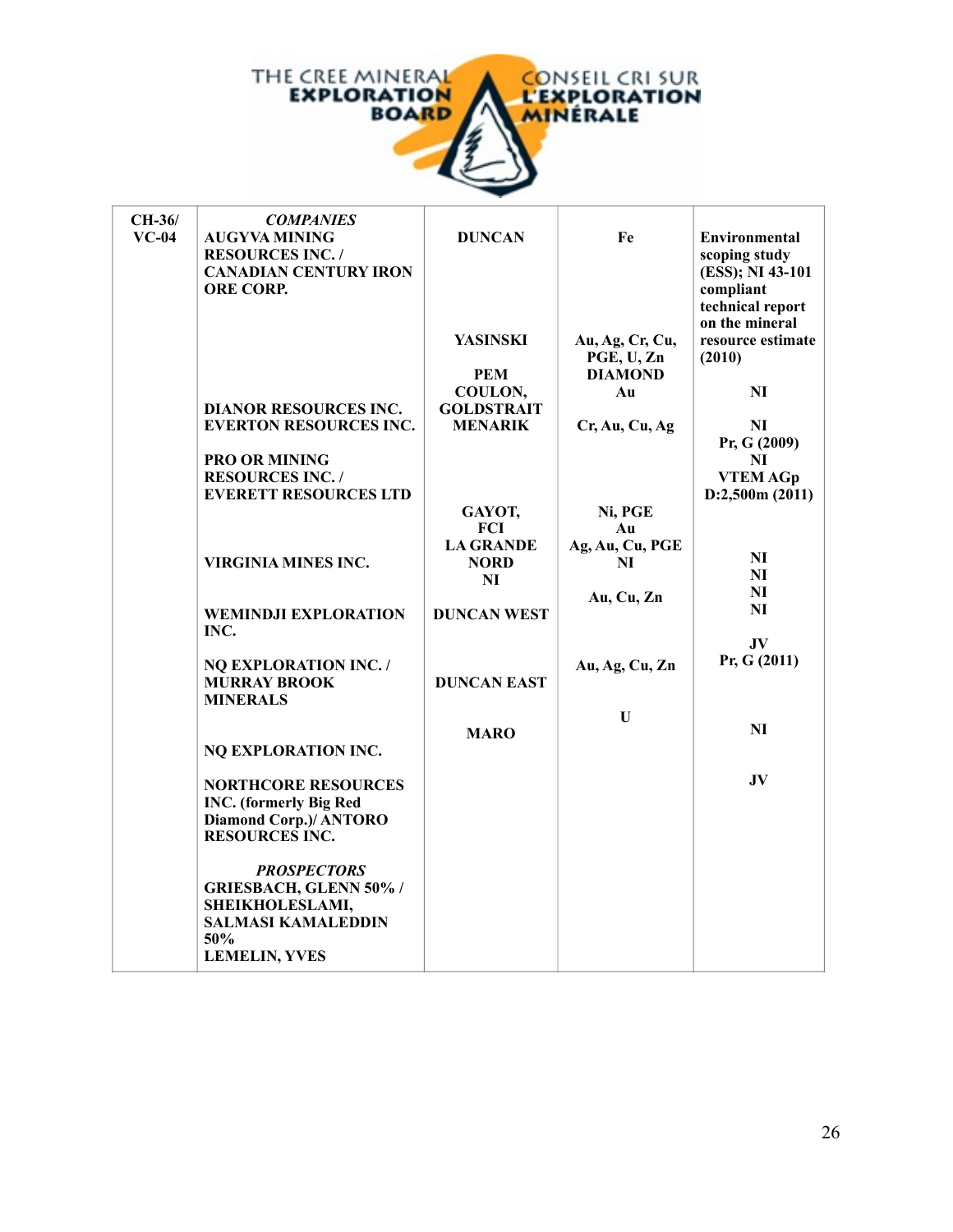

f.

| $CH-37/$ | <b>COMPANIES</b>             |                 |                 |                   |
|----------|------------------------------|-----------------|-----------------|-------------------|
| $VC-05$  | <b>AUGYVA MINING</b>         | <b>DUNCAN</b>   | Fe              | Environmental     |
|          | <b>RESOURCES INC. /</b>      |                 |                 | scoping study     |
|          | <b>CANADIAN CENTURY IRON</b> |                 |                 | (ESS); NI 43-101  |
|          | <b>ORE CORP.</b>             |                 |                 | compliant         |
|          |                              |                 |                 | technical report  |
|          |                              |                 |                 | on the mineral    |
|          |                              | <b>YASINSKI</b> | Au, Ag, Cr, Cu, | resource estimate |
|          |                              |                 | PGE, U, Zn      | (2010)            |
|          |                              | PEM             | <b>DIAMOND</b>  |                   |
|          |                              | NI              | NI              | NI                |
|          | <b>DIANOR RESOURCES INC.</b> | NI              | NI              |                   |
|          | <b>WEMINDJI EXPLORATION</b>  |                 |                 | NI                |
|          | INC.                         | NI              | NI              | NI                |
|          | <b>WEMINDJI EXPLORATION</b>  |                 |                 | NI                |
|          | INC. 50% / SWALLOW,          |                 |                 |                   |
|          | <b>DAVID 50%</b>             |                 |                 | NI                |
|          | <b>WEMINDJI EXPLORATION</b>  |                 |                 |                   |
|          | INC. 50%/ MINIQUAKEN,        |                 |                 |                   |
|          | <b>STANLEY 50%</b>           |                 |                 |                   |
|          | <b>PROSPECTORS</b>           |                 |                 |                   |
|          | <b>LEMELIN, YVES</b>         |                 |                 |                   |
|          |                              |                 |                 |                   |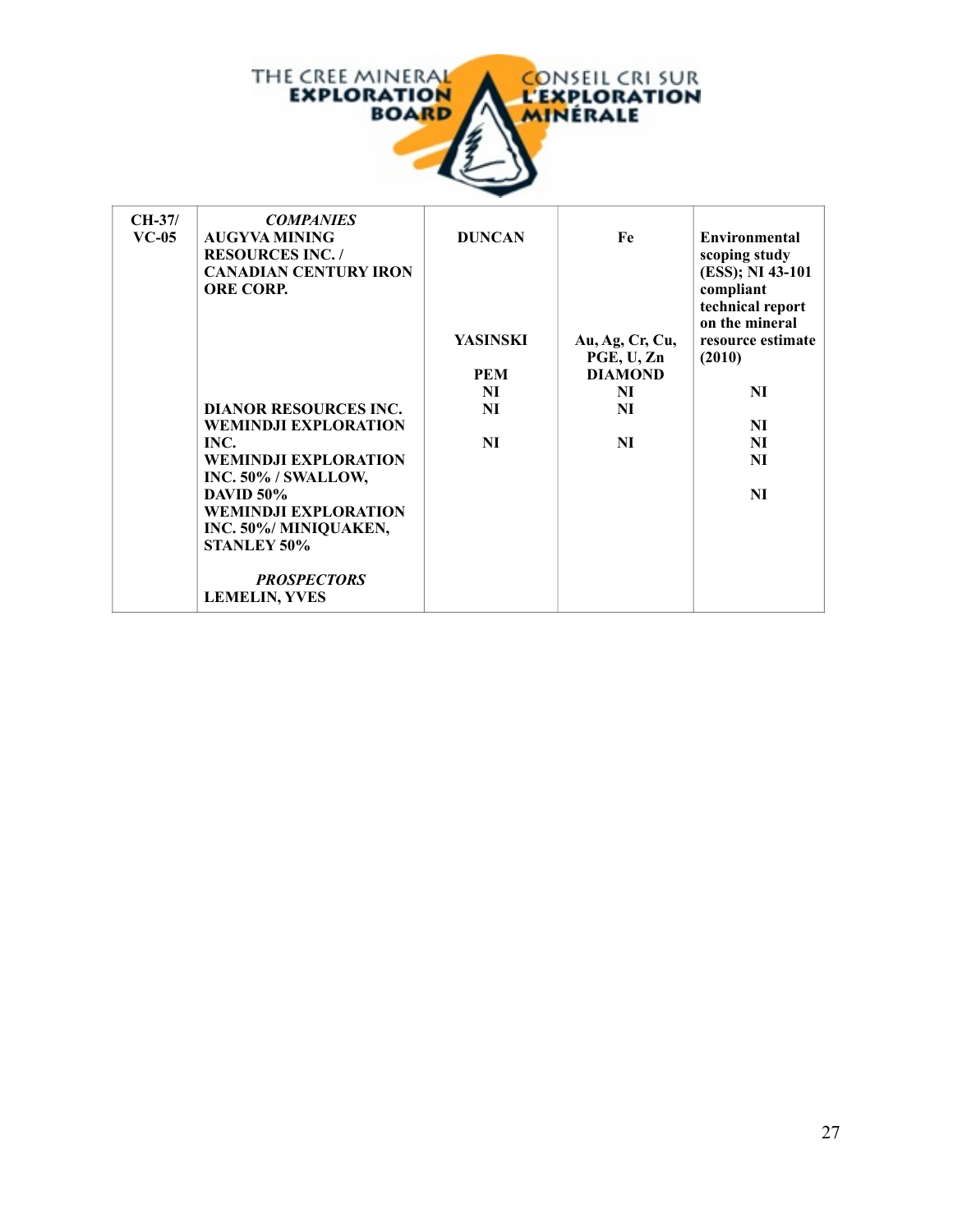

| CH-38/  | <b>COMPANIES</b>                         |                       |                               |                 |
|---------|------------------------------------------|-----------------------|-------------------------------|-----------------|
| $VC-06$ |                                          |                       |                               |                 |
|         | <b>AUGYVA MINING</b><br><b>RESOURCES</b> | <b>YASINSKI</b>       | Au, Ag, Cr, Cu,<br>PGE, U, Zn | NI              |
|         |                                          | <b>PEM</b>            | <b>DIAMOND</b>                |                 |
|         | <b>DIANOR RESOURCES INC.</b>             | <b>MENARIK</b>        | Cr, Au, Cu, Ag                | <b>VTEM AGp</b> |
|         | <b>PRO OR MINING</b>                     |                       |                               | D:2,500m(2011)  |
|         | <b>RESOURCES INC. /</b>                  |                       |                               |                 |
|         | <b>EVERETT RESOURCES LTD</b>             |                       |                               |                 |
|         |                                          | <b>NI</b>             | <b>NI</b>                     | <b>NI</b>       |
|         | <b>WEMINDJI EXPLORATION</b>              | <b>NI</b>             | <b>NI</b>                     | NI              |
|         | INC.                                     |                       |                               |                 |
|         |                                          | <b>EKOMIAK</b>        | <b>DIAMOND</b>                | NI              |
|         | 6256201 CANADA INC.                      | <b>PROPERTIES</b>     |                               |                 |
|         | <b>DIANOR RESOURCES INC.</b>             | <b>ROAD KING</b>      | Au                            | NI              |
|         | <b>JV METALEX VENTURES</b>               | <b>DYNA</b>           | Au                            | NI              |
|         | LTD. & WEMINDJI                          | <b>AZIMUT C&amp;D</b> | Au                            | NI              |
|         | <b>EXPLORATION INC.</b>                  |                       |                               |                 |
|         | <b>EASTMAIN RESOURCES</b>                | NI                    | <b>NI</b>                     | NI              |
|         | <b>INC</b>                               | <b>PATICA</b>         | Au                            | NI              |
|         | <b>EASTMAIN RESOURCES</b>                |                       |                               |                 |
|         | <b>INC./AZIMUT</b>                       |                       |                               |                 |
|         | <b>EXPLORATION INC.</b>                  |                       |                               |                 |
|         | <b>THREEGOLD RESOURCES</b>               |                       |                               |                 |
|         | INC.                                     |                       |                               |                 |
|         | VANSTAR MINING INC.                      |                       |                               |                 |
|         | <b>PROSPECTORS</b>                       |                       |                               |                 |
|         | <b>ANGERS, PIERRE</b>                    |                       |                               |                 |
|         | <b>GRIESBACH, GLENN 50% /</b>            |                       |                               |                 |
|         | SHEIKHOLESLAMI,                          |                       |                               |                 |
|         | <b>SALMASI KAMALEDDIN</b>                |                       |                               |                 |
|         | 50%<br><b>LEMELIN, YVES</b>              |                       |                               |                 |
|         |                                          |                       |                               |                 |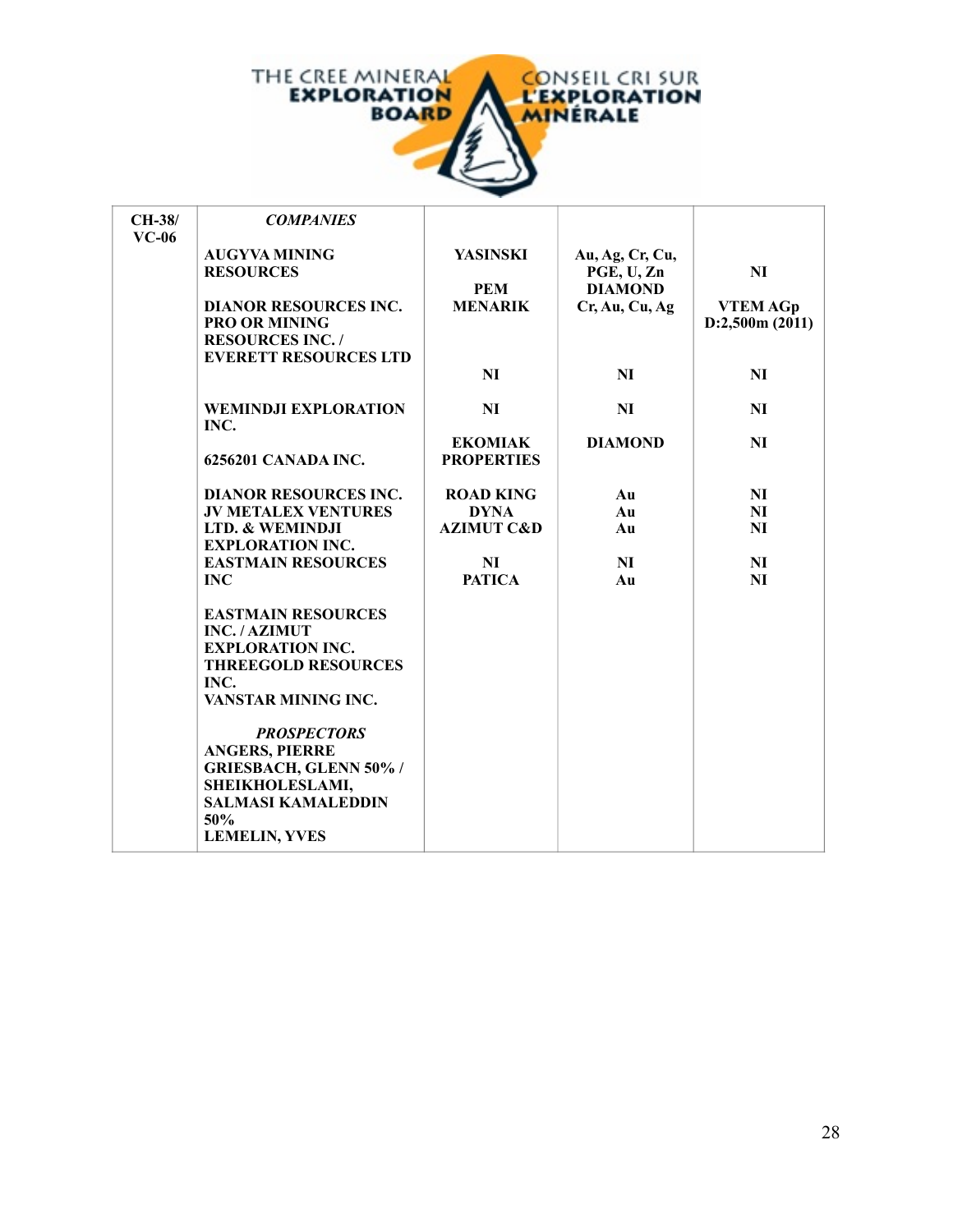

| $CH-39/$ | <b>COMPANIES</b>               |                   |                 |                        |
|----------|--------------------------------|-------------------|-----------------|------------------------|
| $VC-07$  | <b>ELORO RESOURCES INC. /</b>  | <b>SUMMIT-</b>    | Ag, Au, Co, Cu, | <b>Completed field</b> |
|          | <b>SHIELD GOLD INC.</b>        | GABRE,            | Ni, PGE         | work for its 2010      |
|          |                                |                   |                 | exploration            |
|          |                                |                   |                 | program on the         |
|          |                                |                   |                 | <b>Summit-Gaber</b>    |
|          |                                |                   |                 | and Gaber              |
|          | <b>ELORO RESOURCES INC.</b>    |                   |                 | properties.            |
|          |                                | SAKAMI EAST,      | U               |                        |
|          |                                | <b>GAVAL</b>      |                 | NI                     |
|          |                                | <b>SHOWING</b>    | $\mathbf{U}$    |                        |
|          | <b>U MINING RESOURCES INC.</b> | <b>ZONE 90,</b>   |                 | NI                     |
|          | <b>VIRGINIA MINES INC.</b>     | <b>ZEKOMIAKON</b> | Au, U           | <b>NI</b>              |
|          |                                | E 99              | Ni, PGE         | NI                     |
|          |                                | NI                | Au              | NI                     |
|          | <b>VIRGINIA MINES INC. /</b>   | GAYOT,            | Ag, Au, Cu, PGE | NI                     |
|          | <b>STORNOWAY DIAMOND</b>       | <b>FCI</b>        | <b>DIAMOND</b>  | <b>NI</b>              |
|          | <b>CORP. / AURIZON MINES</b>   | <b>LA GRANDE</b>  |                 | Acq $(2011)$           |
|          | LTD. / SOQUEM INC.             | <b>NORD</b>       |                 |                        |
|          |                                | $LG-4$            |                 |                        |
|          |                                | <b>DIAMANTS</b>   |                 |                        |
|          | <b>PROSPECTORS</b>             | <b>CONSOREM</b>   |                 |                        |
|          |                                |                   |                 |                        |
|          |                                |                   |                 |                        |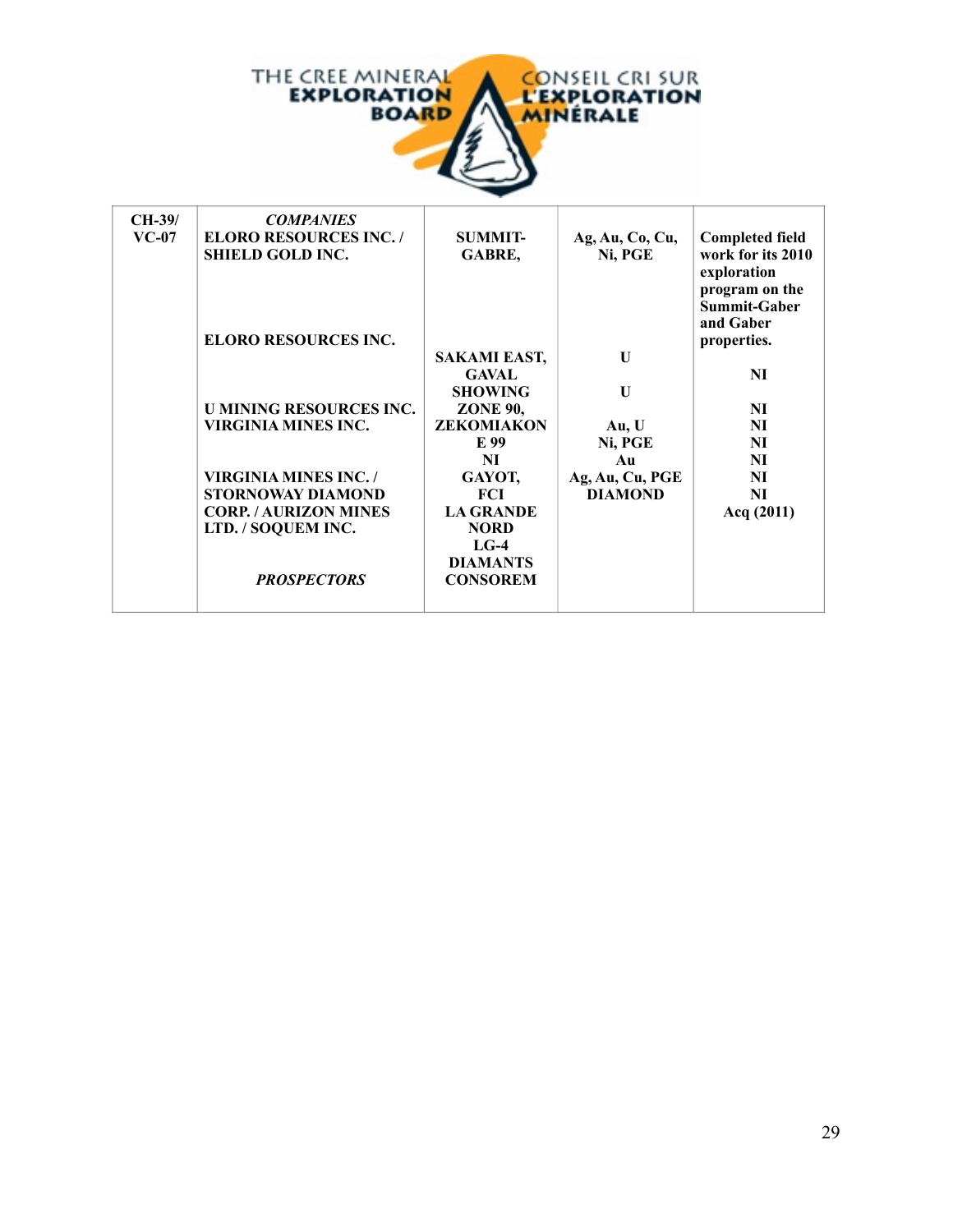

| $CH-40/$<br>$VC-08$ | <b>COMPANIES</b><br><b>ARIANNE RESOURCES INC.</b><br><b>DIANOR RESOURCES INC.</b><br><b>ELORO RESOURCES INC./</b> | NI<br>NI<br><b>SUMMIT-</b>                            | NI<br>NI<br>Ag, Au, Co, Cu,  | NI<br>NI<br><b>Completed field</b>                                                     |
|---------------------|-------------------------------------------------------------------------------------------------------------------|-------------------------------------------------------|------------------------------|----------------------------------------------------------------------------------------|
|                     | <b>SHIELD GOLD INC.</b>                                                                                           | GABRE,                                                | Ni, PGE                      | work for its 2010<br>exploration<br>program on the<br><b>Summit-Gaber</b><br>and Gaber |
|                     | <b>ELORO RESOURCES INC.</b>                                                                                       | <b>SAKAMI EAST,</b><br><b>GAVAL</b><br><b>SHOWING</b> | $\mathbf{U}$<br>$\mathbf{U}$ | properties.<br>NI                                                                      |
|                     | <b>EXPLORATION</b>                                                                                                | <b>ZONE 90,</b>                                       |                              | NI                                                                                     |
|                     | <b>METAUXDIC</b>                                                                                                  | <b>ZEKOMIAKON</b>                                     | <b>NI</b>                    | NI                                                                                     |
|                     |                                                                                                                   | E 99                                                  |                              | NI                                                                                     |
|                     | STARFIRE MINERALS INC.                                                                                            | NI                                                    | $\mathbf{U}$                 |                                                                                        |
|                     | <b>VIRGINIA MINES INC.</b>                                                                                        |                                                       | Ni, PGE                      | NI                                                                                     |
|                     |                                                                                                                   | <b>LORDEAU</b>                                        | Au                           | NI                                                                                     |
|                     |                                                                                                                   | GAYOT,                                                | Ag, Au, Cu, PGE              | NI                                                                                     |
|                     | <b>PROSPECTORS</b>                                                                                                | <b>FCI</b>                                            |                              | NI                                                                                     |
|                     | <b>BANVILLE, ROBERT</b>                                                                                           | <b>LA GRANDE</b>                                      |                              |                                                                                        |
|                     | <b>BAWOLAK, CHRISTELLE</b>                                                                                        | <b>NORD</b>                                           |                              |                                                                                        |
|                     | OLEINKA 70% / HARVARD,                                                                                            |                                                       |                              |                                                                                        |
|                     | PHILIPPE 30%                                                                                                      |                                                       |                              |                                                                                        |
|                     | <b>GRIESBACH, GLENN 50% /</b><br>SHEIKHOLESLAMI,                                                                  |                                                       |                              |                                                                                        |
|                     | <b>SALMASI KAMALEDDIN</b>                                                                                         |                                                       |                              |                                                                                        |
|                     | 50%                                                                                                               |                                                       |                              |                                                                                        |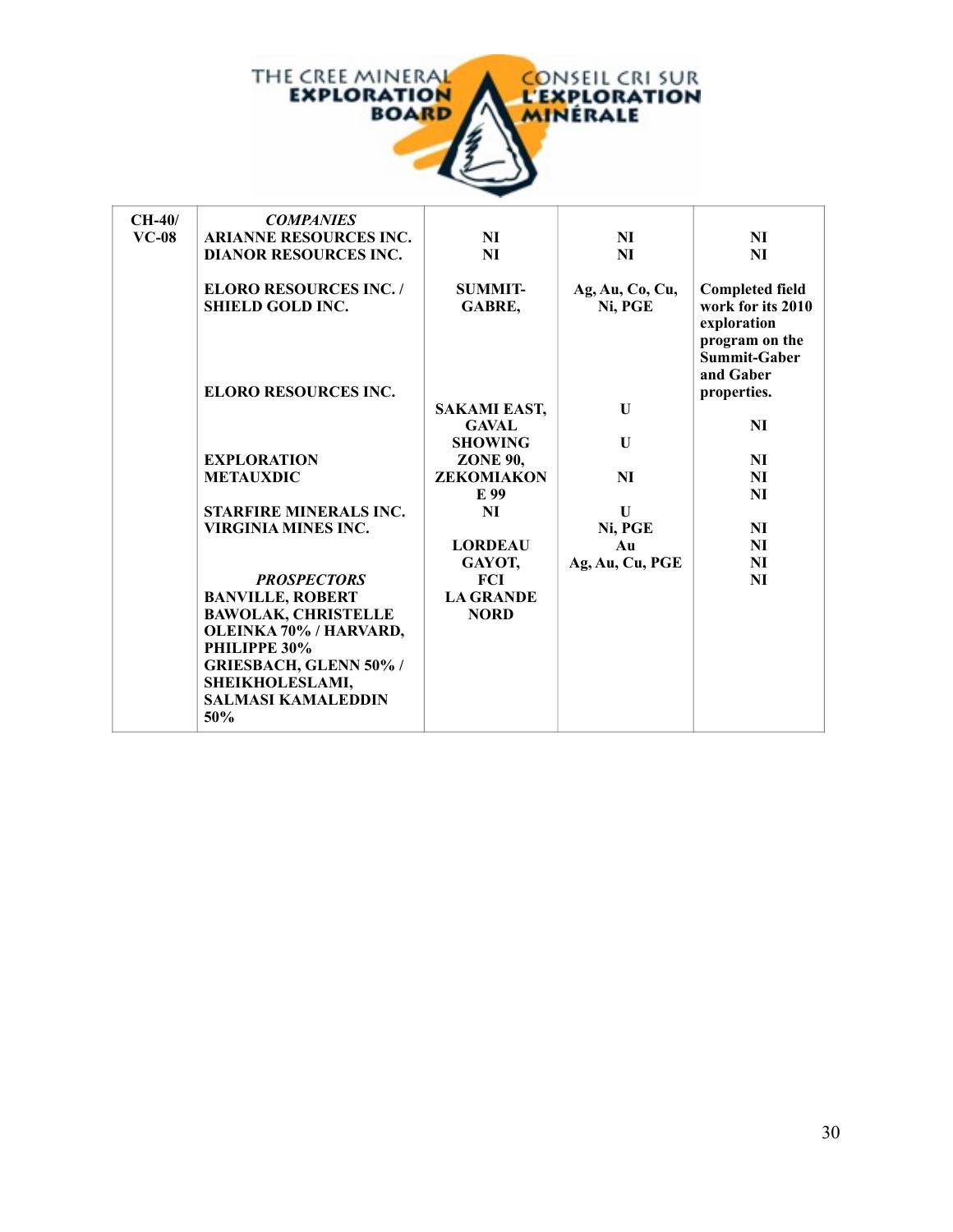

# **4. CREE NATION OF EASTMAIN TRAPLINES**

### *4.1. Exploration activity and mineral resources potential*

The Eastmain traplines are on the La Grande and Nemiscau subprovinces.

Substances of interest to exploration companies and prospectors include bismuth (Bi), copper (Cu), diamond (C), gold (Au), lithium (Li), molybdenum (Mo), silver (Ag), tellurium (Te), uranium (U), and zinc  $(Zn)$ .

Number of companies with active claims: 33 including 1 Cree company. Number of prospectors: 13.

## *4.2. Highlights:*

- ➢ **EASTMAIN RESOURCES INC.**: NI 43-101 mineral resources estimate on the CLEARWATER property on Trapline VC-37.
	- o Measured and Indicated Open Pit resources at an average grade of 5.15 grams per tonne gold (5.72 grams per tonne gold uncapped) containing 452,000 ounces gold (502,000 ounces gold uncapped);
	- o Inferred Open Pit resources at an average grade of 2.56 grams per tonne gold (2.83 grams per tonne gold uncapped) containing 115,000 ounces gold (127,000 ounces gold uncapped);
	- o Measured and Indicated Underground resources at an average grade of 6.46 grams per tonne gold (capped and uncapped) containing 130,000 ounces gold (capped and uncapped);
	- o Inferred Underground resources at an average grade of 7.18 grams per tonne gold (7.21 grams per tonne uncapped) containing 905,000 ounces gold (910,000 ounces gold uncapped).
	- o Drilling intersected 60.5g/t Au over 1.5 metres.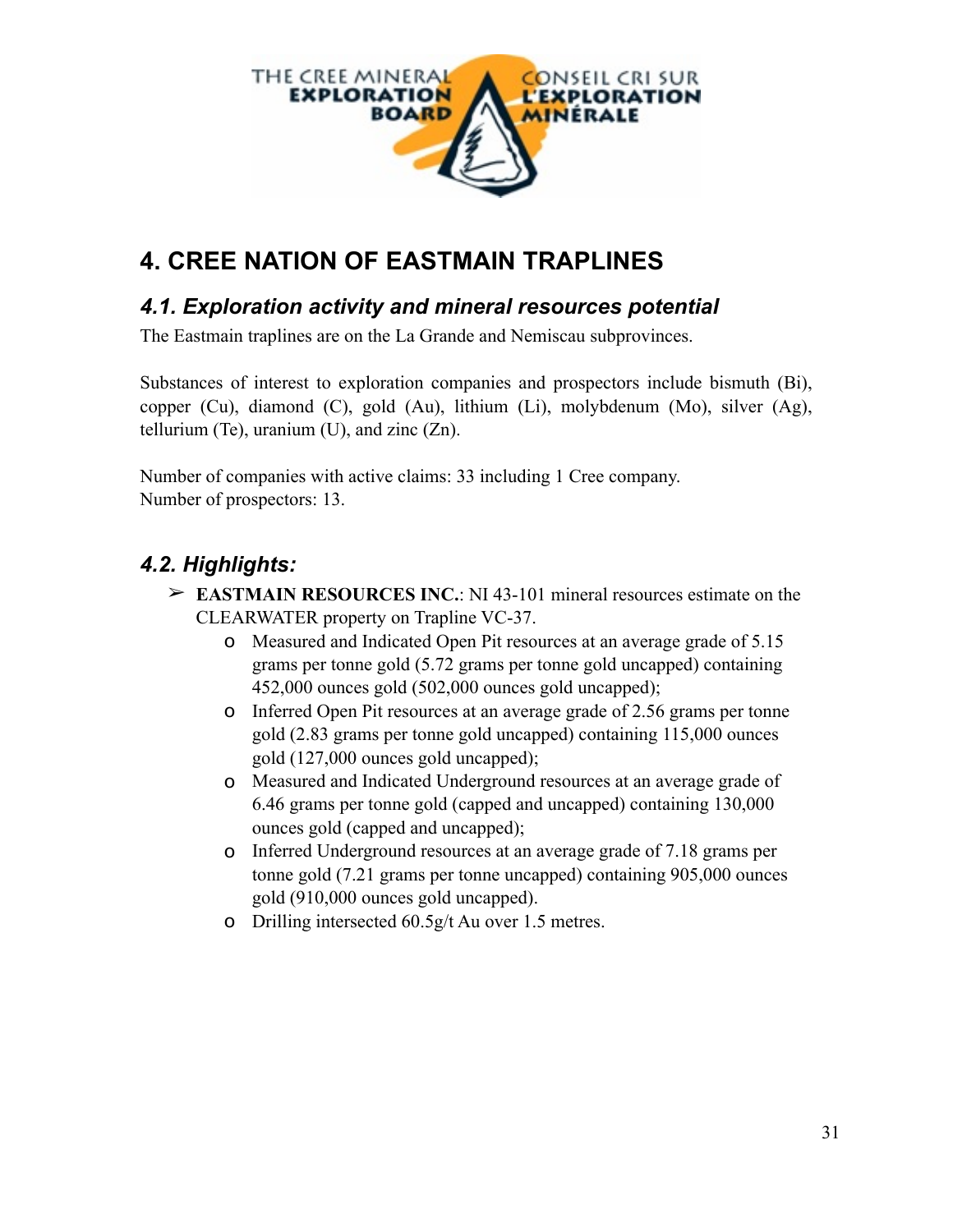

## *4.3. Number of projects by substance:*

| Substance               | Number of projects |
|-------------------------|--------------------|
| Gold                    | 19                 |
| Base metals             | 4                  |
| Diamonds                |                    |
| Platinum group elements | 0                  |
| Uranium                 |                    |
| Lithium                 |                    |
| Rare earth elements     |                    |
| Iron                    |                    |

Base metals include copper, nickel, silver, chromium, cobalt, molybdenum, lead, zinc. Some projects are multi-elemental.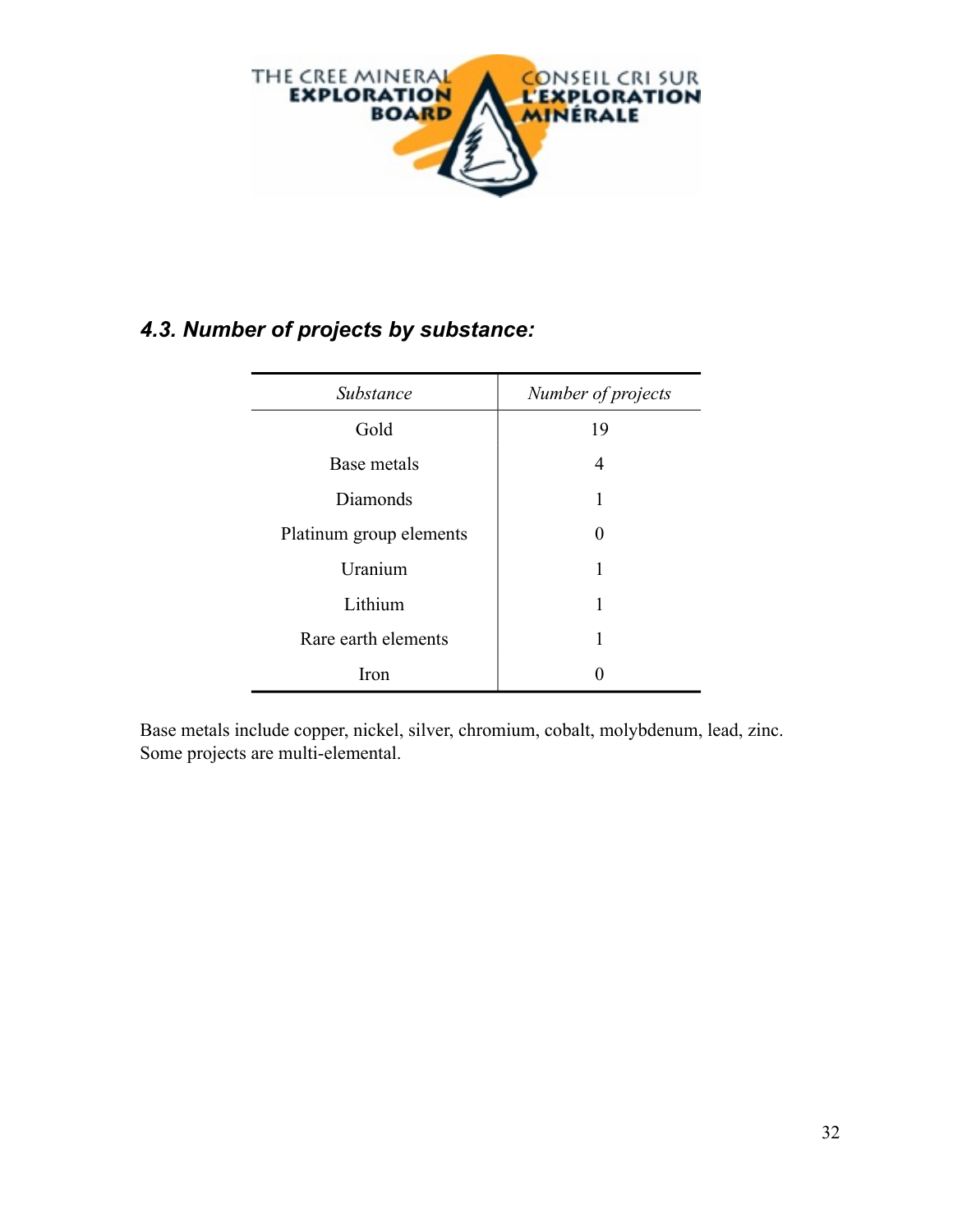

# *4.4. Mineral Exploration Activity (Eastmain)*

| <b>TRAPLI</b><br><b>NE</b> | <b>COMPANIES/PROSPECTORS</b>                                                                                              | <b>PROJECTS</b> | <b>SUBSTANCES</b> | <b>ACTIVITY</b><br><b>FINDINGS</b>                                                                               |
|----------------------------|---------------------------------------------------------------------------------------------------------------------------|-----------------|-------------------|------------------------------------------------------------------------------------------------------------------|
| <b>RE-01</b>               | <b>COMPANIES</b><br><b>DIOS EXPLORATION INC.</b> /<br><b>OSISKO MINING CORP.</b><br><b>Virginia</b><br><b>PROSPECTORS</b> | AU33            | Au                | <b>Outlined 6 first-</b><br>priority IP<br>conductors.<br><b>JV with OSISKO</b><br><b>MINING CORP.</b><br>(2011) |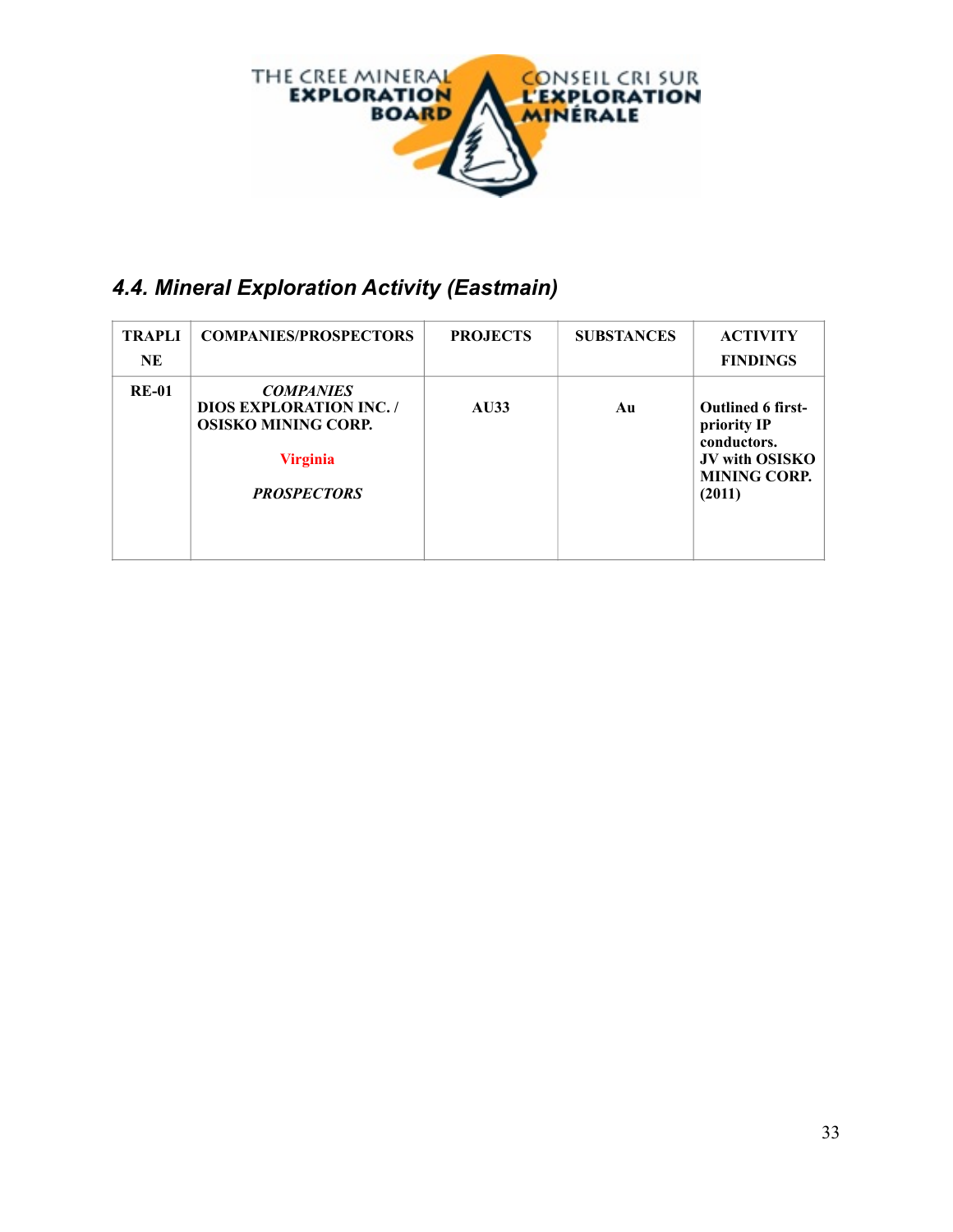

| <b>RE-02</b> | <b>COMPANIES</b><br><b>VIRGINIA MINES INC.</b>                                                                                                                                                                                                                                       | <b>OPINACA</b>                                                                                                     | Au                           | JV(2011)                                                                                                                                                                 |
|--------------|--------------------------------------------------------------------------------------------------------------------------------------------------------------------------------------------------------------------------------------------------------------------------------------|--------------------------------------------------------------------------------------------------------------------|------------------------------|--------------------------------------------------------------------------------------------------------------------------------------------------------------------------|
|              | <b>EASTMAIN RESOURCES INC.</b><br><b>GOLDEN VALLEY MINES</b><br>LTD.                                                                                                                                                                                                                 | <b>LAC ELMER</b><br><b>LINDGE</b><br><b>RESERVOIR</b><br>NI                                                        | Au<br>Au<br>Ag, Au, Cu<br>NI | NI<br>NI<br>N <sub>I</sub><br>NI                                                                                                                                         |
|              | <b>LITHIUM ONE INC./GALAXY</b><br><b>RESOURCES LTD.</b>                                                                                                                                                                                                                              | <b>JAMES BAY</b><br><b>LITHIUM</b>                                                                                 | Li                           | Joint venture<br>with Galaxy<br><b>Resources Ltd.</b><br>(2011)                                                                                                          |
|              | SDBJ 83.75% / CYR, JEAN<br>16.25%<br><b>VIRGINIA MINES INC.</b><br><b>PROSPECTORS</b><br><b>ARSENEAULT, JEAN-MARIE</b><br><b>FRIGON, JACQUES</b><br><b>GRIESBACH, GLENN 50% /</b><br>SHEIKHOLESLAMI,<br><b>SALMASI KAMALEDDIN 50%</b><br><b>LEMELIN, YVES</b><br><b>ROBERT, JEAN</b> | NI<br><b>ELEONORE</b><br><b>REGIONAL,</b><br><b>WABAMISK-</b><br><b>ANATACAU</b><br><b>KOMO</b><br><b>WABAMISK</b> | NI<br>Au<br>Au<br>Au<br>Au   | NI<br>NI<br>NI<br><b>Acquired from</b><br><b>Arianne</b><br><b>Resources Inc.</b><br>(2011)<br><b>Acquired from</b><br><b>Arianne</b><br><b>Resources Inc.</b><br>(2011) |
| <b>RE-03</b> | <b>COMPANIES</b><br><b>AZIMUT RESOURCES INC. /</b><br><b>GOLDCORP INC.</b><br><b>MAJESCOR RESOURCES</b><br>INC.                                                                                                                                                                      | <b>WABAMISK</b><br>NI                                                                                              | Au<br>NI                     | $D(\text{\#}:2,800)$ (2009)<br>NI                                                                                                                                        |
|              | <b>PROSPECTORS</b>                                                                                                                                                                                                                                                                   |                                                                                                                    |                              |                                                                                                                                                                          |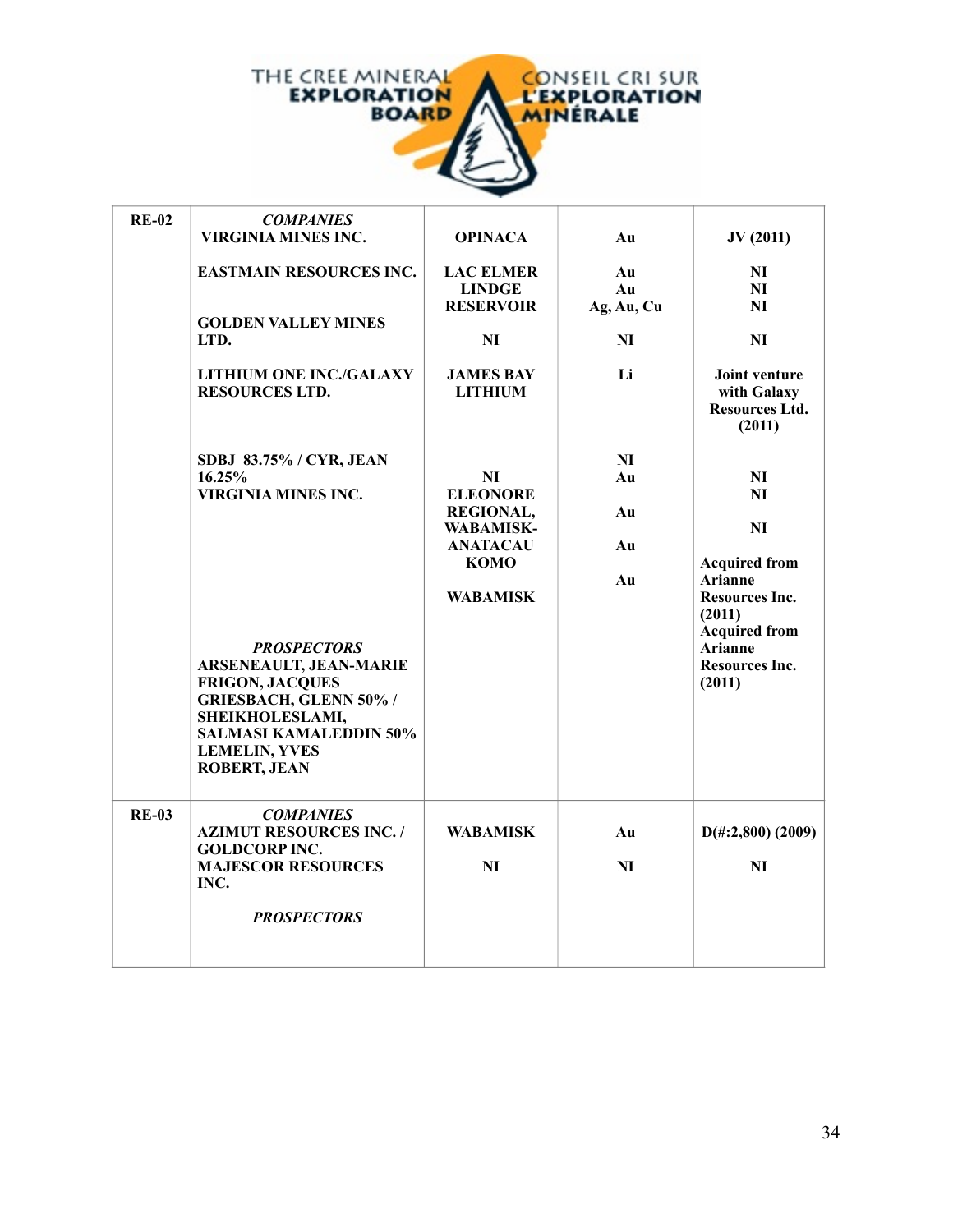

| <b>RE-04</b> | <b>COMPANIES</b><br><b>MAJESCOR RESOURCES</b><br>INC.<br><b>PROSPECTORS</b><br>DEKEYSER, MARC                         | N <sub>I</sub>                                                                            | N <sub>I</sub>                           | N <sub>I</sub>                                                       |
|--------------|-----------------------------------------------------------------------------------------------------------------------|-------------------------------------------------------------------------------------------|------------------------------------------|----------------------------------------------------------------------|
| <b>RE-05</b> | <b>COMPANIES</b><br><b>MAJESCOR RESOURCES</b><br>INC.<br><b>PROSPECTORS</b>                                           | NI                                                                                        | N <sub>I</sub>                           | N <sub>I</sub>                                                       |
| $VC-15$      | <b>COMPANIES</b><br><b>AZIMUT RESOURCES INC. /</b><br><b>GOLDCORP INC.</b><br><b>PROSPECTORS</b>                      | <b>WABAMISK</b>                                                                           | Au                                       | $D(\text{\#}:2,800)$ (2009)                                          |
| $VC-30$      | <b>COMPANIES</b><br><b>AUGYVA MINING</b><br><b>RESOURCES INC.</b><br><b>VIRGINIA MINES INC.</b><br><b>PROSPECTORS</b> | <b>KALI</b><br><b>ELEONORE</b><br><b>REGIONAL,</b><br><b>WABAMISK-</b><br><b>ANATACAU</b> | Ag, Au, Cu, Mo<br>Au<br>Au               | N <sub>I</sub><br><b>NI</b><br>NI                                    |
| $VC-31$      | <b>COMPANIES</b><br><b>PROSPECTORS</b>                                                                                | <b>NO ACTIVE</b><br><b>CLAIMS</b>                                                         |                                          |                                                                      |
| $VC-32$      | <b>COMPANIES</b><br><b>AUGYVA MINING</b><br><b>RESOURCES INC.</b><br><b>EASTMAIN RESOURCES INC.</b>                   | <b>KALI</b><br><b>LAC ELMER</b><br><b>LINDGE</b><br><b>RESERVOIR</b>                      | Ag, Au, Cu, Mo<br>Au<br>Au<br>Ag, Au, Cu | N <sub>I</sub><br>N <sub>I</sub><br>N <sub>I</sub><br>N <sub>I</sub> |
|              | <b>PROSPECTORS</b>                                                                                                    |                                                                                           |                                          |                                                                      |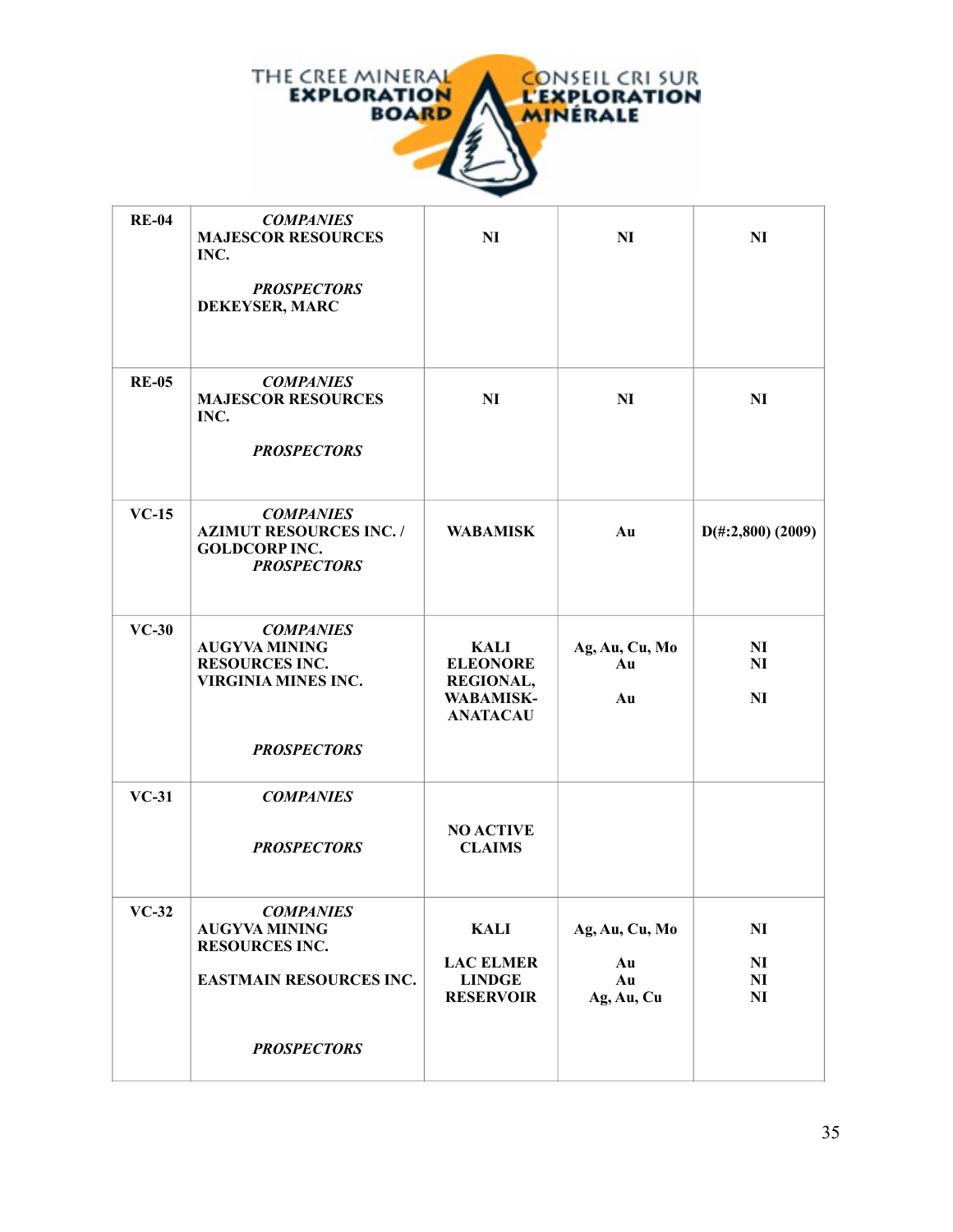

| $VC-33$ | <b>COMPANIES</b>                                                                                                                                                                                                                                                                                                                                                                                               |                                                                                                                                                                                                                                                    |                                                                                          |                                                                                                                                                                               |
|---------|----------------------------------------------------------------------------------------------------------------------------------------------------------------------------------------------------------------------------------------------------------------------------------------------------------------------------------------------------------------------------------------------------------------|----------------------------------------------------------------------------------------------------------------------------------------------------------------------------------------------------------------------------------------------------|------------------------------------------------------------------------------------------|-------------------------------------------------------------------------------------------------------------------------------------------------------------------------------|
|         | <b>AUGYVA MINING</b><br><b>RESOURCES INC.</b><br>CHS RESOURCES INC.                                                                                                                                                                                                                                                                                                                                            | KALI<br><b>AYLMER</b>                                                                                                                                                                                                                              | Ag, Au, Cu, Mo<br>Au, Ag, Cu, Zn,<br>Mo                                                  | NI<br><b>Bought property</b><br>from NO<br><b>Exploration inc.</b>                                                                                                            |
|         | <b>DIANOR RESOURCES INC.</b><br><b>EASTMAIN RESOURCES INC.</b>                                                                                                                                                                                                                                                                                                                                                 | <b>EKOMIAK VI</b><br><b>LAC ELMER</b><br><b>LINDGE</b><br><b>RESERVOIR</b><br><b>EASTMAIN 1, 2</b>                                                                                                                                                 | NI<br>Au<br>Au<br>Ag, Au, Cu                                                             | (2011)<br>NI<br>NI<br>NI<br><b>NI</b>                                                                                                                                         |
|         | <b>ELORO RESOURCES LTD.</b><br><b>EVERTON RESOURCES INC.</b><br><b>SOQUEM INC.</b><br><b>TERRAX MANAGEMENT</b><br><b>VIRGINIA MINES INC.</b><br><b>PROSPECTORS</b><br><b>GRIESBACH, GLENN 50% /</b><br>SHEIKHOLESLAMI,                                                                                                                                                                                         | & 3,<br><b>DELTA</b><br><b>NI</b><br>NI<br>NI<br><b>ELEONORE</b><br><b>REGIONAL,</b><br><b>WABAMISK-</b><br><b>ANATACAU</b>                                                                                                                        | Ag, Au, Cu, Zn<br>NI<br><b>NI</b><br>NI<br>Au<br>Au                                      | 35.2% Ag,<br>10.15% Cu,<br>$2.13\%$ Zn (2009)<br>NI<br>NI<br>NI<br>NI<br>NI                                                                                                   |
|         | <b>SALMASI KAMALEDDIN 50%</b>                                                                                                                                                                                                                                                                                                                                                                                  |                                                                                                                                                                                                                                                    |                                                                                          |                                                                                                                                                                               |
| $VC-34$ | <b>COMPANIES</b><br><b>AZIMUT RESOURCES INC.</b><br>33.33% / EASTMAIN<br>RESOURCES INC 33.33% /<br><b>OPINACA MINES LTD 33.34%</b><br><b>BEAUFIELD RESOURCES</b><br><b>INC</b><br><b>EVERTON RESOURCES INC.</b><br><b>MIDLAND EXPLORATION</b><br>INC.<br><b>MJL EXPLORATION INC.</b><br><b>OPINACA MINES LTD.</b><br><b>SIRIOS RESOURCES INC.</b><br><b>VIRGINIA MINES INC.</b><br><b>WEMINDJI EXPLORATION</b> | <b>OPINACA</b><br><b>(ELEONORE)</b><br><b>SOUTH)</b><br>NI<br>NI<br><b>JAMES BAY</b><br><b>GOLD</b><br><b>ELEONORE</b><br><b>CENTRE</b><br>NI<br>NI<br><b>KUKAMES</b><br><b>ELEONORE</b><br>REGIONAL,<br><b>WABAMISK-</b><br><b>ANATACAU</b><br>NI | Au<br><b>NI</b><br><b>NI</b><br>Au<br>Au<br>NI<br>NI<br>Au<br>Au<br>Au<br>N <sub>I</sub> | $D(\text{\#}:3,300)$<br>NI<br>NI<br><b>DRILLING</b><br>Acq, Pr, Gc(sl)<br>(2011)<br>NI<br>NI<br>$0.54$ g/t TO 3.8 g/<br>t Au (2009)<br>NI<br>N <sub>I</sub><br>N <sub>I</sub> |
|         | INC.<br><b>PROSPECTORS</b><br><b>BAMBIC, PETER</b>                                                                                                                                                                                                                                                                                                                                                             |                                                                                                                                                                                                                                                    |                                                                                          |                                                                                                                                                                               |

 $\overline{\phantom{a}}$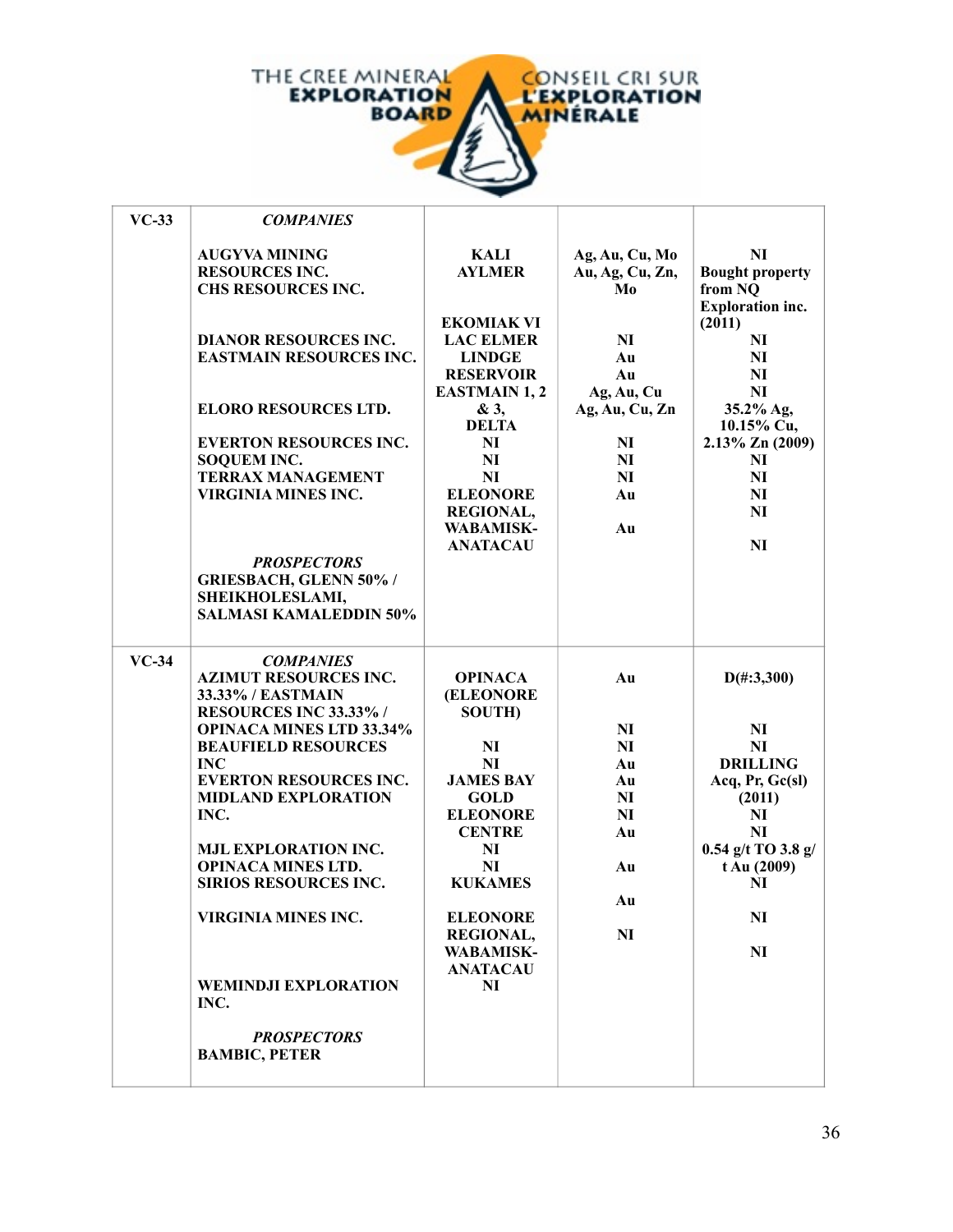

| $VC-35$ | <b>COMPANIES</b>                |                      |                |                      |
|---------|---------------------------------|----------------------|----------------|----------------------|
|         | <b>AZIMUT RESOURCES INC.</b>    | <b>OPINACA</b>       | Au             | $D(\text{\#}:3,300)$ |
|         | 33.33% / EASTMAIN               | (ELEONORE            |                |                      |
|         | RESOURCES INC 33.33% /          | <b>SOUTH</b> )       |                |                      |
|         | <b>OPINACA MINES LTD 33.34%</b> |                      | N <sub>I</sub> | NI                   |
|         | <b>BEAUFIELD RESOURCES</b>      | NI                   | Au, DIAMOND    | Outlined 6 first-    |
|         | INC.                            | AU33                 |                | priority IP          |
|         | <b>DIOS EXPLORATION INC./</b>   |                      |                | conductors.          |
|         | <b>OSISKO MINING CORP.</b>      |                      |                | JV with OSISKO       |
|         |                                 |                      | Au             | <b>MINING CORP.</b>  |
|         |                                 | <b>LAC ELMER</b>     | Au             | (2011)               |
|         | <b>EASTMAIN RESOURCES INC.</b>  | <b>LINDGE</b>        | Ag, Au, Cu     | NI                   |
|         |                                 | <b>RESERVOIR</b>     | Ag, Au, Cu, Zn | NI                   |
|         |                                 | <b>EASTMAIN 1, 2</b> |                | NI                   |
|         | <b>ELORO RESOURCES LTD.</b>     | & 3,                 | NI             | 35.2% Ag,            |
|         |                                 | <b>DELTA</b>         | NI             | 10.15% Cu,           |
|         | <b>GEONORDIC TECHNICAL</b>      | NI                   | Au             | $2.13\%$ Zn (2009)   |
|         | <b>SERVICES INC.</b>            | <b>NI</b>            | Au             | NI                   |
|         | <b>GOLDEN VALLEY MINES</b>      | <b>OPINACA</b>       | NI             | NI                   |
|         | LTD.                            | <b>ELEONORE</b>      | NI             | NI                   |
|         | <b>METANOR RESOURCES INC.</b>   | <b>CENTRE</b>        | U              | Acq, Pr, Gc(sl)      |
|         | <b>MIDLAND EXPLORATION</b>      | NI                   |                | (2011)               |
|         | INC.                            | <b>NI</b>            |                | $N_{\rm I}$          |
|         | <b>RIDGESTAKE RESOURCES</b>     | <b>USKAWANIS</b>     | Au             | NI                   |
|         | INC.                            | (UUP)                | Au             | D(12:1,800)          |
|         | STELMINE CANADA LTD.            |                      |                | (2008)               |
|         | <b>URANIUM BAY RESOURCES</b>    |                      | Au             | <b>Intersections</b> |
|         | <b>INC./URAGOLD BAY</b>         | <b>OPINACA</b>       |                | $>100$ ppm eU        |
|         | <b>RESOURCES INC.</b>           | <b>ELEONORE</b>      |                | NI                   |
|         |                                 | <b>REGIONAL,</b>     |                | NI                   |
|         | VANTEX RESOURCES LTD.           | <b>WABAMISK-</b>     |                |                      |
|         | <b>VIRGINIA MINES INC.</b>      | <b>ANATACAU</b>      |                | NI                   |
|         |                                 |                      |                |                      |
|         |                                 |                      |                |                      |
|         |                                 |                      |                |                      |
|         | <b>PROSPECTORS</b>              |                      |                |                      |
|         | <b>BAMBIC, PETER</b>            |                      |                |                      |
|         | <b>BARIBEAU, MARC</b>           |                      |                |                      |
|         | <b>BAWOLAK, CHRISTELLE</b>      |                      |                |                      |
|         | <b>OLEINKA</b>                  |                      |                |                      |
|         | O'HALLORAN, DARRELL             |                      |                |                      |
|         |                                 |                      |                |                      |
|         |                                 |                      |                |                      |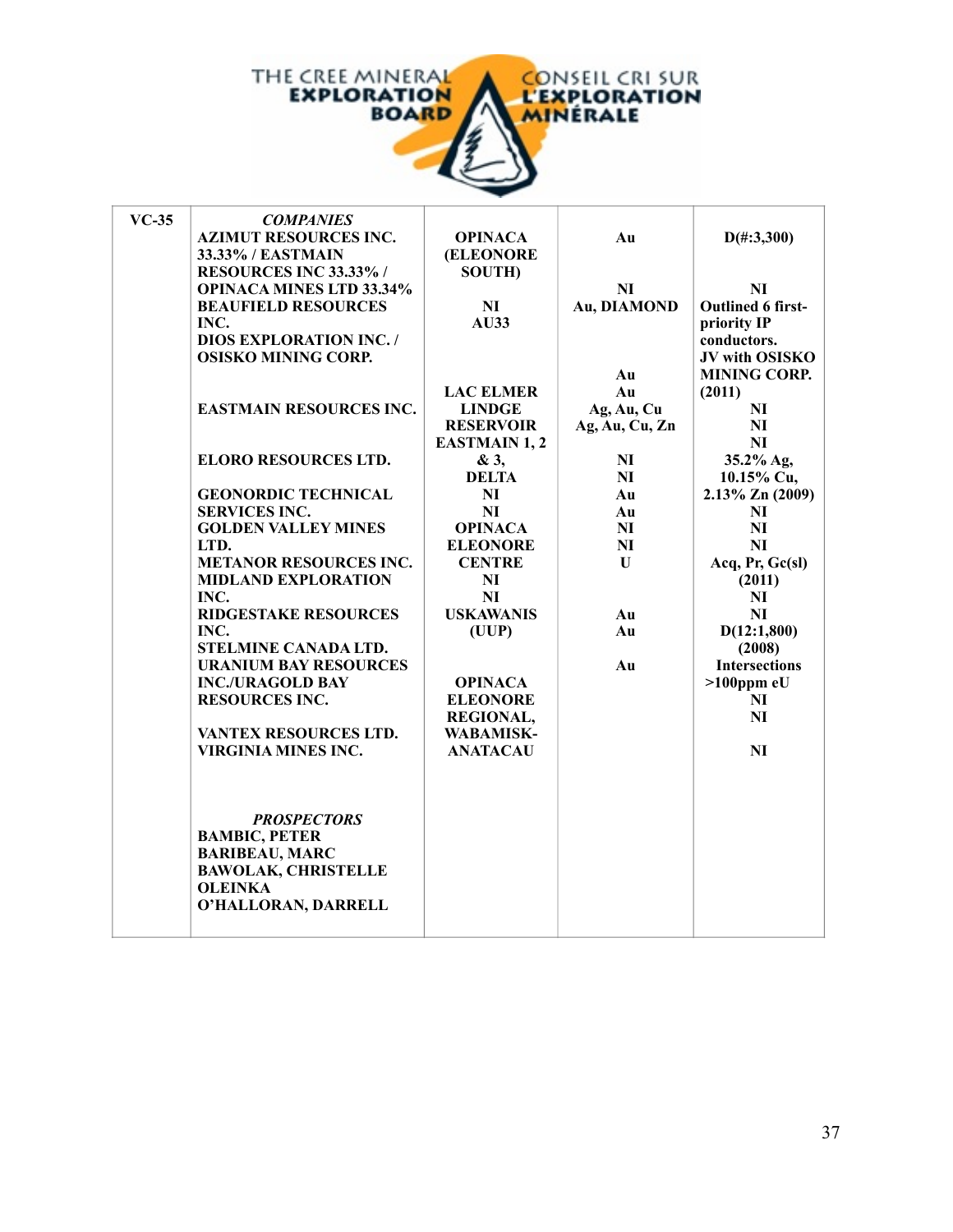

| $VC-36$ | <b>COMPANIES</b>                                      |                  |              |                             |
|---------|-------------------------------------------------------|------------------|--------------|-----------------------------|
|         | <b>AZIMUT RESOURCES INC. /</b><br><b>GOLDCORPINC.</b> | <b>WABAMISK</b>  | Au           | $D(\text{\#}:2,800)$ (2009) |
|         | <b>DIOS EXPLORATION INC. /</b>                        | AU33             | Au, DIAMOND  | <b>Outlined 6 first-</b>    |
|         | <b>OSISKO MINING CORP.</b>                            |                  |              | priority IP                 |
|         |                                                       |                  |              | conductors.                 |
|         |                                                       |                  |              | <b>JV with OSISKO</b>       |
|         | <b>EVERTON RESOURCES INC.</b>                         | <b>OPINACA</b>   | Au           | <b>MINING CORP.</b>         |
|         |                                                       |                  |              |                             |
|         | <b>GOLDEN VALLEY MINES</b>                            | <b>WILDCAT</b>   | NI           | (2011)                      |
|         | LTD.                                                  | NI               | NI           | D:7,200(2011)               |
|         | <b>PRO-OR RESOURCES INC.</b>                          | NI               | Au           | NI                          |
|         | <b>SIRIOS RESOURCES INC.</b>                          | <b>KUKAMES</b>   |              | NI                          |
|         |                                                       |                  | $\mathbf{U}$ | $0.54$ g/t TO 3.8 g/        |
|         | <b>URANIUM BAY RESOURCES</b>                          | <b>USKAWANIS</b> |              | t Au (2009)                 |
|         | <b>INC./URAGOLD BAY</b>                               | (UUP)            |              | D(12:1,800)                 |
|         | <b>RESOURCES INC.</b>                                 |                  | Au           | (2008)                      |
|         |                                                       |                  |              | <b>Intersections</b>        |
|         | VIRGINIA MINES INC.                                   | <b>ELEONORE</b>  | Au           | $>100$ ppm eU               |
|         |                                                       | <b>REGIONAL,</b> |              | NI                          |
|         |                                                       | <b>WABAMISK-</b> |              |                             |
|         |                                                       | <b>ANATACAU</b>  |              | NI                          |
|         | <b>PROSPECTORS</b>                                    |                  |              |                             |
|         | <b>BAMBIC, PETER</b>                                  |                  |              |                             |
|         |                                                       |                  |              |                             |
|         | <b>FRIGON, JACQUES</b>                                |                  |              |                             |
|         |                                                       |                  |              |                             |

h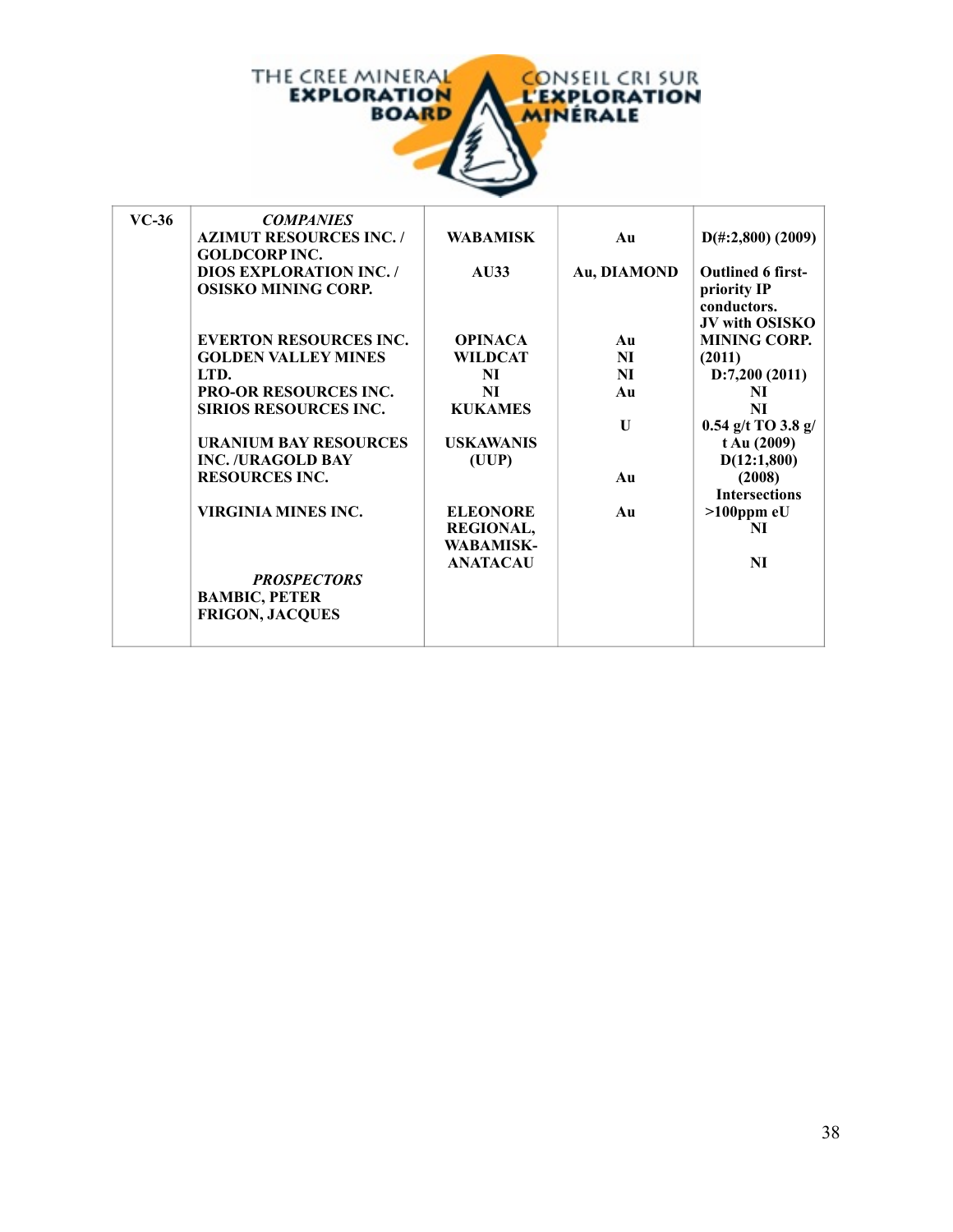

h

| $VC-37$ | <b>COMPANIES</b>               |                   |                |                                           |
|---------|--------------------------------|-------------------|----------------|-------------------------------------------|
|         | <b>AZIMUT RESOURCES INC./</b>  | <b>WABAMISK</b>   | Au             | $D(\text{\#}:2,800)$ (2009)               |
|         | <b>GOLDCORP INC.</b>           |                   |                |                                           |
|         | KEY GOLD HOLDING INC.          | N <sub>I</sub>    | N <sub>I</sub> | <b>NI</b>                                 |
|         | <b>DIOS EXPLORATION INC. /</b> | AU33              | Au, DIAMOND    | <b>Outlined 6 first-</b>                  |
|         | <b>OSISKO MINING CORP.</b>     |                   |                | priority IP<br>conductors.                |
|         |                                |                   |                | JV with OSISKO                            |
|         |                                |                   |                | <b>MINING CORP.</b>                       |
|         | <b>EASTMAIN RESOURCES INC.</b> | <b>CLEARWATER</b> | Au, Te, Bi     | (2011)                                    |
|         |                                |                   |                |                                           |
|         |                                |                   |                | D                                         |
|         |                                |                   |                | <b>Updated NI</b>                         |
|         |                                |                   |                | 43-101 mineral                            |
|         |                                |                   |                | resources                                 |
|         |                                |                   |                | estimate                                  |
|         |                                |                   |                | highlights:                               |
|         |                                |                   |                | <b>Measured and</b>                       |
|         |                                |                   |                | <b>Indicated Open</b><br>Pit resources at |
|         |                                |                   |                | an average grade                          |
|         |                                |                   |                | of 5.15 grams per                         |
|         |                                |                   |                | tonne gold (5.72                          |
|         |                                |                   |                | grams per tonne                           |
|         |                                |                   |                | gold uncapped)                            |
|         |                                |                   |                | containing                                |
|         |                                |                   |                | 452,000 ounces                            |
|         |                                |                   |                | gold (502,000                             |
|         |                                |                   |                | ounces gold                               |
|         |                                |                   |                | uncapped);                                |
|         |                                |                   |                | <b>Inferred Open</b><br>Pit resources at  |
|         |                                |                   |                | an average grade                          |
|         |                                |                   |                | of 2.56 grams per                         |
|         |                                |                   |                | tonne gold (2.83                          |
|         |                                |                   |                | grams per tonne                           |
|         |                                |                   |                | gold uncapped)                            |
|         |                                |                   |                | containing                                |
|         |                                |                   |                | 115,000 ounces                            |
|         |                                |                   |                | gold (127,000                             |
|         |                                |                   |                | ounces gold                               |
|         |                                |                   |                | uncapped);                                |
|         |                                |                   |                | <b>Measured</b> and<br><b>Indicated</b>   |
|         |                                |                   |                | Underground                               |
|         |                                |                   |                | resources at an                           |
|         |                                |                   |                | average grade of                          |
|         |                                |                   |                | 6.46 grams per                            |
|         |                                |                   |                | tonne gold                                |
|         |                                |                   |                | (capped and                               |
|         |                                |                   |                | uncapped)                                 |
|         |                                |                   |                | containing                                |
|         |                                |                   |                | 130,000 ounces                            |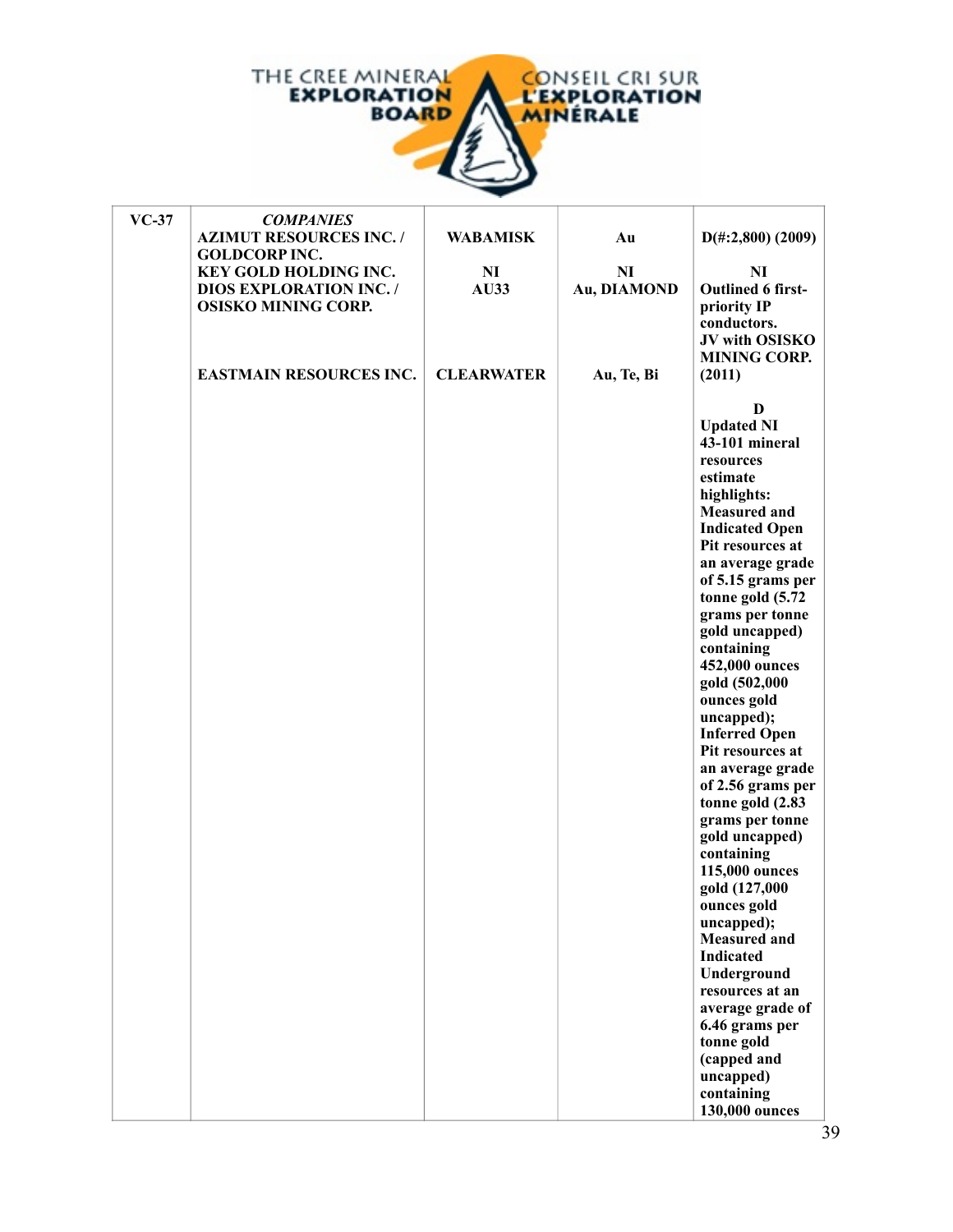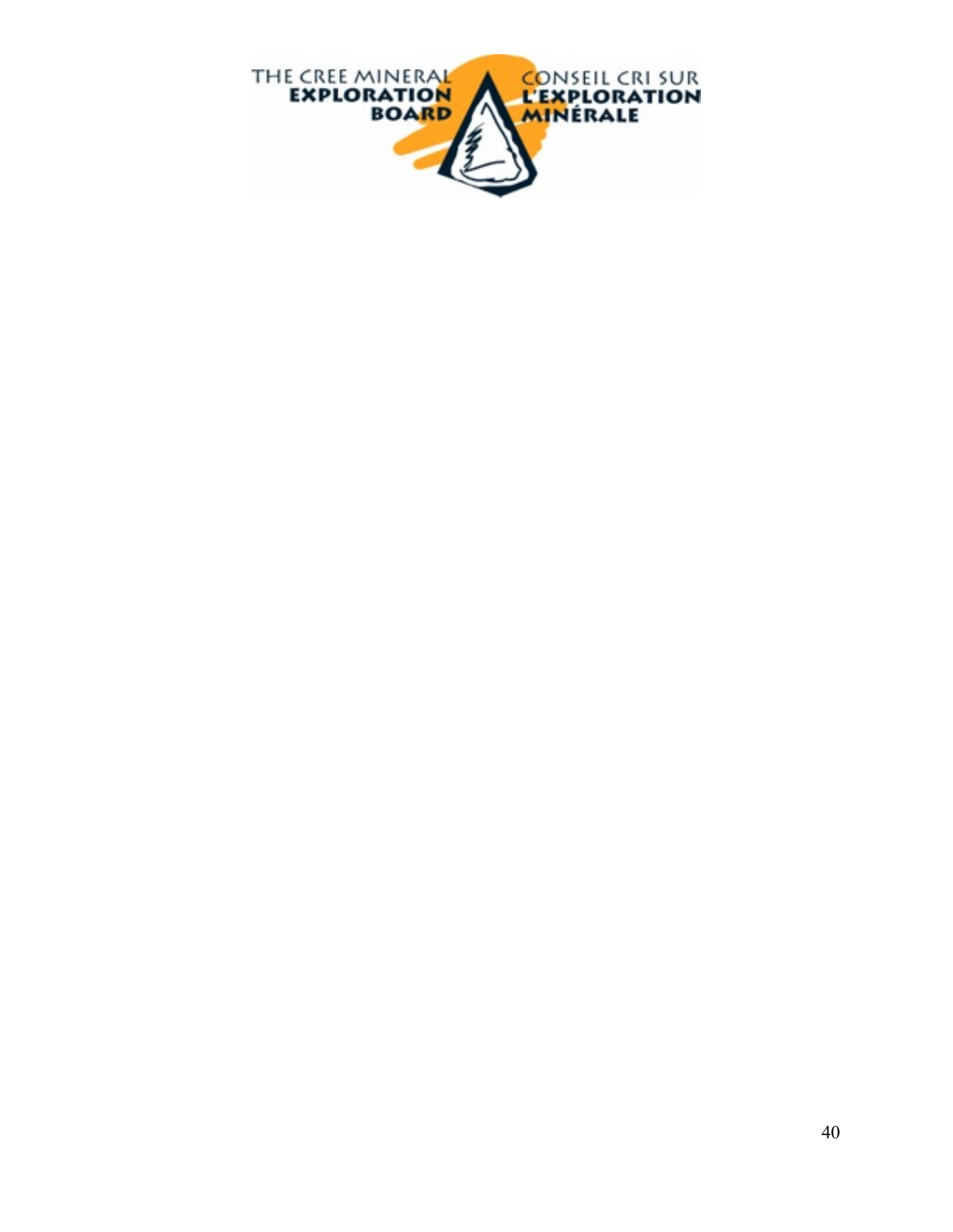

# **5. CREE NATION OF MISTISSINI TRAPLINES**

#### *5.1. Exploration activity and mineral resources potential*

The Mistissini traplines are on the Opatica and Opinaca subprovinces, the Ashuanipi subprovince or Complex of the Superior Province and, east of lakes Mistassini and Albanel, the Grenville Province.

Substances of interest to exploration companies and prospectors include copper (Cu), diamond (C), gold (Au), lead (Pb), lithium (Li), molybdenum (Mo), nickel (Ni), platinum group elements (PGE), rare earth elements (REE), silver (Ag), uranium (U), and zinc  $(Zn)$ .

Number of companies with active claims: 68.

Number of prospectors with active claims: 41 including 1 Cree prospectors.

## *5.2. Highlights:*

- $\triangleright$  **ABITEX RESOURCES INC.**: 2.09% U<sub>3</sub>O<sub>8</sub> and 37.85g/t Au on EPSILON B property on traplines M-17A, M-17B.
- ➢ **BEAUFIELD RESOURCES INC.**: 14.90% Zn, 6.87% Cu, 159.28g/t Ag, 0.84g/ t Au on the TORTIGNY-TROILUS property on traplines M-34, M-35A, M-39A, M-40, M-41, M-48.
- ➢ **EASTMAIN RESOURCES INC.**: 18.75g/t Au over 2.0 metres on the EASTMAIN MINE property on Trapline M-16.
- ➢ **STORNOWAY DIAMOND CORP.** began a Feasibility Study on the RENARD diamond project on the FOXTROT property on Trapline M-11;
	- o ESIA
	- o Mineral resources estimate:
		- Indicated resource of 23.8 million carats
		- **Inferred resource of 17.5 million carats.**
- ➢ **STRATECO RESOURCES INC.**: in permitting process for the advanced exploration undergroung ramp on the MATOUSH property on traplines M-16, M-17, M-17C, M-24A;
	- o  $0.82\%$  eU<sub>3</sub>O<sub>8</sub> over 1.9 metres.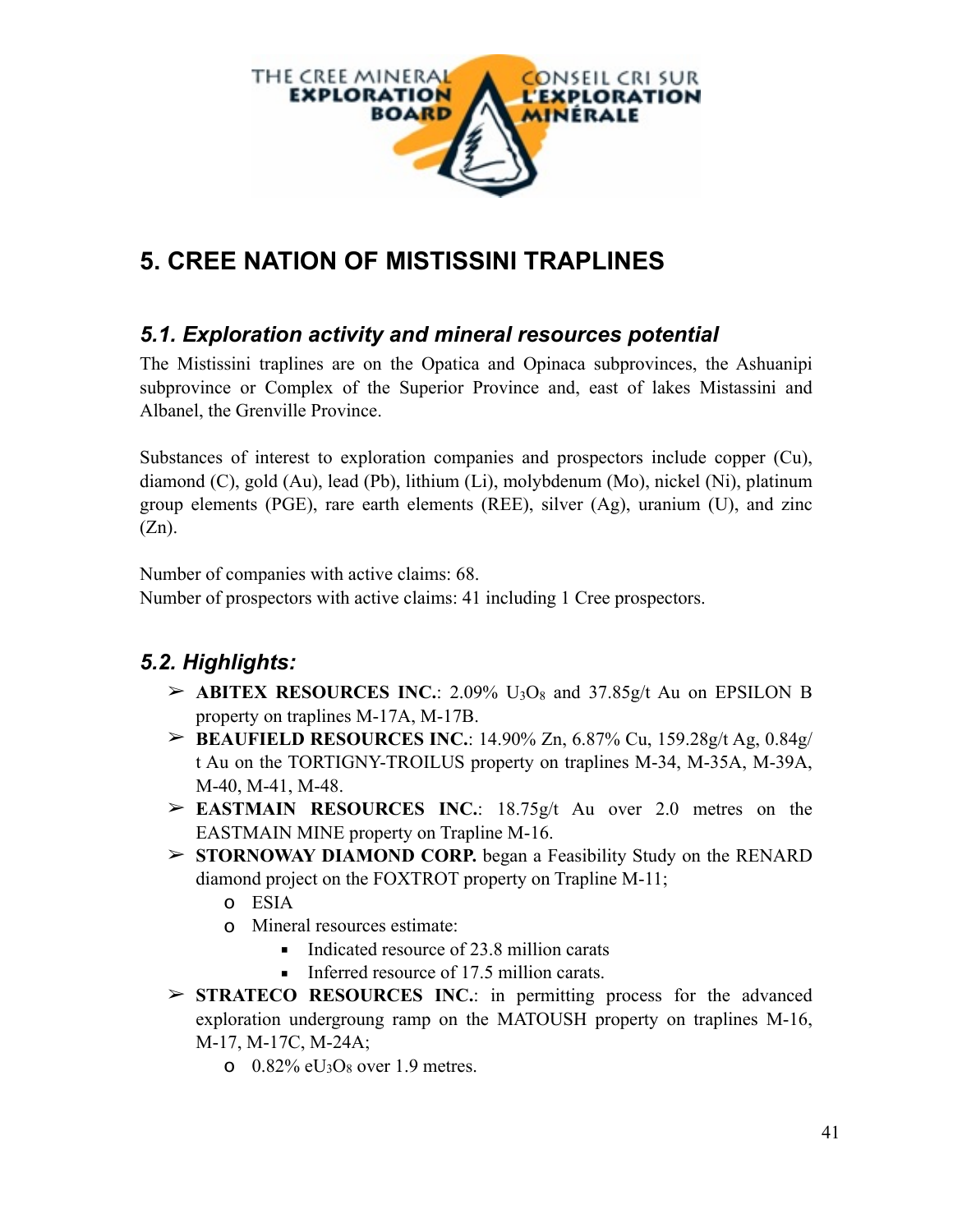

### *5.3. Number of projects by substance:*

| Substance               | Number of projects          |
|-------------------------|-----------------------------|
| Gold                    | 21                          |
| Base metals             | 7                           |
| Diamonds                | 8                           |
| Platinum group elements | 1                           |
| Uranium                 | 25                          |
| Lithium                 | $\mathcal{D}_{\mathcal{L}}$ |
| Rare earth elements     |                             |
| Iron                    |                             |

Base metals include copper, nickel, silver, chromium, cobalt, molybdenum, lead, zinc. Some projects are multi-elemental.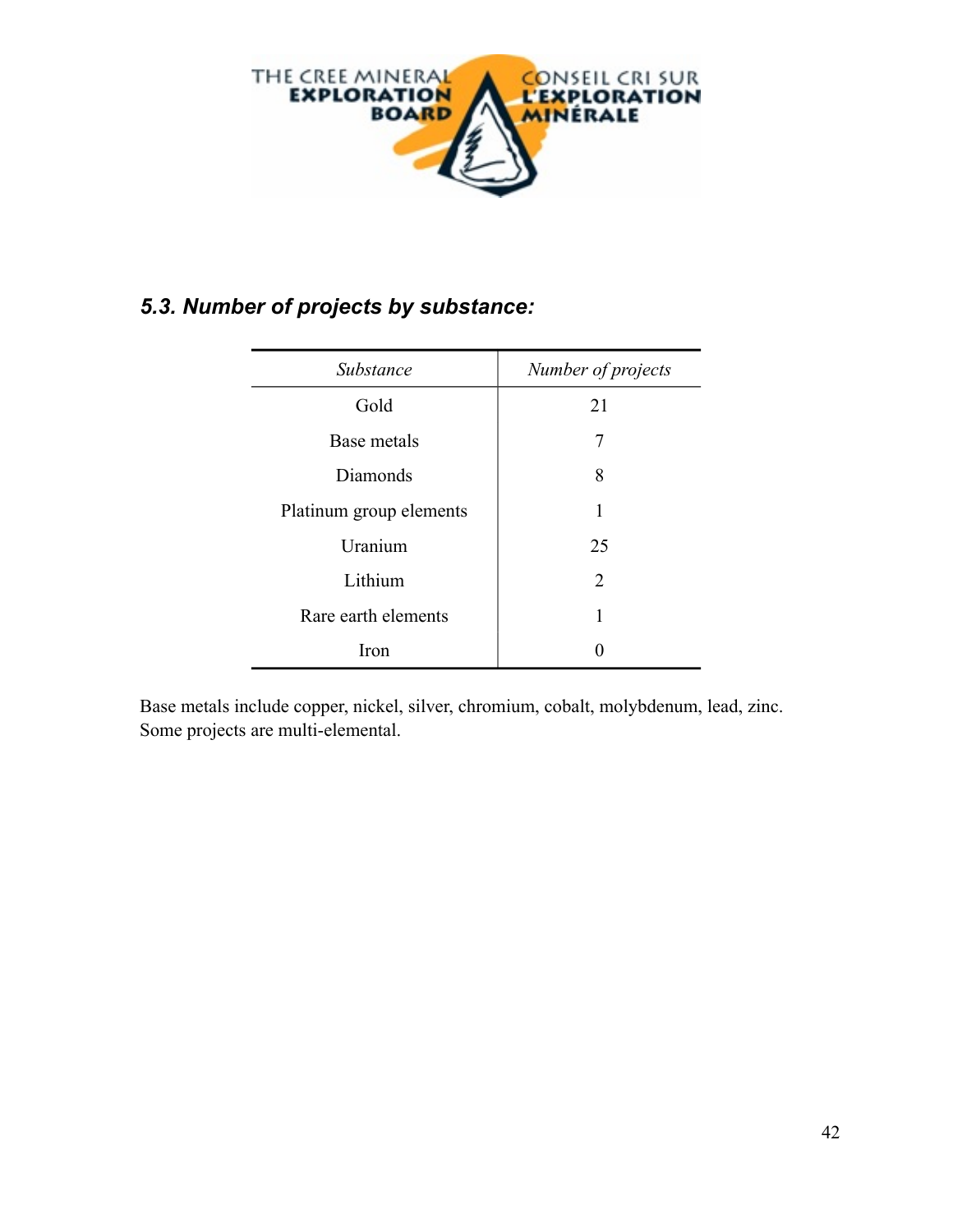

## *5.4. Mineral Exploration Activity (Mistissini)*

| <b>TRAPL</b> | <b>COMPANIES/</b>                                                                                                                                                                                                                                                                                                               | <b>PROJECTS</b>                                                                                                                                                                                                           | <b>SUBSTANCES</b>                                                                                                              | <b>ACTIVITY</b>                                                                                                 |
|--------------|---------------------------------------------------------------------------------------------------------------------------------------------------------------------------------------------------------------------------------------------------------------------------------------------------------------------------------|---------------------------------------------------------------------------------------------------------------------------------------------------------------------------------------------------------------------------|--------------------------------------------------------------------------------------------------------------------------------|-----------------------------------------------------------------------------------------------------------------|
| <b>INE</b>   | <b>PROSPECTORS</b>                                                                                                                                                                                                                                                                                                              |                                                                                                                                                                                                                           |                                                                                                                                | <b>FINDINGS</b>                                                                                                 |
| $M-01$       | <b>COMPANIES</b><br>SIRIOS RESOURCES INC.<br>VIRGINIA MINES INC.<br>VIRGINIA MINES INC. /<br><b>BREAKWATER RESOURCES</b><br>LTD.<br><b>PROSPECTORS</b><br>BAWOLAK, EDWARD 70% /<br>HARVARD, PHILIPPE 30%                                                                                                                        | <b>ESCALE</b><br><b>AUCLAIR</b><br><b>CORVET EST</b><br><b>TRIESTE</b><br><b>NOELLA</b><br><b>ASHUANIPI</b><br><b>ASSINICA</b><br><b>COULON JV</b>                                                                        | Au, Mo<br>Au<br>Au<br>Au, Cu, Zn<br>Au<br>Ag, Au, Cu, Pb,<br>Zn<br>Au<br>Ag, Cu, Zn                                            | N <sub>I</sub><br>NI<br>N <sub>I</sub><br><b>NI</b><br>N <sub>I</sub><br>N <sub>I</sub><br>NI<br>NI             |
| $M-01A$      | <b>COMPANIES</b><br><b>DIANOR RESOURCES INC.</b><br><b>IAMGOLD-QUEBEC</b><br><b>MANAGEMENT INC.</b><br><b>MIDLAND EXPLORATION</b><br>INC.<br><b>SIRIOS RESOURCES INC.</b><br><b>VIRGINIA MINES INC.</b><br><b>VIRGINIA MINES INC. /</b><br><b>BREAKWATER RESOURCES</b><br>LTD.<br><b>PROSPECTORS</b><br><b>BANVILLE, ROBERT</b> | OTISH,<br><b>QUEOTISH</b><br>NI<br><b>LASALLE</b><br><b>GALINEE</b><br><b>ESCALE</b><br><b>AUCLAIR</b><br><b>CORVET EST</b><br><b>TRIESTE</b><br><b>NOELLA</b><br><b>ASHUANIPI</b><br><b>ASSINICA</b><br><b>COULON JV</b> | <b>DIAMOND</b><br>NI<br>Au<br><b>NI</b><br>Au, Mo<br>Au<br>Au<br>Au, Cu, Zn<br>Au<br>Ag, Au, Cu, Pb,<br>Zn<br>Au<br>Ag, Cu, Zn | N <sub>I</sub><br>NI<br>NI<br>N <sub>I</sub><br>NI<br>NI<br>NI<br>N <sub>I</sub><br>NI<br><b>NI</b><br>NI<br>NI |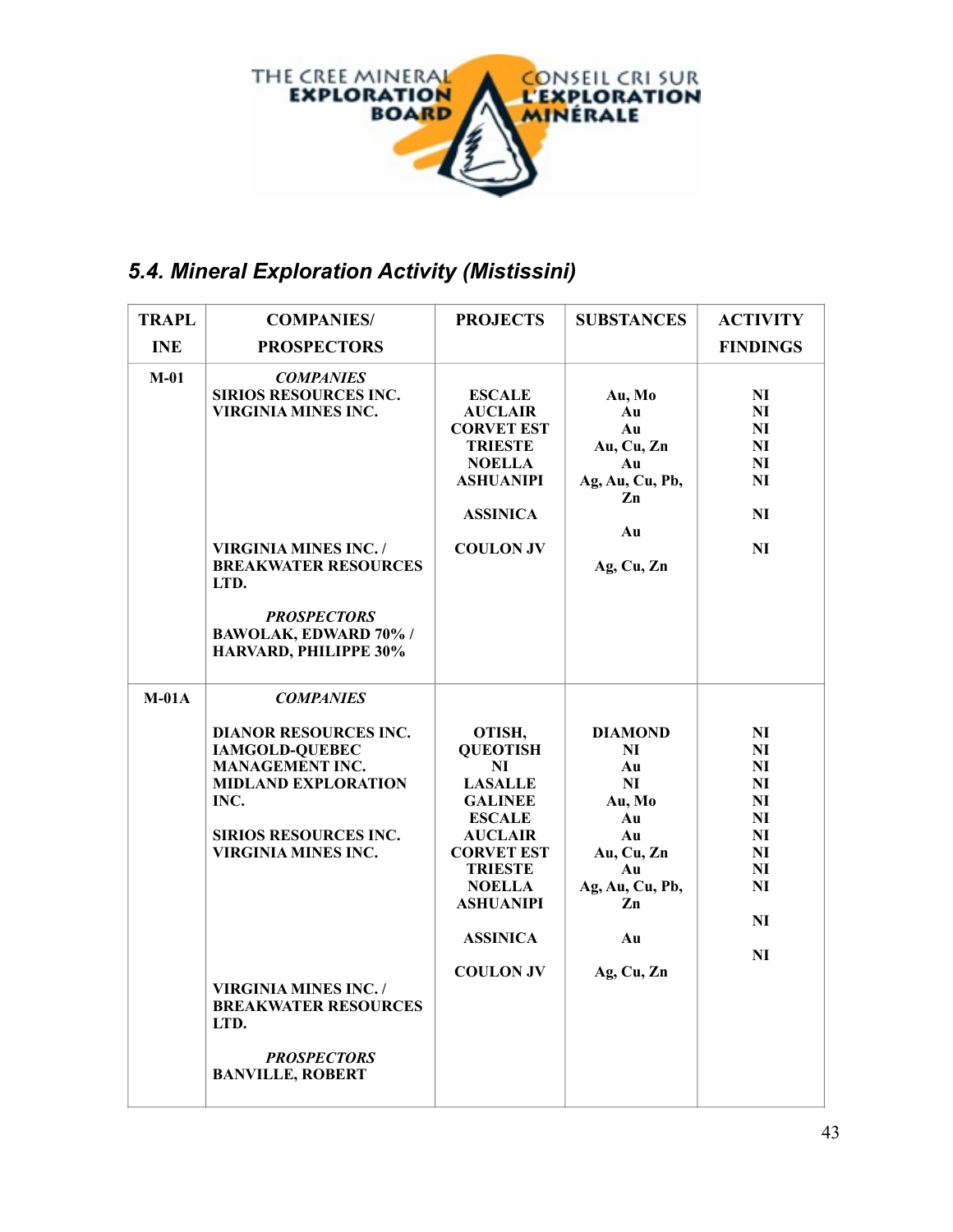

| $M-02$  | <b>COMPANIES</b><br><b>EVERTON RESOURCES INC.</b><br><b>SOQUEM INC.</b><br><b>PROSPECTORS</b><br><b>LAVALLEE, JEAN-</b><br>RAYMOND 50% / LAVALLEE,<br><b>JEAN-SEBASTIEN 50%</b>                                                                                                                                                   | <b>COULON</b><br>NI                                                                                                                                                   | Au<br>NI                                                                                          | N <sub>I</sub><br>NI                                                                                                  |
|---------|-----------------------------------------------------------------------------------------------------------------------------------------------------------------------------------------------------------------------------------------------------------------------------------------------------------------------------------|-----------------------------------------------------------------------------------------------------------------------------------------------------------------------|---------------------------------------------------------------------------------------------------|-----------------------------------------------------------------------------------------------------------------------|
| $M-02A$ | <b>COMPANIES</b><br><b>MIDLAND EXPLORATION</b><br>INC.<br><b>VIRGINIA MINES INC.</b><br><b>VIRGINIA MINES INC. /</b><br><b>BREAKWATER RESOURCES</b><br>LTD.<br><b>PROSPECTORS</b><br><b>BANVILLE, ROBERT</b>                                                                                                                      | <b>LASALLE</b><br><b>GALINEE</b><br><b>AUCLAIR</b><br><b>CORVET EST</b><br><b>TRIESTE</b><br><b>NOELLA</b><br><b>ASHUANIPI</b><br><b>ASSINICA</b><br><b>COULON JV</b> | Au<br>N <sub>I</sub><br>Au<br>Au<br>Au, Cu, Zn<br>Au<br>Ag, Au, Cu, Pb,<br>Zn<br>Au<br>Ag, Cu, Zn | N <sub>I</sub><br>NI<br><b>NI</b><br>N <sub>I</sub><br>N <sub>I</sub><br>N <sub>I</sub><br>N <sub>I</sub><br>NI<br>NI |
| $M-03$  | <b>COMPANIES</b><br><b>IAMGOLD-QUEBEC</b><br><b>MANAGEMENT INC.</b><br><b>SOQUEM INC.</b><br><b>VIRGINIA MINES INC.</b><br><b>VIRGINIA MINES INC. /</b><br><b>BREAKWATER RESOURCES</b><br>LTD.<br><b>PROSPECTORS</b><br><b>BANVILLE, ROBERT</b><br><b>LAVALLEE, JEAN-</b><br>RAYMOND 50% / LAVALLEE,<br><b>JEAN-SEBASTIEN 50%</b> | N <sub>I</sub><br><b>NI</b><br><b>AUCLAIR</b><br><b>CORVET EST</b><br><b>TRIESTE</b><br><b>NOELLA</b><br><b>ASHUANIPI</b><br><b>ASSINICA</b><br><b>COULON JV</b>      | N <sub>I</sub><br>NI<br>Au<br>Au<br>Au, Cu, Zn<br>Au<br>Ag, Au, Cu, Pb,<br>Zn<br>Au<br>Ag, Cu, Zn | N <sub>I</sub><br>NI<br>N <sub>I</sub><br>N <sub>I</sub><br>N <sub>I</sub><br>NI<br>NI<br>NI<br><b>NI</b>             |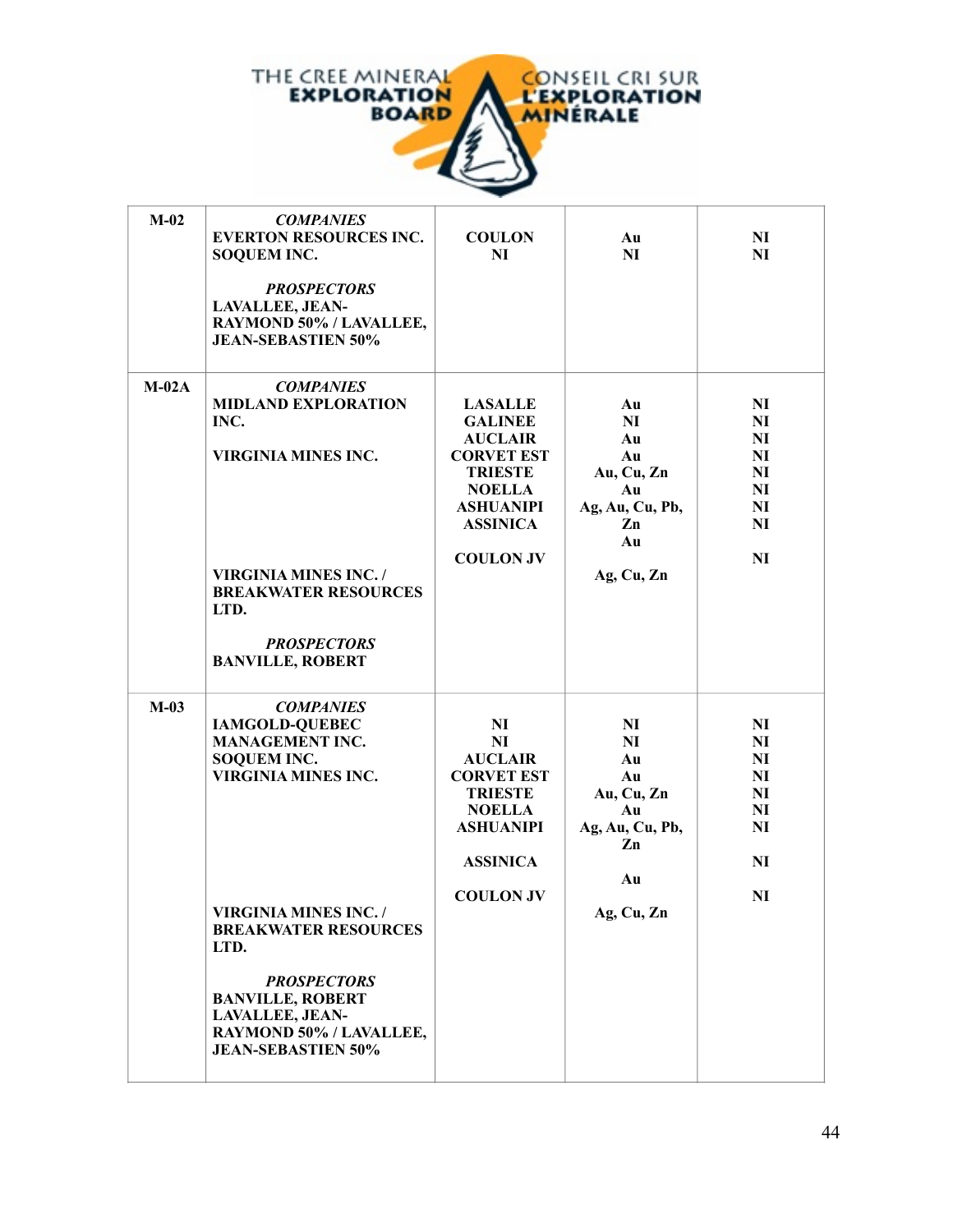

| $M-04$ | <b>COMPANIES</b>                    |                   |                 |                |
|--------|-------------------------------------|-------------------|-----------------|----------------|
|        | <b>ALEXIS MINERALS CORP.</b>        | <b>QUEOTISH</b>   | <b>DIAMOND</b>  | NI             |
|        | <b>VIRGINIA MINES INC.</b>          | <b>AUCLAIR</b>    | Au              | NI             |
|        |                                     | <b>CORVET EST</b> | Au              | N <sub>I</sub> |
|        |                                     | <b>TRIESTE</b>    | Au, Cu, Zn      | N <sub>I</sub> |
|        |                                     | <b>NOELLA</b>     | Au              | N <sub>I</sub> |
|        |                                     | <b>ASHUANIPI</b>  | Ag, Au, Cu, Pb, | NI             |
|        |                                     |                   | Zn              |                |
|        |                                     | <b>ASSINICA</b>   |                 | NI             |
|        |                                     |                   | Au              |                |
|        | <b>VIRGINIA MINES INC. /</b>        | <b>COULON JV</b>  |                 | NI             |
|        | <b>BREAKWATER RESOURCES</b><br>LTD. |                   | Ag, Cu, Zn      |                |
|        | <b>PROSPECTORS</b>                  |                   |                 |                |
|        | <b>BANVILLE, ROBERT</b>             |                   |                 |                |
|        |                                     |                   |                 |                |
|        |                                     |                   |                 |                |
| $M-06$ | <b>COMPANIES</b>                    |                   |                 |                |
|        |                                     |                   |                 |                |
|        | <b>PROSPECTORS</b>                  | <b>NO ACTIVE</b>  |                 |                |
|        |                                     | <b>CLAIMS</b>     |                 |                |
|        |                                     |                   |                 |                |
| $M-07$ | <b>COMPANIES</b>                    |                   |                 |                |
|        | <b>VIRGINIA MINES INC.</b>          | <b>AUCLAIR</b>    | Au              | NI             |
|        |                                     | <b>CORVET EST</b> | Au              | NI             |
|        |                                     | <b>TRIESTE</b>    | Au, Cu, Zn      | NI             |
|        |                                     | <b>NOELLA</b>     | Au              | NI             |
|        |                                     | <b>ASHUANIPI</b>  | Ag, Au, Cu, Pb, | NI             |
|        |                                     |                   | Zn              |                |
|        |                                     | <b>ASSINICA</b>   |                 | NI             |
|        |                                     |                   | Au              |                |
|        | <b>VIRGINIA MINES INC. /</b>        | <b>COULON JV</b>  |                 | NI             |
|        | <b>BREAKWATER RESOURCES</b>         |                   | Ag, Cu, Zn      |                |
|        | LTD.                                |                   |                 |                |
|        |                                     |                   |                 |                |
|        |                                     |                   |                 |                |
|        | <b>PROSPECTORS</b>                  |                   |                 |                |
|        |                                     |                   |                 |                |
|        |                                     |                   |                 |                |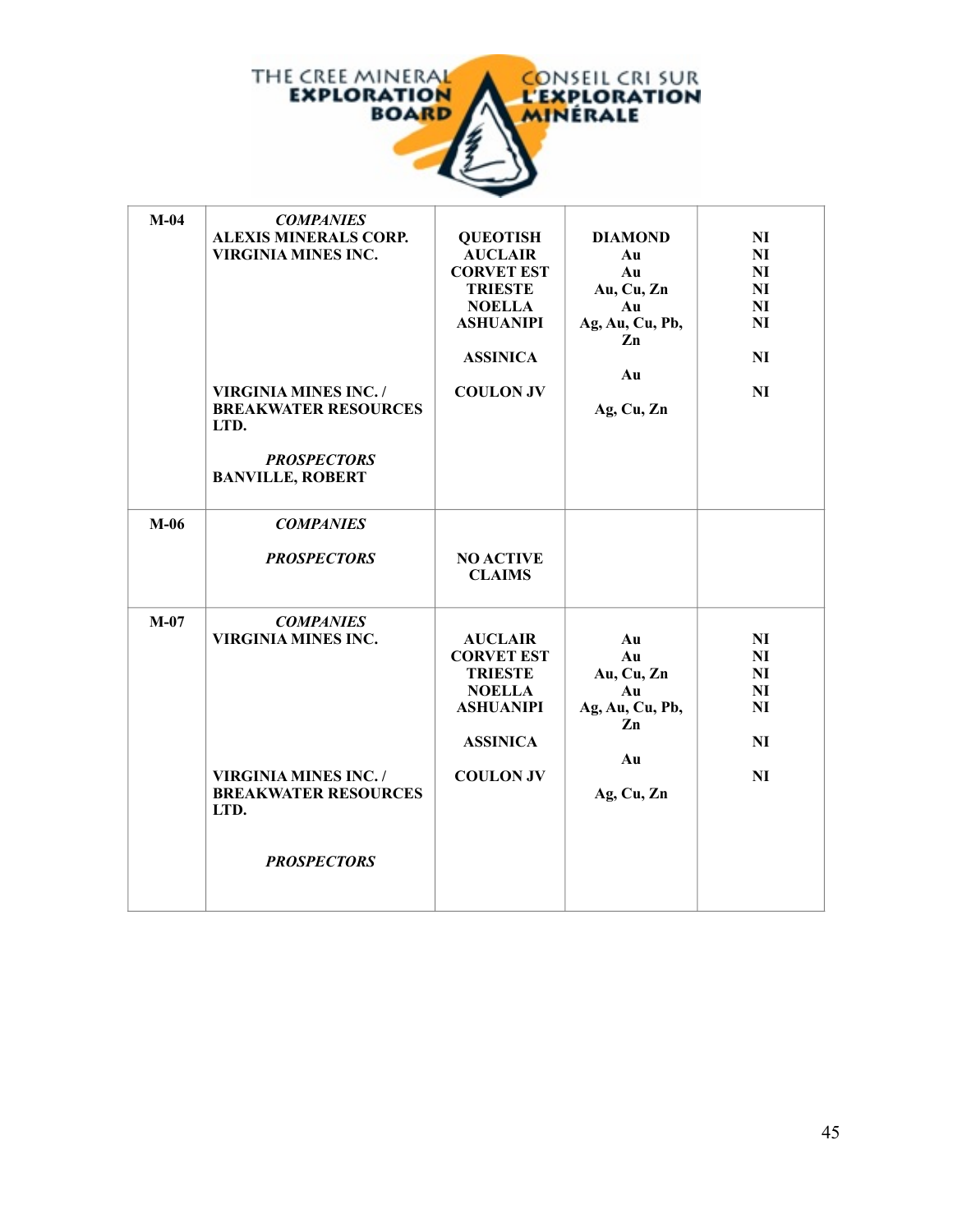

| $M-08$ | <b>COMPANIES</b><br><b>AZIMUT EXPLORATION</b><br>INC.<br>DIOS EXPLORATION INC.<br><b>EVERTON RESOURCES INC.</b><br>NQ EXPLORATION INC.<br><b>SOQUEM INC.</b><br><b>VIRGINIA MINES INC.</b><br><b>VIRGINIA MINES INC./</b><br><b>BREAKWATER RESOURCES</b><br>LTD.<br><b>PROSPECTORS</b> | SALOMON,<br><b>BELLEFOND,</b><br><b>RONSART</b><br><b>GOOSE</b><br><b>HOTISH</b><br><b>COULON</b><br><b>CANDLESTICK</b><br>NI<br><b>AUCLAIR</b><br><b>CORVET EST</b><br><b>TRIESTE</b><br><b>NOELLA</b><br><b>ASHUANIPI</b><br><b>ASSINICA</b><br><b>COULON JV</b> | Au<br><b>NI</b><br>U, REE, Ag, Pb<br>Au<br>Au, Cu, Zn<br>NI<br>Au<br>Au<br>Au, Cu, Zn<br>Au<br>Ag, Au, Cu, Pb,<br>Zn<br>Au<br>Ag, Cu, Zn | NI<br>N <sub>I</sub><br>$0.787\%$ U<br>$0.1\%$ Y, $1.5\%$<br>$Zr$ , 14 g/t Ag,<br>$0.45\%$ Pb (2009)<br>NI<br>NI<br>NI<br>N <sub>I</sub><br>N <sub>I</sub><br>N <sub>I</sub><br>N <sub>I</sub><br>N <sub>I</sub><br><b>NI</b><br>NI |
|--------|----------------------------------------------------------------------------------------------------------------------------------------------------------------------------------------------------------------------------------------------------------------------------------------|--------------------------------------------------------------------------------------------------------------------------------------------------------------------------------------------------------------------------------------------------------------------|------------------------------------------------------------------------------------------------------------------------------------------|-------------------------------------------------------------------------------------------------------------------------------------------------------------------------------------------------------------------------------------|
| $M-09$ | <b>COMPANIES</b><br>DIOS EXPLORATION INC.<br><b>VIRGINIA MINES INC.</b><br><b>VIRGINIA MINES INC. /</b><br><b>BREAKWATER RESOURCES</b><br>LTD.<br><b>PROSPECTORS</b>                                                                                                                   | <b>HOTISH</b><br><b>AUCLAIR</b><br><b>CORVET EST</b><br><b>TRIESTE</b><br><b>NOELLA</b><br><b>ASHUANIPI</b><br><b>ASSINICA</b><br><b>COULON JV</b>                                                                                                                 | U, REE, Ag, Pb<br>Au<br>Au<br>Au, Cu, Zn<br>Au<br>Ag, Au, Cu, Pb,<br>Zn<br>Au<br>Ag, Cu, Zn                                              | $0.787\%$ U<br>$0.1\%$ Y, $1.5\%$<br>Zr, 14 g/t Ag,<br>0.45% Pb (2009)<br>NI<br>NI<br>NI<br>N <sub>I</sub><br>NI<br>N <sub>I</sub><br>N <sub>I</sub>                                                                                |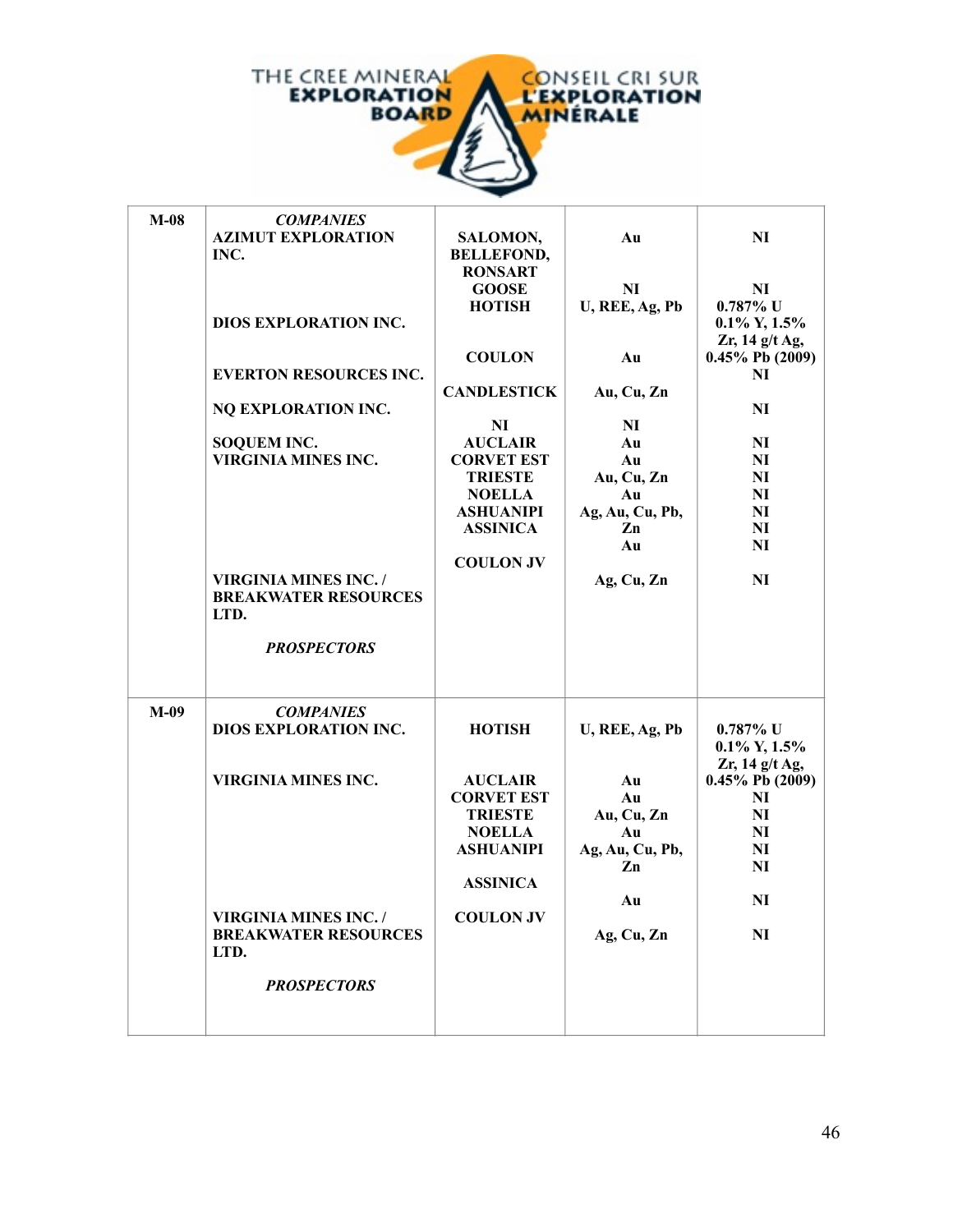

| $M-10$ | <b>COMPANIES</b><br><b>AZIMUT EXPLORATION</b><br>INC.<br><b>DIOS EXPLORATION INC.</b><br><b>IAMGOLD-QUEBEC</b><br><b>MANAGEMENT INC.</b><br><b>MAJESCOR RESOURCES</b><br>INC.<br><b>MAJESCOR RESOURCES</b> | <b>SALOMON,</b><br><b>BELLEFOND,</b><br><b>RONSART</b><br><b>GOOSE</b><br><b>HOTISH</b><br>NI<br><b>PORTAGE</b><br><b>LAC LAPARRE</b><br><b>LAC</b><br><b>MISTASSINI</b> | Au<br>U, REE, Ag, Pb<br>NI<br><b>DIAMOND</b><br><b>DIAMOND, U</b><br><b>DIAMOND, U</b> | NI<br>NI<br>$0.787\%$ U<br>$0.1\%$ Y, $1.5\%$<br>$Zr$ , 14 g/t Ag,<br>$0.45\%$ Pb (2009)<br>NI<br>NI<br>NI<br>$0.13\%$ eU<br>over $11.0 \text{ m}$<br>(2009) |
|--------|------------------------------------------------------------------------------------------------------------------------------------------------------------------------------------------------------------|--------------------------------------------------------------------------------------------------------------------------------------------------------------------------|----------------------------------------------------------------------------------------|--------------------------------------------------------------------------------------------------------------------------------------------------------------|
|        | INC. / STRATECO<br><b>RESOURCES INC.</b><br><b>PROSPECTORS</b>                                                                                                                                             |                                                                                                                                                                          |                                                                                        |                                                                                                                                                              |
|        |                                                                                                                                                                                                            |                                                                                                                                                                          |                                                                                        |                                                                                                                                                              |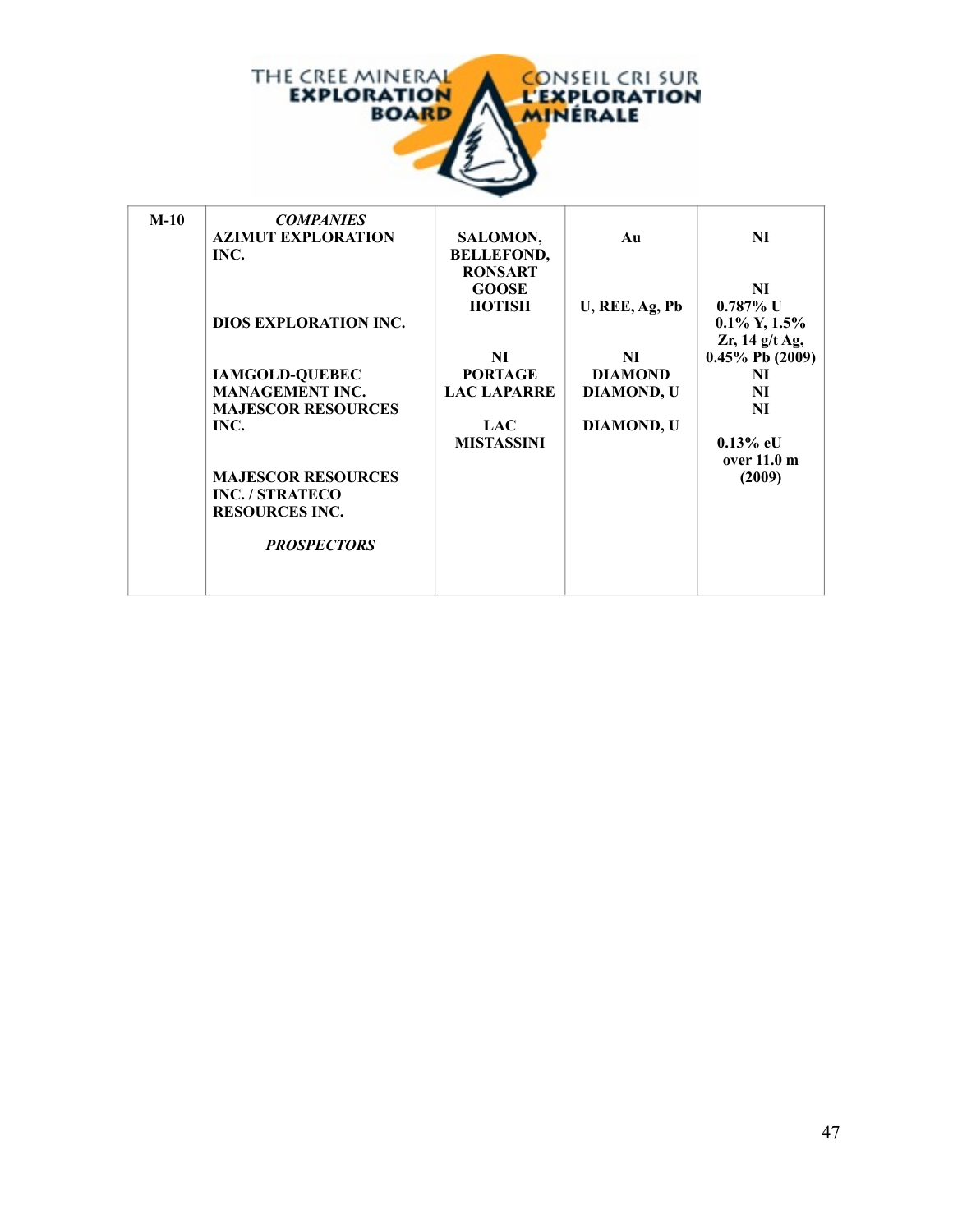

| $M-11$ | <b>COMPANIES</b>           |                    |                   |                         |
|--------|----------------------------|--------------------|-------------------|-------------------------|
|        | DIOS EXPLORATION INC.      | <b>HOTISH</b>      | U, REE, Ag, Pb    | $0.787\%$ U             |
|        |                            |                    |                   | $0.1\%$ Y, $1.5\%$      |
|        |                            |                    |                   | $Zr$ , 14 g/t Ag,       |
|        | <b>IAMGOLD-QUEBEC</b>      | N <sub>I</sub>     | N <sub>I</sub>    | $0.45\%$ Pb (2009)      |
|        | <b>MANAGEMENT INC.</b>     | <b>PORTAGE</b>     | <b>DIAMOND</b>    | NI                      |
|        | <b>MAJESCOR RESOURCES</b>  | <b>LAC LAPARRE</b> |                   | NI                      |
|        |                            |                    | <b>DIAMOND, U</b> |                         |
|        | INC.                       | <b>LAC</b>         | <b>DIAMOND, U</b> | N <sub>I</sub>          |
|        |                            | <b>MISTASSINI</b>  |                   | $0.13%$ eU              |
|        | <b>MAJESCOR RESOURCES</b>  |                    |                   | over 11.0 m             |
|        | <b>INC. / STRATECO</b>     |                    | Au                | (2009)                  |
|        | <b>RESOURCES INC.</b>      | <b>LASALLE</b>     | NI                |                         |
|        |                            | <b>GALINEE</b>     | <b>DIAMOND</b>    | NI                      |
|        | <b>MIDLAND EXPLORATION</b> | <b>FOXTROT</b>     |                   | <b>NI</b>               |
|        | INC.                       |                    |                   | Feasibility             |
|        |                            |                    |                   | <b>Study, ESIA</b>      |
|        | <b>STORNOWAY DIAMOND</b>   |                    |                   | <b>New estimates</b>    |
|        | CORP.                      |                    |                   | from a revised          |
|        |                            |                    |                   | <b>NI</b> 43-101        |
|        |                            |                    |                   | compliant               |
|        |                            |                    |                   | mineral                 |
|        |                            |                    |                   | resources               |
|        |                            |                    |                   | estimate on the         |
|        |                            |                    |                   | <b>RENARD</b>           |
|        |                            |                    |                   | project include:        |
|        |                            |                    |                   | a total Indicated       |
|        |                            |                    |                   | <b>Mineral</b>          |
|        |                            |                    |                   | <b>Resource of 23.8</b> |
|        |                            |                    |                   | million carats,         |
|        |                            |                    |                   |                         |
|        |                            |                    |                   | and a total             |
|        |                            |                    |                   | <b>Inferred Mineral</b> |
|        |                            |                    |                   | <b>Resource of 17.5</b> |
|        |                            |                    |                   | million carats,         |
|        |                            |                    |                   | increases of 3%         |
|        |                            |                    |                   | and $31\%$              |
|        |                            |                    |                   | respectively over       |
|        |                            |                    |                   | the previous            |
|        |                            |                    |                   | estimate.; a total      |
|        |                            |                    |                   | estimate of             |
|        |                            |                    |                   | additional              |
|        |                            |                    |                   | resource upside         |
|        |                            |                    |                   | in the form of a        |
|        |                            |                    |                   | <b>Potential</b>        |
|        |                            |                    |                   | <b>Mineral Deposit</b>  |
|        |                            |                    |                   | of between 23.5         |
|        |                            |                    |                   | to 48.5 million         |
|        |                            |                    |                   | carats, an              |
|        |                            |                    | Au                | approximate             |
|        |                            | <b>AUCLAIR</b>     | Au                | two-fold increase       |
|        |                            | <b>CORVET EST</b>  | Au, Cu, Zn        | over the                |
|        |                            | <b>TRIESTE</b>     | Au                | previous                |
|        |                            | <b>NOELLA</b>      | Ag, Au, Cu, Pb,   | estimate;               |
|        | VIRGINIA MINES INC.        | <b>ASHUANIPI</b>   | Zn                | successful              |
|        |                            |                    |                   |                         |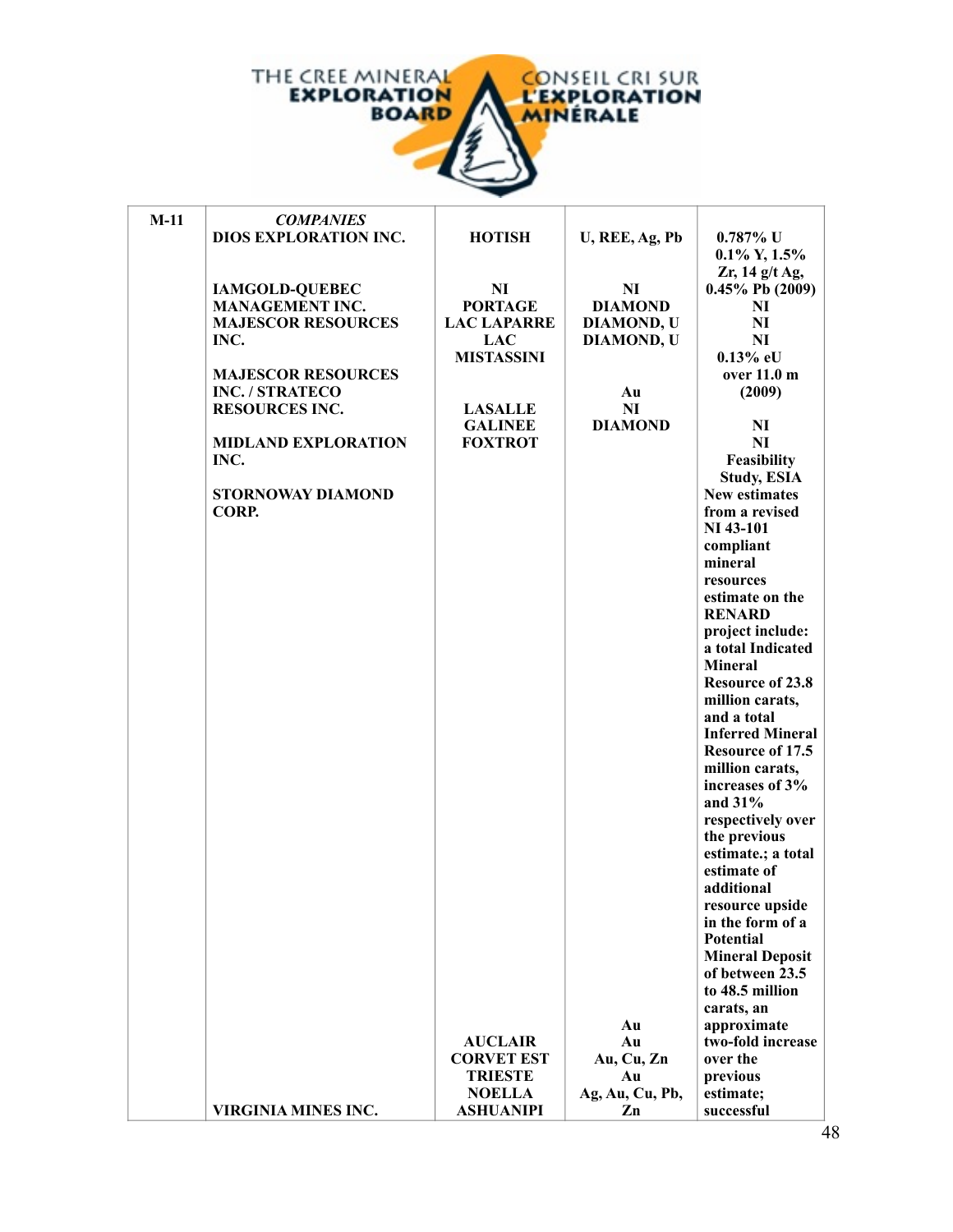

| $M-12$ | <b>COMPANIES</b>             |                                |                 |                |
|--------|------------------------------|--------------------------------|-----------------|----------------|
|        | <b>MIDLAND EXPLORATION</b>   | <b>LASALLE</b>                 | Au              | NI             |
|        | INC.                         | <b>GALINEE</b>                 | N <sub>I</sub>  | NI             |
|        |                              | <b>AUCLAIR</b>                 | Au              | NI             |
|        | <b>VIRGINIA MINES INC.</b>   | <b>CORVET EST</b>              | Au              | N <sub>I</sub> |
|        |                              | <b>TRIESTE</b>                 | Au, Cu, Zn      | N <sub>I</sub> |
|        |                              | <b>NOELLA</b>                  | Au              | NI             |
|        |                              | <b>ASHUANIPI</b>               | Ag, Au, Cu, Pb, | NI             |
|        |                              |                                | Zn              |                |
|        |                              | <b>ASSINICA</b>                |                 | <b>NI</b>      |
|        |                              |                                | Au              |                |
|        |                              | <b>COULON JV</b>               |                 | NI             |
|        | <b>VIRGINIA MINES INC. /</b> |                                | Ag, Cu, Zn      |                |
|        | <b>BREAKWATER RESOURCES</b>  |                                |                 |                |
|        | LTD.                         |                                |                 |                |
|        |                              |                                |                 |                |
|        | <b>PROSPECTORS</b>           |                                |                 |                |
|        | <b>BANVILLE, ROBERT</b>      |                                |                 |                |
|        |                              |                                |                 |                |
|        |                              |                                |                 |                |
| $M-13$ | <b>COMPANIES</b>             |                                |                 |                |
|        | <b>AZIMUT EXPLORATION</b>    | SALOMON,                       | Au              | NI             |
|        | INC.                         | <b>BELLEFOND,</b>              |                 |                |
|        |                              | <b>RONSART</b><br><b>GOOSE</b> | NI              | NI             |
|        |                              |                                |                 |                |
|        | <b>PROSPECTORS</b>           |                                |                 |                |
|        | <b>BANVILLE, ROBERT</b>      |                                |                 |                |
|        | YACOUB, FAYZ                 |                                |                 |                |
|        |                              |                                |                 |                |
|        |                              |                                |                 |                |
| $M-14$ | <b>COMPANIES</b>             |                                |                 |                |
|        | <b>GOLDEN VALLEY MINES</b>   | <b>OTISH</b>                   | U               | NI             |
|        | LTD. / LEXAM                 | <b>URANIUM</b>                 |                 |                |
|        | <b>EXPLORATIONS INC.</b>     |                                | U               | NI             |
|        | UCORE RARE METALS INC.       | <b>RUPERT</b>                  |                 |                |
|        | (formerly UCORE URANIUM      | <b>RIVER</b>                   |                 |                |
|        | INC.)                        |                                |                 |                |
|        |                              |                                |                 |                |
|        | <b>PROSPECTORS</b>           |                                |                 |                |
|        |                              |                                |                 |                |
|        |                              |                                |                 |                |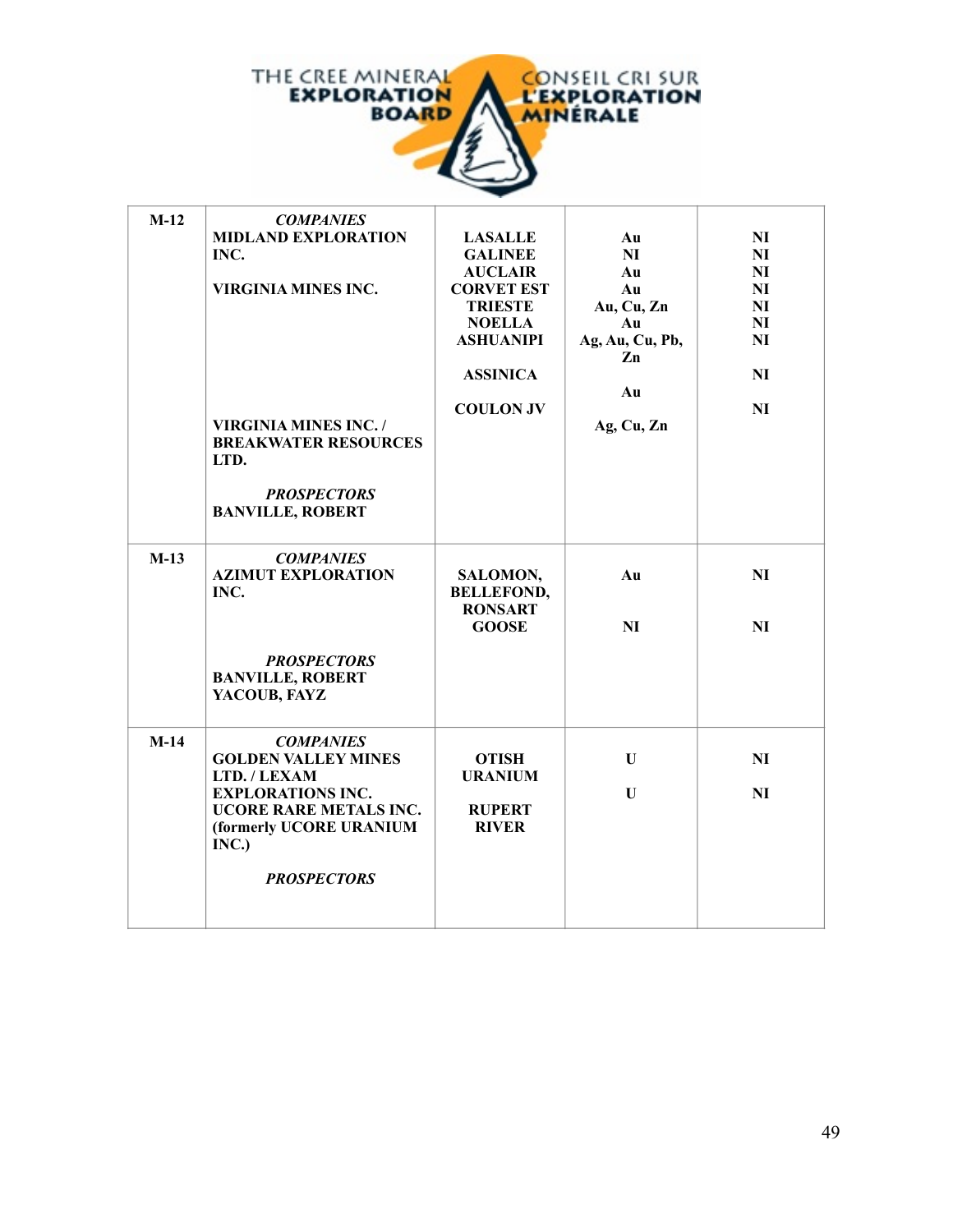

| $M-14A$ | <b>COMPANIES</b><br><b>AZIMUT EXPLORATION</b><br>INC.                                  | SALOMON,<br><b>BELLEFOND,</b><br><b>RONSART</b> | Au               | NI                                                                     |
|---------|----------------------------------------------------------------------------------------|-------------------------------------------------|------------------|------------------------------------------------------------------------|
|         |                                                                                        | <b>GOOSE</b>                                    | <b>NI</b>        | <b>NI</b>                                                              |
|         | CHS RESOURCES INC.                                                                     | <b>CONVIAC</b>                                  | Au<br>Au, Cu, Zn | <b>Bought property</b><br>from NQ<br><b>Exploration Inc.</b><br>(2011) |
|         |                                                                                        | <b>EASTMAIN</b><br><b>NORTH</b>                 | Au, Cu, Zn       | <b>Bought property</b><br>from NQ                                      |
|         |                                                                                        |                                                 | Au               | <b>Exploration Inc.</b><br>(2011)                                      |
|         | <b>EVERTON RESOURCES INC.</b><br><b>GOLDEN VALLEY MINES</b>                            | <b>COULON</b><br><b>OTISH</b>                   | $\mathbf{U}$     | <b>NI</b>                                                              |
|         | LTD. / LEXAM                                                                           | <b>URANIUM</b>                                  | Au, Mo           | NI                                                                     |
|         | <b>EXPLORATIONS INC.</b>                                                               |                                                 |                  |                                                                        |
|         | <b>SIRIOS RESOURCES INC.</b>                                                           | <b>ESCALE</b>                                   | U                | <b>NI</b>                                                              |
|         | <b>UCORE RARE METALS INC.</b><br>(formerly UCORE URANIUM<br>INC.)                      | <b>RUPERT</b><br><b>RIVER</b>                   |                  | <b>NI</b>                                                              |
|         | <b>PROSPECTORS</b><br><b>BAMBIC, PETER</b><br><b>KEYSER, NORA</b><br><b>OSLER, TIM</b> |                                                 |                  |                                                                        |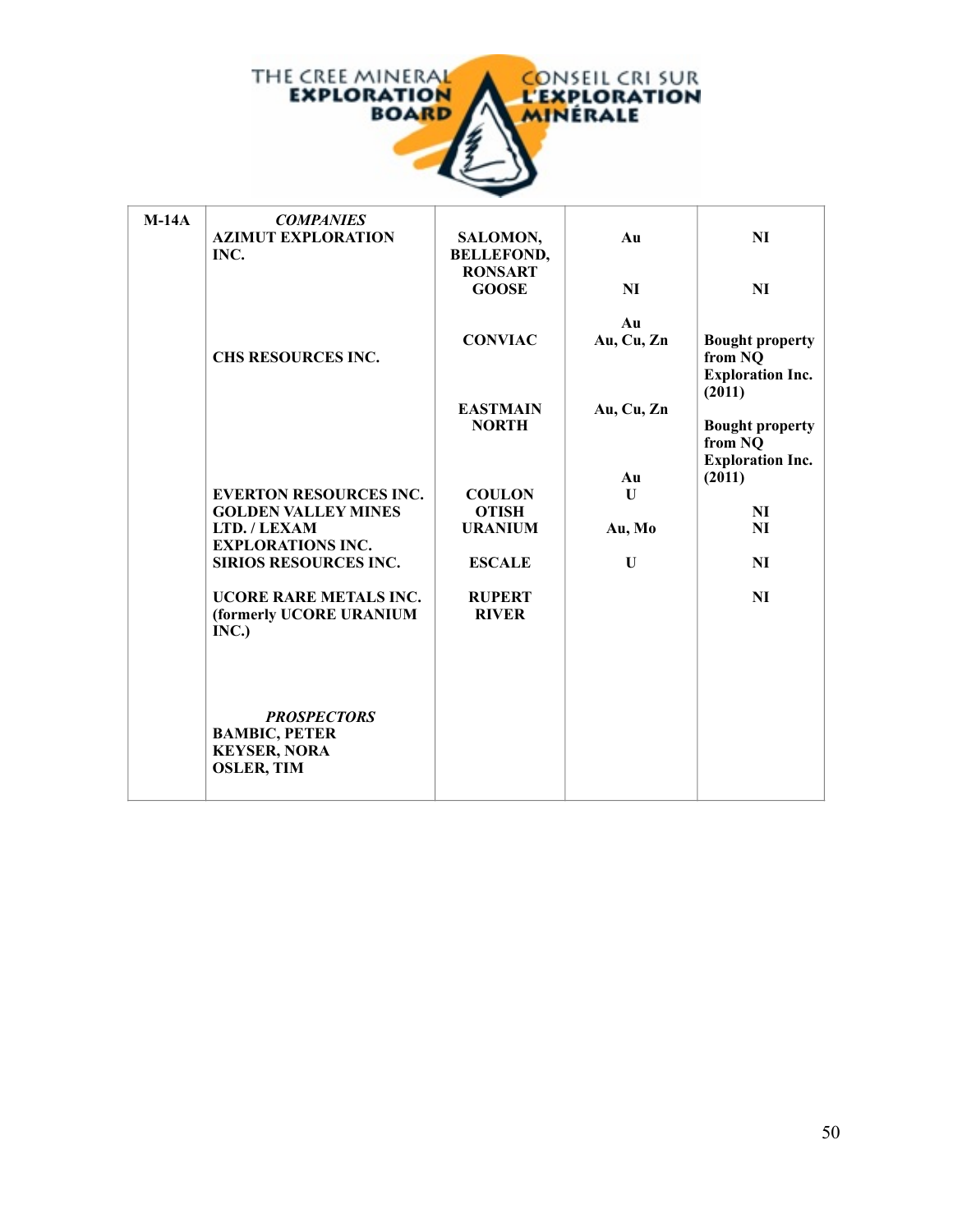

| $M-14B$ | <b>COMPANIES</b><br><b>CHS RESOURCES INC.</b>              | <b>EASTMAIN</b><br><b>NORTH</b>   | Au, Cu, Zn      | <b>Bought property</b><br>from NQ<br><b>Exploration Inc.</b><br>(2011) |
|---------|------------------------------------------------------------|-----------------------------------|-----------------|------------------------------------------------------------------------|
|         | <b>EVERTON RESOURCES INC.</b>                              |                                   | Au              |                                                                        |
|         | <b>SIRIOS RESOURCES INC.</b><br><b>VIRGINIA MINES INC.</b> | <b>COULON</b><br><b>ESCALE</b>    | Au, Mo<br>Au    | NI<br>NI                                                               |
|         |                                                            | <b>AUCLAIR</b>                    | Au              | NI                                                                     |
|         |                                                            | <b>CORVET EST</b>                 | Au, Cu, Zn      | NI                                                                     |
|         |                                                            | <b>TRIESTE</b>                    | Au              | NI                                                                     |
|         |                                                            | <b>NOELLA</b>                     | Ag, Au, Cu, Pb, | NI                                                                     |
|         |                                                            | <b>ASHUANIPI</b>                  | Zn              | NI                                                                     |
|         | <b>VIRGINIA MINES INC. /</b>                               | <b>ASSINICA</b>                   | Au              | NI                                                                     |
|         | <b>BREAKWATER RESOURCES</b><br>LTD.                        | <b>COULON JV</b>                  | Ag, Cu, Zn      | NI                                                                     |
|         | <b>PROSPECTORS</b>                                         |                                   |                 |                                                                        |
| $M-15$  | <b>COMPANIES</b>                                           |                                   |                 |                                                                        |
|         | <b>PROSPECTORS</b>                                         | <b>NO ACTIVE</b><br><b>CLAIMS</b> |                 |                                                                        |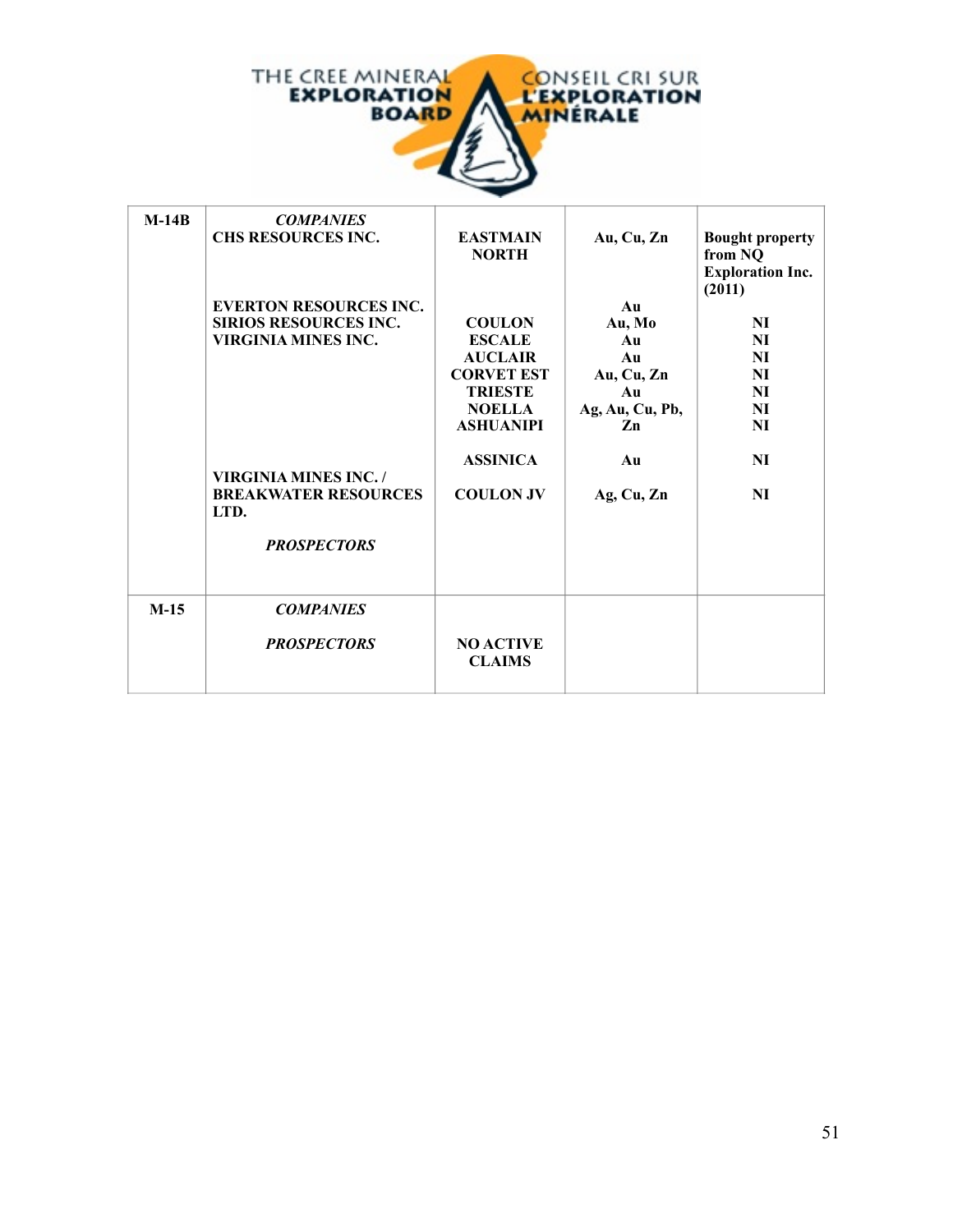

| $M-16$ | <b>COMPANIES</b>             |                       |                   |                         |
|--------|------------------------------|-----------------------|-------------------|-------------------------|
|        | <b>ANDREANE MINING</b>       | N <sub>I</sub>        | N <sub>I</sub>    | N <sub>I</sub>          |
|        | <b>RESOURCES INC.</b>        | NI                    | NI                | NI                      |
|        | <b>CINNABAR VENTURE INC.</b> | OTISH,                | <b>DIAMOND</b>    | NI                      |
|        | <b>DIANOR RESOURCES INC.</b> | <b>QUEOTISH</b>       | U, REE, Ag, Pb    | $0.787\%$ U             |
|        | <b>DIOS EXPLORATION INC.</b> | <b>HOTISH</b>         |                   | $0.1\%$ Y, $1.5\%$      |
|        |                              |                       |                   | $Zr$ , 14 g/t Ag,       |
|        |                              |                       | $\mathbf{U}$      | $0.45\%$ Pb (2009)      |
|        | DITEM EXPLORATION INC.       | <b>OTISH</b>          |                   | <b>Drilling</b>         |
|        |                              | <b>URANIUM,</b>       |                   | intersected a 6.2       |
|        |                              | <b>OTISH SOUTH</b>    |                   | metre highly            |
|        |                              |                       |                   | altered                 |
|        |                              |                       |                   | hydrothermal            |
|        |                              |                       | Au                | zone. (2011)            |
|        | <b>EASTMAIN RESOURCES</b>    |                       |                   |                         |
|        | INC.                         | <b>EASTMAIN</b>       |                   |                         |
|        |                              | <b>MINE</b>           |                   | 18.75 $g/t$ Au over     |
|        |                              |                       |                   | 2.0 metres in           |
|        |                              |                       |                   | EM10-29 for the         |
|        |                              |                       |                   | <b>B</b> Zone; 7.51 g/t |
|        |                              |                       |                   | <b>Au over 7.83</b>     |
|        |                              |                       |                   | metres in               |
|        |                              |                       |                   | EM10-04 for the         |
|        |                              |                       | Ag, Au, Cu, Ni,   | A Zone; and 16.8        |
|        |                              |                       | <b>PGE</b>        | $g/t$ Au over $0.5$     |
|        | <b>EASTMAIN RESOURCES</b>    |                       | $\mathbf{U}$      | metres in               |
|        | INC.                         | <b>RUBY HILL</b>      | U                 | EM10-46 for the         |
|        | <b>ELORO RESOURCES INC.</b>  | <b>OTISH NORTH,</b>   | U                 | C Zone                  |
|        |                              | <b>OTISH SOUTH</b>    | U                 | $D(15,000)$ (2011)      |
|        |                              | <b>RUPERT</b>         | <b>NI</b>         |                         |
|        |                              | NORTH,                | U                 | NI                      |
|        | <b>GEONOVA EXPLORATION</b>   | <b>RUPERT</b>         |                   | N <sub>I</sub>          |
|        | INC.                         | <b>SOUTH</b>          | NI                | NI                      |
|        | <b>GOLDEN VALLEY MINES</b>   | N <sub>I</sub>        | U                 | N <sub>I</sub>          |
|        | LTD./LEXAM                   | <b>OTISH</b>          | U                 | NI                      |
|        | <b>EXPLORATIONS INC.</b>     | <b>URANIUM</b>        | <b>DIAMOND, U</b> | <b>NI</b>               |
|        | <b>JASPER VENTURE INC.</b>   |                       |                   | NI                      |
|        | <b>PRODIGY GOLD INC./</b>    | N <sub>I</sub>        | Au                |                         |
|        | <b>KIRRIN RESOURCES INC.</b> | UR, UR EAST,          | NI                | NI                      |
|        |                              | 308 EAST, 308         | U                 | NI                      |
|        |                              | <b>WEST, RIM 1, 2</b> | $\mathbf U$       | N <sub>I</sub>          |
|        | <b>MIDLAND EXPLORATION</b>   | & 3, MAT I, II &      | U                 | NI                      |
|        | INC.                         | Ш                     |                   |                         |
|        |                              |                       | U                 | N <sub>I</sub>          |
|        | <b>OTISH ENERGY INC.</b>     | <b>LASALLE</b>        |                   | NI                      |
|        |                              | <b>GALINEE</b>        |                   | D(7:2,022)              |
|        | PACIFIC BAY MINERALS         | <b>OTISH SOUTH</b>    | U                 | (2009)                  |
|        | LTD.                         | <b>LAC LAPARRE</b>    |                   | N <sub>I</sub>          |
|        |                              | <b>PAPASKWASAT</b>    |                   | N <sub>I</sub>          |
|        | <b>PACIFIC BAY MINERALS</b>  | I,                    |                   |                         |
|        | <b>LTD. / STRATECO</b>       |                       | U                 | D(10:5,511)             |
|        | <b>RESOURCES INC.</b>        | <b>OTISH</b>          |                   | (2010)                  |
|        |                              | <b>URANIUM</b>        | U                 |                         |
|        |                              |                       |                   |                         |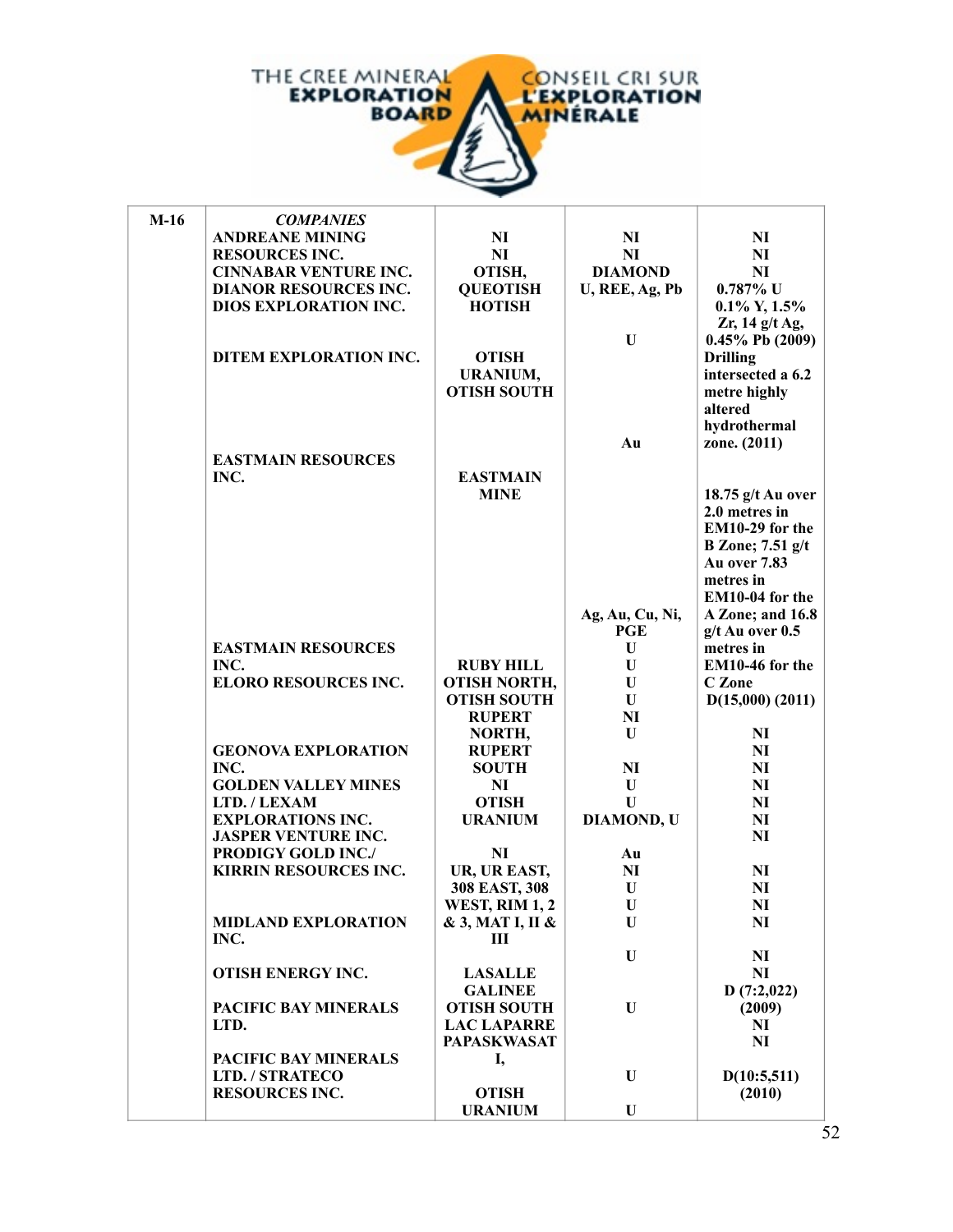

| $M-17$ | <b>COMPANIES</b>            |                     |                   |                      |
|--------|-----------------------------|---------------------|-------------------|----------------------|
|        | <b>ELORO RESOURCES INC.</b> | <b>OTISH NORTH,</b> | U                 | NI                   |
|        |                             | <b>OTISH SOUTH</b>  | U                 | N <sub>I</sub>       |
|        |                             | <b>RUPERT</b>       | U                 | N <sub>I</sub>       |
|        |                             | NORTH,              | U                 | NI                   |
|        | <b>GOLDEN VALLEY MINES</b>  | <b>RUPERT</b>       | U                 |                      |
|        | LTD. / LEXAM                | <b>SOUTH</b>        |                   |                      |
|        | <b>EXPLORATIONS INC.</b>    | <b>OTISH</b>        | <b>DIAMOND</b>    | N <sub>I</sub>       |
|        | <b>MAJESCOR RESOURCES</b>   | <b>URANIUM</b>      | <b>DIAMOND, U</b> | N <sub>I</sub>       |
|        | INC.                        |                     | <b>DIAMOND, U</b> | $0.13\%$ eU          |
|        |                             | <b>PORTAGE</b>      |                   | over 11.0 m          |
|        | <b>MAJESCOR RESOURCES</b>   | <b>LAC LAPARRE</b>  | U                 | (2009)               |
|        | <b>INC. / STRATECO</b>      | <b>LAC</b>          | U                 | NI                   |
|        | <b>RESOURCES INC.</b>       | <b>MISTASSINI</b>   | U                 | N <sub>I</sub>       |
|        | <b>SECOVA METALS CORP.</b>  |                     | U                 | N <sub>I</sub>       |
|        | <b>OTISH ENERGY INC.</b>    | <b>OTISH BASIN</b>  |                   | NI                   |
|        |                             | <b>OTISH SOUTH</b>  | U                 |                      |
|        | PACIFIC BAY MINERALS        | <b>LAC LAPARRE</b>  |                   | D(10:5,511)          |
|        | LTD.                        | <b>PAPASKWASAT</b>  |                   | (2011)               |
|        |                             | -1                  | U                 |                      |
|        | PACIFIC BAY MINERALS        |                     |                   |                      |
|        | LTD. / STRATECO             | <b>OTISH</b>        |                   | $D(\text{\#}:1,498)$ |
|        | <b>RESOURCES INC.</b>       | <b>URANIUM</b>      |                   | intersects major     |
|        |                             |                     | U                 | fault structure      |
|        | PACIFIC BAY MINERALS        |                     |                   | (2009)               |
|        | LTD. / STRATECO             | <b>RABBIT EARS</b>  | $\mathbf{N}$      |                      |
|        | <b>RESOURCES INC.</b>       |                     | U                 | NI                   |
|        |                             |                     |                   | N <sub>I</sub>       |
|        |                             |                     | U                 | N <sub>I</sub>       |
|        | <b>PACIFIC BAY MINERALS</b> | SW OTISH,           |                   | <b>NI</b>            |
|        | LTD. / OTISH ENERGY INC.    | <b>OTISH SOUTH</b>  |                   |                      |
|        | <b>SOQUEM INC.</b>          | NI                  |                   | <b>Drilling</b>      |
|        | <b>STELLAR PACIFIC</b>      | <b>OTISH</b>        |                   | intersected          |
|        | <b>VENTURES INC.</b>        | <b>PROPERTIES</b>   |                   | $0.28\%$ eU          |
|        |                             |                     |                   | over 8.1 metres,     |
|        | <b>STRATECO RESOURCES</b>   | <b>MATOUSH</b>      |                   | including 0.82%      |
|        | INC.                        |                     |                   | $eU_3$               |
|        |                             |                     |                   | metres. (2011)       |
|        |                             |                     |                   |                      |
|        |                             |                     |                   |                      |
|        |                             |                     |                   |                      |
|        |                             |                     |                   |                      |
|        | <b>PROSPECTORS</b>          |                     |                   |                      |
|        | <b>BAWOLAK, EDWARD 50%/</b> |                     |                   |                      |
|        | <b>BAWOLACK, CHRISTELLE</b> |                     |                   |                      |
|        | OLEINKA 50%                 |                     |                   |                      |
|        | HANSEN, JENS (MELKIOR       |                     |                   |                      |
|        | <b>RESOURCES INC.)</b>      |                     |                   |                      |
|        | HANSEN, NATHALIE            |                     |                   |                      |
|        | (MELKIOR RESOURCES          |                     |                   |                      |
|        | INC.)                       |                     |                   |                      |
|        | <b>LAVOIE, MICHEL</b>       |                     |                   |                      |
|        |                             |                     |                   |                      |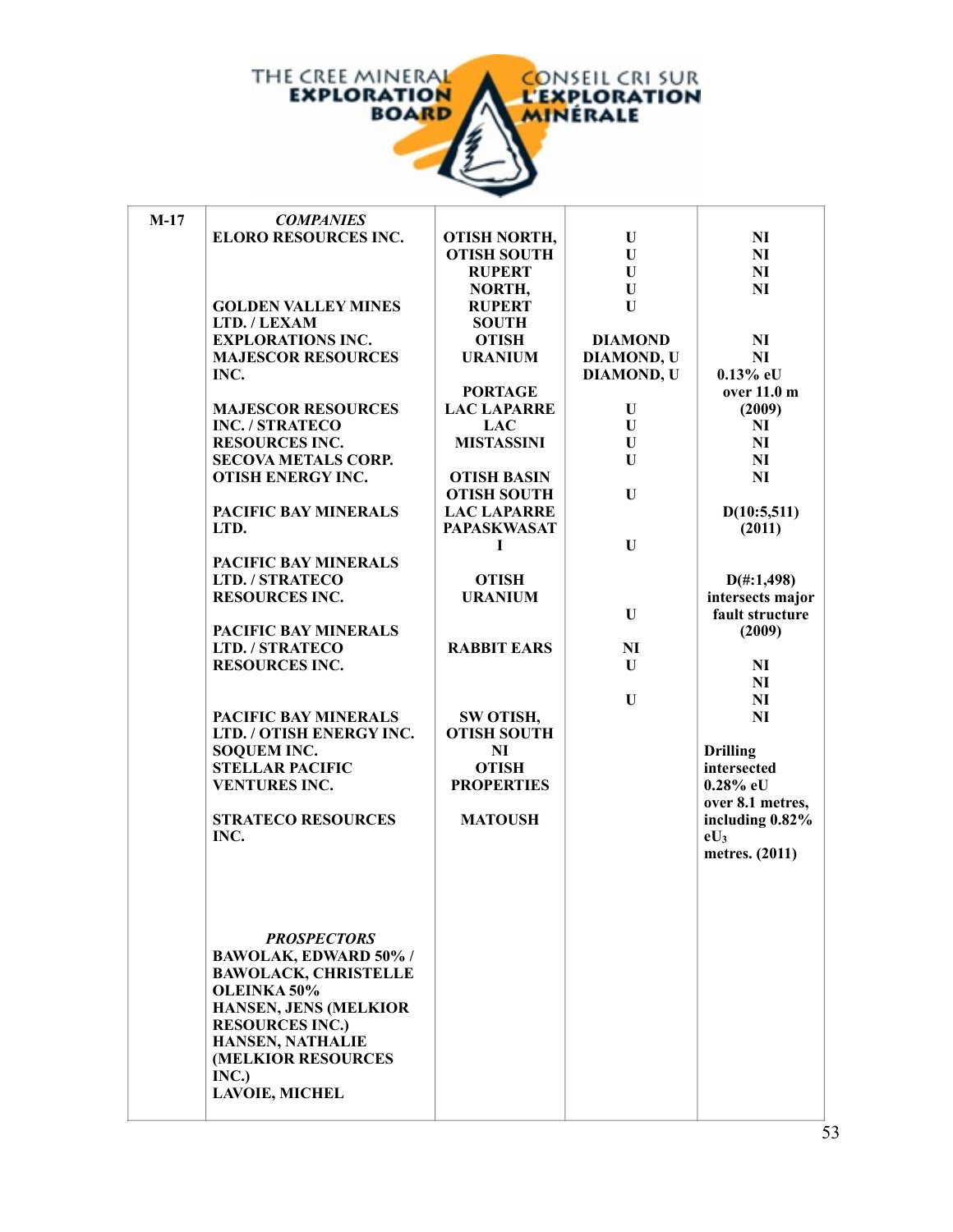

| $M-17A$ | <b>COMPANIES</b>             |                    |                       |                    |
|---------|------------------------------|--------------------|-----------------------|--------------------|
|         | <b>ABITEX RESOURCES INC.</b> | <b>EPSILON B</b>   | $U$ , Au              | Up to $2.09\%$     |
|         |                              |                    |                       | $\mathbf{U}_3$     |
|         | <b>EASTMAIN RESOURCES</b>    | <b>RUBY HILL</b>   | Ag, Au, Cu, Ni,       | g/t Au.(2011)      |
|         | INC.                         |                    | <b>PGE</b>            | NI                 |
|         |                              | <b>OTISH BASIN</b> |                       |                    |
|         | <b>VIRGINIA ENERGY</b>       |                    | $\mathbf{U}$          | T, Sch, Gc(s)      |
|         | <b>RESOURCES INC.</b>        |                    |                       | <b>Mineralized</b> |
|         |                              |                    |                       | bedrock and soil   |
|         |                              | <b>AUCLAIR</b>     |                       | anomalies up to    |
|         |                              | <b>CORVET EST</b>  | Au                    | 368 ppm U.         |
|         | <b>VIRGINIA MINES INC.</b>   | <b>TRIESTE</b>     | Au                    | (2011)             |
|         |                              | <b>NOELLA</b>      | Au, Cu, Zn            | NI                 |
|         |                              | <b>ASHUANIPI</b>   | A <sub>II</sub>       | NI                 |
|         |                              |                    | Ag, Au, Cu, Pb,<br>Zn | NI                 |
|         |                              | <b>ASSINICA</b>    |                       | NI<br>NI           |
|         |                              |                    |                       |                    |
|         |                              | <b>COULON JV</b>   | Au                    | NI                 |
|         | <b>VIRGINIA MINES INC. /</b> | NI                 |                       |                    |
|         | <b>BREAKWATER RESOURCES</b>  |                    | Ag, Cu, Zn            | NI                 |
|         | LTD.                         |                    | $\mathbf{U}$          |                    |
|         | <b>XEMPLAR ENERGY CORP.</b>  |                    |                       | N <sub>I</sub>     |
|         |                              |                    |                       |                    |
|         | <b>PROSPECTORS</b>           |                    |                       |                    |
|         | HANSEN, JENS (MELKIOR        |                    |                       |                    |
|         | <b>RESOURCES INC.)</b>       |                    |                       |                    |
|         |                              |                    |                       |                    |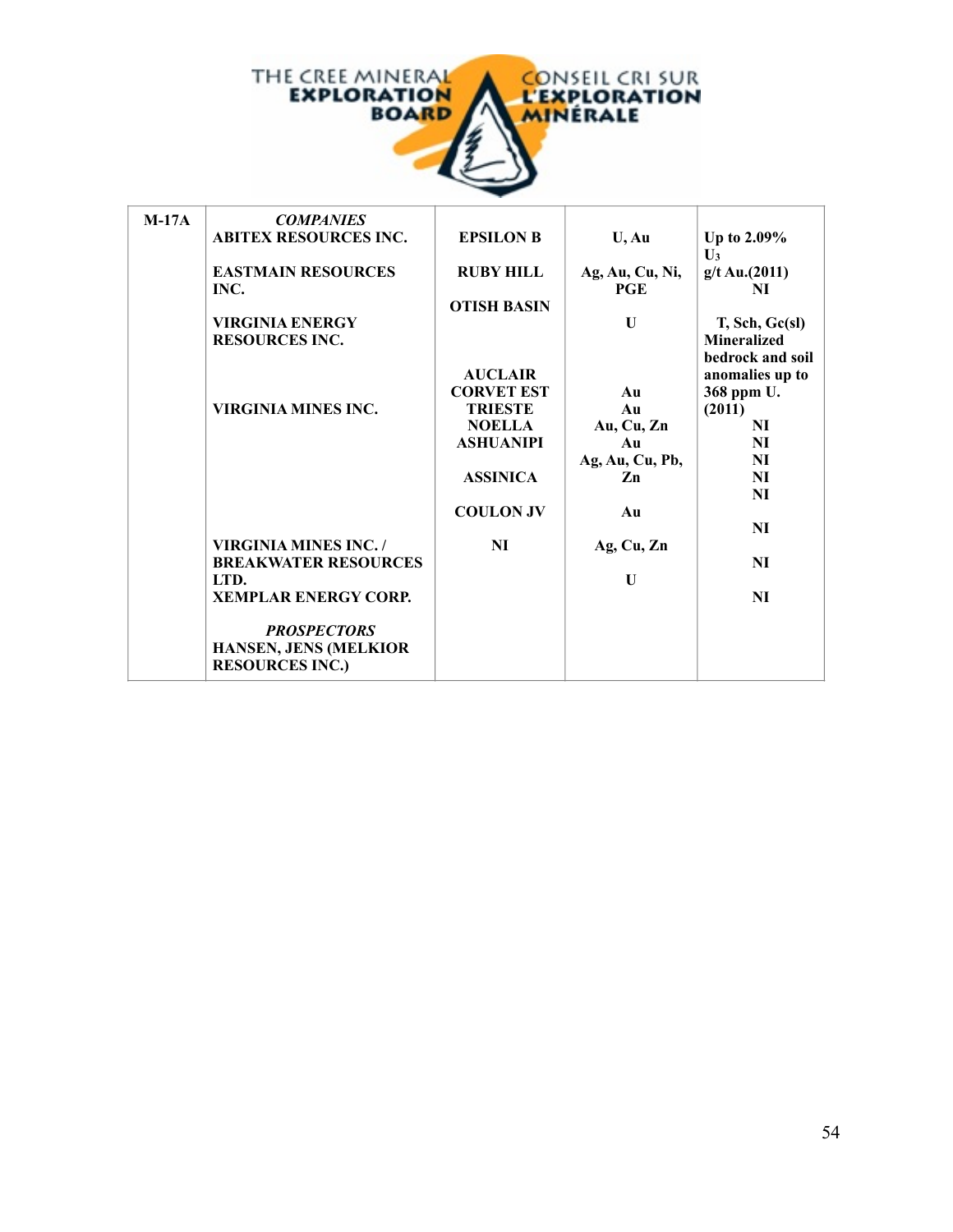

| $M-17B$ | <b>COMPANIES</b><br><b>ABITEX RESOURCES INC.</b> | <b>EPSILON B</b>      | $U$ , Au     | Up to $2.09\%$<br>$U_3$<br>$g/t$ Au. (2011) |
|---------|--------------------------------------------------|-----------------------|--------------|---------------------------------------------|
|         | <b>GOLDEN VALLEY MINES</b>                       | <b>OTISH</b>          | $\mathbf{U}$ |                                             |
|         | LTD. / LEXAM                                     | <b>URANIUM</b>        |              | NI                                          |
|         | <b>EXPLORATIONS INC.</b>                         |                       |              |                                             |
|         | PRODIGY GOLD INC./                               | UR, UR EAST,          | $\mathbf U$  | N <sub>I</sub>                              |
|         | <b>KIRRIN RESOURCES INC.</b>                     | 308 EAST, 308         |              | NI                                          |
|         |                                                  | <b>WEST, RIM 1, 2</b> | <b>NI</b>    | NI                                          |
|         | <b>MECANEX MINING</b>                            | & 3, MAT I, II &      |              | <b>NI</b>                                   |
|         | <b>SERVICES</b>                                  | $\mathbf{H}$          | U            |                                             |
|         |                                                  | NI                    | U            | NI                                          |
|         | <b>SECOVA METALS CORP.</b>                       |                       | U            | NI                                          |
|         | <b>OTISH ENERGY INC.</b>                         | <b>OTISH BASIN</b>    | <b>NI</b>    | N <sub>I</sub>                              |
|         |                                                  | <b>OTISH SOUTH</b>    | <b>NI</b>    | NI                                          |
|         | <b>RIDGESTAKE RESOURCES</b>                      | <b>LAC LAPARRE</b>    | U            | NI                                          |
|         | INC.                                             | NI                    |              | T, Sch, Gc(sl)                              |
|         | <b>URANOR INC.</b>                               | NI                    |              | <b>Mineralized</b>                          |
|         | <b>VIRGINIA ENERGY</b>                           | <b>OTISH BASIN</b>    |              | bedrock and soil                            |
|         | <b>RESOURCES INC.</b>                            |                       | $\mathbf{U}$ | anomalies up to                             |
|         |                                                  |                       |              | 368 ppm U.                                  |
|         |                                                  |                       |              | (2011)                                      |
|         |                                                  | <b>NI</b>             |              | NI                                          |
|         | <b>XEMPLAR ENERGY CORP.</b>                      |                       |              |                                             |
|         |                                                  |                       |              |                                             |
|         | <b>PROSPECTORS</b>                               |                       |              |                                             |
|         | <b>BAMBIC, PETER</b>                             |                       |              |                                             |
|         | <b>BAWOLAK, CHRISTELLE</b>                       |                       |              |                                             |
|         | <b>OLEINKA</b>                                   |                       |              |                                             |
|         | <b>MARCOTTE, LAURIAN</b>                         |                       |              |                                             |
|         | PROCYSHYN, EDWARD<br>YACOUB, FAYZ                |                       |              |                                             |
|         |                                                  |                       |              |                                             |
|         |                                                  |                       |              |                                             |
|         |                                                  |                       |              |                                             |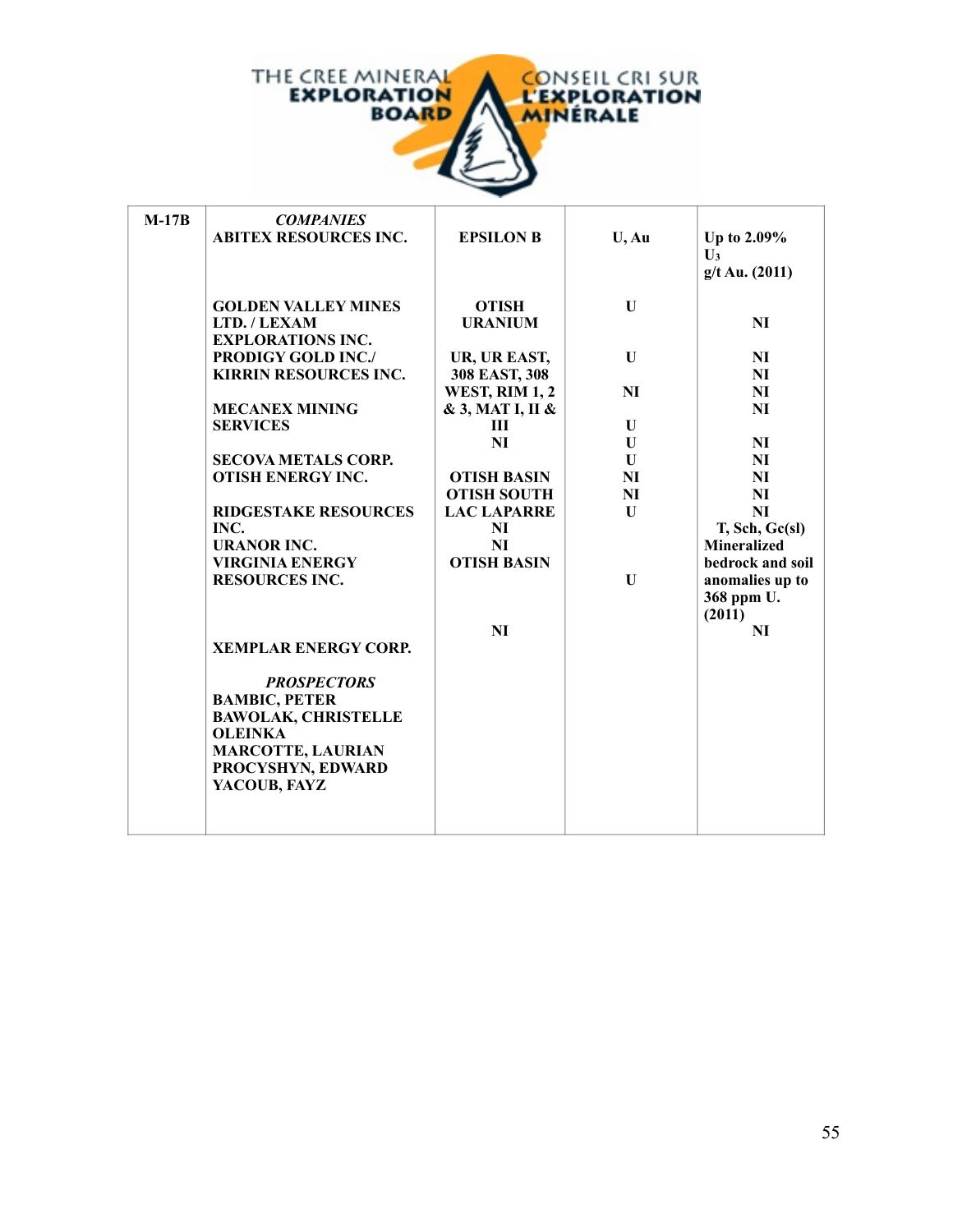

| $M-17C$ | <b>COMPANIES</b>             |                       |              |                      |
|---------|------------------------------|-----------------------|--------------|----------------------|
|         | <b>CAMECO CORP.</b>          | <b>NI</b>             | $\mathbf{U}$ | NI                   |
|         | <b>GOLDEN VALLEY MINES</b>   | <b>OTISH</b>          | U            | N <sub>I</sub>       |
|         | LTD. / LEXAM                 | <b>URANIUM</b>        |              |                      |
|         | <b>EXPLORATIONS INC.</b>     |                       |              |                      |
|         | <b>PRODIGY GOLD INC./</b>    | UR, UR EAST,          | U            | NI                   |
|         | <b>KIRRIN RESOURCES INC.</b> | 308 EAST, 308         |              | N <sub>I</sub>       |
|         |                              | <b>WEST, RIM 1, 2</b> | U            | NI                   |
|         | <b>SECOVA METALS CORP.</b>   | & 3, MAT I, II &      | $\mathbf{U}$ | NI                   |
|         | <b>OTISH ENERGY INC.</b>     | Ш                     | $\mathbf U$  | NI                   |
|         |                              | <b>OTISH BASIN</b>    | U            | N <sub>I</sub>       |
|         | <b>PACIFIC BAY MINERALS</b>  | <b>OTISH SOUTH</b>    |              |                      |
|         | LTD.                         | <b>LAC LAPARRE</b>    | U            | D(10:5,511)          |
|         |                              | <b>PAPASKWASAT</b>    |              | (2011)               |
|         | PACIFIC BAY MINERALS         | I,                    |              |                      |
|         | <b>LTD. / STRATECO</b>       |                       | U            |                      |
|         | <b>RESOURCES INC.</b>        | <b>OTISH</b>          |              | $D(\text{\#}:1,498)$ |
|         |                              | <b>URANIUM</b>        |              | intersects major     |
|         | <b>PACIFIC BAY MINERALS</b>  |                       |              | fault structure      |
|         | LTD. / STRATECO              |                       | $\mathbf{U}$ | (2009)               |
|         | <b>RESOURCES INC.</b>        | <b>RABBIT EARS</b>    |              |                      |
|         |                              |                       | U            | NI                   |
|         |                              |                       |              |                      |
|         | PACIFIC BAY MINERALS         |                       |              | <b>Drilling</b>      |
|         | LTD. / OTISH ENERGY INC.     | SW OTISH,             |              | intersected          |
|         | <b>STRATECO RESOURCES</b>    | <b>OTISH SOUTH</b>    |              | $0.28\%$ eU          |
|         | INC.                         | <b>MATOUSH</b>        |              | over 8.1 metres,     |
|         |                              |                       |              | including 0.82%      |
|         |                              |                       | NI           | $eU_3$               |
|         |                              |                       | U            | metres. (2011)       |
|         |                              |                       |              |                      |
|         |                              |                       |              |                      |
|         | <b>UEM INC.</b>              | <b>NI</b>             |              | NI<br>NI             |
|         | <b>URANOR INC.</b>           | NI                    |              |                      |
|         |                              |                       |              |                      |
|         | <b>PROSPECTORS</b>           |                       |              |                      |
|         | <b>BAWOLAK, CHRISTELLE</b>   |                       |              |                      |
|         | <b>OLEINKA</b>               |                       |              |                      |
|         | <b>MARCOTTE, LAURIAN</b>     |                       |              |                      |
|         |                              |                       |              |                      |
|         |                              |                       |              |                      |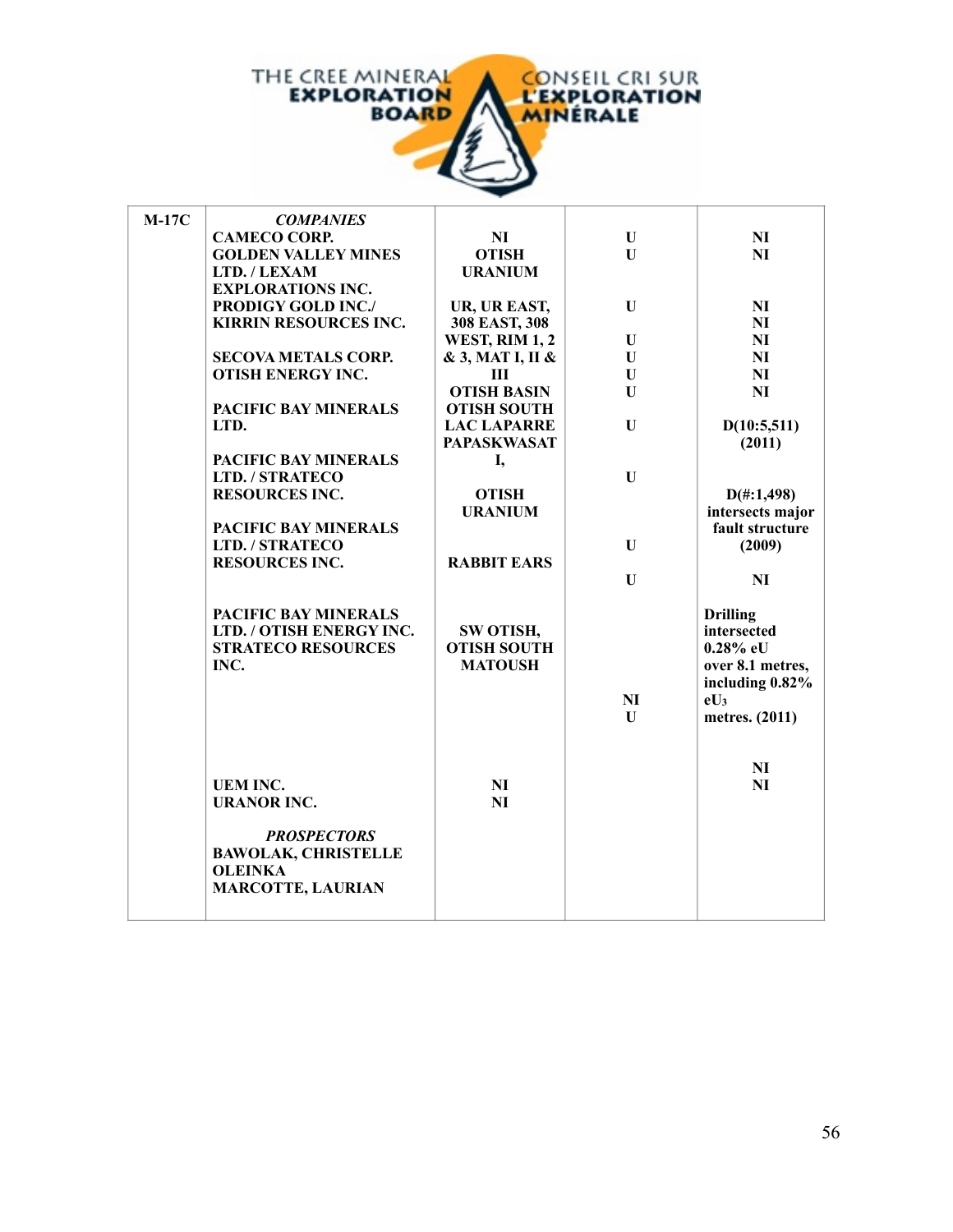

| $M-18$ | <b>COMPANIES</b>              |                   |                 |                |
|--------|-------------------------------|-------------------|-----------------|----------------|
|        | <b>AZIMUT EXPLORATION</b>     | SALOMON,          | Au              | NI             |
|        | INC.                          | <b>BELLEFOND,</b> |                 |                |
|        |                               | <b>RONSART</b>    |                 |                |
|        |                               | <b>GOOSE</b>      | <b>NI</b>       | NI             |
|        |                               | <b>COULON</b>     | Au              | NI             |
|        | <b>EVERTON RESOURCES INC.</b> | <b>OTISH</b>      | U               | NI             |
|        | <b>GOLDEN VALLEY MINES</b>    | <b>URANIUM</b>    |                 |                |
|        | LTD. / LEXAM                  |                   | NI              | NI             |
|        | <b>EXPLORATIONS INC.</b>      | <b>RUPERT</b>     | U               | NI             |
|        | <b>SAMARANTA MINING CORP.</b> | <b>RIVER</b>      | $\mathbf{U}$    | <b>NI</b>      |
|        |                               | <b>URANIUM</b>    |                 |                |
|        | UCORE RARE METALS INC.        | <b>RUPERT</b>     |                 |                |
|        |                               | <b>RIVER</b>      | Au              | NI             |
|        |                               |                   | Au              | NI             |
|        | <b>VIRGINIA MINES INC.</b>    |                   | Au, Cu, Zn      | N <sub>I</sub> |
|        |                               | <b>AUCLAIR</b>    | Au              | NI             |
|        |                               | <b>CORVET EST</b> | Ag, Au, Cu, Pb, | NI             |
|        |                               | <b>TRIESTE</b>    | Zn              |                |
|        |                               | <b>NOELLA</b>     |                 | NI             |
|        |                               | <b>ASHUANIPI</b>  | Au              |                |
|        |                               |                   |                 | <b>NI</b>      |
|        |                               | <b>ASSINICA</b>   | Ag, Cu, Zn      |                |
|        | <b>VIRGINIA MINES INC. /</b>  |                   |                 |                |
|        | <b>BREAKWATER RESOURCES</b>   | <b>COULON JV</b>  |                 |                |
|        | LTD.                          |                   |                 |                |
|        |                               |                   |                 |                |
|        | <b>PROSPECTORS</b>            |                   |                 |                |
|        | <b>KEYSER, NORA</b>           |                   |                 |                |
|        | <b>OSLER, TIM</b>             |                   |                 |                |
|        |                               |                   |                 |                |
|        |                               |                   |                 |                |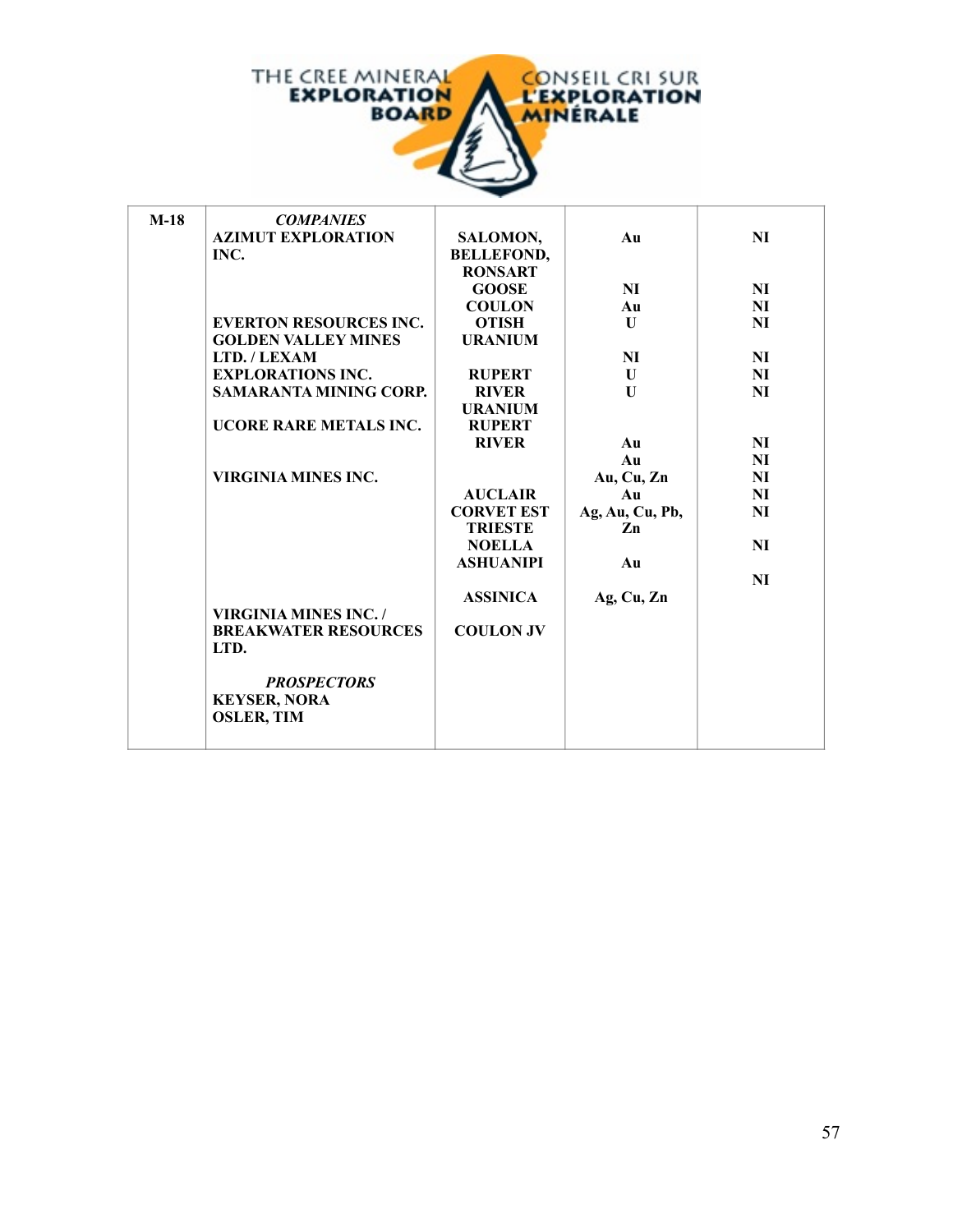

| $M-19$ | <b>COMPANIES</b>             |                   |                 |                |
|--------|------------------------------|-------------------|-----------------|----------------|
|        | <b>SHERIDAN PLATINUM</b>     | NI                | N <sub>I</sub>  | N <sub>I</sub> |
|        | <b>GROUP LTD.</b>            | <b>RUPERT</b>     | U               | NI             |
|        | UCORE RARE METALS INC.       | <b>RIVER</b>      |                 |                |
|        |                              |                   |                 |                |
|        |                              |                   | Au              | N <sub>I</sub> |
|        | <b>VIRGINIA MINES INC.</b>   | <b>AUCLAIR</b>    | Au              | N <sub>I</sub> |
|        |                              | <b>CORVET EST</b> | Au, Cu, Zn      | N <sub>I</sub> |
|        |                              | <b>TRIESTE</b>    | Au              | N <sub>I</sub> |
|        |                              | <b>NOELLA</b>     | Ag, Au, Cu, Pb, | NI             |
|        |                              | <b>ASHUANIPI</b>  | Zn              |                |
|        |                              |                   |                 | NI             |
|        |                              | <b>ASSINICA</b>   | Au              |                |
|        |                              |                   |                 | NI             |
|        | <b>VIRGINIA MINES INC. /</b> | <b>COULON JV</b>  | Ag, Cu, Zn      |                |
|        | <b>BREAKWATER RESOURCES</b>  |                   |                 |                |
|        | LTD.                         |                   |                 |                |
|        | <b>PROSPECTORS</b>           |                   |                 |                |
|        | <b>KEYSER, NORA</b>          |                   |                 |                |
|        | <b>LAVALLEE, JEAN-</b>       |                   |                 |                |
|        | <b>RAYMOND</b>               |                   |                 |                |
|        | <b>LAVALLEE, JEAN-</b>       |                   |                 |                |
|        | RAYMOND 50% / LAVALLEE,      |                   |                 |                |
|        | <b>JEAN-SEBASTIEN 50%</b>    |                   |                 |                |
|        | <b>LAVALLEE, JEAN-</b>       |                   |                 |                |
|        | <b>SEBASTIEN</b>             |                   |                 |                |
|        |                              |                   |                 |                |
| $M-20$ | <b>COMPANIES</b>             |                   |                 |                |
|        |                              |                   |                 |                |
|        | <b>PROSPECTORS</b>           |                   |                 |                |
|        | <b>LAVALLEE, JEAN-</b>       |                   |                 |                |
|        | <b>RAYMOND</b>               |                   |                 |                |
|        |                              |                   |                 |                |
|        |                              |                   |                 |                |
| $M-21$ | <b>COMPANIES</b>             |                   |                 |                |
|        |                              |                   |                 |                |
|        | <b>PROSPECTORS</b>           | <b>NO ACTIVE</b>  |                 |                |
|        |                              | <b>CLAIMS</b>     |                 |                |
|        |                              |                   |                 |                |
|        |                              |                   |                 |                |
| $M-22$ | <b>COMPANIES</b>             |                   |                 |                |
|        |                              |                   |                 |                |
|        | <b>PROSPECTORS</b>           | <b>NO ACTIVE</b>  |                 |                |
|        |                              | <b>CLAIMS</b>     |                 |                |
|        |                              |                   |                 |                |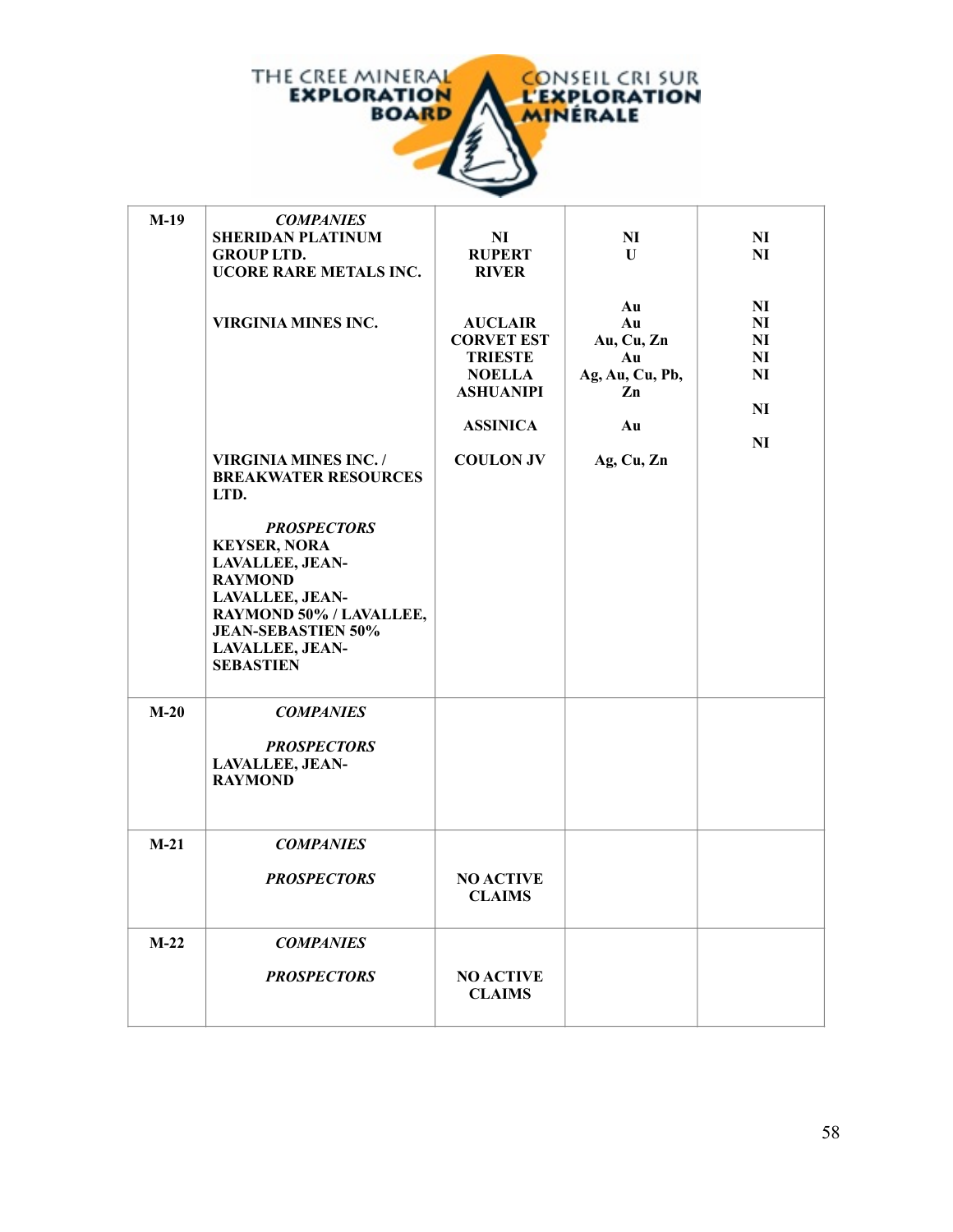

| $M-22A$ | <b>COMPANIES</b><br><b>PROSPECTORS</b>                                                                                                                                                                                                                                                                                                                                                                                                                                             | <b>NO ACTIVE</b><br><b>CLAIMS</b>                                                                                                                                                                      |                                                                                                                                                              |                                                                                                                                                                       |
|---------|------------------------------------------------------------------------------------------------------------------------------------------------------------------------------------------------------------------------------------------------------------------------------------------------------------------------------------------------------------------------------------------------------------------------------------------------------------------------------------|--------------------------------------------------------------------------------------------------------------------------------------------------------------------------------------------------------|--------------------------------------------------------------------------------------------------------------------------------------------------------------|-----------------------------------------------------------------------------------------------------------------------------------------------------------------------|
| $M-23$  | <b>COMPANIES</b><br>DIOS EXPLORATION INC.<br><b>EASTMAIN RESOURCES</b><br>INC.<br><b>GOLDEN VALLEY MINES</b><br>LTD./LEXAM<br><b>EXPLORATIONS INC.</b><br><b>MAJESCOR RESOURCES</b><br>INC.<br><b>MAJESCOR RESOURCES</b><br><b>INC. / STRATECO</b><br><b>RESOURCES INC.</b><br><b>MELKIOR RESOURCES INC.</b><br><b>RUBY HILL EXPLORATION</b><br><b>INC.</b> subsidiary of WESTERN<br><b>URANIUM CORP.</b><br><b>WESTERN TROY CAPITAL</b><br><b>RESOURCES</b><br><b>PROSPECTORS</b> | <b>HOTISH</b><br><b>RUBY HILL</b><br><b>OTISH</b><br><b>URANIUM</b><br><b>PORTAGE</b><br><b>LAC LAPARRE</b><br><b>LAC</b><br><b>MISTASSINI</b><br><b>MCLEOD</b><br>NI<br><b>MACLEOD</b><br><b>LAKE</b> | U, REE, Ag, Pb<br>Ag, Au, Cu, Ni,<br>PGE<br>$\mathbf{U}$<br><b>DIAMOND</b><br><b>DIAMOND, U</b><br><b>DIAMOND, U</b><br>Mo<br>$\mathbf{U}$<br>Ag, Au, Cu, Mo | $0.787\%$ U<br>$0.1\%$ Y, $1.5\%$<br>$Zr$ , 14 g/t Ag,<br>$0.45\%$ Pb (2009)<br>NI<br>NI<br>NI<br>NI<br>$0.13\%$ eU<br>over 11.0 m<br>(2009)<br>NI<br>NI<br><b>NI</b> |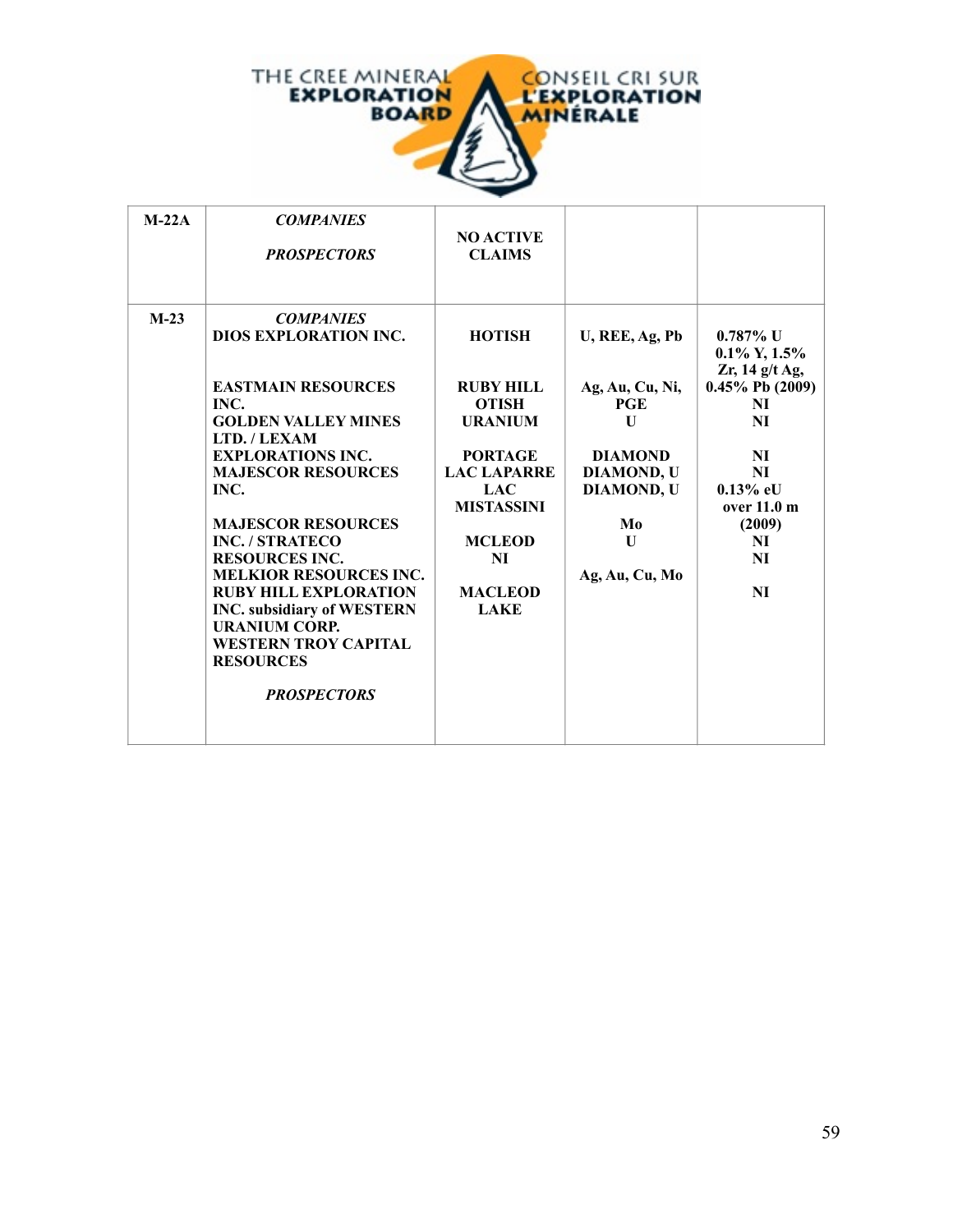

| $M-24$ | <b>COMPANIES</b>             |                    |                   |                      |
|--------|------------------------------|--------------------|-------------------|----------------------|
|        | <b>DIOS EXPLORATION INC.</b> | <b>HOTISH</b>      | U, REE, Ag, Pb    | $0.787\%$ U          |
|        |                              |                    |                   | $0.1\%$ Y, $1.5\%$   |
|        |                              |                    |                   | Zr, $14$ g/t Ag,     |
|        | <b>MAJESCOR RESOURCES</b>    | <b>PORTAGE</b>     | <b>DIAMOND</b>    | $0.45\%$ Pb (2009)   |
|        | INC.                         | <b>LAC LAPARRE</b> | <b>DIAMOND, U</b> | NI                   |
|        |                              | <b>LAC</b>         | <b>DIAMOND, U</b> | <b>NI</b>            |
|        | <b>MAJESCOR RESOURCES</b>    | <b>MISTASSINI</b>  |                   | $0.13\%$ eU          |
|        | <b>INC. / STRATECO</b>       |                    | U                 | over 11.0 m          |
|        | <b>RESOURCES INC.</b>        | <b>OTISH BASIN</b> | U                 | (2009)               |
|        | <b>SECOVA METALS CORP.</b>   | <b>OTISH SOUTH</b> | U                 | NI                   |
|        | <b>OTISH ENERGY INC.</b>     | <b>LAC LAPARRE</b> | $\mathbf{U}$      | N <sub>I</sub>       |
|        |                              | <b>PAPASKWASAT</b> |                   | <b>NI</b>            |
|        | <b>PACIFIC BAY MINERALS</b>  | I                  | $\mathbf{U}$      | <b>NI</b>            |
|        | LTD.                         |                    |                   |                      |
|        |                              | <b>OTISH</b>       |                   | D(7:2,022)           |
|        | <b>PACIFIC BAY MINERALS</b>  | <b>URANIUM</b>     | $\mathbf{U}$      | (2009)               |
|        | LTD. / STRATECO              |                    |                   |                      |
|        | <b>RESOURCES INC.</b>        |                    |                   |                      |
|        |                              | <b>RABBIT EARS</b> |                   | $D(\text{\#}:1,498)$ |
|        | <b>PACIFIC BAY MINERALS</b>  |                    | $\mathbf{U}$      | intersects major     |
|        | LTD. / STRATECO              |                    |                   | fault structure      |
|        | <b>RESOURCES INC.</b>        |                    |                   | (2009)               |
|        |                              | SW OTISH,          |                   |                      |
|        |                              | <b>OTISH SOUTH</b> |                   | NI                   |
|        | PACIFIC BAY MINERALS         |                    |                   |                      |
|        | LTD. / OTISH ENERGY INC.     |                    |                   |                      |
|        |                              |                    |                   |                      |
|        |                              |                    |                   |                      |
|        | <b>PROSPECTORS</b>           |                    |                   |                      |
|        | <b>BAWOLAK, EDWARD</b>       |                    |                   |                      |
|        | <b>MARCOTTE, LAURIAN</b>     |                    |                   |                      |
|        |                              |                    |                   |                      |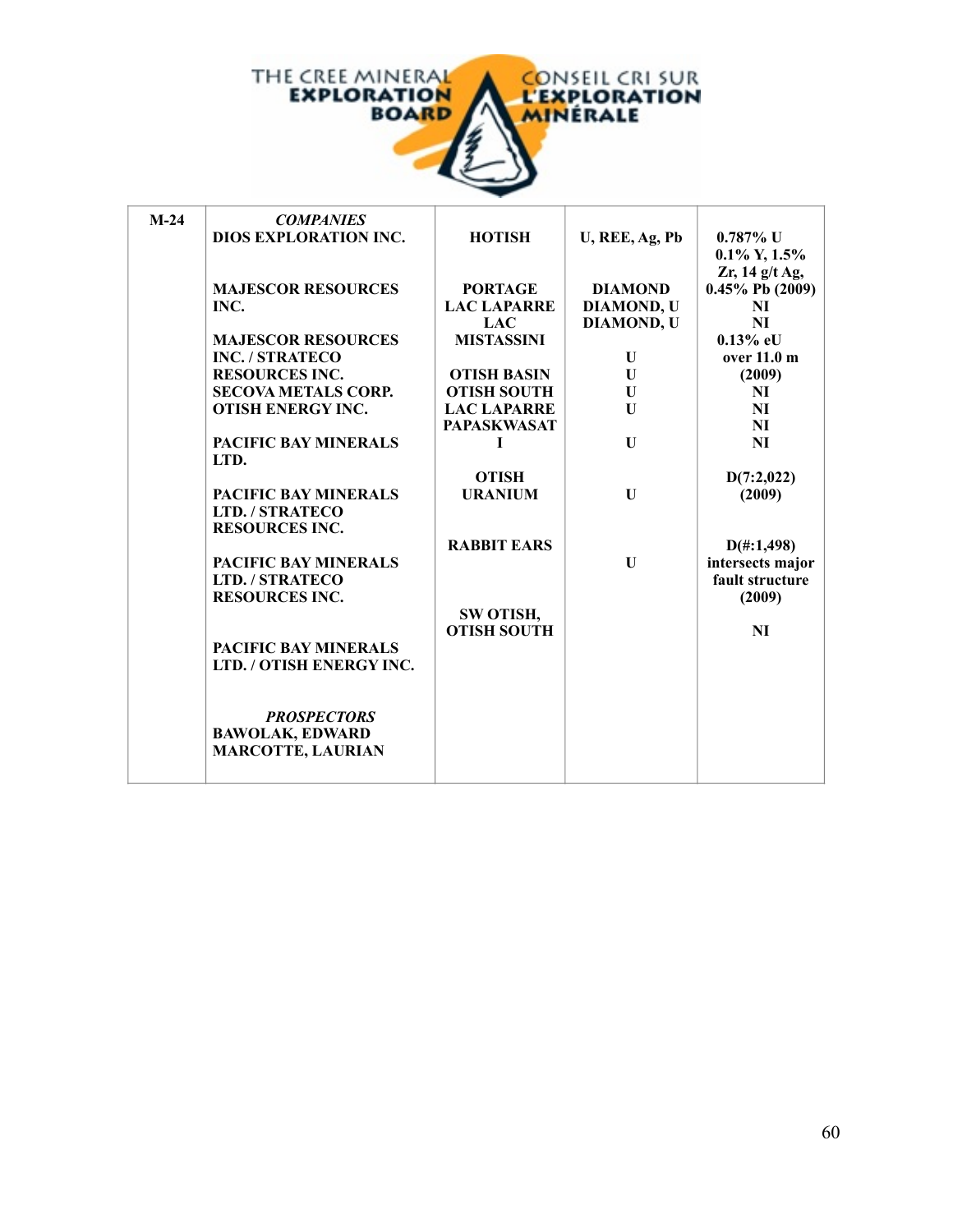

| $M-24A$ | <b>COMPANIES</b>              |                                    |                   |                           |
|---------|-------------------------------|------------------------------------|-------------------|---------------------------|
|         | <b>CAMECO CORP.</b>           | N <sub>I</sub>                     | U                 | NI                        |
|         | <b>DIOS EXPLORATION INC.</b>  | <b>HOTISH</b>                      | U, REE, Ag, Pb    | $0.787\%$ U               |
|         |                               |                                    |                   | $0.1\%$ Y, $1.5\%$        |
|         |                               |                                    |                   | Zr, $14$ g/t Ag,          |
|         | DITEM EXPLORATION INC.        | <b>OTISH</b>                       | U                 | $0.45\%$ Pb (2009)        |
|         |                               | <b>URANIUM</b>                     |                   | <b>Drilling</b>           |
|         |                               | <b>OTISH SOUTH</b>                 |                   | intersected a 6.2         |
|         |                               |                                    |                   | metre highly              |
|         |                               |                                    |                   | altered                   |
|         |                               |                                    |                   | hydrothermal              |
|         | <b>ELORO RESOURCES INC.</b>   |                                    | NI                | zone. (2011)              |
|         |                               | <b>OTISH NORTH,</b>                |                   |                           |
|         |                               | <b>OTISH SOUTH,</b>                | U                 |                           |
|         |                               | <b>RUPERT</b>                      | U                 | NI                        |
|         | <b>GOLDEN VALLEY MINES</b>    | SOUTH,                             |                   |                           |
|         | LTD. / LEXAM                  | <b>RUPERT</b>                      |                   | N <sub>I</sub>            |
|         | <b>EXPLORATIONS INC.</b>      | <b>NORTH</b>                       | <b>DIAMOND</b>    | NI                        |
|         | <b>MAJESCOR RESOURCES</b>     | <b>OTISH</b>                       | <b>DIAMOND, U</b> | NI                        |
|         | INC.                          | <b>URANIUM</b>                     | <b>DIAMOND, U</b> |                           |
|         |                               |                                    |                   | N <sub>I</sub>            |
|         | <b>MAJESCOR RESOURCES</b>     | <b>PORTAGE</b>                     | DIAMOND, U        | NI                        |
|         | <b>INC. / STRATECO</b>        | <b>LAC LAPARRE</b>                 | U                 | D(2011)                   |
|         | <b>RESOURCES INC.</b>         | <b>LAC</b>                         | U                 |                           |
|         | <b>MELKIOR RESOURCES INC.</b> | <b>MISTASSINI</b>                  |                   | NI<br>N <sub>I</sub>      |
|         | <b>SECOVA METALS CORP.</b>    |                                    | U                 | NI                        |
|         | <b>PACIFIC BAY MINERALS</b>   | <b>OTISH</b><br><b>OTISH BASIN</b> |                   |                           |
|         | LTD.                          | <b>PAPASKWASAT</b>                 |                   |                           |
|         |                               | Т                                  | U                 | D(10:5,511)               |
|         | PACIFIC BAY MINERALS          |                                    |                   | (2011)                    |
|         | LTD. / STRATECO               |                                    |                   |                           |
|         | <b>RESOURCES INC.</b>         | <b>OTISH</b>                       |                   |                           |
|         |                               | <b>URANIUM</b>                     | U                 | $D(\text{\#}:1,498)$      |
|         | PACIFIC BAY MINERALS          |                                    |                   | intersects major          |
|         | LTD. / STRATECO               |                                    |                   | fault structure           |
|         | <b>RESOURCES INC.</b>         | <b>RABBIT EARS</b>                 | U                 | (2009)                    |
|         |                               |                                    |                   |                           |
|         |                               |                                    |                   | NI                        |
|         | <b>PACIFIC BAY MINERALS</b>   |                                    | U                 |                           |
|         | LTD. / OTISH ENERGY INC.      | SW OTISH,                          |                   |                           |
|         |                               | <b>OTISH SOUTH</b>                 |                   | NI                        |
|         | <b>RIDGESTAKE RESOURCES</b>   |                                    |                   |                           |
|         | INC.                          | <b>OTISH</b>                       |                   |                           |
|         | <b>STELLAR PACIFIC</b>        | <b>PROPERTIES</b>                  |                   | <b>Drilling</b>           |
|         | <b>VENTURES INC.</b>          |                                    |                   | intersected               |
|         | <b>STRATECO RESOURCES</b>     |                                    |                   | $0.28\%$ eU               |
|         | INC.                          | <b>MATOUSH</b>                     |                   | over 8.1 metres,          |
|         |                               |                                    |                   | including 0.82%<br>$eU_3$ |
|         |                               |                                    |                   | metres. (2011)            |
|         |                               |                                    |                   |                           |
|         |                               |                                    |                   |                           |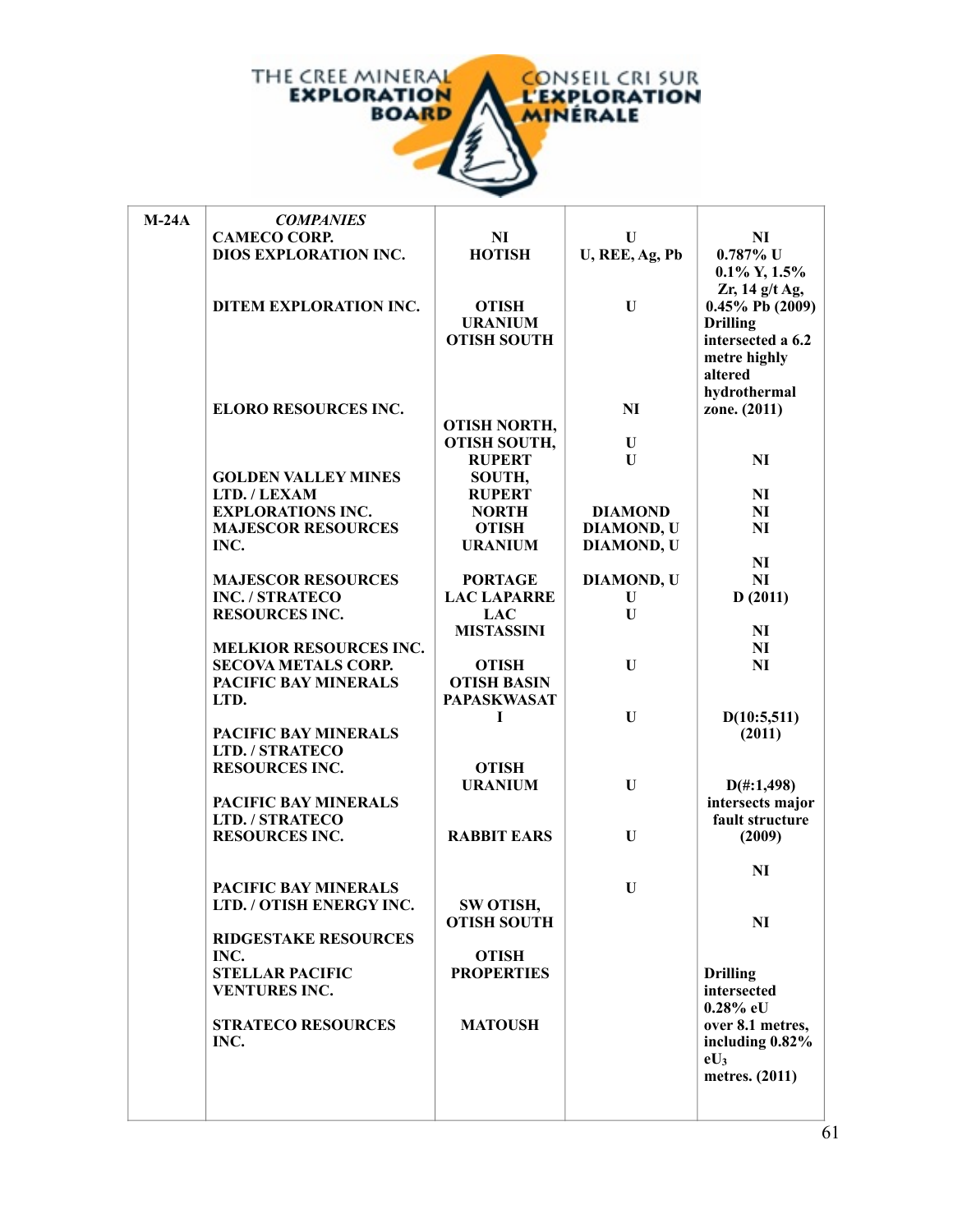

| $M-25$ | <b>COMPANIES</b>              |                     |                 |                |
|--------|-------------------------------|---------------------|-----------------|----------------|
|        | <b>ELORO RESOURCES INC.</b>   | <b>OTISH NORTH,</b> | U               | NI             |
|        |                               | <b>OTISH SOUTH</b>  |                 |                |
|        |                               | <b>RUPERT</b>       | U               | NI             |
|        |                               | NORTH,              | $\mathbf{U}$    | NI             |
|        | PRODIGY GOLD INC.             | <b>RUPERT</b>       | Au              | NI             |
|        |                               | <b>SOUTH</b>        |                 |                |
|        |                               | <b>TROILUS</b>      |                 |                |
|        | <b>SAMARANTA MINING CORP.</b> | FREEGOLD,           | $\mathbf{U}$    | NI             |
|        |                               | <b>TROILUS</b>      |                 |                |
|        |                               | NORTH,              |                 |                |
|        | <b>MONARQUES RESOURCES</b>    | <b>TROILUS EAST</b> | Ni, Cu, PGE     | NI             |
|        | INC.                          | <b>RUPERT</b>       |                 |                |
|        |                               | <b>RIVER</b>        | Ni, Cu, PGE     | NI             |
|        | <b>MONARQUES RESOURCES</b>    | <b>URANIUM</b>      |                 |                |
|        | INC.                          |                     | U               | NI             |
|        |                               | <b>LAC LEVAC</b>    |                 |                |
|        | <b>UCORE RARE METALS INC.</b> |                     |                 |                |
|        |                               | <b>LAC DES</b>      | Au              | N <sub>I</sub> |
|        |                               | <b>ARQUES</b>       | Au              | NI             |
|        | <b>VIRGINIA MINES INC.</b>    |                     | Au, Cu, Zn      | NI             |
|        |                               | <b>RUPERT</b>       | Au              | NI             |
|        |                               | <b>RIVER</b>        | Ag, Au, Cu, Pb, | NI             |
|        |                               |                     | Zn              |                |
|        |                               |                     |                 | NI             |
|        |                               | <b>AUCLAIR</b>      | Au              |                |
|        |                               | <b>CORVET EST</b>   |                 | NI             |
|        |                               | <b>TRIESTE</b>      | Ag, Cu, Zn      |                |
|        | <b>VIRGINIA MINES INC. /</b>  | <b>NOELLA</b>       |                 |                |
|        | <b>BREAKWATER RESOURCES</b>   | <b>ASHUANIPI</b>    |                 |                |
|        | LTD.                          |                     |                 |                |
|        |                               | <b>ASSINICA</b>     |                 |                |
|        | <b>PROSPECTORS</b>            |                     |                 |                |
|        | <b>LAINE, ROGER</b>           | <b>COULON JV</b>    |                 |                |
|        | <b>LAVALLEE, JEAN-</b>        |                     |                 |                |
|        | <b>RAYMOND</b>                |                     |                 |                |
|        | <b>LAVALLEE, JEAN-</b>        |                     |                 |                |
|        | RAYMOND 50% / LAVALLEE,       |                     |                 |                |
|        | <b>JEAN-SEBASTIEN 50%</b>     |                     |                 |                |
|        | <b>LAVALLEE, JEAN-</b>        |                     |                 |                |
|        | <b>SEBASTIEN</b>              |                     |                 |                |
|        | <b>MARCOTTE, LAURIAN</b>      |                     |                 |                |
|        |                               |                     |                 |                |
|        |                               |                     |                 |                |
|        |                               |                     |                 |                |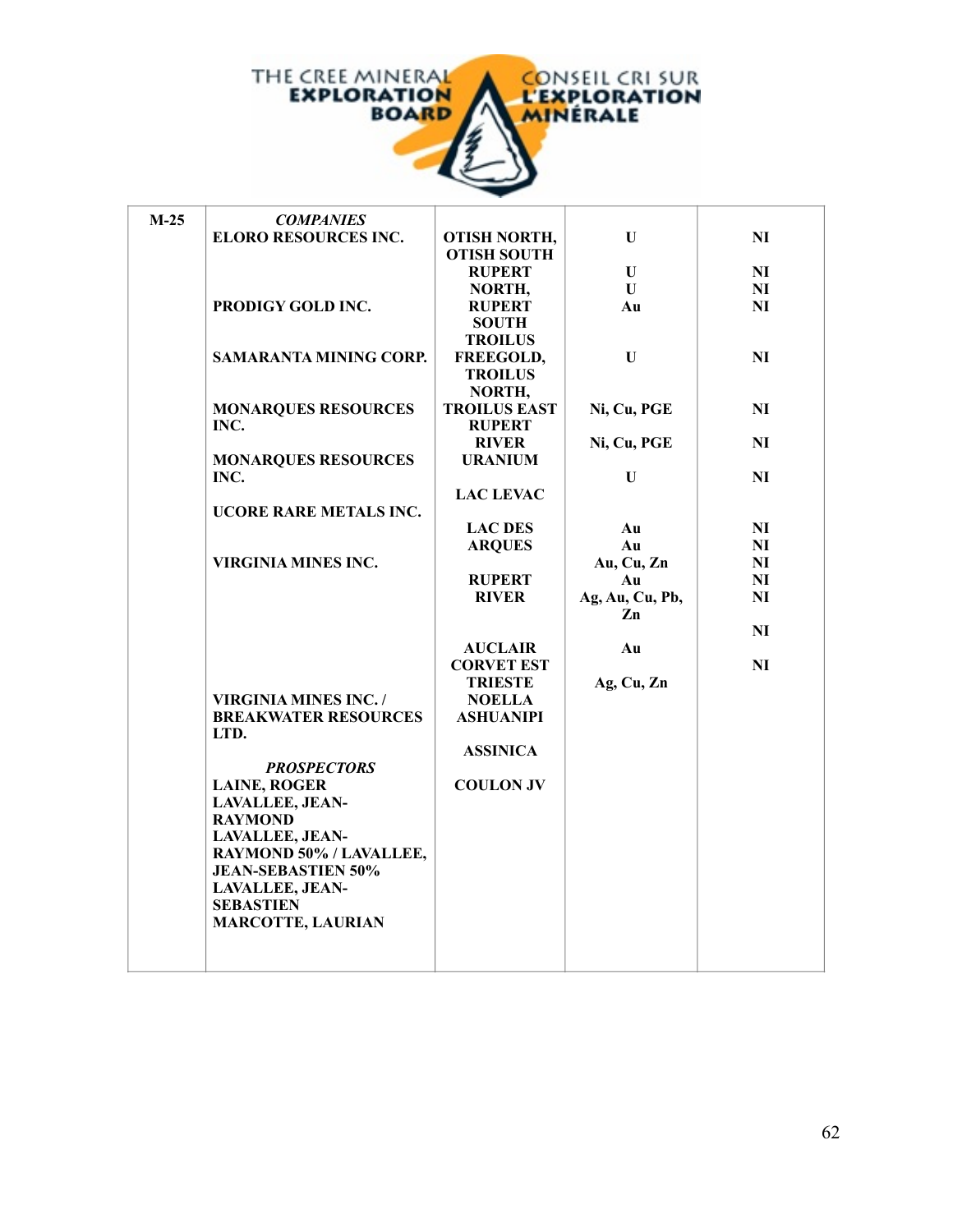

| $M-26$  | <b>COMPANIES</b><br><b>PROSPECTORS</b><br><b>BAMBIC, PETER</b><br>LAVALLEE, JEAN-<br><b>RAYMOND</b><br><b>LAVALLEE, JEAN-</b><br><b>SEBASTIEN</b> |                                   |  |
|---------|---------------------------------------------------------------------------------------------------------------------------------------------------|-----------------------------------|--|
| $M-26A$ | <b>COMPANIES</b><br><b>PROSPECTORS</b>                                                                                                            | <b>NO ACTIVE</b><br><b>CLAIMS</b> |  |
| $M-27$  | <b>COMPANIES</b><br><b>PROSPECTORS</b>                                                                                                            | <b>NO ACTIVE</b><br><b>CLAIMS</b> |  |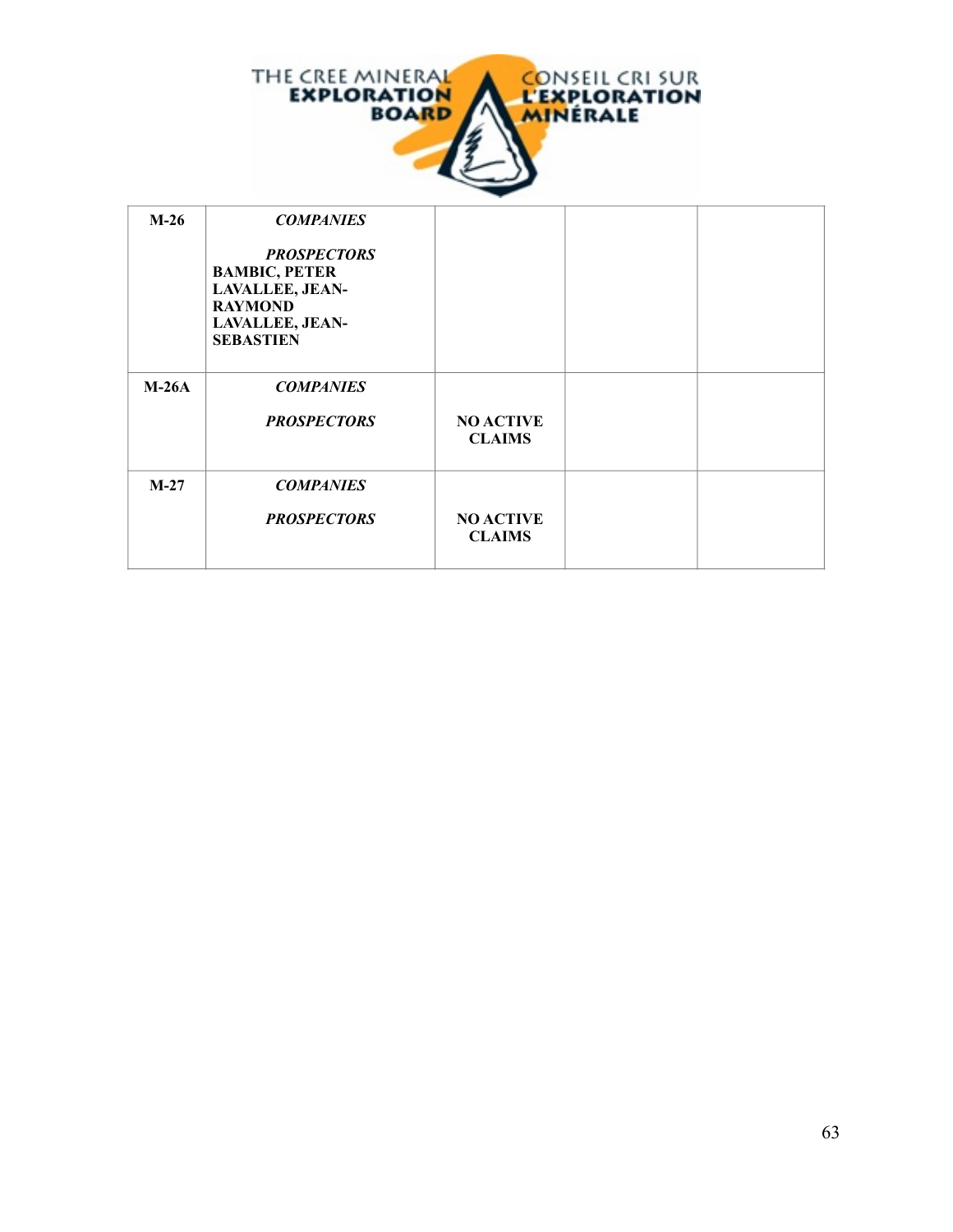

'n

| $M-28$  | <b>COMPANIES</b>                                                                                                                                                                                                                                                                                                                                                                                                                                                                                                                                              |                                                                                                                                                                                                                                                                                                   |                                                                                                                                  |                                                                                                                                                                                                                                 |
|---------|---------------------------------------------------------------------------------------------------------------------------------------------------------------------------------------------------------------------------------------------------------------------------------------------------------------------------------------------------------------------------------------------------------------------------------------------------------------------------------------------------------------------------------------------------------------|---------------------------------------------------------------------------------------------------------------------------------------------------------------------------------------------------------------------------------------------------------------------------------------------------|----------------------------------------------------------------------------------------------------------------------------------|---------------------------------------------------------------------------------------------------------------------------------------------------------------------------------------------------------------------------------|
|         | <b>GOLDEN VALLEY MINES</b><br>LTD. / LEXAM<br><b>EXPLORATIONS INC.</b><br><b>MAJESCOR RESOURCES</b><br>INC.<br><b>MAJESCOR RESOURCES</b><br><b>INC. / STRATECO</b><br><b>RESOURCES INC.</b><br><b>SECOVA METALS CORP.</b><br><b>OTISH ENERGY INC.</b><br><b>PACIFIC BAY MINERALS</b><br>LTD.<br><b>PACIFIC BAY MINERALS</b><br>LTD. / STRATECO<br><b>RESOURCES INC.</b><br><b>PACIFIC BAY MINERALS</b><br>LTD. / STRATECO<br><b>RESOURCES INC.</b><br><b>PACIFIC BAY MINERALS</b><br>LTD. / OTISH ENERGY INC.<br><b>PROSPECTORS</b><br><b>BAWOLAK, EDWARD</b> | <b>OTISH</b><br><b>URANIUM</b><br><b>PORTAGE</b><br><b>LAC LAPARRE</b><br><b>LAC</b><br><b>MISTASSINI</b><br><b>OTISH BASIN</b><br><b>OTISH SOUTH</b><br><b>LAC LAPARRE</b><br><b>PAPASKWASAT</b><br>L<br><b>OTISH</b><br><b>URANIUM</b><br><b>RABBIT EARS</b><br>SW OTISH,<br><b>OTISH SOUTH</b> | $\mathbf{U}$<br><b>DIAMOND</b><br><b>DIAMOND, U</b><br><b>DIAMOND, U</b><br>U<br>U<br>U<br>U<br>U<br>$\mathbf U$<br>$\mathbf{U}$ | <b>NI</b><br><b>NI</b><br><b>NI</b><br>$0.13\%$ eU<br>over 11.0 m<br>(2009)<br>NI<br><b>NI</b><br>NI<br><b>NI</b><br>D(7:2,022)<br>(2009)<br>$D(\text{\#}:1,498)$<br>intersects major<br>fault structure<br>(2009)<br><b>NI</b> |
| $M-28A$ | <b>COMPANIES</b><br><b>GOLDEN VALLEY MINES</b><br>LTD. / LEXAM<br><b>EXPLORATIONS INC.</b><br><b>PROSPECTORS</b>                                                                                                                                                                                                                                                                                                                                                                                                                                              | <b>OTISH</b><br><b>URANIUM</b>                                                                                                                                                                                                                                                                    | $\mathbf{U}$                                                                                                                     | NI                                                                                                                                                                                                                              |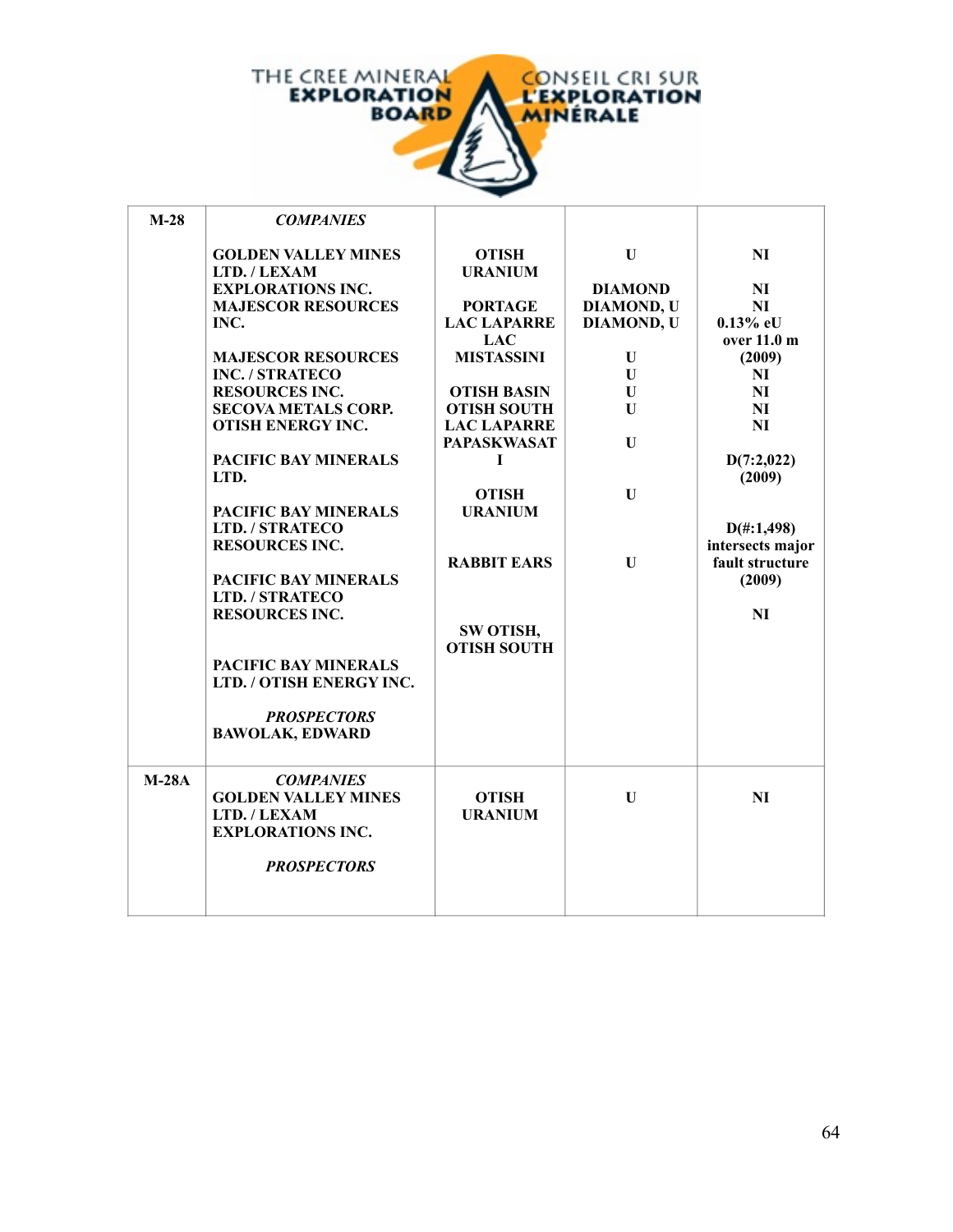

| $M-29$ | <b>COMPANIES</b>            |                    |              |                      |
|--------|-----------------------------|--------------------|--------------|----------------------|
|        | <b>GOLDEN VALLEY MINES</b>  | <b>OTISH</b>       | U            | NI                   |
|        | LTD. / LEXAM                | <b>URANIUM</b>     |              |                      |
|        | <b>EXPLORATIONS INC.</b>    |                    | U            | NI                   |
|        | <b>OTISH ENERGY INC.</b>    | <b>OTISH SOUTH</b> | U            | NI                   |
|        |                             | <b>LAC LAPARRE</b> | U            | NI                   |
|        | <b>PACIFIC BAY MINERALS</b> | <b>PAPASKWASAT</b> |              |                      |
|        | LTD.                        | I,                 | U            | D(7:2,022)           |
|        |                             |                    |              | (2009)               |
|        | <b>PACIFIC BAY MINERALS</b> | <b>OTISH</b>       |              |                      |
|        | <b>LTD. / STRATECO</b>      | URANIUM,           | $\mathbf{U}$ |                      |
|        | <b>RESOURCES INC.</b>       |                    |              | $D(\text{\#}:1,498)$ |
|        |                             |                    |              | intersects major     |
|        | <b>PACIFIC BAY MINERALS</b> | <b>RABBIT EARS</b> |              | fault structure      |
|        | LTD. / STRATECO             |                    | $\mathbf{U}$ | (2009)               |
|        | <b>RESOURCES INC.</b>       |                    |              | <b>NI</b>            |
|        |                             | SW OTISH,          |              |                      |
|        | <b>PACIFIC BAY MINERALS</b> | <b>OTISH SOUTH</b> |              |                      |
|        | LTD. / OTISH ENERGY INC.    |                    |              |                      |
|        |                             |                    |              |                      |
|        | <b>PROSPECTORS</b>          |                    |              |                      |
|        |                             |                    |              |                      |
|        |                             |                    |              |                      |
|        |                             |                    |              |                      |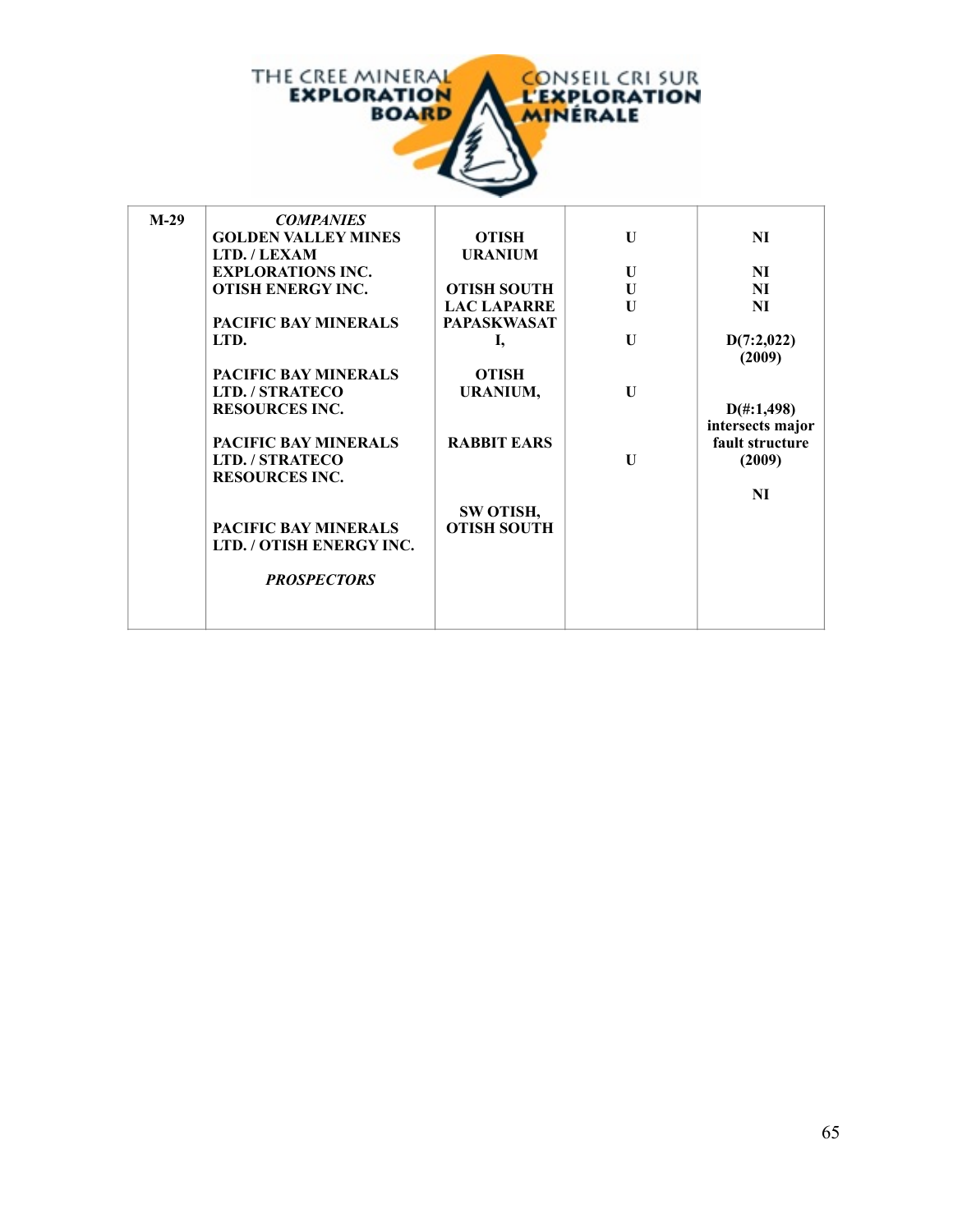

| $M-29A$ | <b>COMPANIES</b>                                          |                               |                   |                                          |
|---------|-----------------------------------------------------------|-------------------------------|-------------------|------------------------------------------|
|         | <b>DIOS EXPLORATION INC.</b>                              | <b>HOTISH</b>                 | U, REE, Ag, Pb    | $0.787\%$ U                              |
|         |                                                           |                               |                   | $0.1\%$ Y, $1.5\%$                       |
|         |                                                           |                               |                   | Zr, 14 g/t Ag,                           |
|         | <b>GOLDEN VALLEY MINES</b>                                | <b>OTISH</b>                  | U                 | $0.45\%$ Pb (2009)                       |
|         | LTD. / LEXAM                                              | <b>URANIUM</b>                |                   | NI                                       |
|         | <b>EXPLORATIONS INC.</b>                                  |                               | U                 |                                          |
|         | <b>PRODIGY GOLD INC./</b><br><b>KIRRIN RESOURCES INC.</b> | UR, UR EAST,<br>308 EAST, 308 | $\mathbf{U}$      | NI                                       |
|         |                                                           | <b>WEST, RIM 1, 2</b>         | <b>DIAMOND</b>    | N <sub>I</sub>                           |
|         | <b>MAJESCOR RESOURCES</b>                                 | & 3, MAT I, II &              | <b>DIAMOND, U</b> | <b>NI</b>                                |
|         | INC.                                                      | Ш                             | <b>DIAMOND, U</b> | <b>NI</b>                                |
|         |                                                           | <b>PORTAGE</b>                |                   | $0.13\%$ eU                              |
|         | <b>MAJESCOR RESOURCES</b>                                 | <b>LAC LAPARRE</b>            | NI                | over 11.0 m                              |
|         | <b>INC. / STRATECO</b>                                    | <b>LAC</b>                    |                   | (2009)                                   |
|         | <b>RESOURCES INC.</b>                                     | <b>MISTASSINI</b>             | U                 | NI                                       |
|         | <b>MECANEX MINING</b><br><b>SERVICES 50%/</b>             | N <sub>I</sub>                | U<br>U            | N <sub>I</sub>                           |
|         | <b>MARCOTTE, LAURIAN 50%</b>                              |                               |                   | N <sub>I</sub>                           |
|         | <b>OTISH ENERGY INC.</b>                                  | <b>OTISH SOUTH</b>            | U                 | NI                                       |
|         |                                                           | <b>LAC LAPARRE</b>            |                   |                                          |
|         | PACIFIC BAY MINERALS                                      | <b>PAPASKWASAT</b>            |                   | D(7:2,022)                               |
|         | LTD.                                                      | I                             | $\mathbf{U}$      | (2009)                                   |
|         |                                                           |                               |                   |                                          |
|         | <b>PACIFIC BAY MINERALS</b>                               | <b>OTISH</b>                  |                   |                                          |
|         | LTD. / STRATECO<br><b>RESOURCES INC.</b>                  | <b>URANIUM</b>                | U                 | $D(\text{\#}:1,498)$<br>intersects major |
|         |                                                           |                               |                   | fault structure                          |
|         | PACIFIC BAY MINERALS                                      | <b>RABBIT EARS</b>            |                   | (2009)                                   |
|         | LTD. / STRATECO                                           |                               |                   |                                          |
|         | <b>RESOURCES INC.</b>                                     |                               |                   | NI                                       |
|         |                                                           |                               |                   |                                          |
|         |                                                           | SW OTISH,                     |                   |                                          |
|         | PACIFIC BAY MINERALS<br>LTD. / OTISH ENERGY INC.          | <b>OTISH SOUTH</b>            |                   |                                          |
|         |                                                           |                               |                   |                                          |
|         |                                                           |                               |                   |                                          |
|         |                                                           |                               |                   |                                          |
|         | <b>PROSPECTORS</b>                                        |                               |                   |                                          |
|         | <b>BAWOLAK, EDWARD</b>                                    |                               |                   |                                          |
|         |                                                           |                               |                   |                                          |
| $M-30$  | <b>COMPANIES</b>                                          |                               |                   |                                          |
|         | <b>PROSPECTORS</b>                                        | <b>NO ACTIVE</b>              |                   |                                          |
|         |                                                           | <b>CLAIMS</b>                 |                   |                                          |
|         |                                                           |                               |                   |                                          |
|         |                                                           |                               |                   |                                          |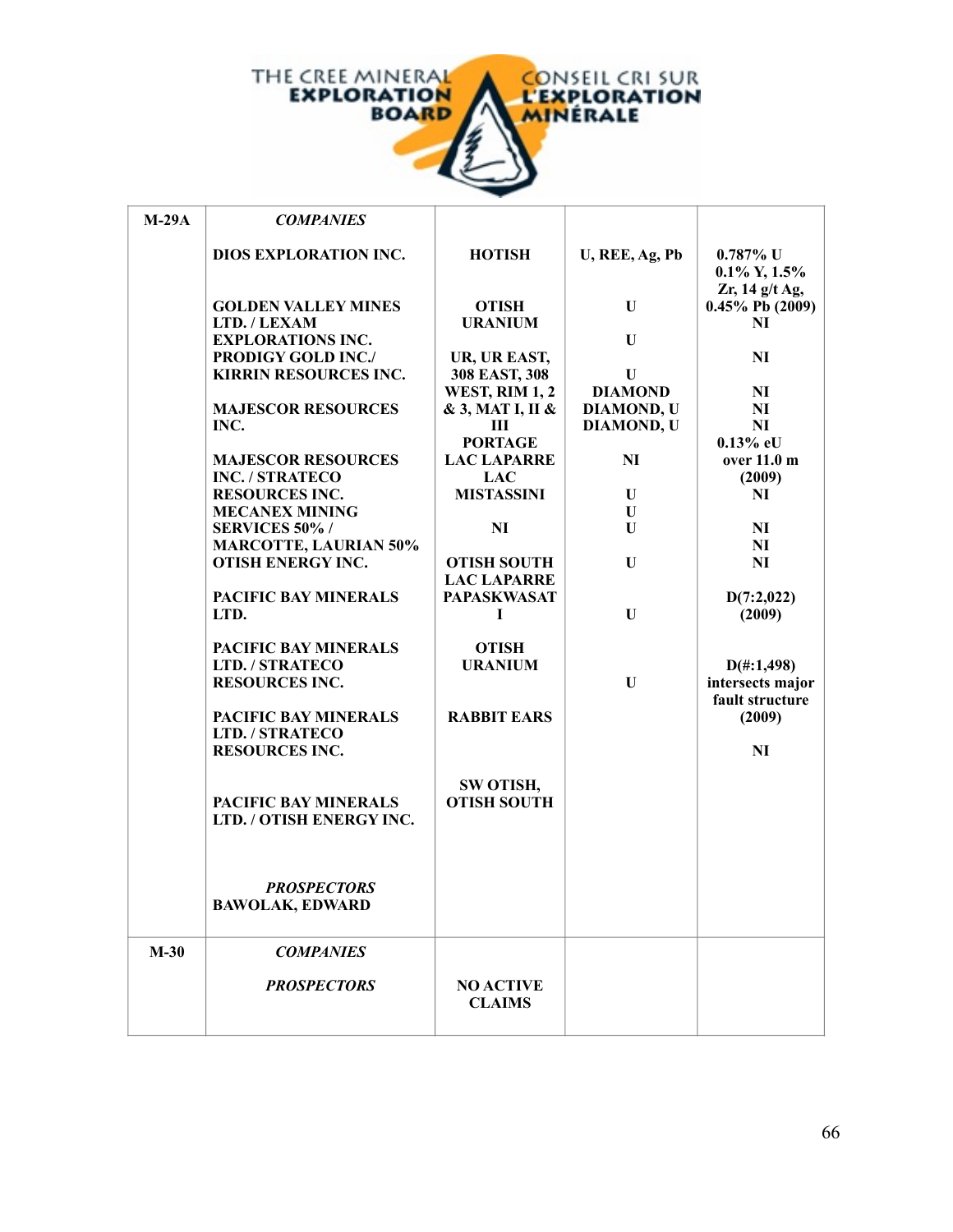

| $M-31$  | <b>COMPANIES</b>                                                                                                                                    |                                                      |                        |                                                                                                              |
|---------|-----------------------------------------------------------------------------------------------------------------------------------------------------|------------------------------------------------------|------------------------|--------------------------------------------------------------------------------------------------------------|
|         | <b>PROSPECTORS</b>                                                                                                                                  | <b>NO ACTIVE</b><br><b>CLAIMS</b>                    |                        |                                                                                                              |
| $M-33$  | <b>COMPANIES</b><br><b>SHERIDAN PLATINUM</b><br><b>GROUP LTD.</b>                                                                                   | NI                                                   | <b>NI</b>              | NI                                                                                                           |
|         | <b>PROSPECTORS</b><br><b>BAMBIC, PETER</b><br>LAVALLEE, JEAN-<br><b>RAYMOND</b><br><b>LAVALLEE, JEAN-</b><br><b>SEBASTIEN</b>                       |                                                      |                        |                                                                                                              |
| $M-34$  | <b>COMPANIES</b><br><b>BEAUFIELD RESOURCES</b><br>INC.                                                                                              | <b>TORTIGNY-</b><br><b>TROILUS</b>                   | Ag, Au, Cu, Pb,<br>Zn  | $D(47:11,393 \text{ m})$<br><b>Intersects</b><br>14.90% Zn,<br>6.87% Cu,<br>159.28 g/t Ag,<br>$0.84$ g/t Au. |
|         | <b>FALCONBRIDGE LTD.</b><br>renamed XSTRATA CANADA<br>CORP.<br><b>INMET MINING CORP.</b><br><b>TECTONIC RESOURCES</b><br>INC.<br><b>PROSPECTORS</b> | <b>NI</b><br><b>TROILUS MINE</b><br><b>TROILUS K</b> | NI<br>Ag, Au, Cu<br>Au | (2011)<br>N <sub>I</sub><br><b>MINE</b><br><b>CLOSURE</b><br>NI                                              |
| $M-34A$ | <b>COMPANIES</b><br><b>SHERIDAN PLATINUM</b><br><b>GROUP LTD.</b><br><b>PROSPECTORS</b>                                                             | NI                                                   | <b>NI</b>              | NI                                                                                                           |
| $M-35$  | <b>COMPANIES</b><br><b>PROSPECTORS</b>                                                                                                              | <b>NO ACTIVE</b><br><b>CLAIMS</b>                    |                        |                                                                                                              |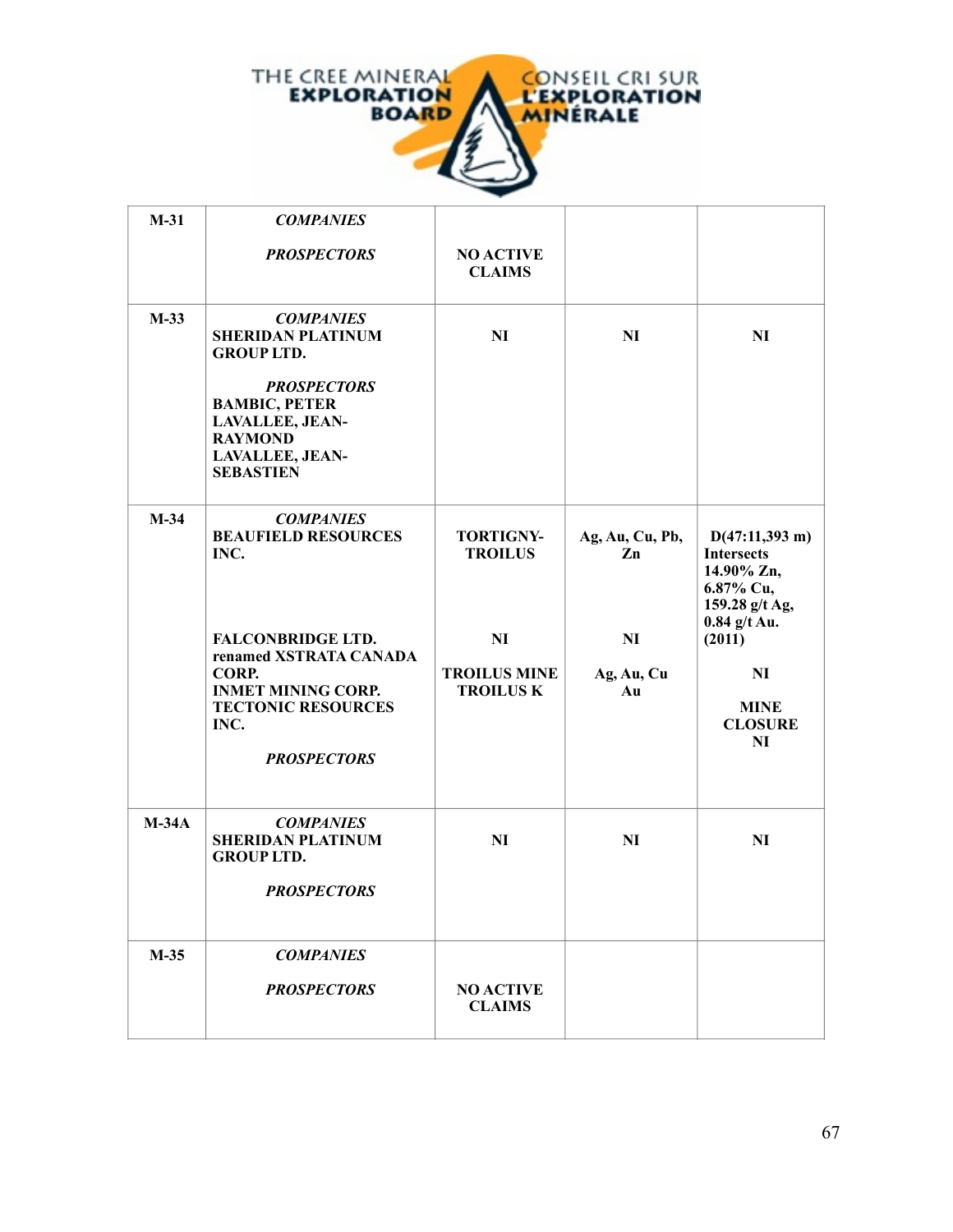

| $M-35A$ | <b>COMPANIES</b><br><b>BEAUFIELD RESOURCES</b><br>INC.<br><b>PROSPECTORS</b>                                                                                                                                                                      | <b>TORTIGNY-</b><br><b>TROILUS</b>                                                      | Ag, Au, Cu, Pb,<br>Zn                            | $D(47:11,393 \text{ m})$<br><b>Intersects</b><br>14.90% Zn,<br>$6.87\%$ Cu,<br>159.28 g/t Ag,<br>$0.84$ g/t Au.<br>(2011)                         |
|---------|---------------------------------------------------------------------------------------------------------------------------------------------------------------------------------------------------------------------------------------------------|-----------------------------------------------------------------------------------------|--------------------------------------------------|---------------------------------------------------------------------------------------------------------------------------------------------------|
| $M-36$  | <b>COMPANIES</b><br><b>CAMECO CORP.</b><br><b>DIOS EXPLORATION INC.</b><br><b>MECANEX MINING</b><br><b>SERVICES 50%/</b><br><b>MARCOTTE, LAURIAN 50%</b><br><b>OTISH ENERGY INC.</b><br><b>RIDGESTAKE RESOURCES</b><br>INC.<br><b>PROSPECTORS</b> | N <sub>I</sub><br><b>HOTISH</b><br>NI<br><b>OTISH SOUTH</b><br><b>LAC LAPARRE</b><br>NI | U<br>U, REE, Ag, Pb<br><b>NI</b><br>U<br>U<br>NI | N <sub>I</sub><br>$0.787\%$ U<br>$0.1\%$ Y, $1.5\%$<br>Zr, $14$ g/t Ag,<br>$0.45\%$ Pb (2009)<br><b>NI</b><br><b>NI</b><br><b>NI</b><br><b>NI</b> |
| $M-37$  | <b>COMPANIES</b><br><b>PROSPECTORS</b>                                                                                                                                                                                                            | <b>NO ACTIVE</b><br><b>CLAIMS</b>                                                       |                                                  |                                                                                                                                                   |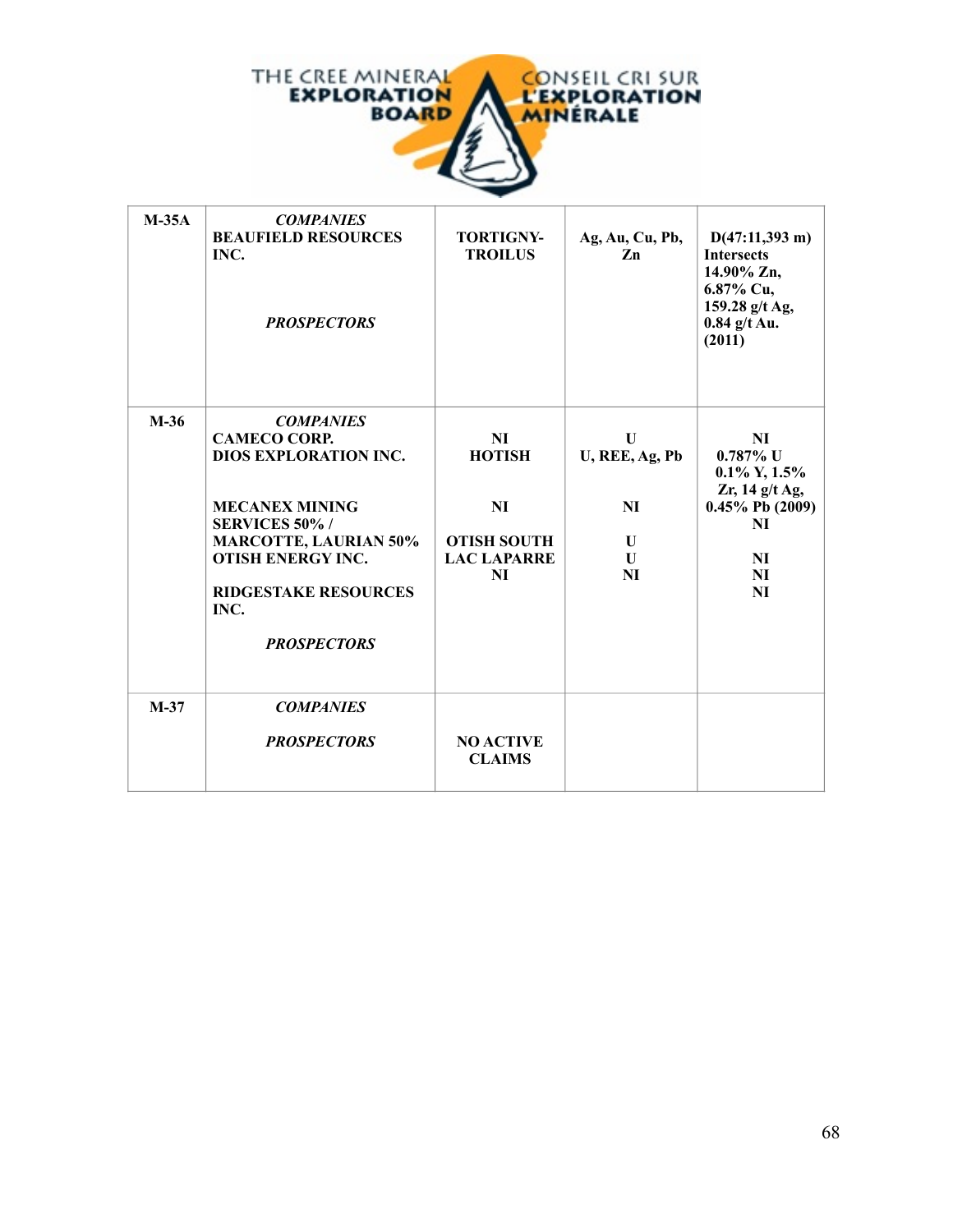

| $M-38$  | <b>COMPANIES</b>                              |                     |                              |                          |
|---------|-----------------------------------------------|---------------------|------------------------------|--------------------------|
|         | <b>EVERTON RESOURCES INC.</b>                 | <b>COULON</b>       | Au                           | NI                       |
|         | <b>EXPLORATEURS</b>                           | NI                  | NI                           | NI                       |
|         | <b>INNOVATEURS DE QUE. INC</b>                |                     |                              |                          |
|         | 50% / BOSUM, SAMUEL 50%                       | NI                  | NI                           | NI                       |
|         | <b>SHERIDAN PLATINUM</b>                      | N <sub>I</sub>      | NI                           | N <sub>I</sub>           |
|         | <b>GROUP LTD. SOQUEM INC.</b>                 | <b>AUCLAIR</b>      | Au                           | NI                       |
|         | <b>VIRGINIA MINES INC./</b>                   |                     |                              |                          |
|         | <b>ODESSEY RESOURCES LTD.</b>                 | <b>CORVET EST</b>   | Au                           | N <sub>I</sub>           |
|         | <b>VIRGINIA MINES INC.</b>                    | <b>TRIESTE</b>      | Au, Cu, Zn                   | N <sub>I</sub>           |
|         |                                               | <b>NOELLA</b>       | Au                           | N <sub>I</sub>           |
|         |                                               | <b>ASHUANIPI</b>    | Ag, Au, Cu, Pb,              | N <sub>I</sub>           |
|         |                                               |                     | Zn                           |                          |
|         |                                               | <b>ASSINICA</b>     |                              | NI                       |
|         |                                               |                     | Au                           |                          |
|         |                                               | <b>COULON JV</b>    |                              | NI                       |
|         | <b>VIRGINIA MINES INC./</b>                   |                     | Ag, Cu, Zn                   |                          |
|         | <b>BREAKWATER RESOURCES</b>                   |                     |                              |                          |
|         | LTD.                                          |                     |                              |                          |
|         |                                               |                     |                              |                          |
|         |                                               |                     |                              |                          |
|         | <b>PROSPECTORS</b>                            |                     |                              |                          |
|         | DENTINGER, JEAN-CLAUDE                        |                     |                              |                          |
|         |                                               |                     |                              |                          |
|         | <b>GOSMAN, DAVID</b><br><b>MESKINO, DEREK</b> |                     |                              |                          |
|         |                                               |                     |                              |                          |
|         |                                               |                     |                              |                          |
| $M-39$  | <b>COMPANIES</b>                              |                     |                              |                          |
|         | <b>EVERTON RESOURCES INC.</b>                 | <b>SIRMAC</b>       | Li                           | NI                       |
|         |                                               |                     |                              |                          |
|         | <b>PROSPECTORS</b>                            |                     |                              |                          |
|         |                                               |                     |                              |                          |
|         |                                               |                     |                              |                          |
| $M-39A$ | <b>COMPANIES</b>                              |                     |                              |                          |
|         | <b>BEAUFIELD RESOURCES</b>                    | <b>TORTIGNY-</b>    | Ag, Au, Cu, Pb,              | $D(47:11,393 \text{ m})$ |
|         | INC.                                          | <b>TROILUS</b>      | Zn                           | <b>Intersects</b>        |
|         |                                               |                     |                              | 14.90% Zn,               |
|         |                                               |                     |                              | 6.87% Cu,                |
|         |                                               |                     |                              | 159.28 g/t Ag,           |
|         |                                               |                     |                              |                          |
|         | <b>INMET MINING CORP.</b>                     | <b>TROILUS MINE</b> |                              | $0.84$ g/t Au.<br>(2011) |
|         |                                               |                     | Ag, Au, Cu<br>Ag, Au, Cu, Zn |                          |
|         | <b>LANDORE RESOURCE</b><br><b>CANADA INC.</b> | <b>LESSARD</b>      |                              |                          |
|         |                                               | NI                  | NI                           | <b>MINE</b>              |
|         | <b>SHERIDAN PLATINUM</b>                      | N <sub>I</sub>      | NI                           | <b>CLOSURE</b>           |
|         | <b>GROUP LTD.</b>                             |                     |                              | NI                       |
|         | <b>SOQUEM INC.</b>                            |                     |                              | N <sub>I</sub>           |
|         |                                               |                     |                              | N <sub>I</sub>           |
|         | <b>PROSPECTORS</b>                            |                     |                              |                          |
|         |                                               |                     |                              |                          |
|         |                                               |                     |                              |                          |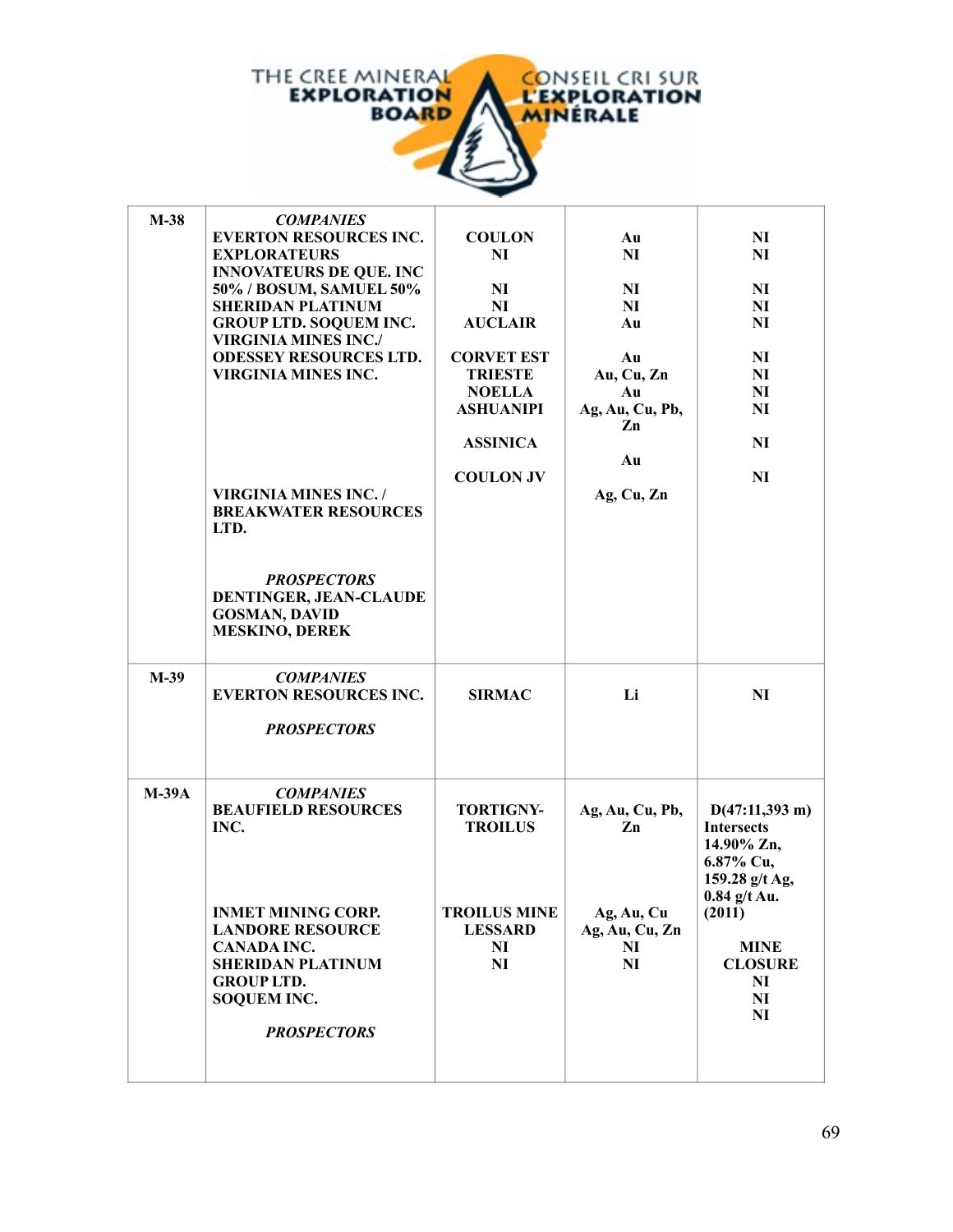

| $M-40$ | <b>COMPANIES</b><br><b>BEAUFIELD RESOURCES</b><br>INC.<br>PRODIGY GOLD INC.<br><b>INMET MINING CORP.</b><br><b>LANDORE RESOURCE</b><br><b>CANADA INC.</b><br>PERILYA CANADA LTD. /<br><b>SOQUEM INC.</b><br>SOQUEM INC. 50% / MDN<br><b>INC. 50%</b><br><b>TECTONIC RESOURCES</b><br>INC.<br><b>THREEGOLD RESOURCES</b><br>INC.<br><b>PROSPECTORS</b><br><b>BAWOLAK, CHRISTELLE</b> | <b>TORTIGNY-</b><br><b>TROILUS</b><br><b>TROILUS</b><br>FREEGOLD,<br><b>TROILUS</b><br>NORTH,<br><b>TROILUS EAST</b><br><b>TROILUS MINE</b><br><b>LESSARD</b><br><b>MOBLAN</b><br><b>CLAIRY</b><br><b>TROILUS K</b> | Ag, Au, Cu, Pb,<br>Zn<br>Au<br>Ag, Au, Cu<br>Ag, Au, Cu, Zn<br>Li<br>Cu, Zn<br>Au | $D(47:11,393 \text{ m})$<br><b>Intersects</b><br>14.90% Zn,<br>6.87% Cu,<br>159.28 g/t Ag,<br>$0.84$ g/t Au.<br>(2011)<br>NI<br><b>MINE</b><br><b>CLOSURE</b><br>NI<br>NI<br>NI<br>NI |
|--------|-------------------------------------------------------------------------------------------------------------------------------------------------------------------------------------------------------------------------------------------------------------------------------------------------------------------------------------------------------------------------------------|---------------------------------------------------------------------------------------------------------------------------------------------------------------------------------------------------------------------|-----------------------------------------------------------------------------------|---------------------------------------------------------------------------------------------------------------------------------------------------------------------------------------|
| $M-41$ | <b>OLEINKA</b><br><b>FRIGON, JACQUES</b><br><b>FRIGON, JEAN PIER</b><br><b>ROBERT, GERARD</b><br><b>COMPANIES</b><br><b>BEAUFIELD RESOURCES</b><br>INC.<br>LYON LAKE LTD. 50% /<br>SOQUEM INC. 50%<br><b>SOQUEM INC.</b><br>SOQUEM INC. 50% / MDN<br><b>INC. 50%</b><br><b>PROSPECTORS</b><br><b>BAWOLAK, CHRISTELLE</b><br><b>OLEINKA</b><br><b>FRIGON, JACQUES</b><br>MA, MORADAK | <b>TORTIGNY-</b><br><b>TROILUS</b><br>NI<br>NI<br><b>CLAIRY</b>                                                                                                                                                     | Ag, Au, Cu, Pb,<br>Zn<br>NI<br>NI<br>Cu, Zn                                       | $D(47:11,393 \text{ m})$<br><b>Intersects</b><br>14.90% Zn,<br>6.87% Cu,<br>159.28 g/t Ag,<br>$0.84$ g/t Au.<br>(2011)<br>NI<br>NI<br>NI                                              |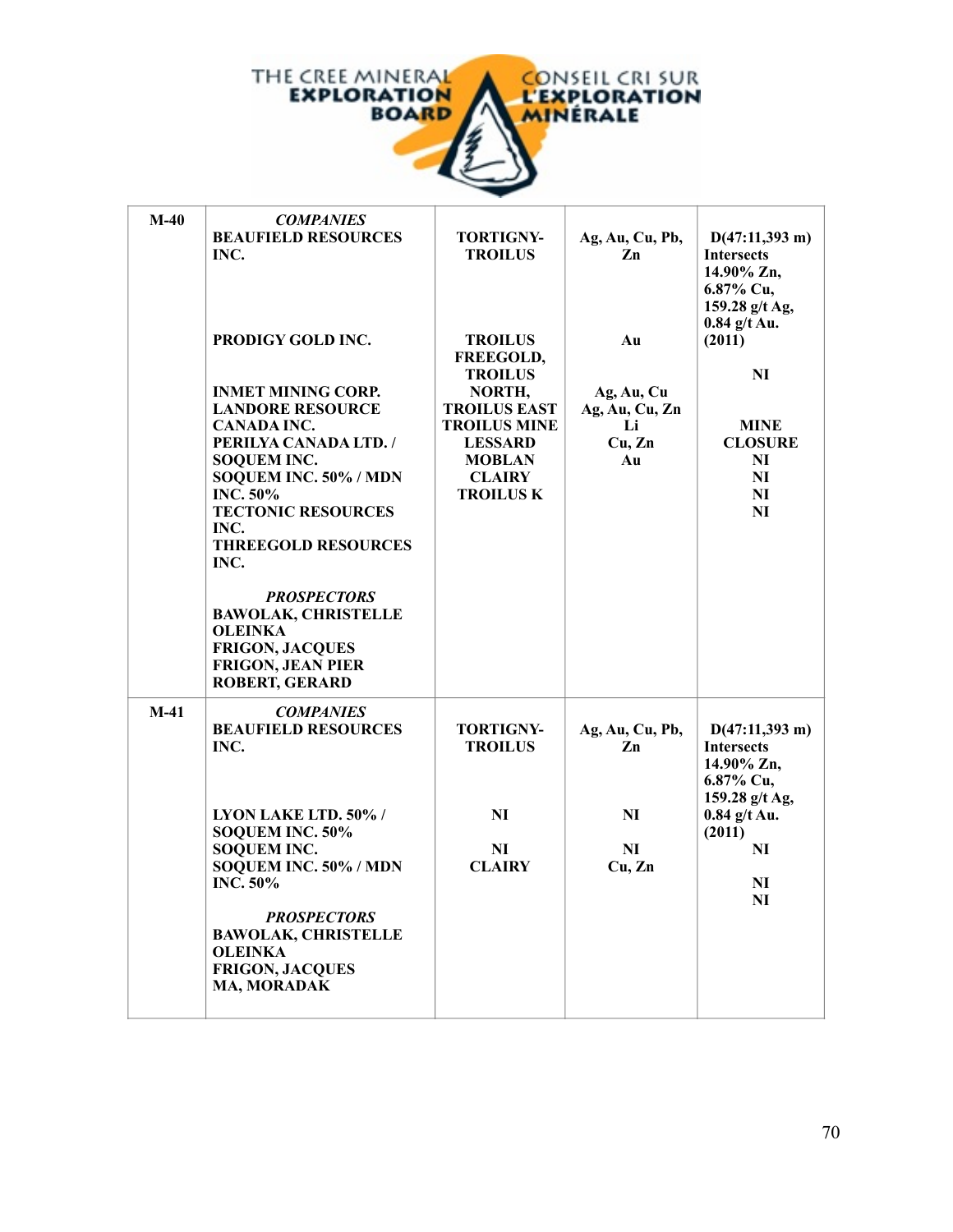

| $M-42$  | <b>COMPANIES</b>                                                                                                                                                                                                                                 |                                   |  |
|---------|--------------------------------------------------------------------------------------------------------------------------------------------------------------------------------------------------------------------------------------------------|-----------------------------------|--|
|         | <b>PROSPECTORS</b><br><b>GIRARD, ROSAIRE</b><br>GIRARD, ROSAIRE 50% /<br><b>BILODEAU, DANY 50%</b><br><b>GIRARD, ROSAIRE 50% /</b><br><b>POULIOT ROBIN 50%</b>                                                                                   |                                   |  |
| $M-42A$ | <b>COMPANIES</b>                                                                                                                                                                                                                                 |                                   |  |
|         | <b>PROSPECTORS</b>                                                                                                                                                                                                                               | <b>NO ACTIVE</b><br><b>CLAIMS</b> |  |
| $M-42B$ | <b>COMPANIES</b><br><b>PROSPECTORS</b><br>GIRARD, ROSAIRE 50% /<br><b>TREMBLAY, ALAIN 50%</b><br>GIRARD, ROSAIRE 50% /<br><b>BILODEAU, DANY 50%</b><br>GIRARD, ROSAIRE 50% /<br>FILION, MICHEL 50%<br>GIRARD, ROSAIRE 50% /<br>JOLY, RAYMOND 50% |                                   |  |
| $M-43$  | <b>COMPANIES</b><br><b>PROSPECTORS</b>                                                                                                                                                                                                           | <b>NO ACTIVE</b><br><b>CLAIMS</b> |  |
| $M-44$  | <b>COMPANIES</b><br><b>PROSPECTORS</b>                                                                                                                                                                                                           | <b>NO ACTIVE</b><br><b>CLAIMS</b> |  |
| $M-45$  | <b>COMPANIES</b><br><b>PROSPECTORS</b>                                                                                                                                                                                                           | <b>NO ACTIVE</b><br><b>CLAIMS</b> |  |
| $M-45A$ | <b>COMPANIES</b><br><b>PROSPECTORS</b>                                                                                                                                                                                                           | <b>NO ACTIVE</b><br><b>CLAIMS</b> |  |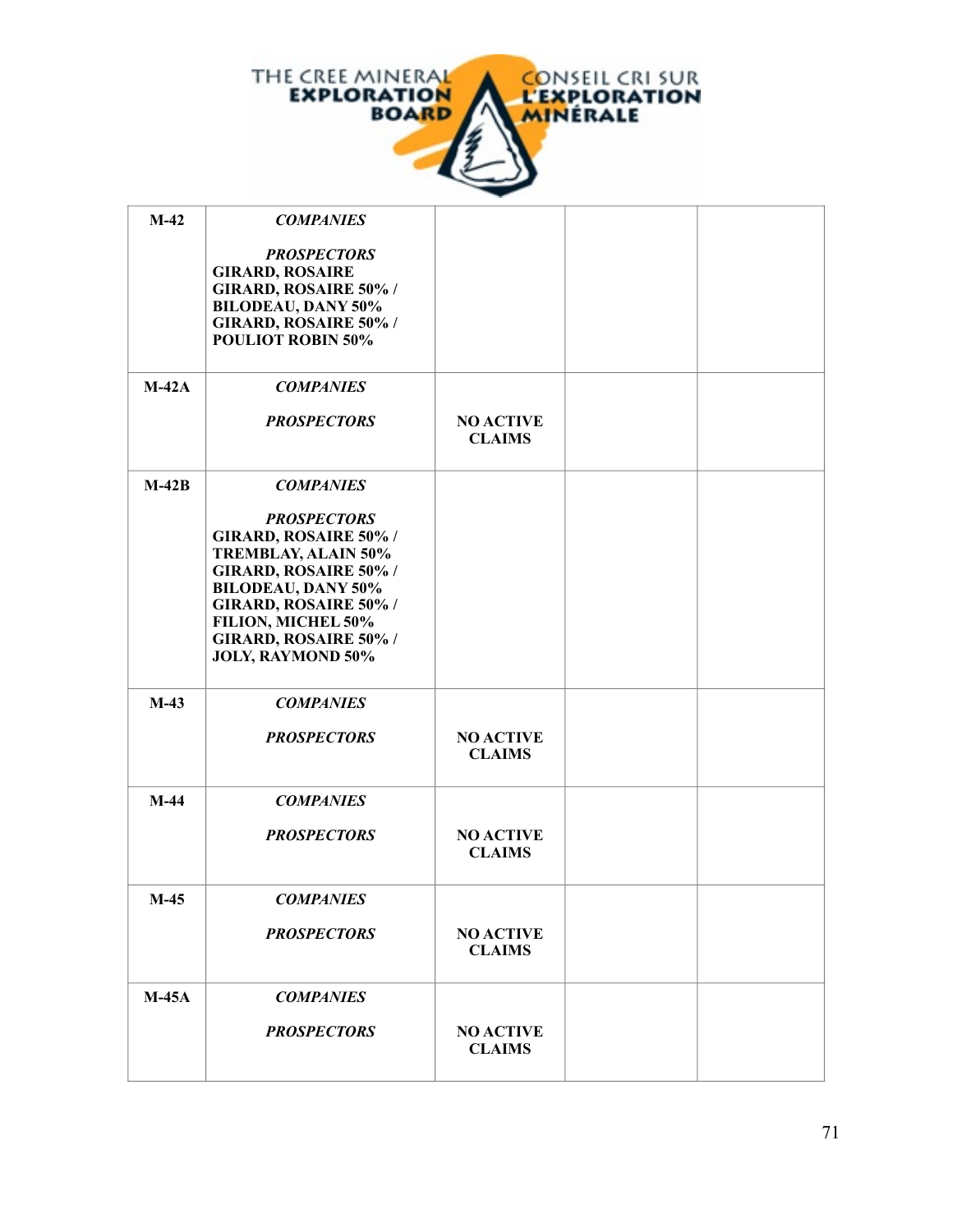

| $M-46$  | <b>COMPANIES</b><br>DIOS EXPLORATION INC.<br><b>PROSPECTORS</b>                                                                                                                                                                                                    | <b>HOTISH</b>                                                                                                                                                        | U, REE, Ag, Pb                                                                        | $0.787\%$ U<br>$0.1\%$ Y, $1.5\%$<br>Zr, 14 g/t Ag,<br>$0.45\%$ Pb (2009)                                                              |
|---------|--------------------------------------------------------------------------------------------------------------------------------------------------------------------------------------------------------------------------------------------------------------------|----------------------------------------------------------------------------------------------------------------------------------------------------------------------|---------------------------------------------------------------------------------------|----------------------------------------------------------------------------------------------------------------------------------------|
| $M-46A$ | <b>COMPANIES</b><br><b>PROSPECTORS</b><br>GIRARD, ROSAIRE 50% /<br><b>JOLY, RAYMOND 50%</b><br><b>GIRARD, ROSAIRE 50%/</b><br>MATHIEU, CARL 50%<br>GIRARD, ROSAIRE 50% /<br><b>POULIOT ROBIN 50%</b>                                                               |                                                                                                                                                                      |                                                                                       |                                                                                                                                        |
| $M-46B$ | <b>COMPANIES</b><br><b>PROSPECTORS</b>                                                                                                                                                                                                                             | <b>NO ACTIVE</b><br><b>CLAIMS</b>                                                                                                                                    |                                                                                       |                                                                                                                                        |
| $M-46C$ | <b>COMPANIES</b><br><b>PROSPECTORS</b>                                                                                                                                                                                                                             | <b>NO ACTIVE</b><br><b>CLAIMS</b>                                                                                                                                    |                                                                                       |                                                                                                                                        |
| $M-47$  | <b>COMPANIES</b><br><b>EVERTON RESOURCES INC.</b><br><b>SOQUEM INC.</b><br><b>VIRGINIA MINES INC./</b><br><b>ODESSEY RESOURCES LTD.</b><br><b>VIRGINIA MINES INC.</b><br><b>VIRGINIA MINES INC. /</b><br><b>BREAKWATER RESOURCES</b><br>LTD.<br><b>PROSPECTORS</b> | <b>COULON</b><br>N <sub>I</sub><br><b>AUCLAIR</b><br><b>CORVET EST</b><br><b>TRIESTE</b><br><b>NOELLA</b><br><b>ASHUANIPI</b><br><b>ASSINICA</b><br><b>COULON JV</b> | Au<br>NI<br>Au<br>Au<br>Au, Cu, Zn<br>Au<br>Ag, Au, Cu, Pb,<br>Zn<br>Au<br>Ag, Cu, Zn | N <sub>I</sub><br>N <sub>I</sub><br>NI<br>N <sub>I</sub><br>NI<br>N <sub>I</sub><br>N <sub>I</sub><br>N <sub>I</sub><br>N <sub>I</sub> |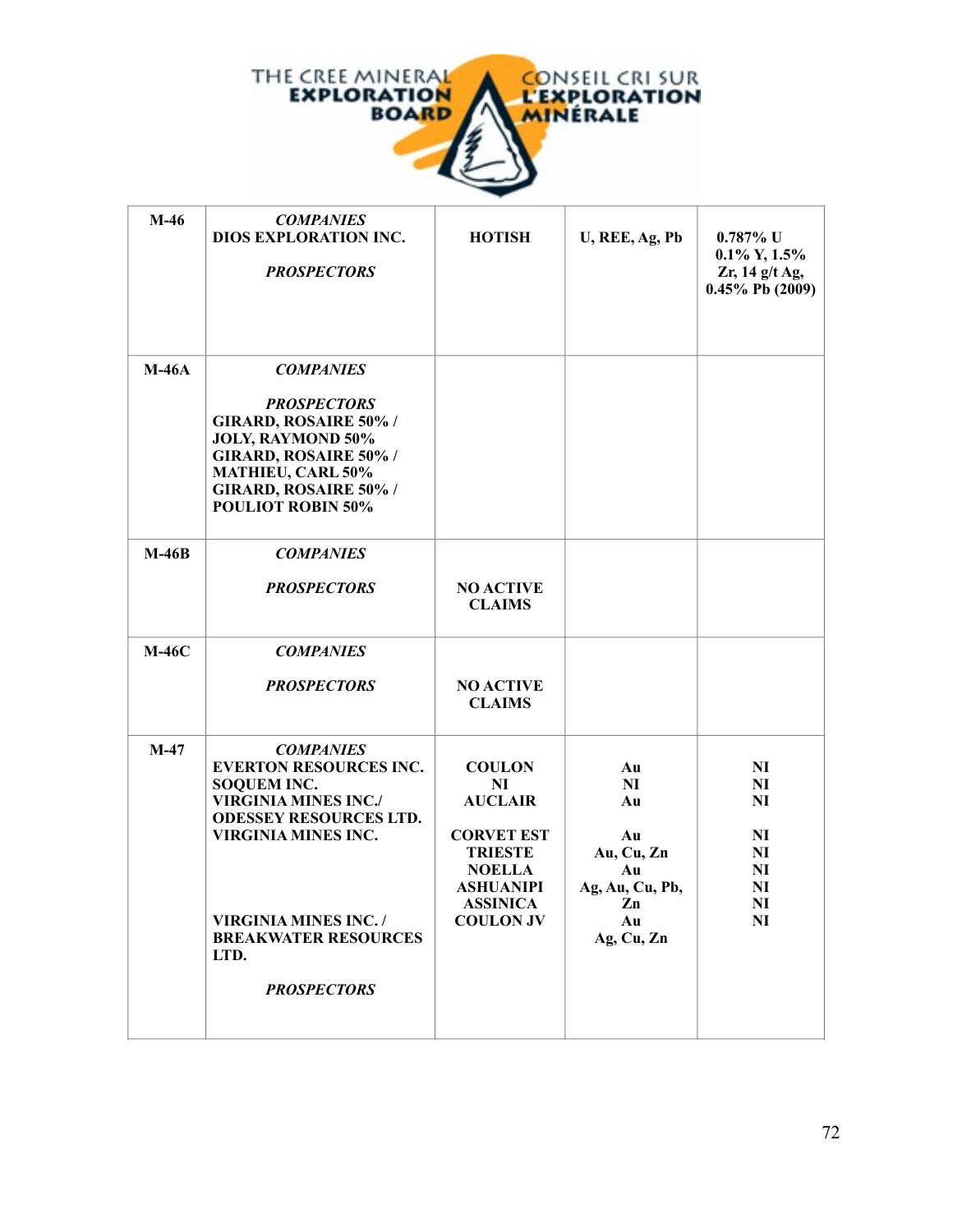

| $M-47A$ | <b>COMPANIES</b><br><b>EVERTON RESOURCES INC.</b><br><b>PROSPECTORS</b>                                           | <b>SIRMAC</b>                                                                                                 | Li                                                          | N <sub>I</sub>                                                                             |
|---------|-------------------------------------------------------------------------------------------------------------------|---------------------------------------------------------------------------------------------------------------|-------------------------------------------------------------|--------------------------------------------------------------------------------------------|
| $M-48$  | <b>COMPANIES</b><br><b>BEAUFIELD RESOURCES</b><br>INC.                                                            | <b>TORTIGNY-</b><br><b>TROILUS</b>                                                                            | Ag, Au, Cu, Pb,<br>Zn                                       | $D(47:11,393 \text{ m})$<br><b>Intersects</b><br>14.90% Zn,<br>6.87% Cu,<br>159.28 g/t Ag, |
|         | <b>VIRGINIA MINES INC./</b><br><b>ODESSEY RESOURCES LTD.</b><br><b>VIRGINIA MINES INC.</b>                        | <b>AUCLAIR</b><br><b>CORVET EST</b><br><b>TRIESTE</b><br><b>NOELLA</b><br><b>ASHUANIPI</b><br><b>ASSINICA</b> | Au<br>Au<br>Au, Cu, Zn<br>Au<br>Ag, Au, Cu, Pb,<br>Zn<br>Au | $0.84$ g/t Au.<br>(2011)<br>NI<br>NI<br>NI<br>N <sub>I</sub><br>NI                         |
|         | <b>VIRGINIA MINES INC./</b><br><b>BREAKWATER RESOURCES</b><br>LTD.<br><b>PROSPECTORS</b><br><b>MESKINO, DEREK</b> | <b>COULON JV</b>                                                                                              | Ag, Cu, Zn                                                  | N <sub>I</sub><br>NI                                                                       |
| $M-49$  | <b>COMPANIES</b>                                                                                                  |                                                                                                               |                                                             |                                                                                            |
|         | <b>PROSPECTORS</b>                                                                                                | <b>NO ACTIVE</b><br><b>CLAIMS</b>                                                                             |                                                             |                                                                                            |
| $M-50$  | <b>COMPANIES</b><br><b>DIOS EXPLORATION INC.</b><br><b>PROSPECTORS</b><br>DESGAGNE, LARRY 50% /                   | <b>HOTISH</b>                                                                                                 | U, REE, Ag, Pb                                              | $0.787\%$ U<br>$0.1\%$ Y, $1.5\%$<br>Zr, 14 g/t Ag,<br>$0.45\%$ Pb $(2009)$                |
|         | <b>TREMBLAY, JEAN LOUIS</b><br>50%                                                                                |                                                                                                               |                                                             |                                                                                            |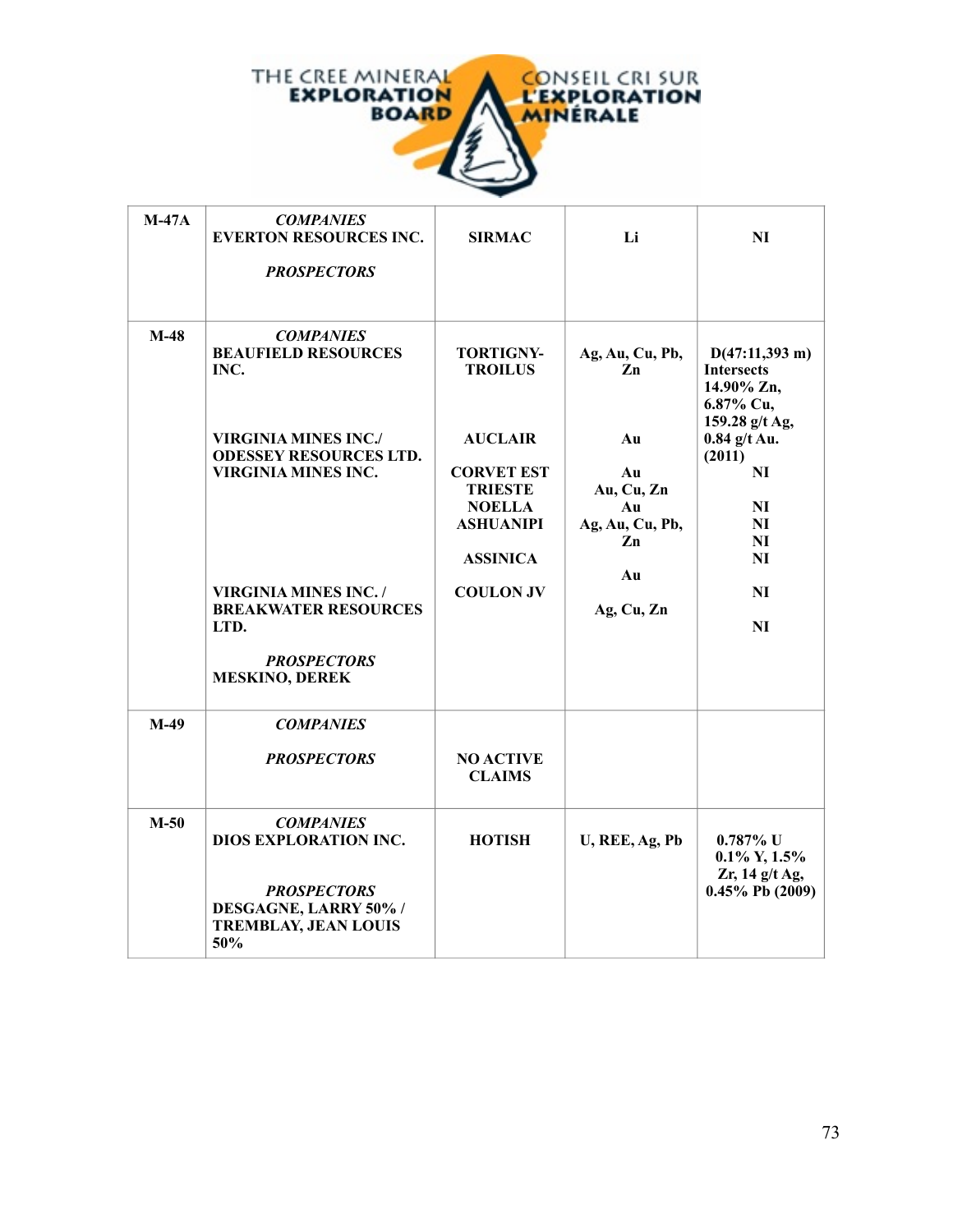

| $M-51$  | <b>COMPANIES</b><br><b>APELLA RESOURCES INC.</b><br><b>DIOS EXPLORATION INC.</b><br><b>PROSPECTORS</b><br>FRIGON, BENOIT 50%/<br><b>TREMBLAY, JEAN LOUIS</b><br>50% | <b>NI</b><br><b>HOTISH</b> | NI<br>U, REE, Ag, Pb | NI<br>$0.787\%$ U<br>$0.1\%$ Y, $1.5\%$<br>$Zr$ , 14 g/t Ag,<br>$0.45\%$ Pb (2009) |
|---------|---------------------------------------------------------------------------------------------------------------------------------------------------------------------|----------------------------|----------------------|------------------------------------------------------------------------------------|
| $M-51A$ | <b>COMPANIES</b><br><b>PROSPECTORS</b><br>DESGAGNE, LARRY 34% /<br>FRIGON, BENOIT 33%,<br><b>TREMBLAY, JEAN LOUIS</b><br>33%                                        |                            |                      |                                                                                    |
| $M-51B$ | <b>COMPANIES</b><br><b>DIOS EXPLORATION INC.</b><br><b>PROSPECTORS</b><br>DESGAGNE, LARRY 70% /<br><b>TREMBLAY, JEAN LOUIS</b><br>30%                               | <b>HOTISH</b>              | U, REE, Ag, Pb       | $0.787\%$ U<br>$0.1\%$ Y, $1.5\%$<br>$Zr$ , 14 g/t Ag,<br>$0.45\%$ Pb (2009)       |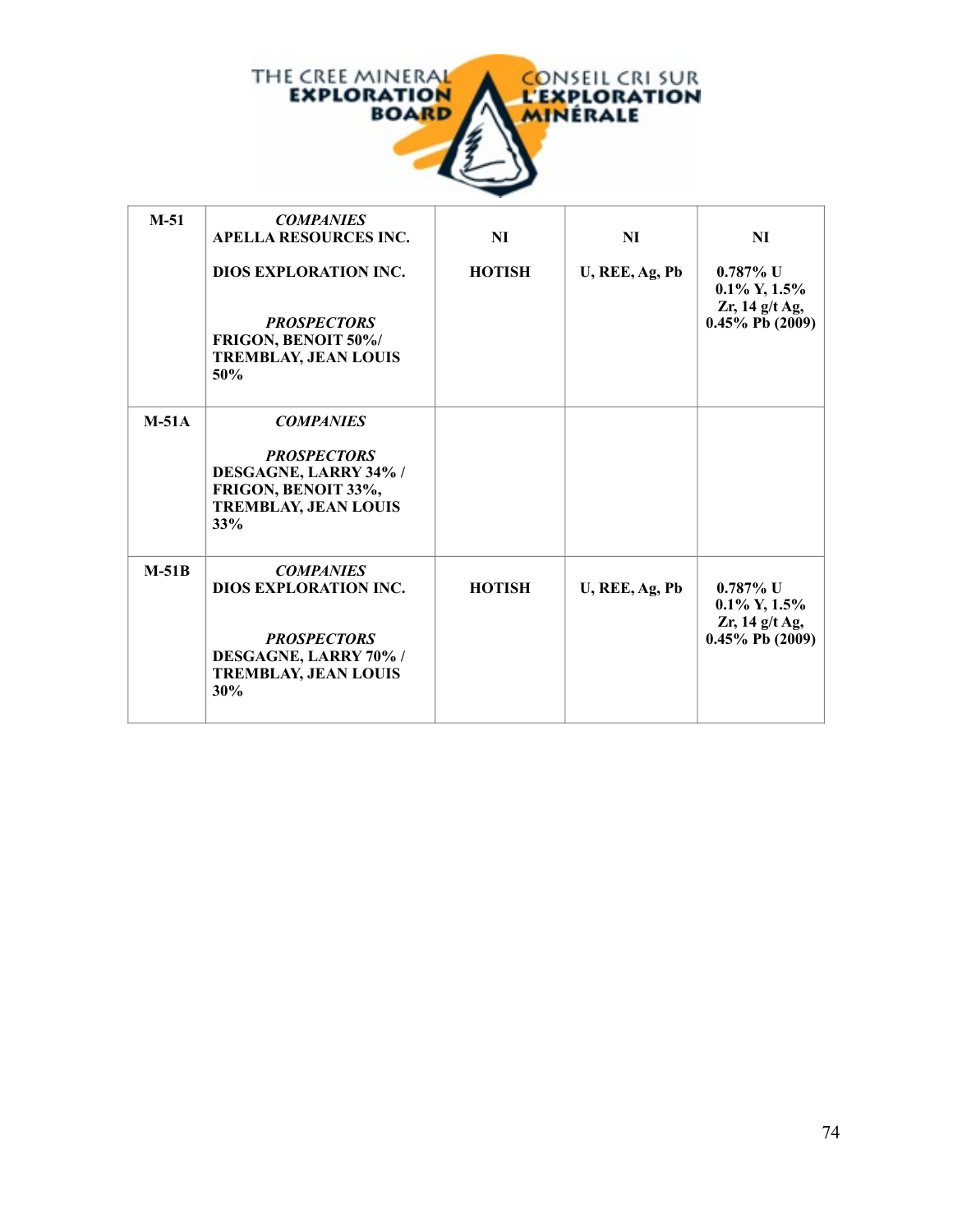

| $M-56$       | <b>COMPANIES</b><br><b>AGNICO EAGLE MINES LTD.</b><br>DIOS EXPLORATION INC.<br><b>MECANEX MINING</b><br><b>SERVICES</b><br><b>MECANEX MINING</b><br><b>SERVICES 50%/</b><br><b>MARCOTTE, LAURIAN 50%</b><br><b>MUNDIREGINA RESOURCES</b><br><b>CANADA INC.</b><br><b>PROSPECTORS</b><br><b>BOUCHARD, HUGUETTE</b><br><b>GAGNON, ROBERT</b><br><b>GOSMAN, DAVID</b><br><b>MARCOTTE, LAURIAN</b><br><b>MCCORMICK, GLENN</b><br>MCCORMICK, GLENN 50% /<br><b>BOUCHARD, HUGUETTE</b><br>50% | BIG MAC,<br><b>CHARLES</b><br><b>HOTISH</b><br>NI<br>NI<br><b>NI</b> | $\mathbf{U}$<br>U, REE, Ag, Pb<br>NI<br>NI<br>NI | LC, AGp (2009)<br>$0.787\%$ U<br>$0.1\%$ Y, $1.5\%$<br>$Zr$ , 14 g/t Ag,<br>$0.45\%$ Pb (2009)<br>NI<br>NI<br>NI |
|--------------|-----------------------------------------------------------------------------------------------------------------------------------------------------------------------------------------------------------------------------------------------------------------------------------------------------------------------------------------------------------------------------------------------------------------------------------------------------------------------------------------|----------------------------------------------------------------------|--------------------------------------------------|------------------------------------------------------------------------------------------------------------------|
| <b>PB-11</b> | <b>COMPANIES</b><br><b>PROSPECTORS</b>                                                                                                                                                                                                                                                                                                                                                                                                                                                  | <b>NO ACTIVE</b><br><b>CLAIMS</b>                                    |                                                  |                                                                                                                  |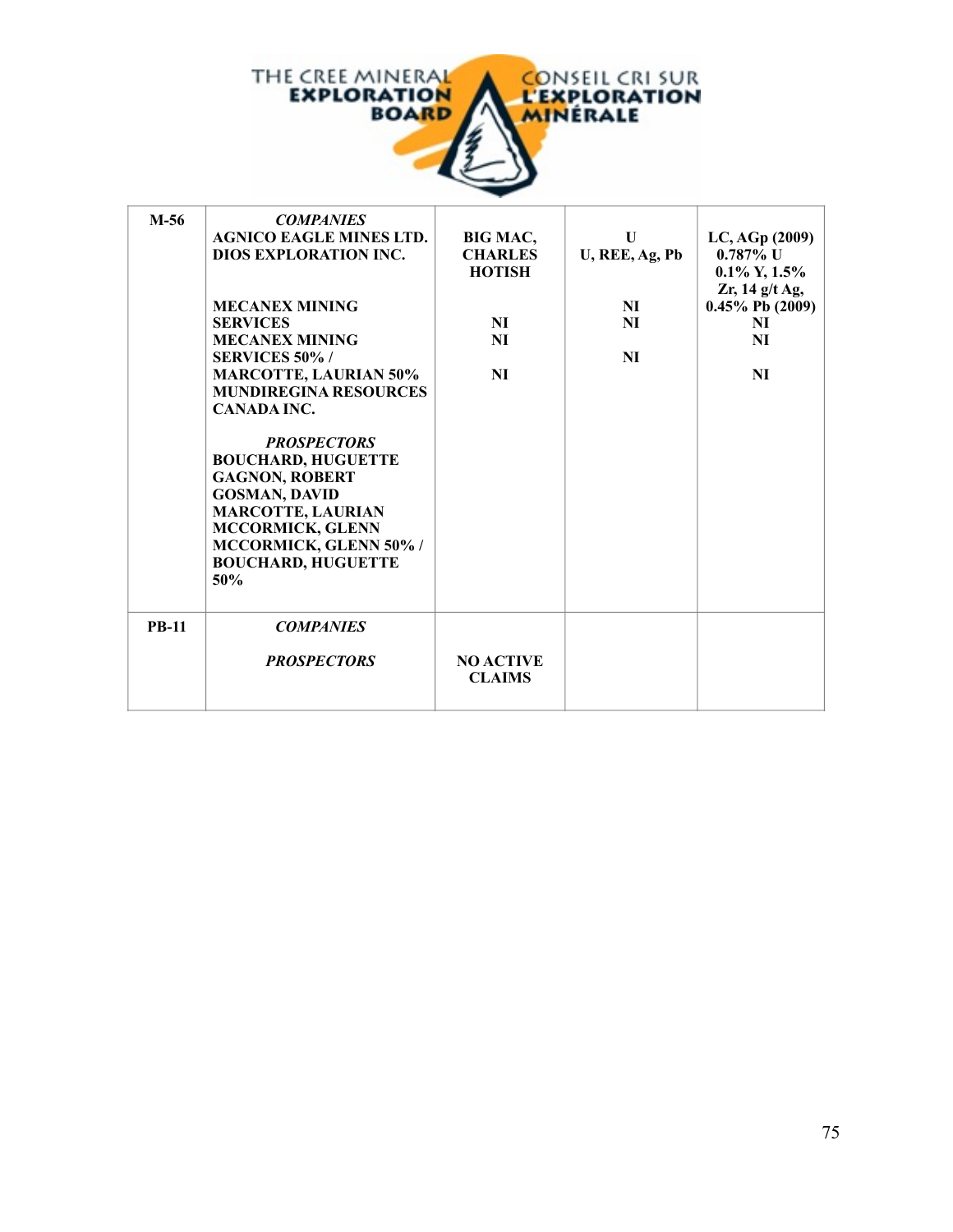

# **6. CREE NATION OF NEMASKA TRAPLINES**

#### *6.1. Exploration activity and mineral resources potential*

The Nemaska traplines are on the Nemiscau and Opatica subprovinces.

Substances of interest to exploration companies and prospectors include beryllium (Be), chromium (Cr), copper (Cu), gold (Au), lithium (Li), nickel (Ni), platinum group elements (PGE), rare earth elements (REE), silver (Ag), and uranium (U).

Number of companies with active claims: 18. Number of prospectors with active claims: 9.

## *6.2. Highlights:*

- ➢ **NEMASKA EXPLORATION INC.**: Preliminary Economic Assessment, Feasibility Study on WHABOUCHI property on traplines R-16, R-18, R-20;
	- o Mineral resources estimate for open-pit mining of 25 million tonnes measured and indicatedin-pit resources of Li2O,
	- o Drilling intersects 2.36% Li2O.

| Substance               | Number of projects |
|-------------------------|--------------------|
| Gold                    | 2                  |
| Base metals             | 7                  |
| Diamonds                | 0                  |
| Platinum group elements | 3                  |
| Uranium                 |                    |
| Lithium                 |                    |
| Rare earth elements     |                    |

### *6.3. Number of projects by substance:*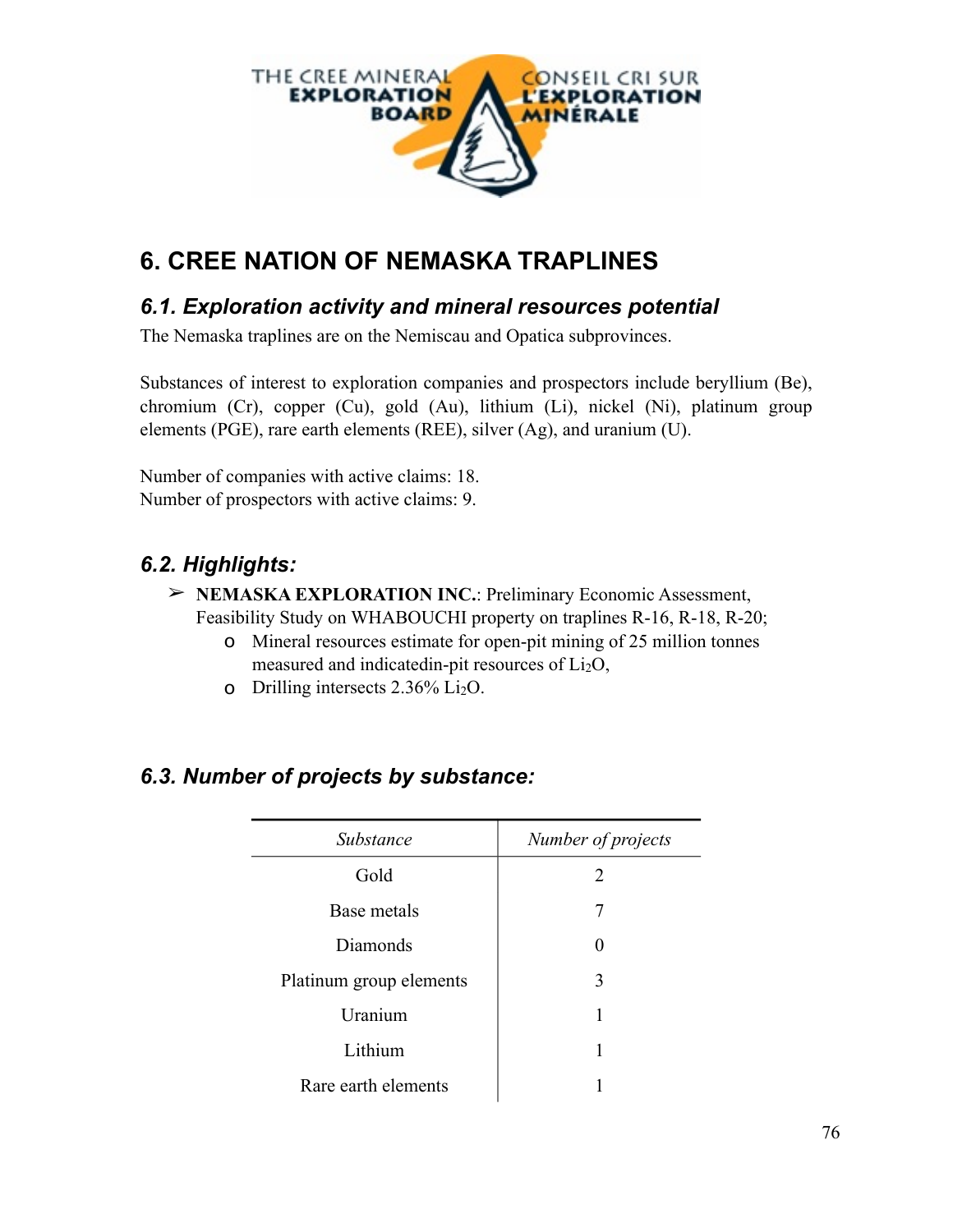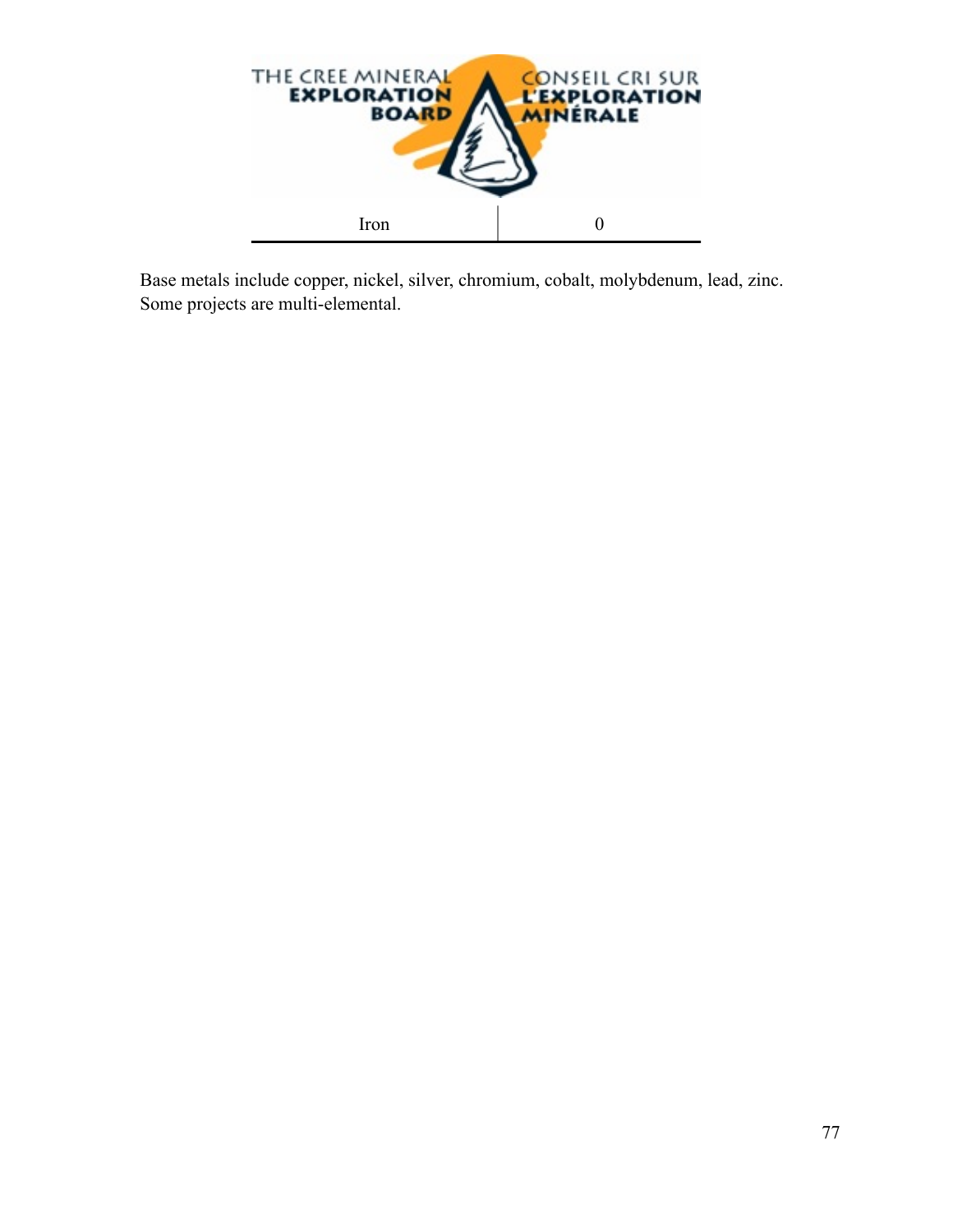

## *6.4. Mineral Exploration Activity (Nemaska)*

| <b>TRAPLI</b> | <b>COMPANIES/</b>                                                                                                                                                                                                                                                         | <b>PROJECTS</b>                                                                                                                | <b>SUBSTANCES</b>                    | <b>ACTIVITY</b>                  |
|---------------|---------------------------------------------------------------------------------------------------------------------------------------------------------------------------------------------------------------------------------------------------------------------------|--------------------------------------------------------------------------------------------------------------------------------|--------------------------------------|----------------------------------|
| <b>NE</b>     | <b>PROSPECTORS</b>                                                                                                                                                                                                                                                        |                                                                                                                                |                                      | <b>FINDINGS</b>                  |
| $N-18$        | <b>COMPANIES</b><br><b>AZIMUT EXPLORATION</b><br>INC.<br><b>CANADIAN ROYALTIES INC.</b><br><b>CANALASKA URANIUM</b><br>LTD.<br>NEMISCAU MINES LTD.<br><b>QUETZAL ENERGY LTD.</b><br>(formerly SOUTHAMPTON<br><b>VENTURES INC.)</b><br><b>PROSPECTORS</b><br>ALLEN, MARYSE | <b>BROADBACK</b><br>N <sub>I</sub><br>NI<br><b>See</b><br><b>SOUTHAMPTO</b><br><b>N VENTURES</b><br>INC.<br><b>HORDEN LAKE</b> | Au<br>N <sub>I</sub><br>NI<br>Cu, Ni | NI<br>N <sub>I</sub><br>NI<br>NI |
| $N-19$        | <b>COMPANIES</b><br><b>PROSPECTORS</b>                                                                                                                                                                                                                                    | <b>NO ACTIVE</b><br><b>CLAIMS</b>                                                                                              |                                      |                                  |
| $N-20$        | <b>COMPANIES</b><br><b>BROADBACK RESOURCES</b><br>INC.<br><b>PROSPECTORS</b>                                                                                                                                                                                              | NI                                                                                                                             | NI                                   | NI                               |
| $N-21$        | <b>COMPANIES</b><br><b>AZIMUT EXPLORATION</b><br><b>INC</b><br><b>PROSPECTORS</b>                                                                                                                                                                                         | <b>BROADBACK</b>                                                                                                               | Au                                   | NI                               |
| $N-22$        | <b>COMPANIES</b><br><b>PROSPECTORS</b>                                                                                                                                                                                                                                    | <b>NO ACTIVE</b><br><b>CLAIMS</b>                                                                                              |                                      |                                  |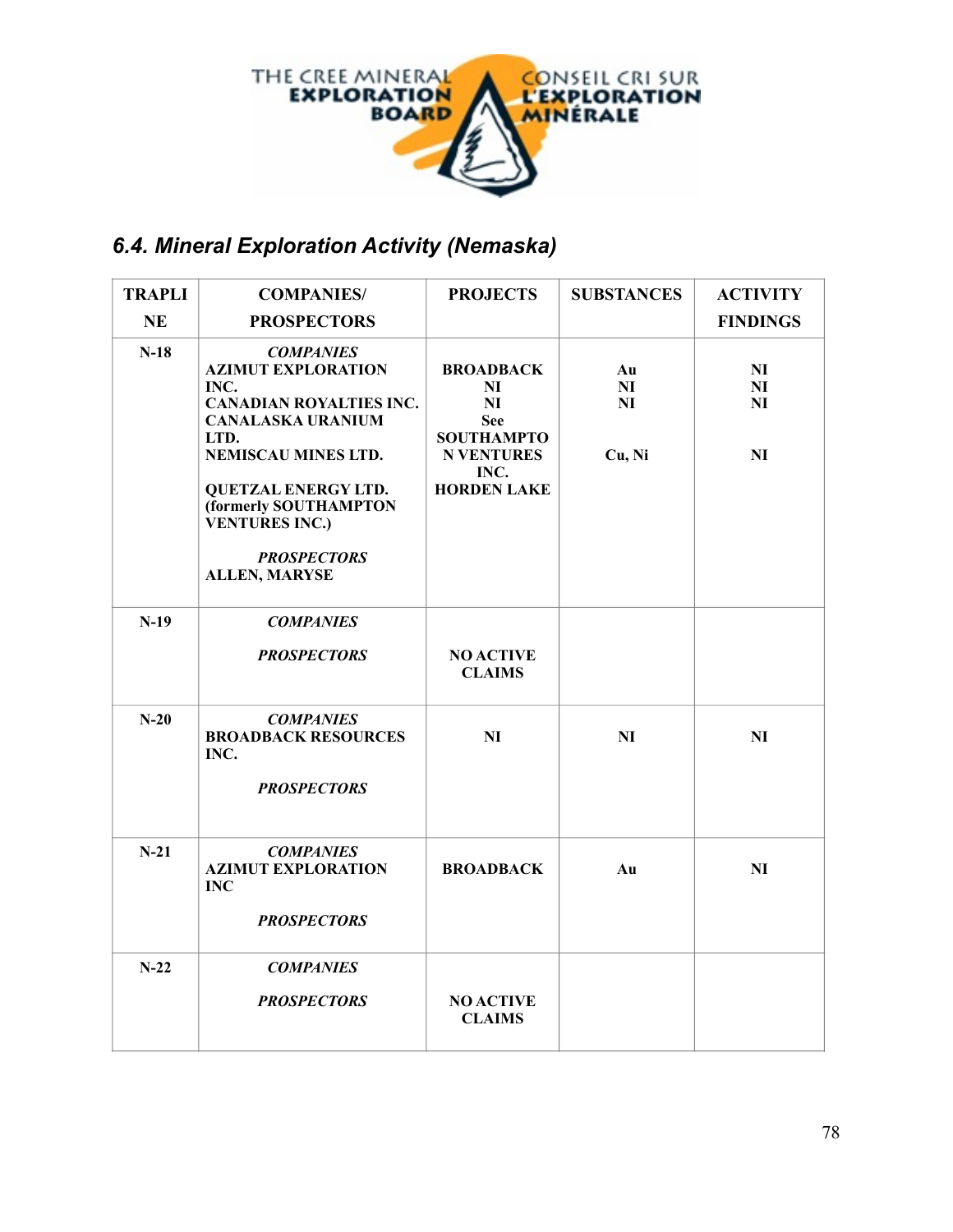

| $N-23$  | <b>COMPANIES</b><br><b>AZIMUT EXPLORATION</b><br><b>INC</b><br><b>PROSPECTORS</b>                    | <b>BROADBACK</b>                  | Au          | N <sub>I</sub> |
|---------|------------------------------------------------------------------------------------------------------|-----------------------------------|-------------|----------------|
| $N-24$  | <b>COMPANIES</b><br><b>PROSPECTORS</b>                                                               | <b>NO ACTIVE</b><br><b>CLAIMS</b> |             |                |
| $N-24A$ | <b>COMPANIES</b><br><b>PROSPECTORS</b>                                                               | <b>NO ACTIVE</b><br><b>CLAIMS</b> |             |                |
| $N-25$  | <b>COMPANIES</b><br><b>MONARQUES RESOURCES</b><br>INC.<br><b>PROSPECTORS</b><br><b>BAMBIC, PETER</b> | <b>LAC DES</b><br><b>ARQUES</b>   | Ni, Cu, PGE | NI             |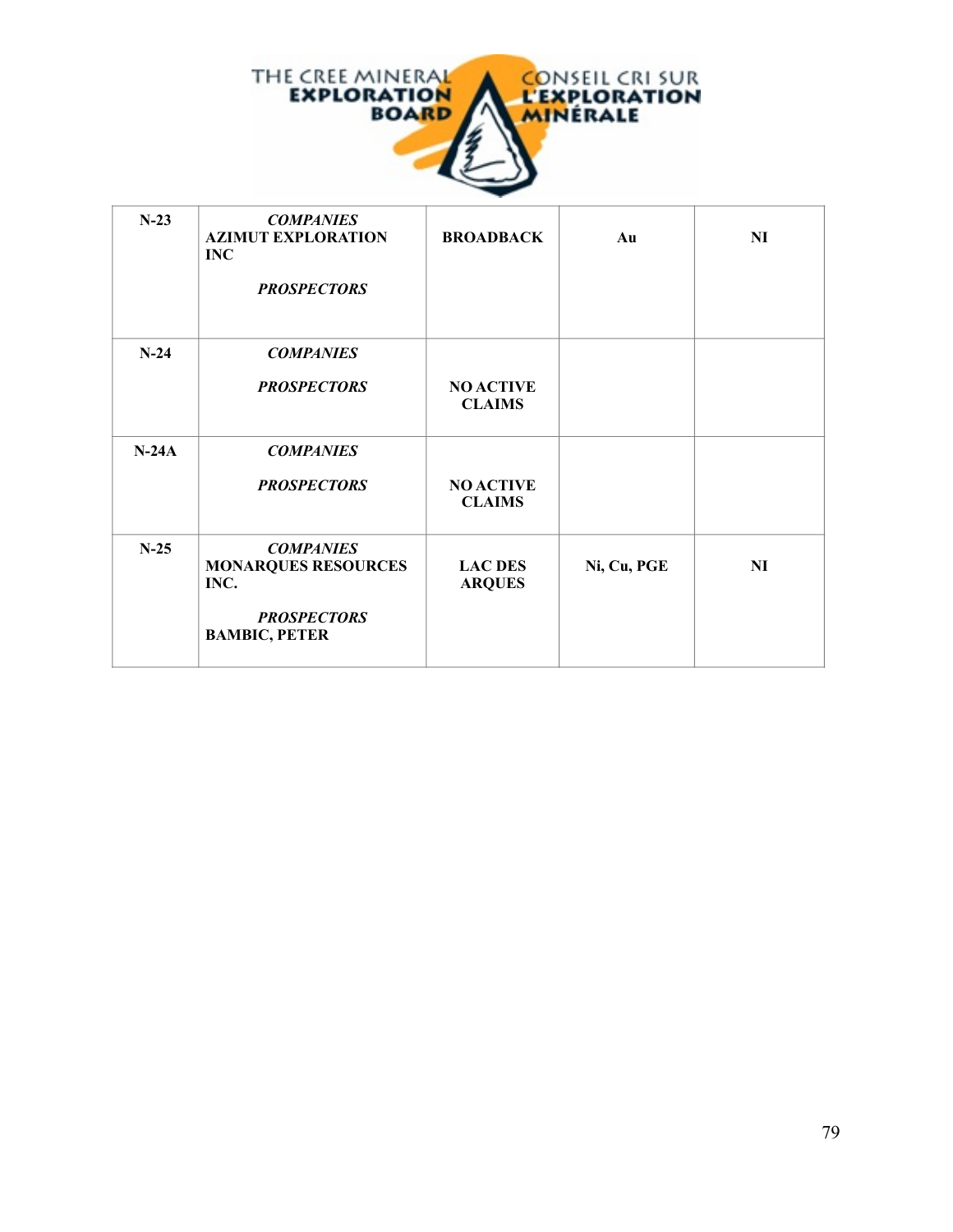

| $R-16$ | <b>COMPANIES</b><br><b>CANASIA INDUSTRIES INC.</b>                                                                                                                                                               |                                    | <b>REE</b> | Acq (2010)                                                                                                                                                                                                                                                                                                                                                                                                                                                                                                |
|--------|------------------------------------------------------------------------------------------------------------------------------------------------------------------------------------------------------------------|------------------------------------|------------|-----------------------------------------------------------------------------------------------------------------------------------------------------------------------------------------------------------------------------------------------------------------------------------------------------------------------------------------------------------------------------------------------------------------------------------------------------------------------------------------------------------|
|        | <b>MONARQUES RESOURCES</b><br>INC.                                                                                                                                                                               | <b>LAC LEVAC</b>                   | Ni-Cu-PGE  | NI                                                                                                                                                                                                                                                                                                                                                                                                                                                                                                        |
|        | <b>NEMASKA EXPLORATION</b><br>INC.                                                                                                                                                                               | <b>WHABOUCHI</b>                   | Li, Be     | <b>Reports the</b><br>results of a<br><b>National</b><br><b>Instrument</b><br>43-101 compliant<br>Preliminary<br>Economic<br><b>Assessment</b><br>(PEA). The PEA<br>contemplates an<br>open pit mining<br>scenario that<br>would annually<br>produce 202,000<br>tonnes per year<br>of 6% Li<br>spodumene<br>concentrate on<br>site.<br>Up to 2.05%<br>Li <sub>2</sub><br>metres from<br>channel<br>sampling.<br><b>Drilling</b><br>intersected<br>1.73% Li<br>76.7 metres and<br>1.67% Li<br>77.3 metres. |
|        | <b>MONARQUES RESOURCES</b><br>INC.<br><b>PROSPECTORS</b><br><b>LAVALLEE, JEAN-</b><br><b>RAYMOND</b><br><b>LAVALLEE, JEAN-</b><br>RAYMOND 50% / LAVALLEE,<br><b>JEAN-SEBASTIEN 50%</b><br><b>LAVALLEE, JEAN-</b> | <b>LAC DES</b><br><b>MONTAGNES</b> | Ni, Cu, Cr | <b>Intersected</b><br>2.13% Li<br>45.9 metres.<br>Intersects 2.36%<br>Li <sub>2</sub><br>metres.<br><b>Blasts a 50</b><br>tonnes bulk<br>sample pilot<br>plant testing.<br>25 MT measured<br>and indicated in-<br>pit resource<br><b>Feasibility Study.</b><br>(2011)                                                                                                                                                                                                                                     |

**SEBASTIEN**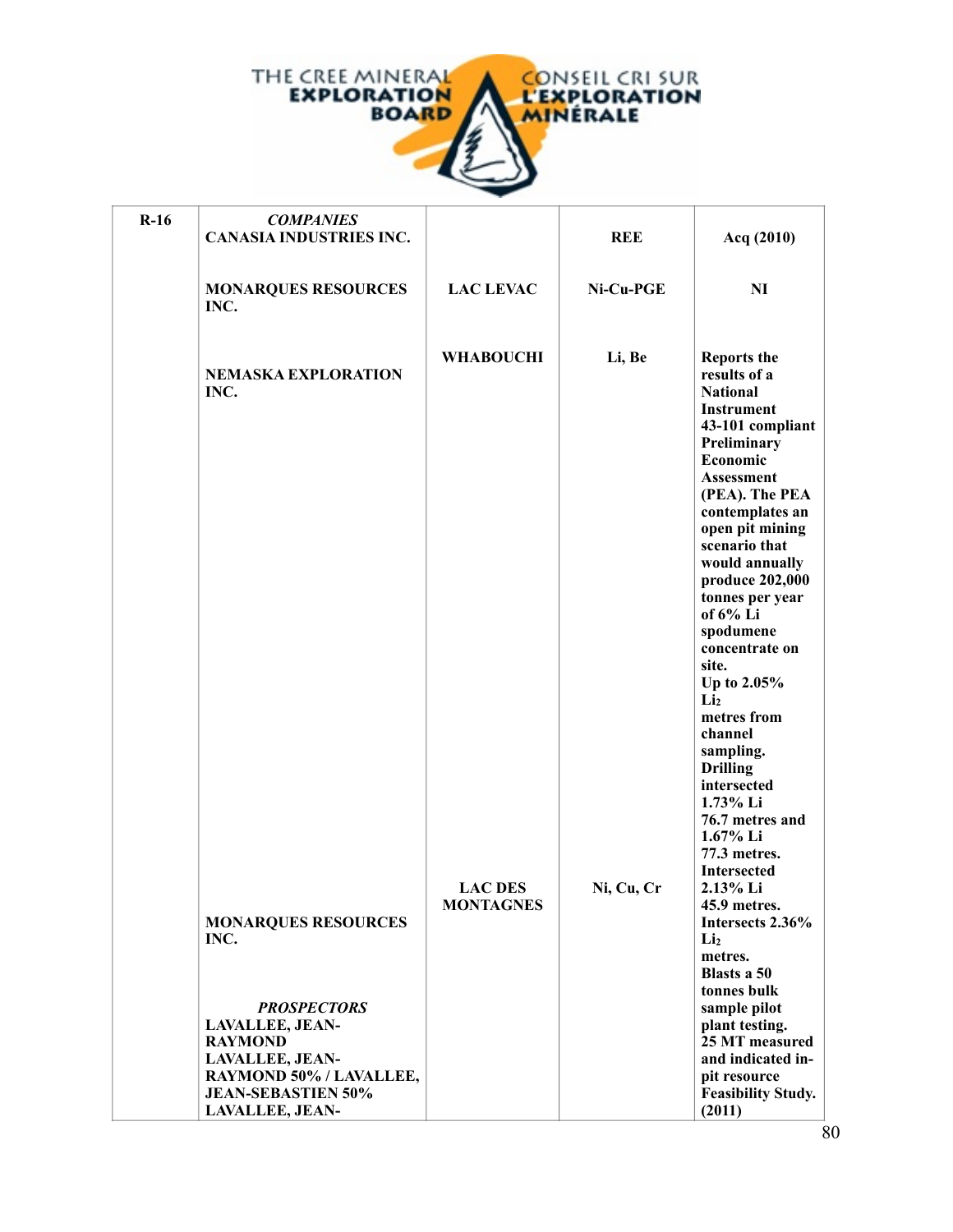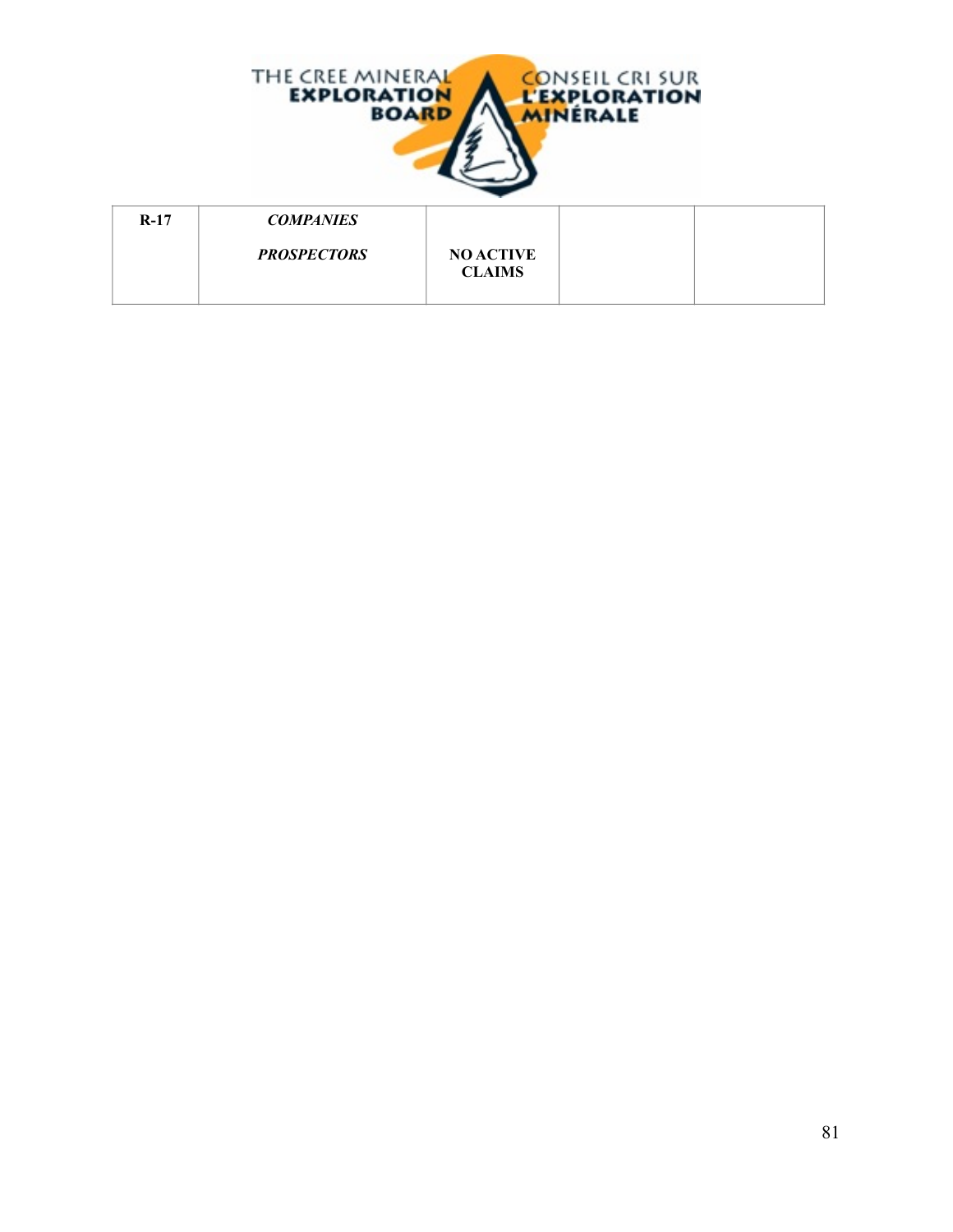

h

| $R-18$ | <b>COMPANIES</b><br><b>MONARQUES RESOURCES</b><br>INC.               | <b>LAC LEVAC</b>                                     | Ni-Cu-PGE               | <b>NI</b>                                                                                                                                                                                                                                                                                                                                                                                                                                                                                                 |
|--------|----------------------------------------------------------------------|------------------------------------------------------|-------------------------|-----------------------------------------------------------------------------------------------------------------------------------------------------------------------------------------------------------------------------------------------------------------------------------------------------------------------------------------------------------------------------------------------------------------------------------------------------------------------------------------------------------|
|        | <b>NEMASKA EXPLORATION</b><br>INC.                                   | <b>WHABOUCHI</b>                                     | Li, Be                  | <b>Reports the</b><br>results of a<br><b>National</b><br><b>Instrument</b><br>43-101 compliant<br>Preliminary<br>Economic<br><b>Assessment</b><br>(PEA). The PEA<br>contemplates an<br>open pit mining<br>scenario that<br>would annually<br>produce 202,000<br>tonnes per year<br>of 6% Li<br>spodumene<br>concentrate on<br>site.<br>Up to 2.05%<br>Li <sub>2</sub><br>metres from<br>channel<br>sampling.<br><b>Drilling</b><br>intersected<br>1.73% Li<br>76.7 metres and<br>1.67% Li<br>77.3 metres. |
|        | <b>MONARQUES RESOURCES</b><br>INC.                                   | <b>LAC DES</b><br><b>MONTAGNES</b><br>N <sub>I</sub> | Ni, Cu, Cr<br><b>NI</b> | <b>Intersected</b><br>2.13% Li<br>45.9 metres.<br>Intersects 2.36%<br>Li <sub>2</sub>                                                                                                                                                                                                                                                                                                                                                                                                                     |
|        | <b>IAMGOLD-QUEBEC</b><br><b>MANAGEMENT INC.</b>                      | N <sub>I</sub>                                       | N <sub>I</sub>          | metres.<br>Blasts a 50<br>tonnes bulk<br>sample for pilot                                                                                                                                                                                                                                                                                                                                                                                                                                                 |
|        | <b>MECANEX</b>                                                       | <b>LAC CAUMONT</b>                                   | Cu, Ni                  | plant testing.<br>25 MT measured<br>and indicated in-                                                                                                                                                                                                                                                                                                                                                                                                                                                     |
|        | <b>TECTONIC RESOURCES</b><br>INC.                                    |                                                      |                         | pit resource<br><b>Feasibility Study.</b><br>(2011)                                                                                                                                                                                                                                                                                                                                                                                                                                                       |
|        | <b>PROSPECTORS</b><br><b>ARPIN, NICOLE</b><br><b>CANTORE, VICTOR</b> |                                                      |                         | NI<br>S                                                                                                                                                                                                                                                                                                                                                                                                                                                                                                   |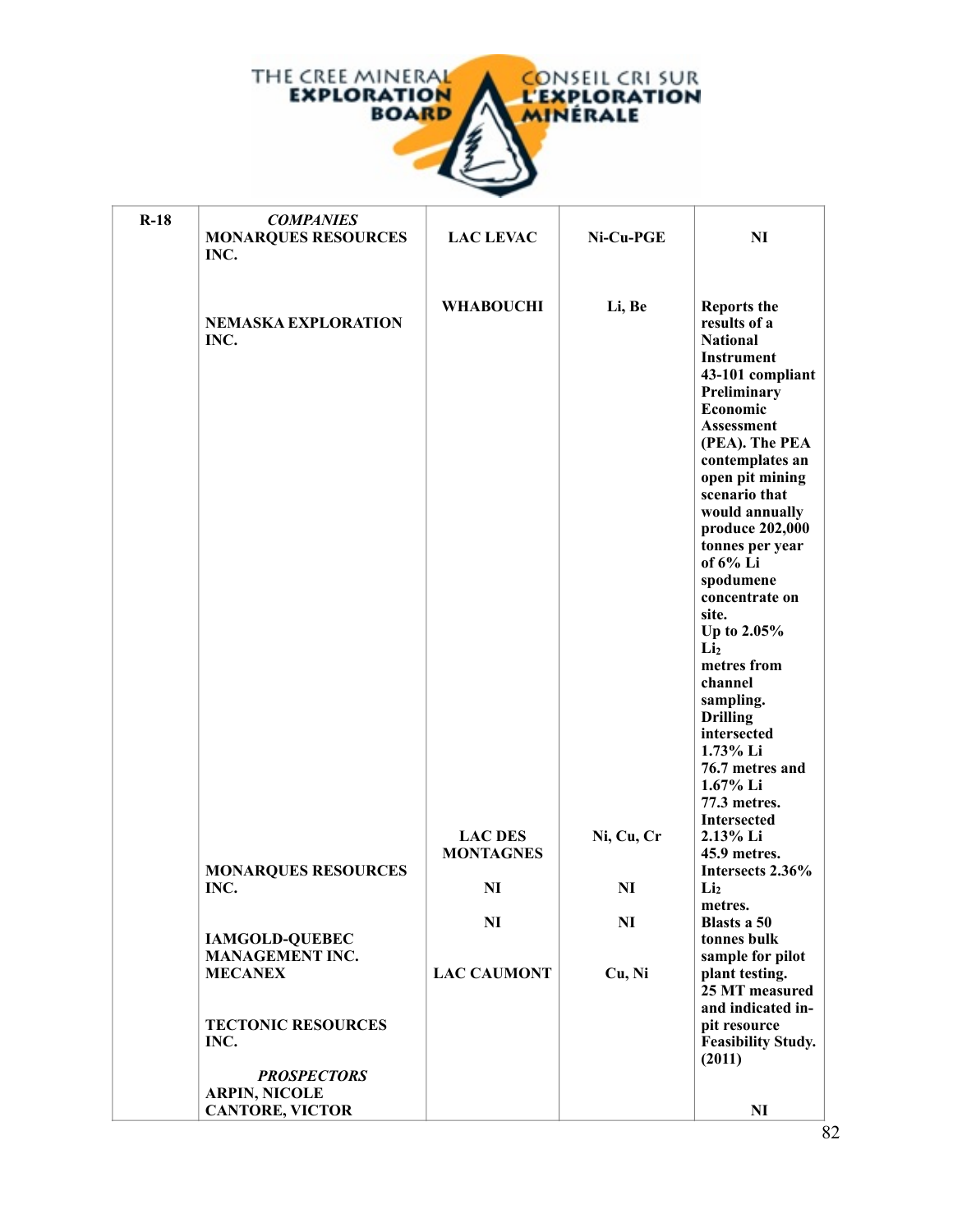

| $R-19$ | <b>COMPANIES</b><br><b>AZIMUT EXPLORATION</b><br><b>INC</b><br><b>EVERTON RESOURCES INC.</b> | <b>BROADBACK</b><br>NI | Au<br>NI | NI<br>NI |
|--------|----------------------------------------------------------------------------------------------|------------------------|----------|----------|
|        | <b>PROSPECTORS</b>                                                                           |                        |          |          |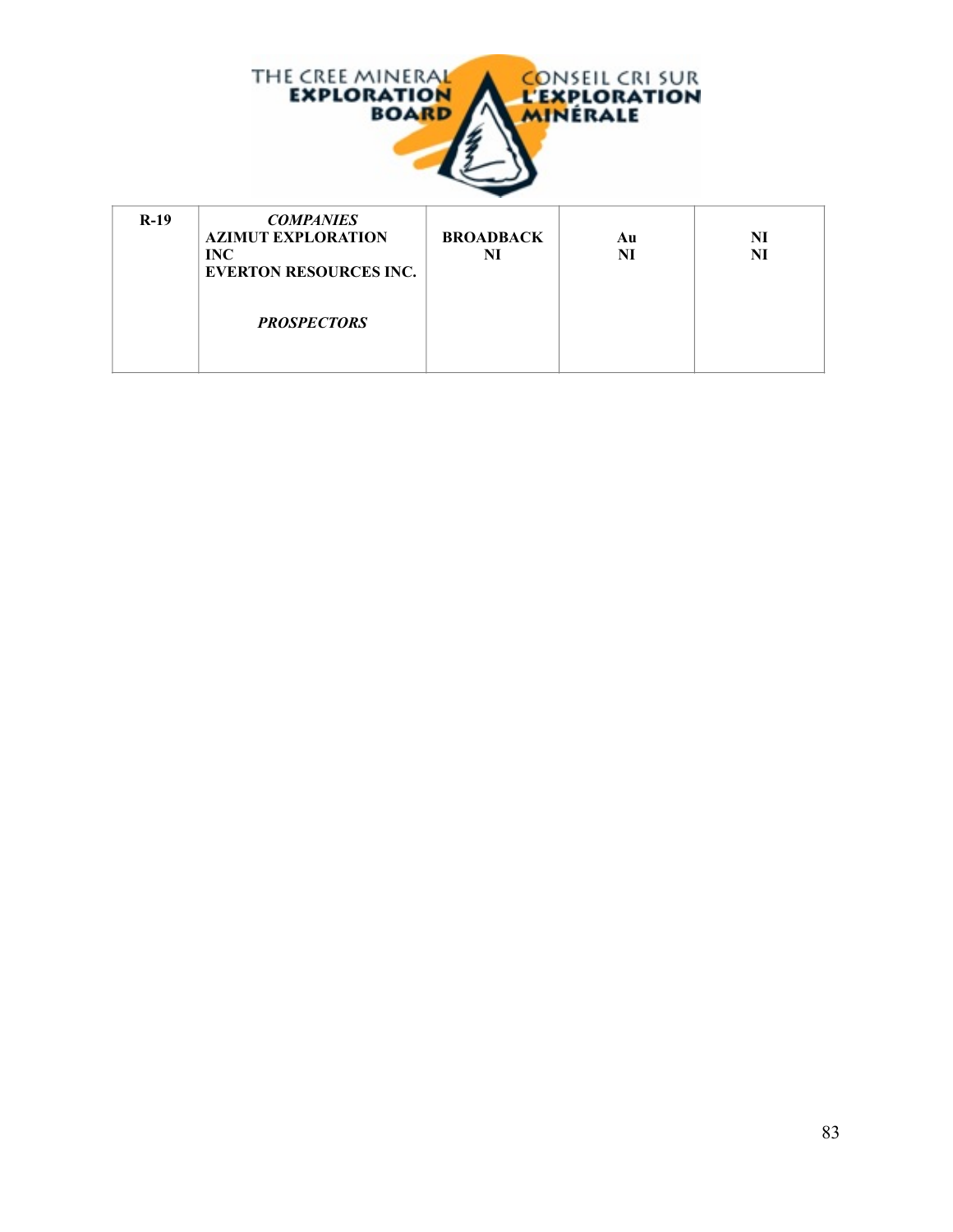

| $R-20$ | <b>COMPANIES</b><br><b>MONARQUES RESOURCES</b><br>INC.                                                                        | <b>LAC LEVAC</b>                        | Ni-Cu-PGE       | <b>NI</b>                                                                                                                                                                                                                                                                                                                                                                                                                                                                                                                                                                            |
|--------|-------------------------------------------------------------------------------------------------------------------------------|-----------------------------------------|-----------------|--------------------------------------------------------------------------------------------------------------------------------------------------------------------------------------------------------------------------------------------------------------------------------------------------------------------------------------------------------------------------------------------------------------------------------------------------------------------------------------------------------------------------------------------------------------------------------------|
|        | <b>MONARQUES RESOURCES</b><br>INC.                                                                                            | <b>LAC DES</b><br><b>ARQUES</b>         | Ni-Cu-PGE       | NI                                                                                                                                                                                                                                                                                                                                                                                                                                                                                                                                                                                   |
|        | <b>NEMASKA EXPLORATION</b><br>INC.                                                                                            | <b>WHABOUCHI</b><br><b>RUPERT RIVER</b> | Li, Be<br>U     | <b>Reports the</b><br>results of a<br><b>National</b><br>Instrument<br>43-101 compliant<br>Preliminary<br>Economic<br>Assessment<br>(PEA). The PEA<br>contemplates an<br>open pit mining<br>scenario that<br>would annually<br>produce 202,000<br>tonnes per year<br>of 6% Li<br>spodumene<br>concentrate on<br>site.<br>Up to 2.05%<br>Li <sub>2</sub><br>metres from<br>channel<br>sampling.<br><b>Drilling</b><br>intersected<br>1.73% Li<br>76.7 metres and<br>1.67% Li<br>77.3 metres.<br><b>Intersected</b><br>2.13% Li<br>45.9 metres.<br>Intersects 2.36%<br>Li <sub>2</sub> |
|        |                                                                                                                               | <b>URANIUM</b>                          | N <sub>I</sub>  | metres.                                                                                                                                                                                                                                                                                                                                                                                                                                                                                                                                                                              |
|        | <b>SAMARANTA MINING</b><br>CORP.                                                                                              | NI<br>N <sub>I</sub>                    | N <sub>I</sub>  | Blasts a 50<br>tonnes bulk                                                                                                                                                                                                                                                                                                                                                                                                                                                                                                                                                           |
|        | <b>MECANEX</b><br><b>MECANEX 90%/</b><br><b>MARCOTTE, LAURIAN 10%</b><br><b>WESTERN TROY CAPITAL</b><br><b>RESOURCES INC.</b> | <b>EIDER</b>                            | Cu, Au, PGE, Ag | sample pilot<br>plant testing.<br>25 MT measured<br>and indicated in-<br>pit resource<br><b>Feasibility Study.</b><br>(2011)                                                                                                                                                                                                                                                                                                                                                                                                                                                         |

*PROSPECTORS*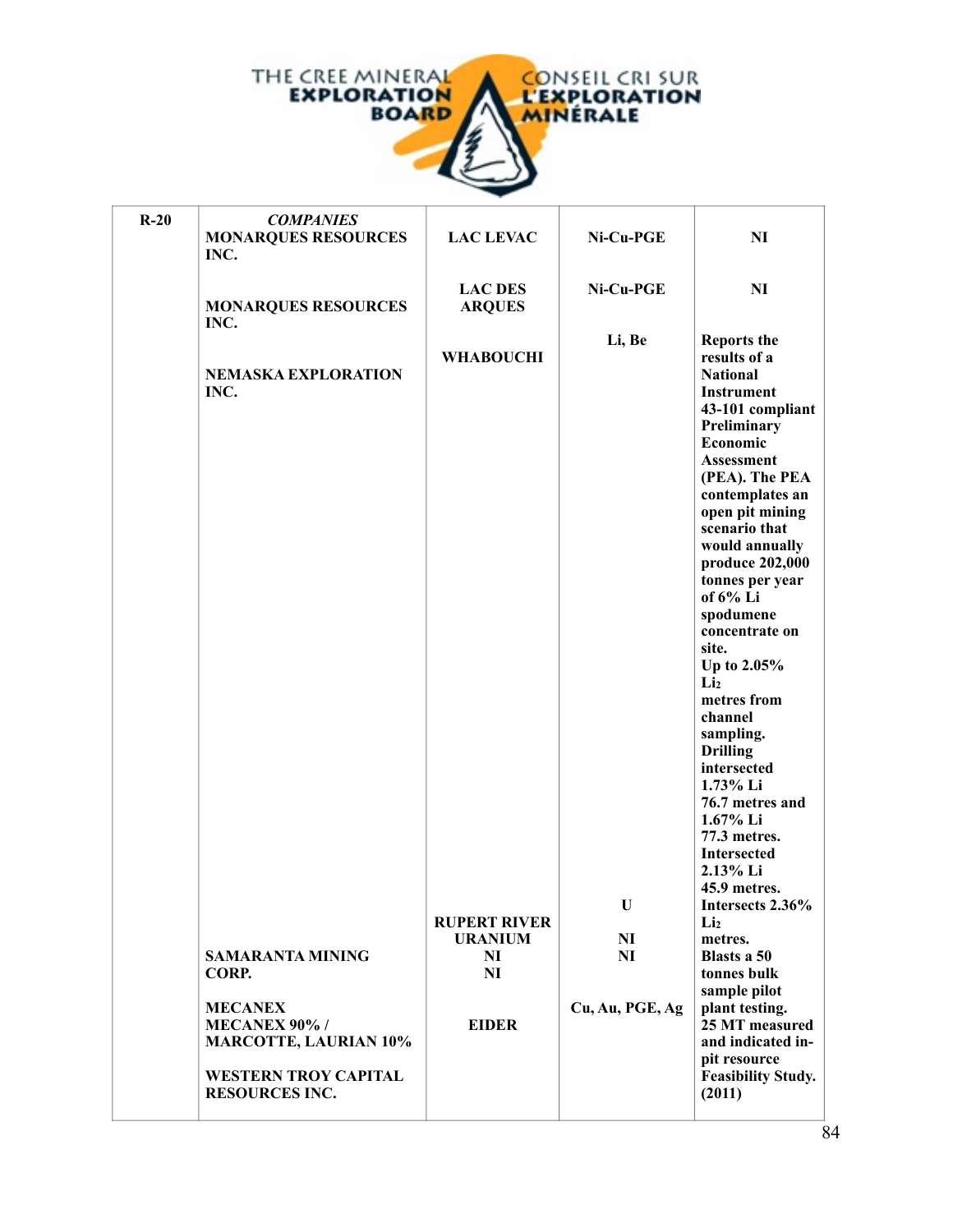

| $R-21$ | <b>COMPANIES</b>             |                     |             |                |
|--------|------------------------------|---------------------|-------------|----------------|
|        | <b>ELORO RESOURCES LTD.</b>  | <b>RUPERT</b>       | Ag, Cu      | <b>NI</b>      |
|        | <b>MONARQUES RESOURCES</b>   | <b>SOUTH</b>        | Ni-Cu-PGE   | <b>NI</b>      |
|        | INC.                         | <b>LAC LEVAC</b>    |             |                |
|        |                              |                     |             |                |
|        |                              |                     | <b>NI</b>   | NI             |
|        | <b>IAMGOLD-QUEBEC</b>        | N <sub>I</sub>      |             |                |
|        | <b>MANAGEMENT INC.</b>       |                     | U           | <b>NI</b>      |
|        | <b>SAMARANTA MINING</b>      | <b>RUPERT RIVER</b> |             |                |
|        | CORP.                        | <b>URANIUM</b>      | NI          | <b>NI</b>      |
|        |                              | <b>NI</b>           | NI          | N <sub>I</sub> |
|        | <b>MECANEX</b>               | <b>NI</b>           |             |                |
|        | <b>MECANEX 90%/</b>          |                     | Ni-Cu-PGE   | <b>NI</b>      |
|        | <b>MARCOTTE, LAURIAN 10%</b> | <b>LAC LEVAC</b>    |             |                |
|        | <b>MONARQUES RESOURCES</b>   |                     |             |                |
|        | INC.                         |                     | Ni, Cu, PGE | N <sub>I</sub> |
|        |                              | <b>LAC DES</b>      |             |                |
|        |                              | <b>ARQUES</b>       |             |                |
|        | <b>MONARQUES RESOURCES</b>   |                     | <b>NI</b>   | <b>NI</b>      |
|        | INC.                         |                     |             |                |
|        |                              | <b>NI</b>           |             |                |
|        |                              |                     |             |                |
|        | <b>SHERIDAN PLATINUM</b>     |                     |             |                |
|        | <b>GROUP LTD.</b>            |                     |             |                |
|        |                              |                     |             |                |
|        | <b>PROSPECTORS</b>           |                     |             |                |
|        | <b>ARPIN, NICOLE</b>         |                     |             |                |
|        | <b>BAMBIC, PETER</b>         |                     |             |                |
|        | LAVALLEE, JEAN-              |                     |             |                |
|        | <b>RAYMOND</b>               |                     |             |                |
|        | <b>LAVALLEE, JEAN-</b>       |                     |             |                |
|        | RAYMOND 50% / LAVALLEE,      |                     |             |                |
|        | <b>JEAN-SEBASTIEN 50%</b>    |                     |             |                |
|        | <b>LAVALLEE, JEAN-</b>       |                     |             |                |
|        | <b>SEBASTIEN</b>             |                     |             |                |
|        |                              |                     |             |                |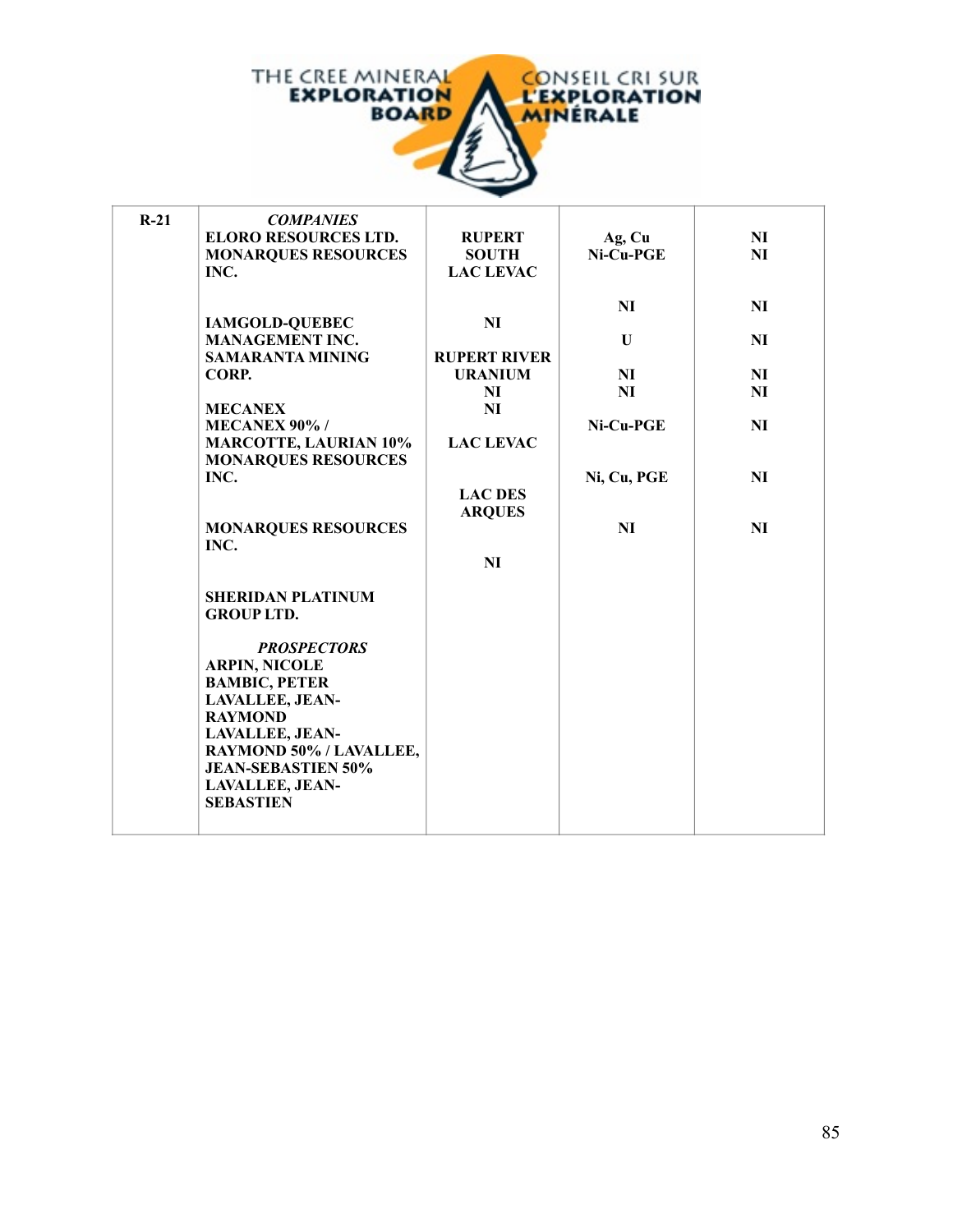

# **7. CREE NATION OF OUJE-BOUGOUMOU TRAPLINES**

#### *7.1. Exploration activity and mineral resources potential*

The Ouje-Bougoumou traplines are on the Opatica and Abitibi subprovinces.

Substances of interest to exploration companies and prospectors include copper (Cu), diamond (C), gold (Au), iron (Fe), molybdenum (Mo), nickel (Ni), silver (Ag), titanium (Ti), uranium (U), vanadium (V), zinc (Zn).

Number of companies with active claims: 50. Number of prospectors with active claims: 38.

### *7.2. Highlights:*

- ➢ **BLACKROCK METALS INC.**: Proceed with advanced exploration on the BLACK ROCK project on traplines O-57, O-59.
- ➢ **CARTIER RESOURCES INC.**: 11.92g/t Au on the DOLLIER property on Trapline O-59.
- ➢ **COGITORE RESOURCES INC.**: NI 43-101 Technical Report with Mineral Resource Estimate on SCOTT LAKE property on traplines O-54, O-58, O-59;
	- o Inferred resources of 534 million tonnes grading 1.2% Cu, 4.6% Zn, 0.2g/t Au, 34g/t Ag.
	- **o** 6.8% Cu, 0.5 g/t Au and 140 g/t Ag over 0.2 metres.
- ➢ **MDN INC. / SOQUEM INC.**: 7.81g/t Au over 11.90 metres on the MCGOLD property on Trapline O-55.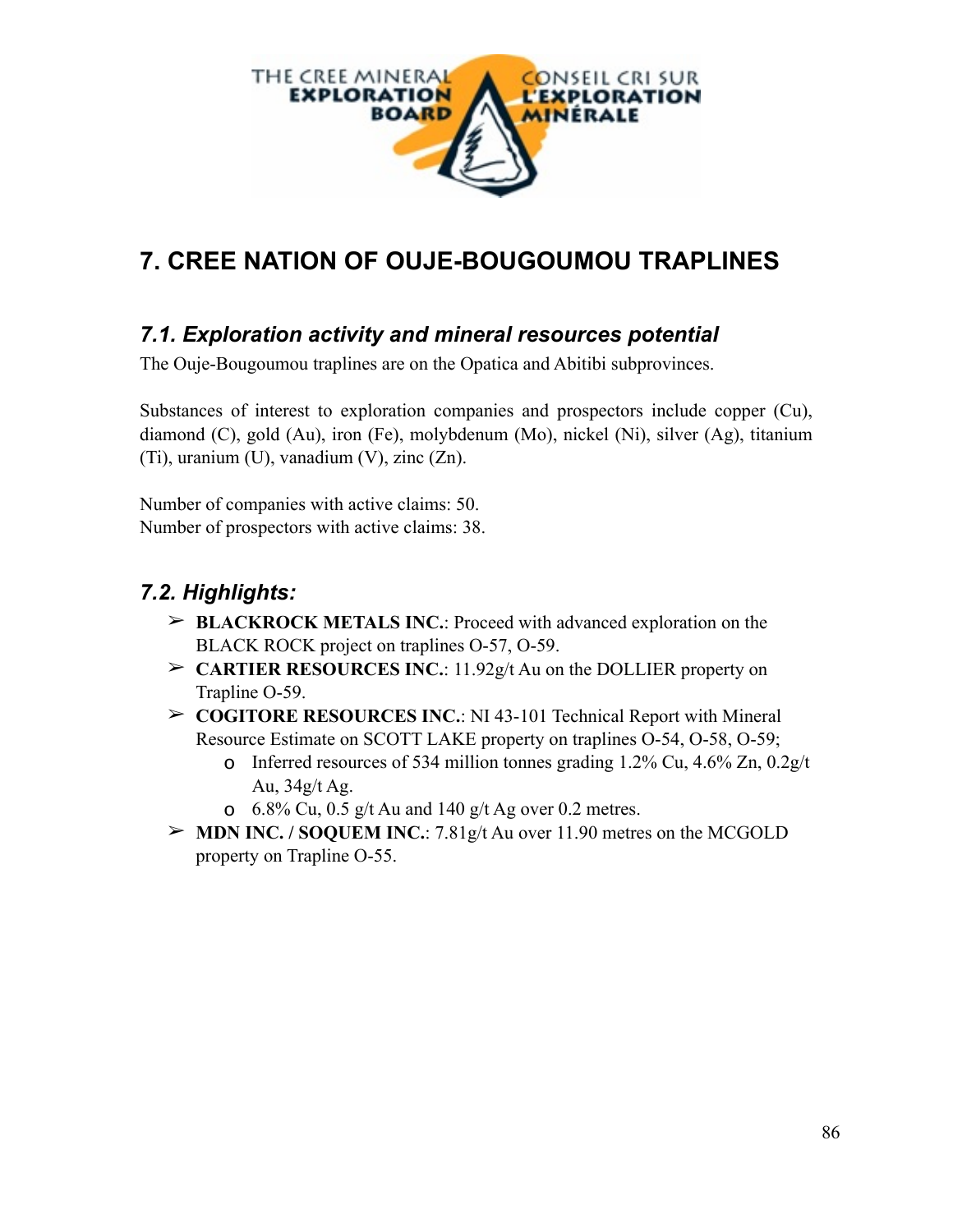

## *7.3. Number of projects by substance:*

| Substance               | Number of projects |
|-------------------------|--------------------|
| Gold                    | 26                 |
| Base metals             | 18                 |
| Diamonds                | 1                  |
| Platinum group elements | $\Omega$           |
| Uranium                 | 1                  |
| Lithium                 | 0                  |
| Rare earth elements     | 0                  |
| Iron                    |                    |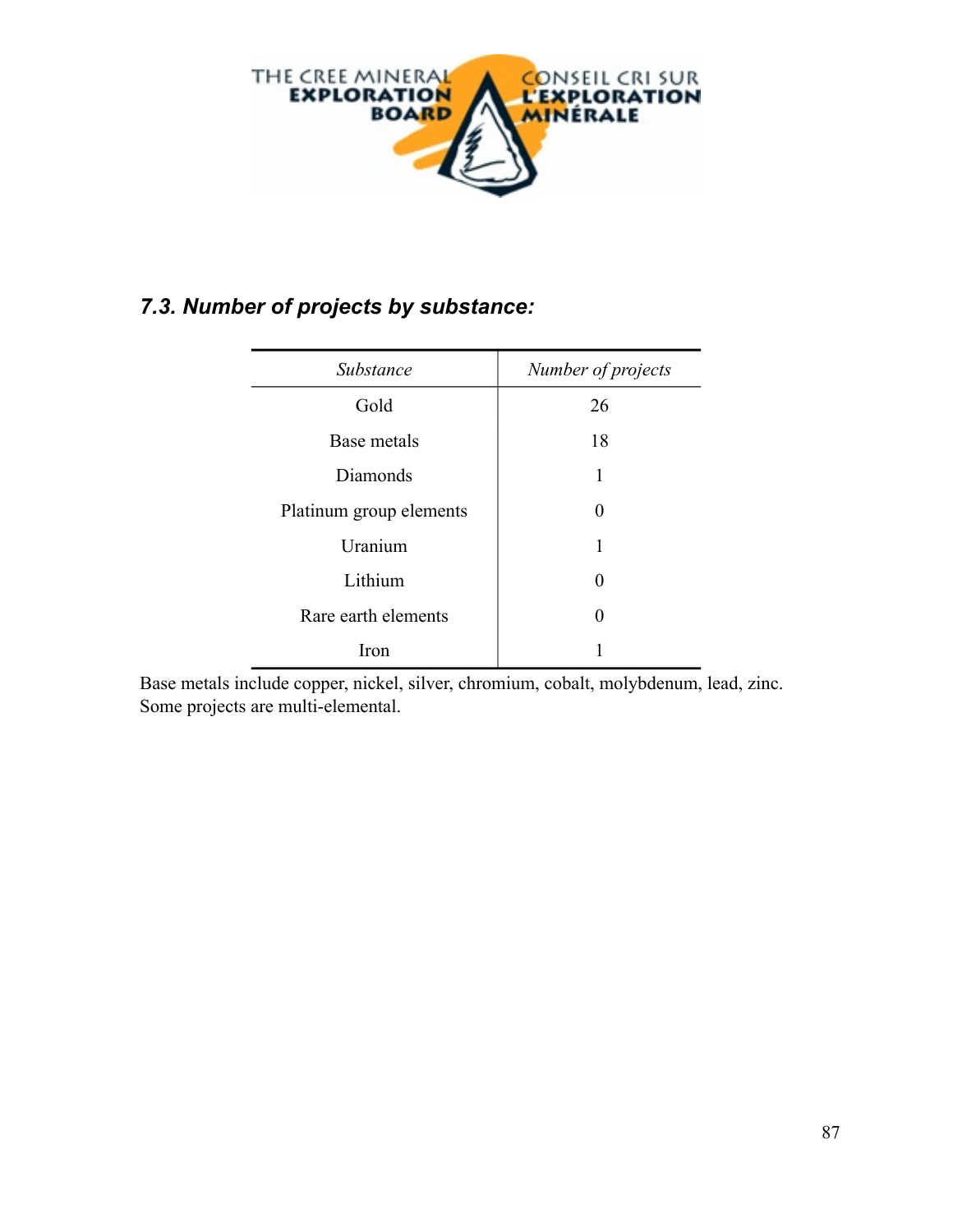

## *7.4. Mineral Exploration Activity (Ouje-Bougoumou)*

| <b>TRAPLI</b> | <b>COMPANIES/</b>                                                                                                                                                                                                                                | <b>PROJECTS</b>                                        | <b>SUBSTANCE</b>                         | <b>ACTIVITY</b>                  |
|---------------|--------------------------------------------------------------------------------------------------------------------------------------------------------------------------------------------------------------------------------------------------|--------------------------------------------------------|------------------------------------------|----------------------------------|
| <b>NE</b>     | <b>PROSPECTORS</b>                                                                                                                                                                                                                               |                                                        | S                                        | <b>FINDINGS</b>                  |
| $O-48A$       | <b>COMPANIES</b><br><b>PROSPECTORS</b>                                                                                                                                                                                                           | <b>NO ACTIVE</b><br><b>CLAIMS</b>                      |                                          |                                  |
| $O-48B$       | <b>COMPANIES</b><br><b>BEAUFIELD RESOURCES</b><br>INC.<br><b>LANDORE RESOURCES</b><br>INC.<br><b>TECTONIC RESOURCES</b><br>INC.<br><b>PROSPECTORS</b>                                                                                            | N <sub>I</sub><br>NI<br><b>HAUY-</b><br><b>HYGRADE</b> | N <sub>I</sub><br>NI<br>Au               | N <sub>I</sub><br>NI<br>NI       |
| $O-48C$       | <b>COMPANIES</b><br><b>PROSPECTORS</b>                                                                                                                                                                                                           | <b>NO ACTIVE</b><br><b>CLAIMS</b>                      |                                          |                                  |
| $O-52$        | <b>COMPANIES</b><br><b>PROSPECTORS</b>                                                                                                                                                                                                           | <b>NO ACTIVE</b><br><b>CLAIMS</b>                      |                                          |                                  |
| $O-53$        | <b>COMPANIES</b><br><b>ADVENTURE GOLD INC.</b><br><b>GL GEOSERVICE INC. 50%/</b><br><b>BOUCHARD, MARC 50%</b><br><b>QUEENSTON MINING INC.</b><br><b>SOQUEM INC.</b><br><b>PROSPECTORS</b><br>LAMOTHE, GILBERT 50% /<br><b>BOUCHARD, MARC 50%</b> | NI<br>NI<br><b>PHOENIX</b><br>NI                       | N <sub>I</sub><br>NI<br>Ag, Au, Cu<br>NI | N <sub>I</sub><br>NI<br>NI<br>NI |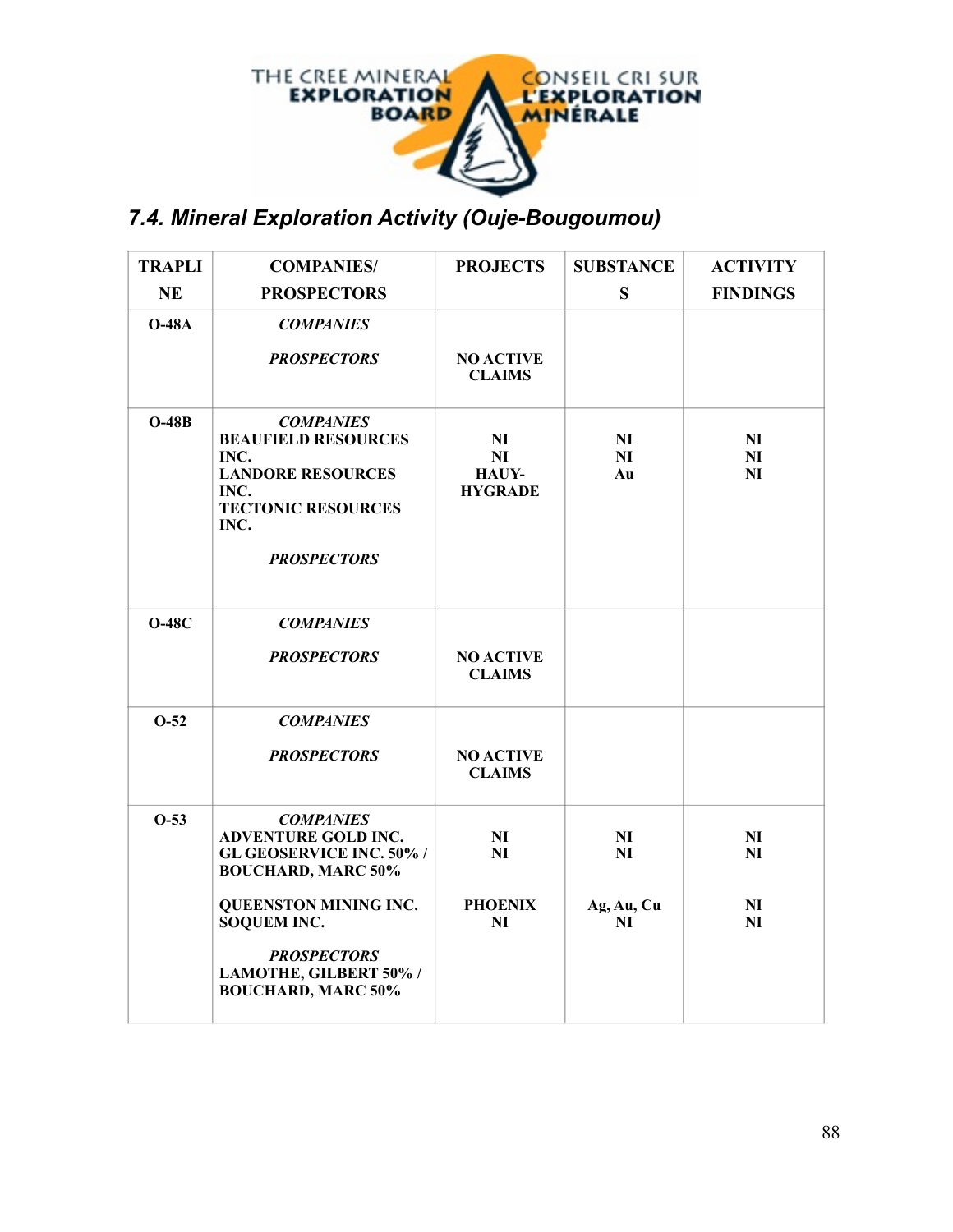

| $O-54$ | <b>COMPANIES</b>           |                                     |                |                           |
|--------|----------------------------|-------------------------------------|----------------|---------------------------|
|        | <b>ADVENTURE GOLD INC.</b> | NI                                  | NI             | N <sub>I</sub>            |
|        | <b>BULL'S EYE</b>          | <b>CHAPAIS</b>                      | Au, Cu, Zn     | N <sub>I</sub>            |
|        | <b>EXPLORATION</b>         | <b>OBALSKI</b>                      | Au             | NI                        |
|        |                            | <b>SCOTT LAKE</b>                   | Cu, Zn, Au, Ag | Intersected 2.8 %         |
|        | <b>COGITORE RESOURCES</b>  |                                     |                | Cu and $46.3$ g/t Ag      |
|        | INC.                       |                                     |                | over 3.1 metres           |
|        |                            |                                     |                | and 6.8% Cu, 0.5          |
|        |                            |                                     |                | $g/t$ Au and 140 $g/t$    |
|        |                            |                                     |                | Ag over 0.2               |
|        |                            |                                     |                | metres.                   |
|        |                            |                                     |                | NI 43-101                 |
|        |                            |                                     |                | <b>Technical Report:</b>  |
|        |                            |                                     |                | <b>Inferred resources</b> |
|        |                            |                                     |                | of 534 million            |
|        |                            |                                     |                | tonnes grading            |
|        |                            |                                     |                | 1.2% Cu, 4.6%             |
|        |                            |                                     |                | Zn, 0.2g/t Au, 34g/t      |
|        |                            |                                     | Cu, Zn         | Ag. (2011)                |
|        |                            | <b>LEMOINE (JV</b><br><b>INMET)</b> |                |                           |
|        | <b>GOLDEN VALLEY MINES</b> |                                     | Au, Cu         |                           |
|        | LTD.                       | <b>GRASSROOTS</b>                   |                |                           |
|        |                            | <b>EXPLORATION</b>                  |                | NI                        |
|        |                            | <b>PROJECT</b>                      | Au             |                           |
|        |                            | <b>FANCAMP</b>                      | Au             | <b>NI</b>                 |
|        |                            | <b>BARLOW</b>                       | <b>NI</b>      |                           |
|        | <b>SAGE GOLD INC.</b>      | NI                                  | Ag, Au, Cu     |                           |
|        |                            | <b>BARLOW</b>                       | Mo             | NI                        |
|        | <b>SOQUEM INC.</b>         | <b>SEBASTIAN</b>                    |                | NI                        |
|        | <b>VIOR MINING</b>         | <b>LAKE</b>                         |                | NI                        |
|        | <b>EXPLORATION INC.</b>    |                                     |                | Acq (2009)                |
|        |                            |                                     |                | Acq (2009)                |
|        |                            |                                     |                |                           |
|        | <b>PROSPECTORS</b>         |                                     |                |                           |
|        | <b>BOUCHARD, MARC</b>      |                                     |                |                           |
|        | LECLERC, ANDRE A.          |                                     |                |                           |
|        | <b>TREMBLAY, ALAIN</b>     |                                     |                |                           |
|        |                            |                                     |                |                           |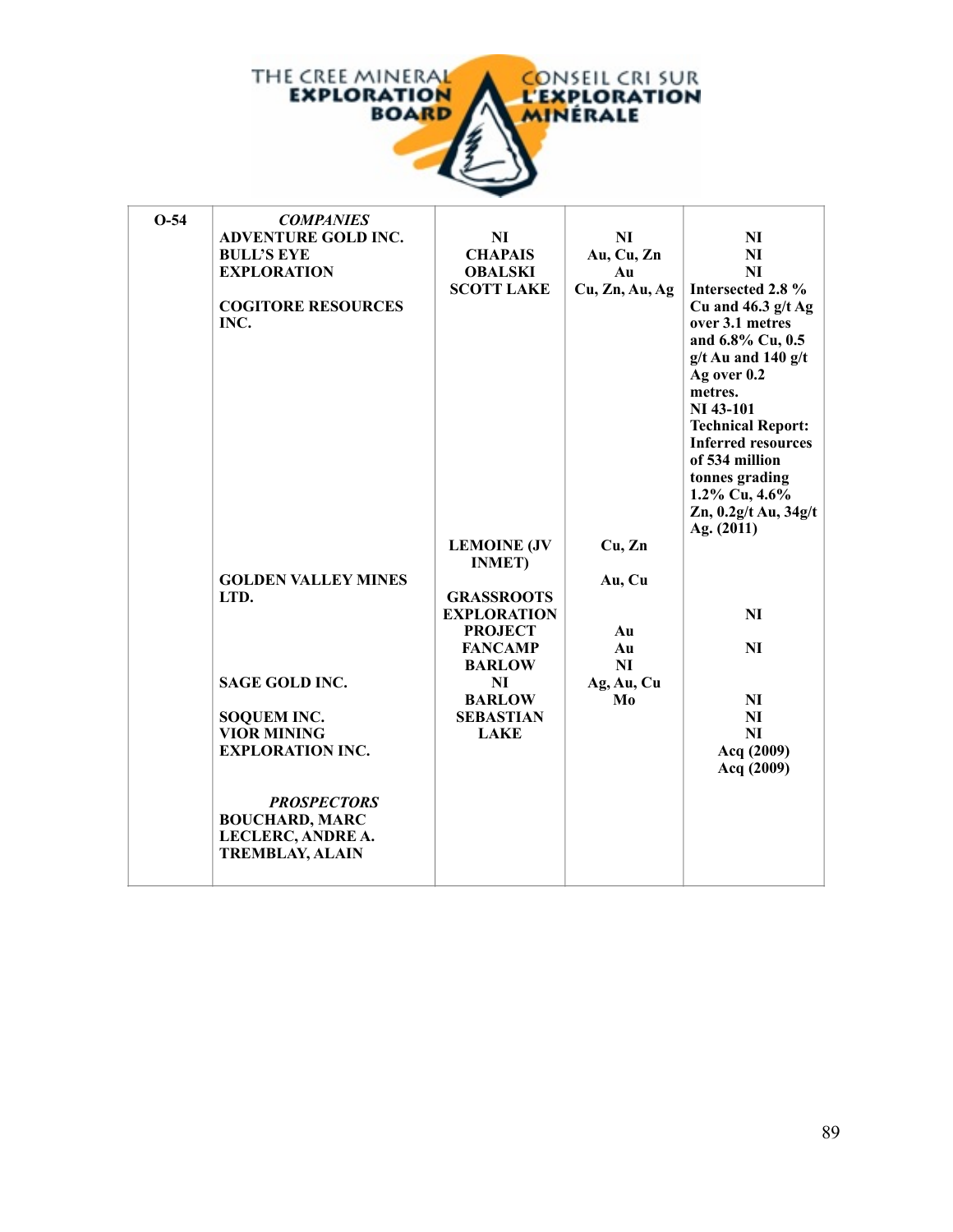

| $O-55$ | <b>COMPANIES</b>                              |                    |                |                          |
|--------|-----------------------------------------------|--------------------|----------------|--------------------------|
|        | <b>AGNICO EAGLE MINES</b>                     | NI                 | N <sub>I</sub> | N <sub>I</sub>           |
|        | LTD.                                          | <b>GWILLIM</b>     | Au             | N <sub>I</sub>           |
|        | <b>ALEXANDRIA MINERALS</b>                    | <b>NORBEAU</b>     | Au             | NI                       |
|        | CORP.                                         | <b>PROPERTY</b>    |                |                          |
|        | <b>BEAUROX MINES LTD./</b>                    |                    | N <sub>I</sub> | N <sub>I</sub>           |
|        | <b>ALTO VENTURES LTD.</b>                     | NI                 | Au             | N <sub>I</sub>           |
|        | DIAGNOS INC.                                  | <b>GWILLAM</b>     | Au, Cu         | NI                       |
|        | PRODIGY GOLD INC.                             | <b>MINE</b>        |                |                          |
|        | <b>GOLDEN VALLEY MINES</b>                    | <b>GRASSROOTS</b>  |                |                          |
|        | LTD.                                          | <b>EXPLORATION</b> | Au             | 7.81 g/t Au over         |
|        |                                               | <b>PROJECT</b>     |                | 11.90 metres.            |
|        |                                               | <b>MCGOLD</b>      |                | <b>Determines</b>        |
|        | MDN INC. / SOQUEM INC.                        |                    |                | western continuity       |
|        |                                               |                    |                | of the MCGOLD            |
|        |                                               |                    |                | deposit and              |
|        |                                               |                    |                | intersects 2.05 g/t      |
|        |                                               |                    |                | Au over 12 metres        |
|        |                                               |                    | NI             | in a new zone.           |
|        |                                               | N <sub>I</sub>     |                | (2011)<br>N <sub>I</sub> |
|        | <b>MECANEX MINING</b>                         |                    | Au, Cu         |                          |
|        | <b>SERVICES 50%/</b>                          |                    |                |                          |
|        | <b>MARCOTTE, LAURIAN 50%</b>                  | <b>COPPER RAND</b> |                | Mine closure for         |
|        |                                               | <b>MINE</b>        | Cu             | December 2008            |
|        | <b>MSV RESOURCES 2007 INC./</b>               |                    | Cu             |                          |
|        | <b>CAMPBELL RESOURCES</b>                     |                    |                | NI                       |
|        | INC.                                          | <b>CORNER BAY</b>  |                | N <sub>I</sub>           |
|        |                                               | <b>MERRILL</b>     | Au             |                          |
|        | <b>CORNER BAY RESOURCES</b>                   | <b>ISLAND MINE</b> |                |                          |
|        | INC. 50% / SOQUEM INC.                        |                    | Au             | Acq (2011)               |
|        | 50%                                           | <b>WACONICHI</b>   | Au             |                          |
|        |                                               |                    |                | NI                       |
|        |                                               | <b>FANCAMP</b>     | Ag, Au, Cu     | NI                       |
|        | <b>MURGOR RESOURCES INC.</b>                  | <b>BARLOW</b>      | Mo             |                          |
|        |                                               |                    |                | Acq (2009)               |
|        | <b>SAGE GOLD INC.</b>                         | <b>BARLOW</b>      |                | Acq (2009)               |
|        |                                               | <b>SEBASTIAN</b>   |                |                          |
|        |                                               | <b>LAKE</b>        |                |                          |
|        | <b>VIOR MINING</b><br><b>EXPLORATION INC.</b> |                    |                |                          |
|        |                                               |                    |                |                          |
|        |                                               |                    |                |                          |
|        | <b>PROSPECTORS</b>                            |                    |                |                          |
|        | <b>GOSMAN, DAVID</b>                          |                    |                |                          |
|        | <b>MARCOTTE, LAURIAN</b>                      |                    |                |                          |
|        | <b>MCCORMICK, GLENN</b>                       |                    |                |                          |
|        | 50% / BOUCHARD,                               |                    |                |                          |
|        | <b>HUGUETTE 50%</b>                           |                    |                |                          |
|        |                                               |                    |                |                          |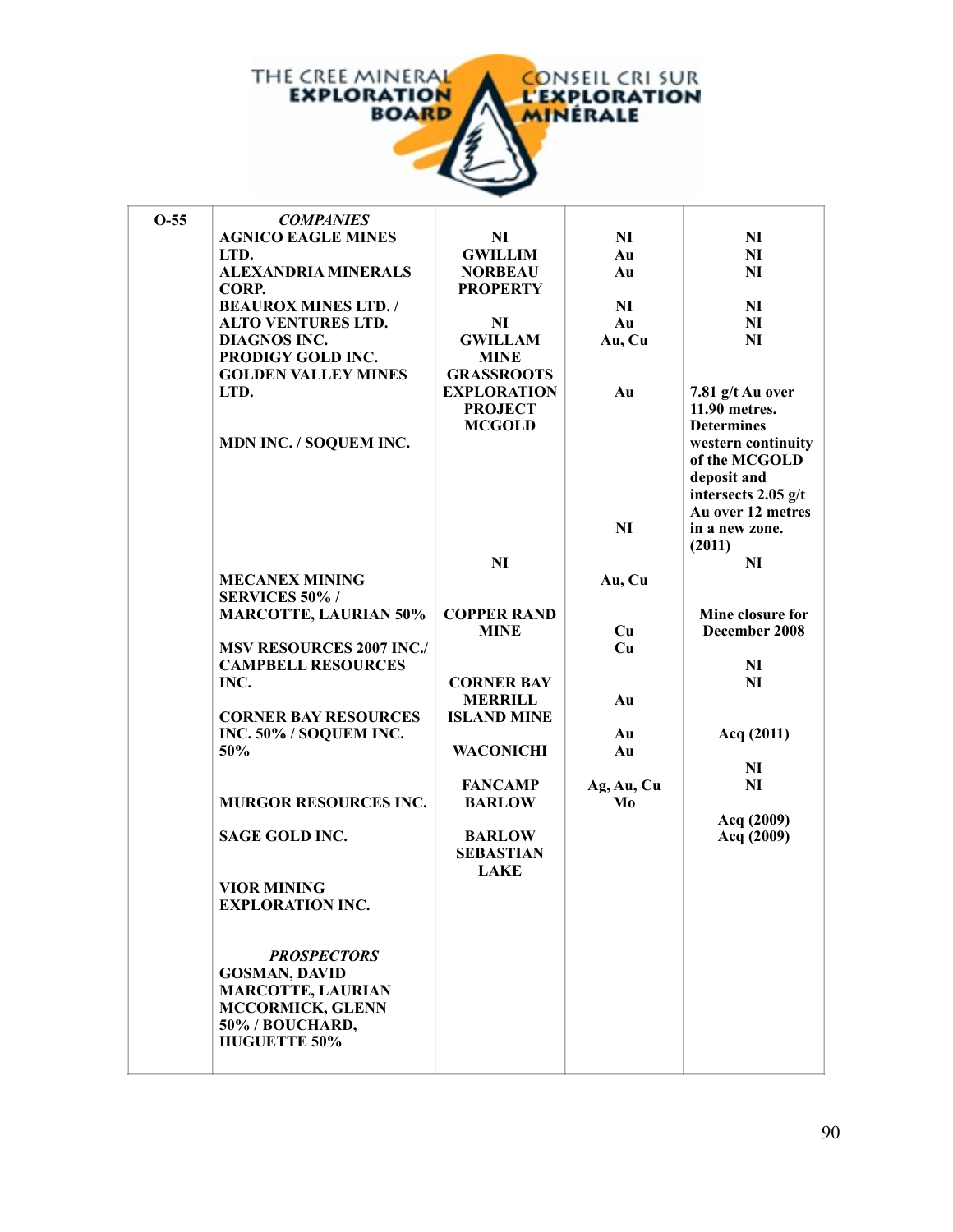

| $O-57$ | <b>COMPANIES</b>             |                   |                |                 |
|--------|------------------------------|-------------------|----------------|-----------------|
|        | <b>AGNICO EAGLE MINES</b>    | NI                | NI             | N <sub>I</sub>  |
|        | LTD.                         | <b>CHIBOUGAMA</b> | Cu, Au         | NI              |
|        | <b>APELLA RESOURCES INC</b>  | <b>U COPPER</b>   |                |                 |
|        |                              | <b>GOLD</b>       |                |                 |
|        |                              | <b>PROJECTS</b>   | Fe             | NI              |
|        | <b>BLACKROCK METALS INC.</b> | <b>BLACK ROCK</b> |                |                 |
|        | (formerly 6945295 CANADA     |                   | NI             | NI              |
|        | INC.)                        | N <sub>I</sub>    | <b>DIAMOND</b> | N <sub>I</sub>  |
|        | <b>DIAGNOS INC.</b>          | <b>CHIBOUKI</b>   | NI             | N <sub>I</sub>  |
|        | <b>DIOS EXPLORATION INC.</b> | NI                |                |                 |
|        | <b>DOCUSCIENCE INC.</b>      |                   |                |                 |
|        |                              | <b>See MSV</b>    |                |                 |
|        | <b>MESTON RESOURCES INC.</b> | <b>RESOURCES</b>  | NI             | NI              |
|        |                              | INC.              |                |                 |
|        | <b>MESTON RESOURCES INC.</b> | NI                | N <sub>I</sub> | N <sub>I</sub>  |
|        | 60% / SOQUEM INC. 40%        |                   |                |                 |
|        | <b>MUNDIREGINA</b>           | NI                | NI             | NI              |
|        | RESOURCES CANADA INC.        |                   | Au             |                 |
|        |                              |                   | Cu, Zn         | Pr, S, G (2009) |
|        | <b>SOQUEM INC.</b>           | NI                |                | NI              |
|        | <b>TYPHOON EXPLORATION</b>   | <b>MONEXO</b>     |                |                 |
|        | INC.                         | <b>McCORKILL</b>  |                |                 |
|        |                              |                   |                |                 |
|        |                              |                   |                |                 |
|        |                              |                   |                |                 |
|        | <b>PROSPECTORS</b>           |                   |                |                 |
|        | <b>BAWOLAK, MARIE-</b>       |                   |                |                 |
|        | THERESE 35% / BAWOLAK,       |                   |                |                 |
|        | <b>CHRISTELLE OLEINKA</b>    |                   |                |                 |
|        | 35% / HAVARD, PHILIPPE       |                   |                |                 |
|        | 30%                          |                   |                |                 |
|        | <b>BAWOLAK, MARIE-</b>       |                   |                |                 |
|        | THERESE 50% / BAWOLAK,       |                   |                |                 |
|        | <b>CHRISTELLE OLEINKA</b>    |                   |                |                 |
|        | 50%                          |                   |                |                 |
|        | <b>BOIVIN, CHARLES</b>       |                   |                |                 |
|        | <b>BOUCHARD, HUGUETTE</b>    |                   |                |                 |
|        | <b>GAGNON, ROBERT</b>        |                   |                |                 |
|        | <b>MCCORMICK, GLENN</b>      |                   |                |                 |
|        | MCCORMICK, GLENN             |                   |                |                 |
|        | 50% / BOUCHARD,              |                   |                |                 |
|        | <b>HUGUETTE 50%</b>          |                   |                |                 |
|        | <b>SENECHAL, BERNARD</b>     |                   |                |                 |
|        |                              |                   |                |                 |
|        |                              |                   |                |                 |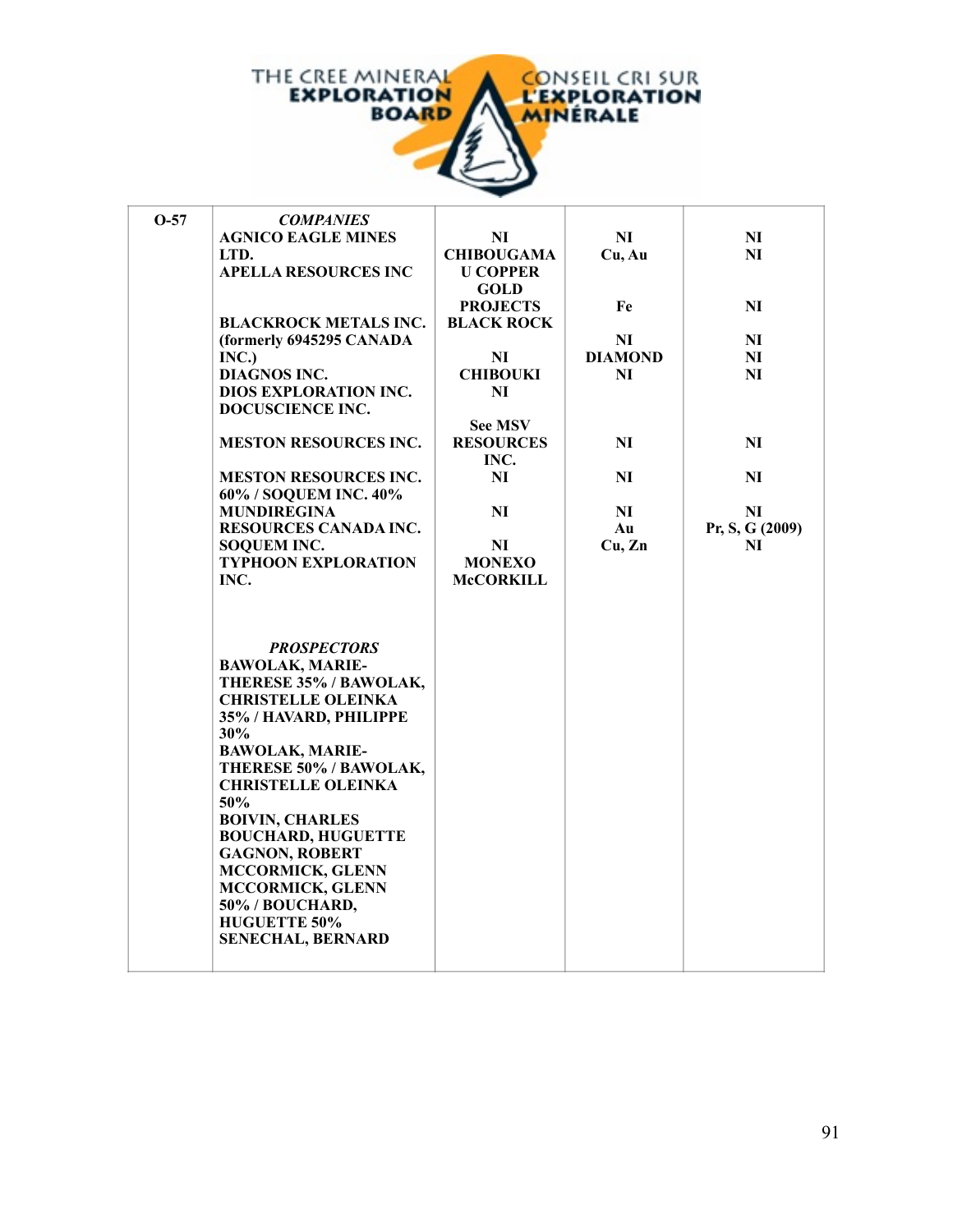

| $O-58$ | <b>COMPANIES</b>                                                                                          |                                                                        |                              |                                                                                                                                                                                                                                                                                               |
|--------|-----------------------------------------------------------------------------------------------------------|------------------------------------------------------------------------|------------------------------|-----------------------------------------------------------------------------------------------------------------------------------------------------------------------------------------------------------------------------------------------------------------------------------------------|
|        | <b>AGNICO EAGLE MINES</b><br>LTD.<br><b>APELLA RESOURCES INC</b>                                          | NI<br><b>CHIBOUGAMA</b><br><b>U COPPER</b>                             | NI<br>Cu, Au                 | N <sub>I</sub><br>NI                                                                                                                                                                                                                                                                          |
|        | <b>CELTIC MINERALS LTD.</b><br><b>COGITORE RESOURCES</b><br>INC.                                          | <b>GOLD</b><br><b>PROJECTS</b><br><b>MUSCOCHO</b><br><b>SCOTT LAKE</b> | Cu, Ni<br>Cu, Zn, Au, Ag     | NI<br>Intersected 2.8 %<br>Cu and $46.3$ g/t Ag<br>over 3.1 metres<br>and 6.8% Cu, 0.5<br>$g/t$ Au and 140 $g/t$<br>Ag over 0.2<br>metres.<br>NI 43-101<br><b>Technical Report:</b><br><b>Inferred resources</b><br>of 534 million<br>tonnes grading<br>1.2% Cu, 4.6%<br>Zn, 0.2g/t Au, 34g/t |
|        |                                                                                                           | <b>LEMOINE (JV</b><br><b>INMET</b> )                                   | Cu, Zn                       | Ag. (2011)                                                                                                                                                                                                                                                                                    |
|        | <b>DIAGNOS INC.</b><br><b>DIAGOLD EXPLORATION</b>                                                         | NI<br>NI                                                               | NI<br>Cu, Zn<br>NI<br>Au, Cu | NI                                                                                                                                                                                                                                                                                            |
|        | INC.<br><b>FANCAMP EXPLORATION</b>                                                                        | NI<br><b>SCOTT</b>                                                     | Au<br>Au                     | NI<br>N <sub>I</sub>                                                                                                                                                                                                                                                                          |
|        | LTD.<br><b>FIELDEX EXPLORATION</b><br>INC.<br><b>GLOBEX MINING</b>                                        | <b>BUCKELL</b><br><b>LAKE</b><br><b>LAKE SIMON</b><br><b>GRANDROY</b>  | Au, Cu<br>Au, Cu             | NI<br>NI<br>NI<br>NI                                                                                                                                                                                                                                                                          |
|        | <b>ENTERPRISES INC.</b>                                                                                   | <b>GRASSROOTS</b>                                                      |                              | <b>JV RESSOURCES</b><br><b>MINIÈRES</b><br><b>PROCESSOR</b>                                                                                                                                                                                                                                   |
|        | <b>GOLDEN VALLEY MINES</b>                                                                                | <b>EXPLORATION</b><br><b>PROJECT</b>                                   | NI                           | INC. (2010)<br>NI                                                                                                                                                                                                                                                                             |
|        | LTD.                                                                                                      | N <sub>I</sub>                                                         | N <sub>I</sub>               |                                                                                                                                                                                                                                                                                               |
|        |                                                                                                           | N <sub>I</sub>                                                         | Cu, Zn<br>Ag, Au, Cu         | N <sub>I</sub>                                                                                                                                                                                                                                                                                |
|        | <b>MECHANEX MINING</b><br><b>SERVICES 70%/</b><br><b>MARCOTTE, LAURIAN 30%</b><br><b>MECHANEX MINING</b>  | <b>SCOTT LAKE</b><br><b>BARLOW</b><br><b>SEBASTIAN</b>                 | Mo                           | N <sub>I</sub><br>NI                                                                                                                                                                                                                                                                          |
|        | <b>SERVICES 90%/</b><br><b>MARCOTTE, LAURIAN 10%</b><br><b>SOQUEM INC.</b><br><b>THUNDERMIN RESOURCES</b> | <b>LAKE</b>                                                            |                              | Acq (2009)<br>Acq (2009)                                                                                                                                                                                                                                                                      |

**INC.**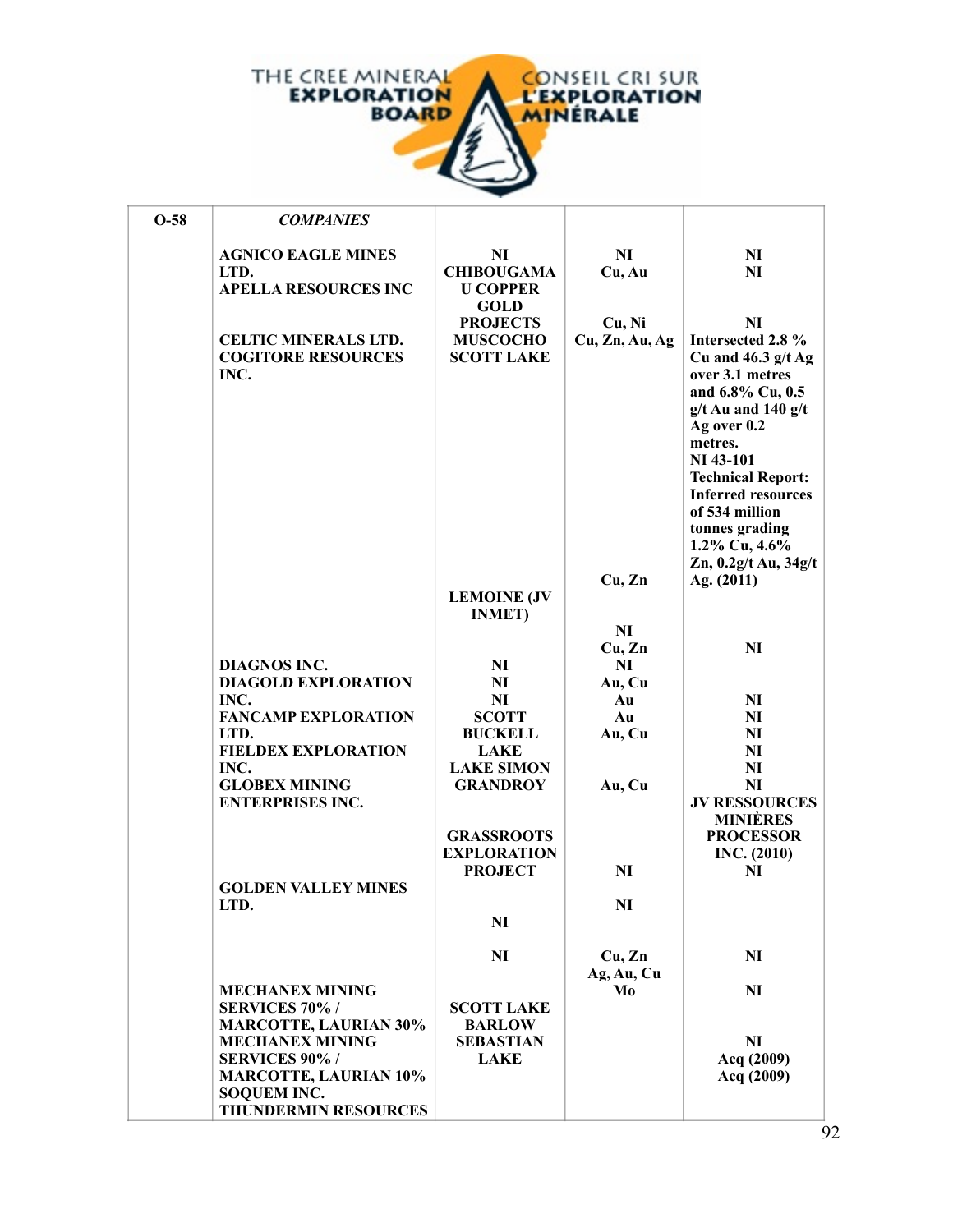

| $O-59$ | <b>COMPANIES</b>                                        |                                                     |                  |                                                                                                                                                                                 |
|--------|---------------------------------------------------------|-----------------------------------------------------|------------------|---------------------------------------------------------------------------------------------------------------------------------------------------------------------------------|
|        | <b>APELLA RESOURCES INC</b>                             | <b>CHIBOUGAMA</b><br><b>U COPPER</b><br><b>GOLD</b> | Cu, Au           | <b>NI</b>                                                                                                                                                                       |
|        | <b>ARIANNE RESOURCES INC.</b>                           | <b>PROJECTS</b><br>$R-14$                           | <b>NI</b>        | NI                                                                                                                                                                              |
|        | <b>BLACKROCK METALS INC.</b>                            | <b>BLACK ROCK</b>                                   | Fe               | <b>EAS</b>                                                                                                                                                                      |
|        | <b>BULL'S EYE</b><br><b>EXPLORATION</b>                 | <b>CHAPAIS</b><br><b>OBALSKI</b>                    | Au, Cu, Zn<br>Au | NI<br>NI                                                                                                                                                                        |
|        | <b>CARTIER RESOURCES INC.</b>                           | <b>DOLLIER</b>                                      | Au               | $D:4,000$ metres<br>Intersects 11.92 g/t<br>Au over 1.0 metres                                                                                                                  |
|        | <b>COGITORE RESOURCES</b><br>INC.                       | <b>SCOTT LAKE</b>                                   | Cu, Zn, Au, Ag   | (2011)<br>Intersected 2.8 %<br>Cu and $46.3$ g/t Ag                                                                                                                             |
|        |                                                         |                                                     |                  | over 3.1 metres<br>and 6.8% Cu, 0.5<br>$g/t$ Au and 140 $g/t$<br>Ag over 0.2<br>metres.<br>NI 43-101<br><b>Technical Report:</b><br><b>Inferred resources</b><br>of 534 million |
|        | <b>COGITORE RESOURCES</b><br><b>INC. / INMET MINING</b> | <b>LEMOINE (JV</b><br><b>INMET)</b>                 | Cu, Zn<br>NI     | tonnes grading<br>1.2% Cu, 4.6%<br>$Zn$ , 0.2g/t Au, 34g/t<br>Ag. (2011)                                                                                                        |
|        | CORP.                                                   |                                                     | NI               |                                                                                                                                                                                 |
|        |                                                         | NI                                                  | NI               | NI                                                                                                                                                                              |
|        | <b>DIAGNOS INC.</b>                                     | $\mathbf{N}$                                        |                  |                                                                                                                                                                                 |
|        | <b>DOCUSCIENCE INC.</b>                                 | <b>NI</b>                                           | NI               |                                                                                                                                                                                 |
|        | <b>EXPLORATEURS</b>                                     |                                                     | N <sub>I</sub>   | NI                                                                                                                                                                              |
|        | <b>INNOVATEURS DE QUEBEC</b>                            | $\mathbf{N}$                                        |                  | NI                                                                                                                                                                              |
|        | INC.<br><b>FANCAMP EXPLORATION</b>                      | <b>NI</b>                                           | Au, Cu           | NI                                                                                                                                                                              |
|        | LTD.                                                    | <b>GRASSROOTS</b>                                   |                  | N <sub>I</sub>                                                                                                                                                                  |
|        | <b>GL GEOSERVICE INC. 50%/</b>                          | <b>EXPLORATION</b>                                  | N <sub>I</sub>   | NI                                                                                                                                                                              |
|        | <b>BOUCHARD, MARC 50%</b>                               | <b>PROJECT</b>                                      |                  |                                                                                                                                                                                 |
|        | <b>GOLDEN VALLEY MINES</b>                              | NI                                                  | N <sub>I</sub>   | N <sub>I</sub>                                                                                                                                                                  |
|        | LTD.                                                    |                                                     | NI               |                                                                                                                                                                                 |
|        |                                                         | NI                                                  | Au, Cu, U        |                                                                                                                                                                                 |
|        |                                                         | N <sub>I</sub>                                      | Au, Cu           | N <sub>I</sub>                                                                                                                                                                  |
|        | <b>IAMGOLD-QUEBEC</b>                                   | <b>QUEYLUS</b>                                      |                  |                                                                                                                                                                                 |
|        | <b>MANAGEMENT INC.</b><br>PRODIGY GOLD INC.             | <b>COPPER RAND</b>                                  |                  | N <sub>I</sub><br>N <sub>I</sub>                                                                                                                                                |
|        | <b>LAKE SHORE GOLD CORP.</b>                            | <b>MINE</b>                                         | Cu<br>Cu         | NI                                                                                                                                                                              |
|        | <b>LOUNOR EXPLORATION</b>                               |                                                     |                  | Mine closure for                                                                                                                                                                |
|        | INC.                                                    | <b>CORNER BAY</b>                                   |                  | December 2008                                                                                                                                                                   |

**MERRILL** 

**Cu, Au**

**MSV RESOURCES 2007 INC./**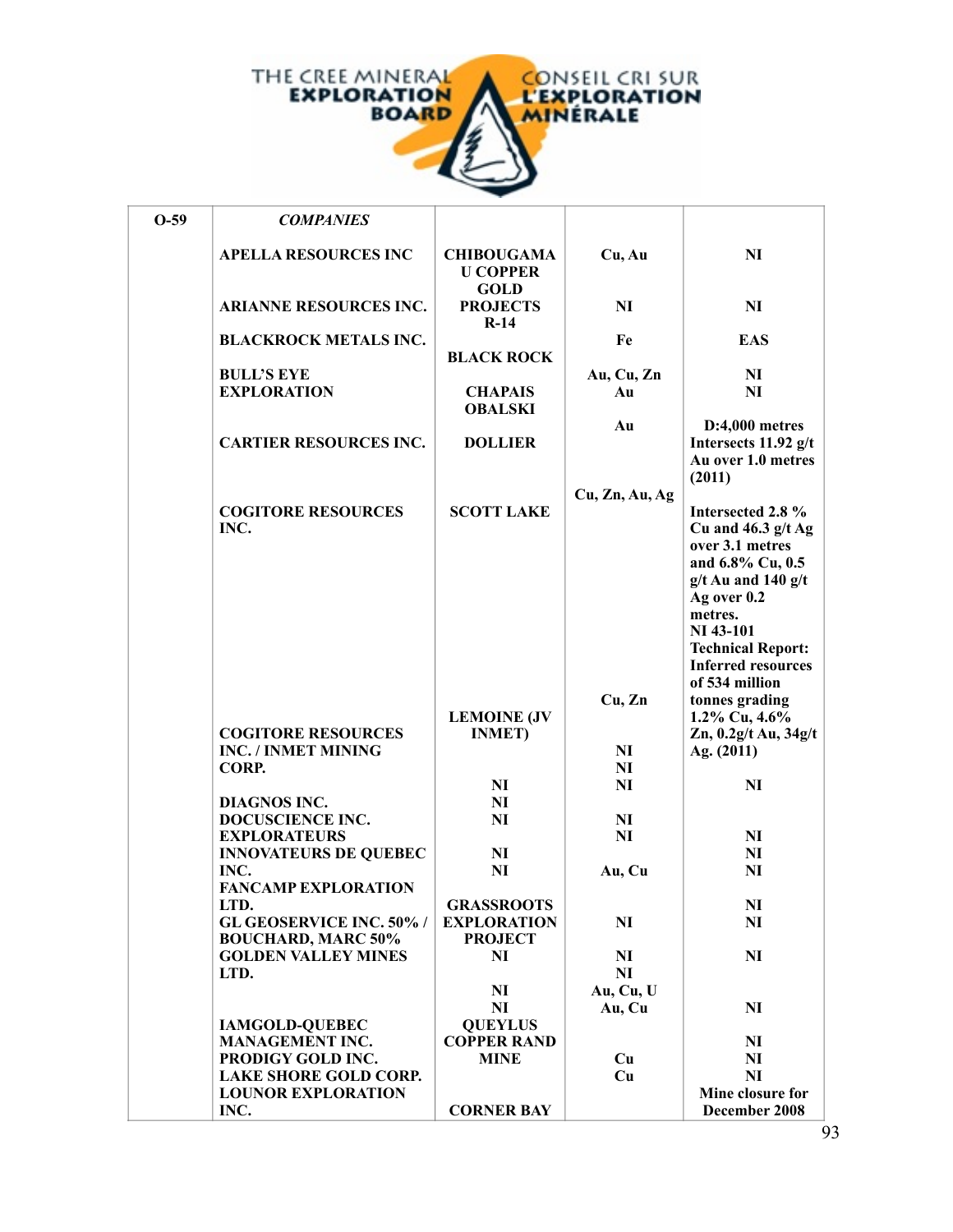

| $O-60$ | <b>COMPANIES</b>                                         |                   |                |                |
|--------|----------------------------------------------------------|-------------------|----------------|----------------|
|        | <b>APELLA RESOURCES INC</b>                              | <b>CHIBOUGAMA</b> | Cu, Au         | <b>NI</b>      |
|        |                                                          | <b>U COPPER</b>   |                |                |
|        |                                                          | <b>GOLD</b>       |                |                |
|        | ARIANNE RESOURCES INC.                                   | <b>PROJECTS</b>   | Au             | $\mathbf{N}$   |
|        | <b>BULL'S EYE</b>                                        | $R-14$            | Au, Cu, Zn     | N <sub>I</sub> |
|        | <b>EXPLORATION</b>                                       | <b>CHAPAIS</b>    | Au             | N <sub>I</sub> |
|        |                                                          | <b>OBALSKI</b>    | Cu, Ni         | N <sub>I</sub> |
|        | CELTIC MINERALS LTD.                                     | <b>MUSCOCHO</b>   | NI             | N <sub>I</sub> |
|        | <b>DIAGNOS INC.</b>                                      | NI                | NI             | N <sub>I</sub> |
|        | <b>EXPLORATEURS</b>                                      | NI                |                |                |
|        | <b>INNOVATEURS DE QUEBEC</b>                             |                   | NI             | N <sub>I</sub> |
|        | INC.                                                     | <b>NI</b>         |                |                |
|        | <b>IAMGOLD-QUEBEC</b>                                    |                   | N <sub>I</sub> | NI             |
|        | <b>MANAGEMENT INC.</b>                                   | N <sub>I</sub>    | Au, Cu, U      | N <sub>I</sub> |
|        | <b>JOURDAN RESOURCES</b>                                 | <b>QUEYLUS</b>    |                |                |
|        | INC.                                                     | <b>See MSV</b>    |                |                |
|        | <b>LOUNOR EXPLORATION</b>                                | <b>RESOURCES</b>  | N <sub>I</sub> | NI             |
|        | INC.                                                     | INC.              |                |                |
|        | <b>MESTON RESOURCES INC.</b>                             | NI                | NI             | NI             |
|        |                                                          |                   | Au             | NI             |
|        | <b>MESTON RESOURCES INC.</b>                             | NI                | Au             | N <sub>I</sub> |
|        | 50% / SOQUEM INC. 50%                                    | <b>FANCAMP</b>    | NI             | NI             |
|        | MURGOR RESOURCES INC.                                    | <b>BARLOW</b>     | NI             | N <sub>I</sub> |
|        | <b>SAGE GOLD INC.</b>                                    | N <sub>I</sub>    |                |                |
|        |                                                          | NI                | Au             | NI             |
|        | <b>SOQUEM INC.</b>                                       |                   | NI             | N <sub>I</sub> |
|        | SOQUEM INC. 50% /                                        | <b>CHEVRIER</b>   |                |                |
|        | <b>PLEXMAR RESOURCES</b>                                 | NI                |                |                |
|        | <b>INC 50%</b>                                           |                   | Au             | NI             |
|        | TAWSHO MINING INC.                                       |                   | Au             | <b>NI</b>      |
|        | TAWSHO MINING INC.                                       | <b>HAUY-</b>      |                |                |
|        | 63.83% / IAMGOLD-                                        | <b>HYGRADE</b>    |                |                |
|        | <b>QUEBEC MANAGEMENT</b>                                 | <b>HAZEUR</b>     |                |                |
|        | INC. 36.17%                                              |                   |                |                |
|        | <b>TECTONIC RESOURCES</b>                                |                   |                |                |
|        | INC.                                                     |                   |                |                |
|        | VISIBLE GOLD MINES INC.                                  |                   |                |                |
|        |                                                          |                   |                |                |
|        | <b>PROSPECTORS</b>                                       |                   |                |                |
|        | <b>CASIDY, IAN</b>                                       |                   |                |                |
|        | <b>GIRARD, ROSAIR</b>                                    |                   |                |                |
|        | <b>GIRARD, ROSAIR 50%/</b><br><b>TREMBLAY, ALAIN 50%</b> |                   |                |                |
|        | HUDON, PIERRE PAUL                                       |                   |                |                |
|        | PERRON, TONY                                             |                   |                |                |
|        | <b>ROUSSEAU, RENE</b>                                    |                   |                |                |
|        | <b>SENECHAL, BERNARD</b>                                 |                   |                |                |
|        | <b>SIMARD, ROBERT</b>                                    |                   |                |                |
|        |                                                          |                   |                |                |
|        |                                                          |                   |                |                |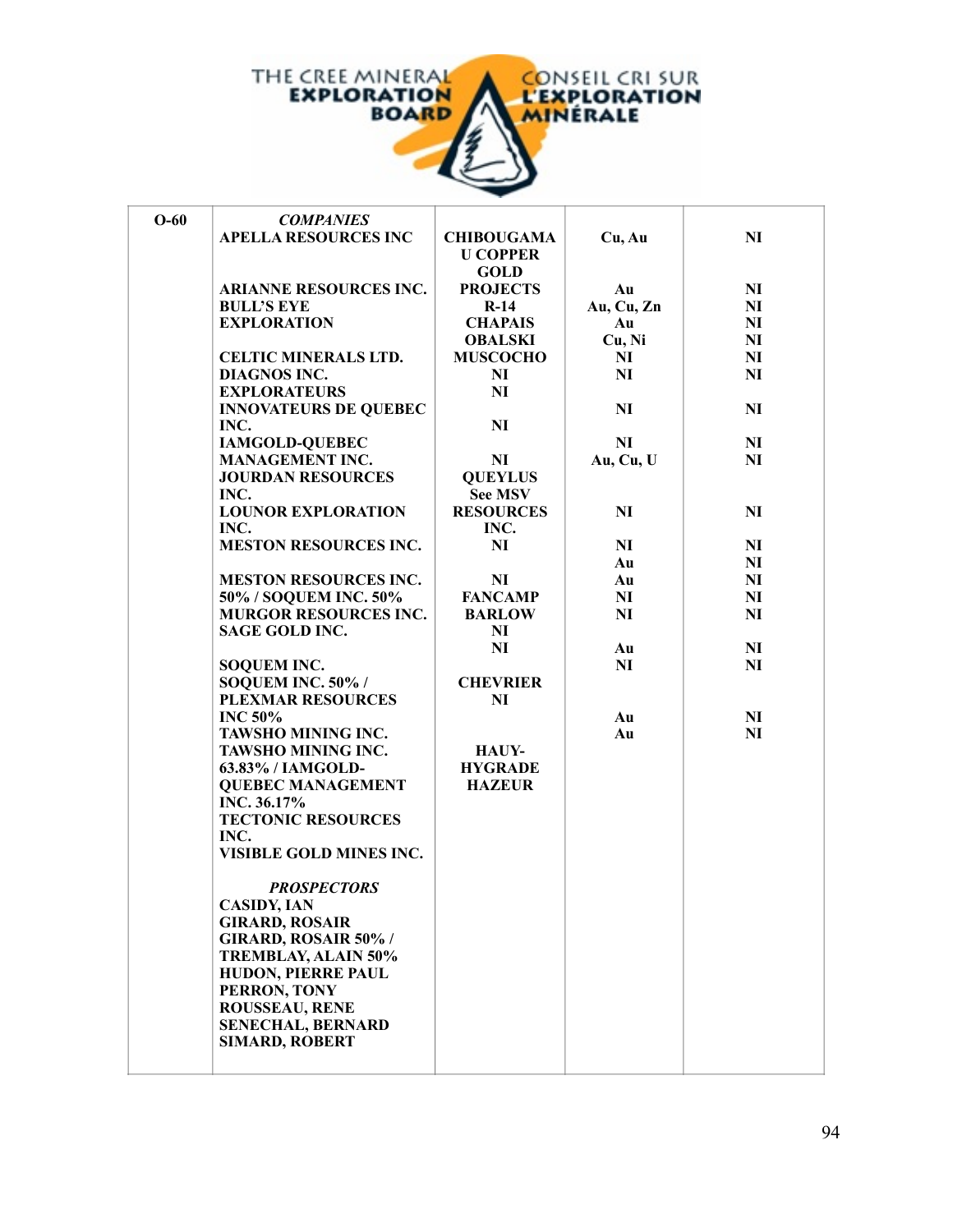

| $O-61$ | <b>COMPANIES</b><br><b>APELLA RESOURCES INC.</b><br><b>MESTON RESOURCES INC.</b><br><b>MESTON RESOURCES INC.</b><br>60% / SOQUEM INC. 40%<br><b>SOQUEM INC.</b><br><b>PROSPECTORS</b><br><b>DENTINGER, JEAN</b><br><b>CLAUDE</b><br>DESGAGNE, LARRY 25% /<br>FRIGON, BENOIT 25% /<br><b>TREMBLAY, JEAN-LOUIS</b><br>25%, POTVIN, DENIS 25%<br>DESGAGNE, LARRY 60% /<br>POTVIN, DENIS 40%<br>LEFEBVRE, LIONEL 70% /<br><b>FLEURY, GERVAIS 30%</b><br>MCCORMICK, GLENN<br>50% / BOUCHARD,<br><b>HUGUETTE 50%</b><br>O'CONNER, TERRENCE P.<br>PERRON, TONY<br><b>SENECHAL, BERNARD</b><br><b>TREMBLAY, JEAN-LOUIS</b> | <b>CHIBOUGAMA</b><br><b>U COPPER</b><br><b>GOLD</b><br><b>PROJECTS</b><br><b>See MSV</b><br><b>RESOURCES</b><br>INC.<br>N <sub>I</sub><br>NI | Cu, Au<br>N <sub>I</sub><br>N <sub>I</sub> | N <sub>I</sub><br>NI<br>N <sub>I</sub><br>N <sub>I</sub> |
|--------|--------------------------------------------------------------------------------------------------------------------------------------------------------------------------------------------------------------------------------------------------------------------------------------------------------------------------------------------------------------------------------------------------------------------------------------------------------------------------------------------------------------------------------------------------------------------------------------------------------------------|----------------------------------------------------------------------------------------------------------------------------------------------|--------------------------------------------|----------------------------------------------------------|
| $O-62$ | <b>COMPANIES</b><br><b>PROSPECTORS</b><br><b>BAHAMAG, AGNES</b><br>DESBIEN, MICHEL 33.34% /<br><b>BOILY, JEAN-JACQUES</b><br>33.33% / LAVOIE<br><b>BERCHMANS 33.33%</b><br>DESGAGNE, LARRY<br><b>LAVOIE BERCHMANS 50% /</b><br><b>DESBIEN MICHEL 50%</b><br><b>SENECHAL, BERNARD</b><br><b>SIMARD, GERVAIS</b><br><b>TACHE, JACYNTHE</b>                                                                                                                                                                                                                                                                           |                                                                                                                                              |                                            |                                                          |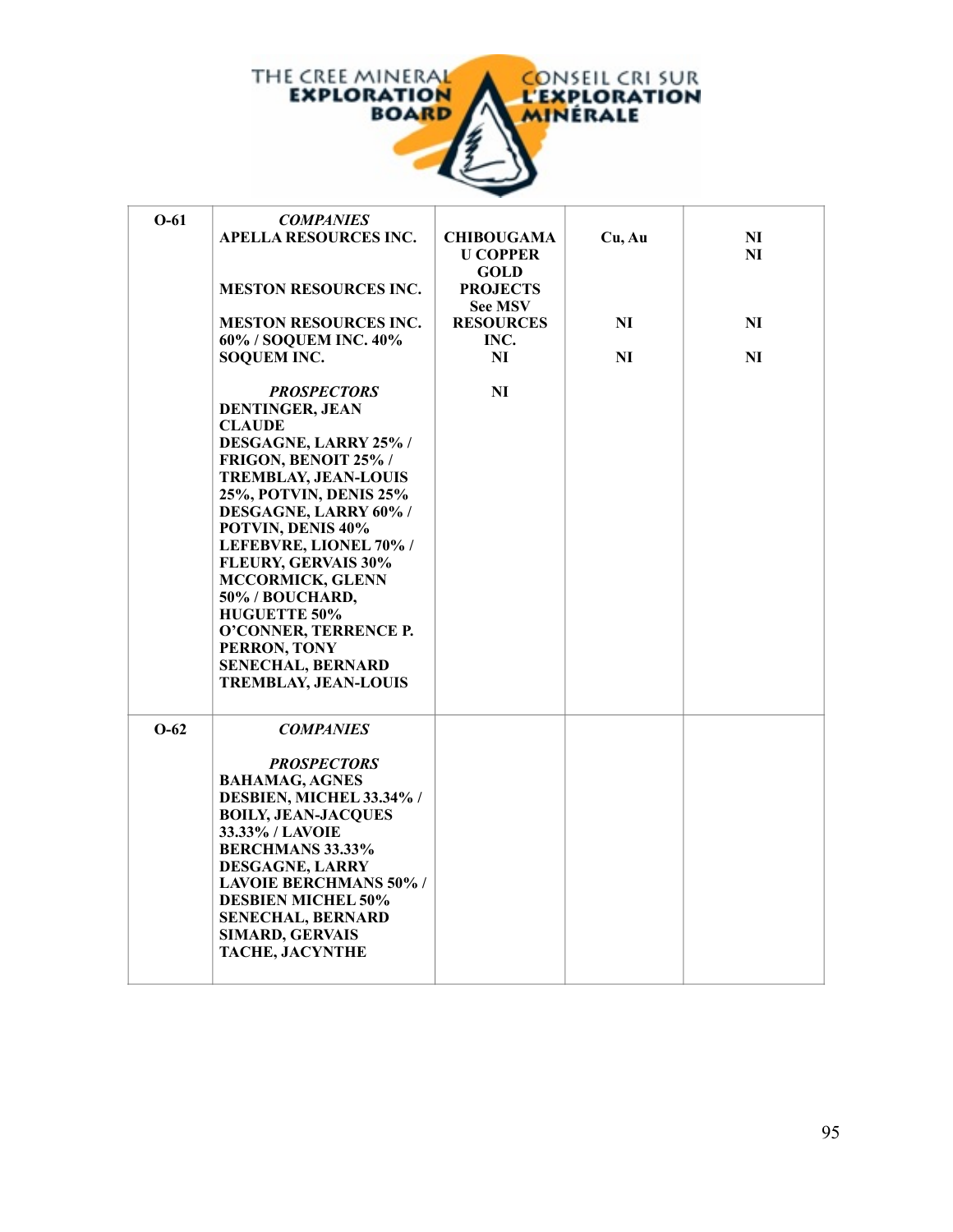

# **8. WASKAGANISH FIRST NATION TRAPLINES**

#### *8.1. Exploration activity and mineral resources potential*

The Waskaganish traplines are on the Nemiscau and Opatica subprovinces.

Substances of interest to exploration companies and prospectors include copper (Cu), diamond (C), gold (Au), lithium (Li), nickel (Ni), rare earth elements (REE), silver (Ag), tantalum (Ta), uranium (U), zinc  $(Zn)$ , and sphagnum peat moss.

Number of companies with active claims: 42. Number of prospectors with active claims: 7.

### *8.2. Highlights:*

- ➢ **BALMORAL RESOURCES LTD.**: 13.01g/t Au over 12.00 metres on the MARTINIERE property on Trapline A-4.
- ➢ **BALMORAL RESOURCES LTD.**: 97.33g/t Au over 6.12 metres on the FENELON property on Trapline N-8.
- ➢ **BALMORAL RESOURCES LTD.**: 6.15g/t Au over 4.04 metres on the GRASSET property on Trapline N-8.
- ➢ **CRITICAL ELEMENTS CORP.**: Environmental Impact Assessment and Mineral Resource Estimate on the ROSE property on Trapline R-10;
	- $\triangleright$  Indicated resources of 26.5 million tonnes at 1.30% Li<sub>2</sub>O Eq. or 0.98% Li<sub>2</sub>O, 163 ppm Ta<sub>2</sub>O<sub>5.</sub>
	- $\geq$  Inferred resources of 10.7 million tonnes of 1.14% Li<sub>2</sub>O Eq. or 0.86% Li<sub>2</sub>O and 145 ppm Ta<sub>2</sub>O<sub>5</sub>.
- ➢ **JOURDAN RESOURCES INC.**: 1.88% Li2O and 2,550 g/t rubidium from grab samples. Intersected an Arithmetic Average (AA) of  $0.17\%$  Li<sub>2</sub>O, 897g/t Rb, 38g/t Ga, 38g/t Ta over an AA of 4.3 metres on the PIVERT-STAIRS property on Trapline R-10.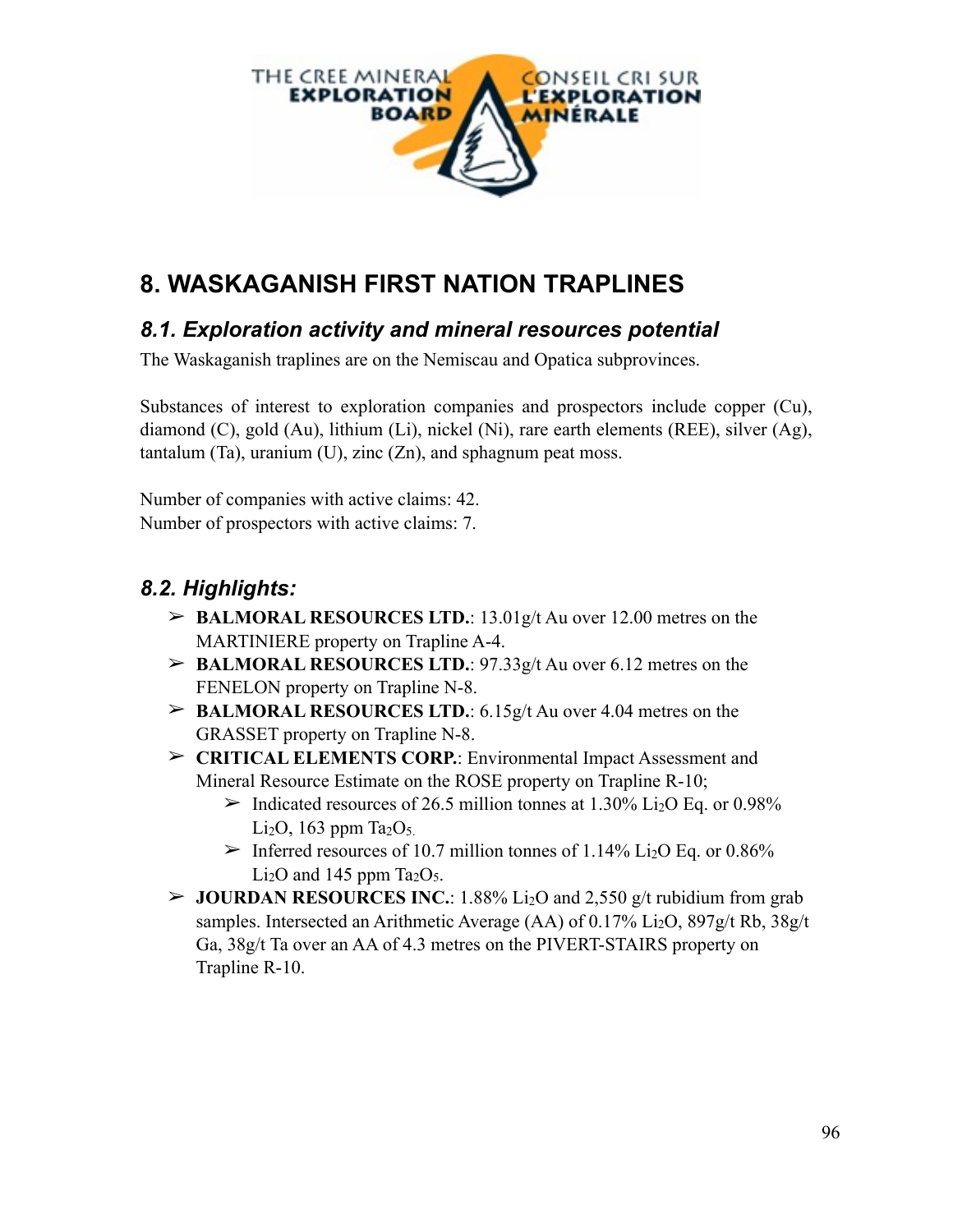

### *8.3. Number of projects by substance:*

| Substance               | Number of projects |
|-------------------------|--------------------|
| Gold                    | 20                 |
| Base metals             | 5                  |
| Diamonds                | 1                  |
| Platinum group elements | $\mathbf{\Omega}$  |
| Uranium                 | 0                  |
| Lithium                 | 7                  |
| Rare earth elements     | 5                  |
| Iron                    |                    |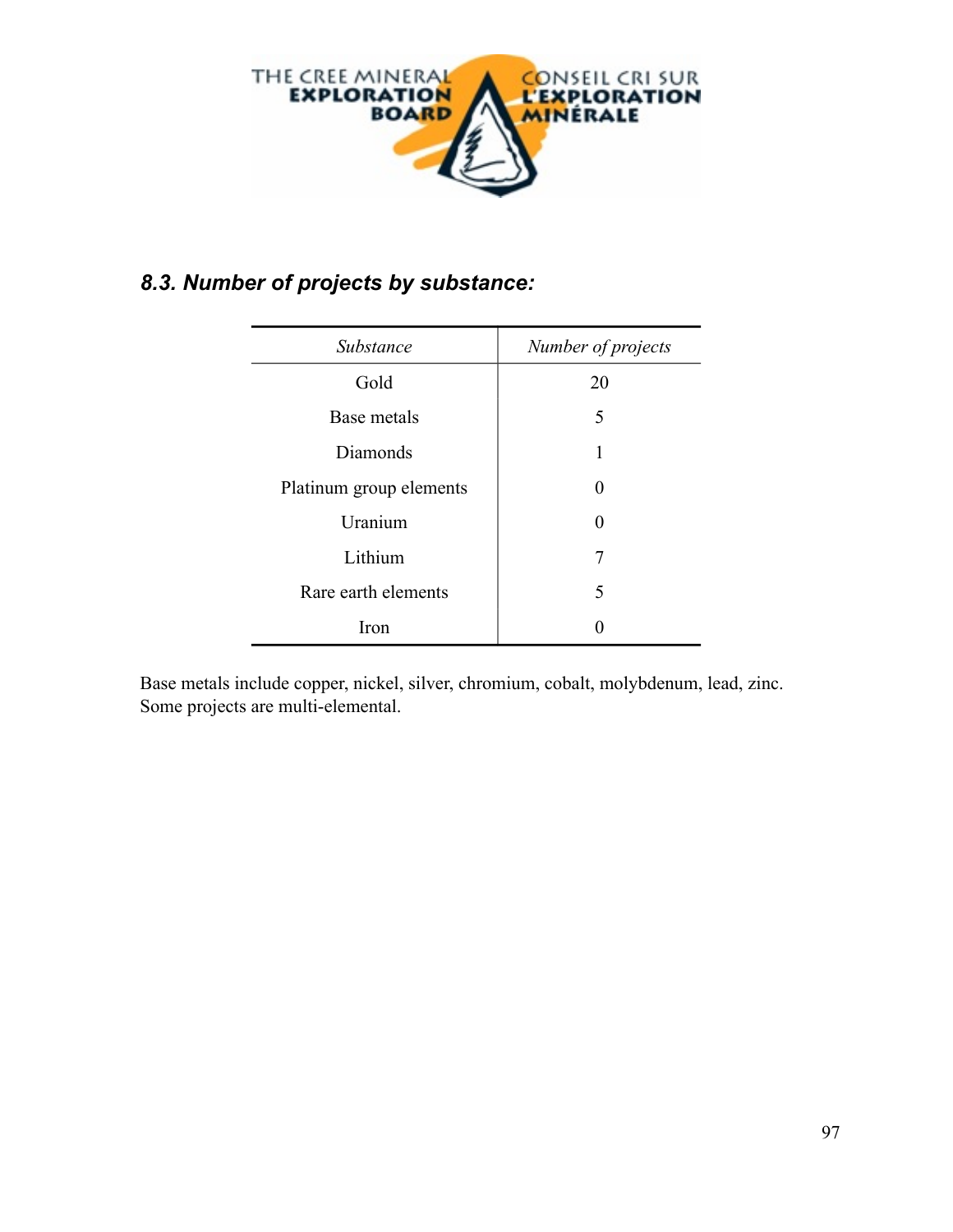

## *8.4. Mineral Exploration Activity (Waskaganish)*

| <b>TRAPLI</b> | <b>COMPANIES/</b>                                                                                                                                                                                                        | <b>PROJECTS</b>                                              | <b>SUBSTANCES</b>          | <b>ACTIVITY</b>                                                                                                         |
|---------------|--------------------------------------------------------------------------------------------------------------------------------------------------------------------------------------------------------------------------|--------------------------------------------------------------|----------------------------|-------------------------------------------------------------------------------------------------------------------------|
| <b>NE</b>     | <b>PROSPECTORS</b>                                                                                                                                                                                                       |                                                              |                            | <b>FINDINGS</b>                                                                                                         |
| $A-01$        | <b>COMPANIES</b>                                                                                                                                                                                                         |                                                              |                            |                                                                                                                         |
|               | <b>PROSPECTORS</b>                                                                                                                                                                                                       | <b>NO ACTIVE</b><br><b>CLAIMS</b>                            |                            |                                                                                                                         |
| $A-03$        | <b>COMPANIES</b>                                                                                                                                                                                                         |                                                              |                            |                                                                                                                         |
|               | <b>PROSPECTORS</b>                                                                                                                                                                                                       | <b>NO ACTIVE</b><br><b>CLAIMS</b>                            |                            |                                                                                                                         |
| $A-04$        | <b>COMPANIES</b><br><b>ADVENTURE GOLD INC.</b><br><b>BALMORAL RESOURCES</b><br>LTD. / RADISSON MINING<br><b>RESOURCES INC.</b>                                                                                           | NI<br><b>DETOUR</b><br><b>EAST</b>                           | Au<br>Au                   | Gp, D (2011)                                                                                                            |
|               | <b>BALMORAL RESOURCES</b><br>LTD.                                                                                                                                                                                        | <b>MARTINIERE</b>                                            | Au                         | Intersects 13.01<br>$g/t$ Au over 12.00<br>metres<br>D(27:4,200m)<br>Intersects 8.14 g/<br>t Au over 21.47<br>metres in |
|               | <b>BULL'S EYE EXPLORATION</b><br><b>DETOUR GOLD CORP.</b><br><b>EXPLORATION METAUXDIC</b><br><b>MIDLAND EXPLORATION</b><br>INC.<br><b>RADISSON MINING</b><br><b>RESOURCES INC.</b><br><b>PROSPECTORS</b><br>PERRON, TONY | NI<br><b>NI</b><br>NI<br><b>CASAULT</b><br><b>MASSICOTTE</b> | NI<br>Au<br>NI<br>Au<br>Au | <b>Martiniere West.</b><br>(2011)<br>N <sub>I</sub><br><b>NI</b><br>NI<br>Acq, AGp (2011)<br>N <sub>I</sub>             |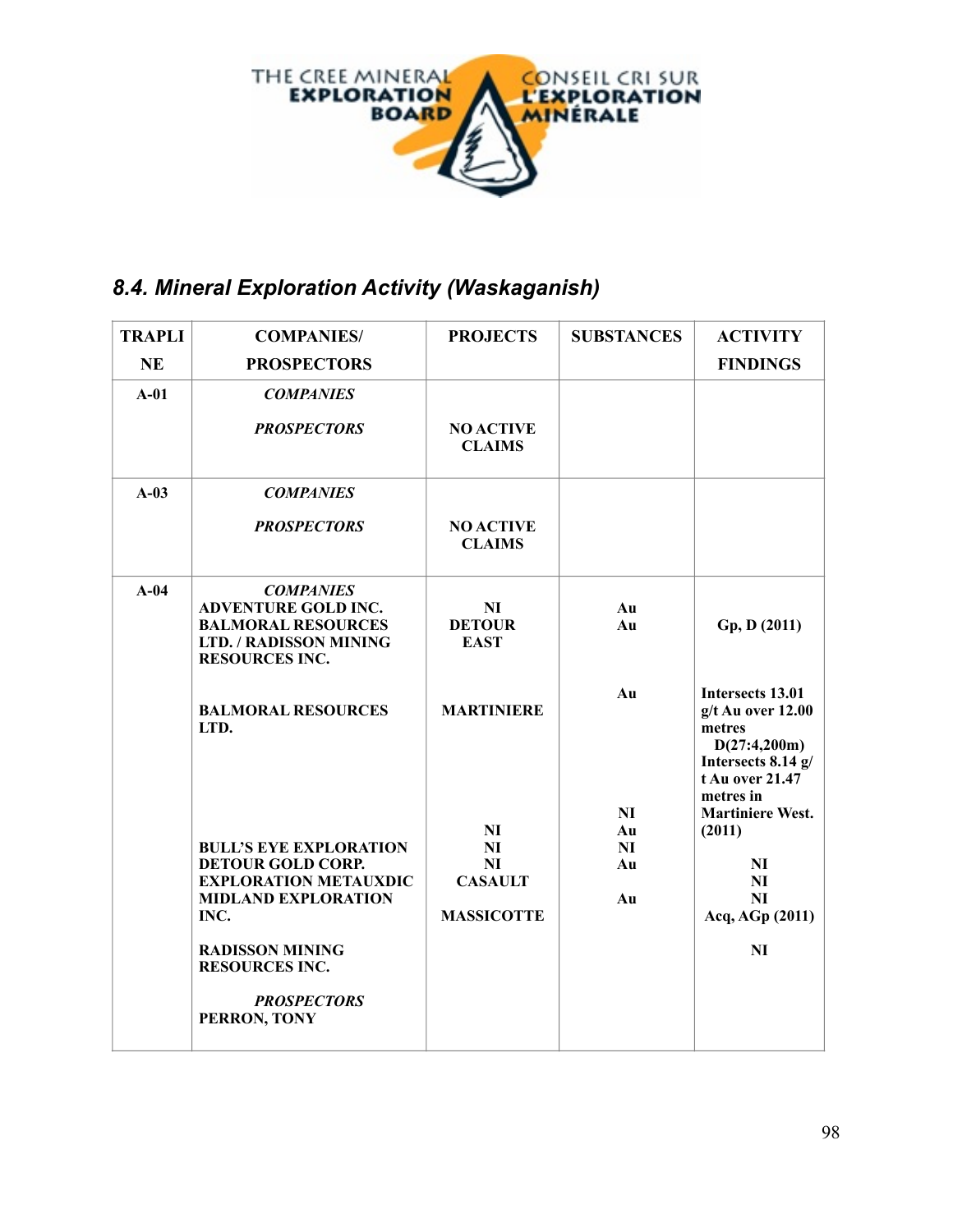

| $N-01$  | <b>COMPANIES</b>                                                                                                                                                                                                                        |                                                         |                                      |                                                                                                                                                                                                                                      |
|---------|-----------------------------------------------------------------------------------------------------------------------------------------------------------------------------------------------------------------------------------------|---------------------------------------------------------|--------------------------------------|--------------------------------------------------------------------------------------------------------------------------------------------------------------------------------------------------------------------------------------|
|         | <b>PROSPECTORS</b>                                                                                                                                                                                                                      | <b>NO ACTIVE</b><br><b>CLAIMS</b>                       |                                      |                                                                                                                                                                                                                                      |
| $N-02$  | <b>COMPANIES</b>                                                                                                                                                                                                                        |                                                         |                                      |                                                                                                                                                                                                                                      |
|         | <b>PROSPECTORS</b>                                                                                                                                                                                                                      | <b>NO ACTIVE</b><br><b>CLAIMS</b>                       |                                      |                                                                                                                                                                                                                                      |
| $N-03$  | <b>COMPANIES</b>                                                                                                                                                                                                                        |                                                         |                                      |                                                                                                                                                                                                                                      |
|         | <b>PROSPECTORS</b>                                                                                                                                                                                                                      | <b>NO ACTIVE</b><br><b>CLAIMS</b>                       |                                      |                                                                                                                                                                                                                                      |
| $N-04$  | <b>COMPANIES</b>                                                                                                                                                                                                                        |                                                         |                                      |                                                                                                                                                                                                                                      |
|         | <b>PROSPECTORS</b>                                                                                                                                                                                                                      | <b>NO ACTIVE</b><br><b>CLAIMS</b>                       |                                      |                                                                                                                                                                                                                                      |
| $N-0.5$ | <b>COMPANIES</b><br><b>CANADIAN ROYALTIES INC.</b><br><b>INTERNATIONAL</b><br><b>CANALASKA RESOURCES</b><br>LTD.<br>NEMISCAU LTD.<br><b>QUETZAL ENERGY LTD.</b><br>(formerly SOUTHAMPTON<br><b>VENTURES INC.)</b><br><b>PROSPECTORS</b> | N <sub>I</sub><br>NI<br><b>NI</b><br><b>HORDEN LAKE</b> | N <sub>I</sub><br>NI<br>NI<br>Cu, Ni | NI<br><b>NI</b><br>N <sub>I</sub><br><b>Mineral</b><br><b>Resource</b><br><b>Estimate 8.8</b><br>million tonnes at<br>0.88% Cu<br>indicated<br>resources and 7.8<br>million tonnes at<br>0.87% Cu<br>inferred<br>resources. $(2010)$ |
|         |                                                                                                                                                                                                                                         |                                                         |                                      |                                                                                                                                                                                                                                      |
| $N-06$  | <b>COMPANIES</b><br><b>PROSPECTORS</b>                                                                                                                                                                                                  | <b>NO ACTIVE</b><br><b>CLAIMS</b>                       |                                      |                                                                                                                                                                                                                                      |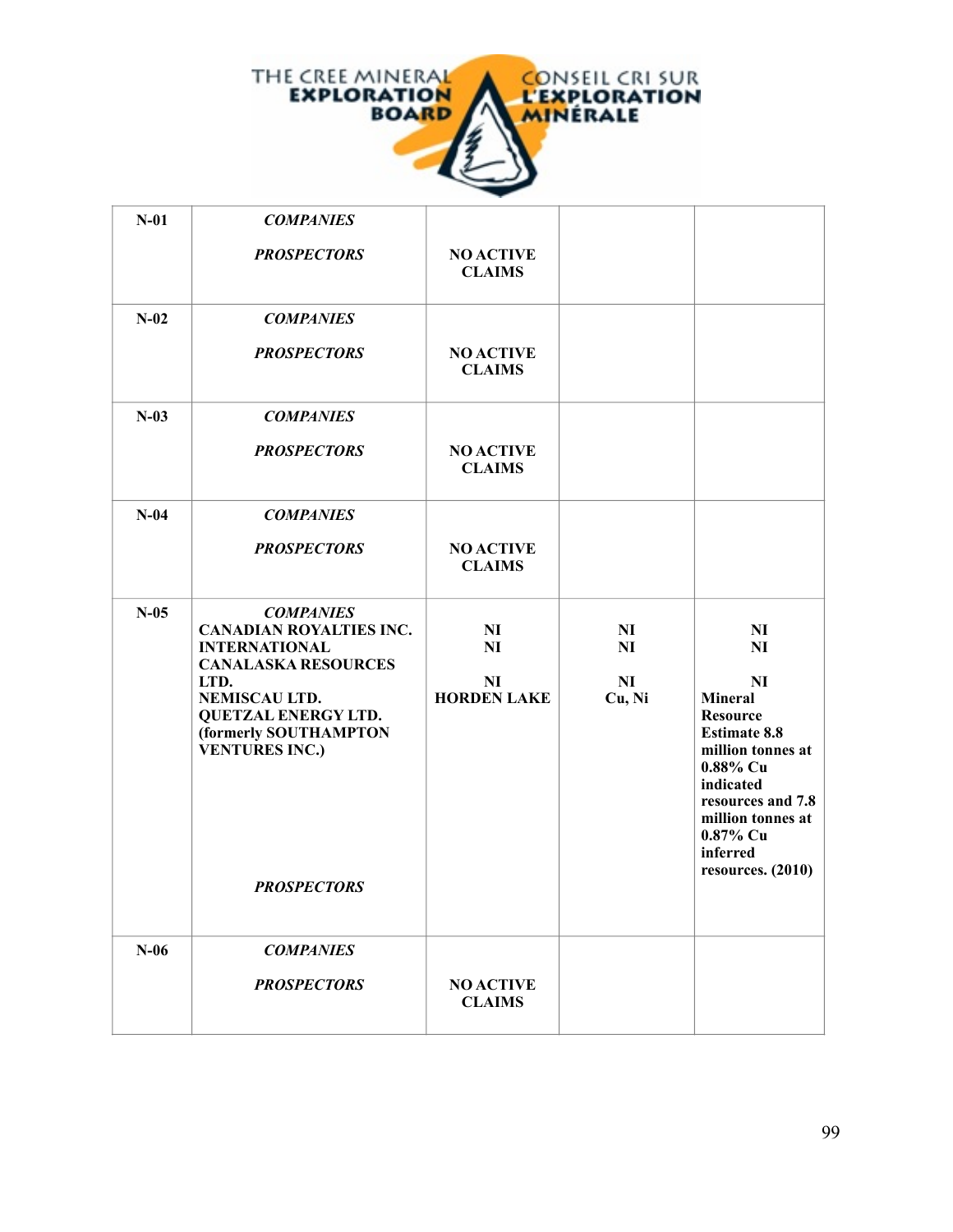

| $N-07$  | <b>COMPANIES</b><br><b>SOMBRA INC. (formerly 3098</b><br>7994 QUEBEC INC.)<br><b>PROSPECTORS</b>                                                                                                                                     | <b>NI</b>                                           | <b>NI</b>                                              | NI                                                                                                        |
|---------|--------------------------------------------------------------------------------------------------------------------------------------------------------------------------------------------------------------------------------------|-----------------------------------------------------|--------------------------------------------------------|-----------------------------------------------------------------------------------------------------------|
| $N-08$  | <b>COMPANIES</b><br><b>BALMORAL RESOURCES</b><br>LTD.                                                                                                                                                                                | <b>FENELON</b><br><b>GRASSET</b>                    | Au, Ni<br>Au                                           | Intersects 25.68<br>g/t Au over 25.34<br>metres including<br>97.33 g/t Au over<br>6.12 metres.<br>(2011)  |
|         | <b>DÉVELOPPEMENT</b><br><b>MATAGAMI INC.</b><br><b>DIAGNOS INC.</b><br><b>SOQUEM INC.</b><br><b>TOURBIERE BERGER LTEE</b><br><b>XSTRATA CANADA CORP.</b><br><b>PROSPECTORS</b><br><b>MANSEAU, DANIELLE</b><br><b>TREMBLAY, DENIS</b> | N <sub>I</sub><br>NI<br>N <sub>I</sub><br><b>NI</b> | N <sub>I</sub><br><b>NI</b><br>NI<br><b>PEAT</b><br>NI | D<br>Intersected 6.15<br>g/t Au over 4.04<br>m. (2011)<br><b>NI</b><br>NI<br><b>NI</b><br>NI<br><b>NI</b> |
| $N-08A$ | <b>COMPANIES</b><br><b>PROSPECTORS</b>                                                                                                                                                                                               | <b>NO ACTIVE</b><br><b>CLAIMS</b>                   |                                                        |                                                                                                           |
| $N-09$  | <b>COMPANIES</b><br><b>PROSPECTORS</b>                                                                                                                                                                                               | <b>NO ACTIVE</b><br><b>CLAIMS</b>                   |                                                        |                                                                                                           |
| $N-10$  | <b>COMPANIES</b><br><b>PROSPECTORS</b>                                                                                                                                                                                               | <b>NO ACTIVE</b><br><b>CLAIMS</b>                   |                                                        |                                                                                                           |
| $N-10A$ | <b>COMPANIES</b><br><b>PROSPECTORS</b>                                                                                                                                                                                               | <b>NO ACTIVE</b><br><b>CLAIMS</b>                   |                                                        |                                                                                                           |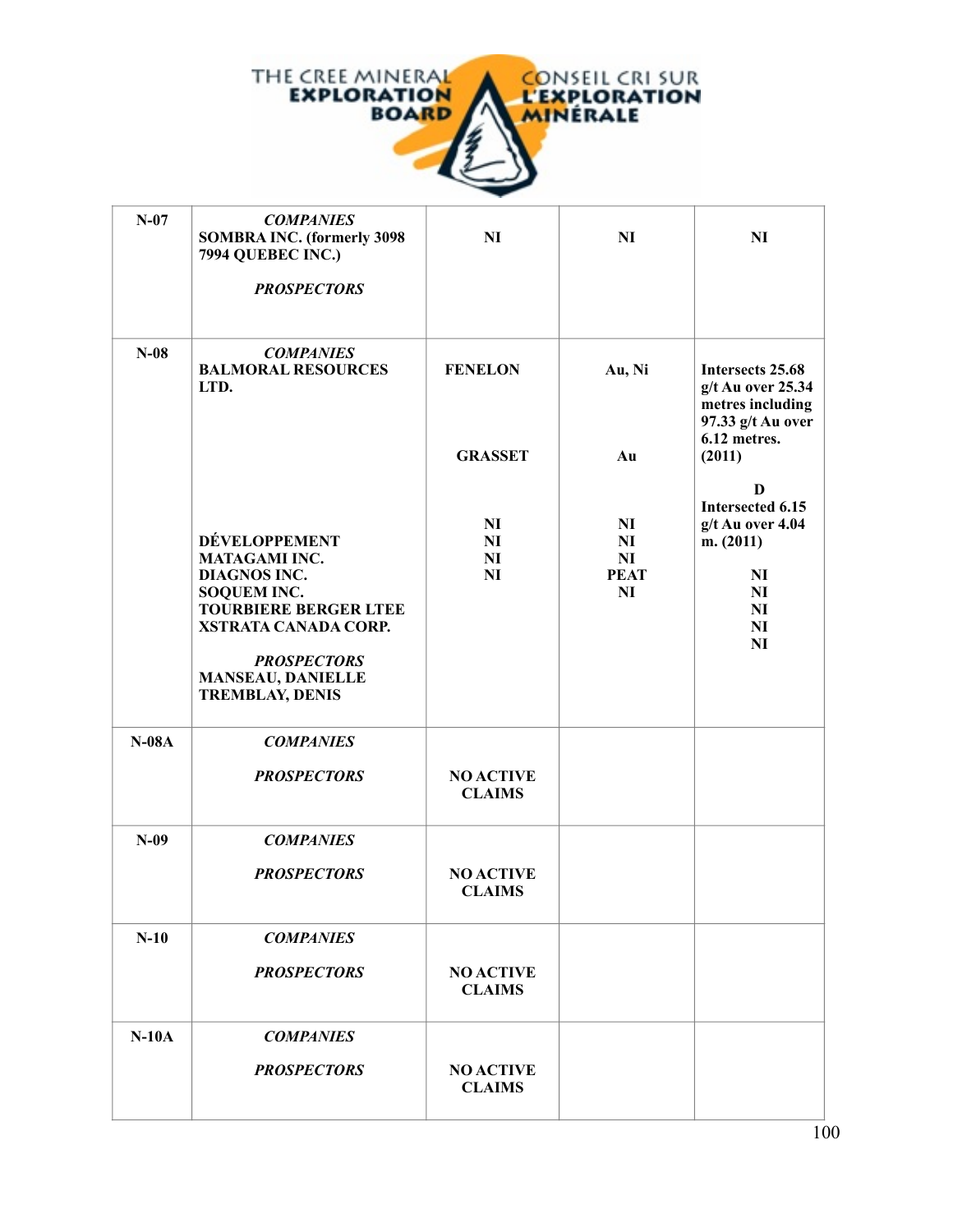

| $N-11$  | <b>COMPANIES</b>                                                                        |                                      |              |                                  |
|---------|-----------------------------------------------------------------------------------------|--------------------------------------|--------------|----------------------------------|
|         | <b>PROSPECTORS</b>                                                                      | <b>NO ACTIVE</b><br><b>CLAIMS</b>    |              |                                  |
| $N-11A$ | <b>COMPANIES</b>                                                                        |                                      |              |                                  |
|         | <b>PROSPECTORS</b>                                                                      | <b>NO ACTIVE</b><br><b>CLAIS</b>     |              |                                  |
| $N-12$  | <b>COMPANIES</b>                                                                        |                                      |              |                                  |
|         | <b>PROSPECTORS</b>                                                                      | <b>NO ACTIVE</b><br><b>CLAIMS</b>    |              |                                  |
| $N-14$  | <b>COMPANIES</b>                                                                        |                                      |              |                                  |
|         | <b>PROSPECTORS</b>                                                                      | <b>NO ACTIVE</b><br><b>CLAIMS</b>    |              |                                  |
| $N-15$  | <b>COMPANIES</b>                                                                        |                                      |              |                                  |
|         | <b>PROSPECTORS</b>                                                                      | <b>NO ACTIVE</b><br><b>CLAIMS</b>    |              |                                  |
| $N-16$  | <b>COMPANIES</b>                                                                        |                                      |              |                                  |
|         | <b>PROSPECTORS</b>                                                                      | <b>NO ACTIVE</b><br><b>CLAIMS</b>    |              |                                  |
| $R-01$  | <b>COMPANIES</b>                                                                        |                                      |              |                                  |
|         | <b>PROSPECTORS</b>                                                                      | <b>NO ACTIVE</b><br><b>CLAIMS</b>    |              |                                  |
| $R-01A$ | <b>COMPANIES</b><br><b>AZIMUT EXPLORATION INC.</b><br><b>MAJESCOR RESOURCES</b><br>INC. | <b>BROADBACK</b><br><b>MIRABELLI</b> | Au<br>Au, Cu | N <sub>I</sub><br>N <sub>I</sub> |
|         | <b>PROSPECTORS</b>                                                                      |                                      |              |                                  |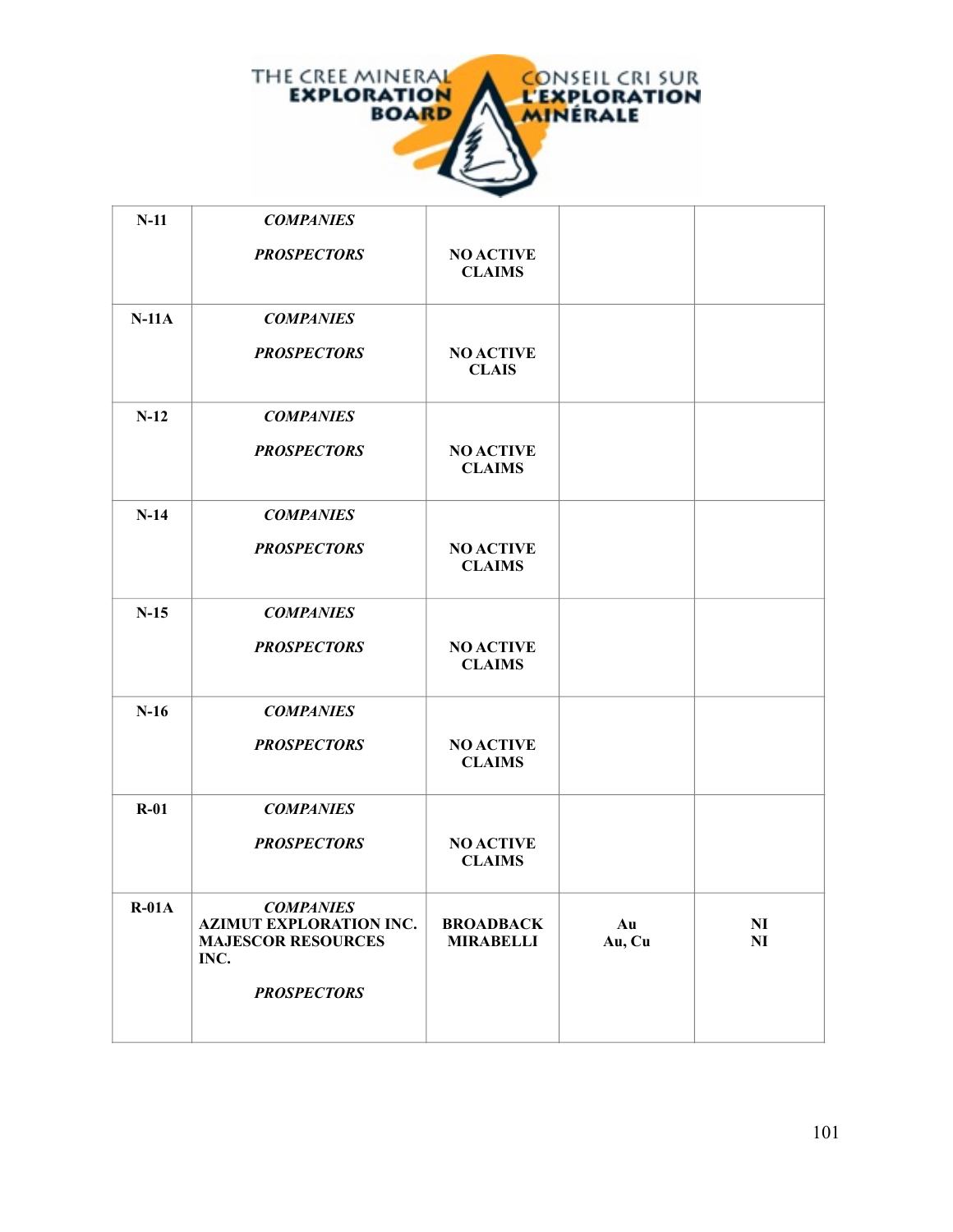

| $R-02$  | <b>COMPANIES</b>                                                            |                                   |        |    |
|---------|-----------------------------------------------------------------------------|-----------------------------------|--------|----|
|         | <b>PROSPECTORS</b>                                                          | <b>NO ACTIVE</b><br><b>CLAIMS</b> |        |    |
| $R-02A$ | <b>COMPANIES</b>                                                            |                                   |        |    |
|         | <b>PROSPECTORS</b>                                                          | <b>NO ACTIVE</b><br><b>CLAIMS</b> |        |    |
| $R-03$  | <b>COMPANIES</b>                                                            |                                   |        |    |
|         | <b>PROSPECTORS</b>                                                          | <b>NO ACTIVE</b><br><b>CLAIMS</b> |        |    |
| $R-04$  | <b>COMPANIES</b>                                                            |                                   |        |    |
|         | <b>PROSPECTORS</b>                                                          | <b>NO ACTIVE</b><br><b>CLAIMS</b> |        |    |
| $R-05$  | <b>COMPANIES</b><br><b>MAJESCOR RESOURCES</b><br>INC.<br><b>PROSPECTORS</b> | <b>MIRABELLI</b>                  | Au, Cu | NI |
|         |                                                                             |                                   |        |    |
| $R-06$  | <b>COMPANIES</b><br><b>MAJESCOR RESOURCES</b><br>INC.                       | <b>MIRABELLI</b>                  | Au, Cu | NI |
|         | <b>PROSPECTORS</b>                                                          |                                   |        |    |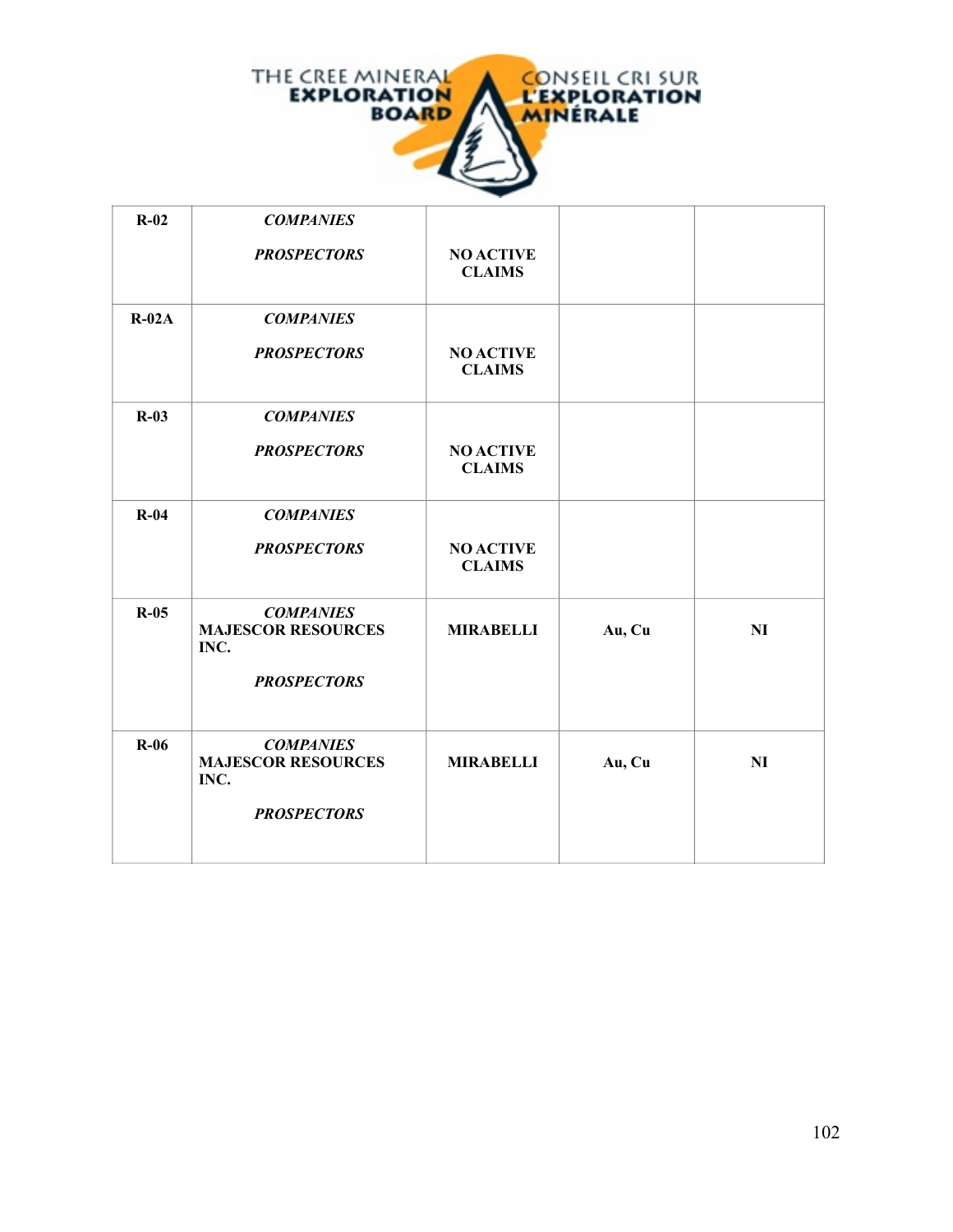

| $R-08$ | <b>COMPANIES</b><br><b>DIOS EXPLORATION INC. /</b><br><b>KHALKOS EXPLORATION</b><br>INC.<br><b>EVERTON RESOURCES INC.</b><br><b>GOLDEN VALLEY MINES</b><br>LTD.<br><b>MAJESCOR RESOURCES</b><br>INC.<br><b>SIRIOS RESOURCES INC.</b><br>VIRGINIA MINES INC.<br><b>PROSPECTORS</b> | PONTAX-<br><b>LITHIUM</b><br><b>WILDCAT</b><br><b>CHEECHOO</b><br><b>GOLD</b><br><b>MIRABELLI</b><br><b>PONTAX</b><br><b>ANATACAU-</b><br><b>WABAMISK</b> | Li<br>Au<br>Au<br>Au, Cu<br>Ag, Au<br>Au        | JV(2011)<br>NI<br><b>NI</b><br><b>NI</b><br>$D(\text{\#}:1,500m)$<br>(2011)<br>$D(\text{\#}:2,500)$<br>$8.47$ g/t Au to<br>22.97 g/t Au on 2<br>m (2009) |
|--------|-----------------------------------------------------------------------------------------------------------------------------------------------------------------------------------------------------------------------------------------------------------------------------------|-----------------------------------------------------------------------------------------------------------------------------------------------------------|-------------------------------------------------|----------------------------------------------------------------------------------------------------------------------------------------------------------|
| $R-09$ | <b>COMPANIES</b><br><b>DIOS EXPLORATION INC.</b><br><b>EVERTON RESOURCES INC.</b><br><b>MAJESCOR RESOURCES</b><br>INC.<br><b>SIRIOS RESOURCES INC.</b><br><b>PROSPECTORS</b>                                                                                                      | PONTAX-<br><b>LITHIUM</b><br><b>WILDCAT</b><br><b>MIRABELLI</b><br><b>PONTAX</b> (See<br><b>DIOS</b><br><b>EXPLORATION</b><br>INC.)                       | Li<br>Au<br>Au, Cu<br>Ag, Au,<br><b>DIAMOND</b> | NI<br>NI<br><b>NI</b><br>NI                                                                                                                              |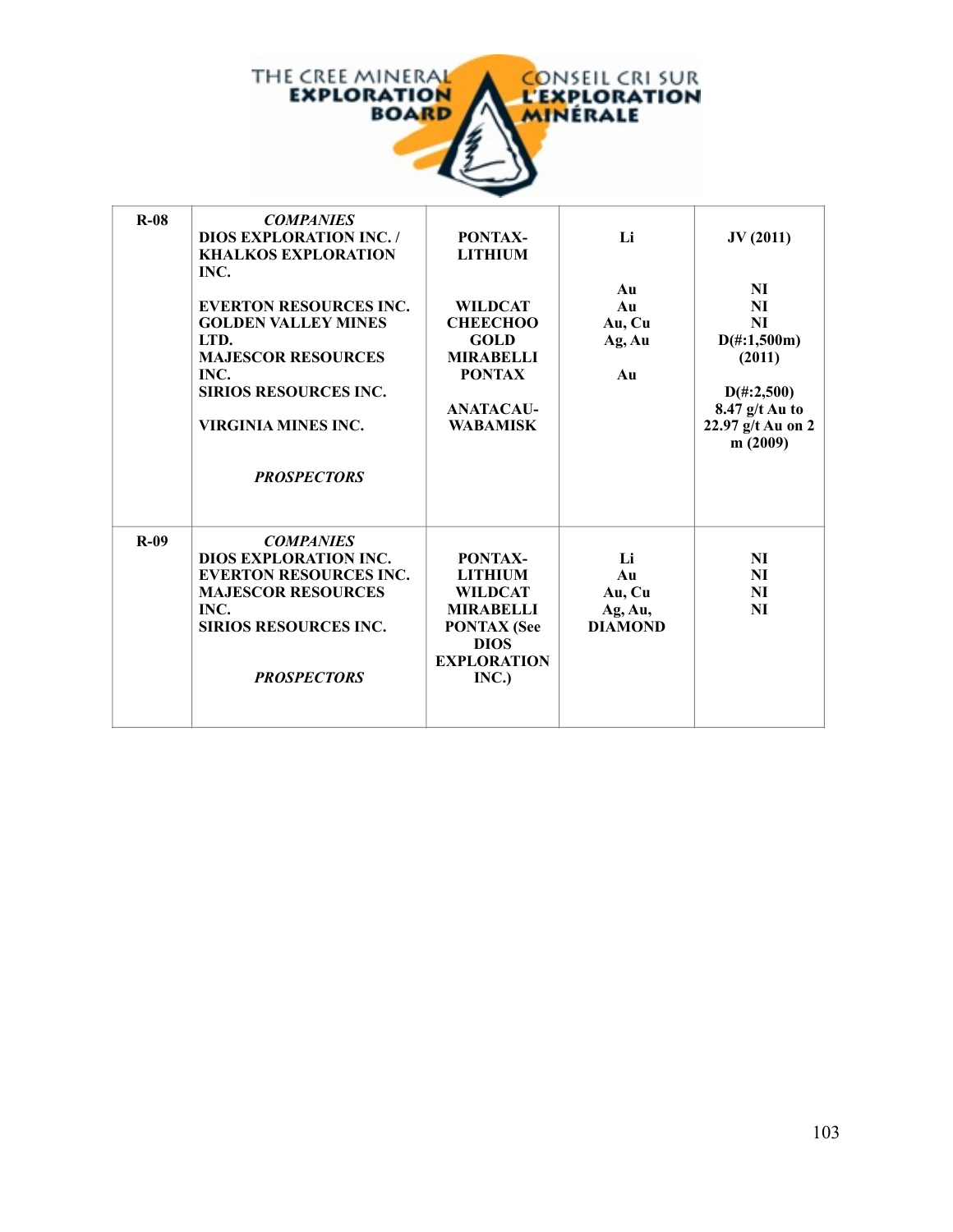

| $R-10$ | <b>COMPANIES</b>                 |                    |                |                                        |
|--------|----------------------------------|--------------------|----------------|----------------------------------------|
|        | 0891076 BC LTD.                  | N <sub>I</sub>     | N <sub>I</sub> | Acq (2011)                             |
|        | 9187-1400 QUEBEC INC.            | NI                 | N <sub>I</sub> | Acq (2011)                             |
|        | <b>ALIX RESOURCES CORP.</b>      | <b>QUEBEC</b>      | Li, REE        | Acq (2011)                             |
|        |                                  | <b>RARE</b>        |                |                                        |
|        |                                  | <b>EARTH</b>       |                |                                        |
|        | <b>VIRGINIA MINES INC.</b>       |                    | Au             | Acq (2011)                             |
|        |                                  | <b>WABAMISK</b>    | Au, Li         | 4.4% Li                                |
|        | <b>ARIANNE RESOURCES INC. /</b>  | <b>KOMO</b>        | Au             | $30.2$ g/t Au                          |
|        | <b>VIRGINIA MINES INC.</b>       | <b>OPINACA</b>     |                | (2010)                                 |
|        | VIRGINIA MINES INC. 50% /        |                    | Au             |                                        |
|        | SOQUEM INC. 50%                  | <b>LAC H</b>       |                | Pr, S, G (2010)                        |
|        | <b>ARIANNE RESOURCES INC.</b>    |                    | Au             |                                        |
|        | 50% / VANTEX RESOURCES           | <b>BLACK DOG</b>   |                | NI                                     |
|        |                                  |                    |                |                                        |
|        | LTD. 50%                         |                    | Li, REE        |                                        |
|        | <b>CONWAY RESOURCES INC.</b>     | LIT-CO1            | Li             | Acq (2011)                             |
|        | <b>DIOS EXPLORATION INC. /</b>   | PONTAX-            |                | JV(2011)                               |
|        | <b>KHALKOS EXPLORATION</b>       | <b>LITHIUM</b>     |                |                                        |
|        | INC.                             |                    | Au             |                                        |
|        |                                  |                    |                | 10.8 g/t Au over                       |
|        | <b>EASTMAIN RESOURCES INC.</b>   | <b>ELEONORE</b>    | Ag, Cu, Zn     | 0.5 <sub>m</sub>                       |
|        | / OPINACA MINES LTD.             | <b>SOUTH</b>       | Au             |                                        |
|        | <b>ELORO RESOURCES INC.</b>      |                    | Li, Ta         | N <sub>I</sub>                         |
|        | <b>EVERTON RESOURCES INC.</b>    | <b>DELTA</b>       |                | NI                                     |
|        | <b>CRITICAL ELEMENTS CORP.</b>   | <b>WILDCAT</b>     |                | Initiates EIA,                         |
|        | (formerly First Gold Exploration | <b>PIVERT/ROSE</b> |                | Met, RE                                |
|        | Inc.)                            |                    |                | <b>Indicated</b>                       |
|        |                                  |                    |                | resources of 26.5                      |
|        |                                  |                    |                | million tonnes at                      |
|        |                                  |                    |                | 1.30% Li                               |
|        |                                  |                    |                | or 0.98% Li                            |
|        |                                  |                    |                | 163 ppm Ta                             |
|        |                                  |                    |                | and Inferred                           |
|        |                                  |                    | N <sub>I</sub> | resources of 10.7                      |
|        |                                  |                    |                | million tonnes of                      |
|        |                                  |                    | <b>NI</b>      | 1.14% Li                               |
|        | <b>GEONORDIC TECHNICAL</b>       | N <sub>I</sub>     | Au             | or 0.86% Li                            |
|        | <b>SERVICES INC.</b>             |                    | N <sub>I</sub> | and 145 ppm                            |
|        | <b>GEOTEST CORP.</b>             | NI                 | Li, REE        | Ta <sub>2</sub>                        |
|        | <b>GOLDEN VALLEY MINES</b>       | <b>CHEECHOO</b>    |                |                                        |
|        | LTD.                             | GOLD               | Li, REE        | NI                                     |
|        | <b>IAMGOLD-QUEBEC</b>            | N <sub>I</sub>     |                |                                        |
|        | <b>MANAGEMENT INC.</b>           | <b>NI</b>          |                | Acq (2011)                             |
|        | <b>IMINESCO SERVICES INC.</b>    |                    |                | NI                                     |
|        |                                  | PIVERT-STAIRS      |                | NI                                     |
|        | JOURDAN RESOURCES INC.           |                    |                | Acq (2011)                             |
|        |                                  |                    |                |                                        |
|        |                                  |                    |                | D(20:3,053m)                           |
|        |                                  |                    |                | 1.88% Li                               |
|        |                                  |                    |                | $2,550$ g/t                            |
|        |                                  |                    |                | rubidium from                          |
|        |                                  |                    |                |                                        |
|        |                                  |                    | Ag, Au         | grab samples.<br><b>Intersected an</b> |
|        |                                  |                    |                |                                        |
|        |                                  |                    |                | 1 <sub>1</sub>                         |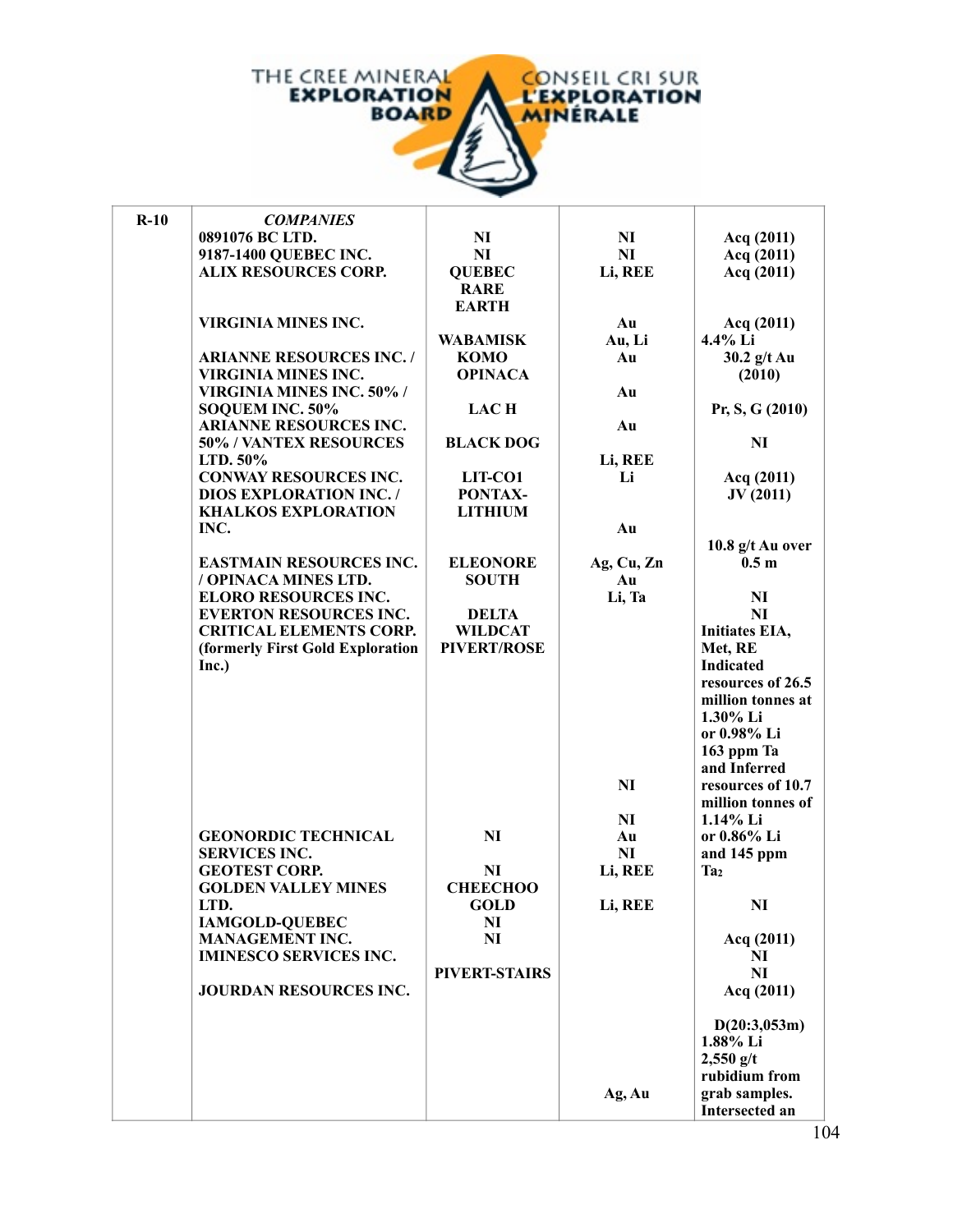

| $R-11$ | <b>COMPANIES</b><br><b>PROSPECTORS</b> | <b>NO ACTIVE</b><br><b>CLAIMS</b> |  |
|--------|----------------------------------------|-----------------------------------|--|
| $R-12$ | <b>COMPANIES</b><br><b>PROSPECTORS</b> | <b>NO ACTIVE</b><br><b>CLAIMS</b> |  |
| $R-13$ | <b>COMPANIES</b><br><b>PROSPECTORS</b> | <b>NO ACTIVE</b><br><b>CLAIMS</b> |  |
| $R-14$ | <b>COMPANIES</b><br><b>PROSPECTORS</b> | <b>NO ACTIVE</b><br><b>CLAIMS</b> |  |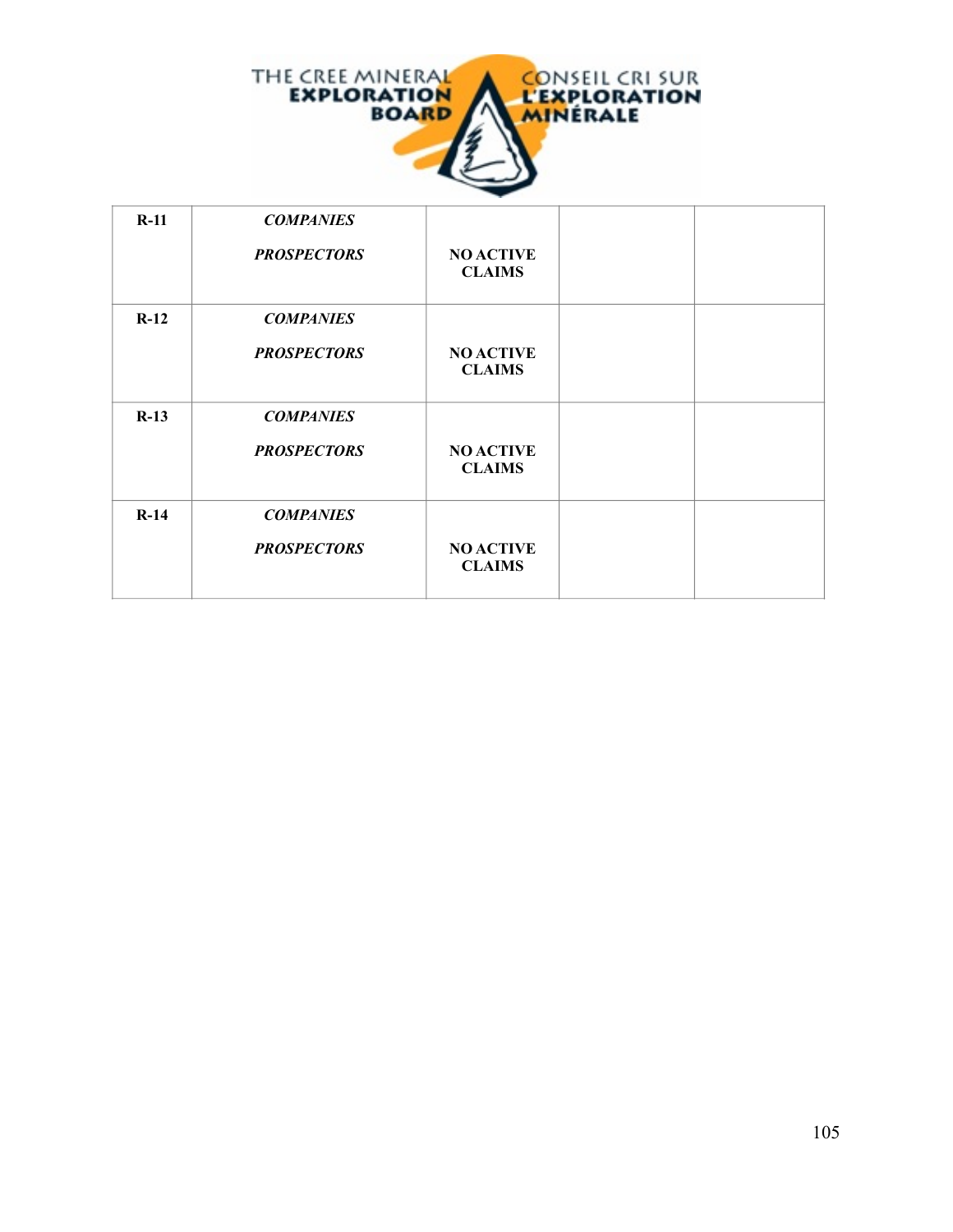

# **9. WASWANIPI FIRST NATION TRAPLINES**

#### *9.1. Exploration activity and mineral resources potential*

The Waswanipi traplines are on the Abitibi and Opatica subprovinces.

Substances of interest to exploration companies and prospectors include cobalt (Co), copper (Cu), diamond (C), gold (Au), iron (Fe), molybdenum (Mo), nickel (Ni), niobium (Nb), peat, platinum group elements (PGE), phosphate, rare earth elements (REE), silver (Ag), titanium (Ti), uranium (U), vanadium (V), and zinc (Zn).

Number of companies with active claims: 82.

Number of prospectors with active claims: 68 including 1 Cree prospector.

### *9.2. Highlights:*

- ➢ **BONTERRA RESOURCES INC.**:114.00g/t Au over 0.7 metre on EASTERN EXTENSION property on Trapline W-25B.
- ➢ **EAGLE HILL EXPLORATION CORP.**: 94.50g/t Au over 6.25 metres on the WINDFALL property on traplines W-25A, W-25B.
- ➢ **GEOMEGA RESOURCES INC.**: NI 43-101 Mineral Resource Estimate on the MONTVIEL property on Trapline W-11B,
	- o Indicated resource of 183.9 million tonnes averaging 1.45% TREO
	- o Inferred resource of 66.7 million tonnes averaging 1.46% TREO
	- o Intersected 2.15% TREO over 250.65 m and 1.51% TREO over 520.65 metres.
	- o Enters into a Pre-Development Agreement with the GRAND COUNCIL OF THE CREES and the CREE FIRST NATION OF WASWANIPI.
- ➢ **METANOR RESOURCES INC. / SANDSTORM GOLD LTD.**: Pre-feasibility Study, obtained Certificate of Authorization to proceed with a 5,000 tonne bulk sample, completed shaft sinking and obtained 14.80g/t Au from a new zone on the BACHELOR LAKE property on traplines W-21, W-24A.
- ➢ **NQ EXPLORATION INC.**: 11.55g/t Au over 1.30 metres on the LAC SHORTT property on Trapline W-21.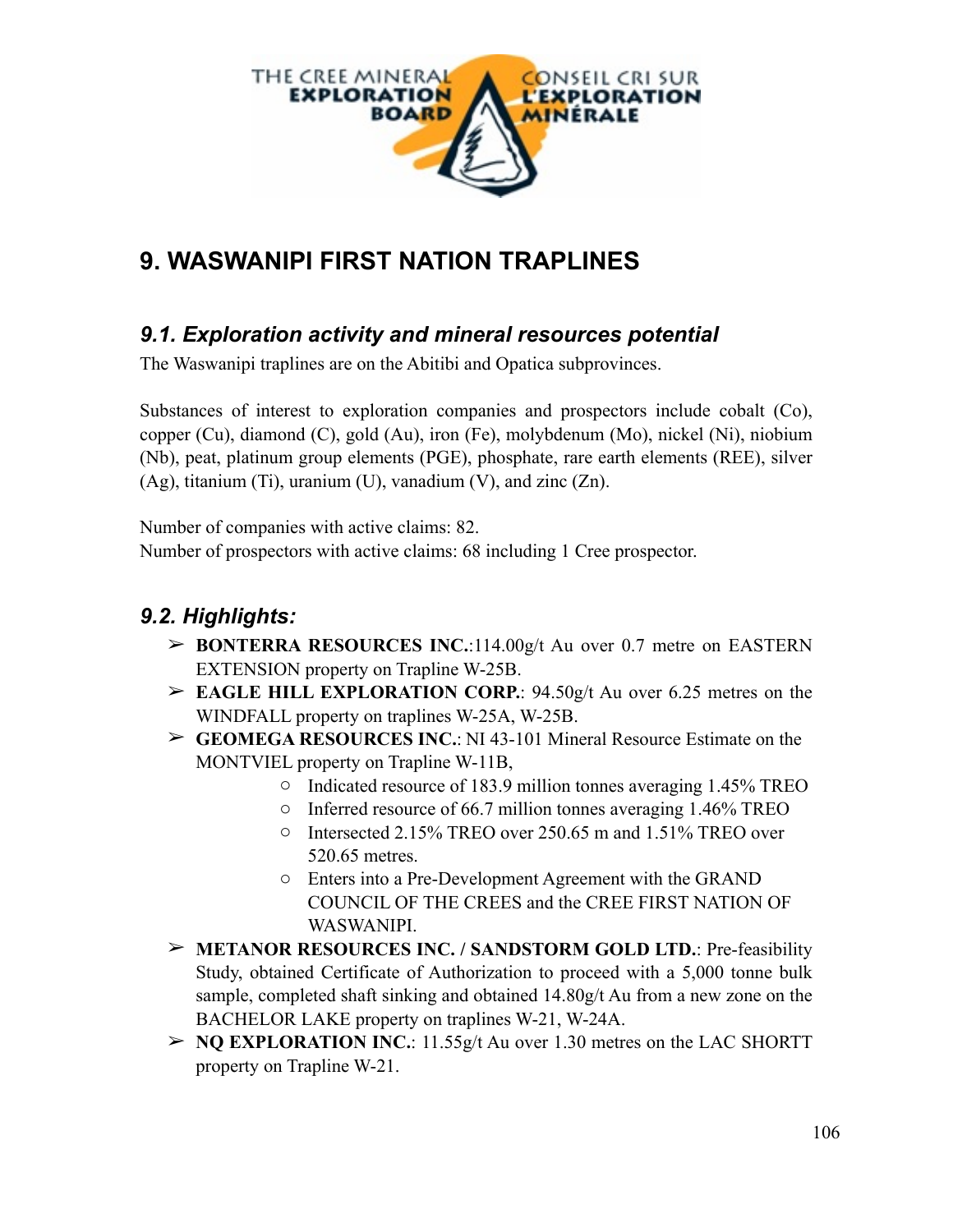

➢ **STELLAR PACIFIC VENTURES INC.**: 76.53g/t Au over 2 metres on the MONSTER LAKE property on traplines W-23A, W-23B.

### *9.3. Number of projects by substance:*

| Substance               | Number of projects |  |  |
|-------------------------|--------------------|--|--|
| Gold                    | 49                 |  |  |
| Base metals             | 21                 |  |  |
| Diamonds                | 3                  |  |  |
| Platinum group elements | 1                  |  |  |
| Uranium                 | 4                  |  |  |
| Lithium                 | ∩                  |  |  |
| Rare earth elements     |                    |  |  |
| Iron                    | っ                  |  |  |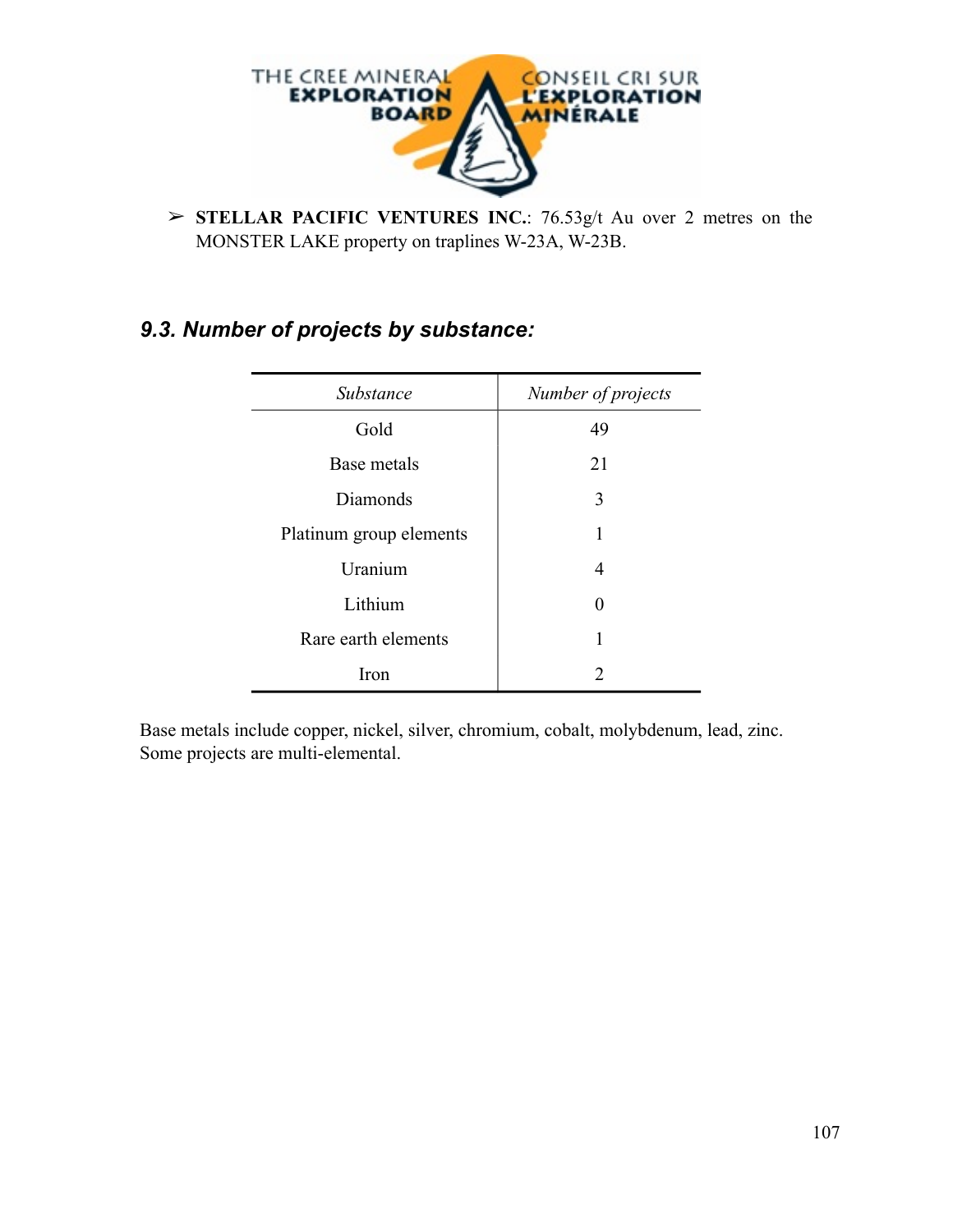

## *9.4. Mineral Exploration Activity (Waswanipi)*

| <b>TRAPLI</b> | <b>COMPANIES/</b>                                                                                                                                                                             | <b>PROJECTS</b>                   | <b>SUBSTANCES</b>    | <b>ACTIVITY</b>                  |
|---------------|-----------------------------------------------------------------------------------------------------------------------------------------------------------------------------------------------|-----------------------------------|----------------------|----------------------------------|
| <b>NE</b>     | <b>PROSPECTORS</b>                                                                                                                                                                            |                                   |                      | <b>FINDINGS</b>                  |
| $W-01$        | <b>COMPANIES</b><br><b>SOQUEM INC.</b><br><b>XSTRATA CANADA CORP.</b><br><b>PROSPECTORS</b><br>ROBERT, JEAN 50% /<br><b>DARVEAU, RENE 50%</b><br>ZAMIDA, DAVID                                | N <sub>I</sub><br>NI              | N <sub>I</sub><br>NI | N <sub>I</sub><br>NI             |
| $W-02$        | <b>COMPANIES</b><br>XSTRATA CANADA CORP.<br><b>PROSPECTORS</b><br><b>GRIESBACH, GLENN 50% /</b><br>SHEIKHOLESLAMI,<br><b>SALMASI KAMALEDDING</b><br>50%                                       | N <sub>I</sub>                    | N <sub>I</sub>       | N <sub>I</sub>                   |
| $W-04$        | <b>COMPANIES</b><br><b>PROSPECTORS</b><br><b>LAVOIE, MICHEL</b>                                                                                                                               |                                   |                      |                                  |
| $W-05$        | <b>COMPANIES</b><br><b>PROSPECTORS</b>                                                                                                                                                        | <b>NO ACTIVE</b><br><b>CLAIMS</b> |                      |                                  |
| $W-05A$       | <b>COMPANIES</b><br><b>BEAUFIELD RESOURCES</b><br>INC.<br><b>IAMGOLD-QUEBEC</b><br><b>MANAGEMENT INC.</b><br><b>PROSPECTORS</b><br><b>MANSEAU, DANIELLE 50% /</b><br><b>DOIRON, SERGE 50%</b> | <b>URBAN-BARRY</b><br>NI          | Au<br>NI             | N <sub>I</sub><br>N <sub>I</sub> |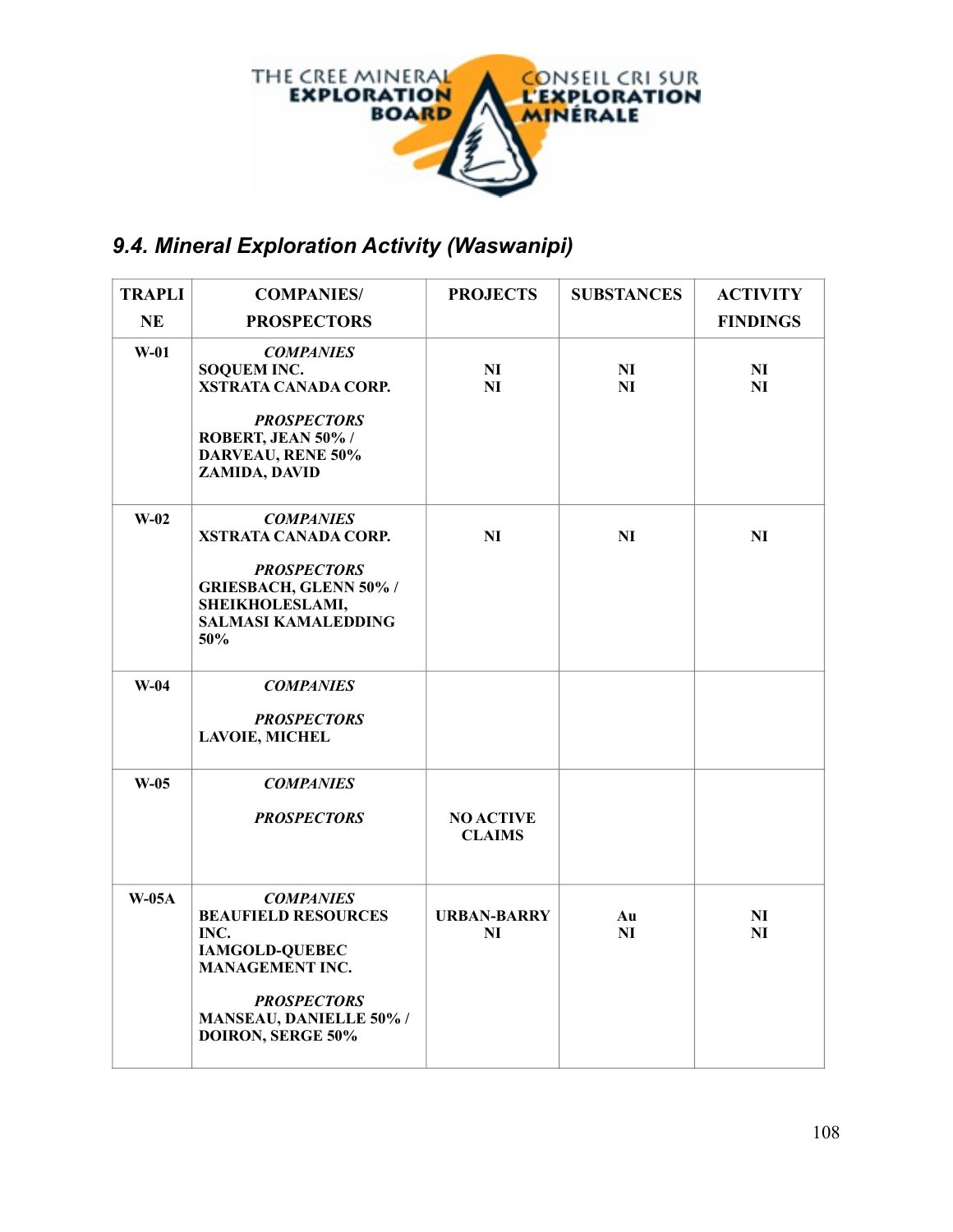

| $W-05B$      | <b>COMPANIES</b>                                                                                                                                                                                                                                                                              |                                                                               |                                                                  |                                                                          |
|--------------|-----------------------------------------------------------------------------------------------------------------------------------------------------------------------------------------------------------------------------------------------------------------------------------------------|-------------------------------------------------------------------------------|------------------------------------------------------------------|--------------------------------------------------------------------------|
|              | <b>PROSPECTORS</b>                                                                                                                                                                                                                                                                            | <b>NO ACTIVE</b><br><b>CLAIMS</b>                                             |                                                                  |                                                                          |
| <b>W-05C</b> | <b>COMPANIES</b><br><b>BEAUFIELD RESOURCES</b><br>INC.<br><b>SOQUEM INC.</b><br><b>PROSPECTORS</b>                                                                                                                                                                                            | <b>URBAN-BARRY</b><br>N <sub>I</sub>                                          | Au<br><b>NI</b>                                                  | N <sub>I</sub><br>NI                                                     |
| $W-05D$      | <b>COMPANIES</b><br><b>CANADIAN ROYALTIES INC.</b><br><b>EVERTON RESOURCES INC.</b><br><b>NUINSCO EXPLORATION</b><br>LTD.<br>VICTORY NICKEL INC.<br><b>PROSPECTORS</b><br>DENTINGER, JEAN-CLAUDE<br>FEKETE, MARK<br><b>LAVOIE, MICHEL</b><br><b>MASSON, MARIO</b><br><b>ST-PIERRE, DANIEL</b> | $\bf{I}$<br>LAC SCOTT,<br><b>BATTLESHIP</b><br><b>NI</b><br><b>LAC ROCHER</b> | N <sub>I</sub><br>Au, Cu<br><b>NI</b><br><b>NI</b><br>Co, Cu, Ni | N <sub>I</sub><br>N <sub>I</sub><br><b>NI</b><br><b>NI</b><br>PEA (2010) |
| W-06         | <b>COMPANIES</b><br><b>PROSPECTORS</b><br>DENTINGER, JEAN-CLAUDE                                                                                                                                                                                                                              |                                                                               |                                                                  |                                                                          |
| <b>W-06A</b> | <b>COMPANIES</b><br><b>BEAUFIELD RESOURCES</b><br>INC.<br><b>PROSPECTORS</b>                                                                                                                                                                                                                  | <b>URBAN-BARRY</b>                                                            | Au                                                               | NI                                                                       |
| $W-07$       | <b>COMPANIES</b><br><b>PROSPECTORS</b>                                                                                                                                                                                                                                                        | <b>NO ACTIVE</b><br><b>CLAIMS</b>                                             |                                                                  |                                                                          |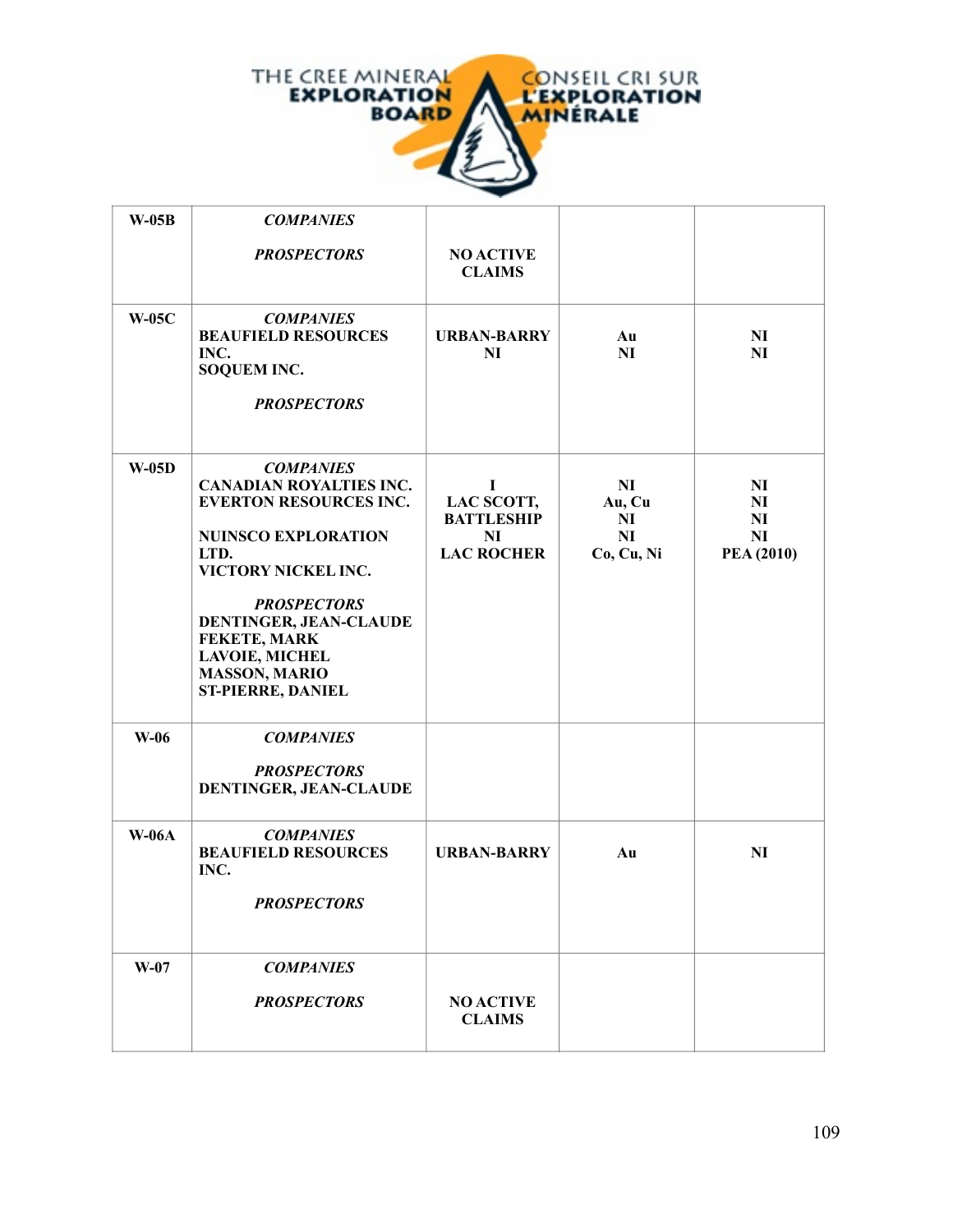

| $W-08$  | <b>COMPANIES</b>                                                                  |                                     |              |                                                                                                           |
|---------|-----------------------------------------------------------------------------------|-------------------------------------|--------------|-----------------------------------------------------------------------------------------------------------|
|         | <b>PROSPECTORS</b>                                                                | <b>NO ACTIVE</b><br><b>CLAIMS</b>   |              |                                                                                                           |
| $W-09$  | <b>COMPANIES</b><br><b>CANADIAN ROYALTIES INC.</b>                                | <b>NI</b>                           | <b>NI</b>    | NI                                                                                                        |
|         | <b>PROSPECTORS</b><br><b>FEKETE, MARK</b><br><b>MASSON, MARIO</b>                 |                                     |              |                                                                                                           |
| $W-10$  | <b>COMPANIES</b>                                                                  |                                     |              |                                                                                                           |
|         | <b>PROSPECTORS</b><br>DENTINGER, JEAN-CLAUDE                                      |                                     |              |                                                                                                           |
| $W-10A$ | <b>COMPANIES</b><br><b>MURGOR RESOURCES INC.</b>                                  | <b>FANCAMP</b>                      | Au           | 10.4 g/t Au over                                                                                          |
|         |                                                                                   | <b>NELLIGAN</b>                     | Au           | $4.30 \text{ m} (2010)$<br>28.06 g/t Au over                                                              |
|         | <b>MURGOR RESOURCES INC.</b><br>50% / CLIFFS NATURAL<br><b>RESOURCES INC. 50%</b> | <b>WINDFALL</b>                     | Au           | $4.54$ m $(2010)$<br><b>Optioned</b> to<br><b>EAGLE HILL</b><br><b>EXPLORATION</b><br><b>CORP.</b> (2010) |
|         |                                                                                   | <b>BARRY</b>                        | Au           |                                                                                                           |
|         |                                                                                   | <b>BENOIT</b><br><b>EAGLE RIVER</b> | Au, Cu<br>Au | $\mathbf{N}$<br>NI                                                                                        |
|         |                                                                                   | <b>GREENSHIELD</b>                  | Au           | N <sub>I</sub><br>N <sub>I</sub>                                                                          |
|         | <b>PROSPECTORS</b>                                                                |                                     |              |                                                                                                           |
| $W-11$  | <b>COMPANIES</b><br><b>EXPLORECO INC</b>                                          | <b>NI</b>                           | <b>NI</b>    | NI                                                                                                        |
|         | <b>PROSPECTORS</b>                                                                |                                     |              |                                                                                                           |
| $W-11A$ | <b>COMPANIES</b><br>NIOGOLD MINING CORP.                                          | <b>NI</b>                           | Au           | NI                                                                                                        |
|         | <b>PROSPECTORS</b>                                                                |                                     |              |                                                                                                           |
|         |                                                                                   |                                     |              |                                                                                                           |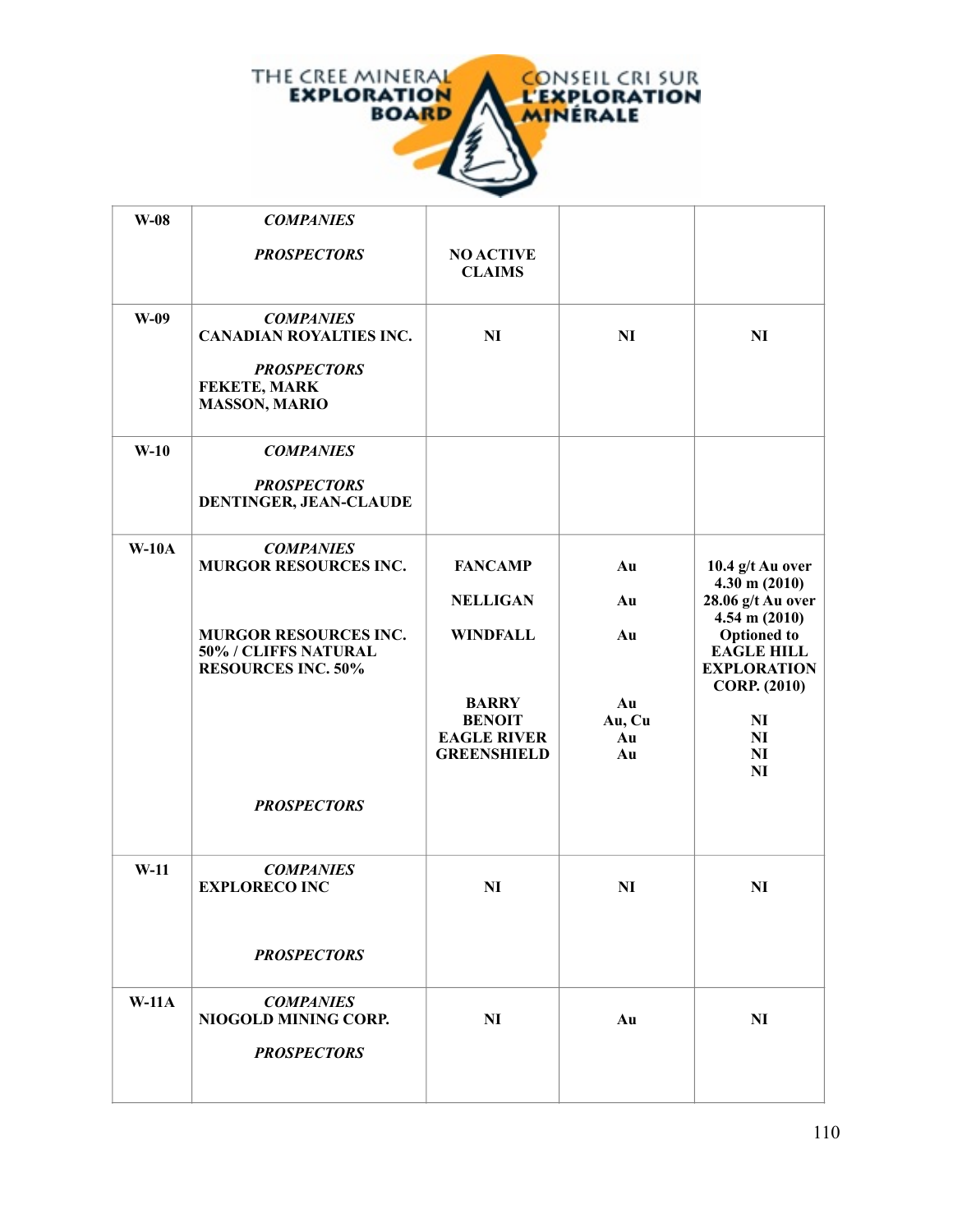

| $W-11B$ | <b>COMPANIES</b>                                                     |                 |                                   |                                                                                                                                                                                                                                                                                                                                                                                                                                                                                                                                                                                                                                                                                                              |
|---------|----------------------------------------------------------------------|-----------------|-----------------------------------|--------------------------------------------------------------------------------------------------------------------------------------------------------------------------------------------------------------------------------------------------------------------------------------------------------------------------------------------------------------------------------------------------------------------------------------------------------------------------------------------------------------------------------------------------------------------------------------------------------------------------------------------------------------------------------------------------------------|
|         | NIOGOLD MINING CORP.                                                 | <b>MONTVIEL</b> | REE, NIOBIUM,<br><b>PHOSPHATE</b> | <b>Optioned</b> to<br>Geomega<br><b>Resources Inc.</b>                                                                                                                                                                                                                                                                                                                                                                                                                                                                                                                                                                                                                                                       |
|         | <b>GEOMEGA RESOURCES INC.</b>                                        | <b>MONTVIEL</b> | REE, Nb,<br><b>PHOSPHATE</b>      | (2011)                                                                                                                                                                                                                                                                                                                                                                                                                                                                                                                                                                                                                                                                                                       |
|         | ZIMTU CAPITAL CORP/<br><b>CANADA GAS CORP.</b><br><b>PROSPECTORS</b> | <b>GOELAND</b>  | REE, Nb,<br><b>PHOSPHATE</b>      | <b>Drilling</b><br>Phase 1<br>intersected<br><b>1.24% TREO</b><br>over 480 metres<br>including 2.03%<br><b>TREO</b> over<br>39.4m and 1.38%<br>TREO over 512.7<br>metres including<br><b>2.28% TREO</b><br>over 51.8 m.<br>(2011)<br><b>Intersected</b><br><b>2.15% TREO</b><br>over 250.65 m<br>and 1.51%<br><b>TREO</b> over<br>520.65 m.<br>NI 43-101<br><b>Mineral</b><br><b>Resource</b><br>calculation<br><b>Indicated</b><br>resource of 183.9<br>million tonnes<br>averaging 1.45%<br><b>TREO</b> and<br><b>Inferred resource</b><br>of 66.7 million<br>tonnes averaging<br>1.46% TREO.<br>PDA. (2011)<br><b>Zimtu Capital</b><br>Corp. optioned<br>property to<br><b>Canada Gas</b><br>Corp. (2011) |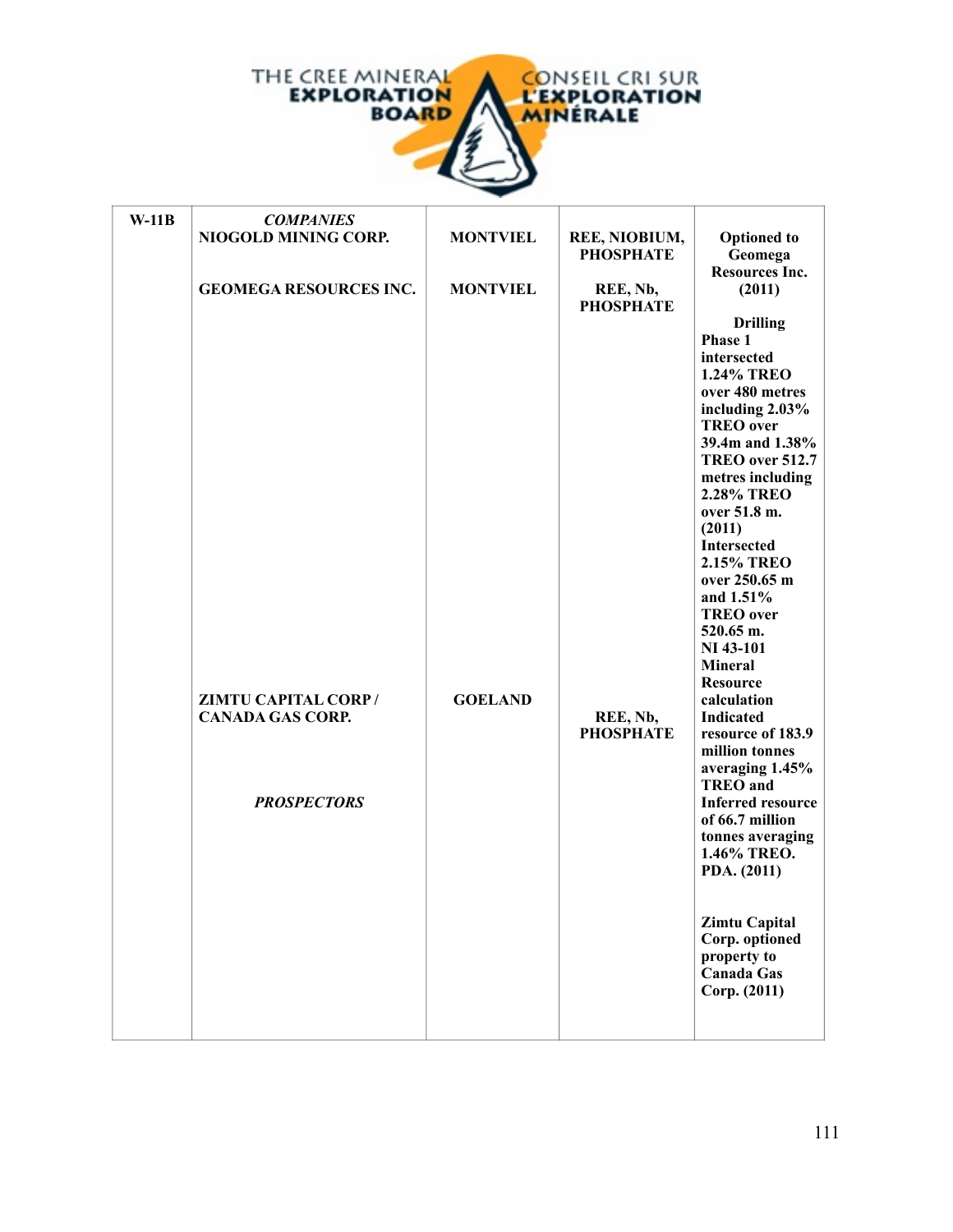

| $W-12$ | <b>COMPANIES</b>                                                                  |                                       |            |                                                                                                                          |
|--------|-----------------------------------------------------------------------------------|---------------------------------------|------------|--------------------------------------------------------------------------------------------------------------------------|
|        | <b>MURGOR RESOURCES INC.</b>                                                      | <b>FANCAMP</b>                        | Au         | 10.4 g/t Au over<br>$4.30 \text{ m} (2010)$                                                                              |
|        |                                                                                   | <b>NELLIGAN</b>                       | Au         | 28.06 g/t Au over<br>$4.54$ m $(2010)$                                                                                   |
|        | <b>MURGOR RESOURCES INC.</b><br>50% / CLIFFS NATURAL<br><b>RESOURCES INC. 50%</b> | WINDFALL                              | Au         | <b>Optioned</b> to<br><b>EAGLE HILL</b><br><b>EXPLORATION</b>                                                            |
|        |                                                                                   | <b>BARRY</b>                          | Au         | <b>CORP.</b> (2010)                                                                                                      |
|        |                                                                                   | <b>BENOIT</b>                         | Au, Cu     | NI                                                                                                                       |
|        |                                                                                   | <b>EAGLE RIVER</b>                    | Au         | NI                                                                                                                       |
|        |                                                                                   | <b>GREENSHIELD</b>                    | Au         | NI                                                                                                                       |
|        |                                                                                   |                                       |            | NI                                                                                                                       |
|        | <b>PROSPECTORS</b><br>DENTINGER, JEAN-CLAUDE                                      |                                       |            |                                                                                                                          |
| $W-13$ | <b>COMPANIES</b><br><b>APELLA RESOURCES INC. /</b>                                | <b>FRONTLINE</b>                      | U          | NI                                                                                                                       |
|        | PRIORITY URANIUM                                                                  |                                       |            |                                                                                                                          |
|        | <b>CORPORATION</b><br><b>APELLA RESOURCES INC.</b>                                | <b>IRON-T V-Fe-Ti</b>                 | Fe, V, Ti  | D(23:23,00)<br>Confirm<br>mineralization<br>along entire 22.5<br>km strike length<br>and discover 3<br>new zones. (2011) |
|        |                                                                                   | <b>ISLE DIEU</b>                      | Au, Cu, Zn |                                                                                                                          |
|        | MDN INC.                                                                          | NI                                    | Cu, Zn     | NI                                                                                                                       |
|        | <b>SOQUEM INC.</b>                                                                |                                       |            | NI                                                                                                                       |
|        | XSTRATA CANADA CORP./.<br><b>DONNER METALS LTD.</b>                               | <b>MATAGAMI</b><br><b>NORTH FLANK</b> | Cu, Ag, Au | JV(2011)                                                                                                                 |
|        | <b>PROSPECTORS</b>                                                                |                                       |            |                                                                                                                          |
|        | <b>CASIDI, IAN</b><br><b>GRIESBACH, GLENN 50% /</b>                               |                                       |            |                                                                                                                          |
|        | SHEIKHOLESLAMI,                                                                   |                                       |            |                                                                                                                          |
|        | <b>SALMASI KAMALEDDING</b><br>50%                                                 |                                       |            |                                                                                                                          |
|        | <b>NEALON, MARGARET</b>                                                           |                                       |            |                                                                                                                          |
|        | ROBERT, JEAN 50% /                                                                |                                       |            |                                                                                                                          |
|        | <b>DARVEAU, RENE 50%</b><br>ZAMIDA, DAVID                                         |                                       |            |                                                                                                                          |
|        |                                                                                   |                                       |            |                                                                                                                          |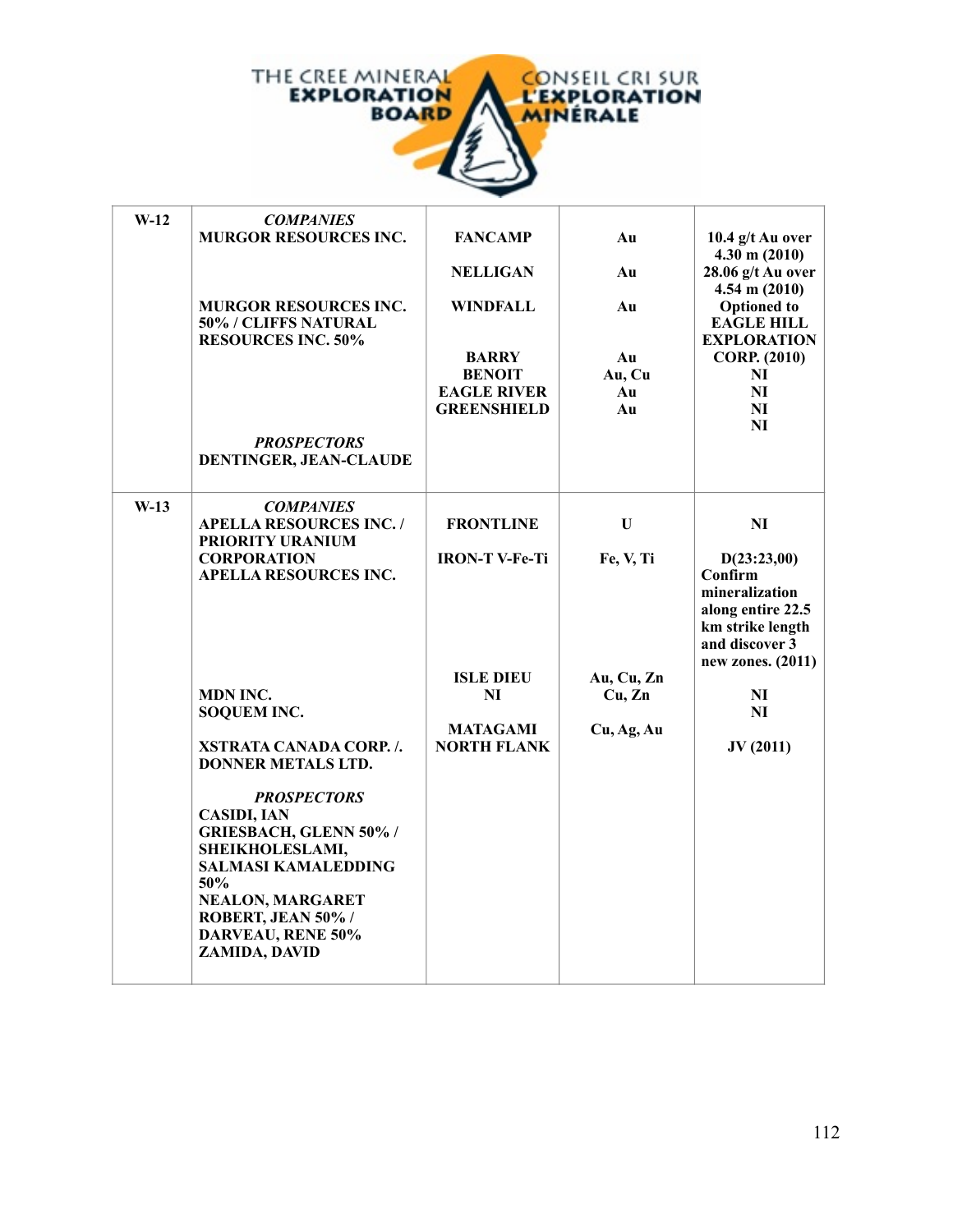

| $W-13A$ | <b>COMPANIES</b><br><b>APELLA RESOURCES INC. /</b><br>PRIORITY URANIUM                                                                                                                                                                                     | <b>FRONTLINE</b>                                                                   | U                                        | NI                                                                                                                |
|---------|------------------------------------------------------------------------------------------------------------------------------------------------------------------------------------------------------------------------------------------------------------|------------------------------------------------------------------------------------|------------------------------------------|-------------------------------------------------------------------------------------------------------------------|
|         | <b>CORPORATION</b><br><b>APELLA RESOURCES INC.</b>                                                                                                                                                                                                         | <b>IRON-T V-Fe-Ti</b>                                                              | Fe, V, Ti                                | D(23:23,00)<br>Confirm<br>mineralization<br>along entire 22.5<br>km strike length<br>and discover 3<br>new zones. |
|         | <b>HINTERLAND METALS INC.</b>                                                                                                                                                                                                                              | <b>LOCKOUT</b><br><b>PLATEAU/EBAY</b>                                              | Au<br><b>PGE</b><br><b>NI</b>            | (2011)<br>NI<br>NI                                                                                                |
|         | <b>XSTRATA CANADA CORP.</b><br><b>PROSPECTORS</b><br><b>CASIDI, IAN</b><br><b>MACDONALD, CYNTHIA</b>                                                                                                                                                       | N <sub>I</sub>                                                                     | <b>NI</b>                                | <b>NI</b><br>N <sub>I</sub>                                                                                       |
| $W-13B$ | <b>COMPANIES</b><br><b>AUROCK EXPLORATION</b><br>INC.<br><b>EXPLORATION METAUXDIC</b><br><b>GEONOVA EXPLORATION</b><br>INC.<br>HINTERLAND METALS INC.<br>XSTRATA CANADA CORP.<br><b>PROSPECTORS</b><br>DENTINGER, JEAN-CLAUDE<br><b>MACDONALD, CYNTHIA</b> | <b>NI</b><br><b>NI</b><br><b>NI</b><br><b>LOCKOUT</b><br><b>PLATEAU/EBAY</b><br>NI | <b>NI</b><br>Au<br>NI<br>Au<br>PGE<br>NI | NI<br>NI<br><b>NI</b><br><b>NI</b><br>NI<br>NI                                                                    |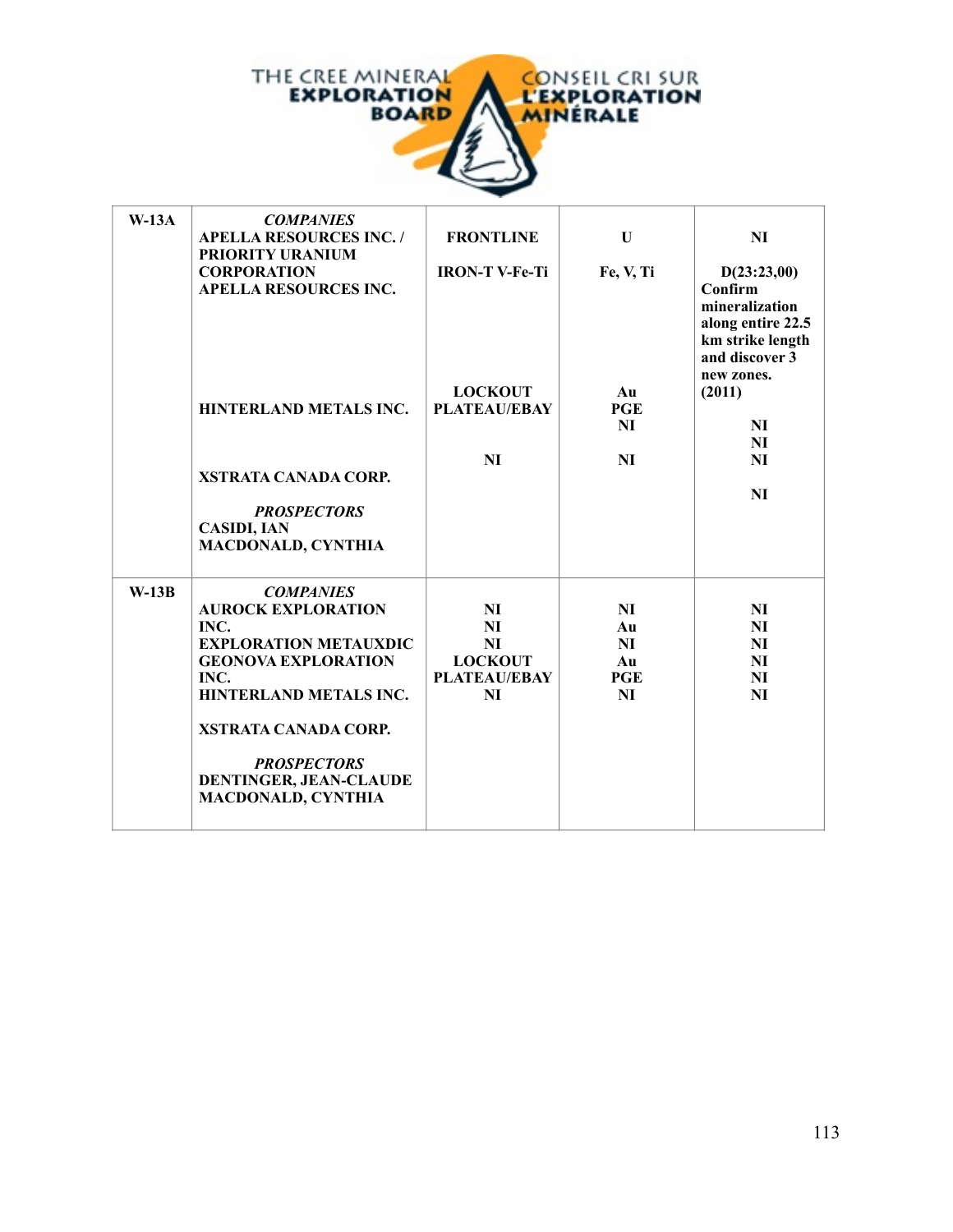

| $W-14$ | <b>COMPANIES</b>                                                                                                                                                                                                                                                                                                                                             |                                          |                                            |                                          |
|--------|--------------------------------------------------------------------------------------------------------------------------------------------------------------------------------------------------------------------------------------------------------------------------------------------------------------------------------------------------------------|------------------------------------------|--------------------------------------------|------------------------------------------|
|        | <b>EXPLORATION</b><br><b>INNOVATEURS DE QUEBEC</b><br>INC.<br><b>EXPLORATION METAUXDIC</b><br>XSTRATA CANADA CORP.                                                                                                                                                                                                                                           | <b>NI</b><br>N <sub>I</sub><br><b>NI</b> | <b>NI</b><br>Au<br>NI                      | <b>NI</b><br>NI<br><b>NI</b>             |
|        | <b>PROSPECTORS</b><br><b>AYOTTE, JACQUES 50%/</b><br><b>AYOTTE, ETIENNE 50%</b><br><b>CROSS, DON</b><br>GRIESBACH, GLENN 50% /<br>SHEIKHOLESLAMI,<br><b>SALMASI KAMALEDDING</b><br>50%<br><b>MACDONALD, CYNTHIA</b><br>PERRON, TONY                                                                                                                          |                                          |                                            |                                          |
| $W-15$ | <b>COMPANIES</b><br><b>ANTORO RESOURCES INC.</b><br><b>KINROSS GOLD CORP.</b><br><b>PROSPECTORS</b>                                                                                                                                                                                                                                                          | N <sub>I</sub><br><b>NI</b>              | <b>DIAMOND</b><br>Au                       | N <sub>I</sub><br>NI                     |
| $W-16$ | <b>COMPANIES</b><br><b>ADVENTURE GOLD INC.</b><br><b>DIAGNOS INC.</b><br>PREMIER HORTICULTURE<br>LTD.<br><b>PROSPECTORS</b><br><b>BOUCHARD, CLERMONT</b><br><b>BOUCHARD, MARC 50% /</b><br><b>TREMBLAY, ALAIN 50%</b><br><b>GAUTHIER, REAL</b><br><b>GOSMAN, DAVID</b><br>LAMOTHE, GILBERT 50% /<br><b>BOUCHARD, MARC 50%</b><br><b>TREMBLAY, JEAN-LOUIS</b> | N <sub>I</sub><br><b>NI</b><br><b>NI</b> | N <sub>I</sub><br><b>NI</b><br><b>PEAT</b> | N <sub>I</sub><br><b>NI</b><br><b>NI</b> |
|        |                                                                                                                                                                                                                                                                                                                                                              |                                          |                                            |                                          |
| $W-17$ | <b>COMPANIES</b><br><b>PROSPECTORS</b>                                                                                                                                                                                                                                                                                                                       | <b>NO ACTIVE</b><br><b>CLAIMS</b>        |                                            |                                          |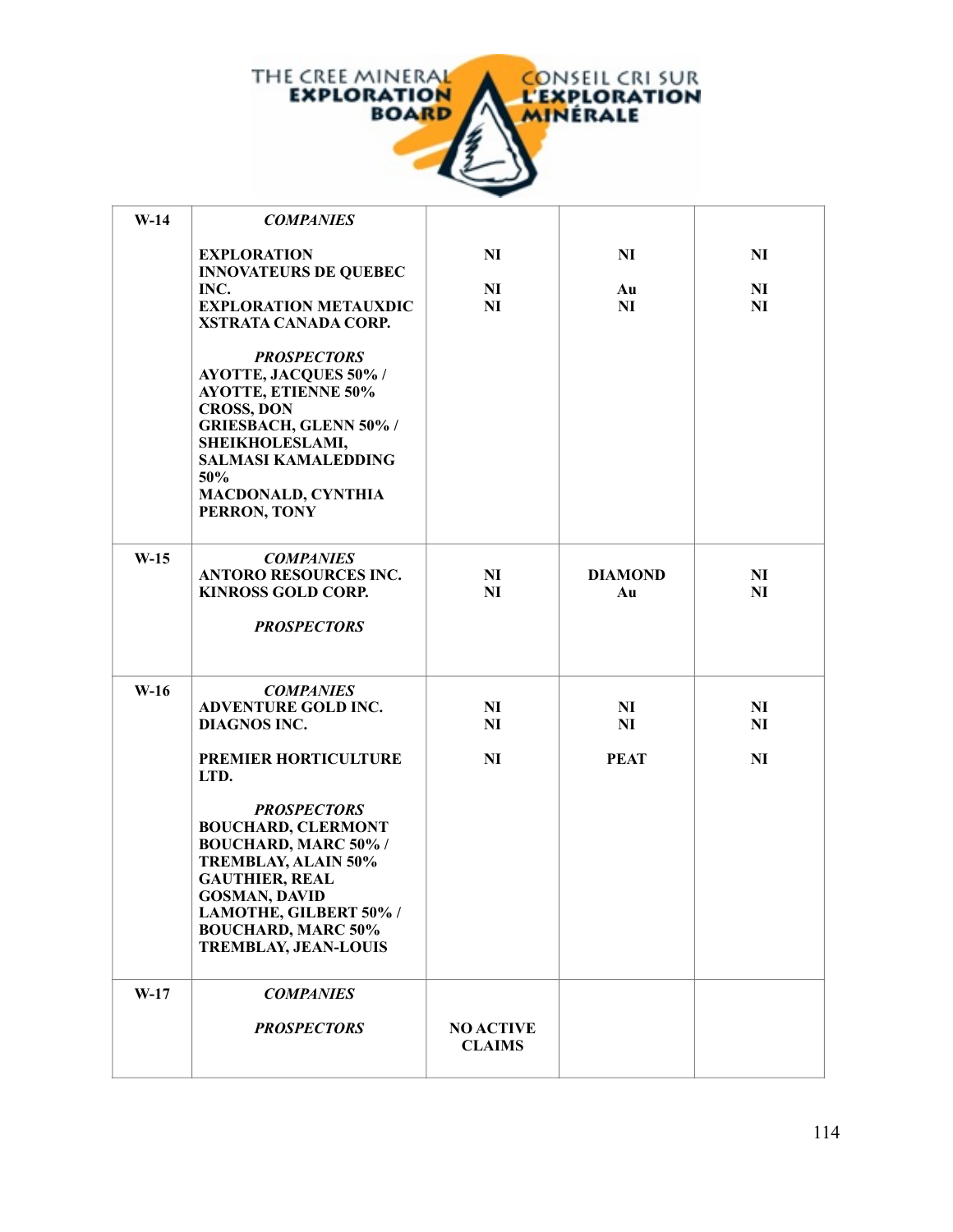

| $W-17A$ | <b>COMPANIES</b>                                                                                                                                                                                                                                      |                                      |                            |                            |
|---------|-------------------------------------------------------------------------------------------------------------------------------------------------------------------------------------------------------------------------------------------------------|--------------------------------------|----------------------------|----------------------------|
|         | <b>PROSPECTORS</b>                                                                                                                                                                                                                                    | <b>NO ACTIVE</b><br><b>CLAIMS</b>    |                            |                            |
| $W-18$  | <b>COMPANIES</b><br><b>EXPLORATION</b><br><b>INNOVATEURS DE QUEBEC</b><br>INC.<br><b>EXPLORATION METAUXDIC</b><br>NIOGOLD MINING CORP.<br><b>PROSPECTORS</b><br><b>GRIESBACH, GLENN 50% /</b><br>SHEIKHOLESLAMI,<br><b>SALMASI KAMALEDDING</b><br>50% | NI<br>N <sub>I</sub><br>NI           | NI<br>Au<br>Au             | NI<br>N <sub>I</sub><br>NI |
| $W-19$  | <b>COMPANIES</b><br><b>EXPLORATION</b><br><b>INNOVATEURS DE QUEBEC</b><br>INC.<br><b>PROSPECTORS</b><br><b>GRIESBACH, GLENN 50% /</b><br>SHEIKHOLESLAMI,<br><b>SALMASI KAMALEDDING</b><br>50%<br>PERRON, TONY                                         | NI                                   | Au, Cu                     | NI                         |
| $W-20$  | <b>COMPANIES</b><br><b>DIAGNOS INC.</b><br><b>METANOR RESOURCES INC.</b><br>TECK RESOURCES LTD.<br><b>PROSPECTORS</b><br><b>FRIGON, JACQUES</b>                                                                                                       | NI<br><b>NI</b><br><b>BARRY GOLD</b> | NI<br>N <sub>I</sub><br>Au | NI<br>NI<br><b>NI</b>      |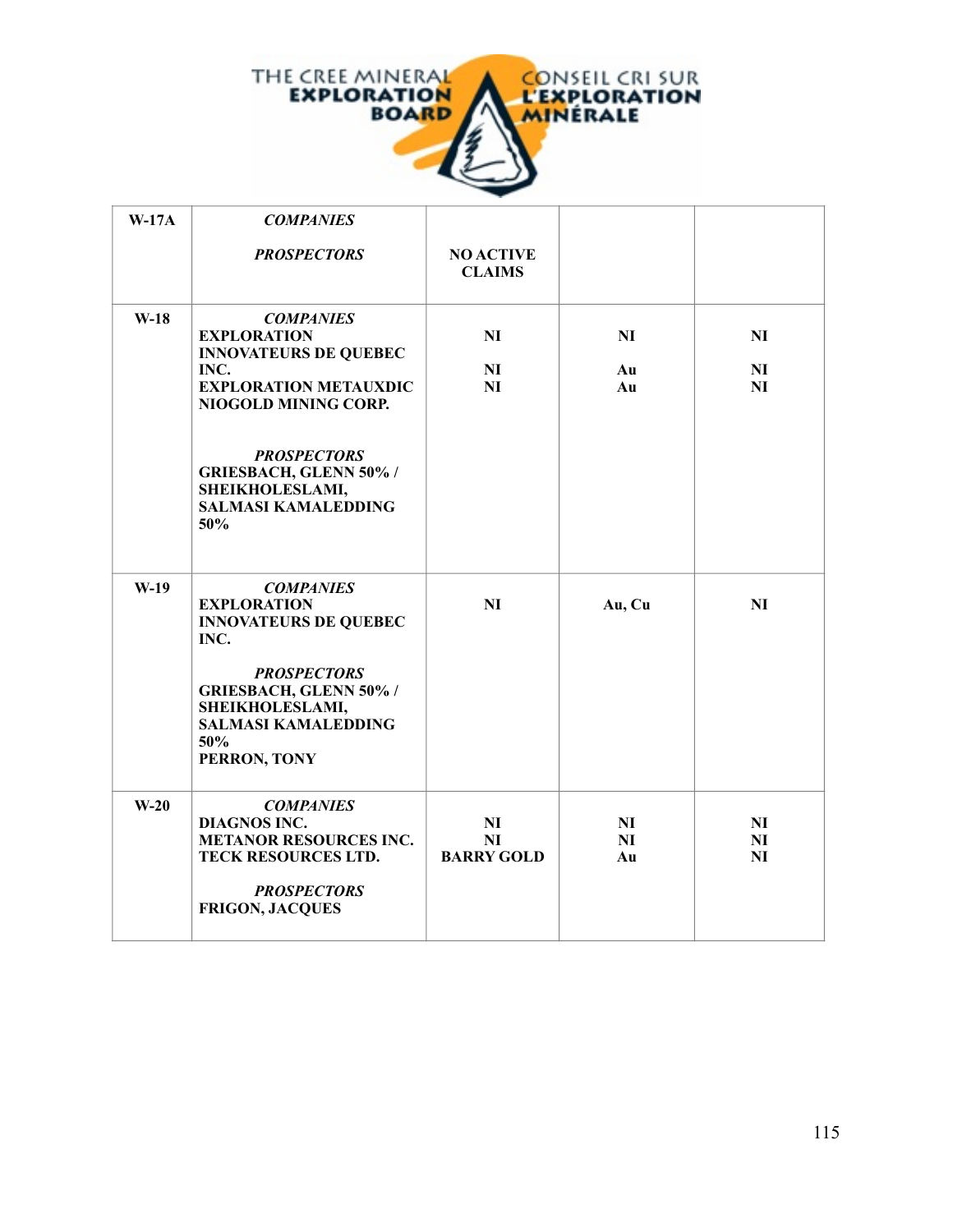

| $W-21$ | <b>COMPANIES</b>                |                    |                |                         |
|--------|---------------------------------|--------------------|----------------|-------------------------|
|        | <b>APELLA RESOURCES INC. /</b>  | <b>FRONTLINE</b>   | U              | NI                      |
|        | PRIORITY URANIUM                |                    |                |                         |
|        | <b>CORPORATION</b>              |                    |                |                         |
|        |                                 | LE SUEUR-          | Au             | Acq (2011)              |
|        | <b>DIAGNOS INC.</b>             | <b>STELLA</b>      | Au             | NI                      |
|        | <b>KINROSS GOLD CORP.</b>       | NI                 | Cu, Zn,        | NI                      |
|        | <b>MATAMEC EXPLORATION</b>      | <b>L'ESPERANCE</b> | <b>DIAMOND</b> | <b>NI</b>               |
|        | INC.                            | <b>BARRY GOLD</b>  | Au             |                         |
|        | <b>METANOR RESOURCES INC.</b>   |                    |                | <b>PFS</b>              |
|        |                                 | <b>BACHELOR</b>    | Au             | <b>Obtains</b>          |
|        | <b>METANOR RESOURCES</b>        | <b>LAKE</b>        |                | <b>Cretificate of</b>   |
|        | <b>INC. / SANDSTORM GOLD</b>    |                    |                | <b>Authorization to</b> |
|        | LTD.                            |                    |                | proceed with a          |
|        |                                 |                    |                | 5,000 tonne bulk        |
|        |                                 |                    |                | sampling.               |
|        |                                 |                    |                | <b>Completed shaft</b>  |
|        |                                 |                    |                | sinking. (2011)         |
|        |                                 |                    |                | 14.80 g/t Au from       |
|        |                                 |                    |                | a grab sample           |
|        |                                 |                    |                | and 8.48 g/t Au         |
|        |                                 |                    |                | over 2.65 metres        |
|        |                                 |                    |                | from drilling.          |
|        |                                 |                    |                | Intersects 9.71g/t      |
|        |                                 |                    | Au             | Au over 3.11 m.         |
|        |                                 | N <sub>I</sub>     | Au             | (2011)                  |
|        | NIOGOLD MINING CORP.            | <b>BACHELOR</b>    | <b>DIAMOND</b> |                         |
|        | <b>NORTHERN SUPERIOR</b>        | <b>LAKE</b>        | Au, Ag, Cu     | NI                      |
|        | <b>RESOURCES INC.</b>           | <b>L'ESPERANCE</b> |                | <b>NI</b>               |
|        |                                 | <b>WACHIGABAU</b>  |                | NI                      |
|        | <b>NORTHERN SUPERIOR</b>        |                    |                | 10.3 g/t Au over        |
|        | <b>RESOURCES INC. /</b>         |                    | Au             | 0.3 <sub>m</sub>        |
|        | <b>MATAMEC EXPLORATION</b>      |                    | Au, Ag         | 2.62% Cu, 14 g/t        |
|        | INC.                            | <b>GAND1</b>       | Au             | Ag, and $3.14$ g/t      |
|        |                                 | <b>OPAWICA</b>     |                | Au over 3.25 m          |
|        |                                 | <b>LAC SHORTT</b>  |                | (2010)                  |
|        | NQ EXPLORATION INC.             |                    |                | NI                      |
|        |                                 |                    | Au, Cu,        | <b>NI</b>               |
|        |                                 |                    | <b>DIAMOND</b> | D(3:993m)               |
|        |                                 | <b>LE TAC</b>      | NI             | <b>Intersected</b>      |
|        |                                 | NI                 | NI             | 11.55g/t Au over        |
|        |                                 | N <sub>I</sub>     |                | 1.30 metres.            |
|        | <b>ORBITE EXPLORATION</b>       |                    | Au             | (2011)                  |
|        | VSPA INC.                       | <b>LESPERANCE</b>  | <b>NI</b>      |                         |
|        | <b>SOQUEM INC.</b>              | NI                 |                | N <sub>I</sub>          |
|        | SOQUEM INC. 50% / INMET         |                    |                | N <sub>I</sub>          |
|        | <b>MINING CORP 50%</b>          |                    |                | NI                      |
|        | SOQUEM INC. 50% / MDN           |                    |                |                         |
|        | <b>INC. 50%</b>                 |                    |                | N <sub>I</sub>          |
|        | <b>TECK RESOURCES LTD 70% /</b> |                    |                | N <sub>I</sub>          |
|        | <b>CENTRAL ASIA GOLDFIELD</b>   |                    |                |                         |
|        | <b>CORP. 30%</b>                |                    |                |                         |
|        |                                 |                    |                |                         |

*PROSPECTORS*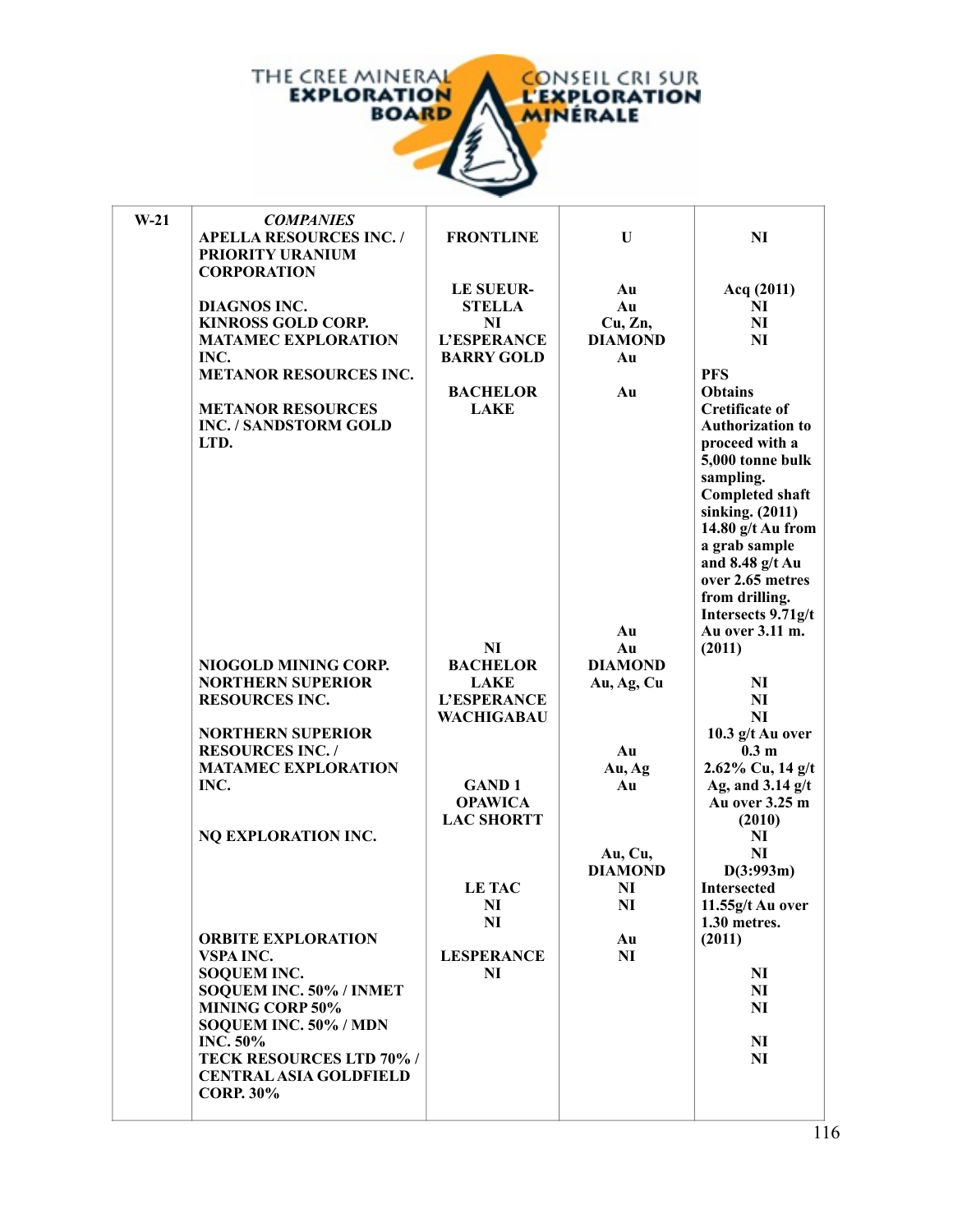

| $W-21A$ | <b>COMPANIES</b>               |                    |                |                     |
|---------|--------------------------------|--------------------|----------------|---------------------|
|         | <b>APELLA RESOURCES INC. /</b> | <b>FRONTLINE</b>   | U              | <b>NI</b>           |
|         | PRIORITY URANIUM               |                    |                |                     |
|         | <b>CORPORATION</b>             | NI                 | Au             | N <sub>I</sub>      |
|         | <b>GRANIZ MONDIAL INC.</b>     | NI                 | Au             | NI                  |
|         | <b>KINROSS GOLD CORP.</b>      | <b>L'ESPERANCE</b> | Cu, Zn,        | <b>NI</b>           |
|         | <b>MATAMEC EXPLORATION</b>     | <b>BACHELOR</b>    | <b>DIAMOND</b> | <b>NI</b>           |
|         | INC.                           | <b>LAKE</b>        | Au             | <b>NI</b>           |
|         | <b>NORTHERN SUPERIOR</b>       | <b>L'ESPERANCE</b> | <b>DIAMOND</b> | 10.3 g/t Au over    |
|         | <b>RESOURCES INC.</b>          | <b>WACHIGABAU</b>  | Au, Ag, Cu     | 0.3 <sub>m</sub>    |
|         |                                |                    |                | $2.62\%$ Cu, 14 g/t |
|         | <b>NORTHERN SUPERIOR</b>       |                    |                | Ag, and $3.14$ g/t  |
|         | <b>RESOURCES INC. /</b>        |                    |                | Au over 3.25 m      |
|         | <b>MATAMEC EXPLORATION</b>     |                    |                | (2010)              |
|         | INC.                           | NI                 | NI             |                     |
|         |                                | NI                 | NI             | NI                  |
|         |                                |                    |                | NI                  |
|         |                                | <b>NI</b>          | <b>NI</b>      |                     |
|         | <b>SOQUEM INC.</b>             |                    |                | <b>NI</b>           |
|         | SOQUEM INC. 50% / INMET        |                    |                |                     |
|         | MINING CORP. 50%               |                    |                |                     |
|         | SOQUEM INC. 50% / MDN          |                    |                |                     |
|         | INC. $50\%$                    |                    |                |                     |
|         |                                |                    |                |                     |
|         | <b>PROSPECTORS</b>             |                    |                |                     |
|         | DESGAGNE, LARRY                |                    |                |                     |
|         | <b>GOSMAN, DAVID</b>           |                    |                |                     |
|         | O'BRIEN, PATRICK (APELLA       |                    |                |                     |
|         | <b>RESOURCES INC.)</b>         |                    |                |                     |
|         |                                |                    |                |                     |
|         |                                |                    |                |                     |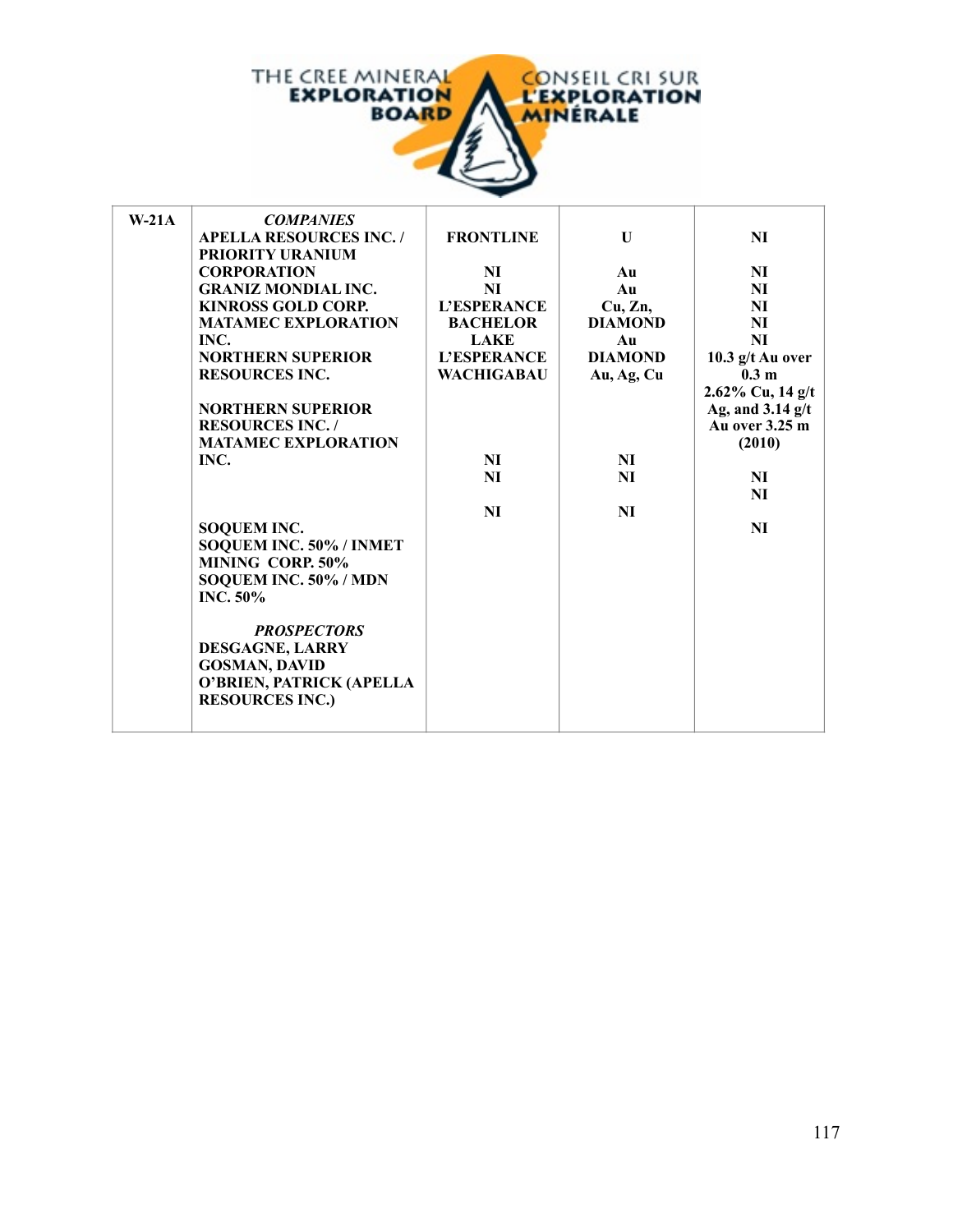

f.

| $W-21B$ | <b>COMPANIES</b>              |                    |                |                     |
|---------|-------------------------------|--------------------|----------------|---------------------|
|         | <b>DIAGNOS INC.</b>           | <b>WACHIGABAU</b>  | Zn             | Acq (2011)          |
|         | <b>MISTANGO RIVER</b>         | NI                 | NI             | NI                  |
|         | <b>RESOURCES INC.</b>         | <b>GUERCHEVILL</b> | Au, Cu         | NI                  |
|         | <b>MAXTECH VENTURES INC.</b>  | E A&B              | Cu, Zn,        | NI                  |
|         | <b>MATAMEC EXPLORATION</b>    | L'ESPERANCE        | <b>DIAMOND</b> | NI                  |
|         | INC.                          | <b>BACHELOR</b>    | Au             | NI                  |
|         | <b>NORTHERN SUPERIOR</b>      | <b>LAKE</b>        | <b>DIAMOND</b> | 10.3 $g/t$ Au over  |
|         | <b>RESOURCES INC.</b>         | <b>L'ESPERANCE</b> | Au, Ag, Cu     | 0.3 <sub>m</sub>    |
|         |                               | <b>WACHIGABAU</b>  |                | $2.62\%$ Cu, 14 g/t |
|         | <b>NORTHERN SUPERIOR</b>      |                    |                | Ag, and $3.14$ g/t  |
|         | <b>RESOURCES INC. /</b>       |                    |                | Au over 3.25 m      |
|         | <b>MATAMEC EXPLORATION</b>    |                    | NI             | (2010)              |
|         | INC.                          | NI                 |                | NI                  |
|         |                               |                    |                |                     |
|         |                               |                    |                |                     |
|         | SOQUEM INC. 50% / INMET       |                    |                |                     |
|         | <b>MINING CORP. 50%</b>       |                    |                |                     |
|         |                               |                    |                |                     |
|         | <b>PROSPECTORS</b>            |                    |                |                     |
|         | DENTINGER, JEAN-CLAUDE        |                    |                |                     |
|         | DESGAGNE, LARRY               |                    |                |                     |
|         | <b>GRIESBACH, GLENN 50% /</b> |                    |                |                     |
|         | SHEIKHOLESLAMI,               |                    |                |                     |
|         | <b>SALMASI KAMALEDDING</b>    |                    |                |                     |
|         | 50%                           |                    |                |                     |
|         | <b>SIMARD, ROBERT</b>         |                    |                |                     |
|         |                               |                    |                |                     |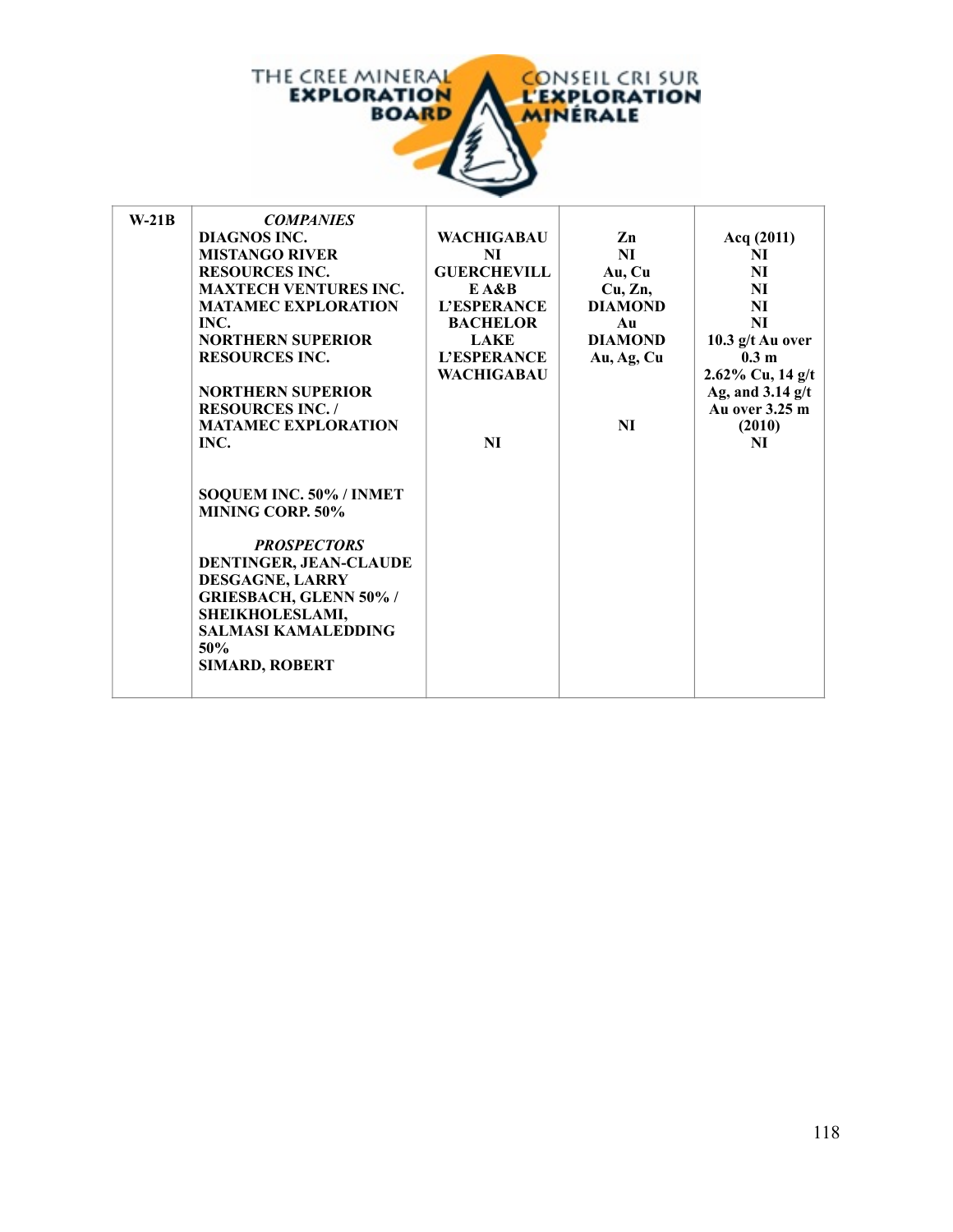

| $W-21C$ | <b>COMPANIES</b>               |                    |                |                     |
|---------|--------------------------------|--------------------|----------------|---------------------|
|         | <b>MATAMEC EXPLORATION</b>     | <b>L'ESPERANCE</b> | Cu, Zn,        | NI                  |
|         | INC.                           | NI                 | <b>DIAMOND</b> | N <sub>I</sub>      |
|         | NIOGOLD MINING CORP.           | <b>BACHELOR</b>    | NI             | NI                  |
|         | <b>NORTHERN SUPERIOR</b>       | <b>LAKE</b>        | Au             | <b>NI</b>           |
|         | <b>RESOURCES INC.</b>          | L'ESPERANCE        | <b>DIAMOND</b> | 10.3 $g/t$ Au over  |
|         |                                | <b>WACHIGABAU</b>  | Au, Ag, Cu     | 0.3 <sub>m</sub>    |
|         | <b>NORTHERN SUPERIOR</b>       |                    |                | $2.62\%$ Cu, 14 g/t |
|         | <b>RESOURCES INC. /</b>        |                    |                | Ag, and $3.14$ g/t  |
|         | <b>MATAMEC EXPLORATION</b>     |                    |                | Au over 3.25 m      |
|         | INC.                           | LE TAC             | Au, Cu,        | (2010)              |
|         |                                |                    | <b>DIAMOND</b> | NI                  |
|         |                                |                    |                |                     |
|         | <b>ORBITE EXPLORATION</b>      |                    |                |                     |
|         | VSPA INC.                      |                    |                |                     |
|         |                                |                    |                |                     |
|         |                                |                    |                |                     |
|         | <b>PROSPECTORS</b>             |                    |                |                     |
|         | <b>DENTINGER, JEAN-CLAUDE</b>  |                    |                |                     |
|         | DESGAGNE, LARRY 33%/           |                    |                |                     |
|         | FRIGON, BENOIT 33% /           |                    |                |                     |
|         | <b>TREMBLAY, JEAN-LOUIS</b>    |                    |                |                     |
|         | 33%                            |                    |                |                     |
|         | DESGAGNE, LARRY 50% /          |                    |                |                     |
|         | <b>GIRARD, LUDGER 50%</b>      |                    |                |                     |
|         | <b>DESROSIERS, FRANCOIS F.</b> |                    |                |                     |
|         | <b>GRIESBACH, GLENN 50% /</b>  |                    |                |                     |
|         | SHEIKHOLESLAMI,                |                    |                |                     |
|         | <b>SALMASI KAMALEDDING</b>     |                    |                |                     |
|         | 50%                            |                    |                |                     |
|         |                                |                    |                |                     |
|         |                                |                    |                |                     |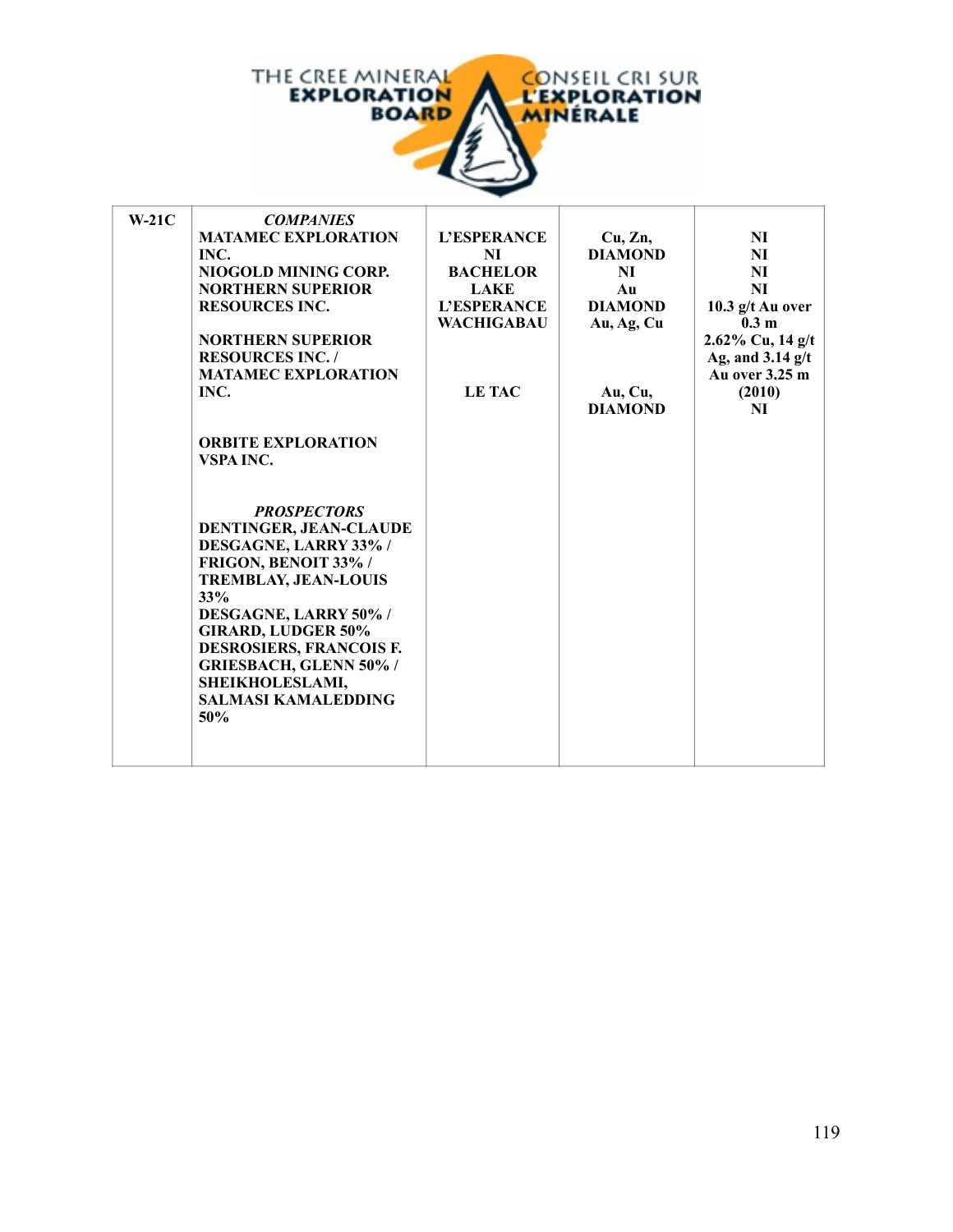

| $W-22$ | <b>COMPANIES</b>                       |                    |                               |                     |
|--------|----------------------------------------|--------------------|-------------------------------|---------------------|
|        | <b>ABITEX RESOURCES INC.</b>           | N <sub>I</sub>     | N <sub>I</sub>                | N <sub>I</sub>      |
|        | <b>ADVENTURE GOLD INC.</b>             | NI                 | <b>NI</b>                     | NI                  |
|        | <b>CARAT EXPLORATION INC.</b>          | NI                 | NI                            | <b>NI</b>           |
|        | <b>GL GEOSERVICE INC. 50% /</b>        | <b>NI</b>          | <b>NI</b>                     | <b>NI</b>           |
|        | <b>BOUCHARD, MARC 50%</b>              |                    |                               |                     |
|        | <b>MURGOR RESOURCES INC.</b>           | <b>FANCAMP</b>     | Au                            | 10.4 g/t Au over    |
|        |                                        | <b>NELLIGAN</b>    | Au                            | 4.30 <sub>m</sub>   |
|        | <b>MURGOR RESOURCES INC.</b>           | <b>WINDFALL</b>    | Au                            | 28.06 g/t Au over   |
|        | 50% / CLIFFS NATURAL                   |                    |                               | $4.54 \text{ m}$    |
|        | <b>RESOURCES INC. 50%</b>              |                    |                               | <b>Optioned</b> to  |
|        |                                        | <b>BARRY</b>       | Au                            | <b>EAGLE HILL</b>   |
|        |                                        | <b>BENOIT</b>      | Au, Cu                        | <b>EXPLORATION</b>  |
|        |                                        | <b>EAGLE RIVER</b> | Au                            | <b>CORP.</b> (2010) |
|        |                                        | <b>GREENSHIELD</b> | Au                            | NI                  |
|        | QUEENSTON MINING INC.                  | <b>PHOENIX</b>     | Au, Cu                        | <b>NI</b>           |
|        |                                        |                    |                               | N <sub>I</sub>      |
|        | <b>PROSPECTORS</b>                     |                    |                               | N <sub>I</sub>      |
|        | <b>BOUCHARD, CLERMONT</b>              |                    |                               | <b>NI</b>           |
|        | 50% / GAUTHIER, REAL 50%               |                    |                               |                     |
|        | DENTINGER, JEAN-CLAUDE                 |                    |                               |                     |
|        | <b>DUPUIS, MARC ANDRE</b>              |                    |                               |                     |
|        | <b>FRIGON, JACQUES</b>                 |                    |                               |                     |
|        | LAMOTHE, GILBERT 50% /                 |                    |                               |                     |
|        | <b>BOUCHARD, MARC 50%</b>              |                    |                               |                     |
|        |                                        |                    |                               |                     |
|        |                                        |                    |                               |                     |
| $W-23$ | <b>COMPANIES</b>                       |                    |                               |                     |
|        | 2736-1179 QUEBEC INC.                  | N <sub>I</sub>     | <b>NI</b>                     | N <sub>I</sub>      |
|        | <b>BULL'S EYE EXPLORATION</b>          | <b>CHAPAIS</b>     | Au, Cu, Zn                    | NI                  |
|        | DIAGNOS INC.                           | NI                 | NI                            | <b>NI</b>           |
|        | <b>MISTANGO RIVER</b>                  | <b>NI</b>          | <b>NI</b>                     | <b>NI</b>           |
|        | <b>RESOURCES INC. 50%/</b>             |                    |                               |                     |
|        | <b>BOUCHARD, MARC 50%</b>              | NI                 | <b>NI</b>                     | <b>NI</b>           |
|        | <b>GLR RESOURCES INC.</b>              | <b>LE TAC</b>      | Au, Cu,                       | N <sub>I</sub>      |
|        | <b>ORBITE EXPLORATION</b><br>VSPA INC. | NI                 | <b>DIAMOND</b><br><b>PEAT</b> | <b>NI</b>           |
|        | PREMIER HORTICULTURE                   |                    |                               |                     |
|        | LTD.                                   |                    |                               |                     |
|        |                                        |                    |                               |                     |
|        | <b>PROSPECTORS</b>                     |                    |                               |                     |
|        | <b>BOUCHARD, MARC 50% /</b>            |                    |                               |                     |
|        | <b>TREMBLAY, ALAIN 50%</b>             |                    |                               |                     |
|        | DESGAGNE, LARRY                        |                    |                               |                     |
|        | <b>HAWLEY, PETER</b>                   |                    |                               |                     |
|        | MCCORMICK, GLENN 50% /                 |                    |                               |                     |
|        | <b>BOUCHARD, HUGUETTE</b>              |                    |                               |                     |
|        | 50%                                    |                    |                               |                     |
|        | <b>TREMBLAY, JEAN-LOUIS</b>            |                    |                               |                     |
|        |                                        |                    |                               |                     |
|        |                                        |                    |                               |                     |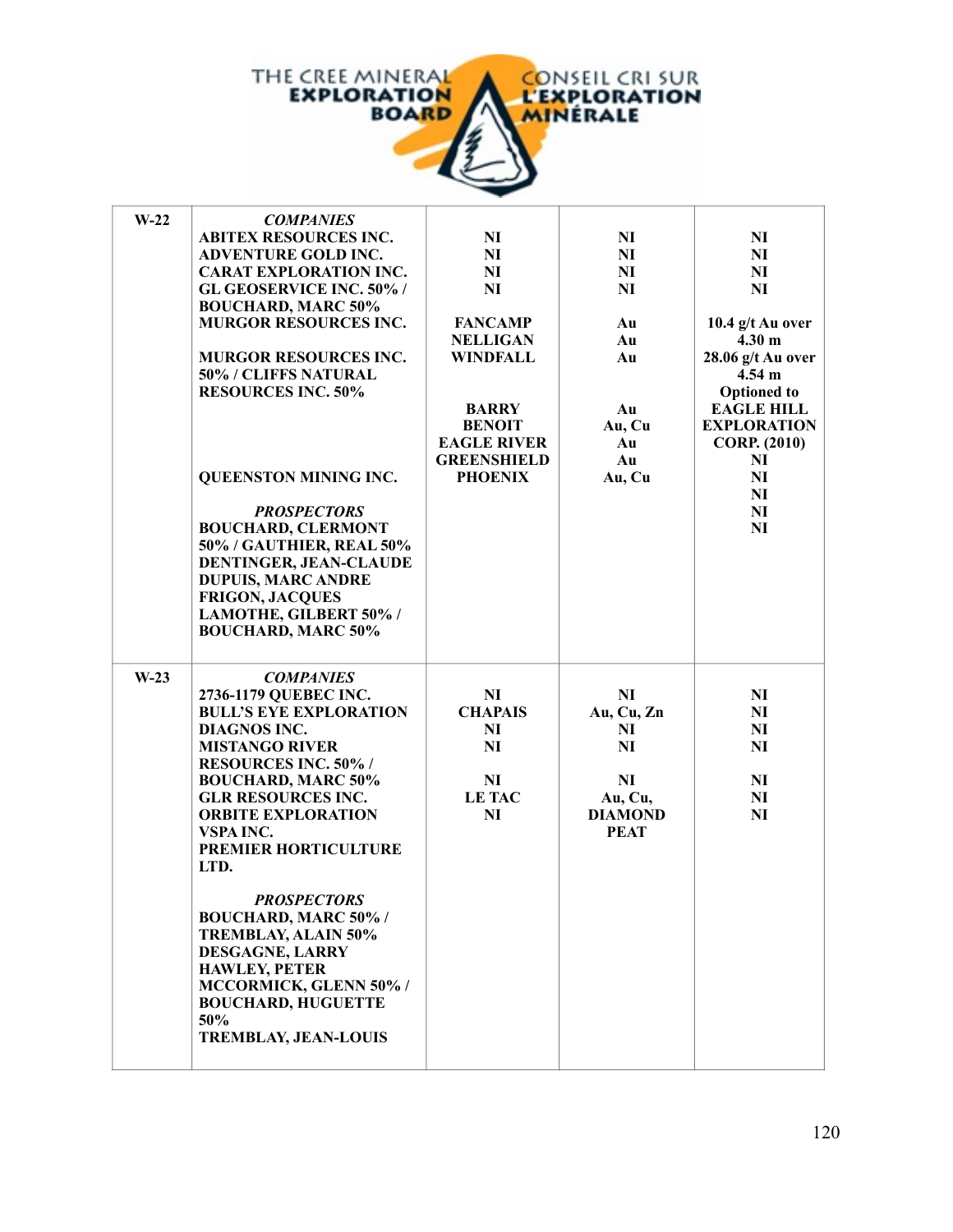

| $W-23A$ | <b>COMPANIES</b>                                 |                    |                |                         |
|---------|--------------------------------------------------|--------------------|----------------|-------------------------|
|         | <b>AGNICO EAGLE MINES LTD.</b>                   | NI                 | Au             | N <sub>I</sub>          |
|         | <b>CELTIC MINERALS LTD.</b>                      | <b>MUSCOCHO</b>    | Cu, Ni         | NI                      |
|         |                                                  |                    |                |                         |
|         | <b>FIELDEX EXPLORATION</b>                       | <b>MOLY-</b>       | Mo             | Acq (2011)              |
|         | INC.                                             | <b>DESGAGNE</b>    |                |                         |
|         |                                                  |                    | <b>NI</b>      | NI                      |
|         | <b>GL GEOSERVICE INC. 50%/</b>                   | <b>NI</b>          |                |                         |
|         | <b>BOUCHARD, MARC 50%</b>                        |                    | Au             | NI                      |
|         | <b>GLEN EAGLE RESOURCES</b>                      | <b>BARRY-</b>      | NI             | N <sub>I</sub>          |
|         | INC.                                             | <b>SOUART</b>      | Au             | NI                      |
|         | <b>GLOBEX MINING</b>                             | NI                 |                |                         |
|         | <b>ENTERPRISES INC.</b>                          | <b>GRASSROOTS</b>  |                |                         |
|         | <b>GOLDEN VALLEY MINES</b>                       | <b>EXPLORATION</b> | N <sub>I</sub> | N <sub>I</sub>          |
|         | LTD.                                             | <b>PROGRAM</b>     | $\mathbf{U}$   | NI                      |
|         |                                                  | N <sub>I</sub>     | Au             | 10.4 $g/t$ Au over      |
|         |                                                  | <b>NI</b>          | Au             | 4.30 <sub>m</sub>       |
|         | <b>IAMGOLD-QUEBEC</b>                            | <b>FANCAMP</b>     |                | 28.06 g/t Au over       |
|         | <b>MANAGEMENT INC.</b>                           | <b>NELLIGAN</b>    | NI             | $4.54 \text{ m} (2010)$ |
|         | <b>JOURDAN RESOURCES INC.</b>                    |                    | NI             | NI                      |
|         | <b>MURGOR RESOURCES INC.</b>                     | <b>NI</b>          | <b>NI</b>      | NI                      |
|         |                                                  | NI                 |                | NI                      |
|         |                                                  | <b>NI</b>          | Au             |                         |
|         | <b>SEMENTIOU INC.</b>                            |                    |                | Intersects 76.53g/      |
|         | <b>SOQUEM INC.</b>                               | <b>MONSTER</b>     |                | t Au over 2             |
|         | SOQUEM INC. 50% /                                | <b>LAKE</b>        | Au             | metres. (2011)          |
|         | PLEXMAR RESOURCES INC.                           |                    | Au             |                         |
|         | 50%                                              |                    | Au             | Acq (2011)              |
|         | <b>STELLAR PACIFIC</b>                           | <b>WINCHESTER</b>  |                | NI                      |
|         | <b>VENTURES INC.</b>                             | <b>HAZEUR</b>      |                | JV(2011)                |
|         |                                                  | <b>LITTLE</b>      | Au             |                         |
|         |                                                  | <b>MONSTER</b>     |                |                         |
|         | STELMINE CANADA LTD.                             |                    |                | JV(2011)                |
|         | VISIBLE GOLD MINES INC.                          | <b>COOKIE</b>      |                |                         |
|         | <b>VANSTAR MINING</b><br><b>RESOURCES INC. /</b> | <b>MONSTER</b>     |                |                         |
|         | <b>NORTHCORE RESOURCES</b>                       |                    |                |                         |
|         | INC.                                             |                    |                |                         |
|         |                                                  |                    |                |                         |
|         | <b>VANTEX RESOURCES LTD. /</b>                   |                    |                |                         |
|         | <b>AMSECO EXPLORATION</b>                        |                    |                |                         |
|         | LTD.                                             |                    |                |                         |
|         |                                                  |                    |                |                         |
|         |                                                  |                    |                |                         |
|         | <b>PROSPECTORS</b>                               |                    |                |                         |
|         | DENTINGER, JEAN-CLAUDE                           |                    |                |                         |
|         | <b>DESCARREAU, JEAN</b>                          |                    |                |                         |
|         | DESGAGNE, LARRY                                  |                    |                |                         |
|         | <b>GAGNON, ROBERT</b>                            |                    |                |                         |
|         | <b>GUILLEMETTE, FRANK</b>                        |                    |                |                         |
|         | <b>MACLEOD, JACQUELINE</b>                       |                    |                |                         |
|         | O'CONNOR, TERRENCE P.                            |                    |                |                         |
|         | PERRON, TONY                                     |                    |                |                         |

**ROUSSEAU, RENE**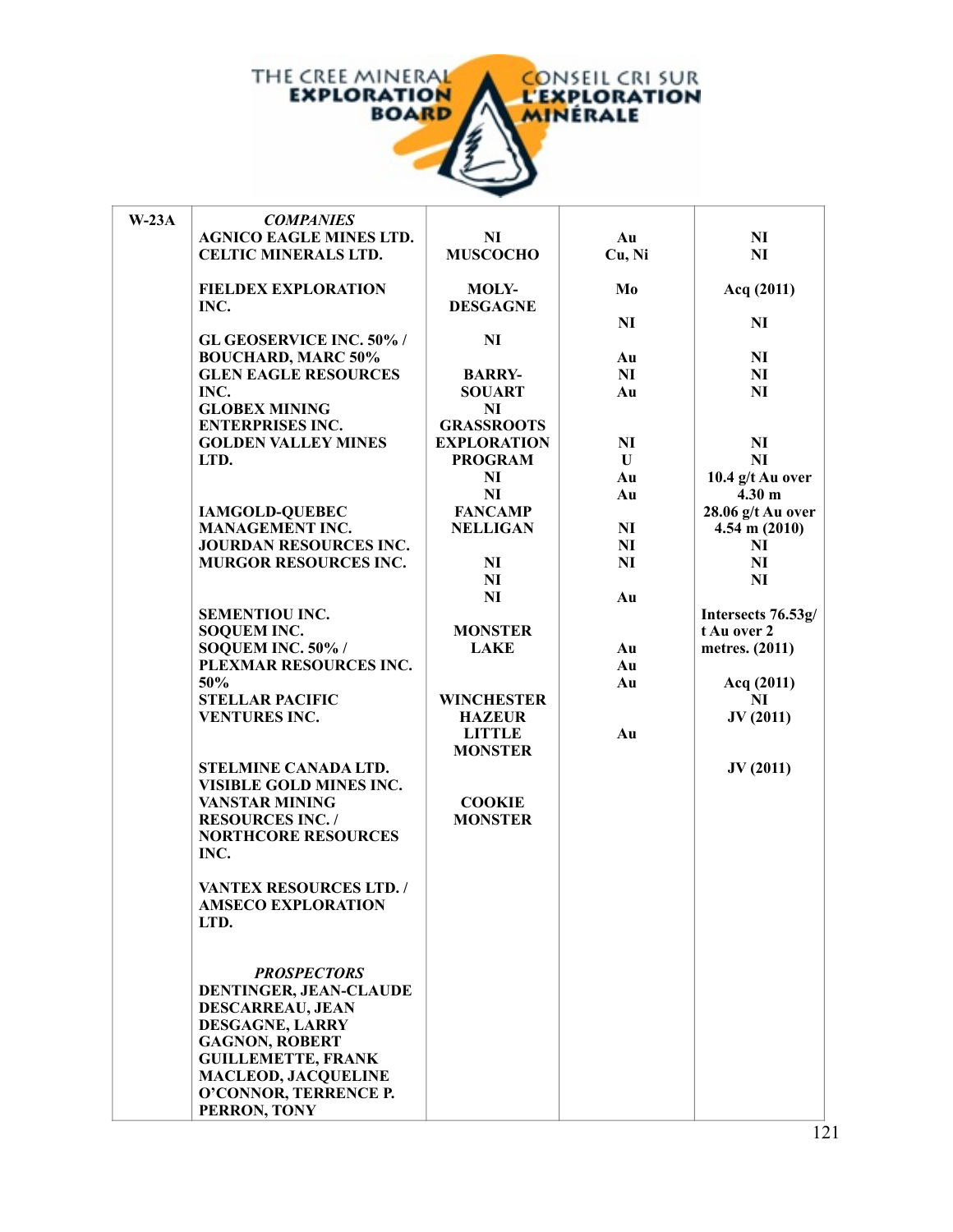

| $W-23B$ | <b>COMPANIES</b>                          |                                 |                |                     |
|---------|-------------------------------------------|---------------------------------|----------------|---------------------|
|         | 2736-1179 QUEBEC INC.                     | N <sub>I</sub>                  | NI             | <b>NI</b>           |
|         | <b>BREAKWATER RESOURCES</b>               | <b>LANGLOIS</b>                 | Ag, Au, Cu, Zn | Development         |
|         | LTD.                                      | <b>MINE</b>                     |                | plans continue at   |
|         |                                           |                                 |                | <b>Langlois</b> for |
|         |                                           |                                 |                | the balance of      |
|         |                                           |                                 |                | 2010 which          |
|         |                                           |                                 |                | include,            |
|         |                                           |                                 |                | advancing two       |
|         |                                           |                                 |                | ramps - one         |
|         |                                           |                                 |                | from surface        |
|         |                                           |                                 |                | to the top of zone  |
|         |                                           |                                 |                | 4 and one           |
|         |                                           |                                 |                | internal to zone 3  |
|         |                                           |                                 | Cu, Ni<br>NI   | and selective       |
|         | <b>CELTIC MINERALS LTD.</b>               | <b>MUSCOCHO</b>                 |                | development         |
|         | <b>DIAGNOS INC.</b>                       | NI                              | Fe, U          | of production       |
|         | <b>FANCAMP EXPLORATION</b>                | <b>NI</b>                       |                | headings. (2010)    |
|         | LTD.                                      |                                 | Mo             | $\mathbf{N}$        |
|         | <b>FIELDEX EXPLORATION</b>                | <b>MOLY-</b><br><b>DESGAGNE</b> |                | NI                  |
|         |                                           |                                 | Au             | NI                  |
|         | INC.                                      | <b>BARRY-</b>                   | NI<br>NI       |                     |
|         | <b>GLEN EAGLE RESOURCES</b>               | <b>SOUART</b>                   |                | Acq (2011)          |
|         | INC.                                      | NI                              | NI             |                     |
|         | <b>GLOBEX MINING</b>                      | <b>NI</b>                       | Au             | $\mathbf{N}$        |
|         | <b>ENTERPRISES INC.</b>                   |                                 |                | N <sub>I</sub>      |
|         | <b>MECANEX MINING</b>                     | NI                              |                | NI                  |
|         | <b>SERVICES 70% / MARCOTTE,</b>           | <b>MONSTER</b>                  | Cu, Zn         |                     |
|         | <b>LAURIAN 30%</b>                        | <b>LAKE</b>                     | Au             | <b>NI</b>           |
|         | <b>SOQUEM INC.</b>                        |                                 |                | Intersects 76.53g/  |
|         | <b>STELLAR PACIFIC</b>                    |                                 |                | t Au over 2         |
|         | <b>VENTURES INC.</b>                      | <b>BUTEUX-</b>                  | Au             | metres. (2011)      |
|         |                                           | <b>FECTEAU</b>                  |                |                     |
|         |                                           | <b>LITTLE</b>                   |                | NI                  |
|         | VIOR INC.                                 | <b>MONSTER</b>                  | <b>PEAT</b>    | JV(2011)            |
|         | <b>VANSTAR MINING</b>                     |                                 |                |                     |
|         | <b>RESOURCES INC. /</b>                   |                                 |                |                     |
|         | <b>NORTHCORE RESOURCES</b>                | <b>COOKIE</b>                   |                | JV(2011)            |
|         | INC.                                      | <b>MONSTER</b>                  |                |                     |
|         |                                           |                                 |                |                     |
|         | <b>VANTEX RESOURCES LTD. /</b>            |                                 |                | NI                  |
|         | <b>AMSECO EXPLORATION</b>                 | <b>NI</b>                       |                |                     |
|         | LTD.                                      |                                 |                |                     |
|         |                                           |                                 |                |                     |
|         | PREMIER HORTICULTURE                      |                                 |                |                     |
|         | LTD.                                      |                                 |                |                     |
|         |                                           |                                 |                |                     |
|         | <b>PROSPECTORS</b>                        |                                 |                |                     |
|         | <b>BOUCHARD, MARC</b>                     |                                 |                |                     |
|         | DESGAGNE, LARRY<br>LAMOTHE, GILBERT 50% / |                                 |                |                     |
|         | <b>BOUCHARD, MARC 50%</b>                 |                                 |                |                     |
|         | <b>MARCOTTE, LAURIAN</b>                  |                                 |                |                     |
|         |                                           |                                 |                |                     |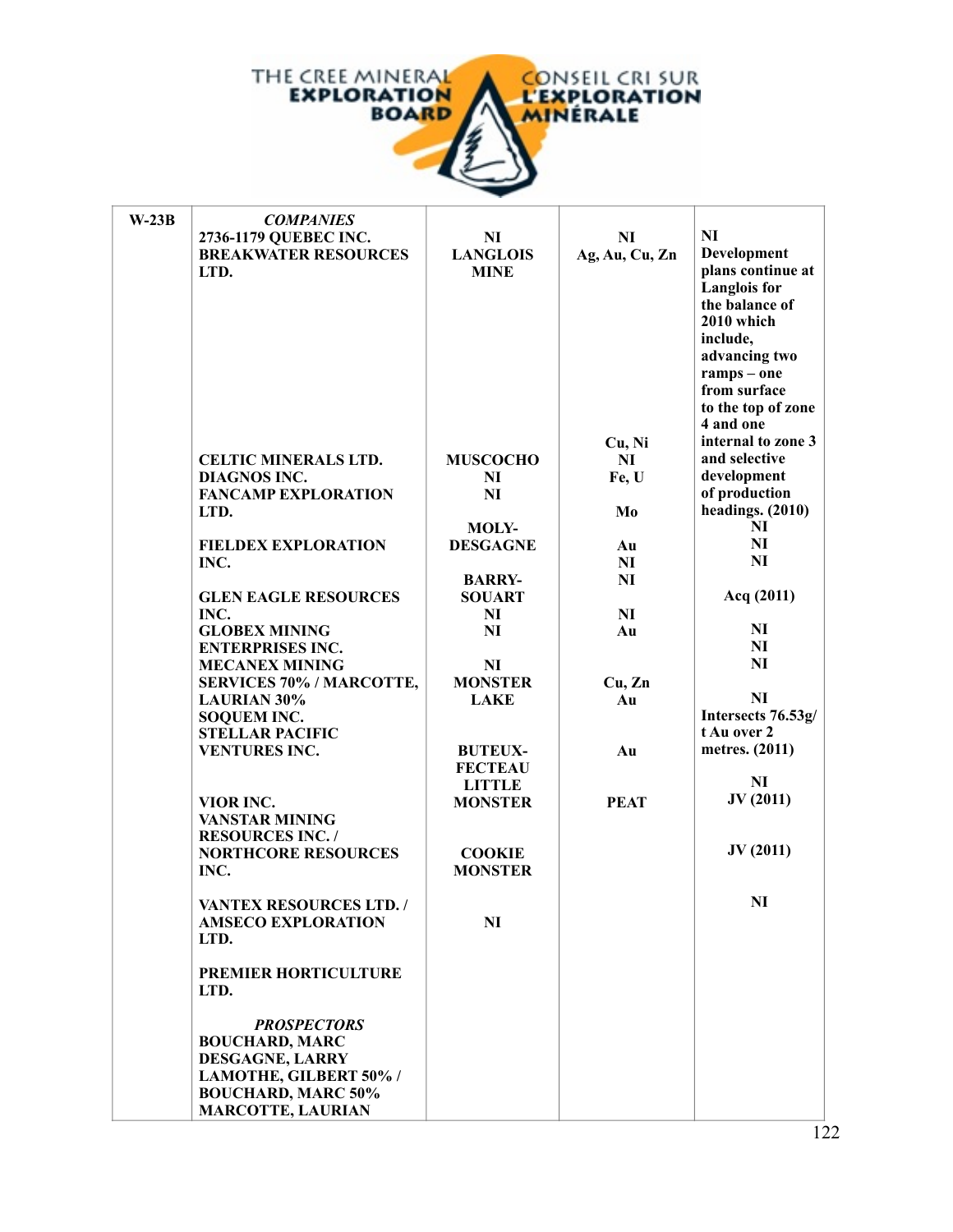

| $W-24$ | <b>COMPANIES</b>                                  |                                         |                |                        |
|--------|---------------------------------------------------|-----------------------------------------|----------------|------------------------|
|        | 6256201 CANADA INC.                               | N <sub>I</sub>                          | NI             | NI                     |
|        | <b>BREAKWATER RESOURCES</b>                       | <b>LANGLOIS</b>                         | Ag, Au, Cu, Zn | Development            |
|        | LTD.                                              | <b>MINE</b>                             |                | plans continue at      |
|        |                                                   |                                         |                | <b>Langlois</b> for    |
|        |                                                   |                                         |                | the balance of         |
|        |                                                   |                                         |                | 2010 which             |
|        |                                                   |                                         |                | include,               |
|        |                                                   |                                         |                | advancing two          |
|        |                                                   |                                         |                | ramps - one            |
|        |                                                   |                                         |                | from surface           |
|        |                                                   |                                         |                | to the top of zone     |
|        |                                                   |                                         |                | 4 and one              |
|        |                                                   |                                         | NI             | internal to zone 3     |
|        | <b>BREAKWATER RESOURCES</b>                       | NI                                      |                | and selective          |
|        | LTD. 75% / NEXTAIR INC.                           |                                         | Au, Cu, Zn     | development            |
|        | 25%                                               | <b>CHAPAIS</b>                          | NI             | of production          |
|        | <b>BULL'S EYE EXPLORATION</b>                     | NI                                      | Au             | headings. (2010)<br>NI |
|        | <b>DIAGNOS INC.</b><br><b>GOLDEN VALLEY MINES</b> | <b>GRASSROOTS</b><br><b>EXPLORATION</b> |                |                        |
|        | LTD.                                              | <b>PROGRAM</b>                          |                | N <sub>I</sub>         |
|        |                                                   |                                         |                | NI                     |
|        |                                                   |                                         |                | NI                     |
|        |                                                   |                                         |                |                        |
|        | <b>PROSPECTORS</b>                                |                                         |                |                        |
|        | <b>BORDUAS, BERNARD</b>                           |                                         |                |                        |
|        | <b>GRIESBACH, GLENN 50% /</b>                     |                                         |                |                        |
|        | SHEIKHOLESLAMI,                                   |                                         |                |                        |
|        | <b>SALMASI KAMALEDDING</b>                        |                                         |                |                        |
|        | 50%                                               |                                         |                |                        |
|        | PERRON, TONY                                      |                                         |                |                        |
|        | <b>ROBERT, JEAN</b>                               |                                         |                |                        |
|        |                                                   |                                         |                |                        |
|        |                                                   |                                         |                |                        |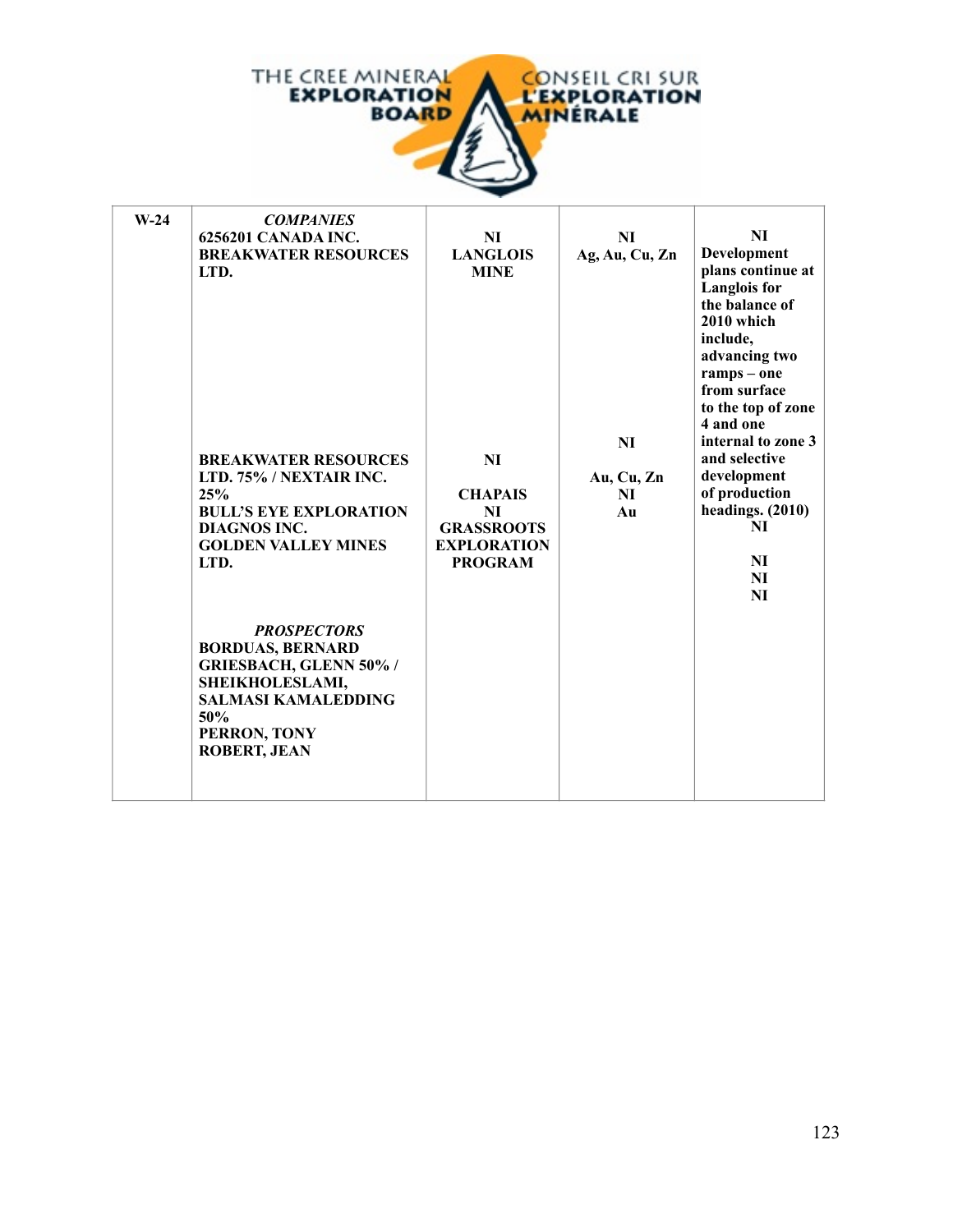

| $W-24A$ | <b>COMPANIES</b>              |                    |                |                         |
|---------|-------------------------------|--------------------|----------------|-------------------------|
|         | 6256201 CANADA INC.           | N <sub>I</sub>     | NI             | N <sub>I</sub>          |
|         | <b>ADVENTURE GOLD INC.</b>    | <b>NI</b>          | Au             | <b>NI</b>               |
|         | <b>CARAT EXPLORATION INC.</b> | <b>NI</b>          | <b>NI</b>      | <b>NI</b>               |
|         | <b>EVERTON RESOURCES INC.</b> | <b>LE SUEUR-</b>   | Au             | Acq (2011)              |
|         |                               | <b>STELLA</b>      | Au, Cu         | N <sub>I</sub>          |
|         |                               | LAC SCOTT,         | Ag, Au         | NI                      |
|         |                               | <b>BATTLESHIP</b>  | Au             | <b>NI</b>               |
|         |                               |                    |                |                         |
|         | <b>EXPLOR RESOURCES INC.</b>  | <b>NELLIGAN</b>    | <b>NI</b>      | <b>NI</b>               |
|         | <b>EXPLORATION METAUXDIC</b>  | NI                 | <b>NI</b>      | <b>NI</b>               |
|         | <b>FREEWEST RESOURCES</b>     | <b>NI</b>          |                |                         |
|         | <b>CANADA INC.</b>            | <b>See MURGOR</b>  |                |                         |
|         |                               | <b>RESOURCES</b>   | Au             | <b>NI</b>               |
|         | <b>GOLDEN VALLEY MINES</b>    | INC.               |                |                         |
|         | LTD.                          | <b>GRASSROOTS</b>  |                |                         |
|         |                               | <b>EXPLORATION</b> | Au             | 10.4 g/t Au over        |
|         |                               | <b>PROGRAM</b>     |                | $4.30 \text{ m} (2010)$ |
|         |                               | <b>BARRY GOLD</b>  | Au             | <b>PFS</b>              |
|         |                               |                    |                | <b>Obtains</b>          |
|         | <b>METANOR RESOURCES</b>      | <b>BACHELOR</b>    |                | <b>Cretificate of</b>   |
|         | <b>INC. / SANDSTORM GOLD</b>  | <b>LAKE</b>        |                | <b>Authorization to</b> |
|         | LTD.                          |                    |                | proceed with a          |
|         |                               |                    |                | 5,000 tonne bulk        |
|         |                               |                    |                | sampling.               |
|         |                               |                    |                | <b>Completed shaft</b>  |
|         |                               |                    |                | sinking. (2011)         |
|         |                               |                    |                | 14.80 g/t Au from       |
|         |                               |                    |                |                         |
|         |                               |                    |                | a grab sample           |
|         |                               |                    |                | and $8.48$ g/t Au       |
|         |                               |                    |                | over 2.65 metres        |
|         |                               |                    |                | from drilling.          |
|         |                               |                    |                | Intersects 9.71g/t      |
|         |                               |                    | Au             | Au over 3.11 m.         |
|         |                               |                    |                | (2011)                  |
|         |                               |                    | Au             |                         |
|         | <b>MURGOR RESOURCES INC.</b>  | <b>FANCAMP</b>     | <b>NI</b>      |                         |
|         |                               |                    | Au, Cu,        | $28.06$ g/t Au over     |
|         |                               | <b>NELLIGAN</b>    | <b>DIAMOND</b> | $4.54 \text{ m} (2010)$ |
|         | NIOGOLD MINING CORP.          | <b>NI</b>          | NI             | NI                      |
|         | <b>ORBITE EXPLORATION</b>     | <b>LE TAC</b>      | Au             | NI                      |
|         | VSPA INC.                     | NI                 | NI             | NI                      |
|         | <b>SOQUEM INC.</b>            | <b>LE TAC</b>      | Cu, Ni         | NI                      |
|         | SOQUEM INC. 50% / MDN         | N <sub>I</sub>     |                | NI                      |
|         | <b>INC. 50%</b>               | <b>NICOBI LAKE</b> |                | N <sub>I</sub>          |
|         | TECK RESOURCES LTD.           |                    |                | Acq (2011)              |
|         | <b>WESTERN TROY CAPITAL</b>   |                    |                |                         |
|         | <b>RESOURCES INC.</b>         |                    |                |                         |
|         |                               |                    |                |                         |
|         | <b>PROSPECTORS</b>            |                    |                |                         |
|         | <b>CHARBONEAU, REMI</b>       |                    |                |                         |
|         |                               |                    |                |                         |
|         | DESROSIERS, FRANCOIS F.       |                    |                |                         |
|         | <b>FRIGON, JACQUES</b>        |                    |                |                         |
|         | <b>LANTHIER, GILLES</b>       |                    |                |                         |

**LAVOIE, MICHEL**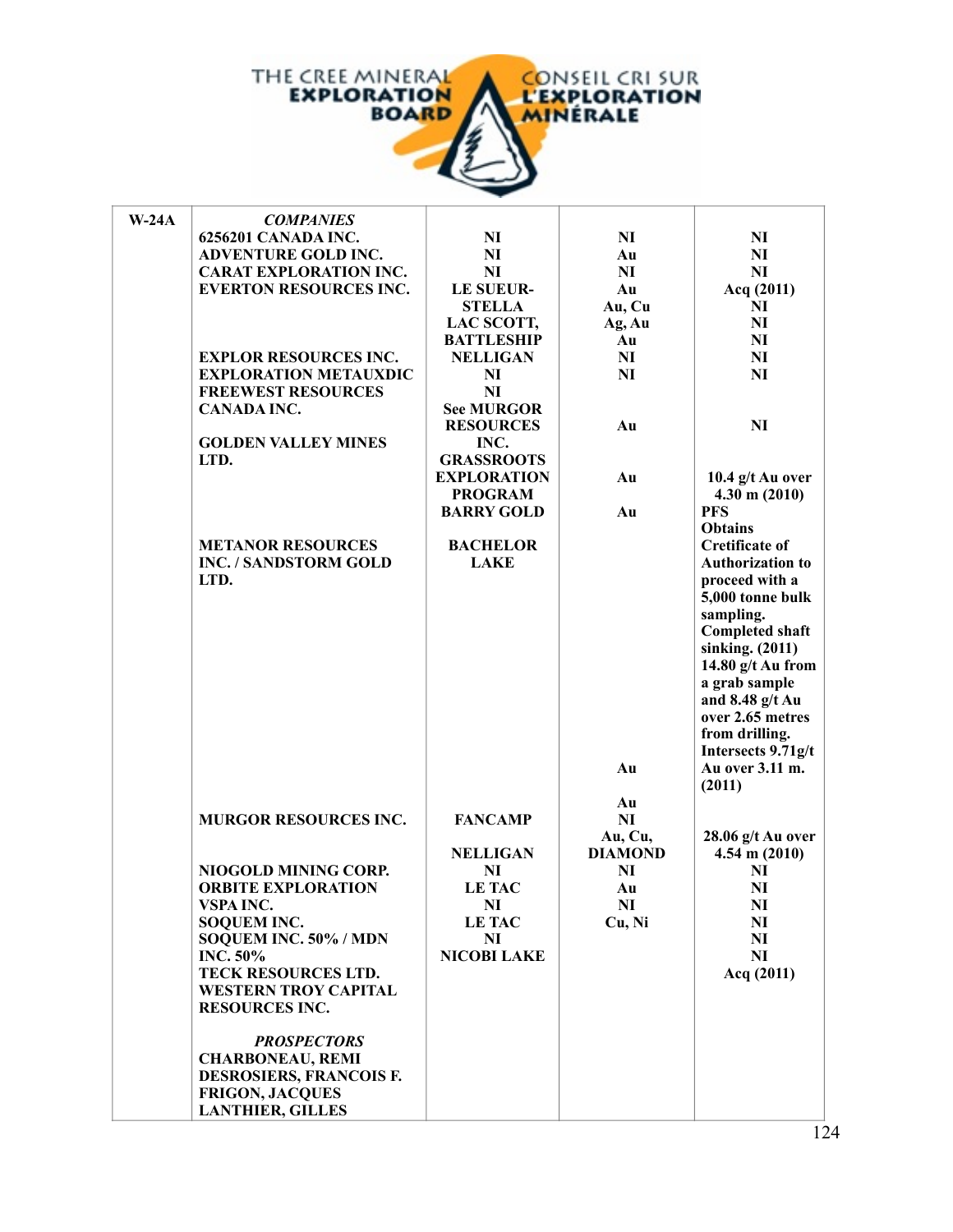

| $W-24B$ | <b>COMPANIES</b><br>6256201 CANADA INC.<br><b>BREAKWATER RESOURCES</b><br>LTD.<br><b>EVERTON RESOURCES INC.</b><br><b>FREEWEST RESOURCES</b><br><b>CANADA INC.</b><br><b>GOLDEN VALLEY MINES</b><br>LTD.<br><b>MEGASTAR DEVELOPMENT</b><br>CORP.<br>XSTRATA CANADA CORP.<br><b>PROSPECTORS</b><br><b>CHARBONEAU, REMI</b><br>FEKETE, MARK<br>PERRON, TONY | NI<br><b>LANGLOIS</b><br><b>MINE</b><br>LAC SCOTT,<br><b>BATTLESHIP</b><br><b>See MURGOR</b><br><b>RESOURCES</b><br>INC.<br><b>GRASSROOTS</b><br><b>EXPLORATION</b><br><b>PROGRAM</b><br><b>RALLEAU</b><br>NI | N <sub>I</sub><br>Ag, Au, Cu, Zn<br>Au, Cu<br>Au<br>Cu, Zn<br>NI | Development<br>plans continue at<br><b>Langlois</b> for<br>the balance of<br>2010 which<br>include<br>advancing two<br>$ramps - one$<br>from surface<br>to the top of zone<br>4 and one<br>internal to zone 3<br>and selective<br>development<br>of production<br>headings. $(2010)$<br>NI<br>NI<br>NI<br>Acq 2009<br>NI |
|---------|-----------------------------------------------------------------------------------------------------------------------------------------------------------------------------------------------------------------------------------------------------------------------------------------------------------------------------------------------------------|---------------------------------------------------------------------------------------------------------------------------------------------------------------------------------------------------------------|------------------------------------------------------------------|--------------------------------------------------------------------------------------------------------------------------------------------------------------------------------------------------------------------------------------------------------------------------------------------------------------------------|
| $W-24C$ | <b>COMPANIES</b><br><b>LAKE SHORE GOLD CORP.</b><br><b>MEGASTAR DEVELOPMENT</b><br>CORP.<br><b>MORONO MINES LTD.</b><br>SOQUEM INC. 50% /<br><b>BRIONOR RESOURCES INC.</b><br>(formerly NORMABEC<br><b>MINING RESOURCES LTD.)</b><br><b>PROSPECTORS</b><br>DENTINGER, JEAN-CLAUDE<br>PERRON, TONY                                                         | NI<br><b>RALLEAU</b><br>NI<br>NI                                                                                                                                                                              | Au<br>Cu, Zn<br>NI<br>NI                                         | NI<br>Acq 2009<br>NI<br>NI                                                                                                                                                                                                                                                                                               |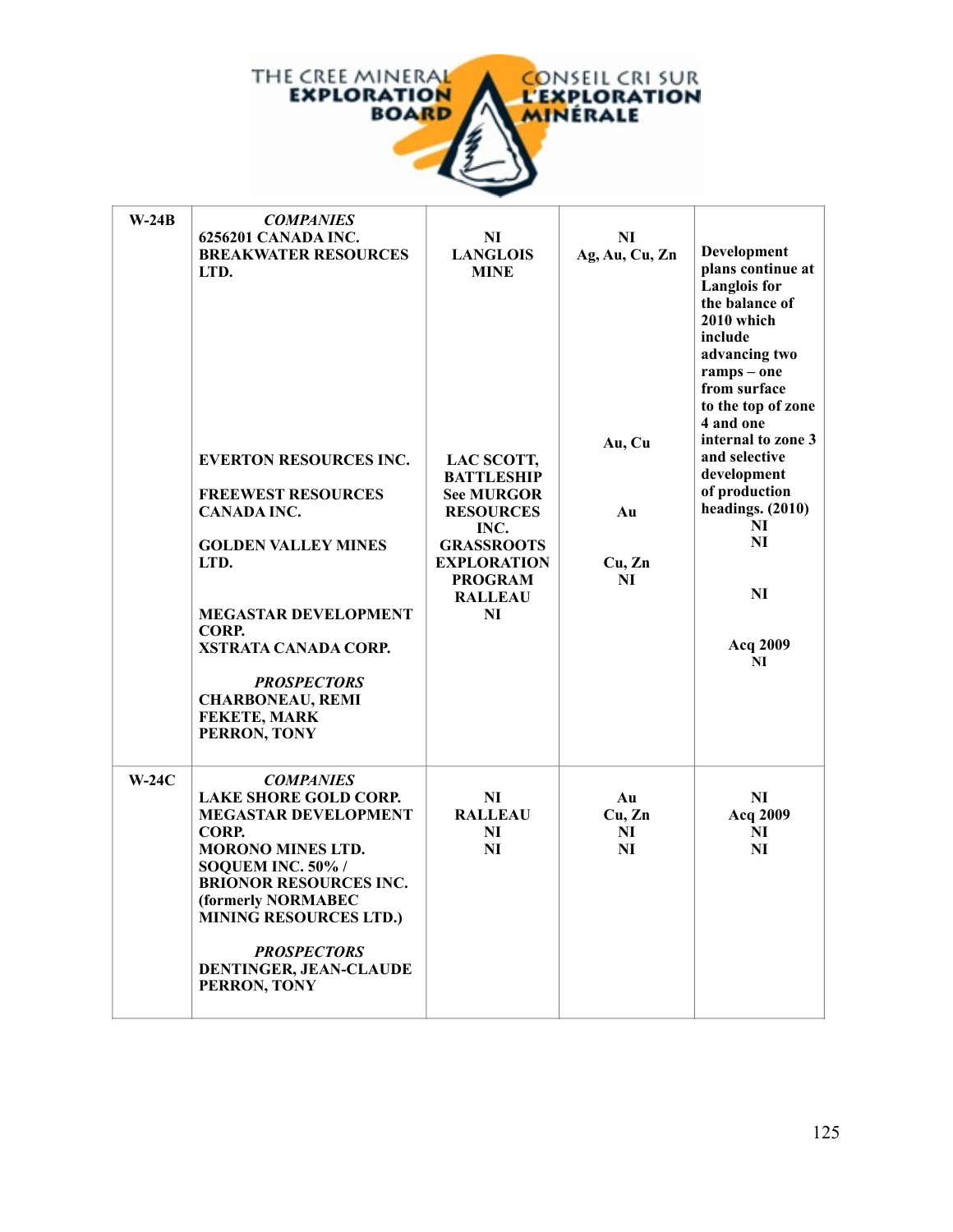

| $W-24D$ | <b>COMPANIES</b><br><b>BULL'S EYE EXPLORATION</b><br><b>MEGASTAR DEVELOPMENT</b><br>CORP.<br><b>XSTRATA CANADA CORP.</b><br><b>PROSPECTORS</b><br><b>DENTINGER, JEAN-CLAUDE</b><br>PERRON, TONY | <b>CHAPAIS</b><br><b>RALLEAU</b><br>NI | Au, $Cu, Zn$<br>Cu, Zn<br>NI | NI<br>N <sub>I</sub><br>N <sub>I</sub> |
|---------|-------------------------------------------------------------------------------------------------------------------------------------------------------------------------------------------------|----------------------------------------|------------------------------|----------------------------------------|
| $W-25$  | <b>COMPANIES</b><br><b>DIAGNOS INC.</b><br><b>MAXTECH VENTURES INC.</b><br><b>PROSPECTORS</b>                                                                                                   | NI<br><b>ARIANE</b>                    | NI<br>Au, Cu                 | NI<br>Acq $(2011)$                     |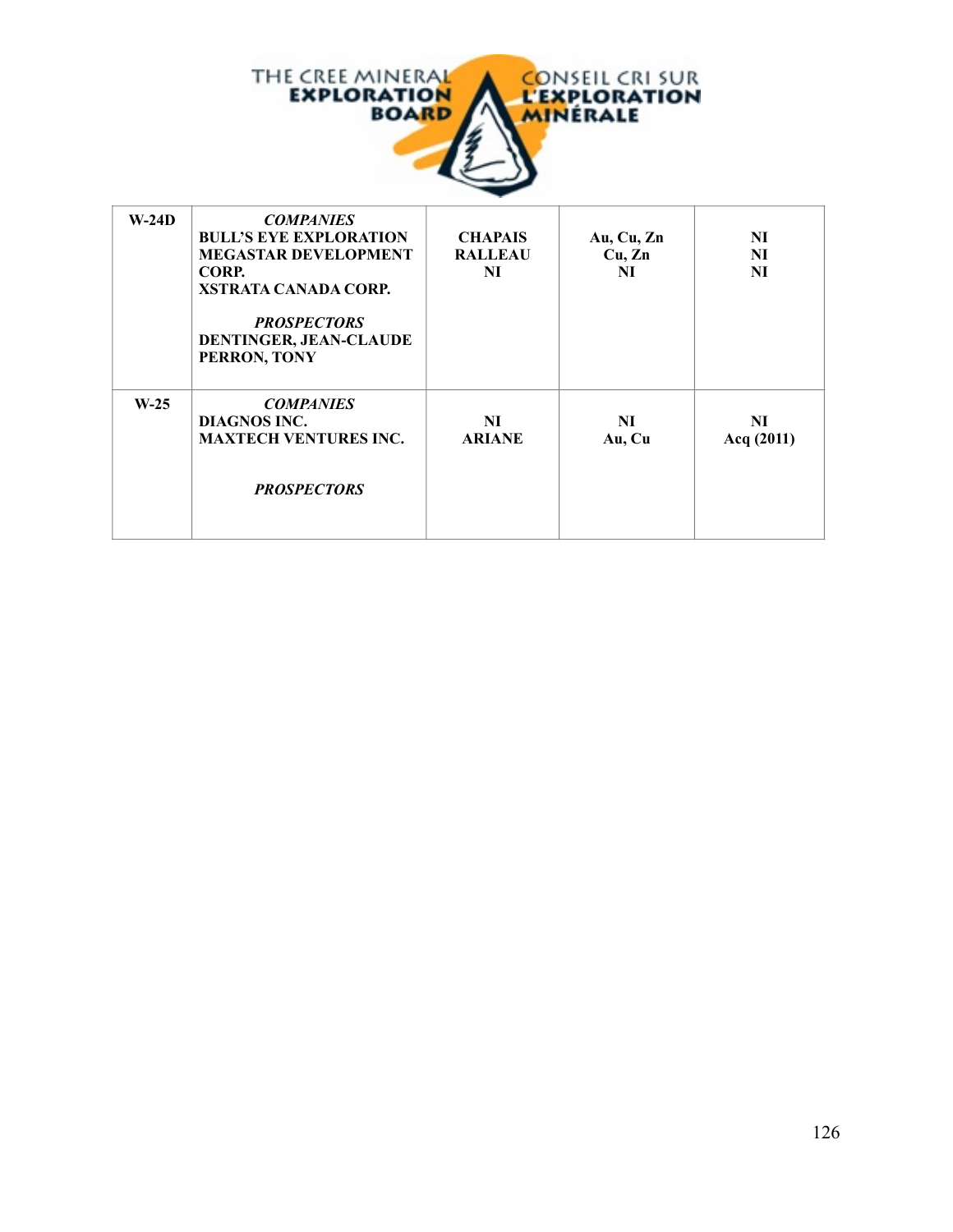

| $W-25A$ | <b>COMPANIES</b>              |                     |            |                                |
|---------|-------------------------------|---------------------|------------|--------------------------------|
|         | <b>BEAUFIELD RESOURCES</b>    | <b>URBAN-BARRY</b>  | Au         | N <sub>I</sub>                 |
|         | <b>INC</b>                    | NI                  | NI         | N <sub>I</sub>                 |
|         | <b>CARAT EXPLORATION INC.</b> | <b>WINDFALL</b>     | Au         | NI                             |
|         | <b>GLEN HAWK MINERALS</b>     | <b>LAKE</b>         | Au         | N <sub>I</sub>                 |
|         | LTD.                          | <b>BARRY-</b>       | NI         | NI                             |
|         | <b>GOLD HAWK RESOURCES</b>    | <b>SOUART</b>       |            |                                |
|         | INC.                          | NI                  | Au         | N <sub>I</sub>                 |
|         | <b>HARRICANA RIVER MINING</b> |                     | <b>PGE</b> | NI                             |
|         | <b>CORPORATION INC.</b>       | <b>LOCKOUT</b>      | Au         | NI                             |
|         | HINTERLAND METALS INC.        | <b>PLATEAU/EBAY</b> | Au         | 10.4 g/t Au over               |
|         |                               | <b>BARRY GOLD</b>   | Au         | 4.30 <sub>m</sub>              |
|         | <b>METANOR RESOURCES INC.</b> | <b>FANCAMP</b>      |            | 28.06 g/t Au over              |
|         | <b>MURGOR RESOURCES INC.</b>  | <b>NELLIGAN</b>     | Au         | $4.54 \text{ m} (2010)$        |
|         |                               |                     |            | <b>Caribou Zone</b>            |
|         |                               | <b>WINDFALL</b>     |            | has $2.81$ g/t Au              |
|         | <b>EAGLE HILL EXPLORATION</b> |                     |            | over 14.0 metres               |
|         | CORP.                         |                     |            | and 1.6 $g/t$ Au               |
|         |                               |                     |            | over 13.0 metres.              |
|         |                               |                     |            | <b>Mink Zone (new)</b>         |
|         |                               |                     |            | has $3.27$ g/t Au              |
|         |                               |                     |            | over 8.15 metres.              |
|         |                               |                     |            | Intersects 94.50               |
|         |                               |                     |            | $g/t$ Au over 6.25             |
|         |                               |                     |            | metres.                        |
|         |                               |                     |            | Intersects near                |
|         |                               |                     |            | surface high                   |
|         |                               |                     |            | grade gold                     |
|         |                               |                     |            | including 26.89                |
|         |                               |                     | Au         | g/t gold over 4.00             |
|         |                               |                     | Au, Cu     | meters.                        |
|         |                               | <b>BARRY</b>        | Au         | Intersects 13.32               |
|         |                               | <b>BENOIT</b>       | Au         | g/t gold over<br>19.00 metres. |
|         | <b>MURGOR RESOURCES INC.</b>  | <b>EAGLE RIVER</b>  | Au<br>NI   |                                |
|         |                               | <b>GREENSHIELD</b>  | Au         | (2011)                         |
|         |                               | <b>WINDFALL</b>     |            |                                |
|         | <b>NORONT RESOURCES LTD.</b>  | <b>LAKE</b><br>NI   | Au         | N <sub>I</sub><br>NI           |
|         | <b>NORTH AMERICAN</b>         | NI                  |            | N <sub>I</sub>                 |
|         | <b>EXPLORATION LTD.</b>       | <b>URBAN</b>        |            | N <sub>I</sub>                 |
|         | <b>STELLAR PACIFIC</b>        |                     |            | $\mathbf{N}$                   |
|         | <b>VENTURES INC.</b>          |                     |            | N <sub>I</sub>                 |
|         | <b>URBANA CORP.</b>           |                     |            | N <sub>I</sub>                 |
|         |                               |                     |            | NI                             |
|         | <b>PROSPECTORS</b>            |                     |            |                                |
|         | DENTINGER, JEAN-CLAUDE        |                     |            |                                |
|         | <b>HUNTER, JAMES</b>          |                     |            |                                |
|         | <b>LACASSE, RICHARD</b>       |                     |            |                                |
|         | <b>LAMBERT, BERTHE</b>        |                     |            |                                |
|         | <b>LAVOIE, MICHEL</b>         |                     |            |                                |
|         | <b>ROBERT, GERARD</b>         |                     |            |                                |
|         | <b>ROBERT, JEAN</b>           |                     |            |                                |
|         | <b>ROBY, MICHEL</b>           |                     |            |                                |

**ZEFRANI, MASHE**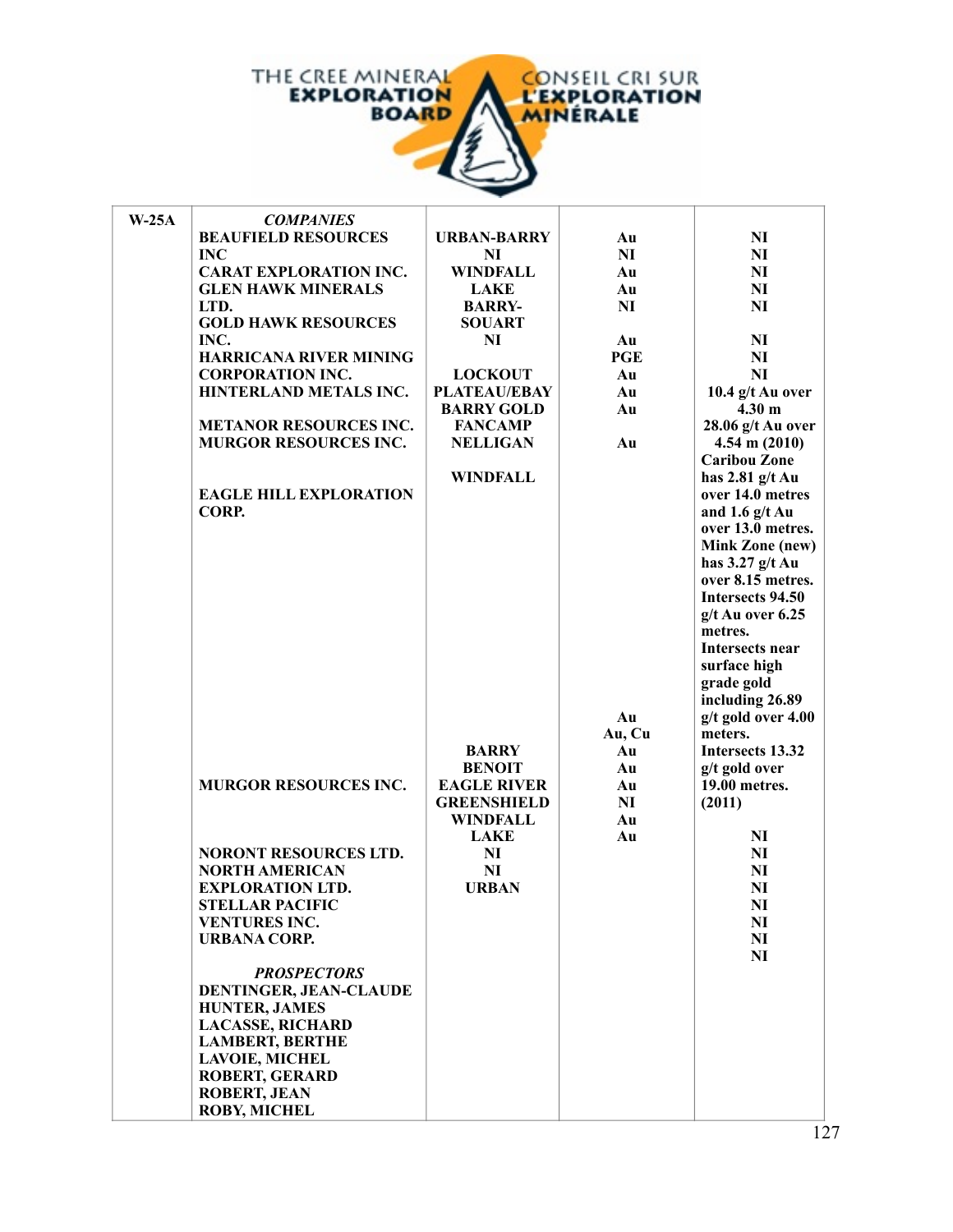

| $W-25B$ | <b>COMPANIES</b>                                     |                    |                |                                        |
|---------|------------------------------------------------------|--------------------|----------------|----------------------------------------|
|         | <b>ABITEX RESOURCES INC.</b>                         | N <sub>I</sub>     | NI             | NI                                     |
|         | <b>ALTO VENTURES LTD.</b>                            | <b>ALCUDIA</b>     | Au             | D:11H 1,688m                           |
|         |                                                      |                    |                | Intersects 0.235                       |
|         |                                                      |                    |                | g/t Au over 1                          |
|         |                                                      |                    |                | metre. (2011)                          |
|         | <b>AMSECO EXPLORATION</b>                            | <b>LAC ROULEAU</b> | Au, Cu, Ni     |                                        |
|         | LTD.                                                 | <b>URBAN-BARRY</b> | Au             | D:6H1,950m                             |
|         | <b>BEAUFIELD RESOURCES</b>                           | <b>EASTERN</b>     | Au             | (2011)                                 |
|         | INC.                                                 | <b>EXTENSION</b>   |                | NI                                     |
|         | <b>BONTERRA RESOURCES</b>                            |                    |                | 41.20 $g/t$ Au                         |
|         | INC.                                                 |                    |                | (2011)                                 |
|         |                                                      |                    |                | D:10H                                  |
|         |                                                      |                    |                | Intersects 114.00                      |
|         |                                                      | NI                 | <b>NI</b>      | g/t Au over 0.7m.<br>Assays 204.0 g/t  |
|         |                                                      |                    |                | gold and $25.8$ g/t                    |
|         |                                                      | <b>BARRY GOLD</b>  | Au             | silver in the                          |
|         | <b>HARRICANA RIVER MINING</b>                        |                    |                | <b>Rivage Zone.</b>                    |
|         | <b>CORPORATION INC.</b>                              | <b>FANCAMP</b>     | Au             | (2011)                                 |
|         | <b>METANOR RESOURCES INC.</b>                        |                    |                | NI                                     |
|         |                                                      | <b>NELLIGAN</b>    | Au             |                                        |
|         | <b>MURGOR RESOURCES INC.</b>                         | <b>WINDFALL</b>    | Au             | 10.4 $g/t$ Au over                     |
|         |                                                      |                    |                | $4.30 \text{ m} (2010)$                |
|         |                                                      |                    |                | 28.06 g/t Au over                      |
|         | <b>EAGLE HILL EXPLORATION</b>                        |                    |                | $4.54 \text{ m} (2010)$                |
|         | CORP.                                                |                    |                | NI                                     |
|         |                                                      |                    |                | <b>Caribou Zone</b>                    |
|         |                                                      |                    |                | has $2.81$ g/t Au                      |
|         |                                                      |                    |                | over 14.0 metres                       |
|         |                                                      |                    |                | and 1.6 $g/t$ Au                       |
|         |                                                      |                    |                | over 13.0 metres.                      |
|         |                                                      |                    |                | <b>Mink Zone (new)</b>                 |
|         |                                                      |                    |                | has $3.27$ g/t Au<br>over 8.15 metres. |
|         |                                                      |                    |                | Intersects 94.50                       |
|         |                                                      |                    |                | g/t Au over 6.25                       |
|         |                                                      | <b>BARRY</b>       | Au             | metres.                                |
|         |                                                      | <b>BENOIT</b>      | Au, Cu         | Intersects near                        |
|         |                                                      | <b>EAGLE RIVER</b> | Au             | surface high                           |
|         |                                                      | <b>GREENSHIELD</b> | Au             | grade gold                             |
|         | <b>MURGOR RESOURCES INC.</b>                         | <b>WINDFALL</b>    | Au             | including 26.89                        |
|         |                                                      | <b>LAKE</b>        | N <sub>I</sub> | g/t gold over 4.00                     |
|         |                                                      | NI                 | N <sub>I</sub> | meters.                                |
|         |                                                      | <b>NI</b>          |                | Intersects 13.32                       |
|         | <b>NORONT RESOURCES LTD.</b>                         |                    |                | g/t gold over                          |
|         | <b>STELLAR PACIFIC</b>                               |                    |                | 19.00 metres.                          |
|         | <b>VENTURES INC.</b>                                 |                    |                | (2011)                                 |
|         | TECTONIC RESOURCES INC.                              |                    |                | N <sub>I</sub>                         |
|         |                                                      |                    |                | NI                                     |
|         | <b>PROSPECTORS</b>                                   |                    |                | N <sub>I</sub>                         |
|         | <b>BRASSARD, BERTRAND</b><br><b>LACASSE, RICHARD</b> |                    |                | N <sub>I</sub><br>NI                   |
|         |                                                      |                    |                | $1^{\prime}$                           |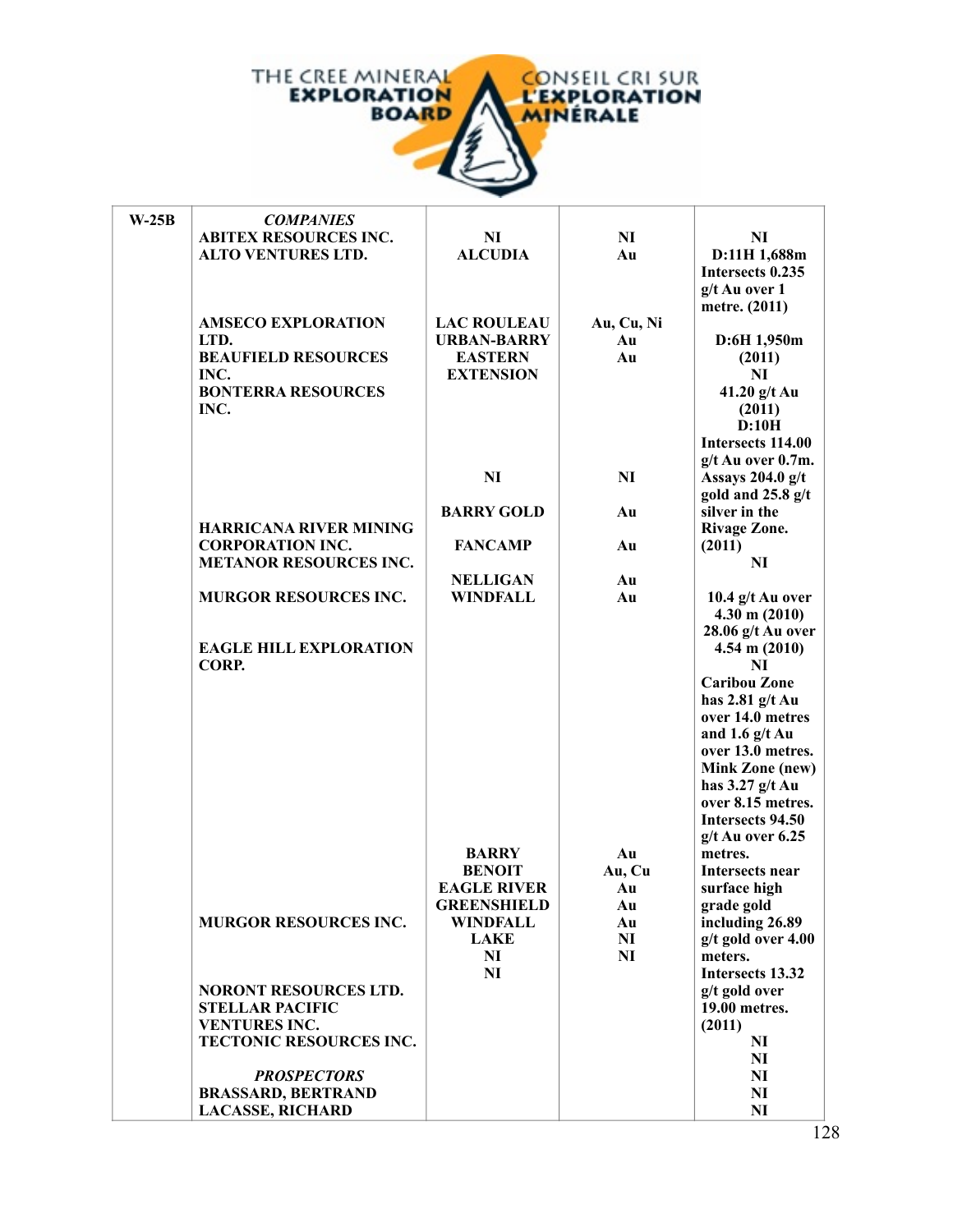

| $W-26$ | <b>COMPANIES</b>                                |                                  |              |                     |
|--------|-------------------------------------------------|----------------------------------|--------------|---------------------|
|        | <b>ABITEX RESOURCES INC.</b>                    | <b>NI</b>                        | <b>NI</b>    | NI                  |
|        | <b>DIAGNOS INC.</b>                             | N <sub>I</sub>                   | <b>NI</b>    | NI                  |
|        | <b>MONTERO MINING AND</b>                       | <b>LAC YVONNE</b>                | $\mathbf{U}$ | N <sub>I</sub>      |
|        | <b>EXPLORATION LTD.</b>                         |                                  |              |                     |
|        | <b>EAGLE HILL EXPLORATION</b>                   | <b>WINDFALL</b>                  | Au           | <b>Caribou Zone</b> |
|        | CORP.                                           |                                  |              | has $2.81$ g/t Au   |
|        |                                                 |                                  |              | over 14.0 metres    |
|        |                                                 |                                  |              | and 1.6 $g/t$ Au    |
|        |                                                 |                                  |              | over 13.0 metres.   |
|        |                                                 |                                  |              | Mink Zone (new)     |
|        |                                                 | <b>BARRY</b>                     | Au           | has $3.27$ g/t Au   |
|        | <b>MURGOR RESOURCES INC.</b>                    | <b>BENOIT</b>                    | Au, Cu       | over 8.15 metres.   |
|        |                                                 | <b>EAGLE RIVER</b>               | Au           | (2011)              |
|        |                                                 | <b>GREENSHIELD</b>               | Au           | NI                  |
|        | VIOR INC.                                       | <b>BUTEUX-</b><br><b>FECTEAU</b> | Cu, Zn       | NI<br>NI            |
|        |                                                 |                                  |              | NI                  |
|        | <b>PROSPECTORS</b>                              |                                  |              | NI                  |
|        | <b>AZARI, KAMBIZ</b>                            |                                  |              |                     |
|        | <b>BOUCHARD, MARC</b>                           |                                  |              |                     |
|        | <b>COYLE, PHILIP TERRENCE</b>                   |                                  |              |                     |
|        | DE FRANCE, ELIZABETHE                           |                                  |              |                     |
|        | <b>DESGAGNE, LARRY</b>                          |                                  |              |                     |
|        | DESGAGNE, LARRY 25% /                           |                                  |              |                     |
|        | FRIGON, BENOIT 25% /                            |                                  |              |                     |
|        | <b>TREMBLAY, JEAN-LOUIS</b>                     |                                  |              |                     |
|        | 25%, POTVIN, DENIS 25%                          |                                  |              |                     |
|        | <b>DESGAGNE, LARRY 40%/</b>                     |                                  |              |                     |
|        | FRIGON, BENOIT 30% /                            |                                  |              |                     |
|        | <b>TREMBLAY, JEAN-LOUIS</b>                     |                                  |              |                     |
|        | 30%                                             |                                  |              |                     |
|        | <b>LACASSE, RICHARD</b>                         |                                  |              |                     |
|        | <b>LAMBERT, BERTHE</b><br><b>LAVOIE, MICHEL</b> |                                  |              |                     |
|        | LEMIEUX, OLIVIER 50% /                          |                                  |              |                     |
|        | LEMIEUX, SAMUEL 50%                             |                                  |              |                     |
|        | <b>ROBY, MICHEL</b>                             |                                  |              |                     |
|        |                                                 |                                  |              |                     |
|        |                                                 |                                  |              |                     |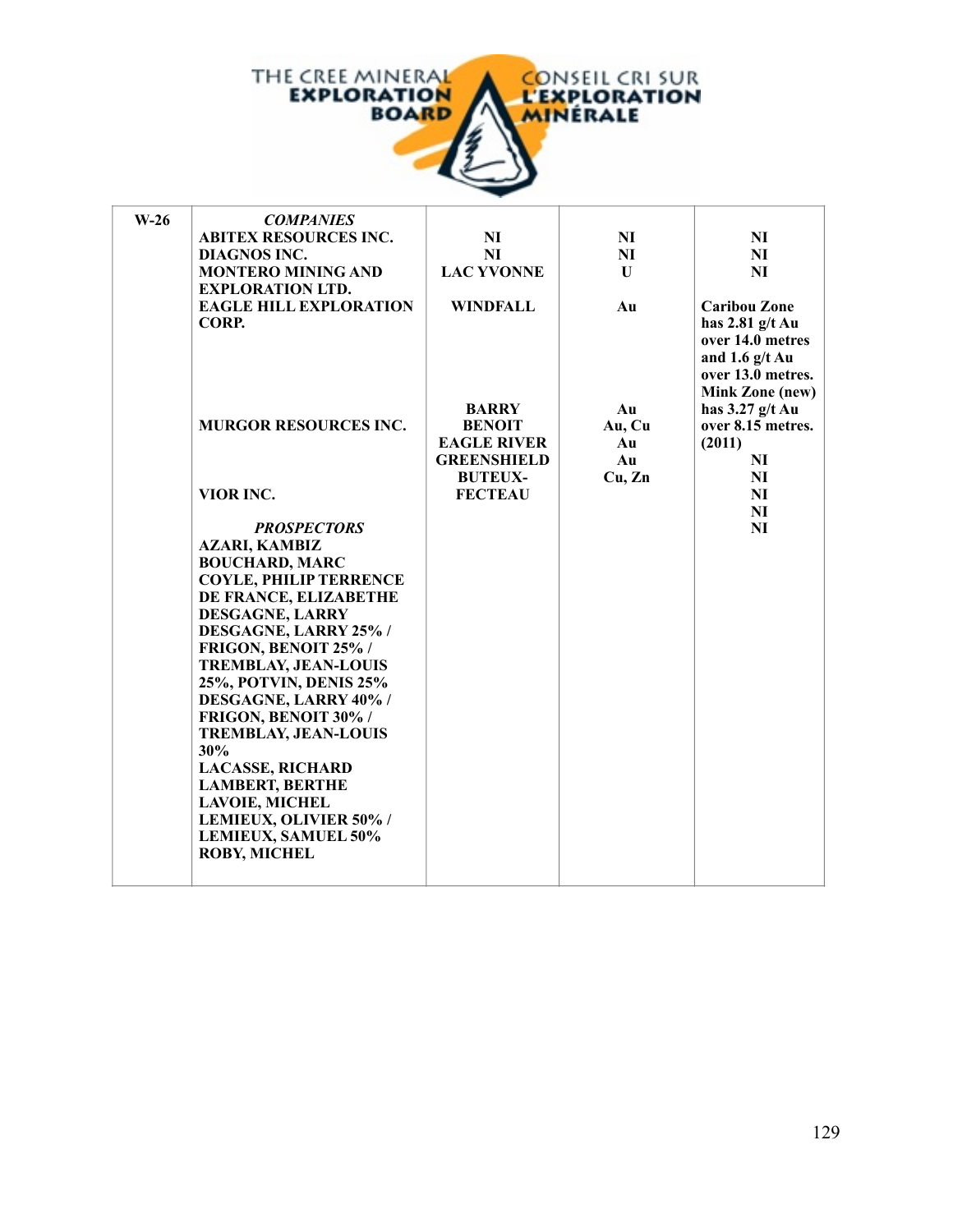

| $W-27$  | <b>COMPANIES</b><br><b>CALIBERT EXPLORATION</b><br>INC.<br><b>CARTIER RESOURCES INC.</b><br>DIAGNOS INC.<br><b>IAMGOLD-QUEBEC</b><br><b>MANAGEMENT INC.</b><br><b>MAXTECH VENTURES INC.</b><br><b>ORBITE EXPLORATION</b><br>VSPA INC.<br><b>SOQUEM INC.</b><br><b>PROSPECTORS</b><br><b>GAGNON, ROBERT</b><br><b>NEALON, MARGARET</b><br>O'BRIEN, PATRICK (APELLA<br><b>RESOURCES INC.)</b><br>PERRON, TONY<br><b>SENECHAL, BERNARD</b> | <b>CALIBERT</b><br><b>DIEGO</b><br>NI<br><b>NI</b><br><b>ARIANE</b><br><b>LE TAC</b><br><b>NI</b> | Ag, Au<br>Au<br>NI<br>NI<br>Au, Cu<br>Au, Cu,<br><b>DIAMOND</b><br>NI | NI<br>Acq, $D(2011)$<br>NI<br><b>NI</b><br>Acq (2011)<br>NI<br>NI |
|---------|-----------------------------------------------------------------------------------------------------------------------------------------------------------------------------------------------------------------------------------------------------------------------------------------------------------------------------------------------------------------------------------------------------------------------------------------|---------------------------------------------------------------------------------------------------|-----------------------------------------------------------------------|-------------------------------------------------------------------|
| $W-53$  | <b>COMPANIES</b><br>TOURBIERE BERGER LTD.<br><b>PROSPECTORS</b>                                                                                                                                                                                                                                                                                                                                                                         | <b>NI</b>                                                                                         | <b>PEAT</b>                                                           | <b>NI</b>                                                         |
| $W-53A$ | <b>COMPANIES</b><br><b>PROSPECTORS</b>                                                                                                                                                                                                                                                                                                                                                                                                  | <b>NO ACTIVE</b><br><b>CLAIMS</b>                                                                 |                                                                       |                                                                   |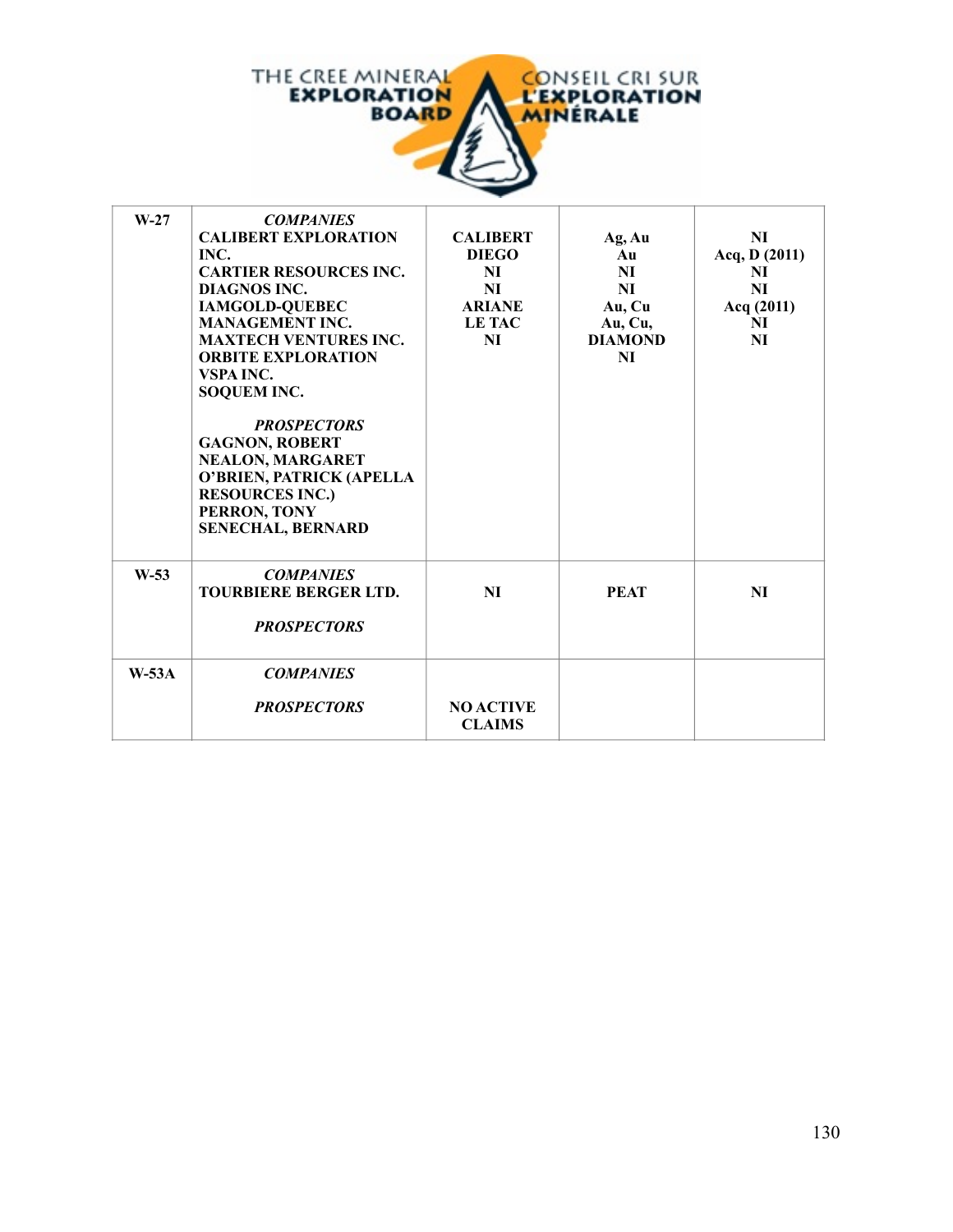

# **10. CREE NATION OF WEMINDJI TRAPLINES**

### *10.1. Exploration activity and mineral resources potential*

The Wemindji traplines are on the La Grande and Opinaca subprovinces.

Substances of interest to exploration companies and prospectors include chromium (Cr), copper (Cu), diamond (C), gold (Au), lead (Pb), nickel (Ni), platinum group elements (PGE), silver (Ag), uranium (U), and zinc (Zn).

Number of companies with active claims: 29 including 1 Cree company. Number of prospectors with active claims: 26 including 1 Cree prospector.

### *10.2. Highlights:*

- $\geq$  **AMSECO EXPLORATION INC.**: 30.72g/t Au, 260g/t Ag, 6.14% Cu, 3.12% Zn, 8.86% Pb on the LAKE YASINSKI property on traplines VC-20, VC-21.
- ➢ **AMSECO EXPLORATION INC.**: 11.7g/t Au on the CHIKA property on traplines VC-20, VC-21.
- ➢ **OPINACA MINES LTD. (a subsidiary of GOLDCORP INC.)**: signs a longterm Collaboration Agreement regarding the development and operation of the ELEONORE gold project on Trapline VC-28 with the CREE NATION OF WEMINDJI, the GRAND COUNCIL OF THE CREES and the CREE REGIONAL AUTHORITY.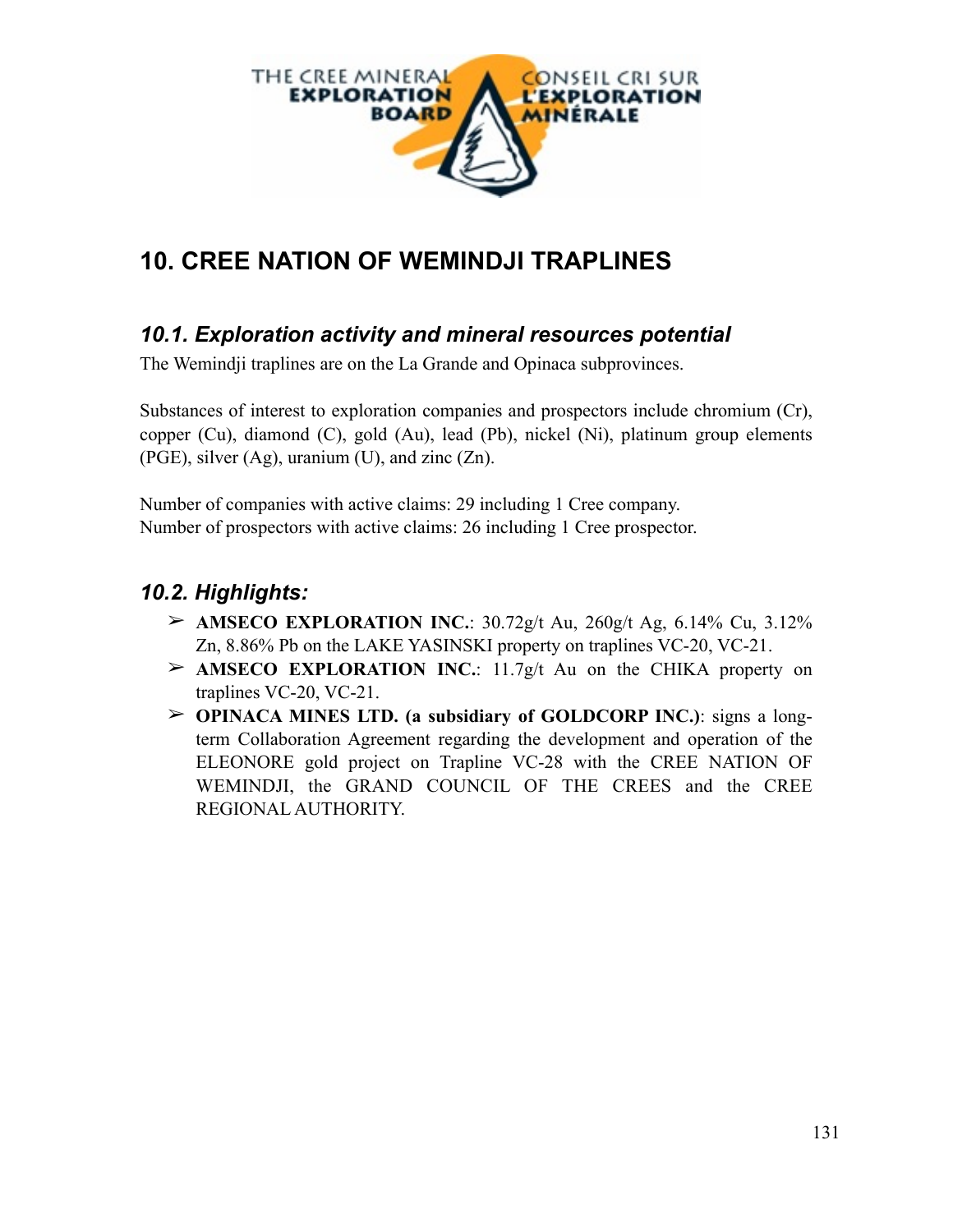

### *10.3. Number of projects by substance:*

| Substance               | Number of projects |
|-------------------------|--------------------|
| Gold                    | 23                 |
| Base metals             | 7                  |
| Diamonds                | 2                  |
| Platinum group elements | 1                  |
| Uranium                 | 11                 |
| Lithium                 | $\Omega$           |
| Rare earth elements     | $\Omega$           |
| Iron                    |                    |

Base metals include copper, nickel, silver, chromium, cobalt, molybdenum, lead, zinc. Some projects are multi-elemental.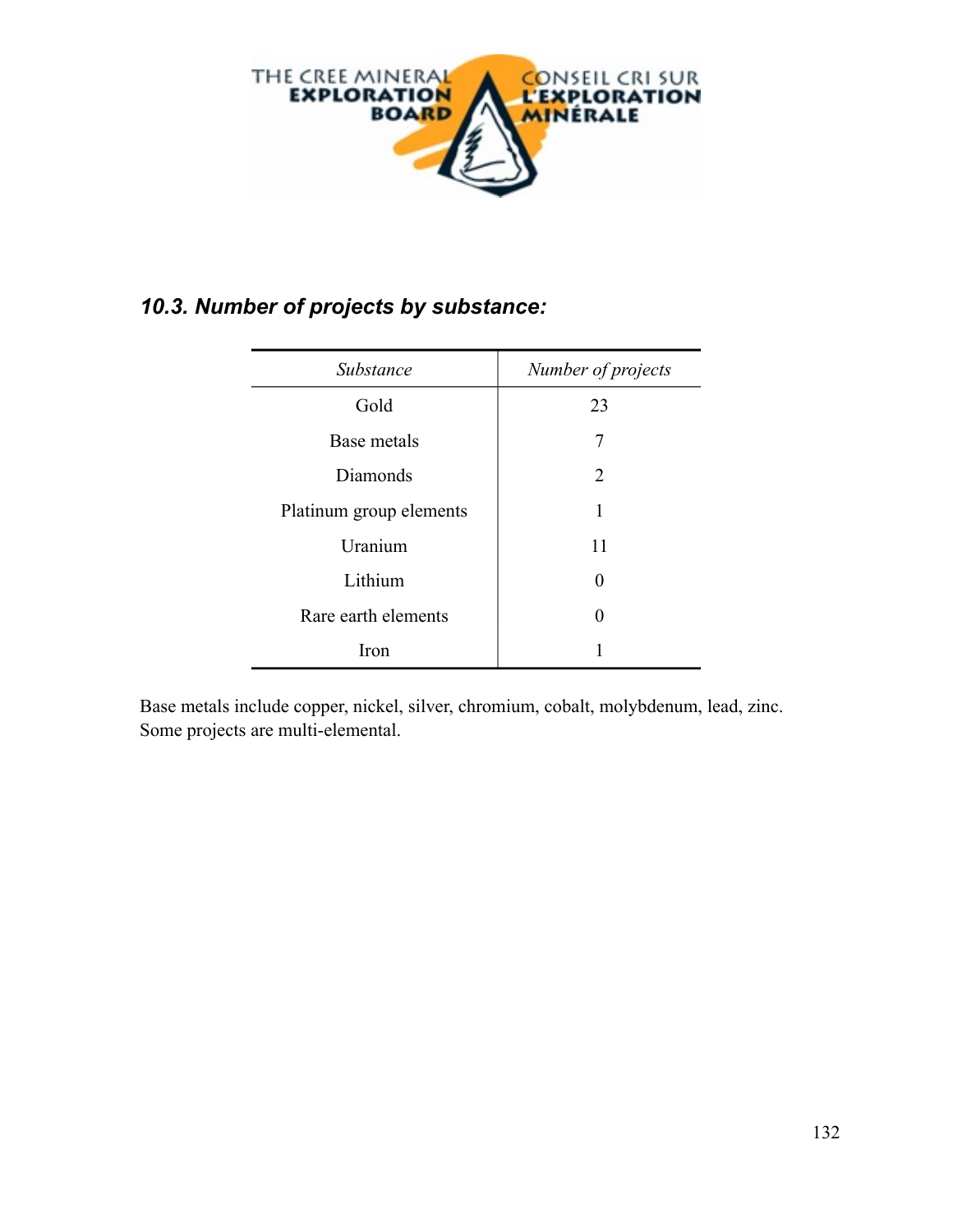

## *10.4. Mineral Exploration Activity (Wemindji)*

| <b>TRAPLI</b> | <b>COMPANIES/</b>                                                                                                                                                                                                                                                                                                                                                                                                                                                                            | <b>PROJECTS</b>                                                                                                                                                                              | <b>SUBSTANCES</b>                                                              | <b>ACTIVITY</b>                                          |
|---------------|----------------------------------------------------------------------------------------------------------------------------------------------------------------------------------------------------------------------------------------------------------------------------------------------------------------------------------------------------------------------------------------------------------------------------------------------------------------------------------------------|----------------------------------------------------------------------------------------------------------------------------------------------------------------------------------------------|--------------------------------------------------------------------------------|----------------------------------------------------------|
| <b>NE</b>     | <b>PROSPECTORS</b>                                                                                                                                                                                                                                                                                                                                                                                                                                                                           |                                                                                                                                                                                              |                                                                                | <b>FINDINGS</b>                                          |
| $VC-09$       | <b>COMPANIES</b><br><b>PROSPECTORS</b>                                                                                                                                                                                                                                                                                                                                                                                                                                                       | <b>NO ACTIVE</b><br><b>CLAIMS</b>                                                                                                                                                            |                                                                                |                                                          |
| $VC-10$       | <b>COMPANIES</b><br><b>PROSPECTORS</b>                                                                                                                                                                                                                                                                                                                                                                                                                                                       | <b>NO ACTIVE</b><br><b>CLAIMS</b>                                                                                                                                                            |                                                                                |                                                          |
| $VC-11$       | <b>COMPANIES</b><br><b>PROSPECTORS</b>                                                                                                                                                                                                                                                                                                                                                                                                                                                       | <b>NO ACTIVE</b><br><b>CLAIMS</b>                                                                                                                                                            |                                                                                |                                                          |
| $VC-12$       | <b>COMPANIES</b><br><b>ANTORO RESOURCES INC.</b><br><b>DIANOR RESOURCES INC.</b><br><b>JV METALEX VENTURES</b><br>LTD. & WEMINDJI<br><b>EXPLORATION INC.</b><br><b>EASTMAIN RESOURCES INC</b><br><b>EASTMAIN RESOURCES INC.</b><br><b>/AZIMUT EXPLORATION</b><br>INC.<br>STRATECO RESOURCES INC.<br><b>THREEGOLD RESOURCES</b><br>INC.<br>VANSTAR MINING INC.<br><b>PROSPECTORS</b><br><b>BAMBIC, PETER</b><br><b>CHOQUETTE, BENJAMIN</b><br><b>LAMOTHE, GILBERT</b><br><b>LEMELIN, YVES</b> | <b>WAPISCAN-</b><br><b>FIVE</b><br><b>DIAMONDS</b><br><b>EKOMIAK</b><br><b>PROPERTIES</b><br><b>ROAD KING</b><br><b>DYNA</b><br><b>AZIMUT C&amp;D</b><br><b>APPLE</b><br>NI<br><b>PATICA</b> | <b>DIAMOND</b><br><b>DIAMOND</b><br>Au<br>Au<br>Au<br>$\mathbf{U}$<br>NI<br>Au | NI<br>N <sub>I</sub><br>NI<br>NI<br>NI<br>NI<br>NI<br>NI |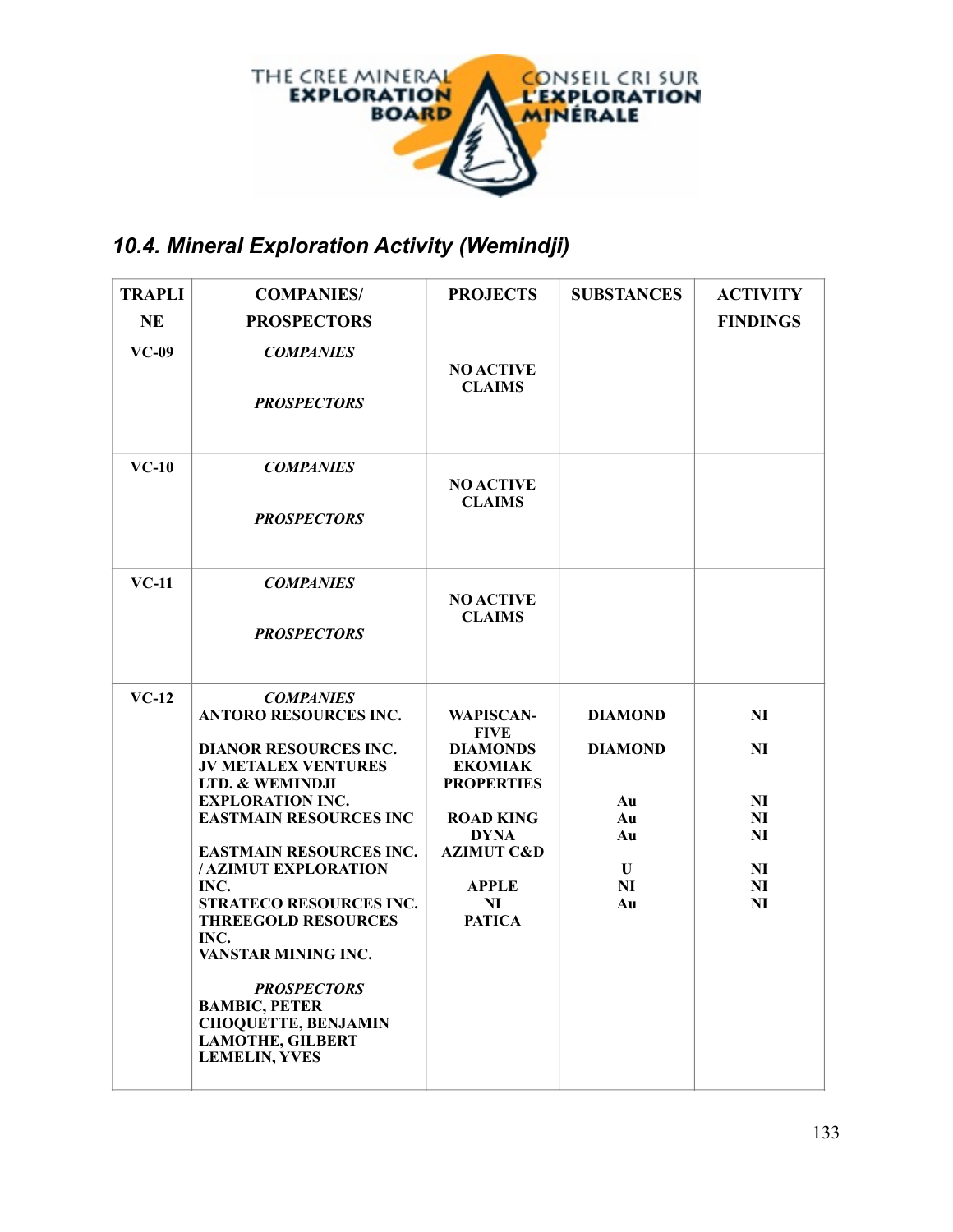

| $VC-13$ | <b>COMPANIES</b><br><b>ANTORO RESOURCES INC.</b><br><b>DIANOR RESOURCES INC.</b><br><b>JV METALEX VENTURES</b><br>LTD. & WEMINDJI<br><b>EXPLORATION INC.</b><br>VANSTAR MINING INC.<br><b>PROSPECTORS</b><br><b>BAMBIC, PETER</b><br><b>CHOQUETTE, BENJAMIN</b><br><b>GROGORITA, AUREL</b><br>HENDRIKSEN, GORDON N.<br><b>LAMOTHE, GILBERT</b> | <b>WAPISCAN-</b><br><b>FIVE</b><br><b>DIAMONDS</b><br><b>EKOMIAK</b><br><b>PROPERTIES</b><br><b>PATICA</b> | <b>DIAMOND</b><br><b>DIAMOND</b><br>Au | NI<br>NI<br>NI                    |
|---------|------------------------------------------------------------------------------------------------------------------------------------------------------------------------------------------------------------------------------------------------------------------------------------------------------------------------------------------------|------------------------------------------------------------------------------------------------------------|----------------------------------------|-----------------------------------|
|         | <b>LEMELIN, YVES</b>                                                                                                                                                                                                                                                                                                                           |                                                                                                            |                                        |                                   |
| $VC-14$ | <b>COMPANIES</b><br><b>AZIMUT EXPLORATION INC</b><br><b>AZIMUT RESOURCES INC./</b><br><b>GOLDCORP INC. JV</b><br><b>EVERTON RESOURCES INC.</b><br><b>PROSPECTORS</b>                                                                                                                                                                           | <b>OPINACA A&amp;B</b><br><b>WABAMISK</b>                                                                  | Au<br>Au                               | NI<br>$D(\text{\#}:2,800)$ (2009) |
| $VC-16$ | <b>COMPANIES</b><br><b>AZIMUT EXPLORATION INC</b><br><b>JV EVERTON RESOURCES</b><br>INC.<br><b>PROSPECTORS</b>                                                                                                                                                                                                                                 | <b>OPINACA A&amp;B</b>                                                                                     | Au                                     | N <sub>I</sub>                    |
| $VC-17$ | <b>COMPANIES</b><br><b>AZIMUT EXPLORATION INC</b><br><b>JV EVERTON RESOURCES</b><br>INC.<br><b>NORTHERN SHIELD</b><br><b>RESOURCES INC.</b><br><b>PROSPECTORS</b><br><b>BAWOLAK, MARIE-</b><br>THERESE 50% / BAWOLAK,<br><b>CHRISTELLE OLEINKA 50%</b>                                                                                         | <b>OPINACA A&amp;B</b><br><b>NI</b>                                                                        | Au<br><b>PGE</b>                       | N <sub>I</sub><br>Acq (2010)      |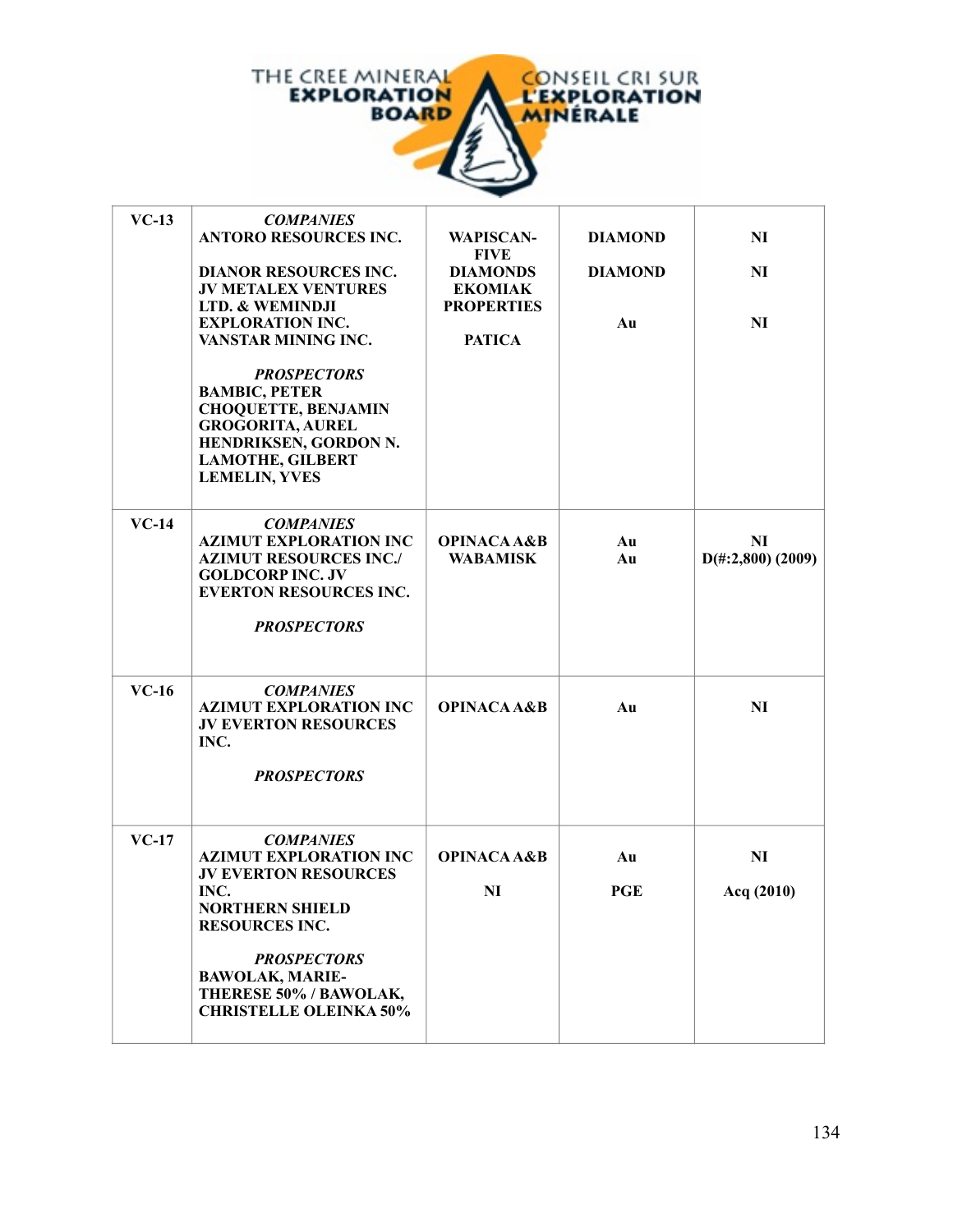

| $VC-18$ | <b>COMPANIES</b><br><b>AZIMUT EXPLORATION INC</b><br><b>JV EVERTON RESOURCES</b><br>INC.<br><b>DIANOR RESOURCES INC.</b><br><b>JV METALEX VENTURES</b><br>LTD. & WEMINDJI<br><b>EXPLORATION INC.</b><br><b>ELORO RESOURCES LTD.</b>      | <b>OPINACA A&amp;B</b><br><b>EKOMIAK</b><br><b>PROPERTIES</b><br>MAGUY,<br><b>MEECH</b><br><b>SHOWINGS</b>                                           | Au<br><b>DIAMOND</b><br>U<br>Au  | NI<br>NI<br>NI<br>NI                         |
|---------|------------------------------------------------------------------------------------------------------------------------------------------------------------------------------------------------------------------------------------------|------------------------------------------------------------------------------------------------------------------------------------------------------|----------------------------------|----------------------------------------------|
|         | VIRGINIA MINES INC.<br><b>PROSPECTORS</b>                                                                                                                                                                                                | <b>LEMOYNE</b><br>NORTH,<br>HORSESHOE,<br>TAIGA, TAIGA<br><b>WEST</b><br><b>PROPERTIES</b><br><b>LAGRANDE</b><br><b>SUD, POSTE</b><br><b>LEMOYNE</b> | Au, Cu<br>Au<br>Au               | <b>NI</b><br>NI<br>NI                        |
| $VC-19$ | <b>COMPANIES</b><br><b>AZIMUT EXPLORATION INC</b><br><b>JV EVERTON RESOURCES</b><br>INC.<br><b>EASTMAIN RESOURCES INC</b><br><b>EASTMAIN RESOURCES INC.</b><br>/ AZIMUT EXPLORATION<br>INC.<br>VIRGINIA MINES INC.<br><b>PROSPECTORS</b> | <b>OPINACA A&amp;B</b><br><b>ROAD KING</b><br><b>DYNA</b><br><b>AZIMUT C&amp;D</b><br><b>LAGRANDE</b><br><b>SUD, POSTE</b><br><b>LEMOYNE</b>         | Au<br>Au<br>Au<br>Au<br>Au<br>Au | NI<br>NI<br>NI<br>N <sub>I</sub><br>NI<br>NI |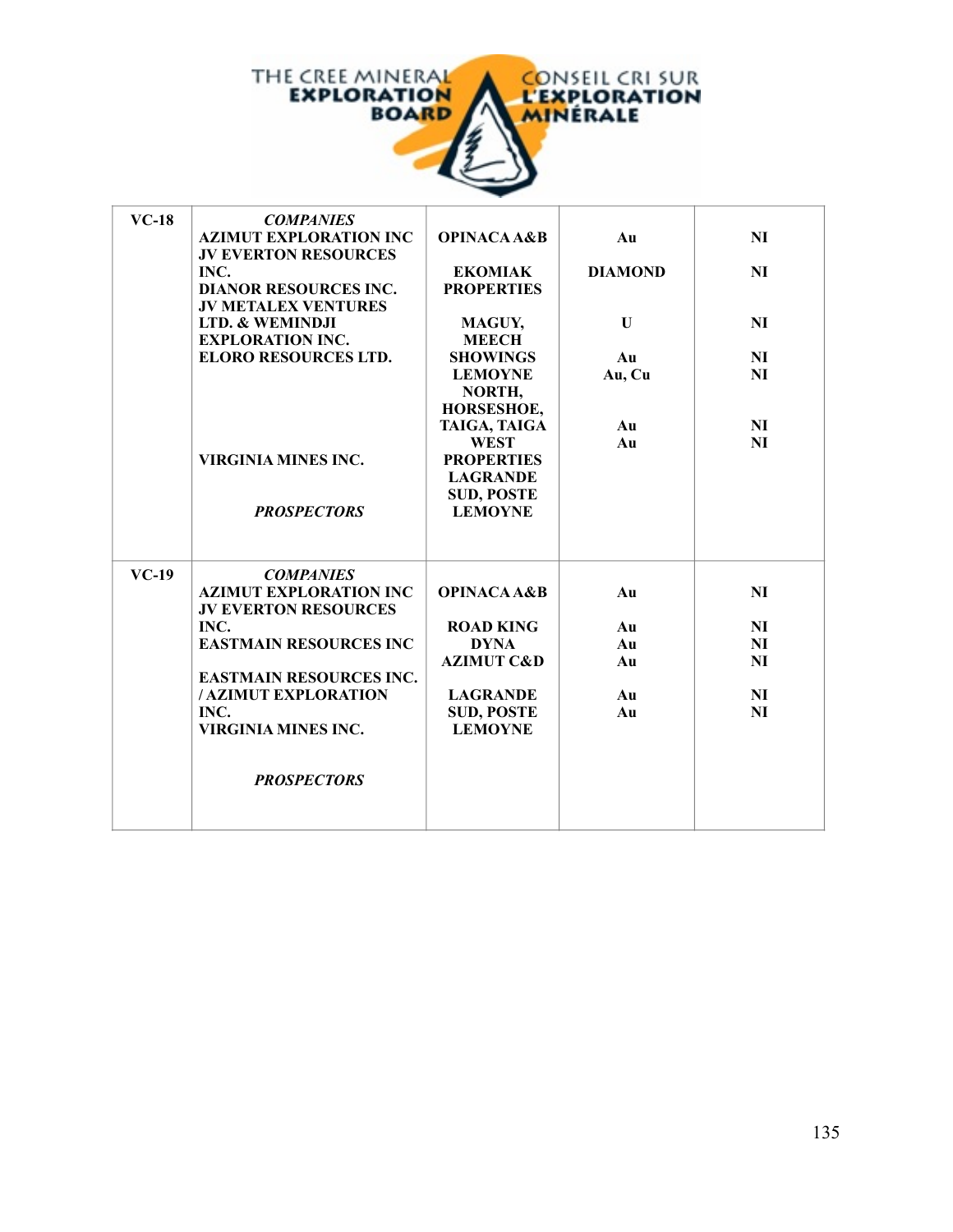

| $VC-20$ | <b>COMPANIES</b>                                           |                                     |                       |                                                                                    |
|---------|------------------------------------------------------------|-------------------------------------|-----------------------|------------------------------------------------------------------------------------|
|         | <b>AMSECO EXPLORATION</b><br>LTD.                          | <b>LAKE</b><br><b>YASINSKI</b>      | Au, Au, Cu, Zn,<br>Pb | G, Sch<br>30.72 g/t Au, 260<br>$g/t$ Ag, 6.14%<br>Cu, 3.12% Zn,<br>8.86% Pb (2011) |
|         |                                                            | <b>CHIKA</b>                        | Au, Au, Cu, Zn,       | G, Sch                                                                             |
|         |                                                            |                                     | Pb                    | 11.7 $g/t$ Au (2011)                                                               |
|         | <b>DIANOR RESOURCES INC.</b><br><b>JV METALEX VENTURES</b> | <b>EKOMIAK</b><br><b>PROPERTIES</b> | <b>DIAMOND</b>        | NI                                                                                 |
|         | LTD. & WEMINDJI                                            |                                     |                       |                                                                                    |
|         | <b>EXPLORATION INC.</b>                                    | <b>MAGUY,</b>                       |                       | <b>NI</b>                                                                          |
|         | <b>ELORO RESOURCES LTD.</b>                                | <b>MEECH</b>                        | U                     |                                                                                    |
|         |                                                            | <b>SHOWINGS</b>                     |                       | NI                                                                                 |
|         |                                                            | <b>LEMOYNE</b>                      | Au                    | N <sub>I</sub>                                                                     |
|         |                                                            | NORTH,                              | Au, Cu                |                                                                                    |
|         |                                                            | HORSESHOE,                          |                       |                                                                                    |
|         |                                                            | TAIGA, TAIGA                        |                       |                                                                                    |
|         | <b>EVERTON RESOURCES INC.</b>                              | <b>WEST</b>                         |                       |                                                                                    |
|         |                                                            | <b>PROPERTIES</b>                   |                       | N <sub>I</sub>                                                                     |
|         |                                                            | <b>See AZIMUT</b>                   | Au                    | N <sub>I</sub>                                                                     |
|         |                                                            | <b>EXPLORATION</b>                  | Au                    | NI                                                                                 |
|         | <b>MATAMEC EXPLORATION</b><br>INC.                         | INC.                                | U                     | N <sub>I</sub>                                                                     |
|         | <b>MATAMEC EXPLORATION</b>                                 | <b>WILDCAT</b><br><b>SARCELLE</b>   | <b>NI</b>             | N <sub>I</sub>                                                                     |
|         | INC. 50% / VIRGINIA MINES                                  | <b>SAKAMI</b>                       | U                     | N <sub>I</sub>                                                                     |
|         | <b>INC. 50%</b>                                            | <b>NI</b>                           | Au, Cr, Ni            | NI                                                                                 |
|         | <b>NOVA URANIUM CORP.</b>                                  |                                     | NI                    |                                                                                    |
|         | <b>PRO OR MINING</b>                                       | POM-POM                             |                       | N <sub>I</sub>                                                                     |
|         | <b>RESOURCES INC.</b>                                      | <b>EWART</b>                        | U                     | N <sub>I</sub>                                                                     |
|         | <b>SHERIDAN PLATINUM</b>                                   | NI                                  | Au                    | N <sub>I</sub>                                                                     |
|         | <b>GROUP LTD.</b>                                          |                                     | Au                    |                                                                                    |
|         |                                                            | <b>APPLE</b>                        |                       |                                                                                    |
|         | <b>STRATECO RESOURCES INC.</b>                             | <b>LAGRANDE</b>                     |                       |                                                                                    |
|         | <b>VIRGINIA MINES INC.</b>                                 | <b>SUD, POSTE</b>                   |                       |                                                                                    |
|         |                                                            | <b>LEMOYNE</b>                      |                       |                                                                                    |
|         |                                                            |                                     |                       |                                                                                    |
|         | <b>PROSPECTORS</b>                                         |                                     |                       |                                                                                    |
|         | HENDRIKSEN, GORDON N.                                      |                                     |                       |                                                                                    |
|         | <b>LAMOTHE, GILBERT</b><br>LEFEBVRE, LIONEL 20% /          |                                     |                       |                                                                                    |
|         | <b>LEFEBVRE, CHRISTIAN</b>                                 |                                     |                       |                                                                                    |
|         | 15% / TREMBLAY, JEAN-                                      |                                     |                       |                                                                                    |
|         | LOUIS 30% / GAUDREAULT,                                    |                                     |                       |                                                                                    |
|         | <b>MARTIN 15%</b>                                          |                                     |                       |                                                                                    |
|         | <b>LEMELIN, YVES</b>                                       |                                     |                       |                                                                                    |
|         | <b>MARCOTTE, LAURIAN</b>                                   |                                     |                       |                                                                                    |
|         | O'CONNOR, TERRENCE P.                                      |                                     |                       |                                                                                    |
|         |                                                            |                                     |                       |                                                                                    |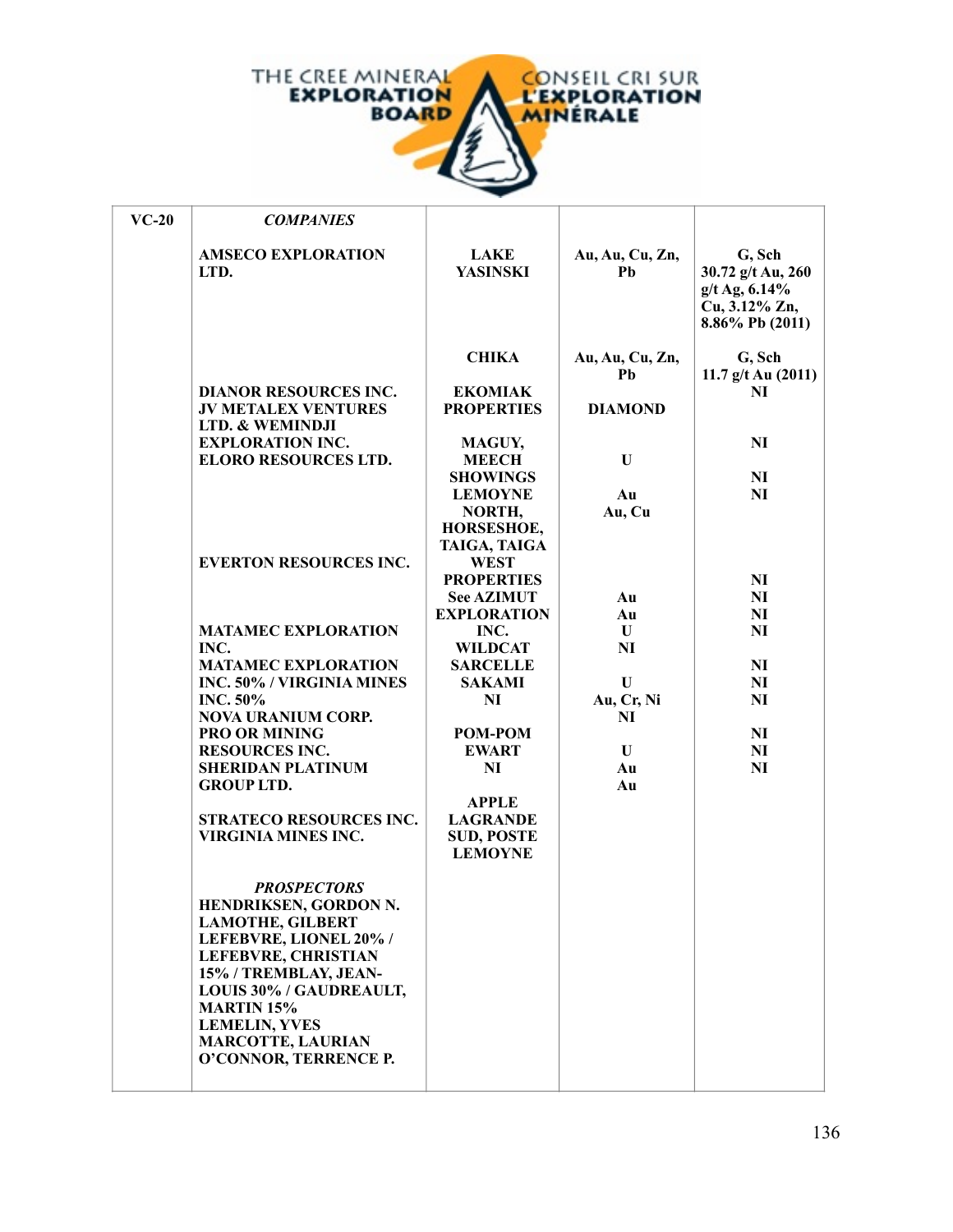

| $VC-21$ | <b>COMPANIES</b><br><b>AMSECO EXPLORATION</b><br>LTD.  | <b>LAKE</b><br><b>YASINSKI</b>      | Au, Au, Cu, Zn,<br>Pb | G, Sch<br>30.72 g/t Au, 260                       |
|---------|--------------------------------------------------------|-------------------------------------|-----------------------|---------------------------------------------------|
|         |                                                        |                                     |                       | g/t Ag, 6.14%<br>Cu, 3.12% Zn,<br>8.86% Pb (2011) |
|         |                                                        | <b>CHIKA</b>                        | Au, Au, Cu, Zn,       | G, Sch                                            |
|         |                                                        |                                     | Ph                    | 11.7 $g/t$ Au (2011)                              |
|         | <b>DIOS EXPLORATION INC.</b>                           | <b>CHAT BRUN</b>                    |                       | NI                                                |
|         | JV SIRIOS RESOURCES INC.                               | PAM                                 | U                     | NI                                                |
|         |                                                        | U <sub>2</sub>                      | U                     | NI                                                |
|         |                                                        | UGO<br><b>UPINOR</b>                | U<br>U                | NI<br>NI                                          |
|         |                                                        |                                     | U                     |                                                   |
|         | NQ EXPLORATION INC.                                    | <b>OPINACA</b><br><b>NORD</b>       | Au, U                 | NI<br>NI                                          |
|         |                                                        | <b>STARLAKE</b>                     | U, Cu, Au             | NI                                                |
|         | <b>EVERTON RESOURCES INC.</b>                          | <b>LEMOYNE</b>                      | Au                    |                                                   |
|         |                                                        | <b>See AZIMUT</b>                   |                       |                                                   |
|         |                                                        | <b>EXPLORATION</b>                  |                       | NI                                                |
|         |                                                        | INC.                                | Au                    | NI                                                |
|         | <b>SECOVA METALS CORP.</b>                             | <b>WILDCAT</b>                      | Au                    | NI                                                |
|         | <b>PRO OR MINING</b>                                   | <b>SARCELLE</b>                     | $\mathbf{U}$          | NI                                                |
|         | <b>RESOURCES INC.</b>                                  | POM-POM                             | Au, Cr, Ni            | NI                                                |
|         | <b>VIRGINIA MINES INC.</b>                             | <b>EWART</b>                        | Au                    | NI                                                |
|         |                                                        | <b>LAGRANDE</b>                     | Au                    |                                                   |
|         |                                                        | <b>SUD, POSTE</b>                   |                       |                                                   |
|         | <b>PROSPECTORS</b>                                     | <b>LEMOYNE</b>                      |                       |                                                   |
|         |                                                        |                                     |                       |                                                   |
| $VC-22$ | <b>COMPANIES</b>                                       |                                     |                       |                                                   |
|         | <b>EASTMAIN RESOURCES INC</b>                          | <b>ROAD KING</b>                    | Au                    | N <sub>I</sub>                                    |
|         |                                                        | <b>DYNA</b>                         | Au                    | NI                                                |
|         | <b>EASTMAIN RESOURCES INC.</b><br>/ AZIMUT EXPLORATION | <b>AZIMUT C&amp;D</b>               | Au                    | NI                                                |
|         | INC.                                                   | N <sub>I</sub>                      | NI                    | NI                                                |
|         | <b>MJL EXPLORATION INC.</b>                            | <b>LAGRANDE</b>                     | Au                    | NI                                                |
|         | <b>VIRGINIA MINES INC.</b>                             | <b>SUD, POSTE</b><br><b>LEMOYNE</b> | Au                    | NI                                                |
|         | <b>PROSPECTORS</b>                                     |                                     |                       |                                                   |
|         | LAVOIE, MICHEL G.                                      |                                     |                       |                                                   |
|         | <b>TAYLOR, SEBASTIEN</b>                               |                                     |                       |                                                   |
|         |                                                        |                                     |                       |                                                   |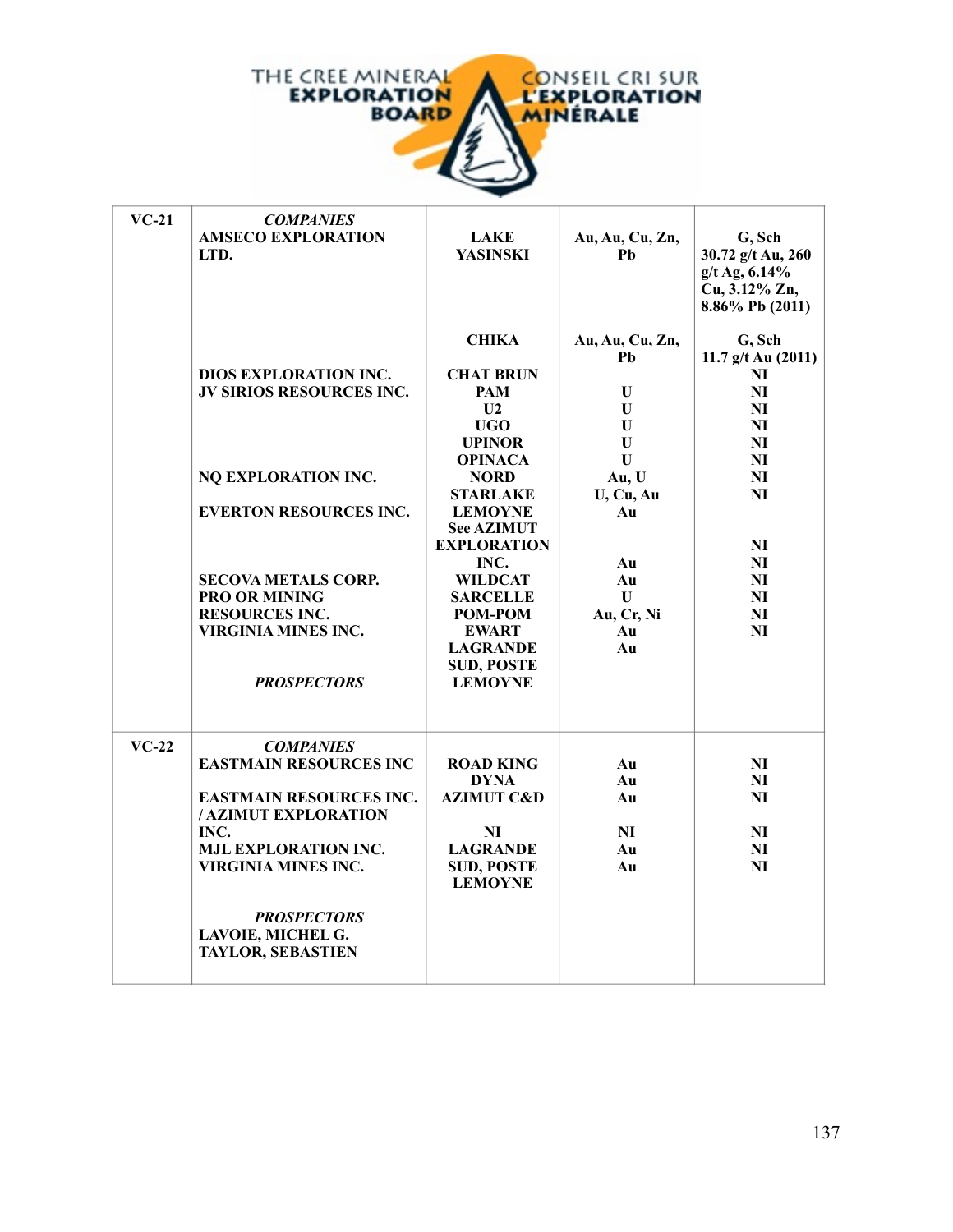

| $VC-23$ | <b>COMPANIES</b><br><b>BEAUFIELD RESOURCES</b><br>INC.<br><b>EASTMAIN RESOURCES INC</b><br><b>EASTMAIN RESOURCES INC.</b><br>/ AZIMUT EXPLORATION<br>INC.                                                                                                                                                    | <b>OPINACA</b><br><b>ROAD KING</b><br><b>DYNA</b><br><b>AZIMUT C&amp;D</b><br><b>See AZIMUT</b><br><b>EXPLORATION</b><br>INC.              | Au<br>Au<br>Au<br>Au<br>Au<br>Au          | Gp, Gc(sl), Gc(r)<br>5.0 $g/t$ Au (2009)<br>N <sub>I</sub><br>NI<br>N <sub>I</sub><br>NI |
|---------|--------------------------------------------------------------------------------------------------------------------------------------------------------------------------------------------------------------------------------------------------------------------------------------------------------------|--------------------------------------------------------------------------------------------------------------------------------------------|-------------------------------------------|------------------------------------------------------------------------------------------|
|         | <b>EVERTON RESOURCES INC.</b><br><b>GEONORDIC TECHNICAL</b><br><b>SERVICES INC.</b><br><b>PROSPECTORS</b><br><b>BAMBIC, PETER</b><br>LAVOIE, MICHEL G.<br><b>TAYLOR, SEBASTIEN</b>                                                                                                                           | <b>WILDCAT</b><br><b>SARCELLE</b><br>NI                                                                                                    | Au<br>NI                                  | NI<br>NI                                                                                 |
| $VC-24$ | <b>COMPANIES</b><br><b>DIANOR RESOURCES INC.</b><br><b>JV METALEX VENTURES</b><br>LTD. & WEMINDJI<br><b>EXPLORATION INC.</b><br><b>ELORO RESOURCES LTD.</b>                                                                                                                                                  | <b>EKOMIAK</b><br><b>PROPERTIES</b><br>MAGUY,<br><b>MEECH</b><br><b>SHOWINGS</b><br><b>LEMOYNE</b><br>NORTH,<br>HORSESHOE,<br>TAIGA, TAIGA | <b>DIAMOND</b><br>U<br>Au<br>Au, Cu<br>Au | NI<br>NI<br>NI<br>NI<br>NI                                                               |
|         | <b>VIRGINIA MINES INC.</b><br><b>PROSPECTORS</b><br><b>BAWOLAK, MARIE-</b><br>THERESE 35% / BAWOLAK,<br><b>CHRISTELLE OLEINKA 35%/</b><br><b>HARVARD PHILIPPE 30%</b><br>BAWOLAK, EDWARD 70% /<br>HARVARD, PHILIPPE 30%<br><b>GRIESBACH, GLENN 50% /</b><br>SHEIKHOLESLAMI,<br><b>SALMASI KAMALEDDIN 50%</b> | <b>WEST</b><br><b>PROPERTIES</b><br><b>LAGRANDE</b><br><b>SUD, POSTE</b><br><b>LEMOYNE</b>                                                 | Au                                        | NI                                                                                       |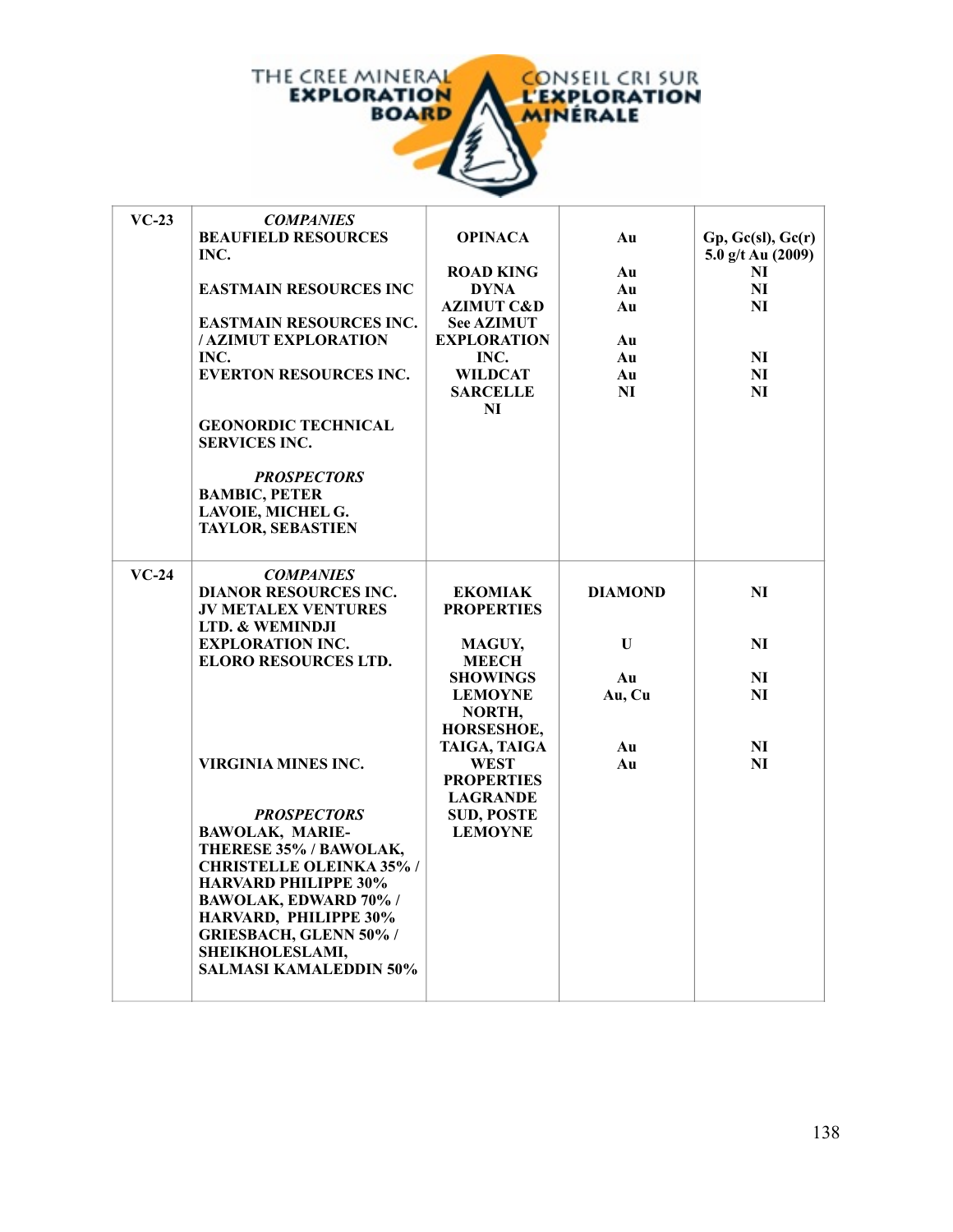

| $VC-25$ | <b>COMPANIES</b>                |                    |                |                         |
|---------|---------------------------------|--------------------|----------------|-------------------------|
|         | 6256201 CANADA INC.             | NI                 | <b>NI</b>      | <b>NI</b>               |
|         | <b>DIANOR RESOURCES INC.</b>    | <b>EKOMIAK</b>     | <b>DIAMOND</b> | N <sub>I</sub>          |
|         | <b>JV METALEX VENTURES</b>      | <b>PROPERTIES</b>  |                |                         |
|         | LTD. & WEMINDJI                 |                    |                |                         |
|         | <b>EXPLORATION INC.</b>         | <b>CHAT BRUN</b>   | U              | <b>NI</b>               |
|         | <b>DIOS EXPLORATION INC.</b>    | <b>PAM</b>         | U              | <b>NI</b>               |
|         | <b>JV SIRIOS RESOURCES INC.</b> | U <sub>2</sub>     | $\mathbf U$    | <b>NI</b>               |
|         |                                 | <b>UGO</b>         | $\mathbf U$    | <b>NI</b>               |
|         |                                 | <b>UPINOR</b>      | $\mathbf{U}$   | NI                      |
|         |                                 | <b>OPINACA</b>     | Au, U          | NI                      |
|         |                                 | <b>NORD</b>        | U              | <b>NI</b>               |
|         | <b>ELORO RESOURCES LTD.</b>     | MAGUY,             |                |                         |
|         |                                 | <b>MEECH</b>       | Au             | <b>NI</b>               |
|         |                                 | <b>SHOWINGS</b>    | Au, Cu         | N <sub>I</sub>          |
|         |                                 | <b>LEMOYNE</b>     |                |                         |
|         |                                 | NORTH,             |                |                         |
|         |                                 | HORSESHOE,         |                |                         |
|         | <b>EVERTON RESOURCES INC.</b>   | TAIGA, TAIGA       |                |                         |
|         |                                 | <b>WEST</b>        | Au             | <b>NI</b>               |
|         |                                 | <b>PROPERTIES</b>  | Au             | <b>NI</b>               |
|         |                                 | <b>See AZIMUT</b>  | Au             | <b>NI</b>               |
|         | <b>VIRGINIA MINES INC.</b>      | <b>EXPLORATION</b> | Au             | <b>Intersected gold</b> |
|         |                                 | INC.               |                | values varying          |
|         |                                 | <b>WILDCAT</b>     |                | between $0.5$ g/t       |
|         |                                 | <b>SARCELLE</b>    |                | Au over 1 metre         |
|         |                                 | <b>LAGRANDE</b>    |                | and $1.49$ g/t Au       |
|         |                                 | <b>SUD</b>         |                | over 5 metres.          |
|         |                                 | <b>POSTE</b>       |                | (2011)                  |
|         |                                 | <b>LEMOYNE</b>     |                |                         |
|         |                                 | <b>EXTENSION</b>   |                |                         |
|         | <b>PROSPECTORS</b>              |                    |                |                         |
|         | <b>BANVILLE, ROBERT</b>         |                    |                |                         |
|         | DENTINGER, JEAN-CLAUDE          |                    |                |                         |
|         | <b>GRIESBACH, GLENN 50% /</b>   |                    |                |                         |
|         | SHEIKHOLESLAMI,                 |                    |                |                         |
|         | <b>SALMASI KAMALEDDIN 50%</b>   |                    |                |                         |
|         | <b>ROBERT, JEAN</b>             |                    |                |                         |
|         |                                 |                    |                |                         |
|         |                                 |                    |                |                         |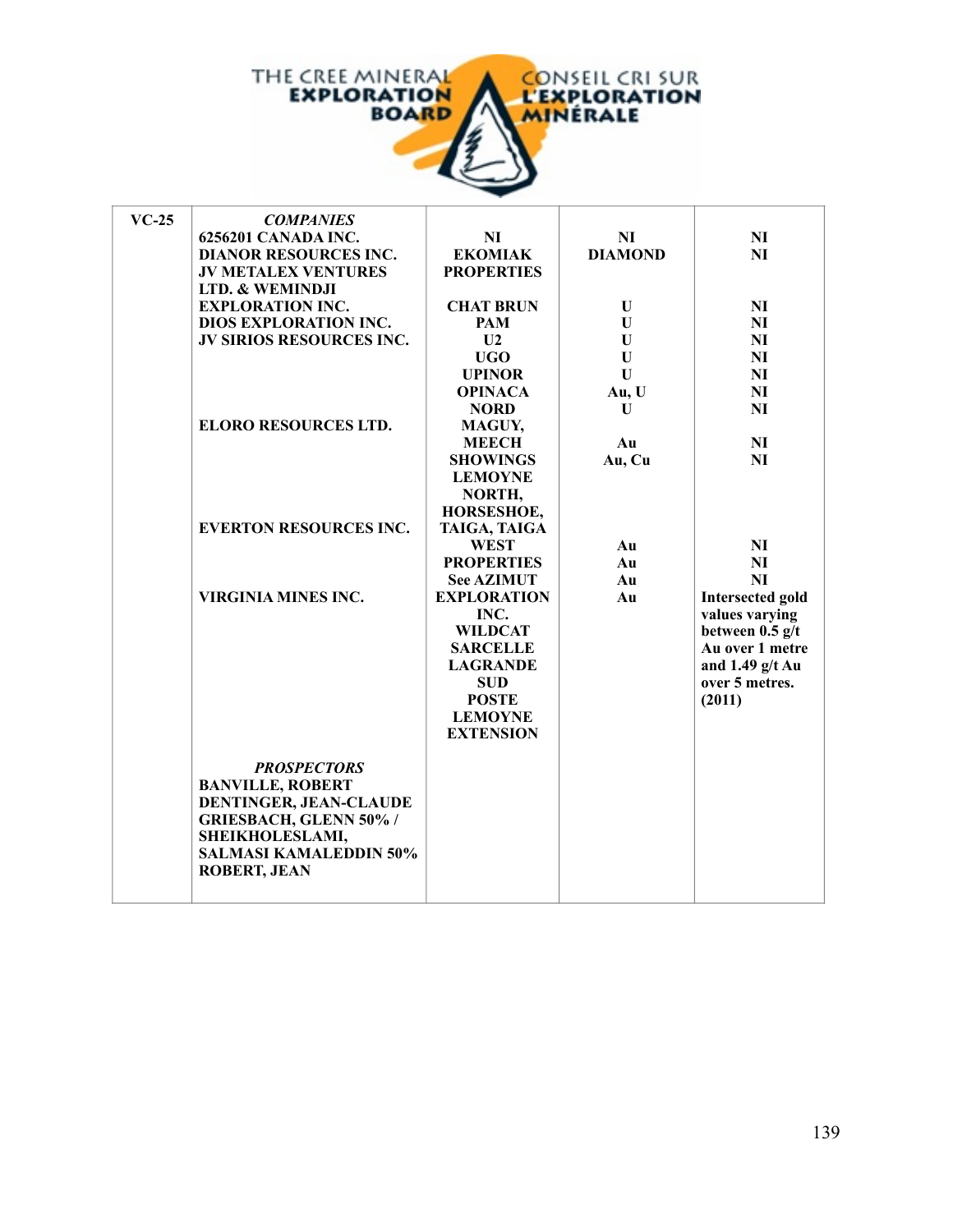

| $VC-26$ | <b>COMPANIES</b>                                 |                                    |                 |                         |
|---------|--------------------------------------------------|------------------------------------|-----------------|-------------------------|
|         | <b>ELORO RESOURCES LTD.</b>                      | MAGUY,                             | U               | NI                      |
|         |                                                  | <b>MEECH</b>                       |                 |                         |
|         |                                                  | <b>SHOWINGS</b>                    | Au              | NI                      |
|         |                                                  | <b>LEMOYNE</b>                     | Au              | N <sub>I</sub>          |
|         |                                                  | NORTH,                             | Au, Cu          | NI                      |
|         |                                                  | HORSESHOE,                         |                 |                         |
|         | <b>EVERTON RESOURCES INC.</b>                    | TAIGA, TAIGA                       |                 |                         |
|         |                                                  | <b>WEST</b>                        |                 |                         |
|         |                                                  | <b>PROPERTIES</b>                  | Au              | NI                      |
|         |                                                  | <b>See AZIMUT</b>                  | Au              | NI                      |
|         | VIRGINIA MINES INC.                              | <b>EXPLORATION</b>                 | Au              | NI                      |
|         |                                                  | INC.                               | Au              | <b>Intersected gold</b> |
|         |                                                  | <b>WILDCAT</b>                     |                 | values varying          |
|         |                                                  | <b>SARCELLE</b>                    |                 | between $0.5$ g/t       |
|         |                                                  | <b>LAGRANDE</b>                    |                 | Au over 1 metre         |
|         |                                                  | <b>SUD</b>                         |                 | and $1.49$ g/t Au       |
|         | <b>PROSPECTORS</b>                               | <b>POSTE</b>                       |                 | over 5 metres.          |
|         | <b>GRIESBACH, GLENN 50% /</b><br>SHEIKHOLESLAMI, | <b>LEMOYNE</b><br><b>EXTENSION</b> |                 | (2011)                  |
|         | <b>SALMASI KAMALEDDIN 50%</b>                    |                                    |                 |                         |
|         |                                                  |                                    |                 |                         |
| $VC-27$ | <b>COMPANIES</b>                                 |                                    |                 |                         |
|         | <b>AZIMUT EXPLORATION INC</b>                    | <b>OPINACA A&amp;B</b>             | Au              | NI                      |
|         | <b>JV EVERTON RESOURCES</b>                      |                                    |                 |                         |
|         | INC.                                             | <b>CHAT BRUN</b>                   | U               | N <sub>I</sub>          |
|         | <b>DIOS EXPLORATION INC.</b>                     | PAM                                | $\mathbf{U}$    | NI                      |
|         | JV SIRIOS RESOURCES INC.                         | U <sub>2</sub>                     | U               | NI                      |
|         |                                                  | UGO                                | $\mathbf{U}$    | NI                      |
|         |                                                  | <b>UPINOR</b>                      | $\mathbf U$     | NI                      |
|         |                                                  | <b>OPINACA</b>                     | Au, U           | NI                      |
|         |                                                  | <b>NORD</b>                        | U, Cu, Au       | NI                      |
|         | <b>Q EXPLORATION INC.</b>                        | <b>STARLAKE</b>                    |                 |                         |
|         | <b>EVERTON RESOURCES INC.</b>                    | <b>See AZIMUT</b>                  |                 |                         |
|         |                                                  | <b>EXPLORATION</b>                 | Au              | NI                      |
|         |                                                  | INC.                               | A <sub>II</sub> | NI                      |
|         |                                                  | WILDCAT                            | Au, Cr, Ni      | NI                      |
|         | PRO OR MINING                                    | <b>SARCELLE</b>                    | Au              | NI                      |
|         | <b>RESOURCES INC.</b>                            | <b>EWART</b>                       | A <sub>II</sub> | NI                      |
|         | VIRGINIA MINES INC.                              | <b>LAGRANDE</b>                    |                 |                         |
|         |                                                  | <b>SUD, POSTE</b>                  |                 |                         |
|         |                                                  | <b>LEMOYNE</b>                     |                 |                         |
|         | <b>PROSPECTORS</b>                               |                                    |                 |                         |
|         | <b>GEORGEKISH, ELMER</b>                         |                                    |                 |                         |
|         |                                                  |                                    |                 |                         |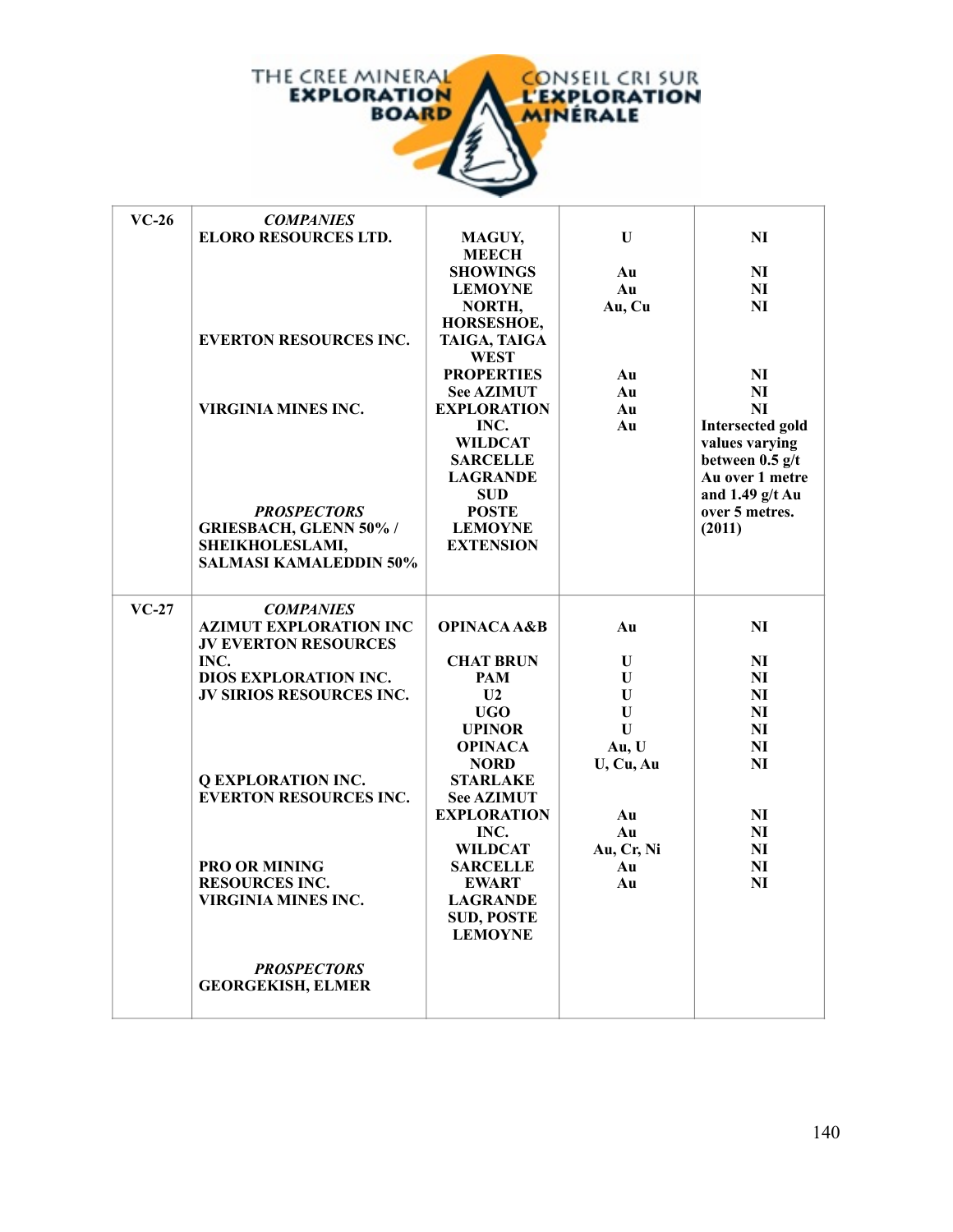

| $VC-28$ | <b>COMPANIES</b>                |                       |                |                       |
|---------|---------------------------------|-----------------------|----------------|-----------------------|
|         | <b>BEAUFIELD RESOURCES</b>      | <b>OPINACA</b>        | Au             | Gp, Gc(sl), Gc(r)     |
|         | INC.                            |                       |                | 5.0 g/t Au (2009)     |
|         |                                 | NI                    | N <sub>I</sub> | NI                    |
|         | KEY GOLD HOLDING INC.           | <b>CHAT BRUN</b>      | U              | NI                    |
|         | DIOS EXPLORATION INC.           | <b>PAM</b>            | U              | N <sub>I</sub>        |
|         | <b>JV SIRIOS RESOURCES INC.</b> | U <sub>2</sub>        | U              | NI                    |
|         |                                 | <b>UGO</b>            | U              | N <sub>I</sub>        |
|         |                                 | <b>UPINOR</b>         | U              | N <sub>I</sub>        |
|         |                                 | <b>OPINACA</b>        | Au, U          | NI                    |
|         |                                 | <b>NORD</b>           | Au             | NI                    |
|         | <b>EASTMAIN RESOURCES INC</b>   | <b>ROAD KING</b>      | Au             | NI                    |
|         |                                 | <b>DYNA</b>           | Au             | NI                    |
|         | <b>EASTMAIN RESOURCES INC.</b>  | <b>AZIMUT C&amp;D</b> |                |                       |
|         | / AZIMUT EXPLORATION            |                       | Au             | D:7,200(2011)         |
|         | INC.                            | <b>OPINACA-</b>       | N <sub>I</sub> | NI                    |
|         | <b>EVERTON RESOURCES INC.</b>   | <b>WILDCAT</b>        | Au             | <b>Signing of</b>     |
|         | MJL EXPLORATION INC.            | <b>NI</b>             |                | Collaboration         |
|         | <b>OPINACA MINES LTD.</b>       | <b>ELEONORE</b>       |                | <b>Agreement with</b> |
|         |                                 |                       |                | <b>Cree Nation of</b> |
|         |                                 |                       |                | Wemindji,             |
|         |                                 |                       |                | <b>Grand Council</b>  |
|         |                                 |                       |                | of the Crees and      |
|         |                                 |                       |                | <b>Cree Regional</b>  |
|         |                                 |                       | NI             | Authority. (2011)     |
|         |                                 |                       | Au             | NI                    |
|         | <b>RIDGESTAKE RESOURCES</b>     | <b>NI</b>             |                | NI                    |
|         | INC.                            | <b>SHARKS</b>         | Au, Cu         |                       |
|         | <b>SIRIOS RESOURCES INC./</b>   |                       |                | From a total of       |
|         | <b>CANADIAN ROYALTIES INC.</b>  | <b>CHEECHOO</b>       |                | 161 chosen grab       |
|         | <b>SIRIOS RESOURCES INC. /</b>  |                       |                | samples, 35           |
|         | <b>GOLDEN VALLEY MINES</b>      |                       |                | samples yielded       |
|         | LTD.                            |                       |                | between $0.1$ g/t     |
|         |                                 |                       |                | and 2.6 $g/t$ in      |
|         |                                 |                       |                | gold, which           |
|         |                                 |                       |                | include twenty        |
|         |                                 |                       |                | samples between       |
|         |                                 |                       | Au             | $0.1$ and $0.5$ g/t,  |
|         |                                 |                       | Au             | seven between         |
|         |                                 | <b>PATICA</b>         | Au             | $0.5$ and $2.0$ g/t   |
|         |                                 | <b>LAGRANDE</b>       |                | and eight             |
|         | VANSTAR MINING INC.             | <b>SUD, POSTE</b>     |                | between 1 g/t and     |
|         | <b>VIRGINIA MINES INC.</b>      | <b>LEMOYNE</b>        |                | $2.6$ g/t. $(2010)$   |
|         |                                 |                       |                | N <sub>I</sub>        |
|         |                                 |                       |                | N <sub>I</sub>        |
|         | <b>PROSPECTORS</b>              |                       |                | N <sub>I</sub>        |
|         | <b>BAMBIC, PETER</b>            |                       |                |                       |
|         |                                 |                       |                |                       |
|         |                                 |                       |                |                       |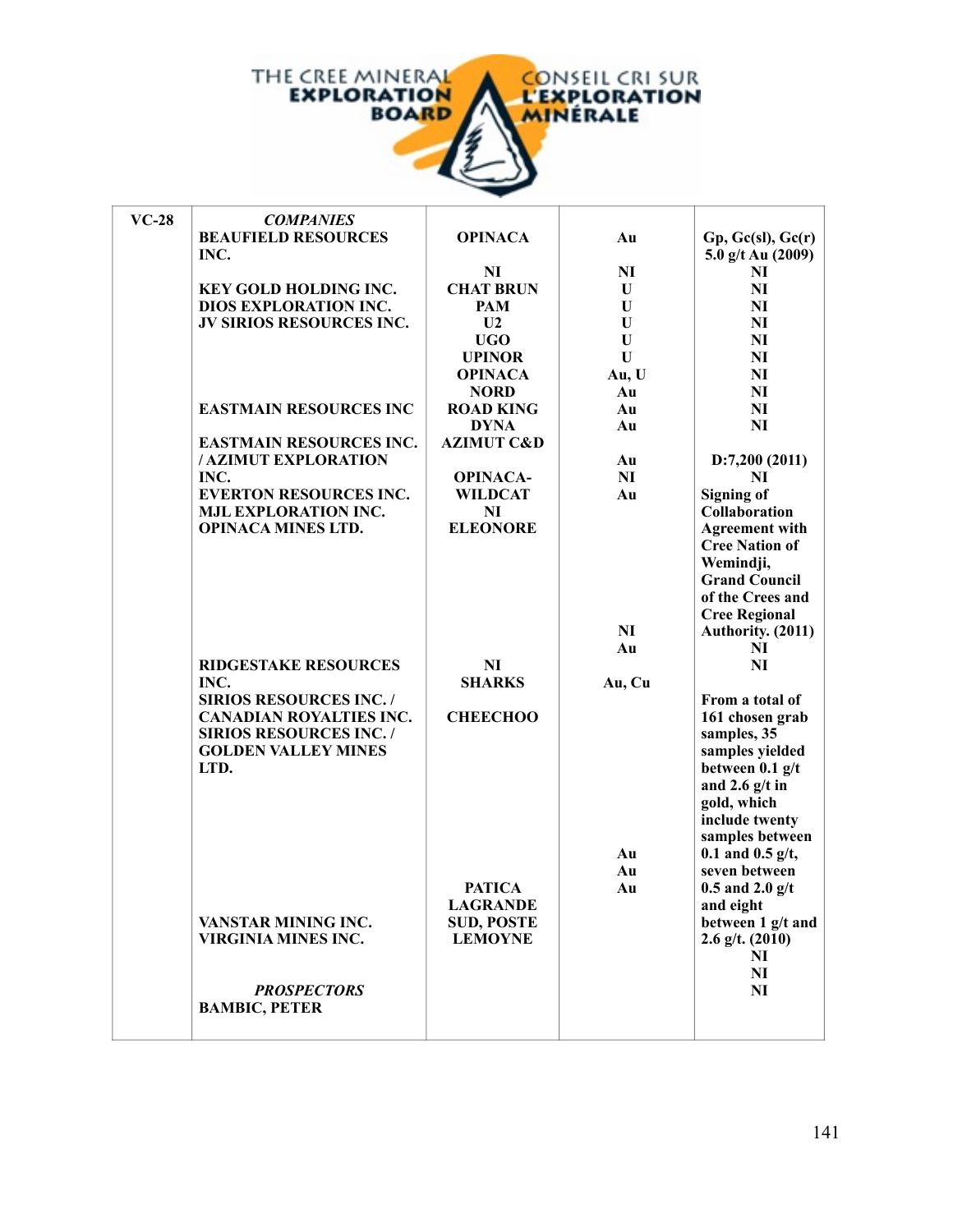

f.

| $VC-29$ | <b>COMPANIES</b>                |                   |             |                      |
|---------|---------------------------------|-------------------|-------------|----------------------|
|         | <b>BEAUFIELD RESOURCES</b>      | <b>OPINACA</b>    | Au          | Gp, Gc(sl), Gc(r)    |
|         | INC.                            |                   |             | 5.0 g/t Au (2009)    |
|         |                                 | <b>CHAT BRUN</b>  | U           | NI                   |
|         | <b>DIOS EXPLORATION INC.</b>    | <b>PAM</b>        | U           | N <sub>I</sub>       |
|         | <b>JV SIRIOS RESOURCES INC.</b> | U <sub>2</sub>    | U           | N <sub>I</sub>       |
|         |                                 | <b>UGO</b>        | $\mathbf U$ | N <sub>I</sub>       |
|         |                                 | <b>UPINOR</b>     | U           | NI                   |
|         |                                 | <b>OPINACA</b>    | Au, U       | N <sub>I</sub>       |
|         |                                 | <b>NORD</b>       | Au          | D:7,200(2011)        |
|         | <b>EVERTON RESOURCES INC.</b>   | <b>OPINACA-</b>   | Au          | NI                   |
|         |                                 | <b>WILDCAT</b>    | NI          | NI                   |
|         | <b>IAMGOLD-QUEBEC</b>           | <b>SARCELLE</b>   | <b>NI</b>   | NI                   |
|         | <b>MANAGEMENT INC.</b>          | <b>NI</b>         |             |                      |
|         | <b>SIRIOS RESOURCES INC. /</b>  | <b>SHARKS</b>     | Au, Cu      | From a total of      |
|         | <b>CANADIAN ROYALTIES INC.</b>  |                   |             | 161 chosen grab      |
|         | <b>SIRIOS RESOURCES INC. /</b>  | <b>CHEECHOO</b>   |             | samples, 35          |
|         | <b>GOLDEN VALLEY MINES</b>      |                   |             | samples yielded      |
|         | LTD.                            |                   |             | between 0.1 g/t      |
|         |                                 |                   |             | and 2.6 $g/t$ in     |
|         |                                 |                   |             | gold, which          |
|         |                                 |                   |             | include twenty       |
|         |                                 |                   |             | samples between      |
|         |                                 |                   |             | $0.1$ and $0.5$ g/t, |
|         |                                 |                   | Au          | seven between        |
|         |                                 |                   | Au          | $0.5$ and $2.0$ g/t  |
|         |                                 | <b>LAGRANDE</b>   |             | and eight            |
|         | <b>VIRGINIA MINES INC.</b>      | <b>SUD, POSTE</b> |             | between 1 g/t and    |
|         |                                 | <b>LEMOYNE</b>    |             | $2.6$ g/t. $(2010)$  |
|         |                                 |                   |             | N <sub>I</sub>       |
|         | <b>PROSPECTORS</b>              |                   |             | NI                   |
|         | <b>FRIGON, JACQUES</b>          |                   |             |                      |
|         | <b>GEORGEKISH, ELMER</b>        |                   |             |                      |
|         |                                 |                   |             |                      |
|         |                                 |                   |             |                      |
| $VC-37$ | <b>COMPANIES</b>                |                   |             |                      |
|         |                                 |                   |             |                      |
|         | <b>PROSPECTORS</b>              |                   |             |                      |
|         | <b>RUZA, JAROSLAV</b>           |                   |             |                      |
|         | (RIDGESTAKE RESOURCES           |                   |             |                      |
|         | INC.)                           |                   |             |                      |
|         |                                 |                   |             |                      |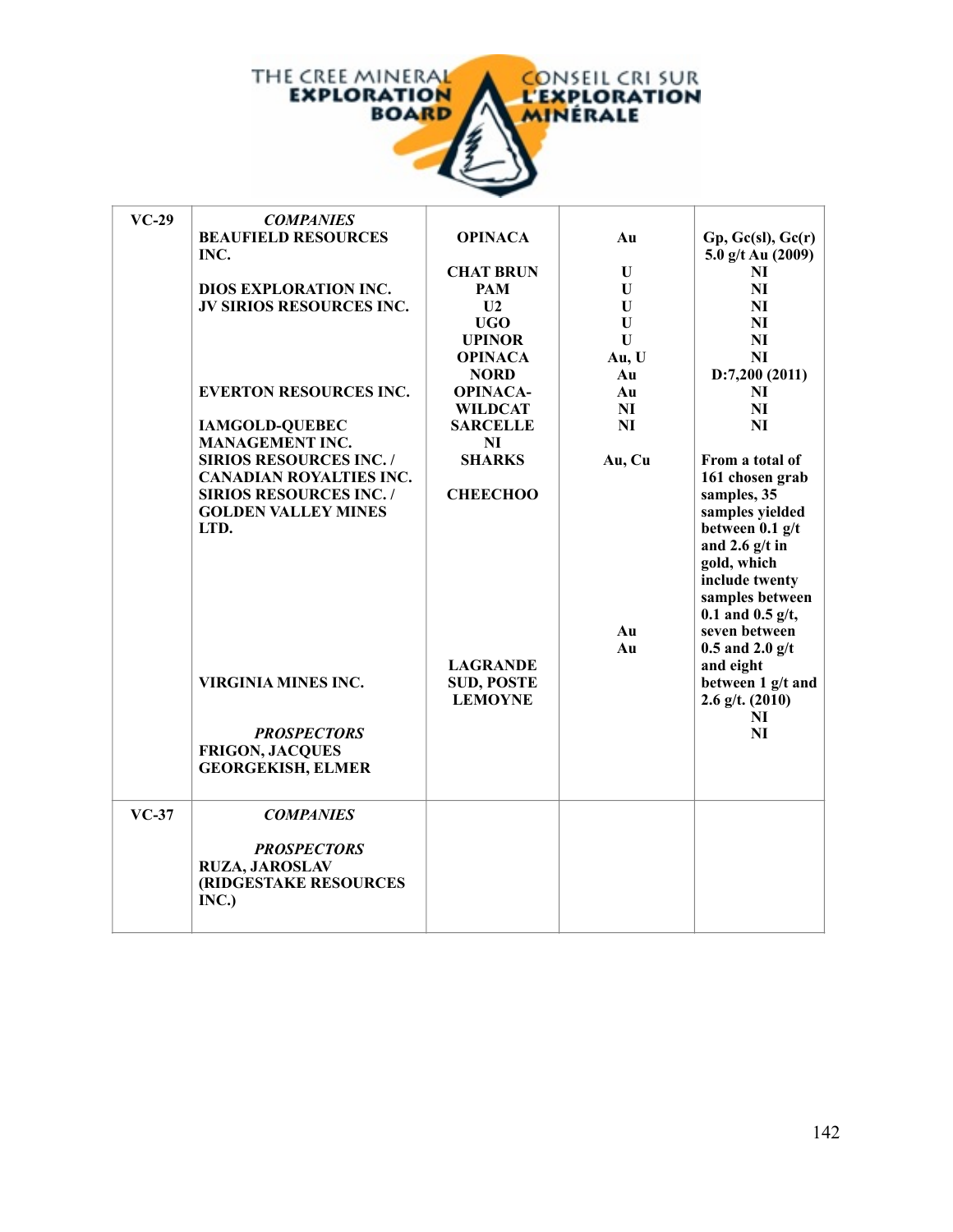

# **11. WHAPMAGOOSTUI FIRST NATION TRAPLINES**

### *11.1. Exploration activity and mineral resources potential*

The Whapmagoostui traplines are on the Bienville subprovince.

Substances of interest to exploration companies and prospectors include copper (Cu), diamond (C), gold (Au), iron (Fe), nickel (Ni), and uranium (U).

Number of companies with active claims: 9. Number of prospectors with active claims: 3. Substances:

### *11.2. Highlights:*

No significant findings made public by companies for 2011.

#### *11.3. Number of projects by substance:*

| Substance               | Number of projects |
|-------------------------|--------------------|
| Gold                    |                    |
| Base metals             | $\overline{2}$     |
| Diamonds                | 1                  |
| Platinum group elements | 0                  |
| Uranium                 | 2                  |
| Lithium                 | 0                  |
| Rare earth elements     | 0                  |
| Iron                    |                    |

Base metals include copper, nickel, silver, chromium, cobalt, molybdenum, lead, zinc. Some projects are multi-elemental.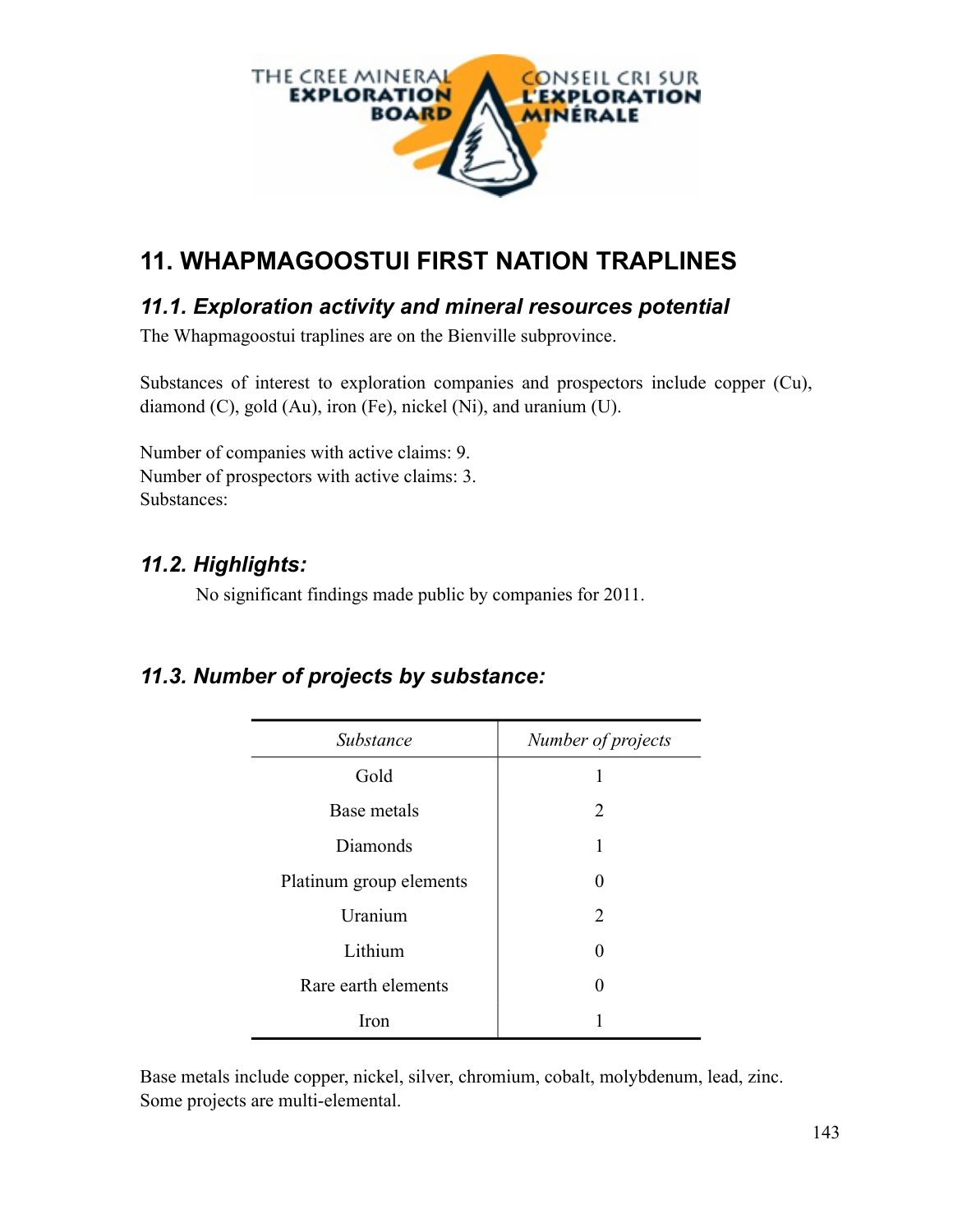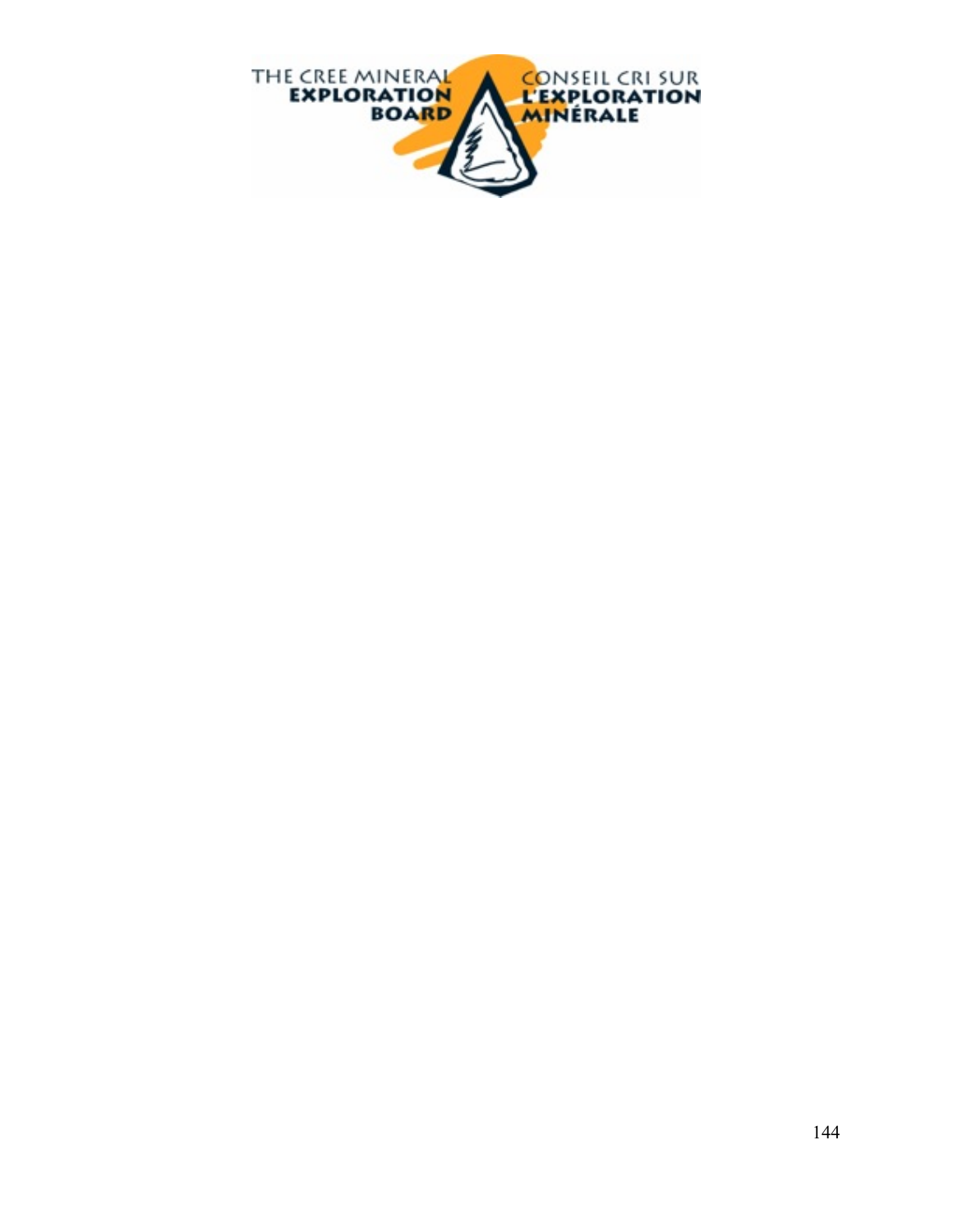

# *11.4. Mineral Exploration Activity (Whapmagoostui)*

| <b>TRAPLI</b> | <b>COMPANIES/</b>                                                                                                                                | <b>PROJECTS</b>                                                                             | <b>SUBSTANCES</b> | <b>ACTIVITY</b>                                        |
|---------------|--------------------------------------------------------------------------------------------------------------------------------------------------|---------------------------------------------------------------------------------------------|-------------------|--------------------------------------------------------|
| <b>NE</b>     | <b>PROSPECTORS</b>                                                                                                                               |                                                                                             |                   | <b>FINDINGS</b>                                        |
| $GW-00$       | <b>COMPANIES</b><br><b>PROSPECTORS</b>                                                                                                           | <b>NO ACTIVE</b><br><b>CLAIMS</b>                                                           |                   |                                                        |
| $GW-01$       | <b>COMPANIES</b><br><b>BEARCLAW CAPITAL CORP.</b><br><b>PROSPECTORS</b>                                                                          | NI                                                                                          | <b>NI</b>         | N <sub>I</sub>                                         |
| $GW-02$       | <b>COMPANIES</b><br><b>AZIMUT EXPLORATION INC.</b><br>/ ABITEX RESOURCES INC.<br>NIOCAN INC.<br><b>VIRGINIA MINES INC.</b><br><b>PROSPECTORS</b> | <b>SOUTH</b><br><b>BIENVILLE</b><br><b>GREAT WHALE</b><br><b>IRON</b><br><b>LAC FAGNANT</b> | Cu, U<br>Fe<br>Au | 40% Cu, 0.67%<br>$\mathbf{U}_3$<br>36% Fe (2009)<br>NI |
| $GW-03$       | <b>COMPANIES</b><br><b>PROSPECTORS</b>                                                                                                           | <b>NO ACTIVE</b><br><b>CLAIMS</b>                                                           |                   |                                                        |
| $GW-04$       | <b>COMPANIES</b><br><b>PROSPECTORS</b>                                                                                                           | <b>NO ACTIVE</b><br><b>CLAIMS</b>                                                           |                   |                                                        |
| <b>GW-05</b>  | <b>COMPANIES</b><br><b>PROSPECTORS</b><br><b>BAMBIC, PETER</b>                                                                                   |                                                                                             |                   |                                                        |
| $GW-06$       | <b>COMPANIES</b><br><b>PROSPECTORS</b>                                                                                                           | <b>NO ACTIVE</b><br><b>CLAIMS</b>                                                           |                   |                                                        |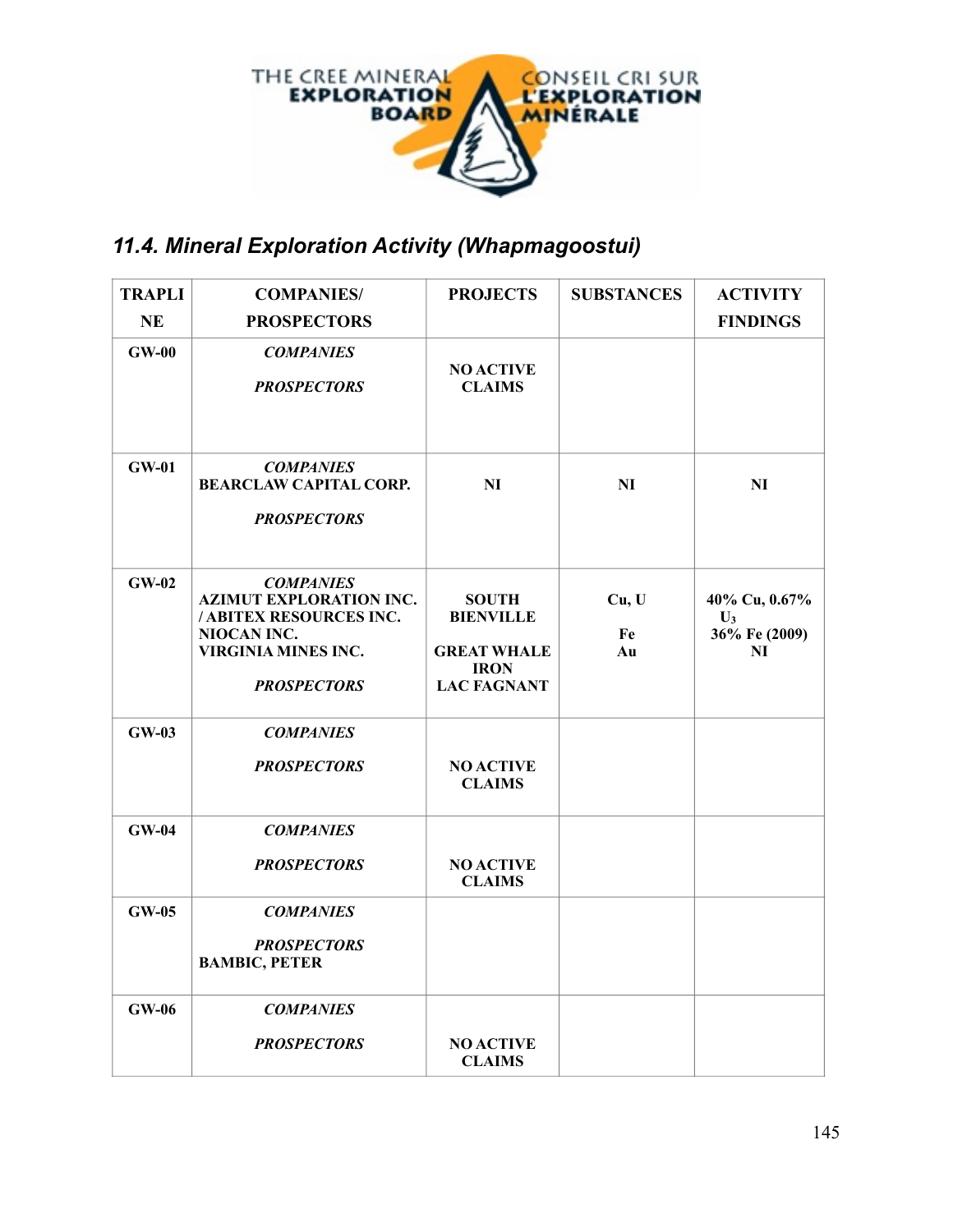

| <b>GW-07</b> | <b>COMPANIES</b><br><b>ICONIC MINERALS LTD.</b><br><b>PROSPECTORS</b><br><b>BAMBIC, PETER</b>                                                    | <b>K9 URANIUM</b><br><b>CORRIDOR</b> | $\mathbf U$          | $≥0.008%$ U<br>45 of 58 drill<br>holes (2009) |
|--------------|--------------------------------------------------------------------------------------------------------------------------------------------------|--------------------------------------|----------------------|-----------------------------------------------|
| <b>GW-08</b> | <b>COMPANIES</b><br>NIOCAN INC.<br><b>PROSPECTORS</b><br><b>MACLEOD, JACQUELINE</b>                                                              | <b>GREAT WHALE</b><br><b>IRON</b>    | Fe                   | 36% Fe (2009)                                 |
| <b>GW-09</b> | <b>COMPANIES</b><br>NIOCAN INC.<br><b>PROSPECTORS</b>                                                                                            | <b>GREAT WHALE</b><br><b>IRON</b>    | Fe                   | 36% Fe (2009)                                 |
| $GW-10$      | <b>COMPANIES</b><br><b>BEARCLAW CAPITAL CORP.</b><br><b>PROSPECTORS</b>                                                                          | <b>NI</b>                            | <b>NI</b>            | NI                                            |
| <b>GW-11</b> | <b>COMPANIES</b><br><b>BEARCLAW CAPITAL CORP.</b><br><b>PROSPECTORS</b>                                                                          | <b>NI</b>                            | <b>NI</b>            | N <sub>I</sub>                                |
| <b>GW-12</b> | <b>COMPANIES</b><br>170364 CANADA INC.<br><b>PROSPECTORS</b>                                                                                     | NI                                   | <b>NI</b>            | N <sub>I</sub>                                |
| <b>GW-13</b> | <b>COMPANIES</b><br>170364 CANADA INC.<br><b>BEARCLAW CAPITAL CORP.</b><br><b>PROSPECTORS</b><br><b>BAMBIC, PETER</b><br><b>CHAMPAGNE, ALAIN</b> | NI<br>N <sub>I</sub>                 | NI<br>N <sub>I</sub> | NI<br>N <sub>I</sub>                          |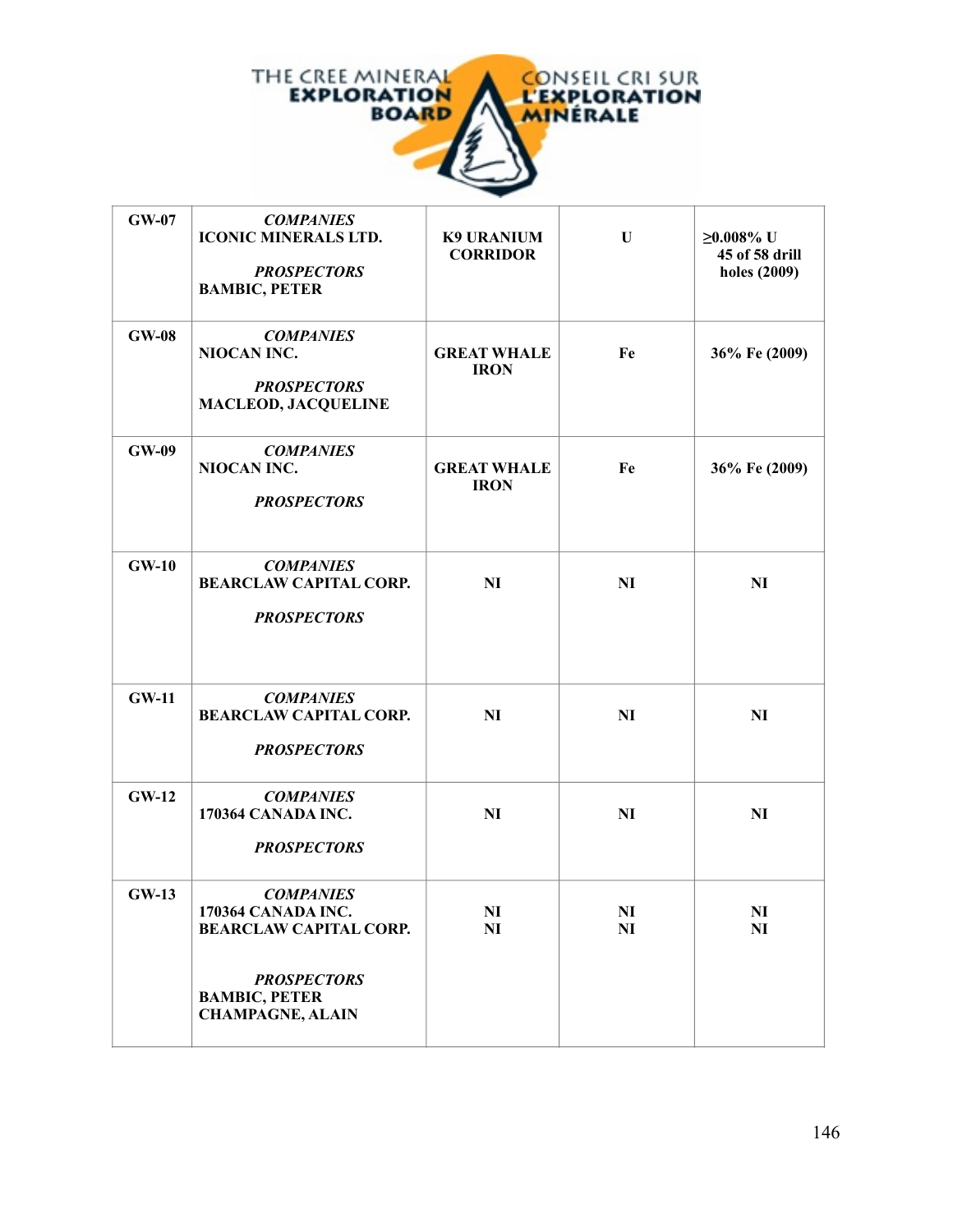

| <b>GW-14</b> | <b>COMPANIES</b><br><b>BEARCLAW CAPITAL CORP.</b><br><b>PROSPECTORS</b>                                                                                                                                              | NI                                                                               | <b>NI</b>                         | <b>NI</b>                                               |
|--------------|----------------------------------------------------------------------------------------------------------------------------------------------------------------------------------------------------------------------|----------------------------------------------------------------------------------|-----------------------------------|---------------------------------------------------------|
| $GW-15$      | <b>COMPANIES</b><br>170364 CANADA INC.<br><b>BEARCLAW CAPITAL CORP.</b><br><b>PROSPECTORS</b>                                                                                                                        | N <sub>I</sub><br>NI                                                             | NI<br><b>NI</b>                   | NI<br><b>NI</b>                                         |
| $GW-16$      | <b>COMPANIES</b><br><b>AZIMUT EXPLORATION INC.</b><br>/ ABITEX RESOURCES INC.<br><b>BEARCLAW CAPITAL CORP.</b><br>VALE INCO LTD.<br><b>PROSPECTORS</b>                                                               | <b>SOUTH</b><br><b>BIENVILLE</b><br>NI<br>NI                                     | Cu, U<br>N <sub>I</sub><br>Cu, Ni | 40% Cu, 0.67%<br>$\mathbf{U}_3$<br>N <sub>I</sub><br>NI |
| <b>GW-17</b> | <b>COMPANIES</b><br><b>AZIMUT EXPLORATION INC.</b><br>/ ABITEX RESOURCES INC.<br><b>VIRGINIA MINES INC./</b><br><b>STORNOWAY DIAMOND</b><br><b>CORP. / AURIZON MINES</b><br>LTD. / SOQUEM INC.<br><b>PROSPECTORS</b> | <b>SOUTH</b><br><b>BIENVILLE</b><br>$LG-4$<br><b>DIAMANTS</b><br><b>CONSOREM</b> | Cu, U<br><b>DIAMOND</b>           | 40% Cu, 0.67%<br>$U_3$<br>Acq (2011)                    |
| <b>GW-18</b> | <b>COMPANIES</b><br>NIOCAN INC.<br><b>PROSPECTORS</b>                                                                                                                                                                | <b>GREAT WHALE</b><br><b>IRON</b>                                                | Fe                                | 36% Fe (2009)                                           |
| <b>GW-19</b> | <b>COMPANIES</b><br>NIOCAN INC.<br><b>PROSPECTORS</b><br><b>BAMBIC, PETER</b>                                                                                                                                        | <b>GREAT WHALE</b><br><b>IRON</b>                                                | Fe                                | 36% Fe (2009)                                           |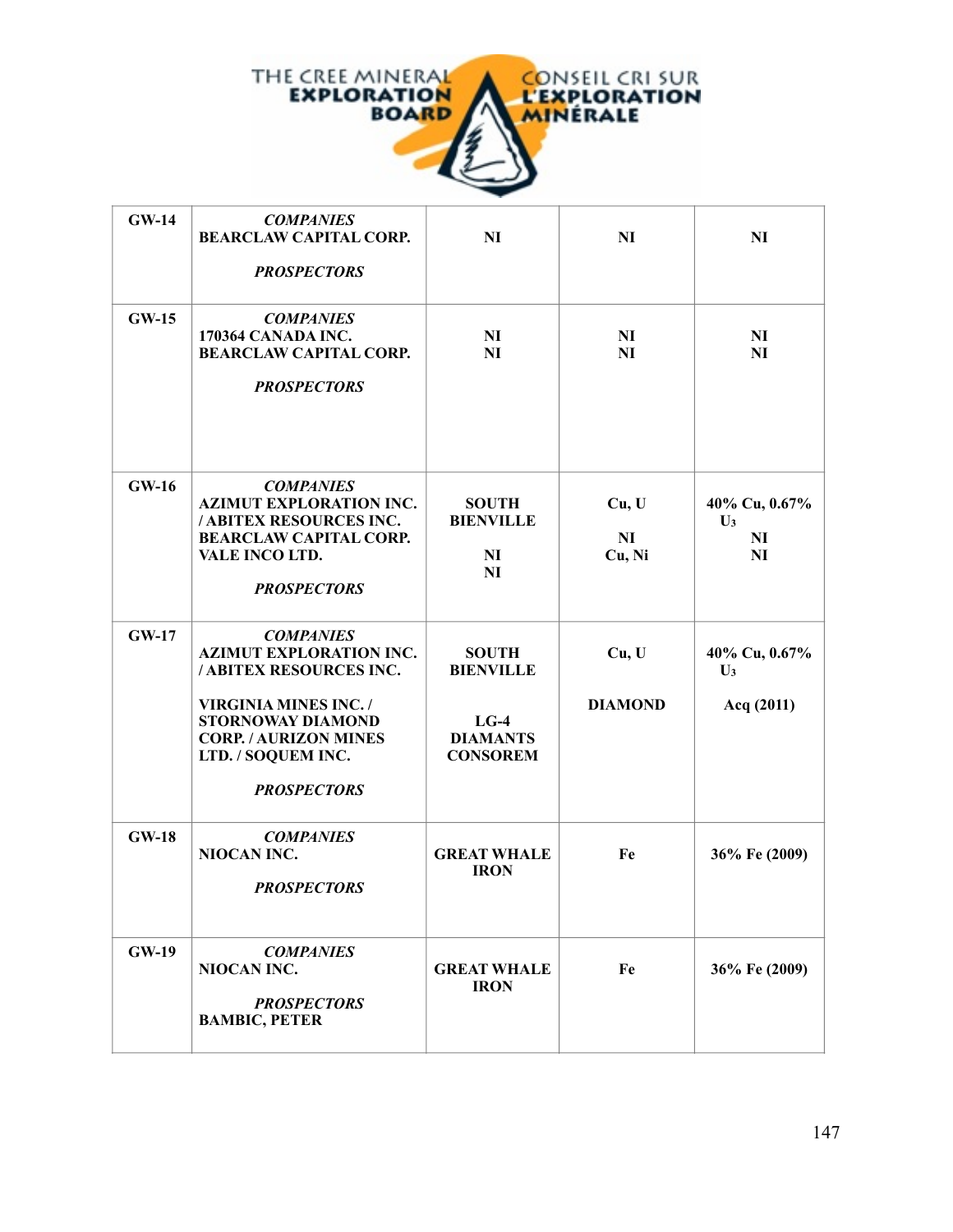

| $GW-20$      | <b>COMPANIES</b>                                                         |                                   |           |           |
|--------------|--------------------------------------------------------------------------|-----------------------------------|-----------|-----------|
|              | <b>PROSPECTORS</b>                                                       | <b>NO ACTIVE</b><br><b>CLAIMS</b> |           |           |
| <b>GW-21</b> | <b>COMPANIES</b><br><b>CANADIAN ROYALTIES INC.</b><br><b>PROSPECTORS</b> | <b>NI</b>                         | NI        | NI        |
| $GW-22$      | <b>COMPANIES</b><br><b>BEARCLAW CAPITAL CORP.</b><br><b>PROSPECTORS</b>  | <b>NI</b>                         | NI        | NI        |
| $GW-23$      | <b>COMPANIES</b><br><b>PROSPECTORS</b>                                   | <b>NO ACTIVE</b><br><b>CLAIMS</b> |           |           |
| $GW-24$      | <b>COMPANIES</b><br><b>PROSPECTORS</b>                                   | <b>NO ACTIVE</b><br><b>CLAIMS</b> |           |           |
| $GW-25$      | <b>COMPANIES</b><br><b>CANADIAN ROYALTIES INC.</b><br><b>PROSPECTORS</b> | <b>NI</b>                         | <b>NI</b> | <b>NI</b> |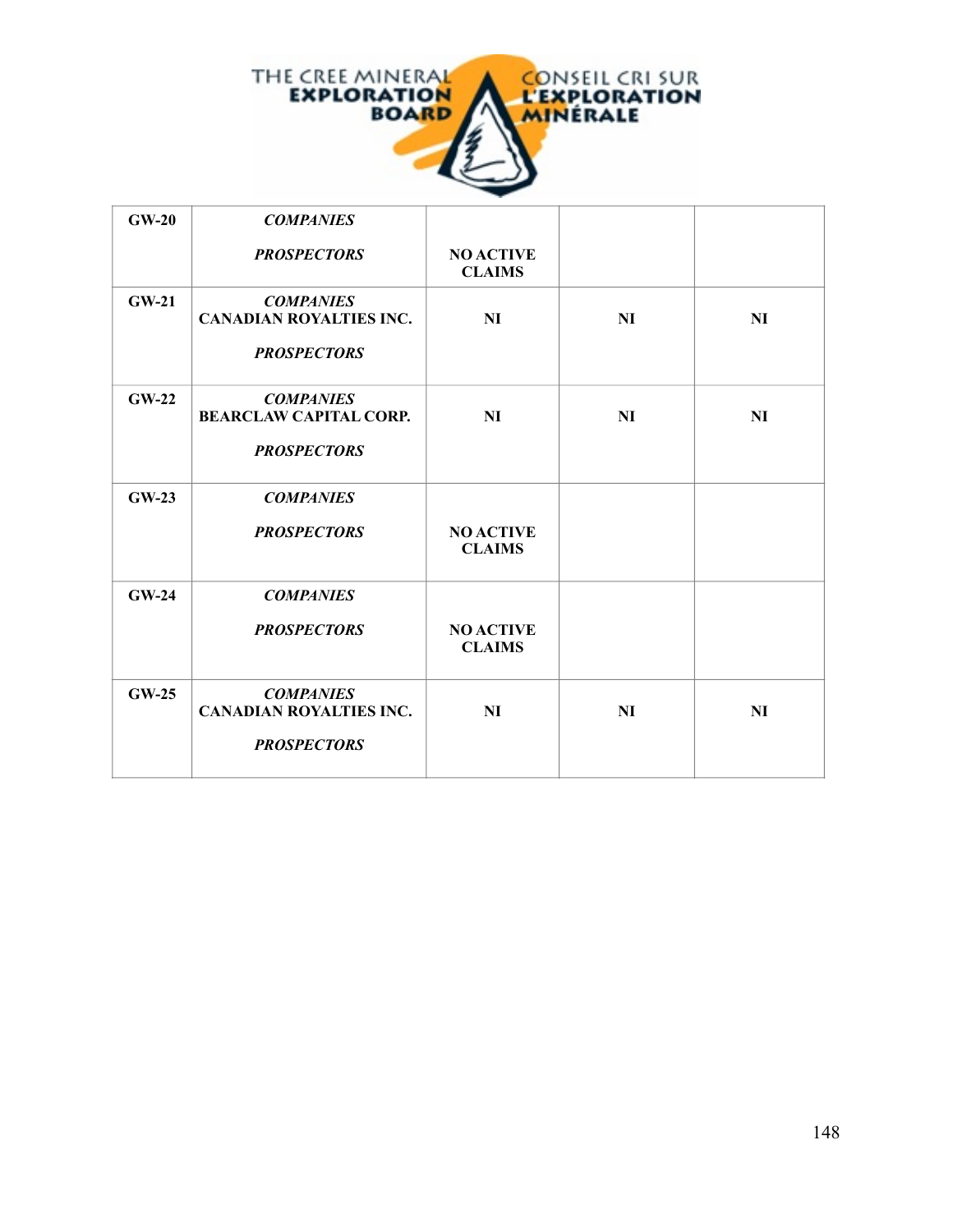

## **12. DIRECTORY OF MINING COMPANIES IN EEYOU ISTCHEE**

| <b>COMPANY</b>                           | <b>CITY, PROV/</b><br><b>STATE</b> | <b>PHONE</b>           | <b>EMAIL</b>                        | <b>WEBSITE</b>                |
|------------------------------------------|------------------------------------|------------------------|-------------------------------------|-------------------------------|
| 0891076 BC LTD.                          | VANCOUVER, BC                      | 604-925-9<br>812       |                                     |                               |
| 170364 CANADA INC.                       | VAL-D'OR, QC                       | 819-825-8<br>643       |                                     |                               |
| 6256201 CANADA INC.                      | ROUYN-<br>NORANDA, QC              |                        |                                     |                               |
| 9187-1400 QUEBEC INC.                    | VAL-D'OR, QC                       | 819-824-2<br>775       |                                     |                               |
| <b>ABITEX RESOURCES INC.</b>             | VAL-D'OR, QC                       | 819-874-6<br>200       | info@abitex.ca                      | www.abitex.ca                 |
| ADVENTURE GOLD INC.                      | OTTAWA, ON                         | 613-745-4<br>041       | maureen@adventure-<br>gold.com      | www.adventure-<br>gold.com    |
| <b>AGNICO-EAGLE MINES</b><br>LTD.        | TORONTO, ON                        | 416-947-1<br>212       | $info(\omega)$ agnico-<br>eagle.com | www.agnico-<br>eagle.com      |
| ALEXANDRIA MINERALS<br>CORP.             | TORONTO, ON                        | 416-363-9<br>372       | eowens@azx.ca                       | www.azx.ca                    |
| ALEXIS MINERALS CORP.                    | TORONTO, ON                        | 416-861-5<br>905       | info@alexisminerals.c<br>om         | www.alexisminera<br>ls.com    |
| ALIX RESOURCES CORP.                     | VANCOUVER, BC                      | 604-683-3<br>995       | info@alixresources.co<br>m          | www.alixresource<br>s.com     |
| ALTO VENTURES LTD.                       | VANCOUVER, BC                      | 604-689-2<br>599       | info@altoventures.co<br>m           | www.altoventures<br>.com      |
| <b>AMSECO EXPLORATION</b><br>LTD.        | PIEDMONT, QC                       | $450 - 240 - 0$<br>521 | dufour.bertrand@sym<br>patico.ca    | www.amsecoexpl<br>oration.com |
| <b>ANDREANE MINING</b><br>RESOURCES INC. | QUEBEC, QC                         |                        |                                     |                               |
| ANGLO-CANADIAN<br><b>URANIUM CORP.</b>   | VANCOUVER, BC                      | 604-669-6<br>807       | $len(\hat{a})$ anglocanex.com       | www.anglocanex.<br>com        |
| <b>ANTORO RESOURCES</b><br>INC.          | MONTREAL, QC                       | 514-982-6<br>044       | info@antoro.com                     | www.antoro.com                |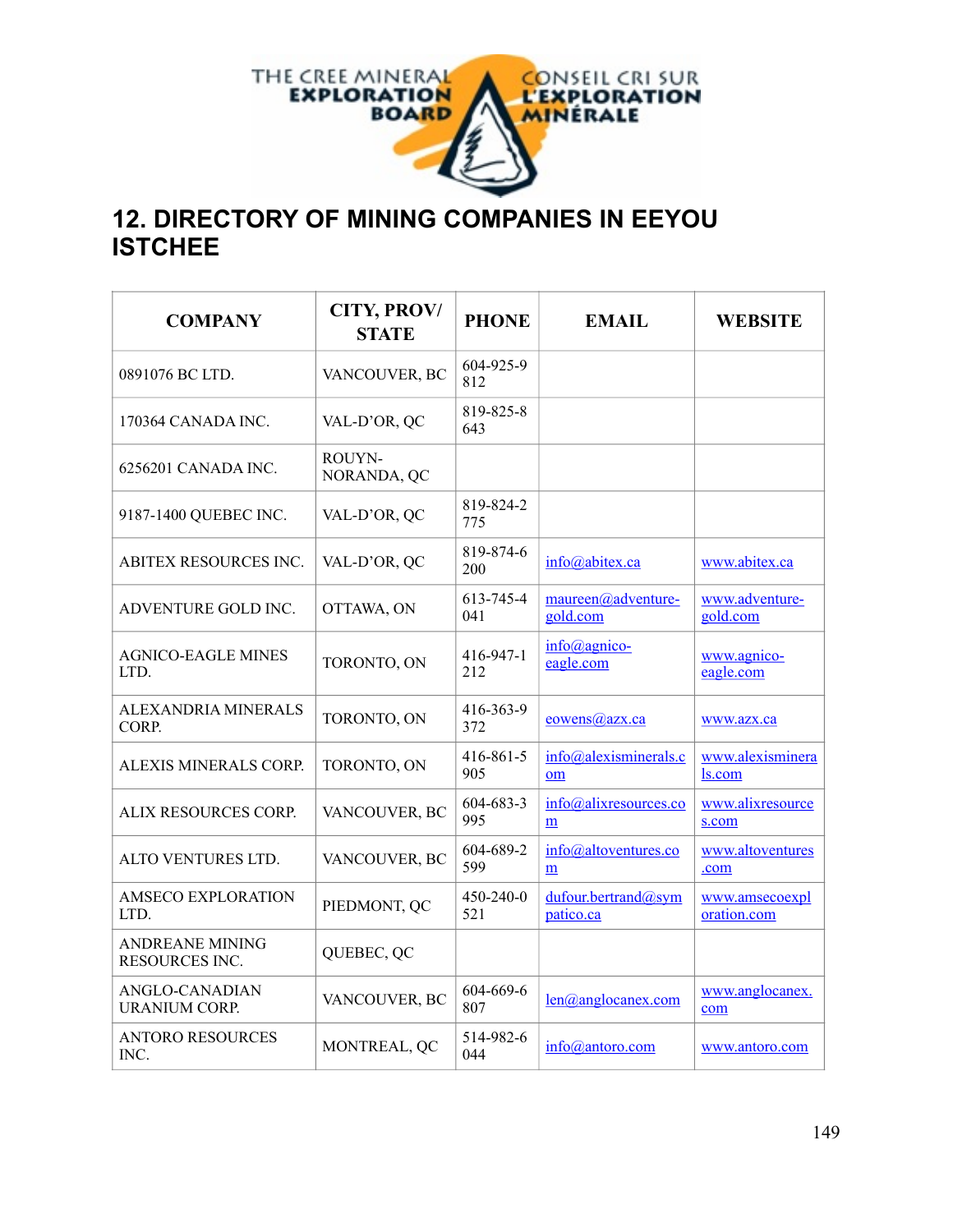

| APELLA RESOURCES INC.<br>formerly Novawest Resources<br>Inc. | VANCOUVER, BC          | 604-683-8<br>990 | info@apellaresources.<br>com             | www.apellaresour<br>ces.com                      |
|--------------------------------------------------------------|------------------------|------------------|------------------------------------------|--------------------------------------------------|
| <b>AREVA RESOURCES</b><br>CANADA INC.                        | SASKATOON, SK          | 306-343-4<br>500 | alun.richards@areva.c<br>$\underline{a}$ | www.arevaresourc<br>es.ca                        |
| <b>ARIANNE RESOURCES</b><br>INC.(D')                         | CHICOUTIMI, QC         | 418-549-7<br>316 | bernard@arianne-<br>inc.com              | www.arianne-<br>inc.com                          |
| <b>AUGYVA MINING</b><br>RESOURCES INC.                       | LA MACAZA, QC          | 819-275-1<br>614 | $1$ .paulin@augyva.com                   | www.augyva.com                                   |
| <b>AUROCK EXPLORATION</b><br>INC.                            | QUEBEC, QC             |                  |                                          |                                                  |
| <b>AZIMUT EXPLORATION</b><br><b>INC</b>                      | LONGUEUIL, QC          | 450-646-3<br>015 | $info@aximut-$<br>exploration.com        | www.azimut-<br>exploration.com                   |
| <b>BALMORAL RESOURCES</b><br>LTD.                            | VANCOUVER, BC          | 604-638-3<br>664 | jtoporowski@balmora<br>lresources.com    | www.balmoralres<br>ources.com                    |
| <b>BEARCLAW CAPITAL</b><br>CORP.                             | MONTREAL, QC           | 514-876-1<br>001 | info@bearclawcapital.<br>com             | www.bearclawcap<br>ital.com                      |
| <b>BEAUFIELD RESOURCES</b><br><b>INC</b>                     | OTTAWA, ON             | 613-721-2<br>919 |                                          | www.beaufield.co<br>m                            |
| <b>BEAUROX MINES LTD.</b>                                    | TORONTO, ON            |                  |                                          |                                                  |
| BIG RED DIAMOND CORP.                                        | MONTREAL, QC           | 514-982-6<br>044 |                                          | www.bigreddiamo<br>nd.com                        |
| <b>BLACKROCK METALS</b><br>INC.                              | MONTREAL, QC           |                  |                                          |                                                  |
|                                                              |                        |                  |                                          |                                                  |
| <b>BONTERRA RESOURCES</b><br>INC.                            | VANCOUVER, BC          | 604-678-5<br>308 |                                          | www.bonterrareso<br>urces.com                    |
| <b>BREAKWATER</b><br><b>RESOURCES LTD.</b>                   | TORONTO, ON            | 416-363-4<br>798 | investorinfo@breakwa<br>ter.ca           | www.breakwater.c<br>$\underline{a}$              |
| <b>BRIONOR RESOURCES</b><br>INC.                             | ST-BRUNO, QC           | 450-441-9<br>177 | robert.ayotte@videotr<br>on.ca           | www.normabec.c<br>om                             |
| <b>BROADBACK</b><br>RESOURCES INC.                           | L'ANNONCIATIO<br>N, QC | 819-275-2<br>224 |                                          |                                                  |
| <b>BULL'S EYE</b><br><b>EXPLORATION</b>                      | ROUYN-<br>NORANDA, QC  |                  |                                          | www.explorationb<br>ullseye.com<br>seems expired |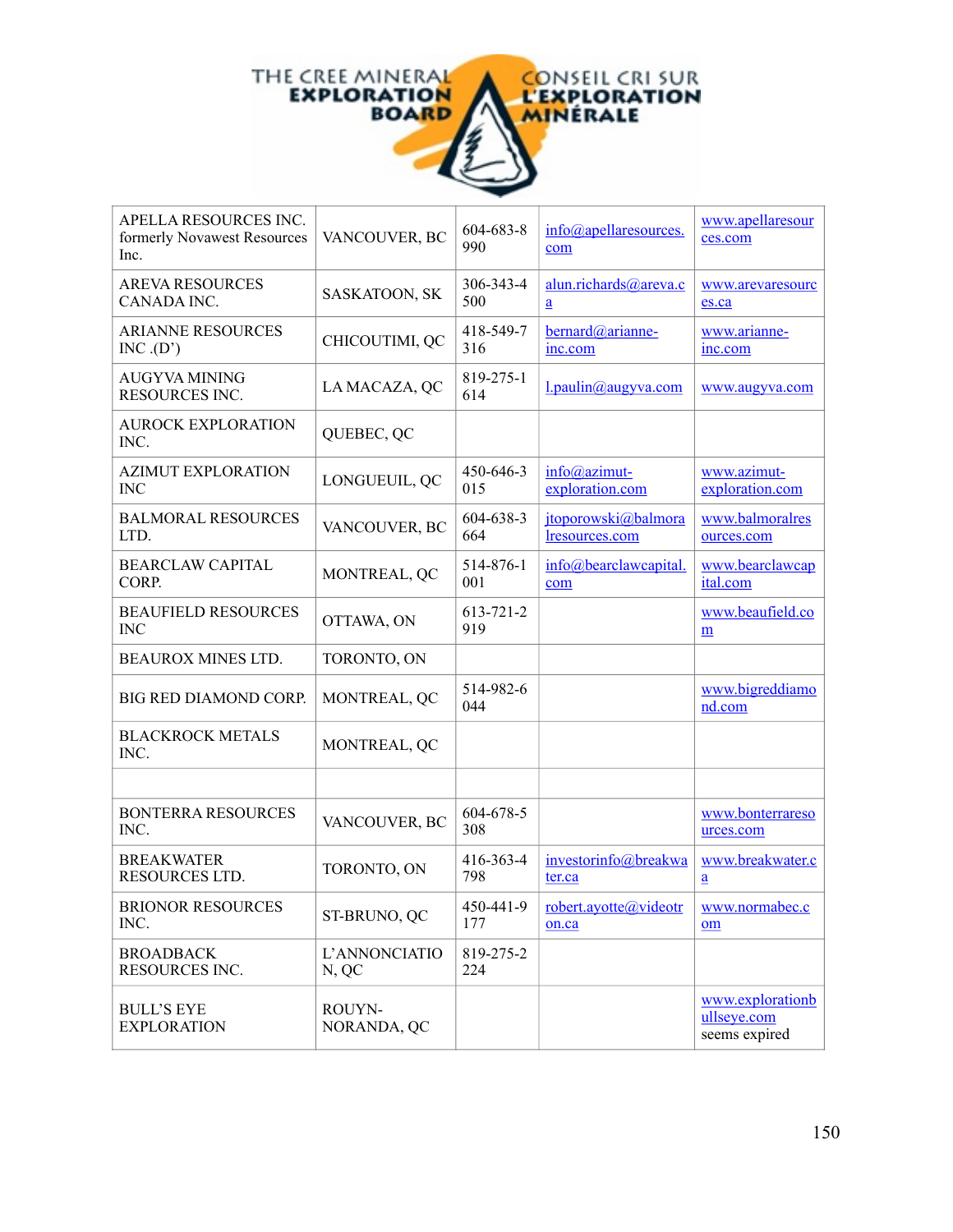

| <b>BURNSTONE VENTURES</b><br><b>INC. FORMERLY Pure</b><br>Diamonds Exploration Inc./<br>Pure Gold Minerals Inc. | VANCOUVER, BC                 | 604-687-2<br>038       | burnstone@pendergro<br>up.ca      | www.burnstoneve<br>ntures.com                            |
|-----------------------------------------------------------------------------------------------------------------|-------------------------------|------------------------|-----------------------------------|----------------------------------------------------------|
| <b>CALIBERT</b><br><b>EXPLORATIONS INC.</b>                                                                     | MONTREAL, QC                  |                        |                                   |                                                          |
| <b>CAMECO CORPORATION</b>                                                                                       | SASKATOON, SK                 | 306-956-6<br>200       |                                   | www.cameco.com                                           |
| <b>CAMPBELL RESOURCES</b><br>INC.                                                                               | MONTREAL, QC                  | 514-875-9<br>033       | invest@examplellresou<br>rces.com | www.campbellres<br>ources.com<br>website<br>userpassword |
| <b>CANADA RARE EARTHS</b><br>INC. (formerly Canada Gas<br>corp.)                                                | VANCOUVER, BC                 | 604-685-5<br>851       |                                   | www.canadagas.c<br>$\underline{a}$                       |
| <b>CANADIAN CENTURY</b><br><b>IRON ORE CORP.</b>                                                                | LA MACAZA, QC                 | 819-275-1<br>614       | l.paulin@augyva.com               | www.augyva.com                                           |
| <b>CANADIAN ROYALTIES</b><br>INC.                                                                               | SULLIVAN, QC                  | 819-824-1<br>030       | info@canadianroyaltie<br>s.com    | www.canadianroy<br>alties.com                            |
| CANALASKA URANIUM<br>LTD. / CANALASKA<br>VENTURES LTD.                                                          | VANCOUVER, BC                 | 604-688-3<br>211       | info@canalaska.com                | www.canalaska.co<br>m                                    |
| <b>CANASIA INDUSTRIES</b><br>CORP.                                                                              | VANCOUVER, BC                 | 604-685-5<br>150       | $info@$ canasiaind.com            | www.canasiaind.c<br>om                                   |
| <b>CARAT EXPLORATION</b><br>INC.                                                                                | VANCOUVER, BC                 | 604-806-0<br>916       | carat@shaw.ca                     | www.caratexplora<br>tion.com website<br>not active       |
| <b>CARTIER RESOURCES</b><br>INC.                                                                                | VAL-D'OR, QC                  | 819-874-1<br>331       | info@ressourcescartie<br>r.com    | www.ressourcesca<br>rtier.com                            |
| CELTIC MINERALS LTD.                                                                                            | CALGARY, AB                   | $403 - 261 - 2$<br>890 | info@celticminerals.c<br>om       | www.celticminera<br>ls.com                               |
| <b>CENTRAL ASIA</b><br><b>GOLDFIELDS CORP.</b>                                                                  | TORONTO, ON                   | 416-867-2<br>936       |                                   |                                                          |
| CHS RESOURCES INC.                                                                                              | <b>RICHMOND</b><br>HILL, ON   | 905-773-1<br>335       |                                   |                                                          |
| <b>CINNABAR VENTURE</b><br>INC.                                                                                 | FORT MYERS, FL,<br><b>USA</b> | 239-561-3<br>827       |                                   |                                                          |
| <b>CLIFFS NATURAL</b><br>RESOURCES INC. (formerly<br><b>Freewest Resources Canada</b><br>Inc.)                  | CLEVELAND,<br>OHIO, USA       | 216-694-5<br>700       | info@cliffsnr.com                 | www.cliffsnatural<br>resources.com                       |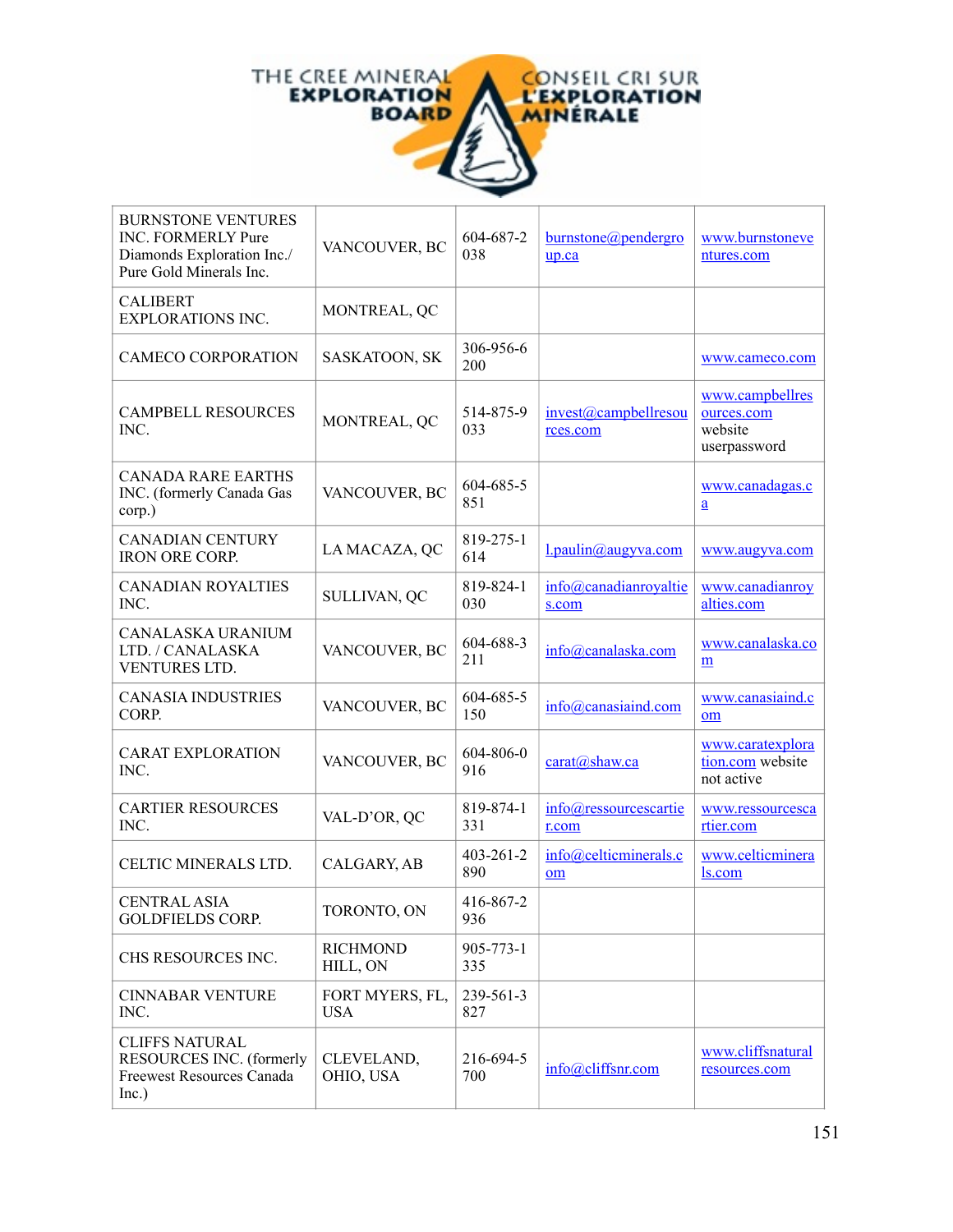

| <b>COGITORE RESOURCES</b><br>INC.               | TORONTO, ON                  | 416-924-9<br>893                     | mgoodman@bellnet.c<br>a           | www.cogitore.co<br>m             |
|-------------------------------------------------|------------------------------|--------------------------------------|-----------------------------------|----------------------------------|
| <b>CONWAY RESOURCES</b><br>INC.                 | QUEBEC, QC                   | 418-871-3<br>334                     | conway@ressources-<br>conway.com  | www.ressources-<br>conway.com    |
| <b>CREE MINERAL</b><br><b>EXPLORATION BOARD</b> | WEMINDJI &<br>MISTISSINI, QC | 819-978-0<br>264<br>418-923-3<br>461 |                                   | www.cmeb.org                     |
| DETOUR GOLD CORP.                               | TORONTO, ON                  | 416-304-0<br>800                     | $info@$ detourgold.com            | www.detourgold.c<br>$om$         |
| <b>DEVELOPPMENT</b><br>MATAGAMI INC.            | MATAGAMI, QC                 | 819-739-2<br>541                     | matagami@matagami.<br>com         | www.matagami.c<br>om             |
| DIAGNOS INC.                                    | BROSSARD, QC                 | 450-678-8<br>882                     | $info$ @diagnos.com               | www.diagnos.com                  |
| DIAGOLD EXPLORATION<br>INC.                     | SAGUENAY, QC                 |                                      |                                   |                                  |
| <b>DIAMOND FRANK</b><br><b>EXPLORATION INC.</b> | LAVAL, QC                    | 450-622-4<br>066                     | info@diamondfrank.c<br>om         | www.diamondfran<br>k.com         |
| DIANOR RESOURCES INC.                           | VAL-D'OR, QC                 | 819-825-7<br>090                     | info@dianor.com                   | www.dianor.com                   |
| DIOS EXPLORATION INC.                           | MONTREAL, QC                 | 514-483-5<br>149                     | mgirard@diosexplo.c<br>om         | www.diosexplo.co<br>m            |
| <b>DITEM EXPLORATIONS</b><br>INC.               | MONTREAL, QC                 | 514-875-9<br>034                     |                                   | www.ditem.com                    |
| DOCUSCIENCES INC.                               | SAGUENAY, QC                 |                                      |                                   |                                  |
| DONNER METALS LTD.                              | VANCOUVER, BC                | 604-683-0<br>564                     | donner@bed-<br>rock.com           | www.donnermetal<br>s.com         |
| <b>EAGLE HILL</b><br><b>EXPLORATION CORP.</b>   | VANCOUVER, BC                | 604-638-8<br>072                     | info@eaglehillexplora<br>tion.com | www.eaglehillexp<br>loration.com |
| <b>EASTMAIN RESOURCES</b><br>INC.               | ORANGEVILLE,<br>ON           | 519-940-4<br>870                     | $info@e$ eastmain.com             | www.eastmain.co<br>m             |
| ELORO RESOURCES INC.                            | TORONTO, ON                  | 416-868-9<br>168                     | info@elororesources.c<br>om       | www.elororesourc<br>es.com       |
| <b>EVERTON RESOURCES</b><br>INC.                | OTTAWA, ON                   | 613-241-2<br>332                     | andre@evertonresourc<br>es.com    | www.evertonreso<br>urces.com     |
| EXPLORECO.INC.                                  | VAL-D'OR, QC                 | 819-824-2<br>919                     |                                   |                                  |
| <b>EXPLOR RESOURCES INC.</b>                    | ROUYN-<br>NORANDA, QC        | 819-797-4<br>630                     | explor@ntl.sympatico.<br>ca       | www.explorresour<br>ces.com      |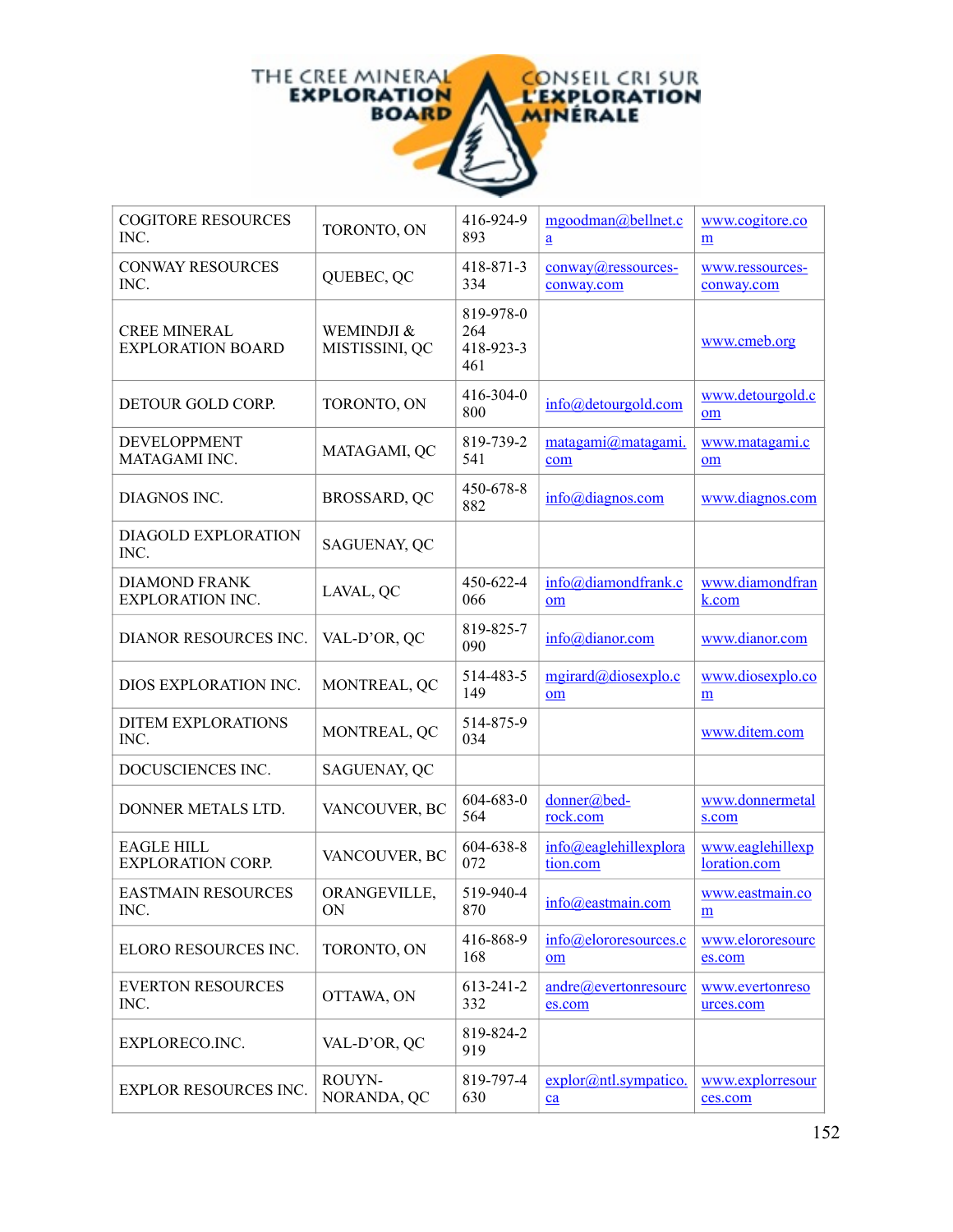

| <b>EXPLORATION</b><br><b>INNOVATEURS DE</b><br>QUÉBEC INC.             | QUEBEC, QC            |                  |                                             |                                  |
|------------------------------------------------------------------------|-----------------------|------------------|---------------------------------------------|----------------------------------|
| <b>EXPLORATION</b><br><b>METAUXDIC</b>                                 | VAL-D'OR, QC          | 819-824-4<br>247 |                                             |                                  |
| <b>EXPLORATION NID'OR</b><br>$(2000)$ INC.                             | VASSAN, QC            | 819-824-8<br>629 |                                             |                                  |
| <b>EXPLORATION ORBITE</b><br>VSPA INC.                                 | MONTREAL, QC          | 514-395-0<br>375 |                                             | www.explorationo<br>rbite.com    |
| <b>EXPLORECO INC.</b>                                                  | VAL-D'OR, QC          | 819-824-2<br>919 |                                             |                                  |
| <b>FANCAMP EXPLORATION</b><br>LTD.                                     | <b>BURNABY, BC</b>    | 604-434-8<br>829 | debrachapman@shaw.<br>ca                    | www.fancampexp<br>lorationltd.ca |
| <b>FIELDEX EXPLORATION</b><br>INC.                                     | ROUYN-<br>NORANDA, QC | 819-762-0<br>609 | info@fieldexexplorati<br>on.com             | www.fieldexexplo<br>ration.com   |
| <b>GEOMEGA RESOURCES</b><br>INC.                                       | ST-LAMBERT, QC        | 450-465-0<br>099 | $info@ressources$ geom<br>ega.ca            | www.ressourcesge<br>omega.ca     |
| <b>GEONORDIC TECHNICAL</b><br><b>SERVICES INC.</b>                     | ROUYN-<br>NORANDA, QC |                  |                                             |                                  |
| <b>GEONOVA EXPLORATION</b><br>INC.                                     | MONTREAL, QC          | 514-875-9<br>037 |                                             |                                  |
| <b>GEOTEST CORP.</b>                                                   | NEPEAN, ON            |                  |                                             |                                  |
| <b>GL GEOSERVICES INC.</b>                                             | ROUYN-<br>NORANDA, QC | 819-762-2<br>223 |                                             |                                  |
| <b>GLEN EAGLE RESOURCES</b><br>INC. formerly Temoris<br>Resources Inc. | MONTREAL, QC          | 514-938-4<br>888 | $info@g$ leneagleresour<br>ces.com          | www.gleneagleres<br>ources.com   |
| <b>GLOBESTAR MINING</b><br><b>CORPORATION</b>                          | TORONTO, ON           | 416-868-6<br>678 | info@globestar.com                          | www.globestarmi<br>ning.com      |
| <b>GLOBEX MINING</b><br><b>ENTERPRISES INC.</b>                        | ROUYN-<br>NORANDA, QC | 819-797-5<br>242 | dstoch@globexmining<br>.com                 | www.globexminin<br>g.com         |
| GOLDCORP. INC.                                                         | VANCOUVER, BC         | 604-696-3<br>000 | $info(\partial goldcorp.com)$               | www.goldcorp.co<br>m             |
| <b>GOLDEN TAG</b><br>RESOURCES LTD.                                    | KIRKLAND, QC          | 514-426-8<br>542 | pres@goldentag.ca                           | www.goldentag.ca                 |
| <b>GOLDEN VALLEY MINES</b><br>LTD.                                     | VAL-D'OR, QC          | 819-824-2<br>808 | $info(\partial g$ oldenvalleymi<br>nes.com  | www.goldenvalle<br>ymines.com    |
| <b>GOLD HAWK RESOURCES</b><br>INC.                                     | VANCOUVER, BC         | 604-689-9<br>282 | $info(\partial g)$ oldhawkresour<br>ces.com | www.goldhawkres<br>ources.com    |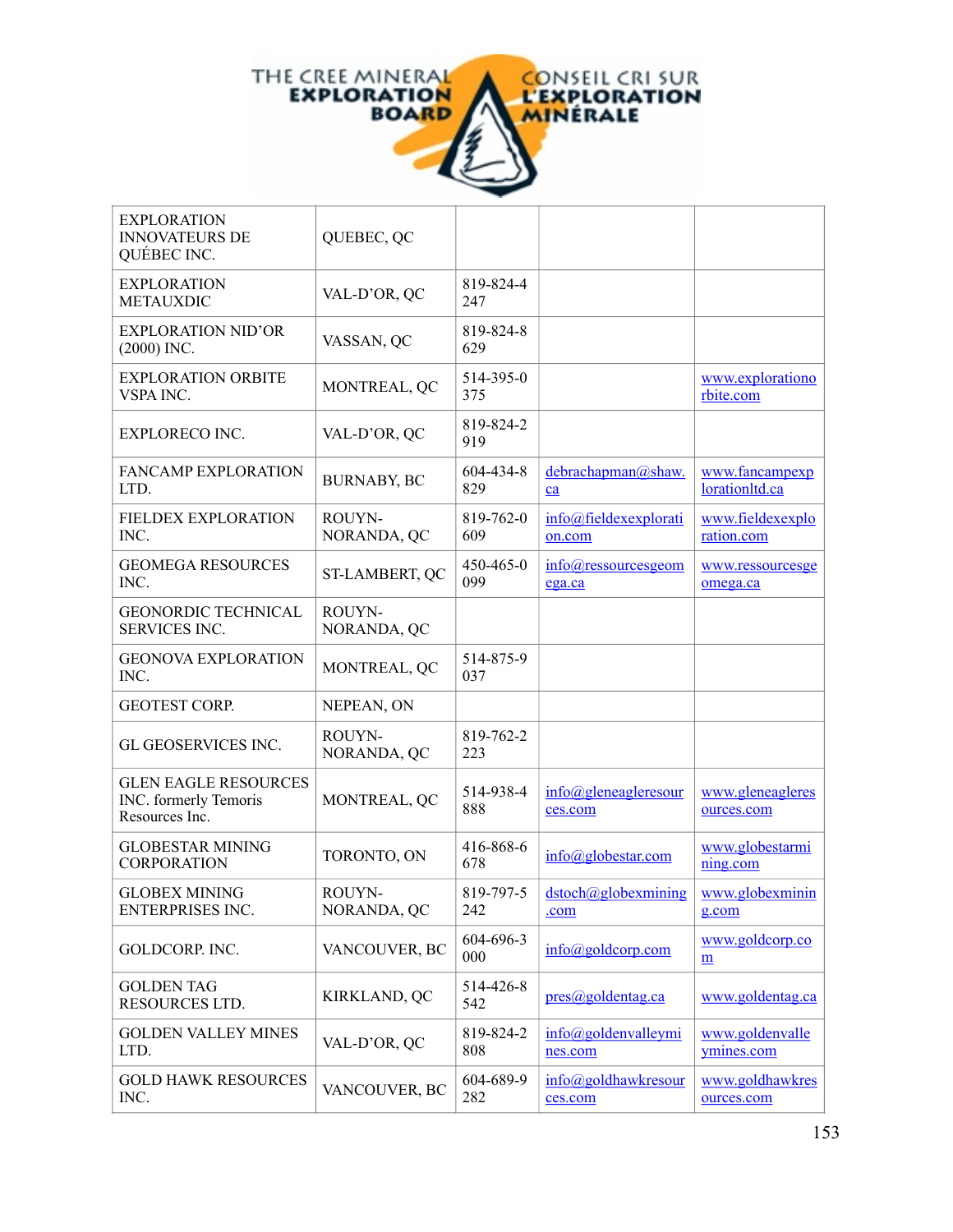

| <b>GRANIZ MONDAL INC.</b>                                                        | MONTREAL, QC              | 418-564-8<br>834 | rmlacasse@hotmail.co<br>m           |                                            |
|----------------------------------------------------------------------------------|---------------------------|------------------|-------------------------------------|--------------------------------------------|
| <b>HARRICANA RIVER</b><br><b>MINING CORPORATION</b><br>INC.                      | MONTREAL, QC              | 514-925-6<br>328 |                                     | www.harricanariv<br>ermining.com           |
| <b>HINTERLAND METALS</b><br>INC.                                                 | VAL-D'OR, QC              | 819-874-8<br>182 | info@hinterlandmetal<br>s.com       | www.hinterlandm<br>etals.com               |
| IAMGOLD-QUEBEC<br>MANAGEMENT INC.                                                | LONGUEUIL, QC             | 450-677-0<br>040 | info@iamgold.com                    | www.iamgold.co<br>$\underline{m}$          |
| <b>ICONIC MINERALS LTD.</b><br>(formerly BONAVENTURE<br><b>ENTERPRISES INC.)</b> | VANCOUVER, BC             | 604-718-2<br>800 |                                     | www.bonaventure<br>$u$                     |
| <b>IMINESCO SERVICES INC.</b>                                                    | MONTREAL, QC              | 888-234-7<br>356 | contact@iminesco.co<br>m            | www.iminesco.co<br>$\underline{m}$         |
| <b>INMET MINING</b><br><b>CORPORATION</b>                                        | TORONTO, ON               | 416-361-6<br>400 |                                     | www.inmetmining<br>.com                    |
| <b>JOURDAN RESOURCES</b><br>INC.                                                 | VAL-D'OR, QC              | 819-856-3<br>598 | info@jourdan.ca                     | www.jourdan.ca                             |
| KEY GOLD HOLDING INC<br>(formerly C2C GOLD<br><b>CORPORATION INC.)</b>           | QUEBEC, QC                | 418-781-0<br>272 | info@c2cgoldcorport<br>ion.com      | www.c2cgoldcorp<br>oration.com             |
| KINROSS GOLD CORP.                                                               | TORONTO, ON               | 416-365-5<br>123 | info@kinross.com                    | www.kinross.com                            |
| KIRRIN RESOURCES INC.                                                            | CALGARY, AB               | 403-205-4<br>996 | derek.moran@kirrinre<br>sources.com | www.kirrinresour<br>ces.com                |
| <b>LAKE SHORE GOLD</b><br><b>CORPORATION</b>                                     | TORONTO, ON               | 416-703-6<br>298 | info@lsgold.com                     | www.lsgold.com                             |
| <b>LANDORE RESOURCE</b><br>INC.                                                  | THUNDER BAY,<br><b>ON</b> | 807-623-3<br>770 | contact@landore.com                 | www.landore.com                            |
| <b>LEXAM EXPLORATIONS</b><br>INC.                                                | TORONTO, ON               | 647-258-0<br>395 | info@lexamexploratio<br>ns.com      | www.lexamexplor<br>ations.com              |
| LITHIUM ONE INC.                                                                 | TORONTO, ON               | 416-361-2<br>830 | $info@$ lithium1.com                | www.lithium1.co<br>$\underline{m}$         |
| LOUNOR EXPLORATION<br>INC.                                                       | ROUYN-<br>NORANDA, QC     | 819-797-8<br>668 | lounor@tlb.sympatico<br>$ca$        | www.lounor.com                             |
| <b>MAJESCOR RESOURCES</b><br>INC.                                                | OTTAWA, ON                | 613-241-5<br>333 | $dan@ma$ jescor.com                 | www.majescor.co<br>$\underline{m}$         |
| <b>MATAMEC</b><br><b>EXPLORATIONS INC.</b>                                       | MONTREAL, QC              | 514-844-5<br>252 | $info(a)$ matamec.com               | www.matamec.co<br>$\underline{\mathbf{m}}$ |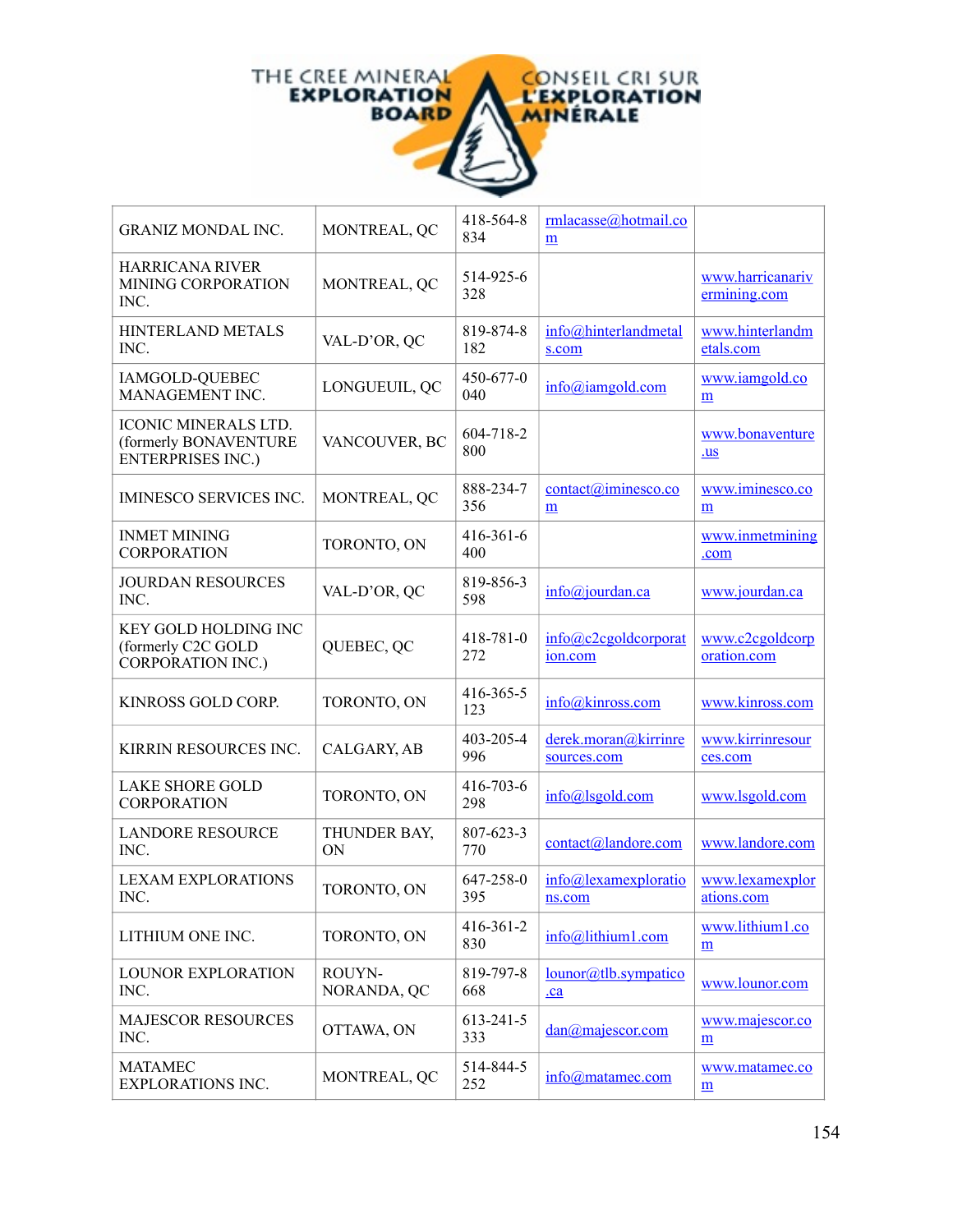

| <b>MAXTECH VENTURES</b><br>INC.                                          | VANCOUVER, BC               | 604-687-0<br>879 | info@maxtechventure<br>s.com         | www.maxtechvent<br>ures.com     |
|--------------------------------------------------------------------------|-----------------------------|------------------|--------------------------------------|---------------------------------|
| MDN INC.                                                                 | MONTREAL, QC                | 514-866-6<br>500 | $info(\partial)$ mdn-mines.com       | www.mdn-<br>mines.com           |
| <b>MECANEX MINING</b><br><b>SERVICES</b>                                 | DUBUISSON, QC               |                  |                                      |                                 |
| <b>MEGASTAR</b><br>DEVELOPMENT CORP.                                     | VANCOUVER, BC               | 604-683-6<br>648 | info@megastardevelo<br>pment.com     | www.megastardev<br>elopment.com |
| <b>MELKIOR RESOURCES</b><br>INC.                                         | OTTAWA, ON                  | 613-721-2<br>919 | melkior@rogers.com                   | www.melkior.com                 |
| <b>METALEX VENTURES</b><br>LTD.                                          | KELOWNA, BC                 | 250-860-8<br>599 | investorinfo@metalex<br>ventures.com | www.metalexvent<br>ures.com     |
| <b>METANOR RESOURCES</b><br>INC.                                         | VAL-D'OR, QC                | 819-825-8<br>678 | info@metanor.ca                      | www.metanor.ca                  |
| MIDLAND EXPLORATION<br>INC.                                              | ROSEMERE, QC                | 450-472-5<br>977 | info@midlandexplorat<br>ion.com      | www.midlandexpl<br>oration.com  |
| <b>MISTANGO RIVER</b><br>RESOURCES INC. (formerly<br>GLR Resources Inc.) | <b>KIRKLAND</b><br>LAKE, ON | 705-567-5<br>351 | $info@g$ rresources.co<br>m          | www.glrresources<br>.com        |
| MJL EXPLORATION INC.                                                     | VAL-D'OR, QC                |                  |                                      |                                 |
| MONTERO MINING AND<br><b>EXPLORATION LTD.</b>                            | TORONTO, ON                 | 416-840-9<br>197 | $info@$ monteromining.<br>com        | www.monteromin<br>ing.com       |
| <b>MUNDIREGINA</b><br><b>RESOURCES CANADA</b><br>INC.                    | ST-CATHARINES,<br>ON        |                  |                                      |                                 |
| <b>MURGOR RESOURCES</b><br>INC.                                          | MONTREAL, QC                | 514-878-3<br>551 | info@murgor.com                      | www.murgor.com                  |
| NEMASKA EXPLORATION<br>INC.                                              | <b>BEAUPORT, QC</b>         | 418-580-2<br>320 |                                      |                                 |
| NEMISCAU MINES LTD.                                                      | MONTREAL, QC                |                  |                                      |                                 |
| NEXTAIR INC.                                                             | WINDSOR, ON                 |                  |                                      |                                 |
| NIMSKEN CORPORATION<br>INC.                                              | OUJE-<br>BOUGOUMOU,<br>QC   | 418-745-2<br>632 |                                      |                                 |
| NIOCAN INC.                                                              | MONTREAL, QC                | 514-288-8<br>506 | info@niocan.com                      | www.niocan.com                  |
| NIOGOLD MINING<br><b>CORPORATION</b>                                     | LANGLEY, BC                 | 877-642-6<br>200 | miverson@niogold.co<br>m             | www.niogold.com                 |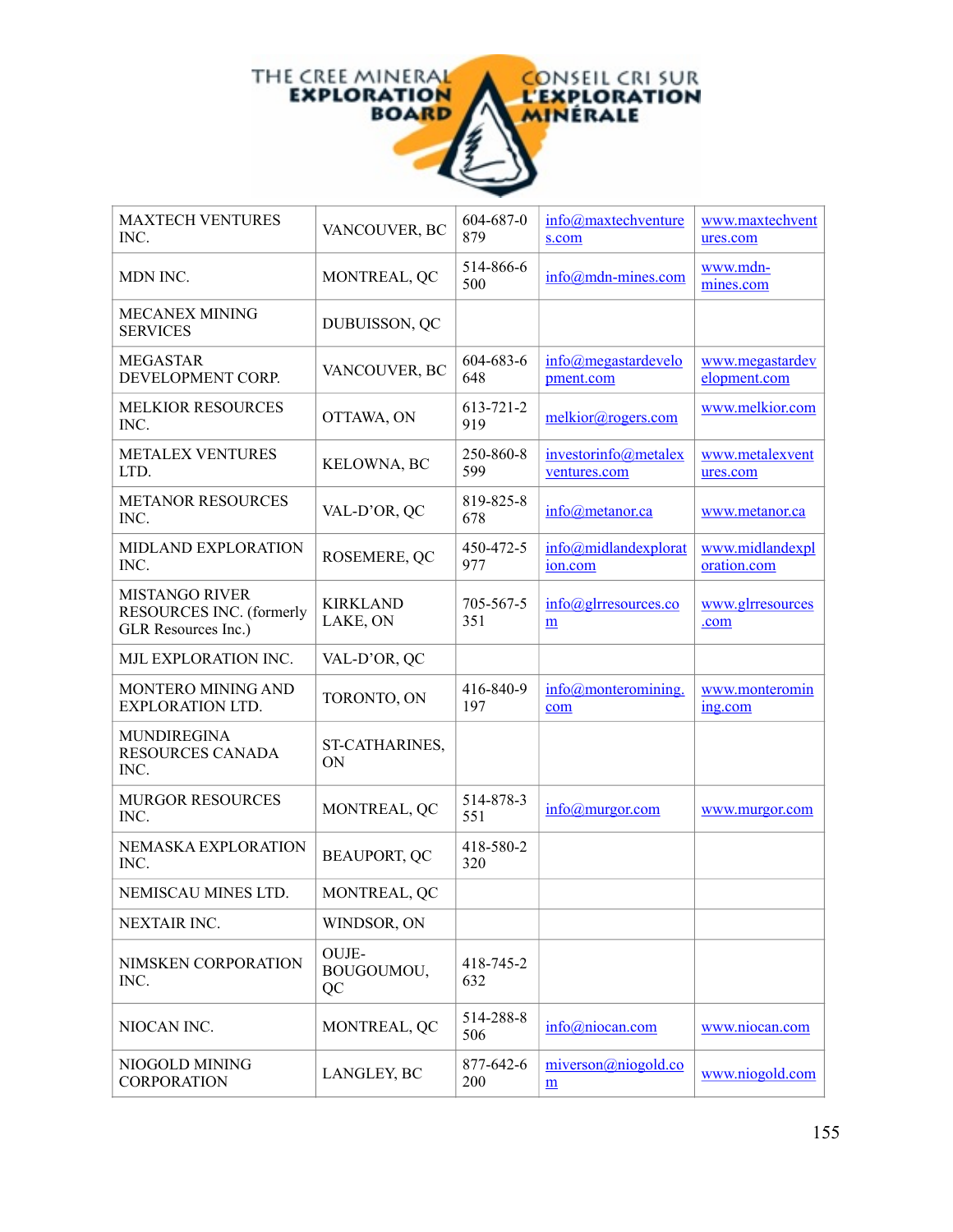

| NORONT RESOURCES<br>LTD.                                                                     | TORONTO, ON                  | $416 - 367 - 1$<br>444 | info@norontresources<br>.com      | www.norontresour<br>ces.com        |
|----------------------------------------------------------------------------------------------|------------------------------|------------------------|-----------------------------------|------------------------------------|
| <b>NORTH AMERICAN</b><br><b>EXPLORATION LTD.</b>                                             | KAYSVILLE, UT,<br><b>USA</b> | 801-544-3<br>421       |                                   | www.nae-<br>xploration.com         |
| NORTHERN SHIELD<br>RESOURCES INC.                                                            | OTTAWA, ON                   | 613-232-0<br>459       | Info@northern-<br>shield.com      | www.northern-<br>shield.com        |
| NQ EXPLORATION INC.                                                                          | LAVAL, QC                    | 514-206-7<br>727       | info@nqexploration.c<br>om        | www.nqexploratio<br>n.com          |
| NUINSCO RESOURCES<br><b>INC</b>                                                              | TORONTO, ON                  | 416-626-0<br>470       | info@nuinsco.com                  | www.nuinsco.ca                     |
| <b>ODESSEY RESOURCES</b><br>LTD.                                                             | LONGUEUIL, QC                | 450-677-1<br>233       | info@odesseyresource<br>s.com     | www.odysseyreso<br>urces.com       |
| <b>ONTRACK EXPLORATION</b><br>LTD.                                                           | <b>SURREY, BC</b>            | $604 - 831 - 0$<br>424 | fayz@ontrackexplorat<br>ion.com   | www.ontrackexpl<br>oration.com     |
| <b>OPINACA MINES LTD.</b>                                                                    | VANCOUVER, BC                | 604-696-3<br>000       | $info(\partial goldcorp.com)$     | www.goldcorp.co<br>m               |
| <b>ORBITE EXPLORATION</b><br>VSPA INC.                                                       | MONTREAL, QC                 | 514-849-7<br>336       | $st-$<br>jacques@qc.aira.com      | www.explorationo<br>rbite.com      |
| OTISH ENERGY INC.<br>formerly Kakanda Resources<br>inc.                                      | VANCOUVER, BC                | $604 - 642 - 0$<br>155 | steve.smith@telus.net             | www.otishenergyi<br>nc.com         |
| PACIFIC BAY MINERALS<br>LTD.                                                                 | VANCOUVER, BC                | 604-682-2<br>421       | ir@pacific-bay.com                | www.pacificbaym<br>inerals.com     |
| PERILYA CANADA LTD.                                                                          |                              |                        |                                   | www.perilya.com.<br>au             |
| PLEXMAR RESOURCES<br>INC.                                                                    | QUEBEC, QC                   | 418-658-6<br>776       | info@plexmar.com                  | www.plexmar.co<br>$\underline{m}$  |
| PRIORITY URANIUM<br>CORP.                                                                    | VANCOUVER, BC                | 604-683-8<br>990       | info@apellaresources.<br>com      | www.apellaresour<br>ces.com        |
| PRODIGY GOLD INC.<br>merger of Golden Goose<br>Resources Inc. and Kodiak<br>Exploration Ltd. | VANCOUVER, BC                | 604-688-9<br>006       | ir@prodigygold.com                | www.prodigygold<br>.com            |
| PRO-OR MINING<br>RESOURCES INC.                                                              | MONTREAL, QC                 | 514-849-7<br>336       | st-<br>jacques@qc.aira.com        | www.pro-or.com                     |
| QUEENSTON MINING INC.                                                                        | TORONTO, ON                  | 416-364-0<br>001       | $info@$ queenston.ca              | www.queenston.c<br>$\underline{a}$ |
| <b>QUEST RARE MINERALS</b><br>LTD. formerly Quest<br>Uranium Corp.                           | MONTREAL, QC                 | 514-878-3<br>551       | $info@$ questrareminera<br>ls.com | www.questraremi<br>nerals.com      |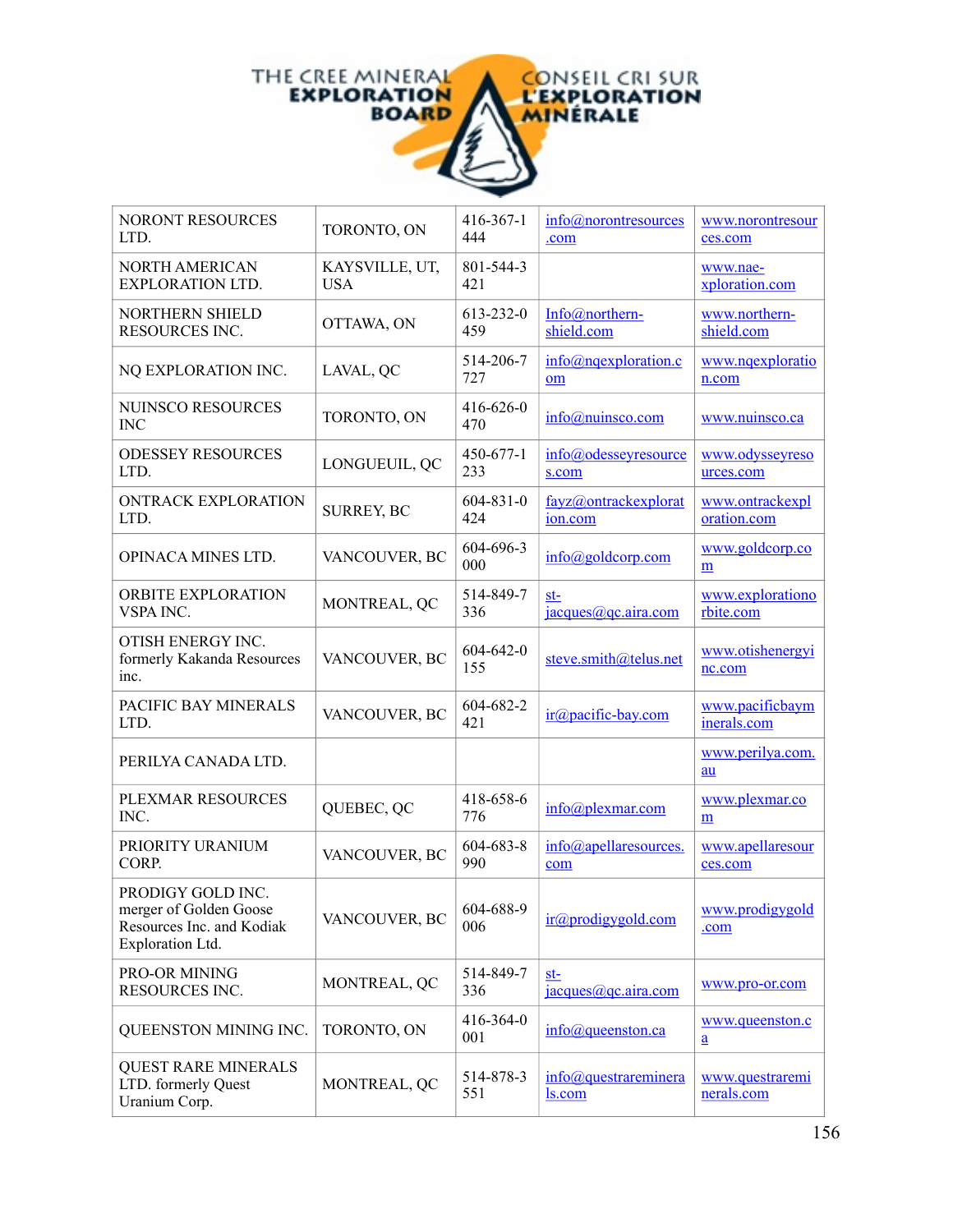

| QUETZAL ENERGY LTD.<br>formerly Southampton<br>Ventures Inc.               | TORONTO, ON         | 416-362-9<br>096       | info@quetzalenergy.c<br>om                | www.quetzalenerg<br>y.com          |
|----------------------------------------------------------------------------|---------------------|------------------------|-------------------------------------------|------------------------------------|
| <b>RADISSON MINING</b><br><b>RESOURCES INC.</b>                            | MONTBEILLARD,<br>QC | 819-797-0<br>606       | kmurton@radissonmi<br>ning.com            | www.radissonmin<br>ing.com         |
| <b>RESSOURCES MINIÈRES</b><br>PROCESSOR INC.                               | VAL-D'OR, QC        |                        |                                           |                                    |
| <b>RIDGESTAKE</b><br><b>RESOURCES INC.</b>                                 | VANCOUVER, BC       |                        |                                           |                                    |
| <b>RUBY HILL</b><br><b>EXPLORATION INC. /</b><br>WESTERN URANIUM<br>CORP.) | VANCOUVER, BC       | 604-669-6<br>446       | $info@$ westernuranium<br>.com            | www.westernuran<br>ium.com         |
| SAGE GOLD INC.                                                             | TORONTO, ON         | 416-204-3<br>170       | info@sagegoldinc.co<br>m                  | www.sagegoldinc.<br>com            |
| <b>SAMARANTA MINING</b><br>CORP. (merger with Legion<br>Resources Corp.)   | VANCOUVER, BC       | $604 - 641 - 1$<br>393 | info@samaranta.ca                         | www.samaranta.c<br>$\underline{a}$ |
| <b>SECOVA METALS CORP.</b><br>formerly Nova Uranium Corp.                  | VANCOUVER, BC       | 604-687-7<br>178       | $info@$ secovametals.ca                   | www.secovametal<br>s.ca            |
| SEMENTIOU INC.                                                             | MONTREAL, QC        |                        |                                           |                                    |
| <b>SHERIDAN PLATINUM</b><br><b>GROUP LTD.</b>                              | TORONTO, ON         | 416-363-4<br>477       |                                           |                                    |
| SHIELD GOLD INC.                                                           | TORONTO, ON         | 416-654-1<br>408       | hsj@shieldgold.com                        | www.shieldgold.c<br>om             |
| <b>SIRIOS RESOURCES INC.</b>                                               | MONTREAL, QC        | 514-510-7<br>961       | ddoucet@sirios.com                        | www.sirios.com                     |
| <b>SOCIETE DE</b><br>DEVELOPPEMENT DE LA<br><b>BAIE-JAMES (SDBJ)</b>       | CHIBOUGAMAU,<br>QC  | 418-748-7<br>777       | $chi(\partial s)$ sdbj.gouv.gc.ca         | www.sdbj.gouv.qc<br>$ca$           |
| <b>SOCIETE MINIERE ALTA</b><br>INC.                                        | MONTREAL, QC        |                        |                                           |                                    |
| SOMDRA INC. (3098-7994<br>QUEBEC INC.)                                     | AMOS, QC            | 819-732-5<br>893       |                                           |                                    |
| <b>SOQUEM INC./SGF</b>                                                     | CHIBOUGAMAU,<br>QC  | 418-748-7<br>641       | soquem.quebec@soqu<br>em.qc.ca            | www.sgfqc.com                      |
| <b>STARFIRE MINERALS</b><br>INC.                                           | VANCOUVER, BC       | 604-669-5<br>642       | peri@starfireminerals.<br>$ca$            | www.starfiremine<br>rals.ca        |
| <b>STELLAR PACIFIC</b><br>VENTURES INC.                                    | MONTREAL, QC        | 514-866-6<br>299       | info@stellarpacific.co<br>$\underline{m}$ | www.stellarpacifi<br>c.com         |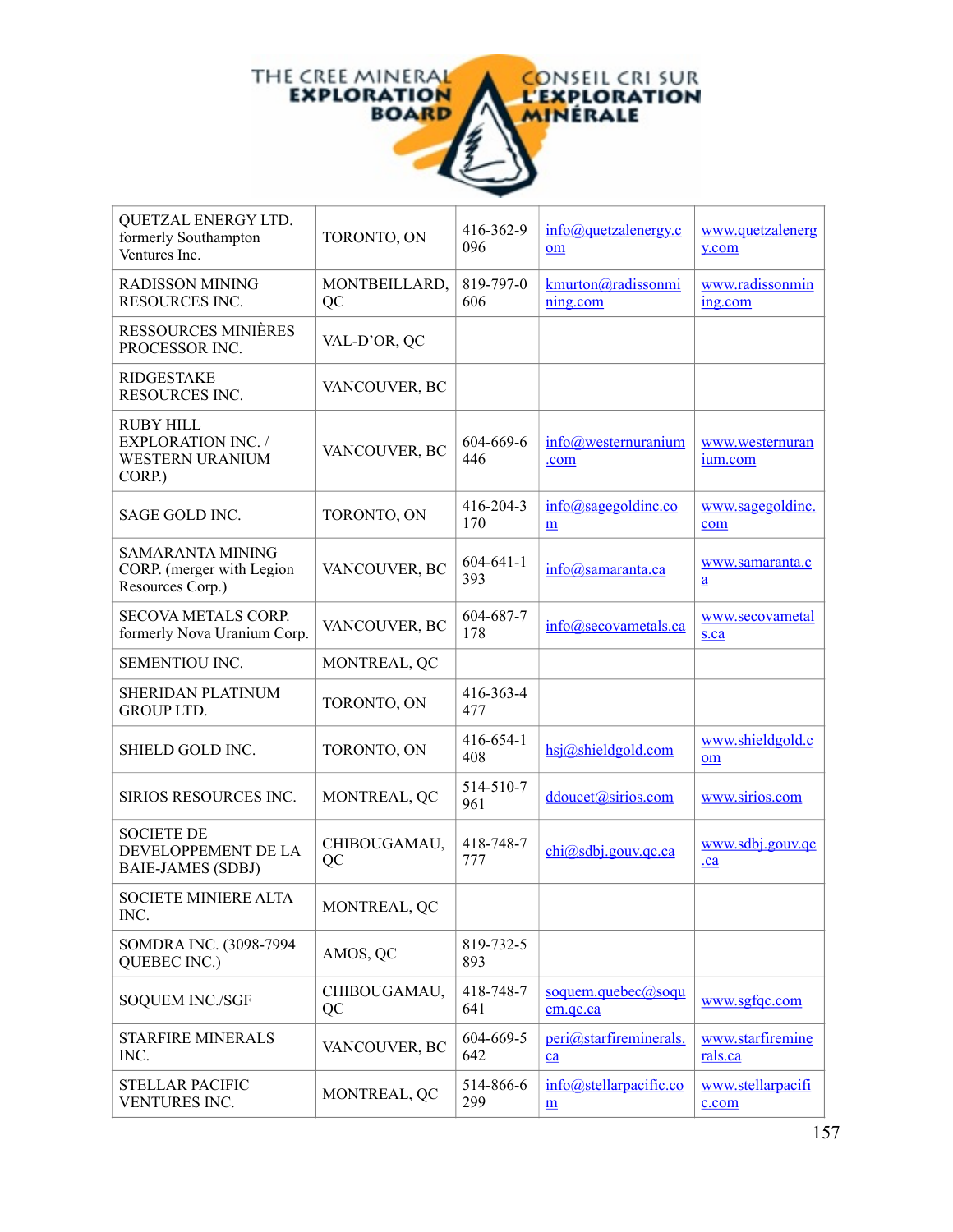

| STELMINE CANADA LTD.                                                           | MONTREAL, QC                           | 514-866-6<br>299       | michellemay@stellarp<br>acific.com     | www.stelmine.co<br>m           |
|--------------------------------------------------------------------------------|----------------------------------------|------------------------|----------------------------------------|--------------------------------|
| STORNOWAY DIAMOND<br><b>CORPORATION</b>                                        | VANCOUVER, BC                          | $604 - 331 - 2$<br>259 | info@stornowaydiam<br>ond.com          | www.stornowaydi<br>amonds.com  |
| <b>STRATABOUND</b><br><b>MINERALS</b><br><b>CORPORATION</b>                    | CALGARY, AB                            | 403-258-3<br>630       | info@stratabound.co<br>m               | www.stratabound.<br>com        |
| <b>STRATECO RESOURCES</b><br>INC.                                              | <b>BOUCHERVILLE,</b><br>QC             | $450 - 641 - 0$<br>775 | $\frac{avezina(a)bbhgm.com}{am}$       | www.stratecoinc.c<br>om        |
| TAWSHO MINING INC.                                                             | MONTREAL, QC                           | 514-875-9<br>034       | david.vincent@tawsh<br>omining.com     | www.tawshomini<br>ng.com       |
| TECK RESOURCES LTD.                                                            | VANCOUVER, BC                          | 604-699-4<br>000       |                                        | www.teck.com                   |
| <b>TECTONIC RESOURCES</b><br>INC.                                              | <b>BEAUPORT, QC</b>                    | 418-977-7<br>094       | exploration@ressourc<br>estectonic.com | www.ressourceste<br>ctonic.com |
| TERRAX MANAGEMENT                                                              | <b>ST-AUGUSTIN DE</b><br>DESMAURES, QC | 819-762-0<br>609       | info@terraxmanagam<br>ent.com          | www.terraxmanag<br>ement.com   |
| THREEGOLD RESOURCES<br>INC.                                                    | VAL-D'OR, QC                           | 819-825-3<br>883       | $info@$ threegold.ca                   | www.threegold.ca               |
| THUNDERMIN<br>RESOURCES INC.                                                   | TORONTO, ON                            | 416-364-0<br>001       | info@thundermin.com                    | www.thundermin.<br>com         |
| <b>TOURBIERE BERGER</b><br>LTEE.                                               | SAINT-<br>MODESTE, QC                  | 418-862-4<br>462       |                                        | www.bergerpeatm<br>oss.com     |
| TYPHOON EXPLORATION<br>INC.                                                    | LAVAL, QC                              | 450-622-4<br>066       | info@explorationtyph<br>on.com         | www.explorationt<br>yphon.com  |
| <b>U MINING RESOURCES</b><br>INC.                                              | NEW YORK, NY,<br><b>USA</b>            | $646 - 224 - 1$<br>323 |                                        | www.uminingreso<br>urces.com   |
| <b>UCORE RARE METALS</b><br>INC. formerly Ucore Uranium<br>Inc.                | <b>HAMMONDS</b><br>PLAINS, NS          | 902-482-5<br>214       | info@ucoreraremetals<br><u>.com</u>    | www.ucorerareme<br>tals.com    |
| <b>UEM INC.</b>                                                                | SASKATOON, SK                          |                        |                                        |                                |
| <b>URAGOLD BAY</b><br>RESOURCES INC.<br>(URANIUM BAY<br><b>RESOURCES INC.)</b> | WESTMOUNT,<br>QC                       | 514-846-3<br>271       | patrick.levasseur@ura<br>gold.com      | www.uragold.com                |
| <b>URANOR INC.</b>                                                             | MONTREAL, QC                           |                        |                                        |                                |
| URBANA CORPORATION                                                             | TORONTO, ON                            | 416-595-9<br>106       | $info@$ urbanacorp.com                 | www.urbanacorp.<br>com         |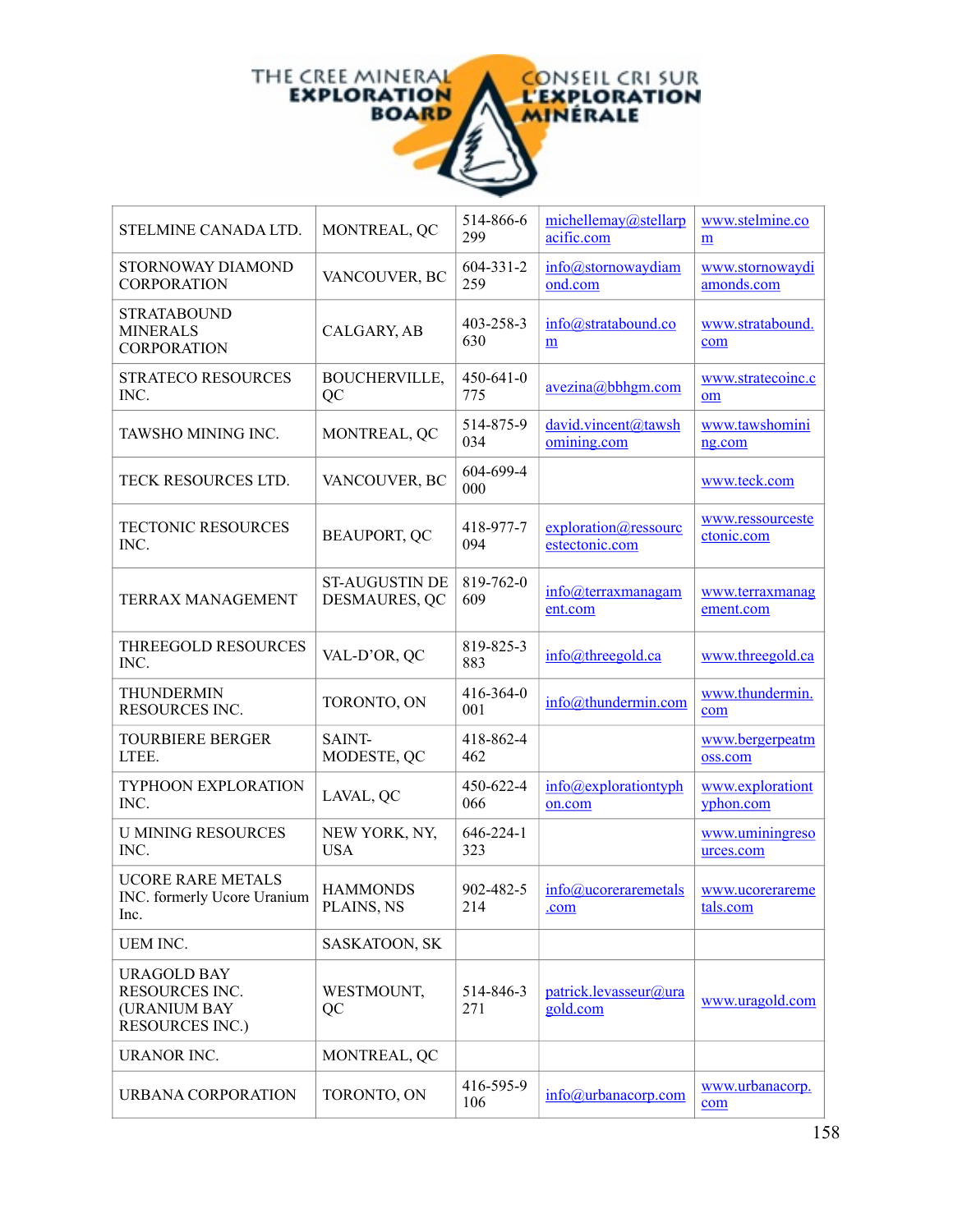

| VALE INCO LTD.                                                                                           | TORONTO, ON           | 416-361-7<br>511       | valeinco@valeinco.co<br>m          | www.valeinco.co<br>m         |
|----------------------------------------------------------------------------------------------------------|-----------------------|------------------------|------------------------------------|------------------------------|
| VANSTAR MINING INC.                                                                                      | LA PRAIRIE, QC        | 514-712-9<br>753       | info@vantexressource<br>s.com      | www.vantexresso<br>urces.com |
| <b>VANTEX RESOURCES</b><br>LTD.                                                                          | LA PRAIRIE, QC        | 450-444-9<br>753       | $info@$ vantexressource<br>s.com   | www.vantexresso<br>urces.com |
| VICTORY NICKEL INC.                                                                                      | TORONTO, ON           | $416 - 363 - 8$<br>527 | info@victorynickel.ca              | www.victorynicke<br>1.ca     |
| VIOR INC.                                                                                                | QUEBEC, QC            | 418-692-2<br>678       | cstjacques@vior.ca                 | www.vior.ca                  |
| <b>VIRGINIA ENERGY</b><br>RESOURCES INC. merger of<br>Virginia Uranium Ltd. and<br>Santoy Resources Ltd. | VANCOUVER, BC         | 604-669-4<br>799       | info@santoy.ca                     | www.santoy.ca                |
| VIRGINIA MINES INC.                                                                                      | QUEBEC, QC            | 418-694-9<br>832       | $mines(\hat{a})$ virginia.qc.ca    | www.virginia.qc.c<br>a       |
| <b>VISIBLE GOLD MINES</b><br>INC.                                                                        | ROUYN-<br>NORANDA, QC | 819-762-0<br>609       | $info(a)$ visiblegoldmine<br>s.com | www.visiblegold<br>mines.com |
| <b>WEMINDJI EXPLORATION</b><br>INC. (WEMEX)                                                              | WEMINDJI, QC          | 819-978-0<br>264       | mcvera@sympatico.ca                | www.wemex.ca                 |
| <b>WESTERN TROY CAPITAL</b><br>RESOURCES INC.                                                            | TORONTO, ON           | 416-929-3<br>268       | rexloesby@aol.com                  | www.westerntroy.<br>com      |
| <b>XEMPLAR ENERGY CORP.</b>                                                                              | VANCOUVER, BC         | 604-687-4<br>191       | info@xemplar.ca                    | www.xemplar.ca               |
| <b>XSTRATA CANADA CORP.</b><br>formerly Falconbridge Ltd.                                                | TORONTO, ON           | $416 - 775 - 1$<br>200 |                                    | www.xstrata.com              |
| ZIMTU CAPITAL CORP.                                                                                      | VANCOUVER, BC         | $604 - 681 - 1$<br>568 | info@zimtu.com                     | www.zimtu.com                |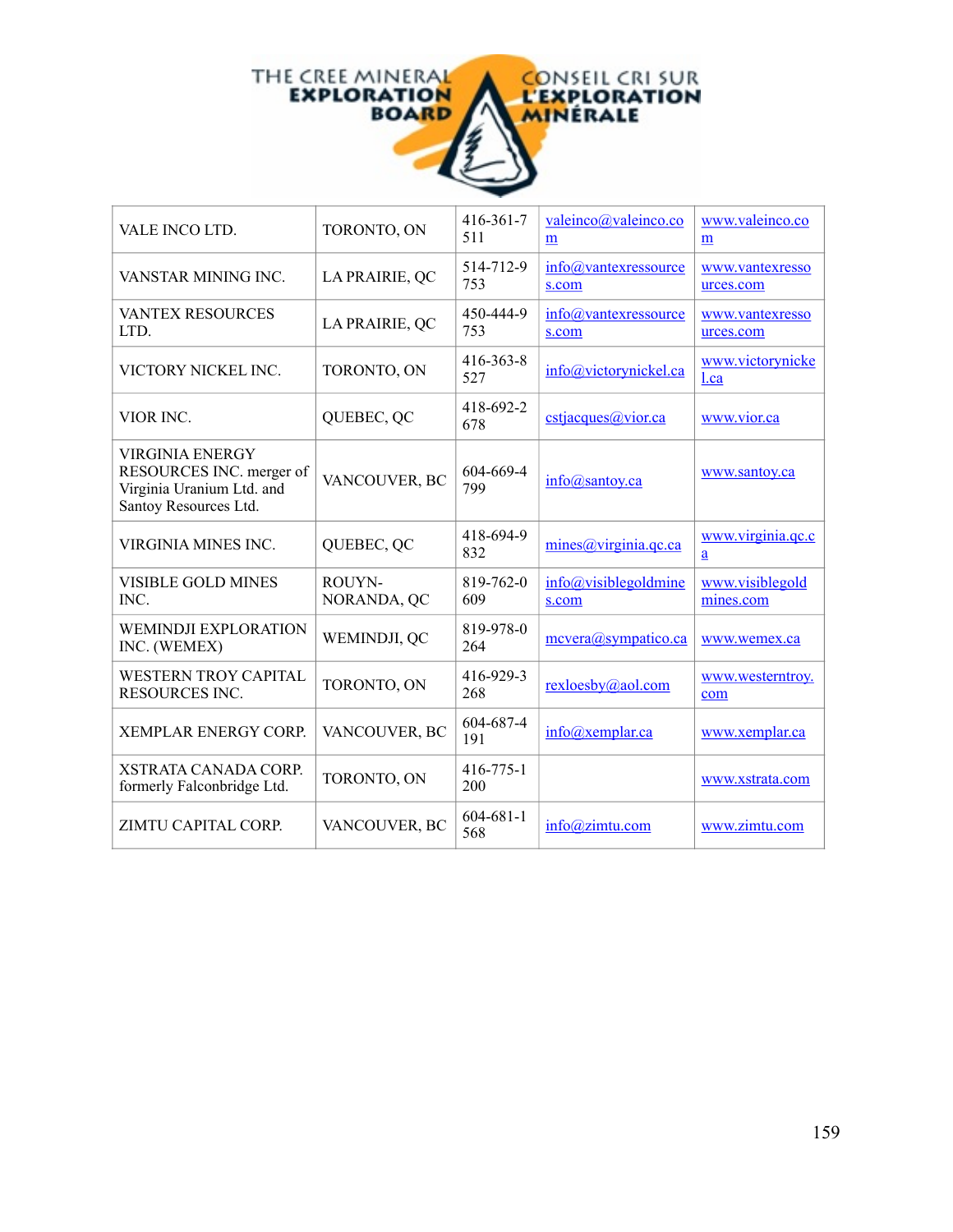

## **13. REFERENCES**

ATKINS, W.M., 1988. – Geochemical soil sampling survey. Mountain Lake Project, Nemiscau area. Ministère des Ressources naturelles, GM 46904.

BENN, K., SAWYER, E.W., and BOUCHEZ, J.L., 1992, – Orogen parallel and transverse shearing in the Opatica belt, Quebec: Implications for the structure of the Abitibi belt: Canadian Journal of Earth Sciences, v. 29, p. 2429-2444.

CARD, K.D., and CIESIELSKI, A., 1986, – Subdivisions of the Superior Province of the Canadian Shield: Geoscience Canada, v. 13, p. 5-13.

CHEVÉ, S., and BROUILLETTE, P., 1995, – Geologie et metallogenie de la partie nord-est de la Sous-Province d'Ashuanipi (Nouveau-Quebec), carte synthese, 23J, 23K, 23N et 23O.

DAVIS, W. J., MACHADO, N., GARIÉPY, C., SAWYER, E., and BENN, K., 1994, – U-Pb geochronology of the Opatica tonalite-gneiss belt and its relationship to the Abitibi greenstone belt, Superior Province, Quebec: Canadian Journal of Earth Sciences, v. 32, p. 113-127.

DOUCET, P. MOOREHEAD, J., and COTÉ, S., 2003 – Southern Part of the Superior Province (Abitibi and Pontiac Subprovinces) in Report on mineral exploration activities in Québec 2002, Ministère des Ressources naturelles, Québec; DV 2003-02, pages 21-28.

FRANCONI, A., 1978, – La bande volcanosédimentaire de la rivière Eastmain inférieure. Rapport géologique final. Ministère des Richesses naturelles, Québec; DPV-574, 184 pages.

GOSSELIN, C., 1996, – Synthèse géologique de la region do Frotet-Troilus: Ministère des Ressources Naturelles du Québec, ET-96-02, 21 p.

GOSSELIN, C., and SIMARD, M., 2001, – Geology of the Lac Gayot Area (NTS 23M): Ministère des Ressources naturelles, Québec, RG 2000-03, 28 p.

GOUTIER, J., DION, C., OULLETTE, M.C., DAVIS, D.W., DAVID, J., and PARENT, M., 2002, – Géologie de la région du lac Guyer (33G/05, 33G/06 ET 33G/11): Gélogie Québec, RG 2001-15.

HOCQ, M., 1994 – La Province du Supérieur in Géologie du Québec, Ministère des Ressources naturelles, Québec, MM 94-01, pages 7-19.

HOULE, P., 2003 – James Bay Region, Central Part of the Superior Province (Opatica, Opinaca, Nemiscau, and La Grande Subprovinces) in Report on mineral exploration activities in Québec 2002, Ministère des Ressources naturelles, Québec; DV 2003-02, pages 11-16.

LAPOINTE, B., and CHOWN, E.H., 1993, – Gold-bearing iron-formation in a granulite terrane of the Canadian Shield; a possible deep-level expression of an Archean gold-mineralizing system: Mineralium Deposita, v. 28, p. 191-197.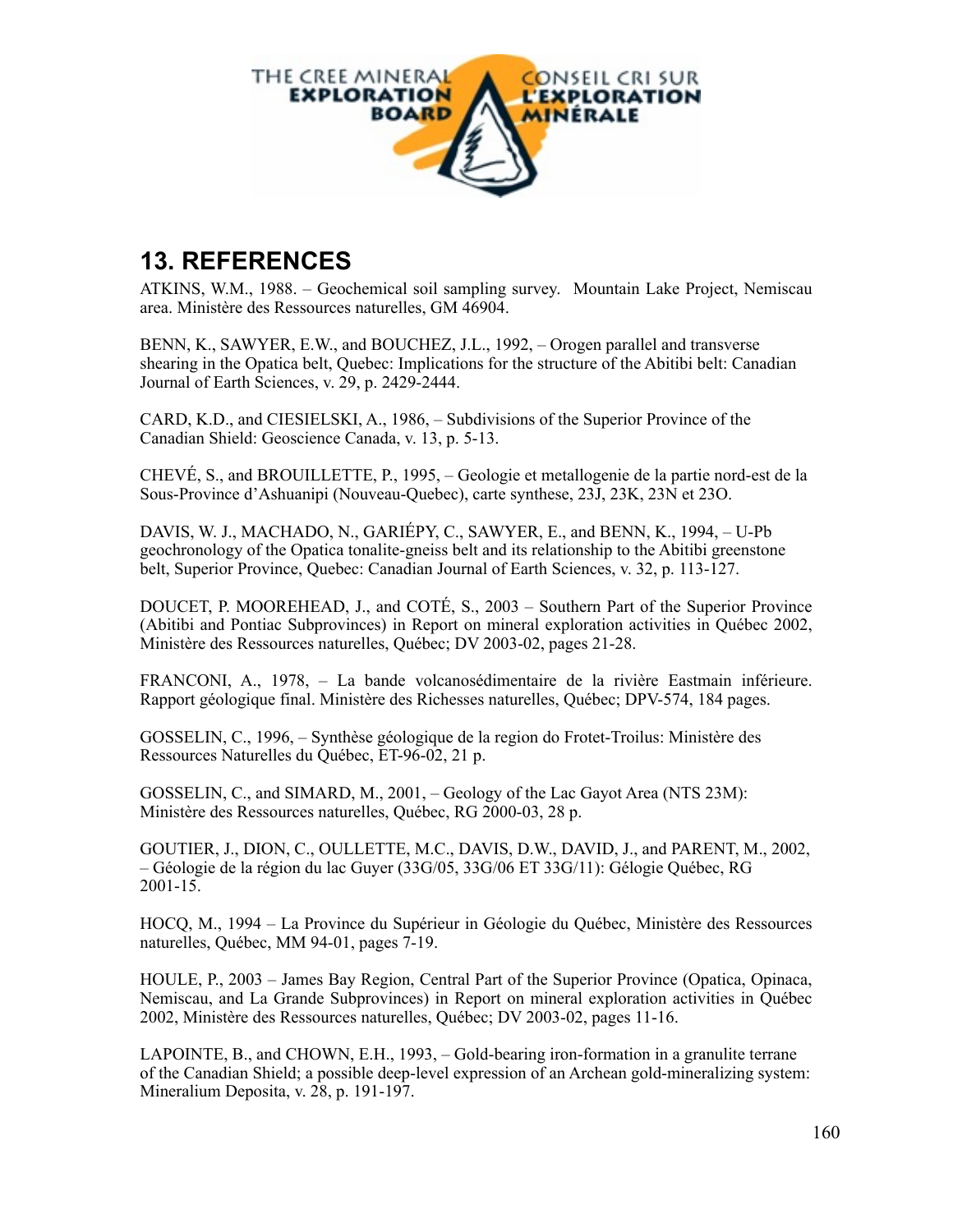

LARBI, Y., and MacKINNON, M., 2010 – Eeyou Istchee Mineral Exploration Activities for 2010. Cree Mineral Exploration Board; 134 pages.

LECLAIR, A., BERCLAZ, A., DAVID, J., and GROUP, F.N.W., 2004, The Northeastern Superior Province in Quebec's Far North: A Regional Synthesis, in Lithoprobe Report 86: Lithoprobe Secretariat, University of British Columbia.

MOORHEAD, J., BEAUMIER, M., LEFEBVRE, D., BERNIER, L., and MARTEL, D., 1999 – Kimberlites, linéaments et rifts crustaux au Québec. Ministère des Ressources naturelles, Québec; MB 99-35, 50 pages.

MORITZ, R.P., and CHEVÉ, S., 1992, – Fluid-inclusion studies of high-grade metamorphic rocks of the Ashuanipi Complex, eastern Superior Province; constraints on the retrograde P-T path and implications for gold metallogeny: Canadian Journal of Earth Sciences, v. 29, p. 2309-2327.

MOUKHSIL, A., and DOUCET, P., 1999 – Géologie de la région des lacs Villages (feuillet SNRC 33B/03). Ministère des Ressources naturelles, Québec; RG 99-04, pages 6-12.

MOUKHSIL, A., 2000 – Géologie de la région des lacs Pivert, Anatacau, Kauputauchechun et Wapamisk (feuillets SNRC 33C/01, 33C/02, 33c/07 et 33C/08). Ministère des Ressources naturelles, Québec; RG 2000-04, pages 7-18.

MOUKHSIL, A., VOICU, G., DION, C., DAVID, J., DAVIS, D.W., and PARENT, M., 2001 – Géologie de la région DE LA Basse-Eastmain centrale (feuillets SNRC 33C/03, 33C/04, 33C/05 et 33C/06). Ministère des Ressources naturelles, Québec; RG 2001-08, pages 9-16.

MOUKHSIL, A., and LEGAULT, M., 2002 – Géologie de la région de la Basse-Eastmain occidentale (feuillets SNRC 33D/01, 33D/02, 33D/07, 33D/08). Ministère des Ressources naturelles, Québec; RG 2002-09, pages 5-10.

PERREAULT, S., and MOOREHEAD, J., 2003 – Northern Part of the Superior Province (Minto, Bienville, and Ashuanipi Subprovinces) in Report on mineral exploration activities in Québec 2002, Ministère des Ressources naturelles, Québec; DV 2003-02, pages 3-8.

PERCIVAL, J.A., 1991, – Granulite-facies metamorphism and crustal magmatism in the Ashuanipi complex, Quebec-Labrador, Canada: Journal of Petrology, v. 32, p. 1261-1297.

PERCIVAL, J.A., 2007 – Geology and metallogeny of the Superior Province, Canada, in Goodfellow, W.D., ed., Mineral Deposits of Canada: A Synthesis of Major Deposit-Types, District Metallogeny, the Evolution of Geological Provinces, and Exploration Methods: Geological Association of Canada, Mineral Deposits Division, Special Publication No. 5, p. 903-928.

PERCIVAL, J.A., MORTENSEN, J. K., STERN, R. A., and CARD, K. D., 1992, – Giant granulite terranes of northeastern Superior Province: The Ashuanipi complex and Minto block: Canadian Journal of Earth Sciences, v. 29, p. 2287-2308.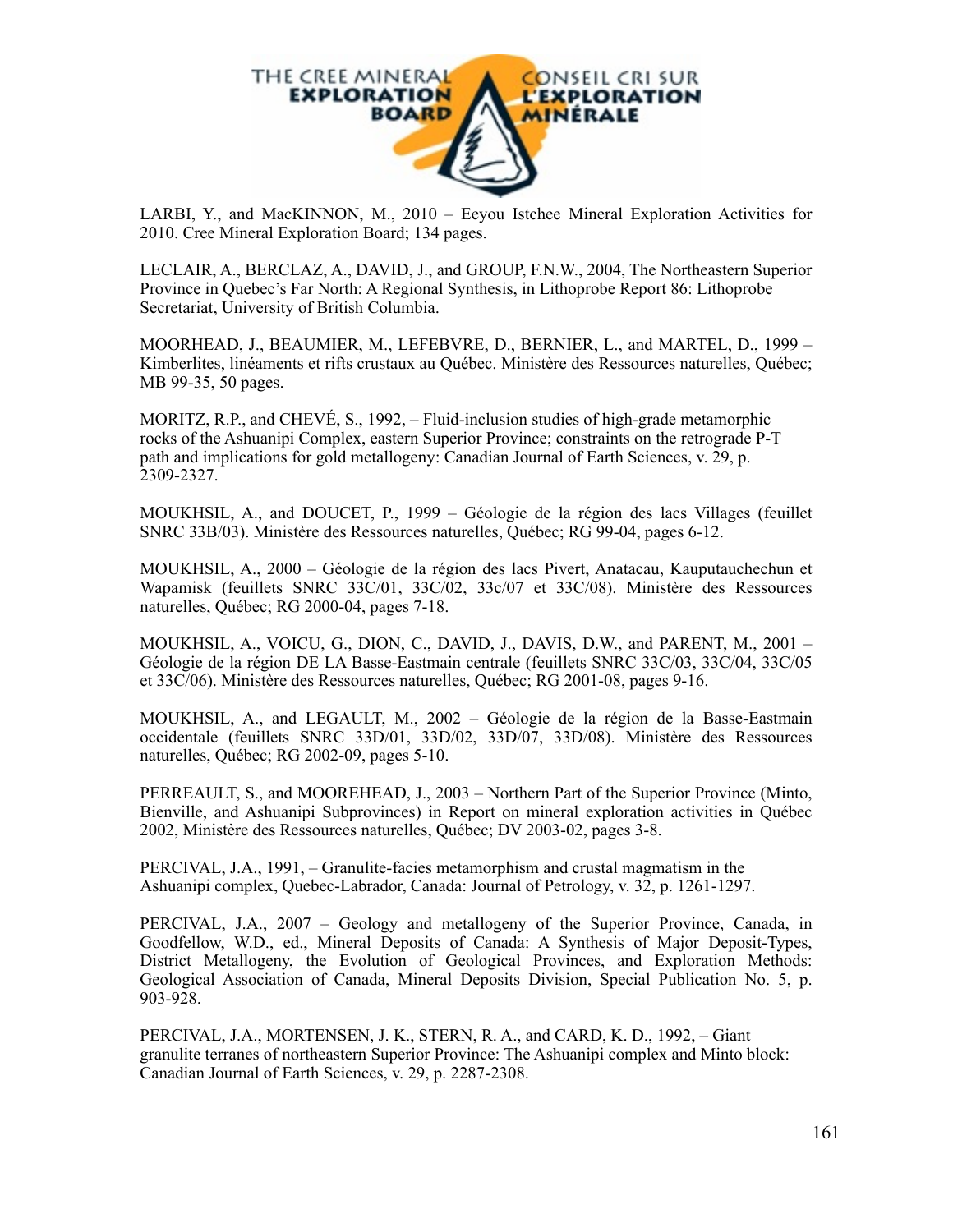

PERCIVAL, J.A., STERN, R.A., and RAYNER, N., 2003, – Archean adakites from the Ashuanipi complex, eastern Superior Province, Canada: Geochemistry, geochronology and tectonic significance: Contributions to Mineralogy and Petrology, v. 145, p. 265-280.

PERCIVAL, J.A., and WEST, G.F., 1994 – The Kapuskasing Uplift: A geological and geophysical synthesis: Canadian Journal of Earth Sciences, v. 31, p. 1256-1286.

ROSCOE, S.M., and DONALDSON, J.A., 1988, – Uraniferous pyritic quartz pebble conglomerate and layered ultramafic intrusions in a sequence of quartzite, carbonate, iron formation and basalt of probable Archean age at Lac Sakami, Quebec: Geological Survey of Canada, Paper 88-1C, p. 117-121.

SAWYER, E.W., and BENN, K., 1993, – Structure of the high-grade Opatica Belt and adjacent lowgrade Abitibi Subprovince, Canada: An Archean mountain front: Journal of Structural Geology, v. 15, p. 1443-1458.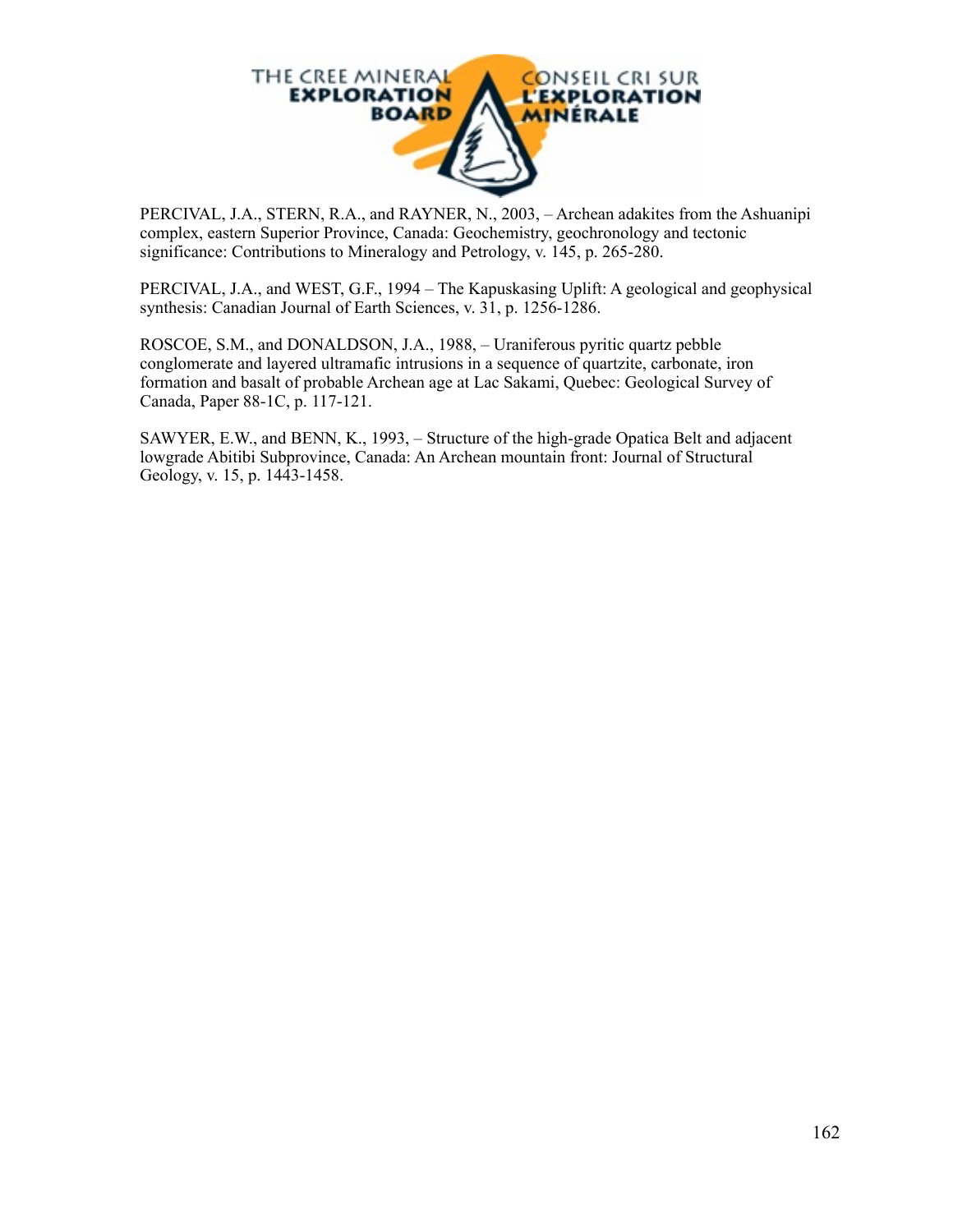

# **ANNEX 1. ABBREVIATIONS USED IN THIS REPORT**

The following is a legend of the abbreviations used in this report. **Prospecting and geological surveys**

| B.         | Bulk sampling                                                              |
|------------|----------------------------------------------------------------------------|
| $D(\#h:m)$ | Diamond drilling (number of holes : total meters drilled)                  |
| G          | Geological mapping                                                         |
| Min        | Mineralogical studies                                                      |
| Pg         | Unspecified prospecting and geological study                               |
| Pr         | Prospection                                                                |
|            | $Drc(\#h:m)$ Reversed circulation drilling (number of holes: total meters) |
| Rsi        | Remote sensing interpretation                                              |
| S          | Sampling                                                                   |
| Sch        | Channel sampling                                                           |
| T          | Trenching and stripping                                                    |
| LC         | Line cutting                                                               |

### **Geochemical surveys**

- Gc Unspecified geochemical surveys
- G(b) Boulder geochemistry
- Gc(e) Esker geochemical survey
- Gc(h) Humus geochemical survey
- Gc(lb) Lake bottom sediment geochemical survey
- Gc(r) Lithogeochemical survey (rock)
- Gc(s) Stream sediments geochemical survey
- Gc(sl) Soils geochemical survey
- Gc(t) Till geochemical survey

## **Geophysical surveys**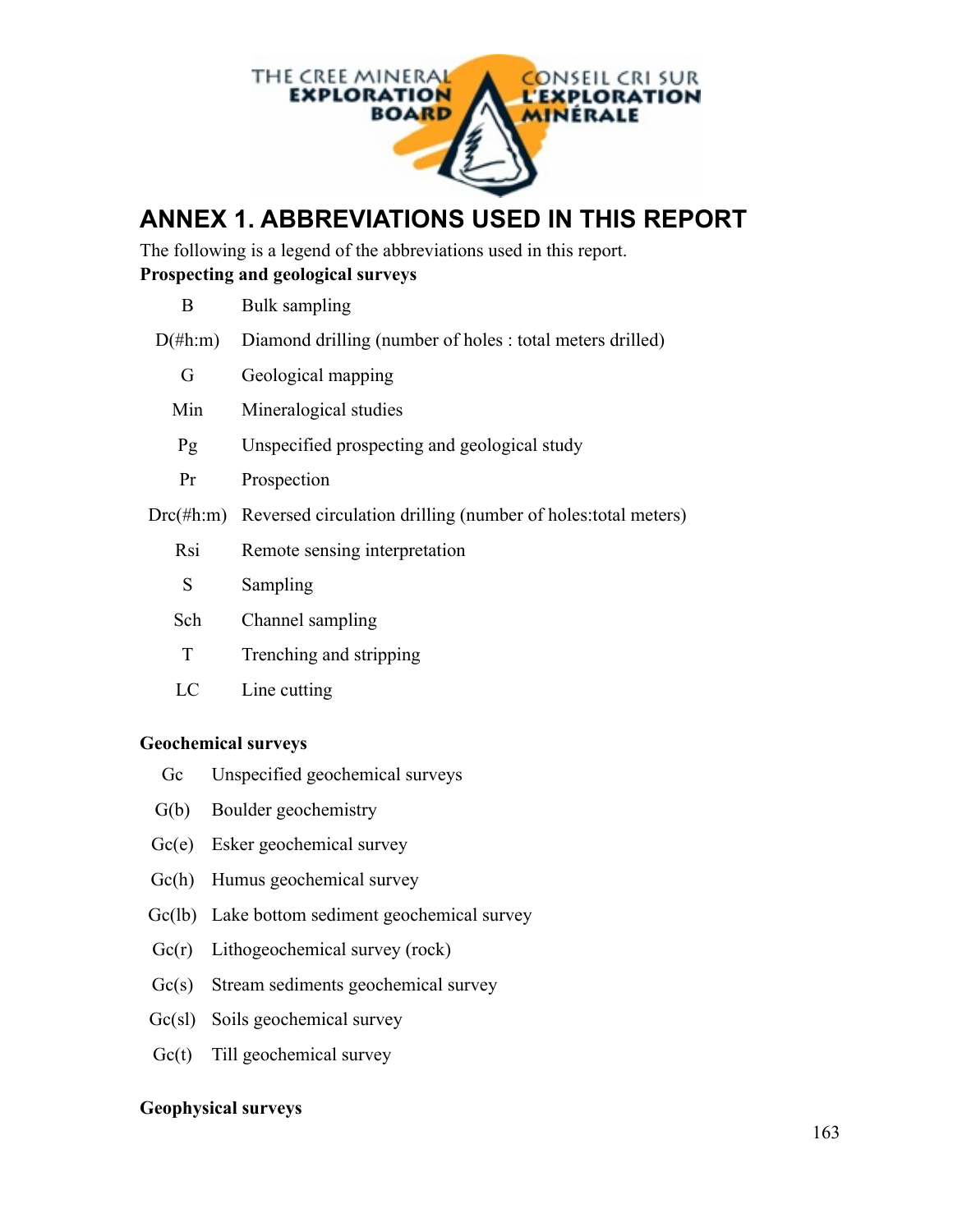

- AGp Unspecified airborne geophysical survey
- DPEM Drill hole pulse electromagnetic survey (borehole)
	- Gp Unspecified ground geophysics
	- EM Electromagnetic survey
	- IP Induced polarization survey
- Magnetic survey
- Mag-EM(A) Airborne magnetic and electromagnetic survey
- VTEM(A) Airborne VTEM survey
- MEGATEM Airborne MEGATEM survey
	- PP Pulse polarization survey
	- Rd Radiometric survey
	- Sc Scintillometric survey

#### **Other types of studies/work**

- Met Metallurgical studies
- TE Technical evaluation
- RE Resource estimate
- DMS Dense media separation

#### **Other information**

- Acq Acquired property
- JV Joint venture
- Ma Millions of years before the present
- PFS Pre-Feasibility Study
- PEA Preliminary Economic Assessment
- Ga Billions of years before the present
- KIM Kimberlite Indicator Minerals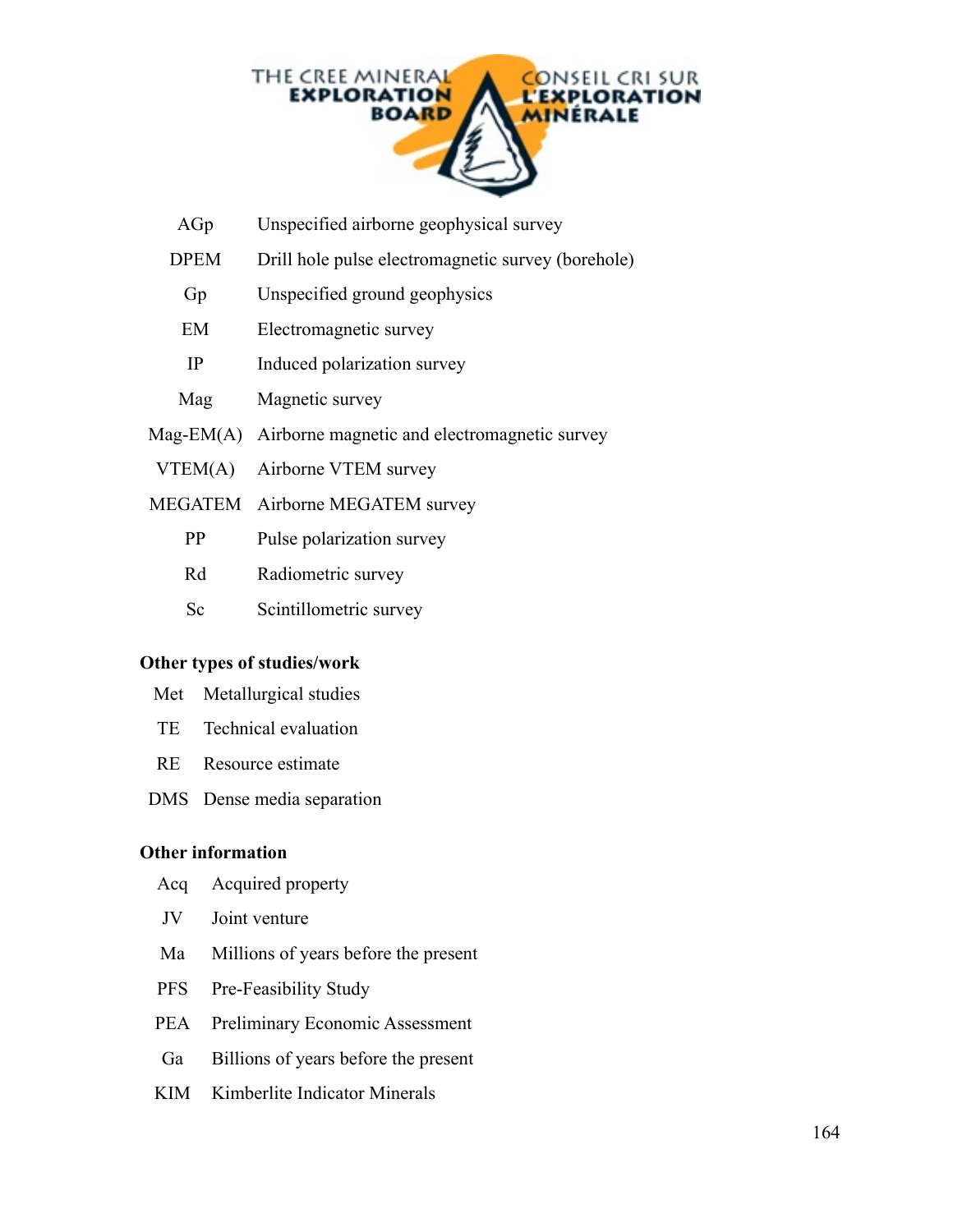

- ppb Part per billion
- ppm Part per million
- cpht Carats per hundred tonne
- $g/t$  Grams per tonne
- ACF Active Channel Facies
- CBF Channel Bar Facies
- tpd Tonnes per day
- QFP Quartz-feldspar-porphyry
- eU Equivalent uranium
- cps Counts per second
- TREO Total Rare Earth Oxides
- EIA Environmental Impact Assessment
- ESIA Environmental and Social Impact Assessment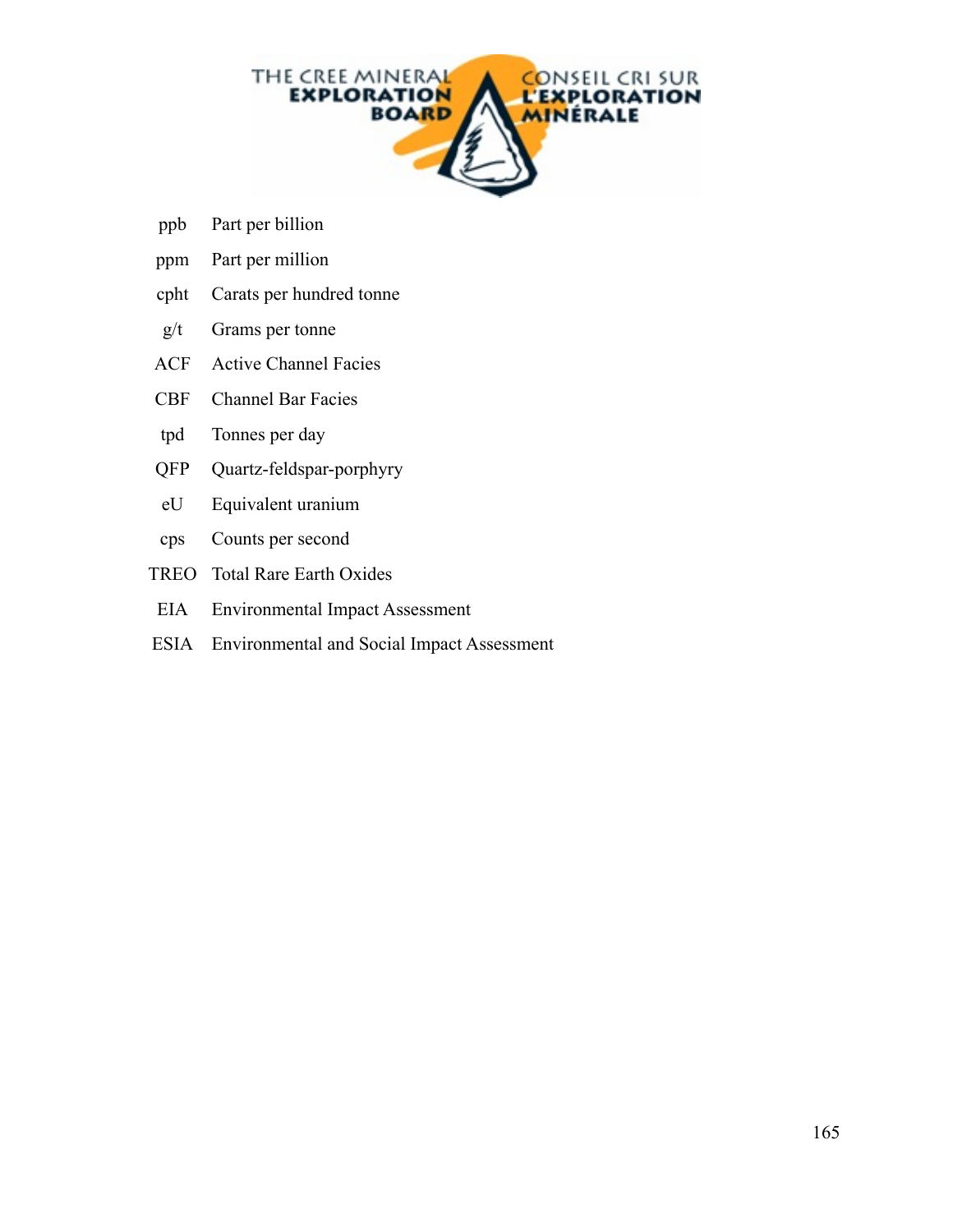

**ANNEX 2. COMPANY PRESS RELEASES USED IN THIS REPORT**

# PRESS RELEASE INFORMATION

FROM MINING EXPLORATION COMPANIES WITH ACTIVE CLAIMS ON EEYOU ISTCHEE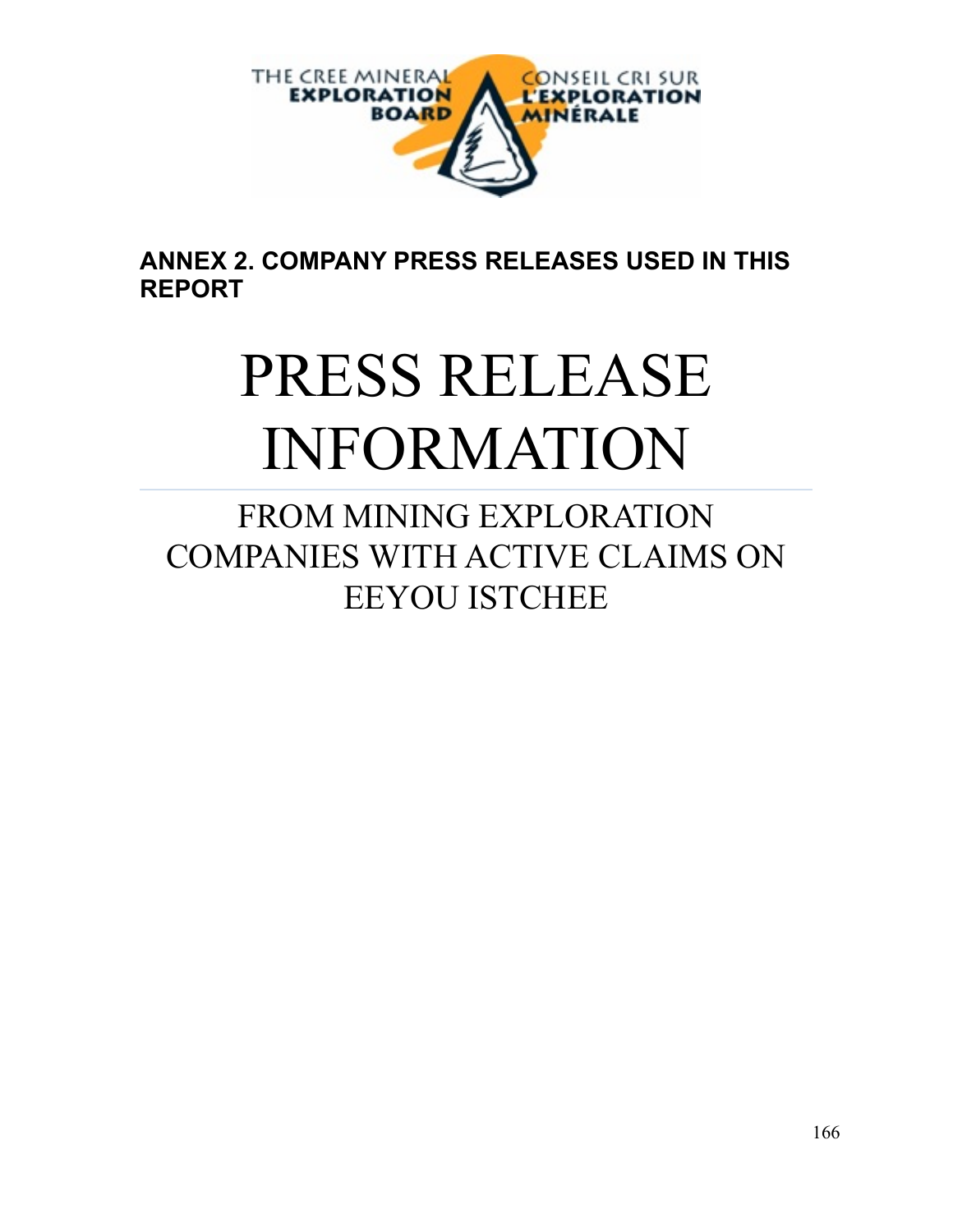

## **CONTENTS**

| 1. OVERVIEW                                                                                                                                |
|--------------------------------------------------------------------------------------------------------------------------------------------|
| $\overline{4}$<br>1.1. History of Mineral Exploration in James Bay (Eeyou Istchee)<br>$\overline{4}$<br>1.2. Geology of Eeyou Istchee<br>4 |
| 1.3. Highlights for 2011<br>$\gamma$<br>1.4. Number of projects by substance: Comparison of 2010 with 2011<br>-12<br>2. OBJECTIVES         |
| 14                                                                                                                                         |
| 2.1. Objectives of CMEB 14                                                                                                                 |
| 2.2. Objectives of this report<br>14                                                                                                       |
| 3. CREE NATION OF CHISASIBI TRAPLINES                                                                                                      |
| 16                                                                                                                                         |
| 3.1. Exploration activity and mineral resources potential 16<br>3.2. Highlights:<br>16                                                     |
| 3.3. Number of projects by substance:<br>- 17                                                                                              |
| 3.4. Mineral Exploration Activity (Chisasibi)<br>18<br><b>4. CREE NATION OF EASTMAIN TRAPLINES</b>                                         |
|                                                                                                                                            |
| 31<br>4.1. Exploration activity and mineral resources potential 31                                                                         |
| 4.2. Highlights:<br>31                                                                                                                     |
| 4.3. Number of projects by substance:<br>32                                                                                                |
| 4.4. Mineral Exploration Activity (Eastmain)<br>33                                                                                         |
| 5. CREE NATION OF MISTISSINI TRAPLINES                                                                                                     |
| 41                                                                                                                                         |
| 5.1. Exploration activity and mineral resources potential 41                                                                               |
| 5.2. Highlights:<br>41                                                                                                                     |
| 5.3. Number of projects by substance:<br>42                                                                                                |
| 5.4. Mineral Exploration Activity (Mistissini)<br>43<br><b>6. CREE NATION OF NEMASKA TRAPLINES</b>                                         |
|                                                                                                                                            |
| 76                                                                                                                                         |

6.1. Exploration activity and mineral resources potential 76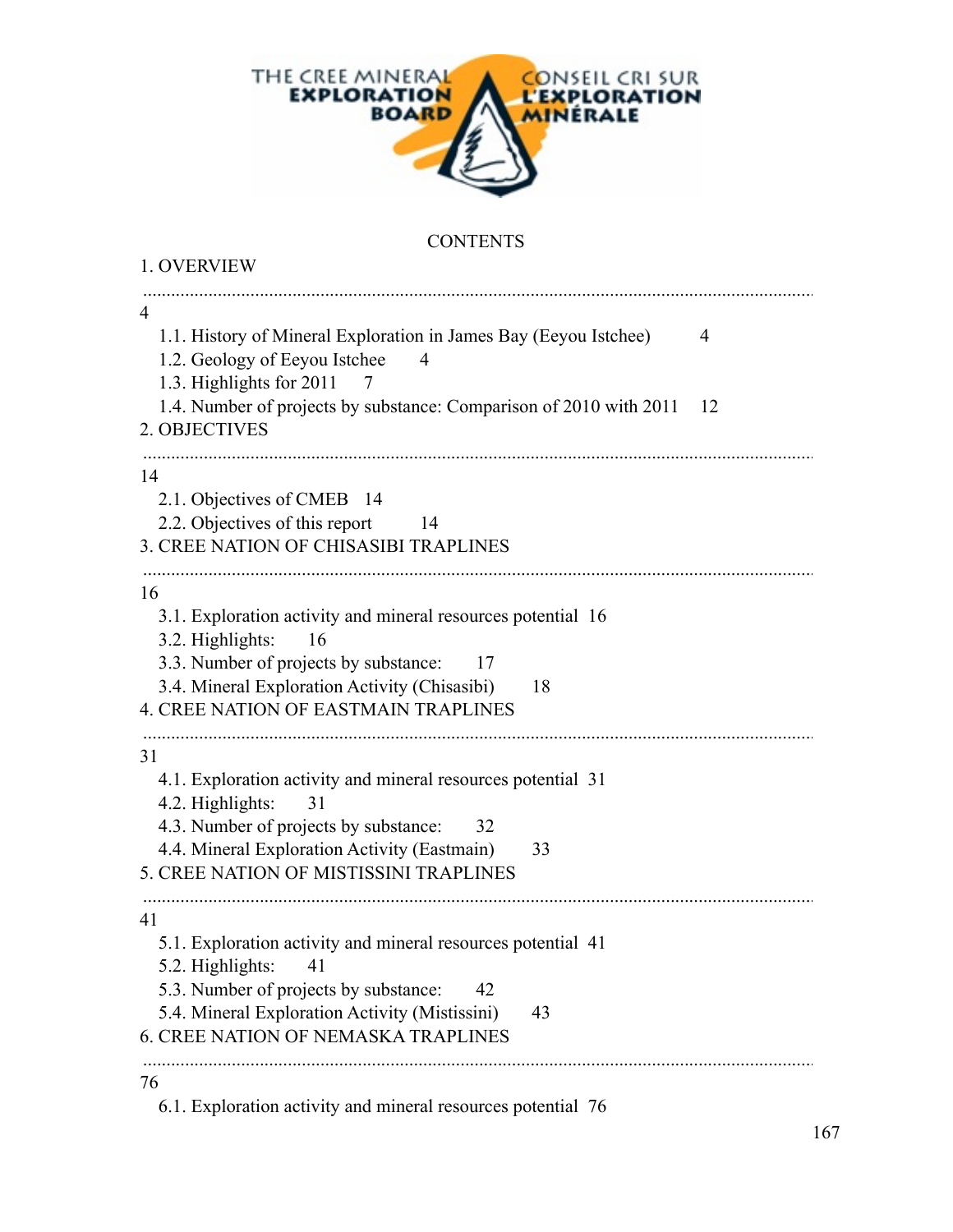|                          | THE CREE MINERAL<br><b>EXPLORATION</b><br><b>BOARD</b>                                                                                                                                                                      |                   | ONSEIL CRI SUR<br><b>EXPLORATION</b><br><b>MINERALE</b> |  |
|--------------------------|-----------------------------------------------------------------------------------------------------------------------------------------------------------------------------------------------------------------------------|-------------------|---------------------------------------------------------|--|
| 6.2. Highlights:         | 76<br>6.3. Number of projects by substance:<br>6.4. Mineral Exploration Activity (Nemaska)<br>7. CREE NATION OF OUJE-BOUGOUMOU TRAPLINES                                                                                    | 76<br>78          |                                                         |  |
| 86<br>7.2. Highlights:   | 7.1. Exploration activity and mineral resources potential 86<br>86<br>7.3. Number of projects by substance:<br>7.4. Mineral Exploration Activity (Ouje-Bougoumou)<br>8. WASKAGANISH FIRST NATION TRAPLINES                  | 87                | 88                                                      |  |
| 96<br>8.2. Highlights:   | 8.1. Exploration activity and mineral resources potential 96<br>96<br>8.3. Number of projects by substance:<br>8.4. Mineral Exploration Activity (Waskaganish) 98<br>9. WASWANIPI FIRST NATION TRAPLINES                    | 97                |                                                         |  |
| 106<br>9.2. Highlights:  | 9.1. Exploration activity and mineral resources potential 106<br>106<br>9.3. Number of projects by substance:<br>9.4. Mineral Exploration Activity (Waswanipi)<br><b>10. CREE NATION OF WEMINDJI TRAPLINES</b>              | 107<br><b>108</b> |                                                         |  |
| 131<br>10.2. Highlights: | 10.1. Exploration activity and mineral resources potential 131<br>131<br>10.3. Number of projects by substance:<br>10.4. Mineral Exploration Activity (Wemindji)<br>11. WHAPMAGOOSTUI FIRST NATION TRAPLINES                | 132<br>133        |                                                         |  |
| 143<br>11.2. Highlights: | 11.1. Exploration activity and mineral resources potential 143<br>143<br>11.3. Number of projects by substance:<br>11.4. Mineral Exploration Activity (Whapmagoostui)<br>12. DIRECTORY OF MINING COMPANIES IN EEYOU ISTCHEE | 143               | 145                                                     |  |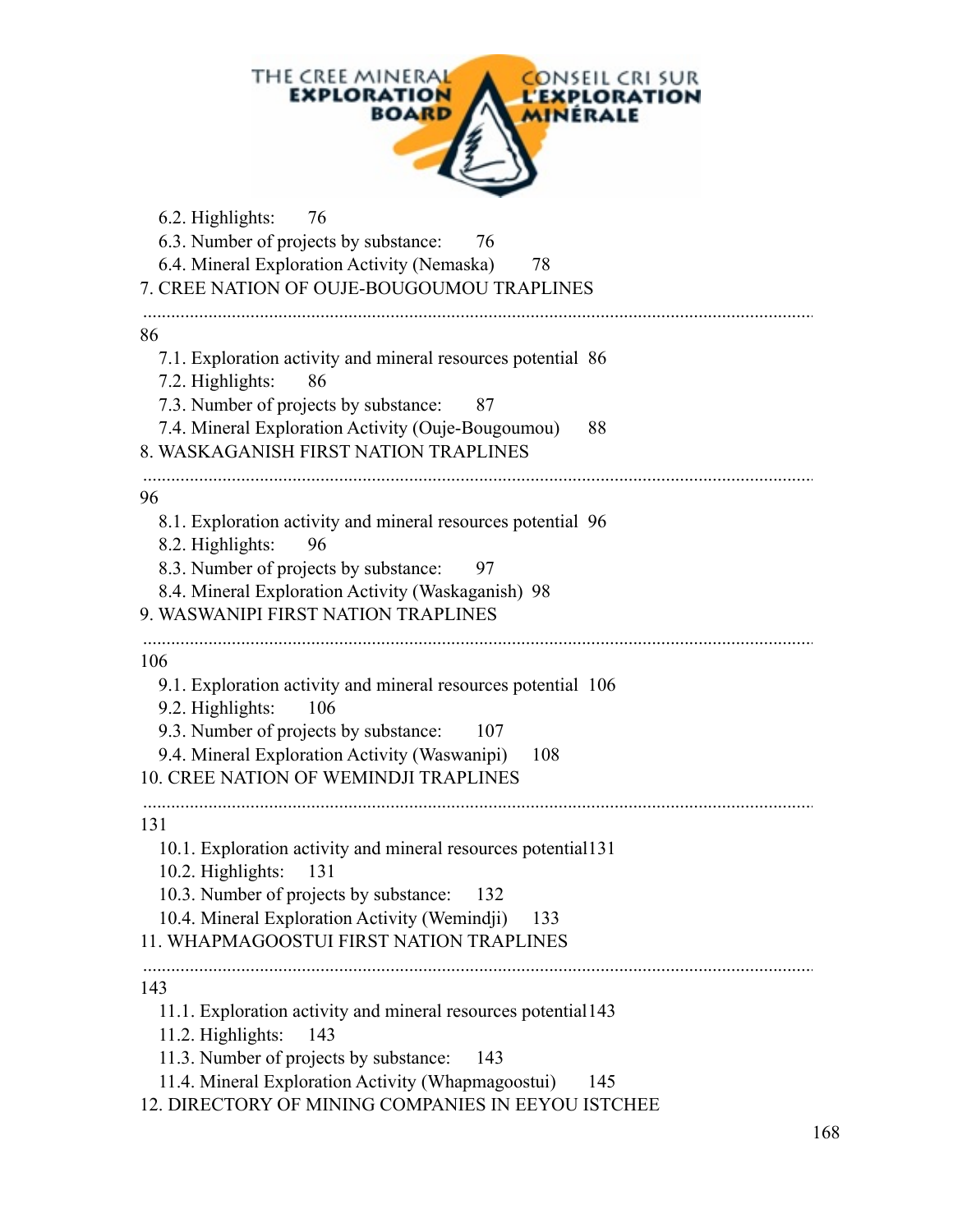

| 149<br>13. REFERENCES                                      |
|------------------------------------------------------------|
| 160<br>ANNEX 1. ABBREVIATIONS USED IN THIS REPORT          |
| 163<br>ANNEX 2. COMPANY PRESS RELEASES USED IN THIS REPORT |
| 166<br><b>GENERAL COMPANY INFORMATION</b>                  |
| 171<br>EXPLORATION ACTIVITY CHISASIBI TRAPLINES            |
| 173<br>EXPLORATION ACTIVITY EASTMAIN TRAPLINES             |
| 175<br>EXPLORATION ACTIVITY MISTISSINI TRAPLINES           |
| 178<br>EXPLORATION ACTIVITY NEMASKA TRAPLINES              |
| 182<br>EXPLORATION ACTIVITY OUJE-BOUGOUMOU TRAPLINES       |
| 184<br>EXPLORATION ACTIVITY WASKAGANISH TRAPLINES          |
| 186<br>EXPLORATION ACTIVITY WASWANIPI TRAPLINES            |
| 190<br>EXPLORATION ACTIVITY WEMINDJI TRAPLINES             |
| 197<br>EXPLORATION ACTIVITY WHAPMAGOOSTUI TRAPLINES        |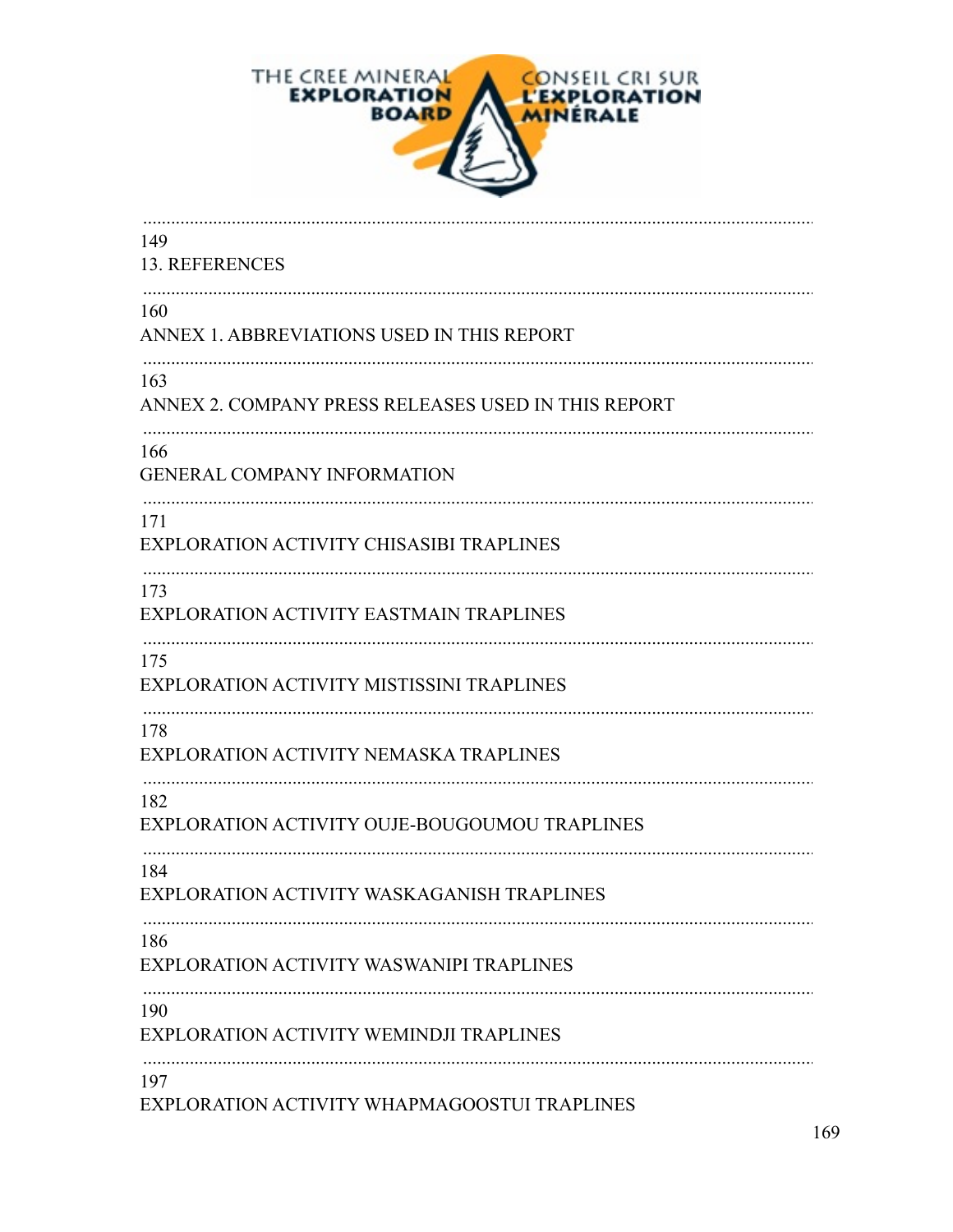

. . . . . . . . . . . .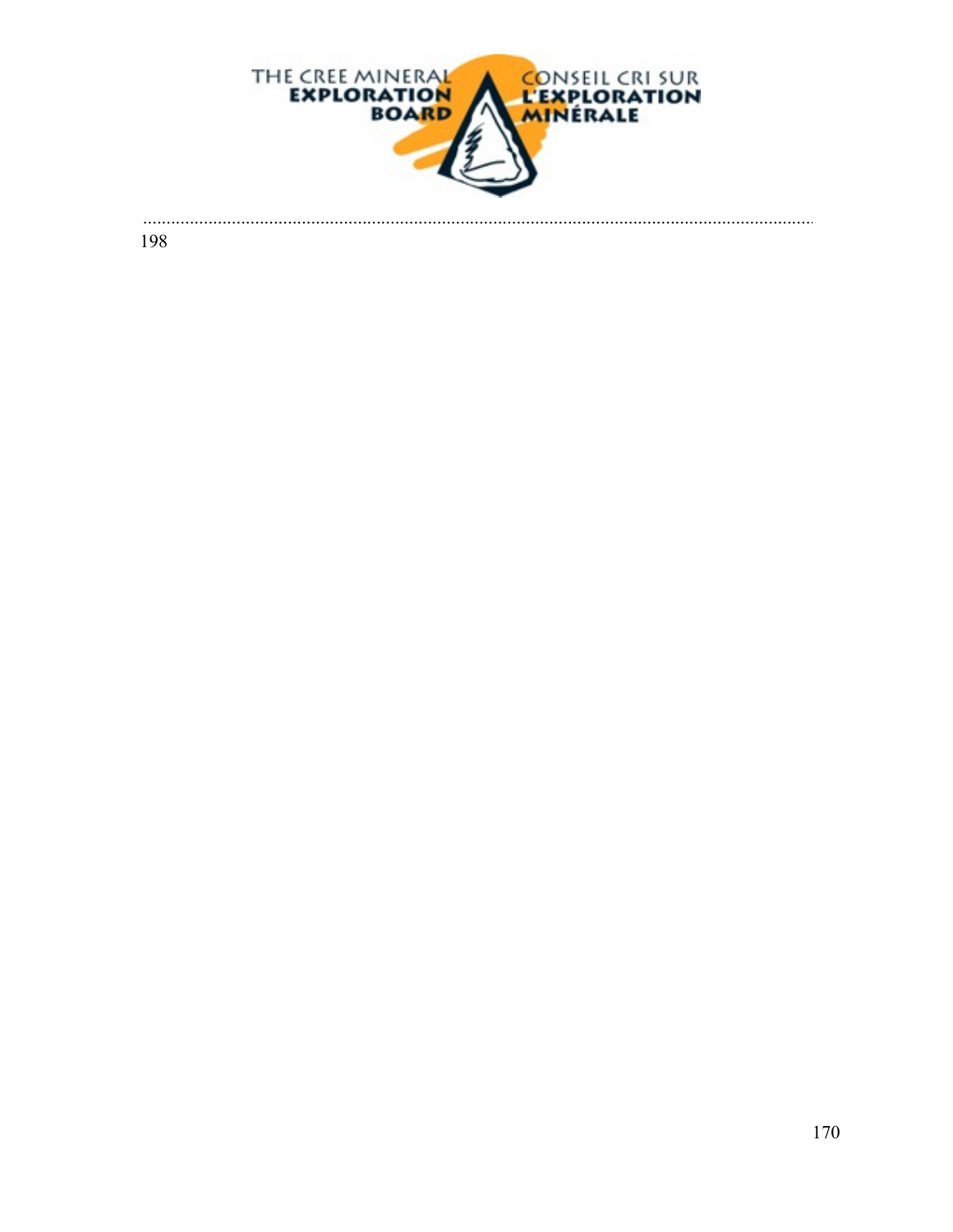

## **GENERAL COMPANY INFORMATION**

| <b>DATE</b>          | <b>INFORMATION</b>                                                                                                                                                  |
|----------------------|---------------------------------------------------------------------------------------------------------------------------------------------------------------------|
| December 21,<br>2009 | NOVA URANIUM CORP. changed name to SECOVA METALS<br>CORP. (Mistissini, Wemindji)                                                                                    |
| January 27, 2010     | CLIFFS NATURAL RESOURCES INC. acquires FREEWEST<br>RESOURCES CANADA INC. (Waswanipi)                                                                                |
| February 22,<br>2010 | INTERNATIONAL KIRKLAND MINERALS INC. changes name<br>to LEGION RESOURCES CORP. (Mistissini, Nemaska)                                                                |
| March 10, 2010       | C2C GOLD CORP. changes name to KEY GOLD HOLDING INC.<br>(Eastmain, Mistissini, Wemindji)                                                                            |
| April 23, 2010       | QUEST URANIUM CORP. changed name to QUEST RARE<br>MINERALS LTD. (Chisasibi)                                                                                         |
| June 28, 2010        | UCORE URANIUM INC. changed name to UCORE RARE<br><b>METALS INC.</b> (Mistissini)                                                                                    |
| December 9,<br>2010  | LITHIUM ONE INC. signs MOU with GALAXY RESOURCES<br>LTD. to form a joint venture on James Bay Lithium Project.<br>(Eastmain)                                        |
| January 4            | <b>GOLDEN GOOSE RESOURCES INC. and KODIAK</b><br>EXPLORATION LTD. merged to form PRODIGY GOLD INC.<br>(Ouje-Bougoumou, Mistissini, Nemaska)                         |
| January 12           | AUGYVA MINING RESOURCES INC. intends to acquire<br>NIOCAN INC. (Whapmagoostui)                                                                                      |
| January 12           | INMET MINING CORP. and LUNDIN MINING CORP. entered an<br>arrangement agreement to merge and create SYMTERRA<br>CORPORATION. (Waswanipi, Mistissini, Ouje-Bougoumou) |
| January 13           | GLOBEX MINING ENTERPRISES INC. forms/incorporates<br>CHIBOUGAMAU INDEPENDENT MINES INC. (Ouje-<br>Bougoumou)                                                        |
| January 13           | METANOR RESOURCES INC. submitted ore samples to<br>NICHROMET EXTRACTION INC. for processing. (Waswanipi)                                                            |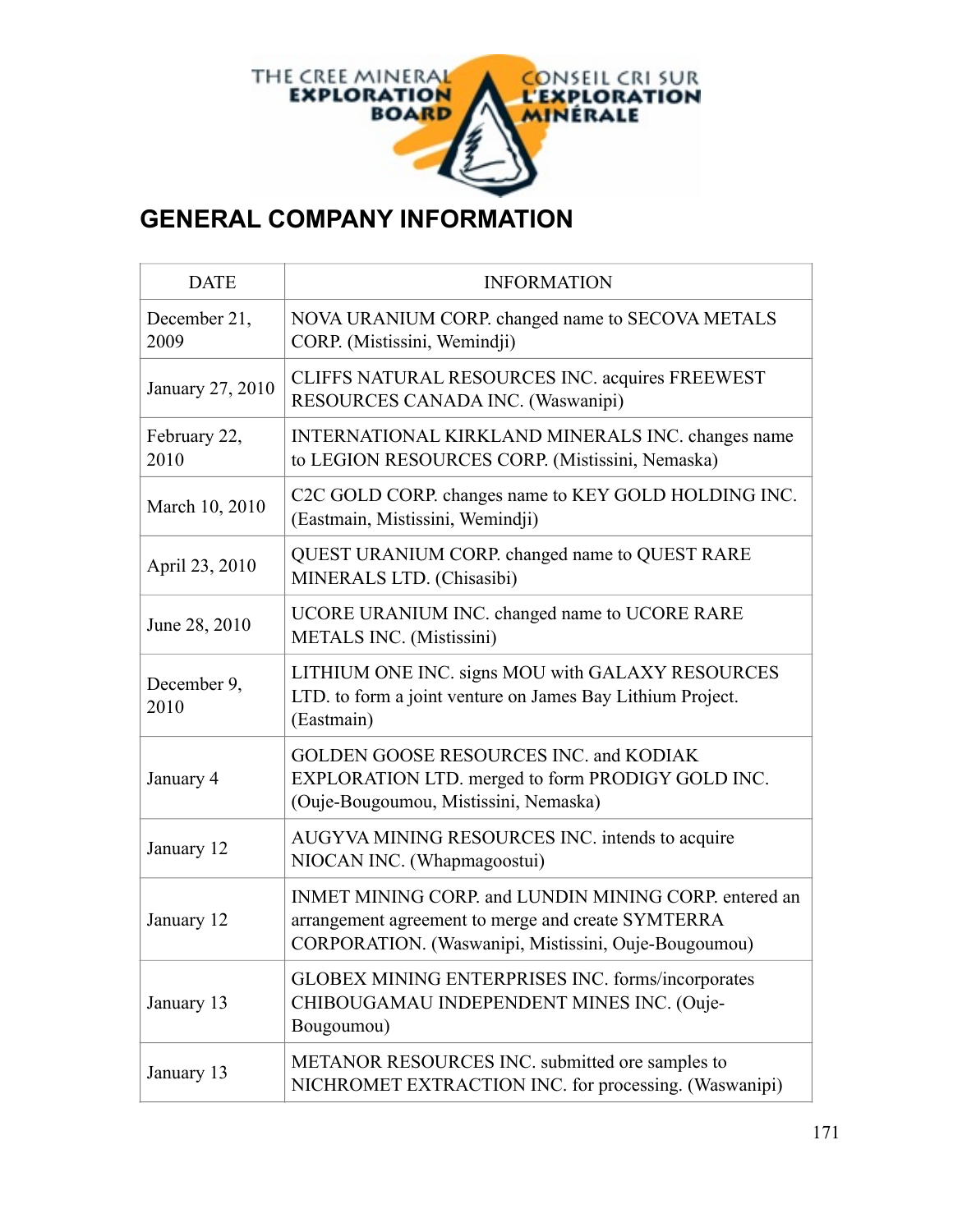

| January 17  | METANOR RESOURCES INC. entered into a gold sale agreement<br>with SANDSTORM RESOURCES LTD. to sell a portion of the<br>gold production from its Bachelor Lake Mine. (Waswanipi)                                                                                                      |
|-------------|--------------------------------------------------------------------------------------------------------------------------------------------------------------------------------------------------------------------------------------------------------------------------------------|
| January 14  | PERILYA CANADA LTD. a subsidiary of PERILYA LTD. acquired<br><b>GLOBESTAR MINING CORP. (Mistissini)</b>                                                                                                                                                                              |
| February 17 | FIRST GOLD EXPLORATION INC. changes name to CRITICAL<br>ELEMENTS CORPORATION. (Waskaganish)                                                                                                                                                                                          |
| February 28 | CANADA GAS CORP. changes its name to CANADA RARE<br>EARTHS INC. (Waswanipi)                                                                                                                                                                                                          |
| March 3     | BONAVENTURE ENTERPRISES INC. changes name to ICONIC<br>MINERALS LTD. (Chisasibi, Whapmagoostui)                                                                                                                                                                                      |
| March 17    | NEMASKA EXPLORATION INC. plans to transfer its non-lithium<br>assets such as Lac Levac, Lac des Montagnes and Lac Arques<br>properties into its wholly owned subsidiary MONARQUES<br>RESOURCES INC. (Mistissini, Lac Levac) Nemaska, Lac Levac,<br>Lac des Montagnes and Lac Arques) |
| March 17    | GLR RESOURCES INC. changes name to MISTANGO RIVER<br>RESOURCES INC. (Waswanipi)                                                                                                                                                                                                      |
| March 29    | INMET MINING CORP. and LUNDIN MINING CORP. mutually<br>terminate their arrangement agreement to merge and create<br>SYMTERRA CORPORATION. (Waswanipi, Mistissini, Ouje-<br>Bougoumou)                                                                                                |
| May 20      | LEGION RESOURCES CORP. and SAMARANTA MINING<br>CORP. amalgamate into new SAMARANTA MINING CORP.<br>(Mistissini, Nemaska)                                                                                                                                                             |
| July 27     | BIG RED DIAMOND CORP. changes name to NORTHCORE<br>RESOURCES INC. (Chisasibi, Waswanipi)                                                                                                                                                                                             |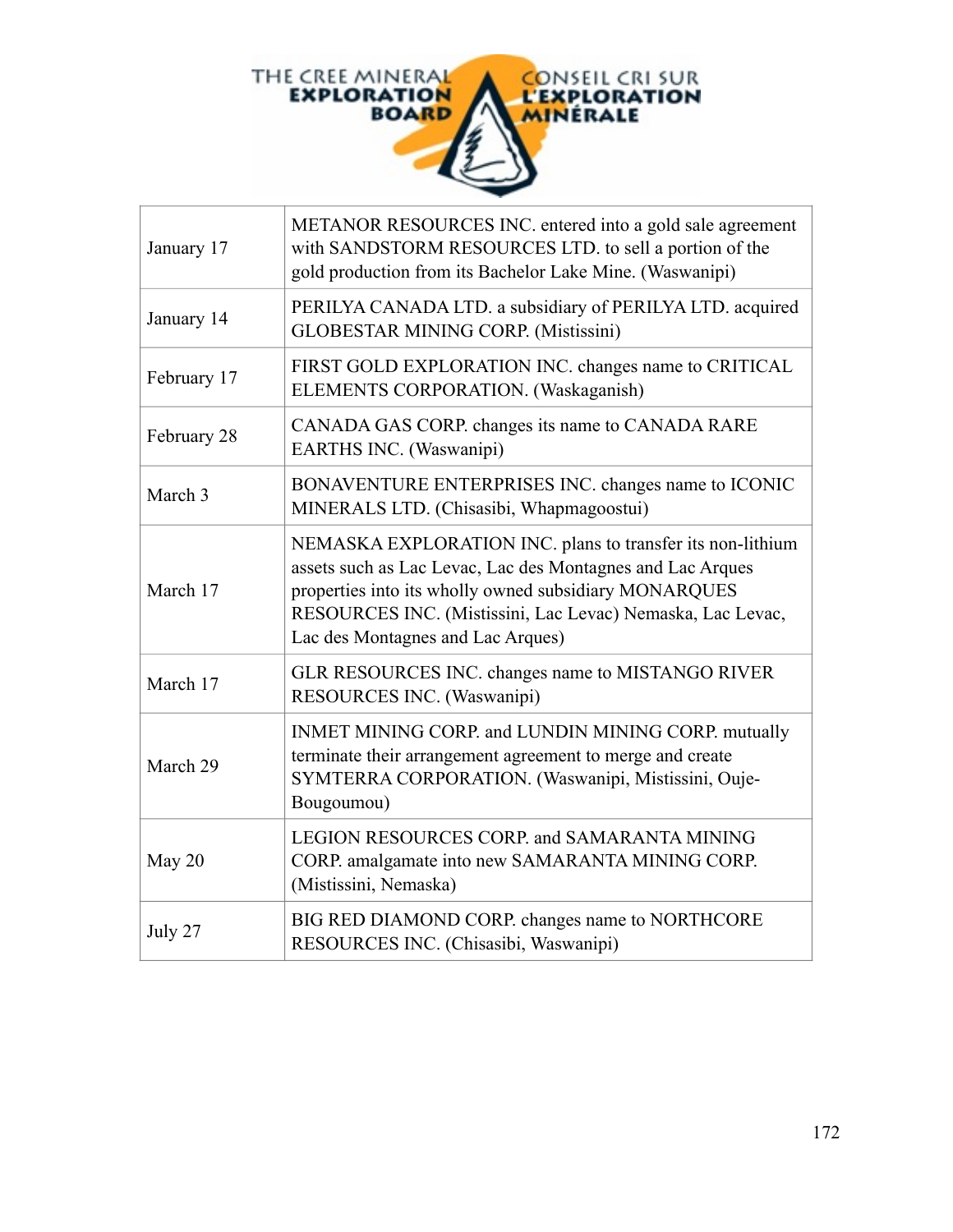

## **EXPLORATION ACTIVITY CHISASIBI TRAPLINES**

| <b>DATE</b> | <b>INFORMATION</b>                                                                                                                                                |
|-------------|-------------------------------------------------------------------------------------------------------------------------------------------------------------------|
| January 18  | VIRGINIA MINES INC. begins drilling on several projects in<br>James Bay region.                                                                                   |
| January 19  | SIRIOS RESOURCES INC. report that drilling yields up to 834.4<br>grams gold per tonne over 1.71 metres on the AQUILON project.<br>$(FG/CH-21)$                    |
| January 19  | GOLDEN TAG RESOURCES LTD. report that drilling yields up to<br>834.4 grams gold per tonne over 1.71 metres on the AQUILON<br>project. (FG/CH-21)                  |
| February 17 | NQ EXPLORATION INC. signs final option agreement with<br>MURRAY BROOK MINERALS for its DUNCAN WEST property.<br>$(VC-3, VC-4)$                                    |
| February 24 | EVERETT RESOURCES LTD. contracts VTEM airborne<br>geophysical survey on the MENARIK property. (FG/CH-36, FG/<br>$CH-38$                                           |
| March 2     | EVERETT RESOURCES LTD. contracts drilling to DJM Drilling<br>Inc. of Rouyn-Noranda. 2,000 metres minimum planned on the<br>MENARIK property. (FG/CH-36, FG/CH-38) |
| March 30    | EVERETT RESOURCES LTD. begins 2,000 metres drilling<br>program on the MENARIK property. (FG/CH-36, FG/CH-38)                                                      |
| April 13    | EVERETT RESOURCES LTD. completes VTEM electromagnetic<br>airborne survey on the MENARIK property. (FG/CH-36, FG/<br>$CH-38$                                       |
| May 4       | EVERETT RESOURCES INC. receives VTEM geophysical survey<br>results on MENARIK property. (FG/CH-36, FG/CH-38)                                                      |
| May 17      | EVERETT RESOURCES LTD. files 43-101 report on MENARIK<br>property. (FG/CH-36, FG/CH-38)                                                                           |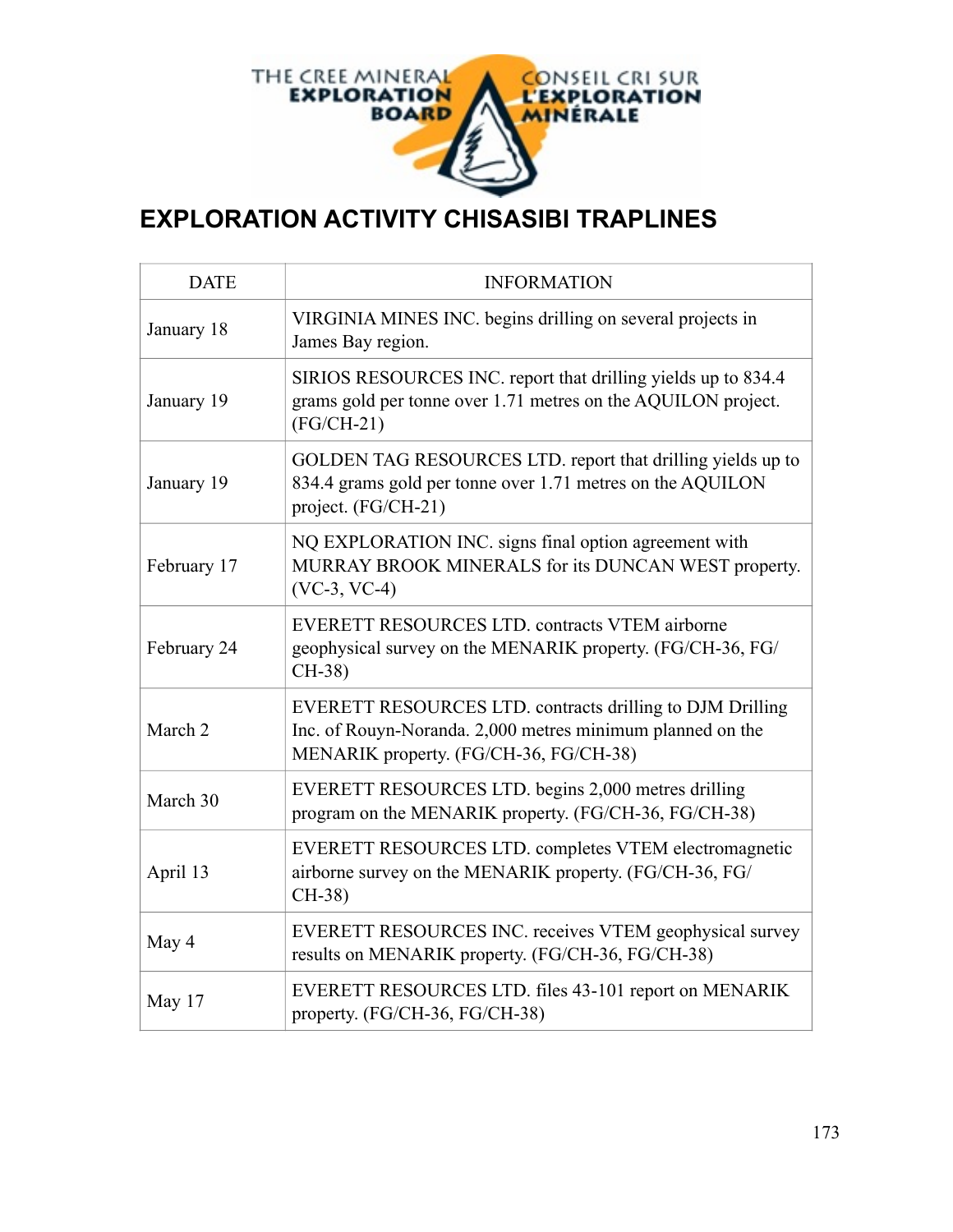

| May 18       | VIRGINIA MINES INC. update on winter 2011 drilling programs<br>in James Bay:<br>LAC PAU – 9 holes totaling 2,776 metres. Intersected 3.56 $g/t$ Au<br>over 5.5 metres including 12.05 g/t Au over 1.25 metres on the Jedi<br>showing. (FG/CH-32)<br>COULON project - 15 holes totaling 7,952 metres. Intersected<br>3.86% Zn, $0.7\%$ Cu and 75.09 g/t Ag over 44 metres including a<br>richer interval of 7.32% Zn, 0.88% Cu and 85.14 g/t Ag over 12.15<br>metres. (FG/CH-30, FG/CH-31) |
|--------------|-------------------------------------------------------------------------------------------------------------------------------------------------------------------------------------------------------------------------------------------------------------------------------------------------------------------------------------------------------------------------------------------------------------------------------------------------------------------------------------------|
| August 17    | EASTMAIN RESOURCES INC. options RADISSON project to<br>HONEY BADGER EXPLORATION INC. (FG/CH-3)                                                                                                                                                                                                                                                                                                                                                                                            |
| August 17    | HONEY BADGER EXPLORATION INC. joint ventures with<br>EASTMAIN RESOURCES INC. on RADISSON project. (FG/<br>$CH-3)$                                                                                                                                                                                                                                                                                                                                                                         |
| August 31    | SIRIOS RESOURCES INC. updates activities on AQUILON<br>project. (FG/CH-21)                                                                                                                                                                                                                                                                                                                                                                                                                |
| September 12 | EVERETT RESOURCES LTD. announces drilling contract on the<br>MENARIK property. (FG/CH-36, FG/CH-38)                                                                                                                                                                                                                                                                                                                                                                                       |
| September 29 | NQ EXPLORATION INC. work planned for the DUNCAN WEST<br>project. (VC-3, VC-4)                                                                                                                                                                                                                                                                                                                                                                                                             |
| October 11   | SIRIOS RESOURCES INC. transfers TILLY property to its wholly<br>owned subsidiary KHALKOS EXPLORATION INC. (FG/CH-21)                                                                                                                                                                                                                                                                                                                                                                      |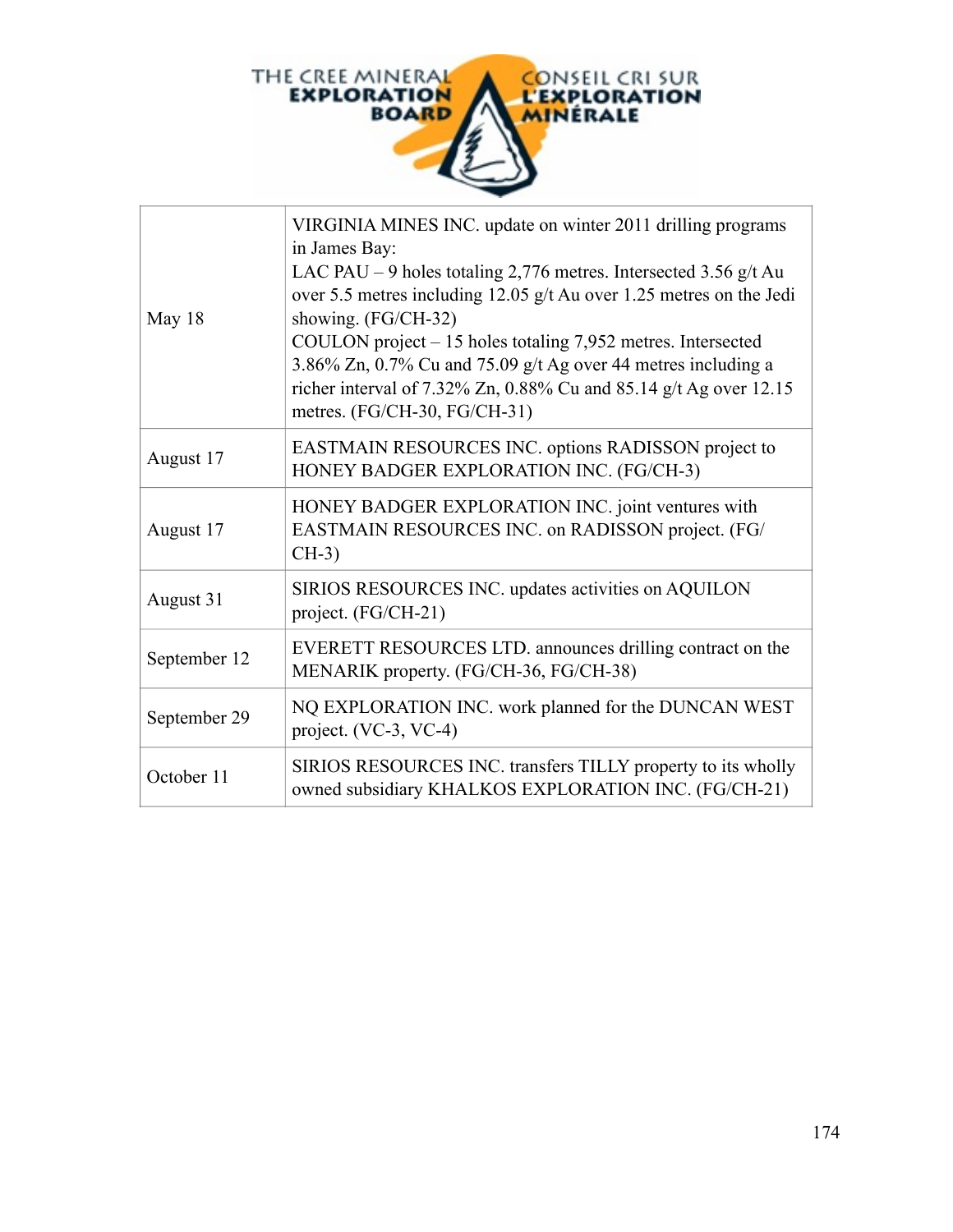

## **EXPLORATION ACTIVITY EASTMAIN TRAPLINES**

| <b>DATE</b>         | <b>INFORMATION</b>                                                                                                                                                                                                                                                                                                                                                                                                                                                                                                                                                                                                                                                                                                                                                                                                                                                                      |
|---------------------|-----------------------------------------------------------------------------------------------------------------------------------------------------------------------------------------------------------------------------------------------------------------------------------------------------------------------------------------------------------------------------------------------------------------------------------------------------------------------------------------------------------------------------------------------------------------------------------------------------------------------------------------------------------------------------------------------------------------------------------------------------------------------------------------------------------------------------------------------------------------------------------------|
| December 9,<br>2010 | LITHIUM ONE INC. signs MOU with GALAXY RESOURCES<br>LTD. to form joint venture on JAMES BAY lithium project. (RE-21)                                                                                                                                                                                                                                                                                                                                                                                                                                                                                                                                                                                                                                                                                                                                                                    |
| January 12          | EVERTON RESOURCES INC. and AURIZON MINES LTD.<br>report 7,200 metres of drilling planned on their OPINACA-<br>WILDCAT property. (VC-36)                                                                                                                                                                                                                                                                                                                                                                                                                                                                                                                                                                                                                                                                                                                                                 |
| January 18          | VIRGINIA MINES INC. begins drilling on several projects in<br>James Bay region.                                                                                                                                                                                                                                                                                                                                                                                                                                                                                                                                                                                                                                                                                                                                                                                                         |
| February 10         | NQ EXPLORATION INC. sells AYLMER property to CHS<br>RESOURCES INC. (VC-33)                                                                                                                                                                                                                                                                                                                                                                                                                                                                                                                                                                                                                                                                                                                                                                                                              |
| February 10         | DIOS EXPLORATION INC. outlines 6 first-priority IP conductors<br>on AU 33 property. (RE-1, VC-35, VC-36, VC-37)                                                                                                                                                                                                                                                                                                                                                                                                                                                                                                                                                                                                                                                                                                                                                                         |
| February 11         | EASTMAIN RESOURCES INC. announces exploration drill results<br>from the Boomerang, SNL and 850 West Zones at its<br>CLEARWATER Project. Gold-bearing, quartz-tourmaline veins and<br>alteration zones have been intersected in each of the three areas,<br>well outside of current limits of the Eau Claire deposit. On-going<br>infill drill core sampling has also detected wide zones of gold<br>mineralization in previously drilled holes. Hole ER07-98, which<br>formerly assayed 37.2 g/t Au across a half-metre interval, returned<br>up to 8.19 grams gold per tonne over 5.0 metres. Composite<br>intervals for 64 drill holes completed within the 450 West Zone<br>report up to 39.6 grams gold per tonne across 36.7 metres<br>(ER07-98). This work demonstrates that in addition to its high-grade<br>gold-vein system, Eau has open-pit, bulk-tonnage potential. (VC-37) |
| February 15         | LITHIUM ONE INC. finalizes earn-in and joint venture agreement<br>with GALAXY RESOURCES LTD. of Australia on the JAMES<br>BAY lithium project. (RE-21)                                                                                                                                                                                                                                                                                                                                                                                                                                                                                                                                                                                                                                                                                                                                  |
| April 19            | ARIANNE RESOURCES INC. sells KOMO, WABAMISK and<br>OPINACA properties to VIRGINIA MINES INC. (RE-2)                                                                                                                                                                                                                                                                                                                                                                                                                                                                                                                                                                                                                                                                                                                                                                                     |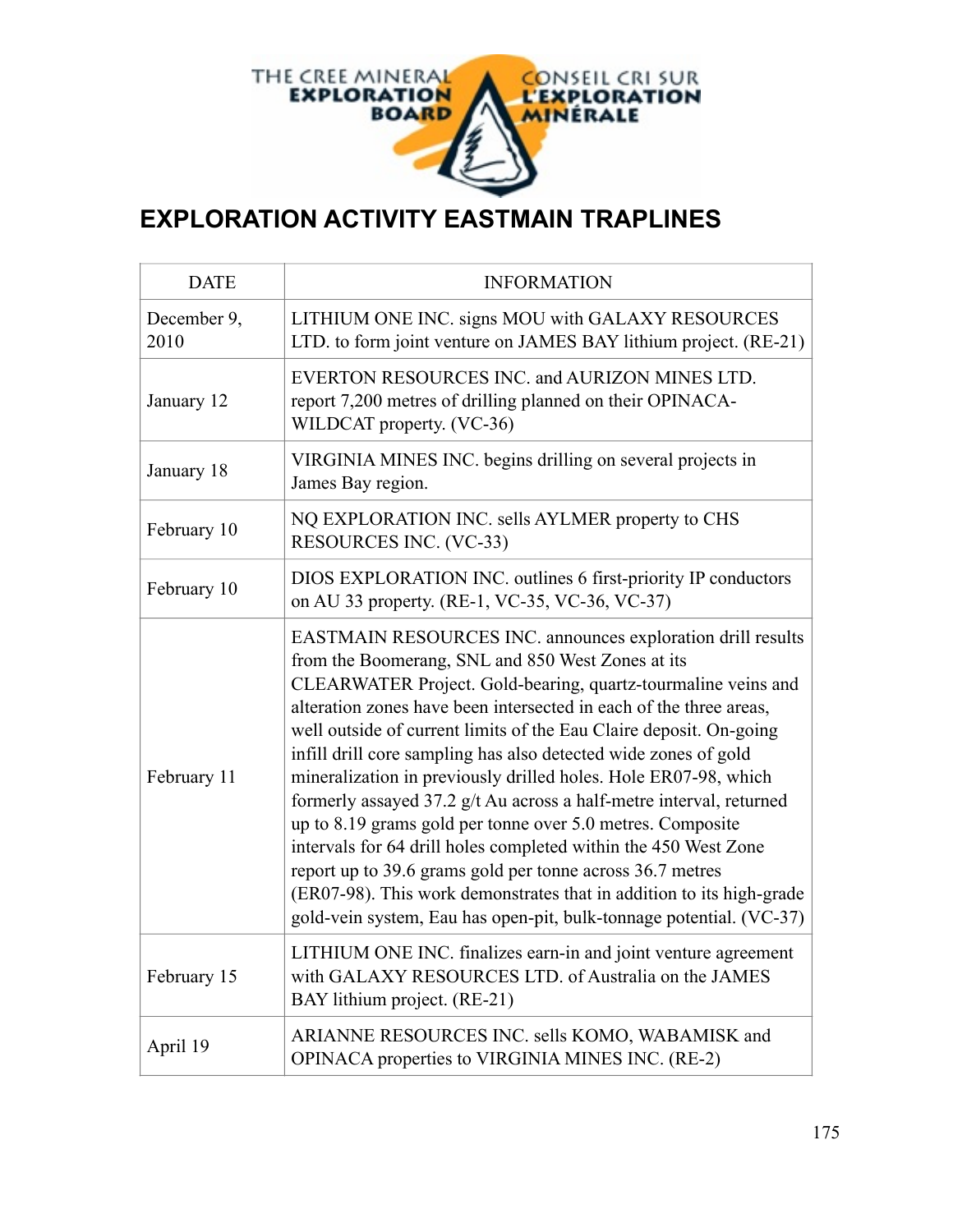

| April 19 | VIRGINIA MINES INC. acquires ARIANNE RESOURCES INC.<br>majority interests in the James Bay region and acquires the CARAT<br>EXPLORATIONS INC. NSR royalty in the OPINACA property.<br>$(RE-2)$            |
|----------|-----------------------------------------------------------------------------------------------------------------------------------------------------------------------------------------------------------|
|          | EASTMAIN RESOURCES INC. updated NI 43-101 mineral<br>resources estimate for the CLEARWATER gold deposit. (VC-37)                                                                                          |
| April 26 | Highlights include:                                                                                                                                                                                       |
|          | Measured and Indicated Open Pit resources at an average<br>grade of 5.15 grams per tonne gold (5.72 grams per<br>tonne gold uncapped) containing 452,000 ounces gold<br>$(502,000$ ounces gold uncapped); |
|          | Inferred Open Pit resources at an average grade of 2.56<br>grams per tonne gold (2.83 grams per tonne gold<br>uncapped) containing 115,000 ounces gold (127,000<br>ounces gold uncapped);                 |
|          | Measured and Indicated Underground resources at an<br>average grade of 6.46 grams per tonne gold (capped and<br>uncapped) containing 130,000 ounces gold (capped and<br>uncapped);                        |
|          | Inferred Underground resources at an average grade of<br>7.18 grams per tonne gold (7.21 grams per tonne<br>uncapped) containing 905,000 ounces gold (910,000<br>ounces gold uncapped).                   |
| May 19   | EASTMAIN RESOURCES INC. drilling update: quartz-tourmaline<br>veins with visible gold on CLEARWATER project. (VC-37)                                                                                      |
| July 6   | EASTMAIN RESOURCES INC. drilling update on the<br>CLEARWATER project. (VC-37)                                                                                                                             |
| July 8   | DIOS EXPLORATION INC. executes an option and joint venture<br>agreement with OSISKO MINING CORP. on the Au33 property.<br>(RE-1, VC-35, VC-36, VC-37)                                                     |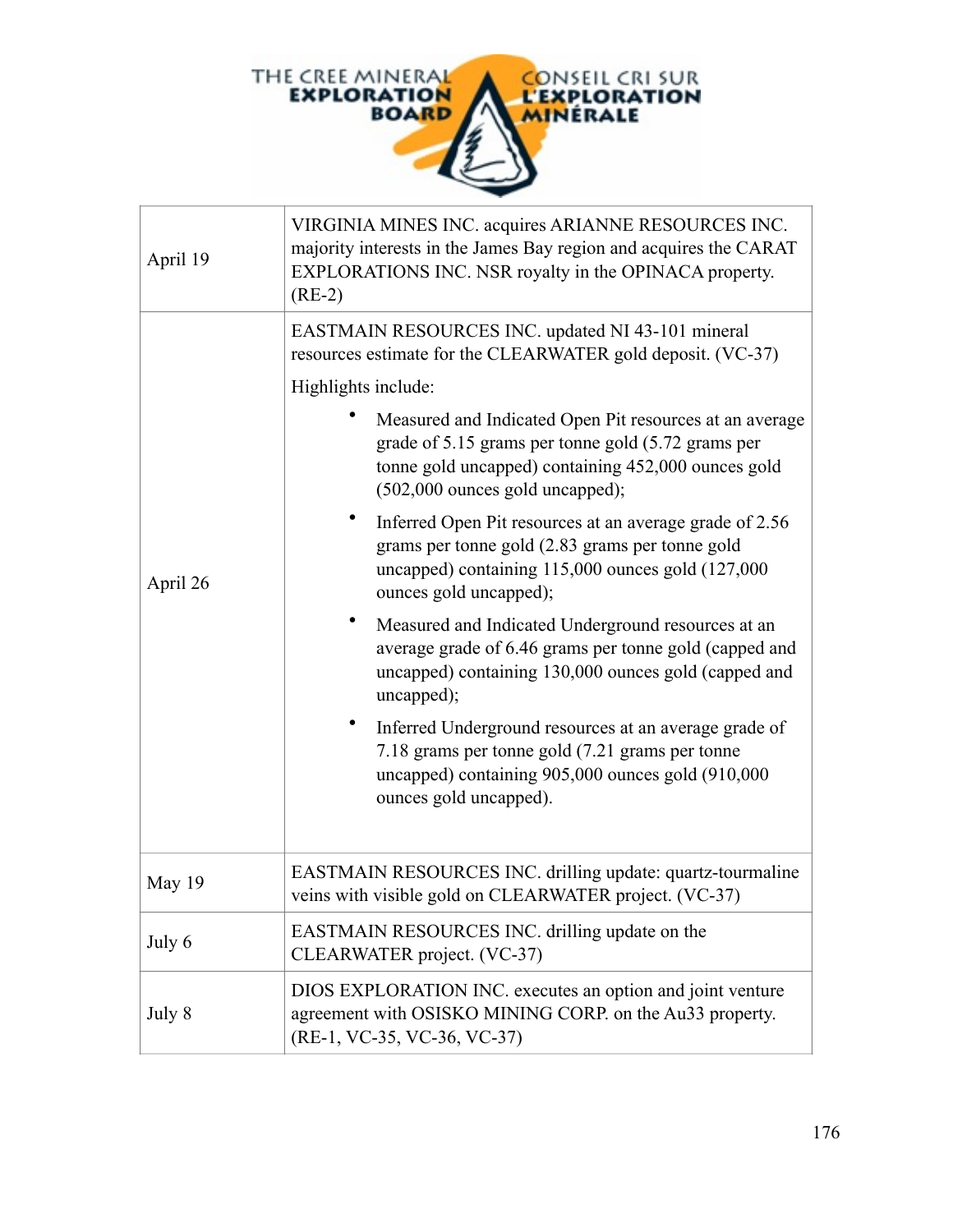

| August 11    | EASTMAIN RESOURCES INC. drilling continues to expand the<br>850 West Zone – visible gold in 10 holes on the CLEARWATER<br>project. (VC-37)       |
|--------------|--------------------------------------------------------------------------------------------------------------------------------------------------|
| September 6  | EASTMAIN RESOURCES INC. drilling and trenching update on<br>the CLEARWATER project. (VC-37)                                                      |
| September 20 | DIOS EXPLORATION INC. updates 2011 James Bay summer field<br>program on AU 33 property. (RE-1, VC-35, VC-36, VC-37)                              |
| September 29 | MIDLAND EXPLORATION INC. completes a prospecting and soil<br>sampling survey on its ELEONORE CENTRE property. (VC-34,<br>$VC-35$                 |
| October 4    | DIOS EXPLORATION INC. and OSISKO MINING CORP. report<br>finding outcrop gold showings on AU33 WEST gold property.<br>(RE-1, VC-35, VC-36, VC-37) |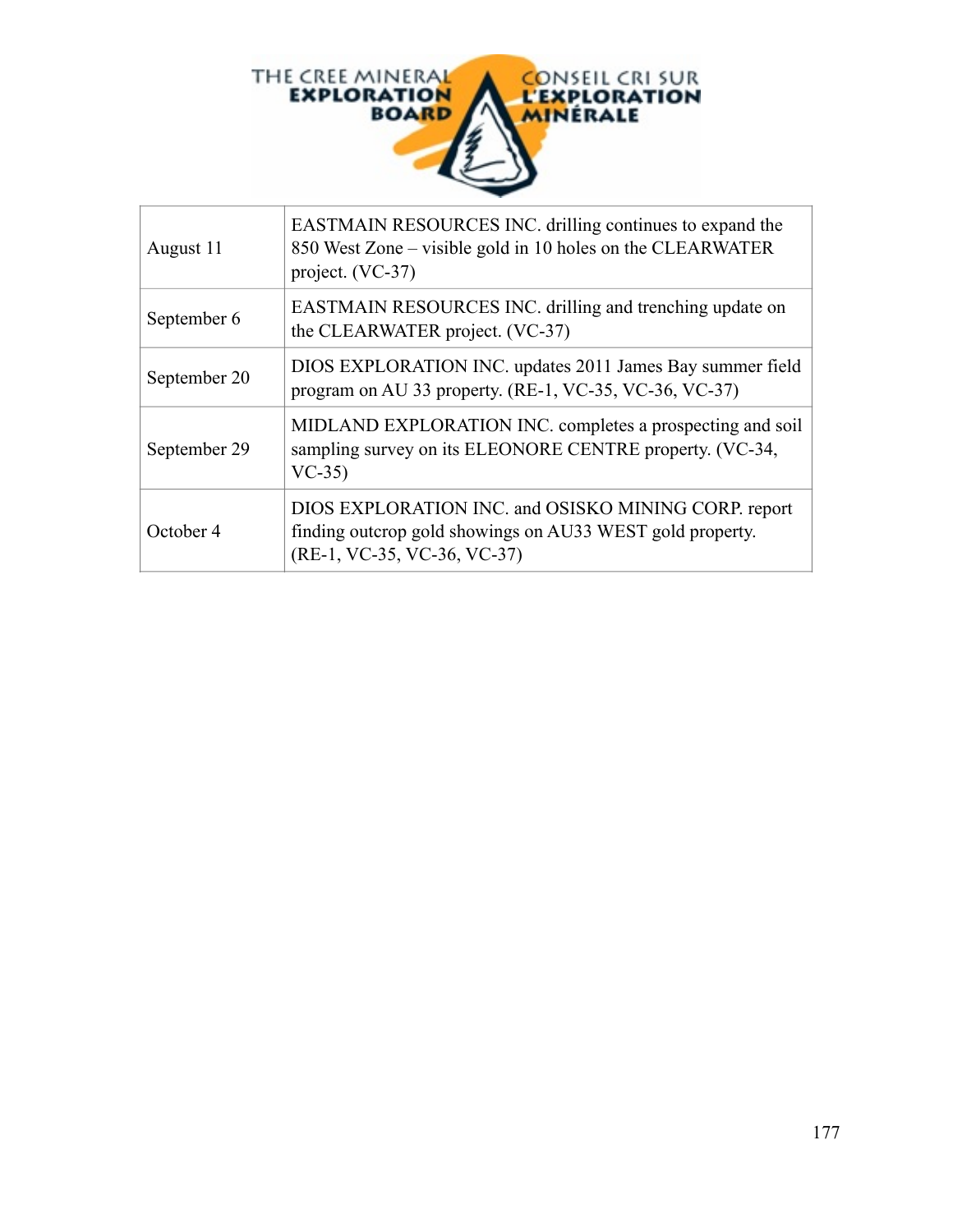

## **EXPLORATION ACTIVITY MISTISSINI TRAPLINES**

| <b>DATE</b>         | <b>INFORMATION</b>                                                                                                                                                                                                                                                               |
|---------------------|----------------------------------------------------------------------------------------------------------------------------------------------------------------------------------------------------------------------------------------------------------------------------------|
| December 9,<br>2010 | DITEM EXPLORATIONS INC. began drilling program on OTISH<br>URANIUM property. (M-16, M-24A)                                                                                                                                                                                       |
| January 13          | DITEM EXPLORATIONS INC. signed Letter of Intent (LOI) to<br>acquire the LAC HENRI property in the Otish Mountains area.                                                                                                                                                          |
| January 13          | BEAUFIELD RESOURCES INC. resumes drilling on its<br>TORTIGNY project. 11 holes for 2,085 metres were drilled in<br>December 2010. The total program includes 10,000 metres.<br>Airborne Gravity Gradiometer survey completed. (M-34, M-35A,<br>M-39A, M-40, M-41, M-48)          |
| January 13          | EASTMAIN MINES INC. reported drilling results on its<br>EASTMAIN MINE property: 18.75 G/T Au over 2.0 metres in<br>EM10-29 for the B Zone; 7.51 g/t Au over 7.83 metres in EM10-04<br>for the A Zone; and 16.8 $g/t$ Au over 0.5 metres in EM10-46 for the<br>$C$ Zone. $(M-16)$ |
| January 13          | PACIFIC BAY MINERALS LTD. reports that partner STRATECO<br>RESOURCES INC. will drill the OTISH MOUNTAINS uranium<br>property especially the Alfred Fault Zone. A 5,500 metres drilling<br>program is planned. (M-16, M-17, M-17C, M-24A)                                         |
| January 13          | STRATECO RESOURCES INC. Resumes drilling on the<br>MATOUSH property, the MISTASSINI property (Majescor<br>Resources Inc.) and the PACIFIC-BAY-MATOUSH property<br>(Pacific Bay Minerals Ltd.). (M-16, M-17, M-17C, M-24A)                                                        |
| January 14          | MAJESCOR RESOURCES INC. reports that STRATECO<br>RESOURCES INC. has begun drilling the MISTASSINI uranium<br>property. (M-24, M-24A, M-29A)                                                                                                                                      |
| January 18          | VIRGINIA MINES INC. begins drilling on several projects in<br>James Bay region.                                                                                                                                                                                                  |
| January 20          | ABITEX RESOURCES INC. reports up to 2.09% U<br>g/t Au on the EPSILON B uranium-gold project. (M-17A, M-17B)                                                                                                                                                                      |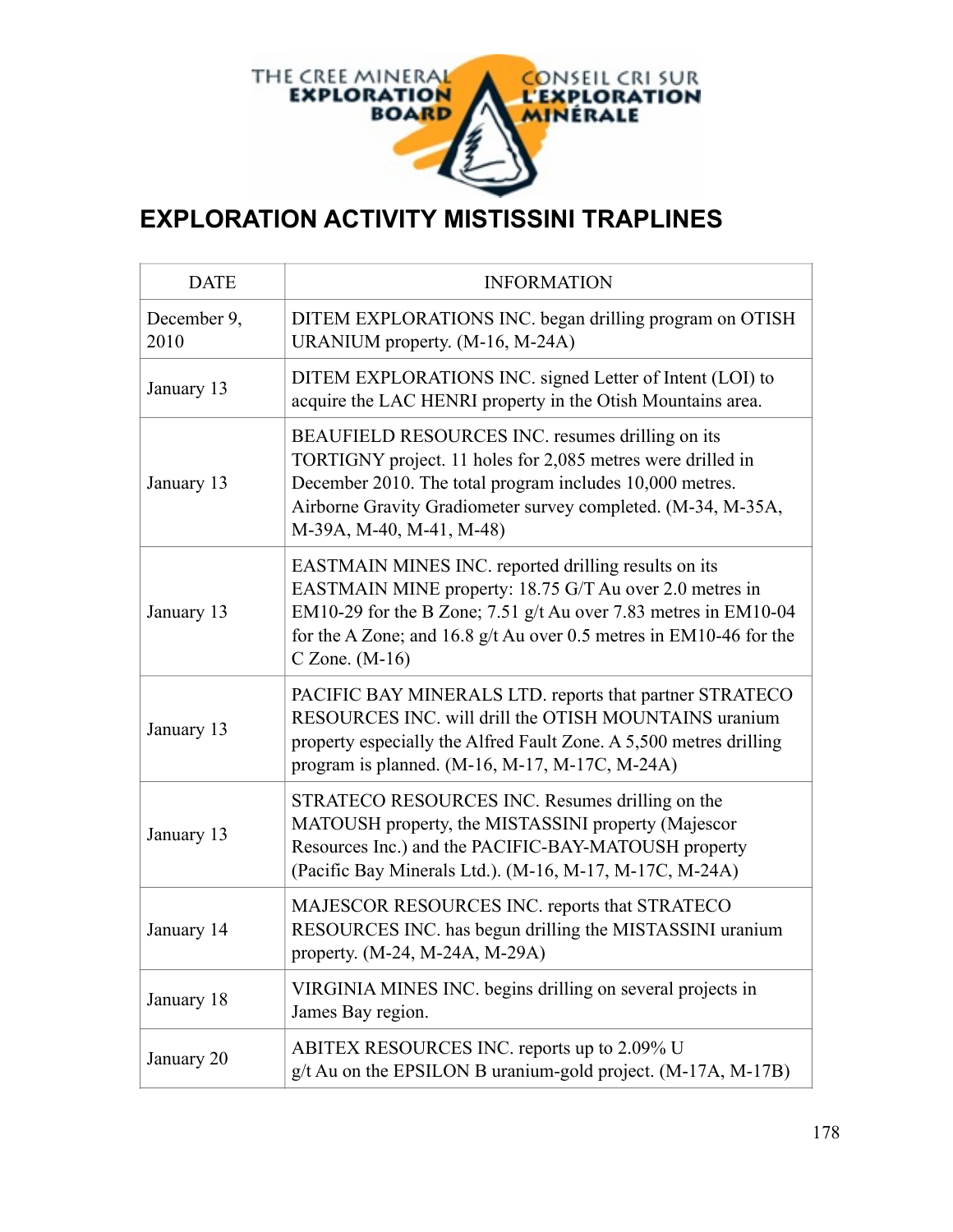

| January 21  | VIRGINIA ENERGY RESOURCES INC. report that trenching and<br>soil geochemistry revealed new exposures of mineralized bedrock<br>and nine soil anomalies with values varying up to 368 ppm U.<br>$(M-17A, M-17B)$                                                                                                                                                                                                                                                                                                                                                                                                                                                                                                                                                                                                |
|-------------|----------------------------------------------------------------------------------------------------------------------------------------------------------------------------------------------------------------------------------------------------------------------------------------------------------------------------------------------------------------------------------------------------------------------------------------------------------------------------------------------------------------------------------------------------------------------------------------------------------------------------------------------------------------------------------------------------------------------------------------------------------------------------------------------------------------|
| January 24  | DITEM EXPLORATIONS INC. drilling intersected a 6.2 metre<br>highly altered hydrothermal zone on the OTISH URANIUM<br>property. $(M-16, M-24A)$                                                                                                                                                                                                                                                                                                                                                                                                                                                                                                                                                                                                                                                                 |
| January 24  | STORNOWAY DIAMOND CORP. obtained new mineral resources<br>estimates for the RENARD diamond project. New estimates from a<br>revised NI 43-101 compliant mineral resources estimate include: a<br>total Indicated Mineral Resource of 23.8 million carats, and a total<br>Inferred Mineral Resource of 17.5 million carats, increases of 3%<br>and 31% respectively over the previous estimate :; a total estimate of<br>additional resource upside in the form of a Potential Mineral<br>Deposit of between 23.5 to 48.5 million carats, an approximate two-<br>fold increase over the previous estimate; successful conversion of<br>12.9 million tonnes of near-surface kimberlite at RENARD 65<br>containing 3.7 million carats from a Potential Mineral Deposit to an<br>Inferred Mineral Resource. (M-11) |
| February 4  | BEAUFIELD RESOURCES INC. reports assays from first four<br>holes from TORTIGNY-TROILUS property and intersects two<br>mineralized zones. (M-34, M-35A, M-39A, M-40, M-41, M-48)                                                                                                                                                                                                                                                                                                                                                                                                                                                                                                                                                                                                                                |
| February 10 | NQ EXPLORATION INC. sells CONVIAC and EASTMAIN<br>NORTH properties to CHS RESOURCES INC. (M-14A, M-14B)                                                                                                                                                                                                                                                                                                                                                                                                                                                                                                                                                                                                                                                                                                        |
| February 15 | PACIFIC BAY MINERALS LTD. reports that drilling by<br>STRATECO RESOURCES INC. is underway on the Alfred Fault<br>Zone on the OTISH MOUNTAINS uranium property. (M-16, M-17,<br>M-17C, M-24A)                                                                                                                                                                                                                                                                                                                                                                                                                                                                                                                                                                                                                   |
| February 23 | STORNOWAY DIAMOND CORP. announces positive<br>microdiamond results from Renard 1 kimberlite on the RENARD<br>diamond project. (M-11)                                                                                                                                                                                                                                                                                                                                                                                                                                                                                                                                                                                                                                                                           |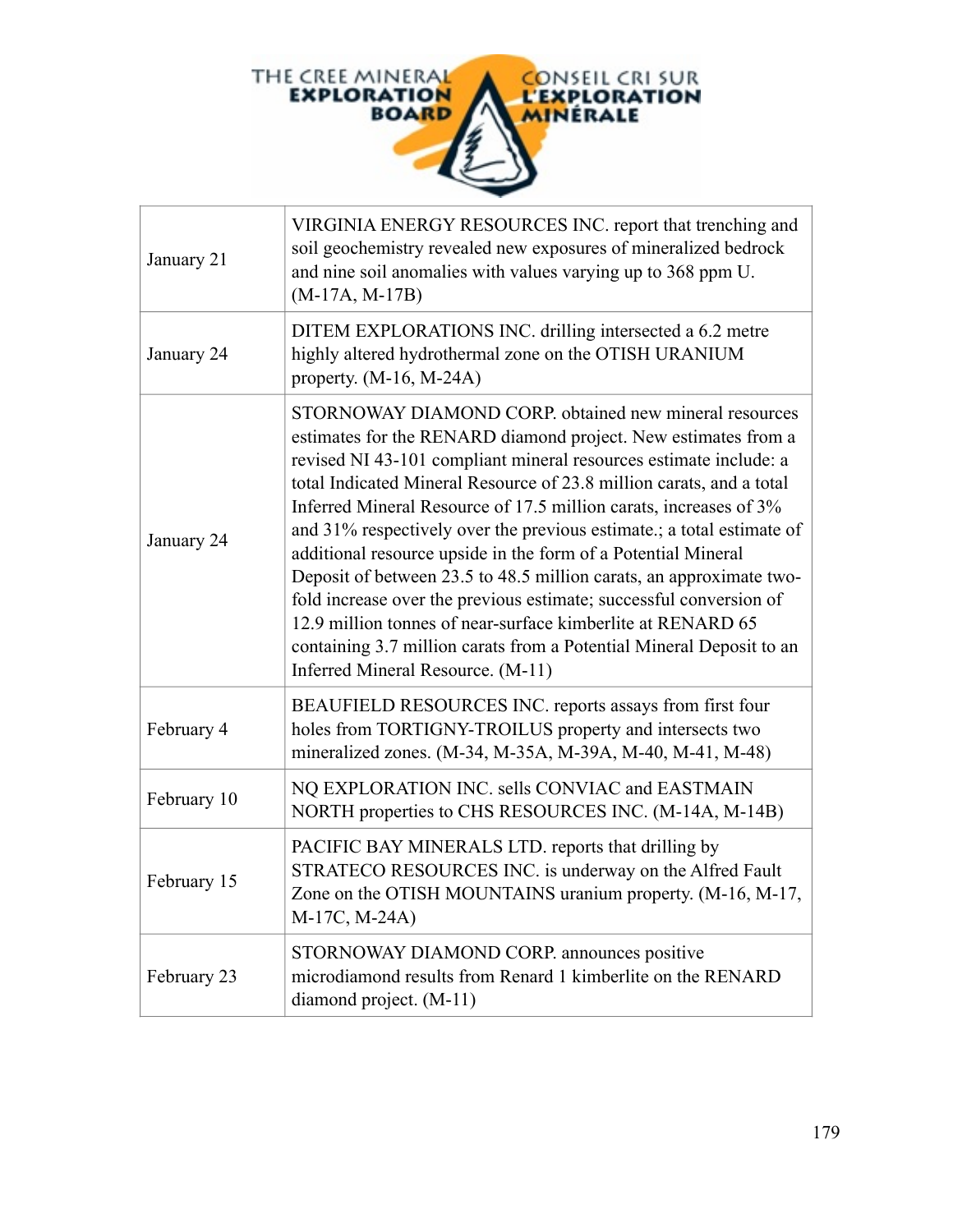

| March 4  | STRATECO RESOURCES INC. confirms presence of high-grade<br>mineralization between the MT-22 and MT-34 lenses on the<br>MATOUSH property. Drilling intersected 0.28% eU<br>metres, including 0.82% eU<br>M-17C, M-24A)        |
|----------|------------------------------------------------------------------------------------------------------------------------------------------------------------------------------------------------------------------------------|
| March 31 | NEMASKA EXPLORATION INC. plans to transfer its non-lithium<br>assets such as Lac Levac (M-25), Lac des Montagnes and Lac<br>Arques (M-25) properties into its wholly owned subsidiary<br>MONARQUES RESOURCES INC.            |
| April 1  | STORNOWAY DIAMOND CORP. announces closing of agreement<br>to acquire remaining 50% of RENARD project from DIAQUEM<br>$INC. (M-11)$                                                                                           |
| April 6  | BEAUFIELD RESOURCES INC. reports completion of an IP<br>survey and staking of an additional 10 claims at the TORTIGNY<br>property. (M-34, M-35A, M-39A, M-40, M-41, M-48)                                                    |
| April 11 | HABANERO RESOURCES INC. acquires property contiguous to<br>its LEZAI gold property. (M-39, M-41)                                                                                                                             |
| April 20 | BEAUFIELD RESOURCES INC. reports assays from eight holes<br>from its TORTIGNY-TROILUS property. (M-34, M-35A, M-39A,<br>M-40, M-41, M-48)                                                                                    |
| April 28 | STORNOWAY DIAMOND CORP. provides RENARD project<br>update. $(M-11)$                                                                                                                                                          |
| May 16   | WESTERN TROY CAPITAL RESOURCES INC. updates the NI<br>43-101 report on the MACLEOD LAKE copper/molybdenum<br>project. (M-23)                                                                                                 |
| May 17   | DIOS EXPLORATION INC. discovers significant hydrothermal<br>anomaly associated with gold tonalite target on 33 CARATS project.<br>$(M-16)$                                                                                   |
| May 19   | PACIFIC BAY MINERALS LTD. reports that partner STRATECO<br>RESOURCES INC. completed Alfred Fault drilling on the OTISH<br>MOUNTAINS uranium property and has not intersected economic<br>uranium. (M-16, M-17, M-17C, M-24A) |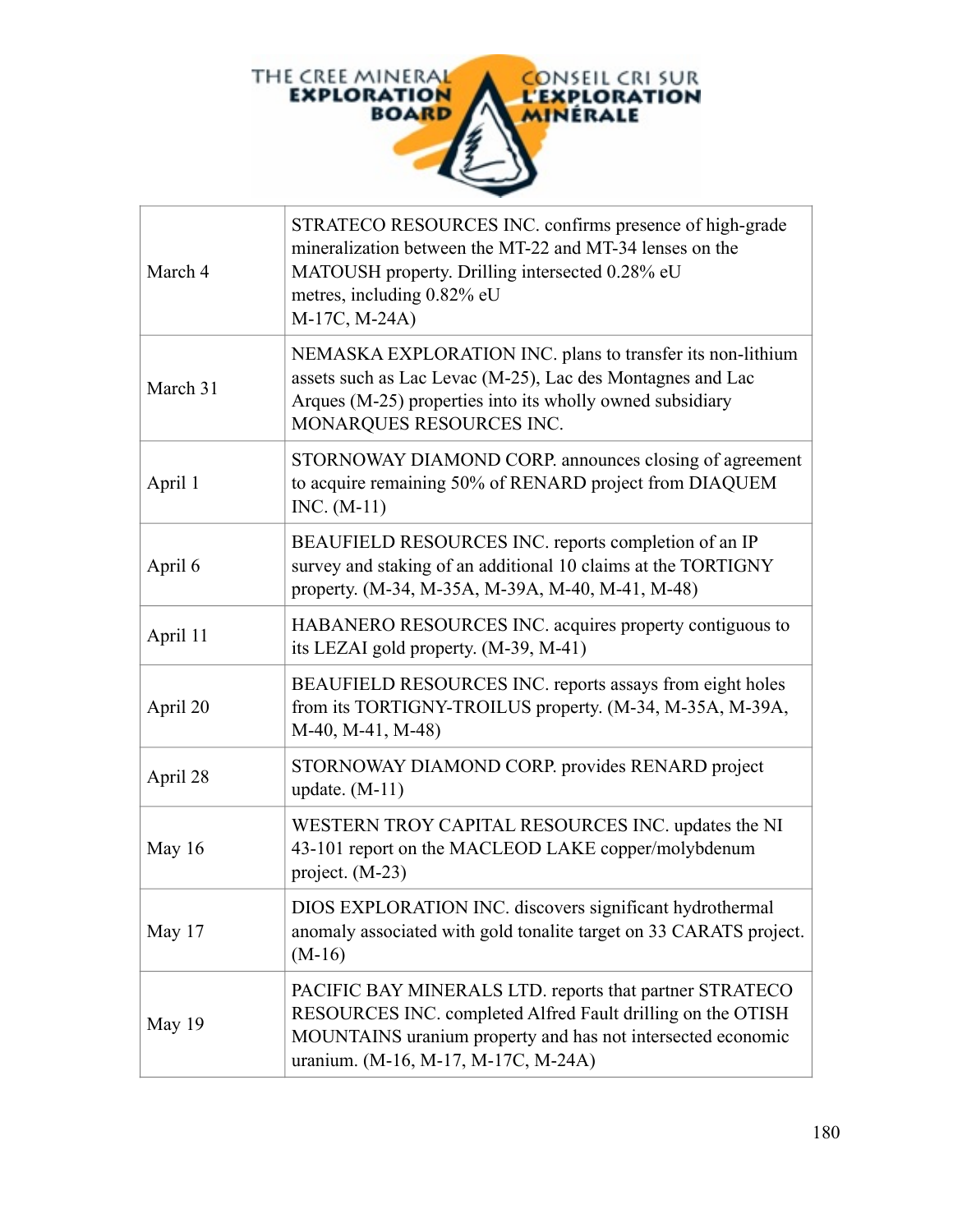

| June 13      | STORNOWAY DIAMOND CORP. announces 56% increase in<br>RENARD diamond price estimate. (M-11)                                                             |
|--------------|--------------------------------------------------------------------------------------------------------------------------------------------------------|
| June 14      | DITEM EXPLORATIONS Inc. the LAC HENRI rare earth property<br>exploration program is underway. (M-16)                                                   |
| June 27      | BEAUFIELD RESOURCES INC. completes drilling at the<br>TORTIGNY-TROILUS property. (M-34, M-35A, M-39A, M-40,<br>$M-41, M-48$                            |
| July 14      | STRATECO RESOURCES INC. MATOUSH project underground<br>exploration program: new development in the permitting process.<br>$(M-16, M-17, M-17C, M-24A)$ |
| July 27      | BEAUFIELD RESOURCES INC. reports assays from twenty-eight<br>holes from its TORTIGNY-TROILUS property. (M-34, M-35A,<br>M-39A, M-40, M-41, M-48)       |
| July 29      | EASTMAIN MINES INC. begins drilling on its EASTMAIN MINE<br>property. $(M-16)$                                                                         |
| August 2     | STRATECO RESOURCES INC. MATOUSH uranium project: the<br>Federal Review Panel South releases its recommendations. (M-16,<br>M-17, M-17C, M-24A)         |
| September 15 | BEAUFIELD RESOURCES INC. reports assays from the last seven<br>holes from its TORTIGNY-TROILUS property. (M-34, M-35A,<br>M-39A, M-40, M-41, M-48)     |
| September 20 | DIOS EXPLORATION INC. updates 2011 James Bay field program<br>on 33 CARATS project. (M-16)                                                             |
| September 20 | STORNOWAY DIAMOND CORP. provides RENARD project<br>update. $(M-11)$                                                                                    |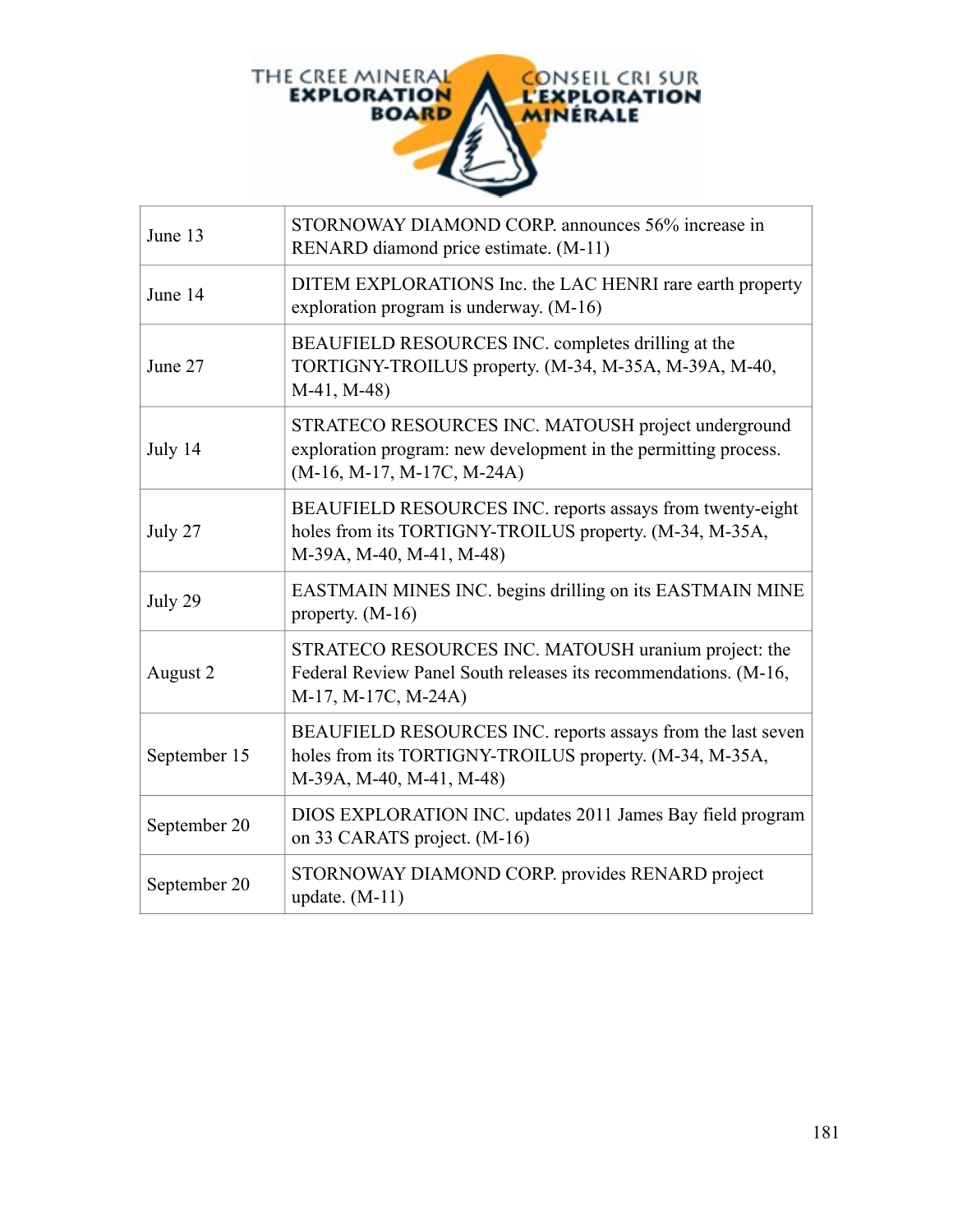

## **EXPLORATION ACTIVITY NEMASKA TRAPLINES**

| <b>DATE</b> | <b>INFORMATION</b>                                                                                                                                                                                                                                                                                       |
|-------------|----------------------------------------------------------------------------------------------------------------------------------------------------------------------------------------------------------------------------------------------------------------------------------------------------------|
| January 11  | NEMASKA EXPLORATION INC. drilled 23 holes for 4,200<br>metres at its WHABOUCHI lithium/beryllium project. Total drilling<br>project of 48 holes for 10,000 metres should be completed March<br>2011. (R-16, R-18, R-20)                                                                                  |
| January 19  | NEMASKA EXPLORATION INC. reports the results of a National<br>Instrument 43-101 compliant Preliminary Economic Assessment<br>(PEA) on its WHABOUCHI lithium deposit. The PEA contemplates<br>an open pit mining scenario that would annually produce 202,000<br>tonnes per year of 6% Li<br>$R-18, R-20$ |
| February 8  | NEMASKA EXPLORATION INC. report up to 2.05% Li<br>35.2 metres from channel sampling on the WHABOUCHI lithium<br>project. (R-16, R-18, R-20)                                                                                                                                                              |
| March 17    | NEMASKA EXPLORATION INC. plans to transfer its non-lithium<br>assets such as Lac Levac, Lac des Montagnes and Lac Arques<br>properties into its wholly owned subsidiary MONARQUES<br><b>RESOURCES INC.</b>                                                                                               |
| March 24    | NEMASKA EXPLORATION INC. WHABOUCHI lithium project<br>continues to produce wide high-grade drill results including 1.73%<br>$Li2O$ over 76.7 metres and 1.67% Li<br>$R-18, R-20$                                                                                                                         |
| March 31    | NEMASKA EXPLORATION INC. plans to transfer its non-lithium<br>assets such as Lac Levac (R-16, R-18, R-20, R-21), Lac des<br>Montagnes (R-16, R-18) and Lac Arques (R-20, R021) properties<br>into its wholly owned subsidiary MONARQUES RESOURCES<br>INC.                                                |
| April 11    | NEMASKA EXPLORATION INC. continues to report wide high-<br>grade intersections including 2.13% Li<br>WHABOUCHI lithium project. (R-16, R-20)                                                                                                                                                             |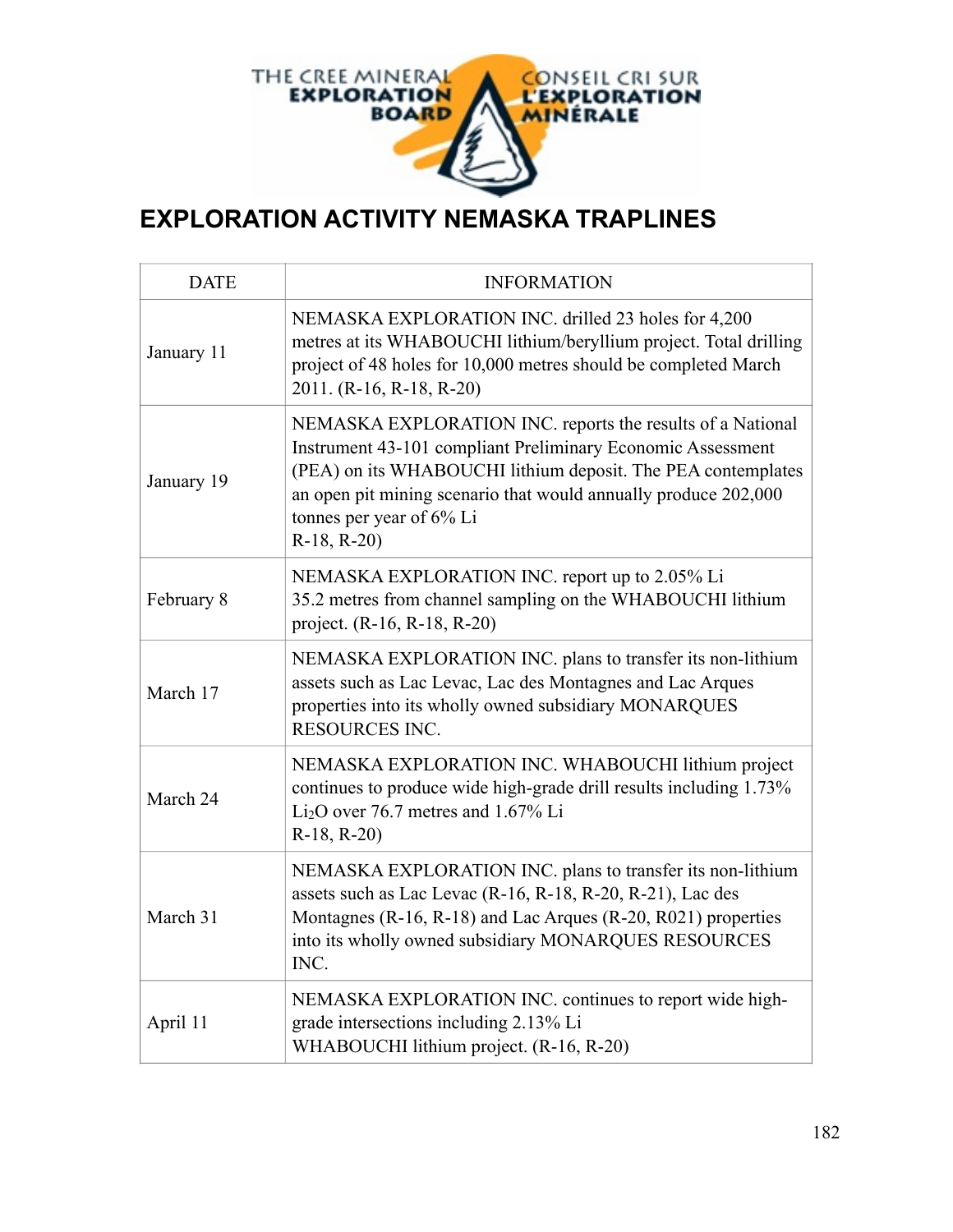

| April 20     | NEMASKA EXPLORATION INC. reports 2.36% Li<br>metres at WHABOUCHI property. (R-16, R-20)                                                                                    |
|--------------|----------------------------------------------------------------------------------------------------------------------------------------------------------------------------|
| April 27     | NEMASKA EXPLORATION INC. continues to report excellent<br>width and high-grade intersections including 1.81% Li<br>metres from its WHABOUCHI lithium project. (R-16, R-20) |
| May 5        | NEMASKA EXPLORATION INC. blasts a 50 tonnes bulk sample<br>at the WHABOUCHI lithium project for pilot plant testing. (R-16,<br>$R-20$                                      |
| June 7       | NEMASKA EXPLORATION INC. announces updated resource<br>estimate of 25 million tonnes measured and indicated in-pit<br>resource. $(R-16, R-18, R-20)$                       |
| September 19 | NEMASKA EXPLORATION INC. files notice of project before<br>COMEV for the WHABOUCHI project and provides update on<br>work in progress. $(R-16, R-18, R-20)$                |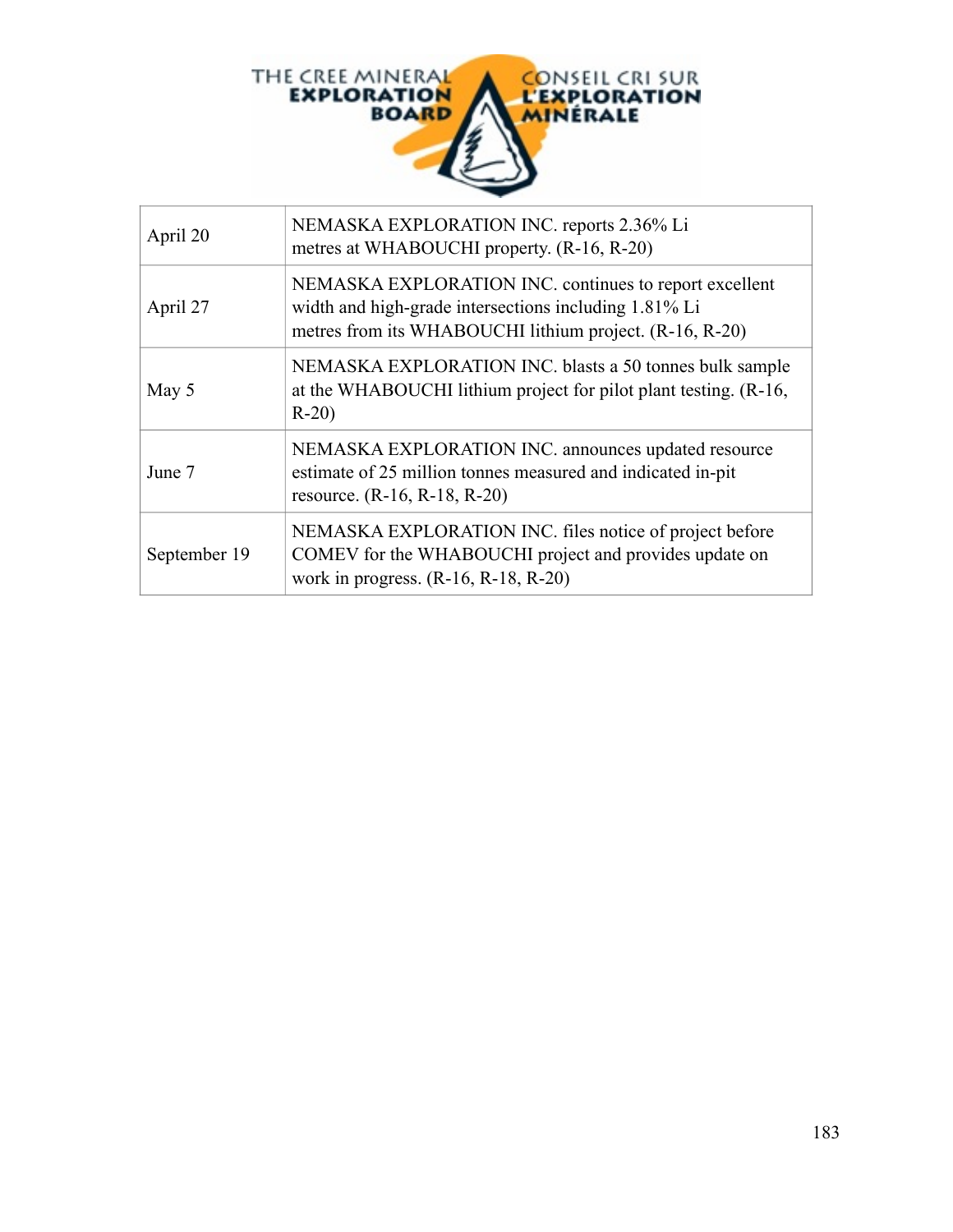

# **EXPLORATION ACTIVITY OUJE-BOUGOUMOU TRAPLINES**

| <b>DATE</b> | <b>INFORMATION</b>                                                                                                                                                                                                                                  |
|-------------|-----------------------------------------------------------------------------------------------------------------------------------------------------------------------------------------------------------------------------------------------------|
| January 6   | GLOBEX MINING ENTERPRISES INC. acquired BERRINGAN<br>gold, silver, zinc deposit, JACULET MINE property and COPPER<br><b>CLIFF MINE claims.</b>                                                                                                      |
| January 13  | GLOBEX MINING ENTERPRISES INC. formed subsidiary<br>CHIBOUGAMAU INDEPENDENT MINES INC. for its<br>Chibougamau area properties.                                                                                                                      |
| January 13  | COGITORE RESOURCES INC. report high grade intersection in<br>CFO lens at SCOTT LAKE project: 2.45% Cu and 4.22% Zn over<br>8.4 metres. (O-54, O-58, O-59)                                                                                           |
| January 18  | COGITORE RESOURCES INC. reports drilling programs<br>underway at SCOTT LAKE (7,600 metres) and LEMOINE projects.<br>$(O-54, O-58, O-59)$                                                                                                            |
| January 20  | MDN INC. and SOQUEM INC. confirm high gold grades on the<br>MCGOLD project including 7.81 g/t Au over 11.90 metres. (O-55)                                                                                                                          |
| March 2     | COGITORE RESOURCES INC. reports 0.9 % copper, 5.5 % zinc,<br>0.1 g/t gold and 52 g/t silver over 15.3 metres; and 0.6 % copper, 5.5<br>$\%$ zinc, 0.14 g/t gold and 24 g/t silver over 14.5 metres on the<br>SCOTT LAKE project. (O-54, O-58, O-59) |
| March 17    | CARTIER RESOURCES INC. begins 4,000 metre drilling program<br>on the DOLLIER property. (O-59)                                                                                                                                                       |
| March 24    | MDN INC. reports a western continuity of the MCGOLD deposit<br>and intersects 2.05 $g/t$ Au over 12 metres. (O-55)                                                                                                                                  |
| April 11    | HABANERO RESOURCES INC. acquires property contiguous to<br>its LEZAI gold property. (O-48B)                                                                                                                                                         |
| May 3       | CARTIER RESOURCES INC. confirms continuity of gold zones on<br>DOLLIER property by intersecting 11.17 g/t Au over 0.4 metres<br>within a wider zone of 2.96 $g/t$ Au over 2.05 metres. (O-59)                                                       |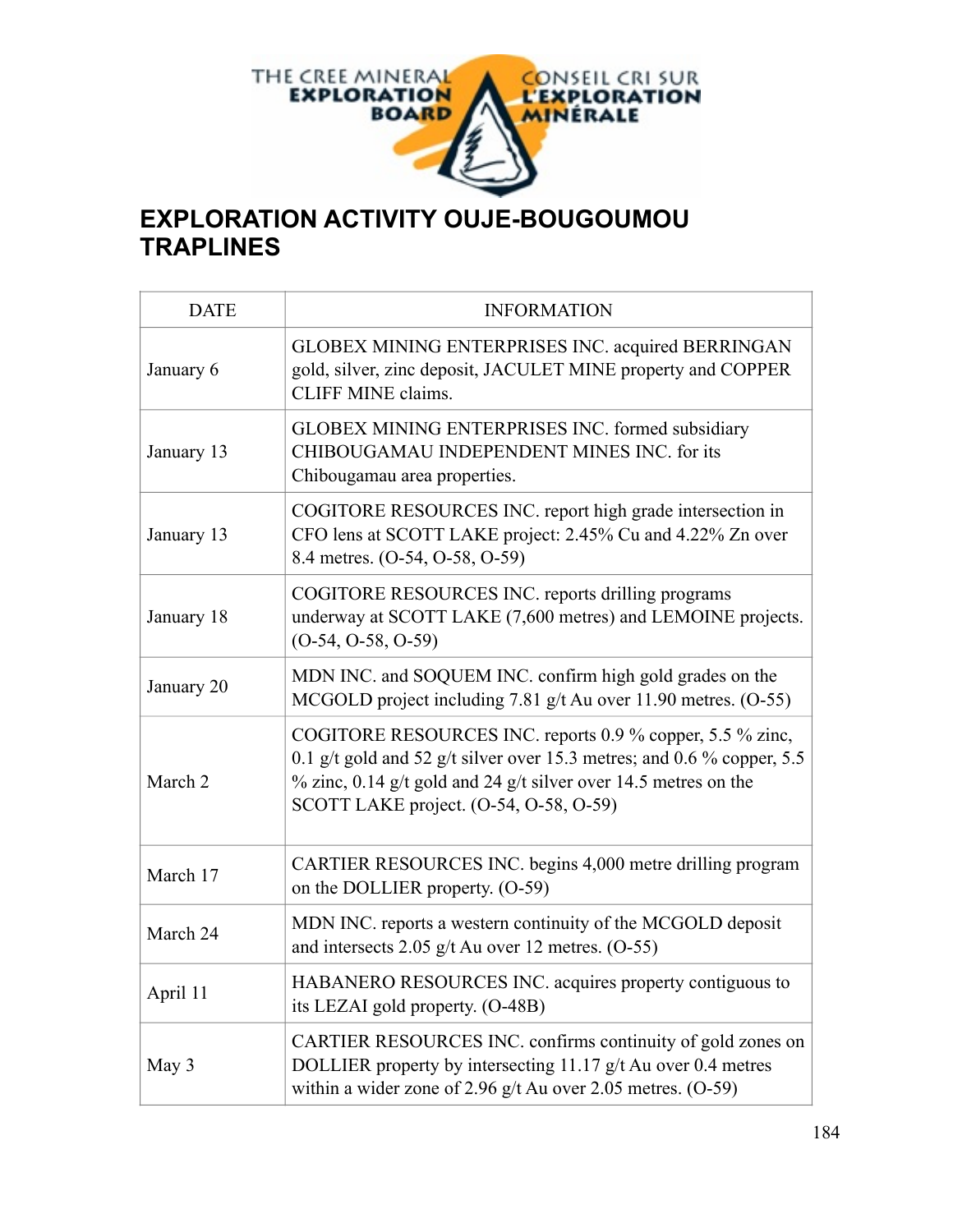

| May $16$     | WESTERN TROY CAPITAL RESOURCES INC. drills under Lake<br>Chibougamau to test a copper-gold prospect on its LAKE<br>CHIBOUGAMAU COPPER project. (O-59)                                                                                   |
|--------------|-----------------------------------------------------------------------------------------------------------------------------------------------------------------------------------------------------------------------------------------|
| May $18$     | COGITORE RESOURCES INC. reports second copper enriched<br>lens discovered at the SCOTT LAKE project including 2.8 % Cu<br>and 46.3 g/t Ag over 3.1 metres and 6.8% Cu, 0.5 g/t Au and 140 g/t<br>Ag over 0.2 metres. (O-54, O-58, O-59) |
| June 15      | COGITORE RESOURCES INC. increases inferred mineral<br>resources on SCOTT LAKE project by 47%. (O-54, O-58, O-59)                                                                                                                        |
| July 21      | CARTIER RESOURCES INC. conducts deeper drilling on<br>DOLLIER gold project. (O-59)                                                                                                                                                      |
| September 29 | APELLA RESOURCES INC. China and LAC DORE update.<br>(O-57)                                                                                                                                                                              |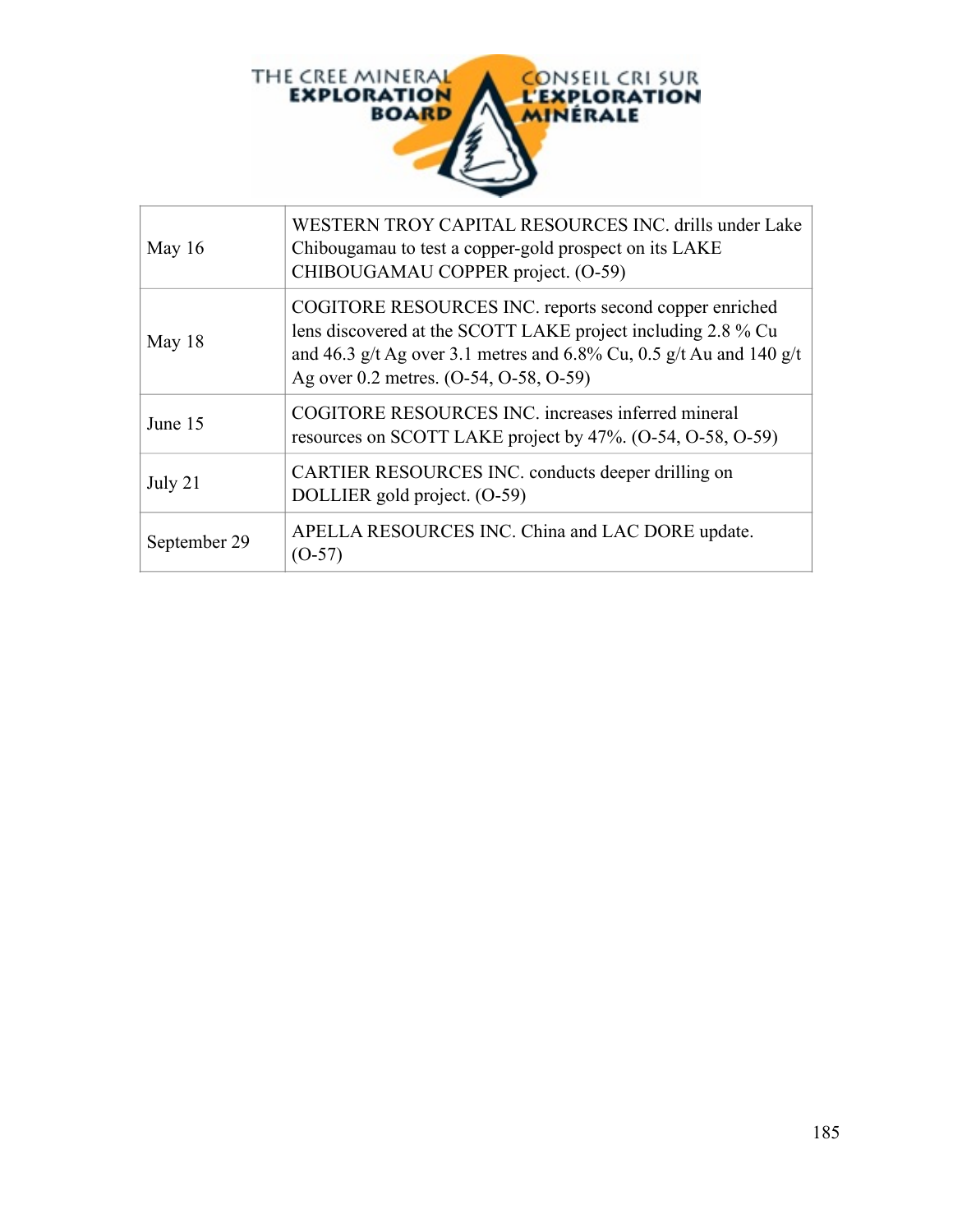

## **EXPLORATION ACTIVITY WASKAGANISH TRAPLINES**

| <b>DATE</b> | <b>INFORMATION</b>                                                                                                                                                           |
|-------------|------------------------------------------------------------------------------------------------------------------------------------------------------------------------------|
| January 13  | BALMORAL RESOURCES LTD. expands the FENELON project<br>by staking. $(N-8)$                                                                                                   |
| January 18  | VIRGINIA MINES INC. begins drilling on several projects in<br>James Bay region.                                                                                              |
| January 20  | BALMORAL RESOURCES LTD. begins drilling FENELON<br>project (N-8) and MARTINIERE project (A-4).                                                                               |
| February 2  | JOURDAN RESOURCES INC. obtains 1.88% Li2O and 2,550 g/t<br>rubidium on the PIVERT-STAIRS rare metals property and plans a<br>3,000 metre drilling campaign. (R-10)           |
| February 2  | CRITICAL ELEMENTS CORP. begins Pre-feasibility Study on<br>Rose Lake deposit on the PIVERT/ROSE property. (R-10)                                                             |
| February 9  | CRITICAL ELEMENTS CORP. drilling leads to new tantalum<br>discovery on PIVERT/ROSE lithium property. (R-10)                                                                  |
| February 28 | BALMORAL RESOURCES LTD. expands the DETOUR EAST<br>project by staking. (A-4)                                                                                                 |
| March 2     | BALMORAL RESOURCES LTD. intersects 11.18 g/t gold over<br>12.00 metres in first hole on MARTINIERE project, Quebec. (A-4)                                                    |
| March 16    | MIDLAND EXPLORATION INC. acquires CASAULT gold<br>property by staking and begins airborne magnetic survey. (A-4)                                                             |
| March 16    | CRITICAL ELEMENTS CORP. discovers new zone on ROSE<br>property. $(R-10)$                                                                                                     |
| April 15    | BALMORAL RESOURCES LTD. intersects 10.50 g/t gold 10.51 g/<br>t gold over 9.72 metres and 10.58 g/t gold over 6.93 metres in<br>follow-up drilling at MARTINIERE WEST. (A-4) |
| April 19    | ARIANNE RESOURCES INC. sells LAC H, KOMO, WABAMISK<br>and OPINACA properties to VIRGINIA MINES INC. (R-10)                                                                   |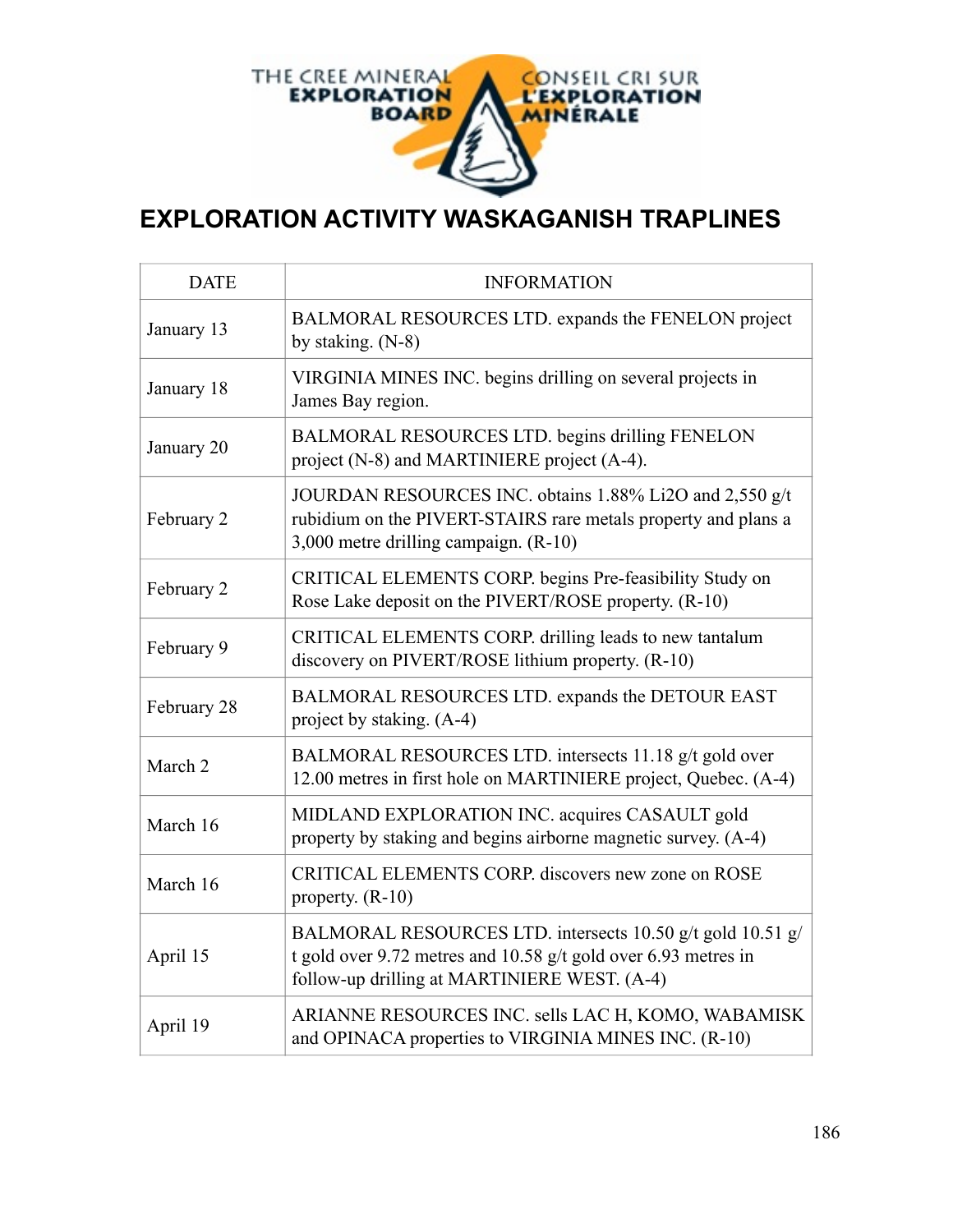

| April 19 | VIRGINIA RESOURCES INC. acquires ARIANNE RESOURCES<br>INC. majority interests in the James Bay region and acquires the<br>CARAT EXPLORATIONS INC. NSR royalty in the OPINACA<br>property. $(R-10)$       |
|----------|----------------------------------------------------------------------------------------------------------------------------------------------------------------------------------------------------------|
| April 26 | JOURDAN RESOURCES INC. completes 3,050 metres drilling on<br>the LAMOTHE lithium-rubidium showing on the PIVERT-STAIRS<br>project. $(R-10)$                                                              |
| April 28 | CRITICAL ELEMENTS CORP. intersects up to 1.60% Li<br>ppm Ta <sub>2</sub><br>ROSE tantalum-lithium project. (R-10)                                                                                        |
| May 2    | BALMORAL RESOURCES LTD. starts geophysical program at<br>DETOUR EAST project. (A-4)                                                                                                                      |
| May 4    | BALMORAL RESOURCES LTD. intersects 25.68 g/t Au over<br>25.34 metres including 97.33 g/t Au over 6.12 metres on FENELON<br>gold project. (N-8)                                                           |
| May 17   | CRITICAL ELEMENTS CORP. has awarded the environmental<br>Study - ROSE property to GENIVAR inc. (R-10)                                                                                                    |
| May 18   | VIRGINIA MINES INC. update on winter 2011 drilling programs<br>in James Bay:<br>$ANATACAU-WABAMISK$ property $-6$ holes totaling 1,272<br>metres. No significant gold values on Isabelle showing. (R-10) |
| May 24   | CRITICAL ELEMENTS CORP. intersects 1.64% Li<br>ppm Ta <sub>2</sub><br>lithium deposit. $(R-10)$                                                                                                          |
| May 25   | SIRIOS RESOURCES INC. announces diamond drilling program<br>on PONTAX silver property. (R-8, R-10)                                                                                                       |
| June 9   | CRITICAL ELEMENTS CORP. intersects 1.29% LiO<br>ppm Ta <sub>2</sub><br>lithium deposit. $(R-10)$                                                                                                         |
| July 7   | BALMORAL RESOURCES LTD. announces significant gold<br>discovery on Detour Gold Trend in Quebec: GRASSET property.<br>$(N-8)$                                                                             |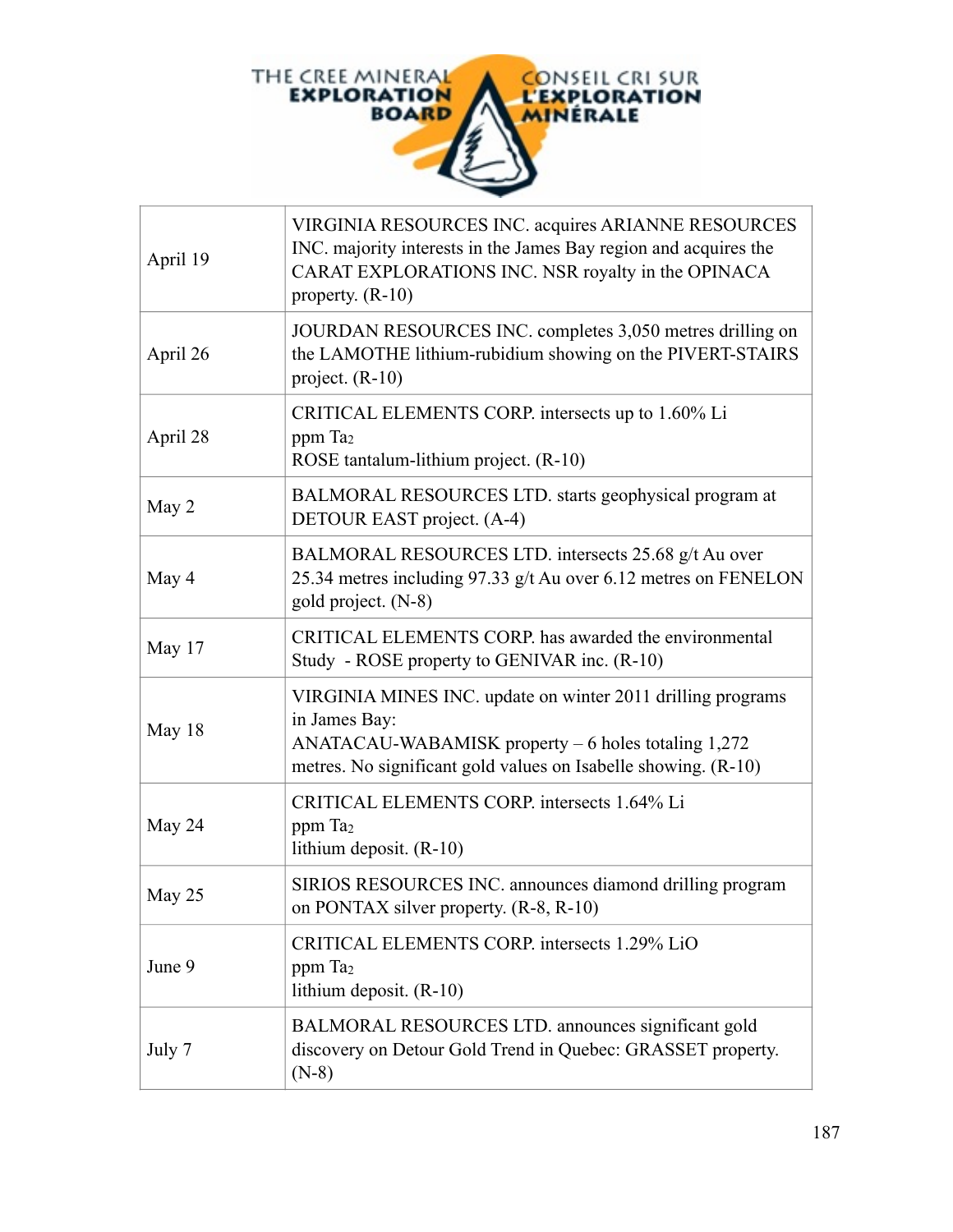

| July 11      | BALMORAL RESOURCES INC. resumes drilling at<br><b>MARTINIERE WEST (A-4)</b>                                                                                                                |
|--------------|--------------------------------------------------------------------------------------------------------------------------------------------------------------------------------------------|
| July 12      | CRITICAL ELEMENTS CORP. initiates the Environmental Impact<br>Assessment for the ROSE tantalum-lithium property. (R-10)                                                                    |
| July 13      | SIRIOS RESOURCES INC. drilling completed on the silver and<br>gold PONTAX property. (R-8, R-10)                                                                                            |
| July 27      | CRITICAL ELEMENTS CORP. the ROSE deposit is one of the<br>largest resources of "conflict free" tantalum, with a new Indicated<br>resource of 26.5 million tonnes at 1.30% Li<br>163 ppm Ta |
| August 16    | CRITICAL ELEMENTS CORP. metallurgy of the ROSE deposit<br>lithium recovery of 90.7% at a grade of 5.87% Li<br>recovery of 84.8% at a grade of 1,016 ppm Ta                                 |
| August 24    | BALMORAL RESOURCES INC. intersects 8.14 g/t gold over<br>21.47 metres at MARTINIERE WEST (A-4)                                                                                             |
| August 31    | SIRIOS RESOURCES INC. updates activities on the PONTAX<br>property. $(R-8, R-10)$                                                                                                          |
| September 7  | BALMORAL RESOURCES LTD. begins follow-up drilling of<br>GRASSET property. (N-8)                                                                                                            |
| September 9  | JOURDAN RESOURCES INC. releases lithium assays from the<br>Winter 2011 diamond drilling programs at the PIVERT-STAIRS rare<br>metals property. (R-10)                                      |
| September 13 | BALMORAL RESOURCES INC. confirms discovery of<br>volcanogenic massive sulphide system at MARTINIERE EAST<br>$(A-4)$                                                                        |
| September 30 | BALMORAL RESOURCES LTD, to commence initial drill test of<br>DETOUR EAST property. (A-4)                                                                                                   |
| October 11   | RADISSON MINING RESOURCES INC. announces that its<br>partner BALMORAL RESOURCES LTD. begins drilling on the<br>DETOUR EAST property. (A-4)                                                 |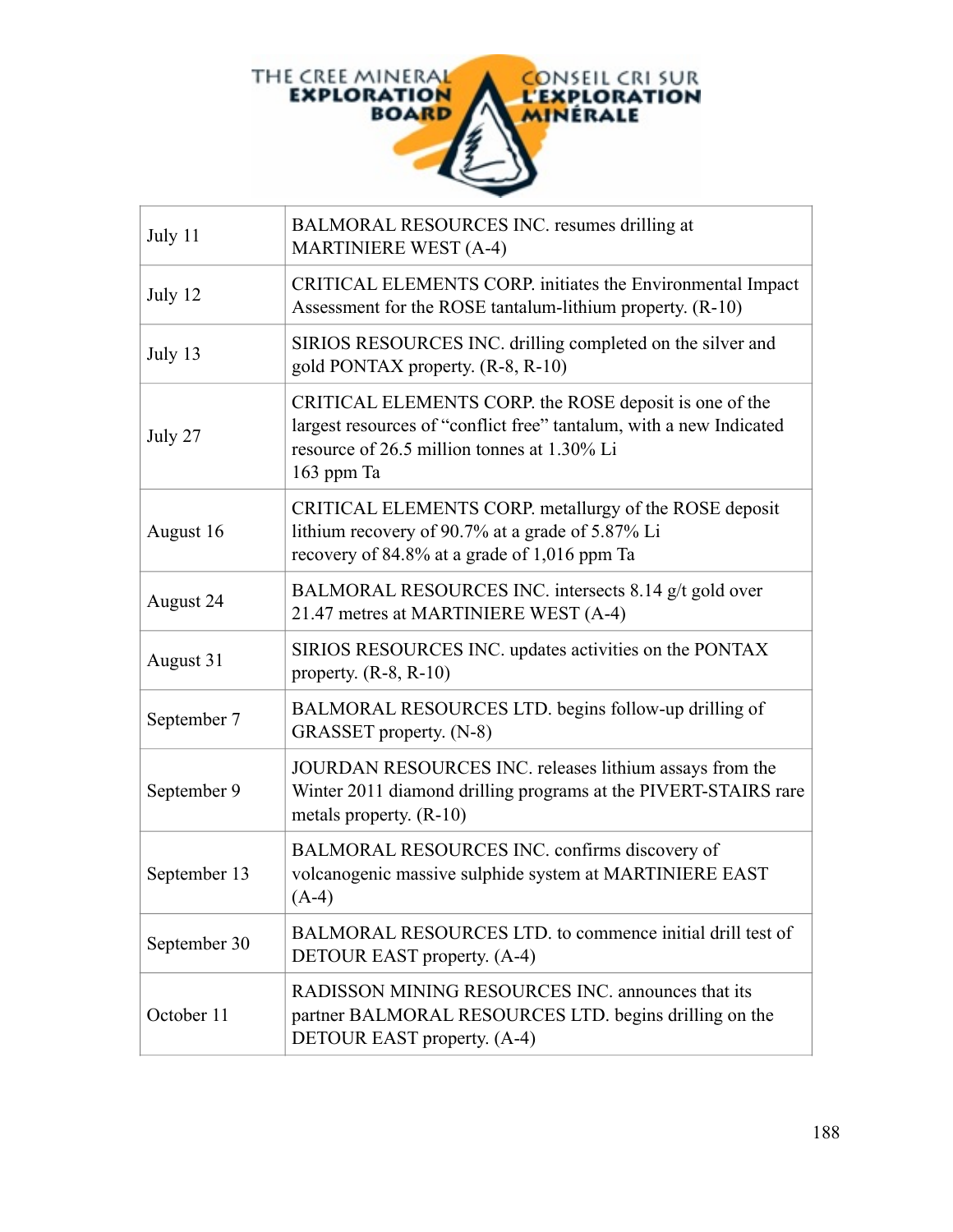

|            | SIRIOS RESOURCES INC. transfers its 50% interest in the       |
|------------|---------------------------------------------------------------|
| October 11 | <b>PONTAX-LITHIUM</b> property to its wholly owned subsidiary |
|            | <b>KHALKOS EXPLORATION INC. <math>(R-8, R-10)</math></b>      |

 $\overline{\Gamma}$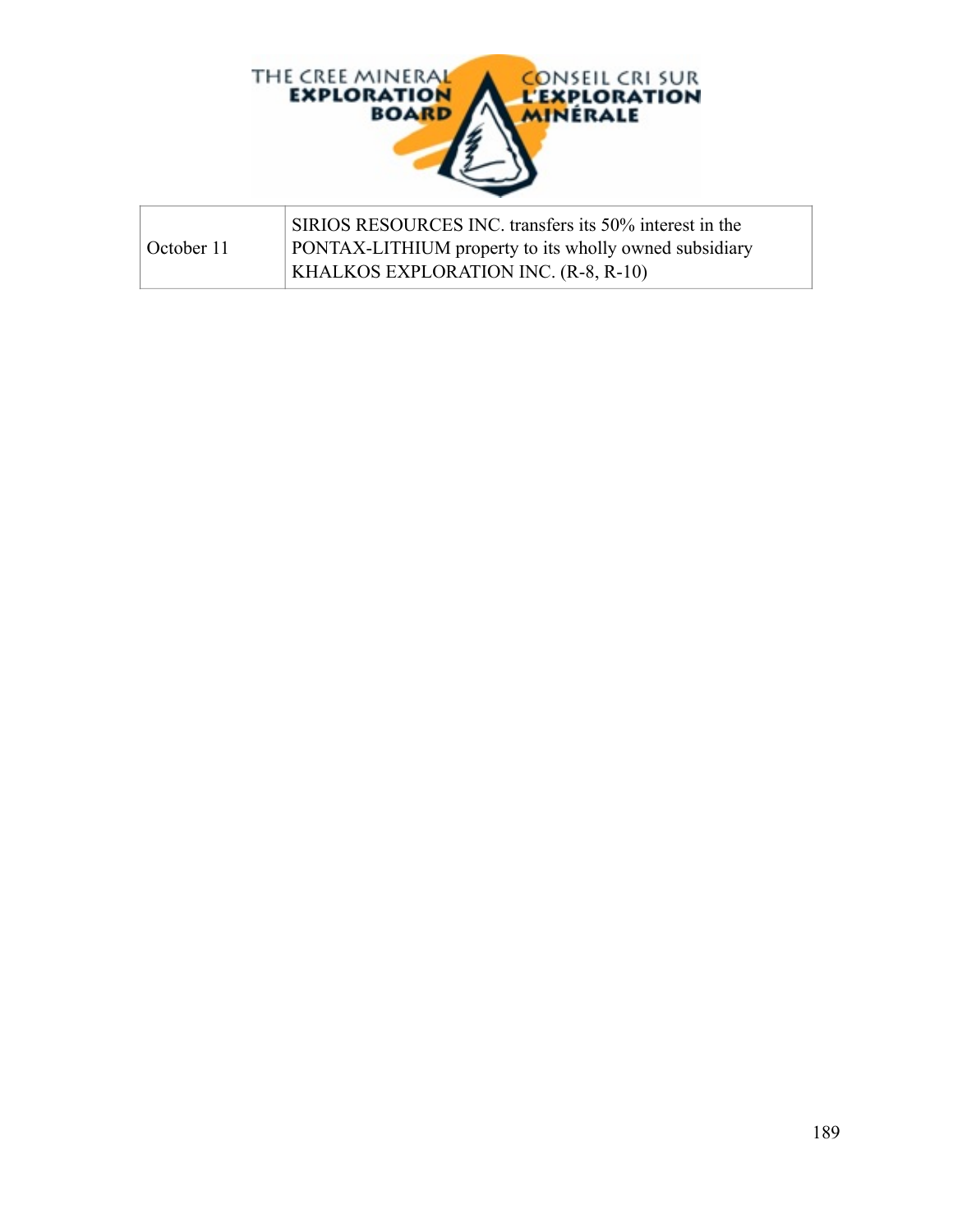

#### **EXPLORATION ACTIVITY WASWANIPI TRAPLINES**

| <b>DATE</b> | <b>INFORMATION</b>                                                                                                                                                                                                                       |
|-------------|------------------------------------------------------------------------------------------------------------------------------------------------------------------------------------------------------------------------------------------|
| January 4   | METANOR RESOURCES INC. reports that the BACHELOR<br>LAKE gold project Pre-Feasibility Study confirms profitability with<br>85% initial rate of return (IRR). (W-21, W-24A)                                                               |
| January 4   | GEOMEGA RESOURCES INC. resumes drilling on MONTVIEL<br>property. $(W-11B)$                                                                                                                                                               |
| January 6   | ZIMTU CAPITAL CORP. completes transaction with CANADA<br>RARE EARTHS INC. for the GOELAND rare earth property.<br>$(W-11B)$                                                                                                              |
| January 6   | CANADA RARE EARTHS INC. options GOELAND rare earth<br>property, Montviel Carbonate Complex, Quebec. (W-11B)                                                                                                                              |
| January 12  | ALTO VENTURES LTD. Drilling 10 holes for 1,500 metres on<br>ALCUDIA project. (W-25B)                                                                                                                                                     |
| January 12  | BONTERRA RESOURCES INC. High grade gold zone on<br>EASTERN EXTENSION property extended with assays up to 41.20<br>$g/t$ Au. (W-25B)                                                                                                      |
| January 14  | APELLA RESOURCES INC. ground magnetic survey reveals<br>priority drill targets on IRON T vanadium-iron-titanium project.<br>$(W-13, W-13A)$                                                                                              |
| January 17  | EAGLE HILL EXPLORATION CORP. report drilling results on<br>WINDFALL LAKE property: Caribou Zone has 2.81 g/t Au over<br>14.0 metres and 1.6 g/t Au over 13.0 metres. Mink Zone (new) has<br>3.27 g/t Au over 8.15 metres. (W-25A, W-25B) |
| January 26  | DIAGNOS INC. acquired mining claims in Abitibi region based on<br>CARDS. (W-21, W-21B, W-24A)                                                                                                                                            |
| February 1  | STELLAR PACIFIC VENTURES INC. drills 11.3 g/t Au over 1<br>metre at MONSTER LAKE project. (W-23A, W-23B)                                                                                                                                 |
| February 3  | BONTERRA RESOURCES INC. completes first four drill holes on<br>the EASTERN EXTENSION property. (W-25B)                                                                                                                                   |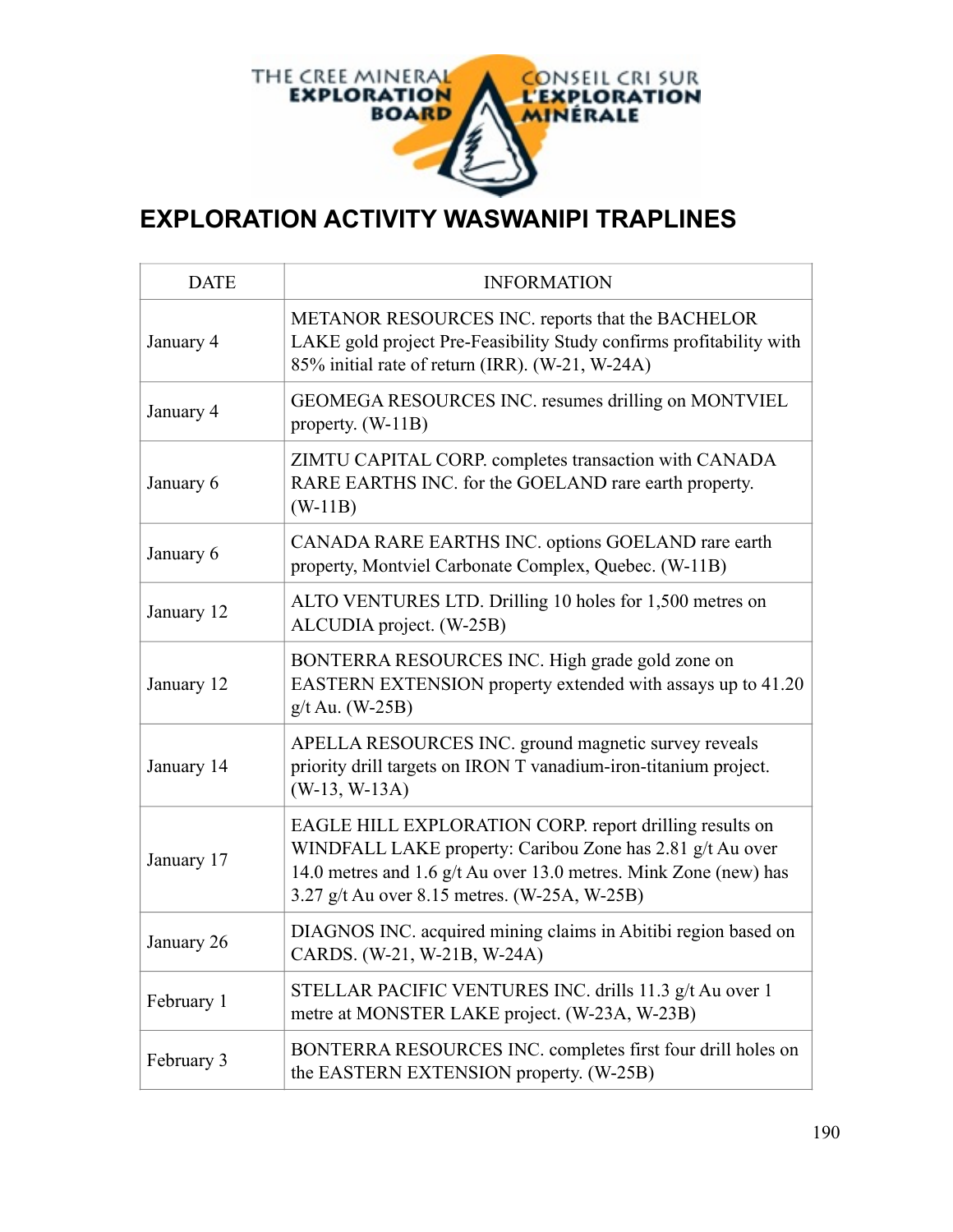

| February 3  | KIRRIN RESOURCES INC. confirms 2011 exploration plans: a<br>three-phase exploration program planned on GREVET REE project.<br>$(W-24)$                                                                                              |
|-------------|-------------------------------------------------------------------------------------------------------------------------------------------------------------------------------------------------------------------------------------|
| February 7  | STELMINE CANADA LTD. acquires WINCHESTER property<br>south of STELLAR PACIFIC VENTURES INC. MONSTER LAKE<br>project. (W-23A)                                                                                                        |
| February 8  | CANADA RARE EARTHS INC. reports that GEOMEGA<br>RESOURCES INC. drills 1.24% TREO over 480 m in MVL-10-01,<br>including 2.03% TREO over 39.4m and 1.38% TREO over 512.7 m<br>in MVL-10-03, including 2.28% TREO over 51.8 m. (W-11B) |
| February 9  | BONTERRA RESOURCES INC. has added a claim optioned from<br>ABITEX RESOURCES INC. to the EASTERN EXTENSION<br>property. $(W-25B)$                                                                                                    |
| February 10 | EAGLE HILL EXPLORATION CORP. intersects 94.50 g/t Au over<br>6.25 metres on the WINDFALL LAKE property. (W-25A, W-25B)                                                                                                              |
| February 14 | FIELDEX EXPLORATION INC. acquired the MOLY-DESGAGNE<br>molybdenum property. (W-23A, W-23B)                                                                                                                                          |
| February 17 | BONTERRA RESOURCES INC. expands EASTERN<br>EXTENSION project with discovery of new gold zone. (W-25B)                                                                                                                               |
| February 18 | CANADA GAS CORP. identifies 2 high priority sectors for<br>diamond drilling on its GOELAND property. (W-11B)                                                                                                                        |
| February 21 | AMSECO EXPLORATION LTD. starts first diamond drilling<br>program on the LAC ROULEAU property. (W-25B)                                                                                                                               |
| February 23 | STELLAR PACIFIC VENTURES INC. drills 18.36g/t Au over 1<br>metre on the MONSTER LAKE project. (W-23A, W-23B)                                                                                                                        |
| February 24 | MAXTECH VENTURES INC. receives 43-101 report on<br>GUERCHEVILLE property. (W-21B)                                                                                                                                                   |
| February 28 | EAGLE HILL EXPLORATION CORP. intersects near surface high<br>grade gold including 26.89 g/t gold over 4.00 meters at the<br>WINDFALL LAKE property. (W-25A, W-25B)                                                                  |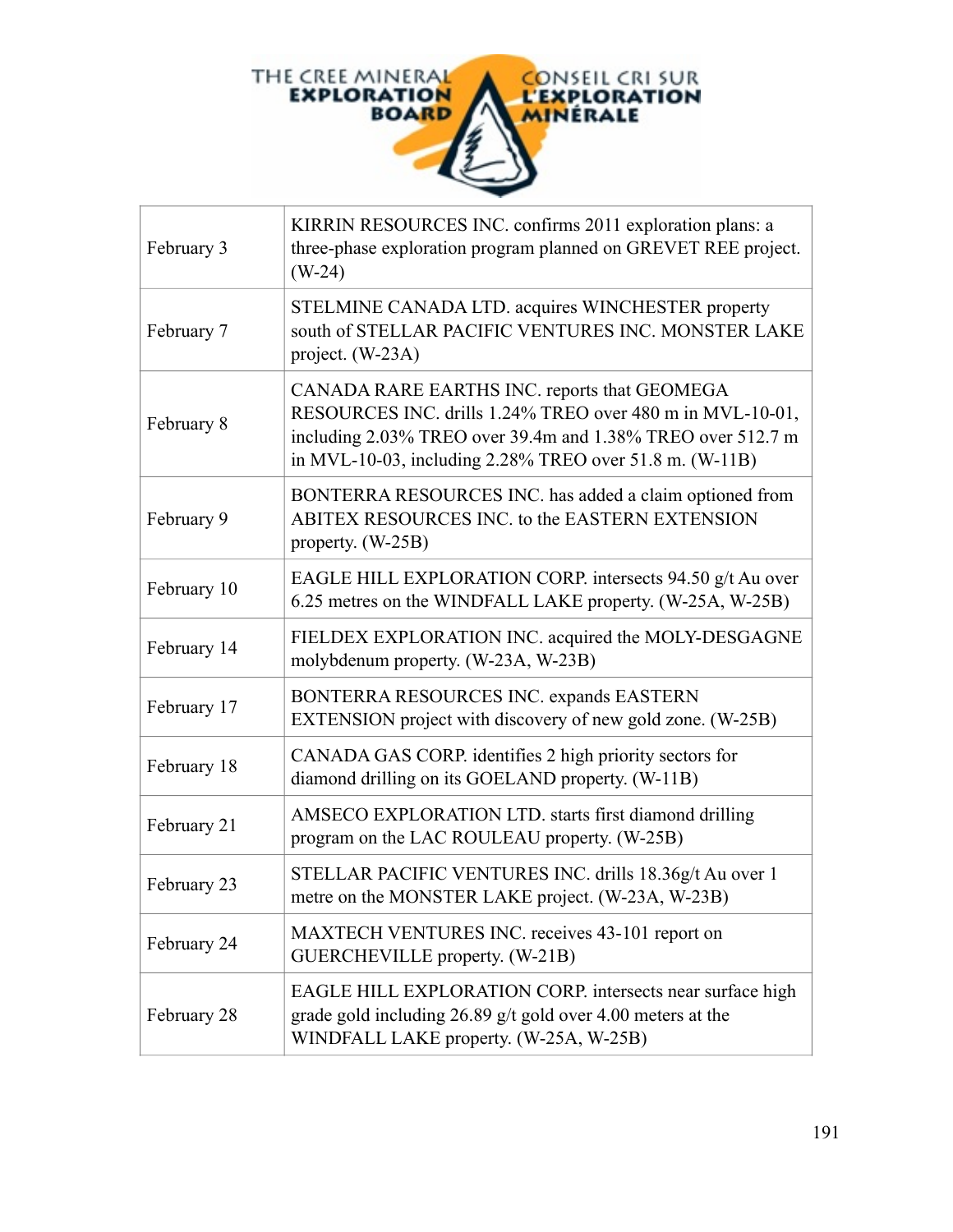

| February 28 | MEGASTAR DEVELOPMENT CORP. receives final report on the<br>RALLEAU copper-zinc project; a two phase, \$1.75m program is<br>recommended on a series of priority VMS and gold targets. (W-24B,<br>W-24C, W-24D) |
|-------------|---------------------------------------------------------------------------------------------------------------------------------------------------------------------------------------------------------------|
| March 7     | APELLA RESOURCES INC. will drill 23 holes for 2,300 metres on<br>the IRON-T vanadium-iron-titanium project. (W-13, W-13A)                                                                                     |
| March 8     | EAGLE HILL EXPLORATION CORP. intersects high grade gold<br>including 13.32 g/t gold over 19.00 metres at the WINDFALL<br>LAKE property. (W-25A, W-25B)                                                        |
| March 17    | ALTO VENTURES LTD. intersects 0.235 g/t Au over 1 metre.<br>$(W-25B)$                                                                                                                                         |
| March 28    | BONTERRA RESOURCES INC. initiates a ten hole drilling<br>program. $(W-25B)$                                                                                                                                   |
| March 31    | BONTERRA RESOURCES INC. nearly completes first hole on the<br>ice on the EASTERN EXTENSION property. (W-25B)                                                                                                  |
| April 5     | BONTERRA RESOURCES INC. assays received for 7 drill holes<br>and gold discovered on EASTERN EXTENSION property. (W-25B)                                                                                       |
| April 6     | METANOR RESOURCES INC. obtains the Certificate of<br>Authorization to proceed with a 5,000 tonne bulk sample this Fall at<br>the BACHELOR LAKE gold project. (W-21, W-24A)                                    |
| April 11    | AMSECO EXPLORATION LTD. reports that the first three drill<br>holes intersect Zone 18 on the LAC ROULEAU property. (W-25B)                                                                                    |
| April 15    | BONTERRA RESOURCES INC. corporate update & samples from<br>EASTERN EXTENSION gold project sent for rush assay. (W-25B)                                                                                        |
| April 26    | METANOR RESOURCES INC. completes over 60% of shaft<br>sinking process on BACHELOR LAKE project. (W-21, W-24B)                                                                                                 |
| April 26    | DONNER METALS LTD. completes earn-in on MATAGAMI<br>NORTH FLANK Joint Venture project with XSTRATA CANADA<br>CORP. (W-13)                                                                                     |
| April 28    | BONTERRA RESOURCES INC. continues hitting gold on the<br>EASTERN EXTENSION project. (W-25B)                                                                                                                   |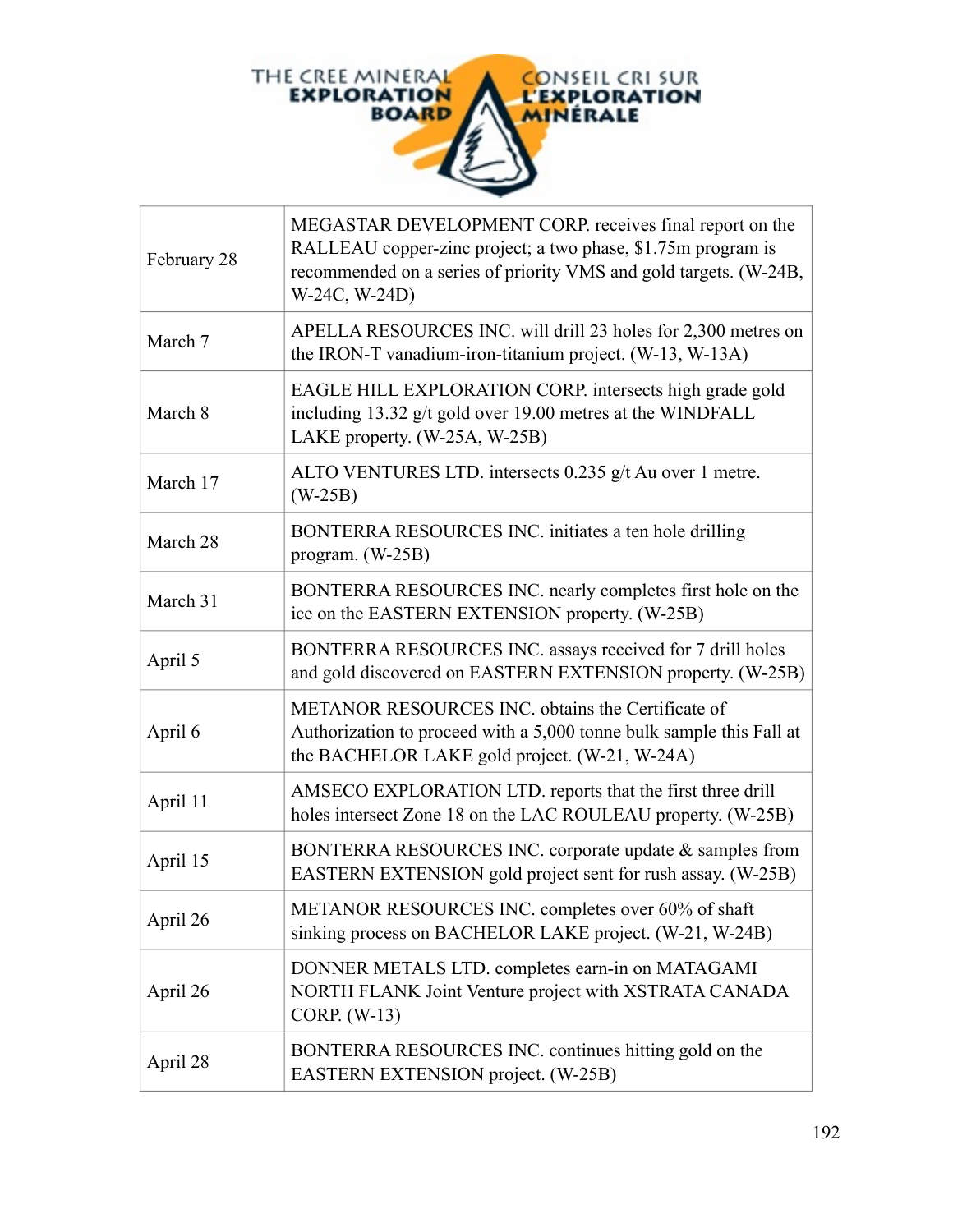

| May 2   | STELLAR PACIFIC VENTURES INC. transfers its MONSTER<br>LAKE property (W-23A and W-23B) and URBAN LAKE property<br>(W-25A and W-25B) to CARBON2GREEN CORP.                                                        |
|---------|------------------------------------------------------------------------------------------------------------------------------------------------------------------------------------------------------------------|
| May 2   | CARBON2GREEN CORP. acquires MONSTER LAKE property<br>(W-23A and W-23B) and URBAN LAKE property (W-25A and<br>W-25B) from STELLAR PACIFIC VENTURES INC.                                                           |
| May 3   | BONTERRA RESOURCES INC. continues drilling EASTERN<br>EXTENSION gold project. (W-25B)                                                                                                                            |
| May 4   | EAGLE HILL EXPLORATION CORP. intersects 8.97 g/t gold over<br>8.0 metres at WINDFALL LAKE property and expands CARIBOU<br>ZONE. (W-25A, W-25B)                                                                   |
| May 6   | GEOMEGA RESOURCES INC. immediately acquires MONTVIEL<br>property from NIOGOLD MINING CORP. in agreement<br>amendment. (W-11B)                                                                                    |
| May 16  | APELLA RESOURCES INC. completes first 16 diamond drill holes<br>(2,443 metres) of its Phase 4 program on the IRON-T vanadium-<br>iron-titanium project. (W-13, W-13A)                                            |
| May 16  | WESTERN TROY CAPITAL RESOURCES INC. stakes the<br>NICOBI LAKE COPPER/NICKEL prospect. (W-24A)                                                                                                                    |
| May 19  | METANOR RESOURCES INC. obtains encouraging results on new<br>gold zone at BACHELOR LAKE property including 14.80 g/t Au<br>from a grab sample and 8.48 g/t Au over 2.65 metres from drilling.<br>$(W-21, W-24A)$ |
| May 24  | AMSECO EXPLORATION LTD. intersects significant gold values<br>on ROULEAU property. (W-25A)                                                                                                                       |
| June 6  | APELLA RESOURCES INC. SGS-Geostat delivers new resources<br>calculation of IRON-T vanadium-iron-titanium project. (W-13,<br>$W-13A)$                                                                             |
| June 9  | BONTERRA RESOURCES INC. deepens drills at EASTERN<br><b>EXTENSION</b> property. (W-25B)                                                                                                                          |
| June 14 | NQ EXPLORATION INC. mobilises drill rig to LAC SHORTT gold<br>property. $(W-21)$                                                                                                                                 |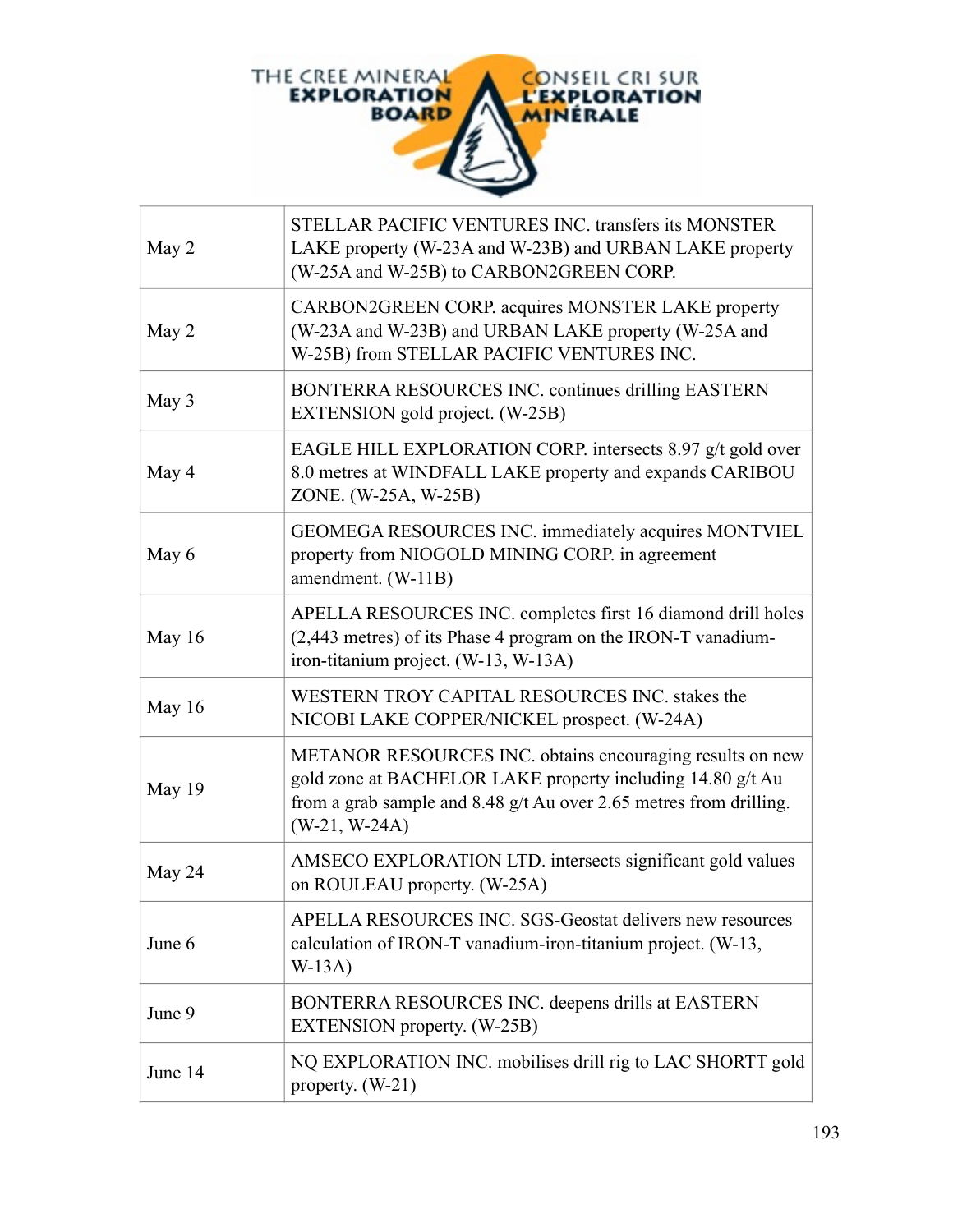

| June 15   | STELLAR PACIFIC VENTURES INC. resumes drilling on<br>MONSTER LAKE property. (W-23A, W-23B)                                                                                                |
|-----------|-------------------------------------------------------------------------------------------------------------------------------------------------------------------------------------------|
| June 16   | METANOR RESOURCES INC. shaft sinking is 85% complete at<br>BACHELOR LAKE gold project. (W-21, W-24A)                                                                                      |
| July 5    | EAGLE HILL EXPLORATION CORP. summer 2011 WINDFALL<br>LAKE property update. (W-25a, W-25B)                                                                                                 |
| July 12   | BONTERRA RESOURCES INC. assays 114.00 g/t gold at<br><b>EASTERN EXTENSION property. (W-25B)</b>                                                                                           |
| July 19   | EAGLE HILL EXPLORATION CORP. continues to expand gold<br>zones at WINDFALL LAKE property. (W-25a, W-25B)                                                                                  |
| July 26   | EAGLE HILL EXPLORATION CORP. reports up to 97 percent<br>gold recovery at WINDFALL LAKE property. (W-25a, W-25B)                                                                          |
| July 26   | VANSTAR MINING RESOURCES INC. acquires a gold property<br>in the Monster Lake area. (W-23A, W-23B)                                                                                        |
| August 2  | GEOMEGA RESOURCES INC. final results of Phase 1 drilling at<br>MONTVIEL property: 2.15% TREO over 250.65 m and 1.51%<br>TREO over 520.65 m. (W-11B)                                       |
| August 3  | NORTHCORE RESOURCES INC. signs letter of intent to purchase<br>50% interest in the LITTLE MONSTER property with VANSTAR<br>MINING RESOURCES INC. (W-23A, W-23B)                           |
| August 3  | VANSTAR MINING RESOURCES INC. options its LITTLE<br>MONSTER property to NORTHCORE RESOURCES INC.<br>$(W-23A, W-23B)$                                                                      |
| August 3  | VANTEX RESOURCES INC. options its COOKIE MONSTER<br>property to AMSECO EXPLORATION INC. (W-23A, W-23B)                                                                                    |
| August 8  | BONTERRA RESOURCES INC. intercepts a zone 169.70 metres<br>grading 0.73 g/t gold, including various high grade zones assaying<br>up to 54 g/t gold at EASTERN EXTENSION property. (W-25B) |
| August 15 | AMSECO EXPLORATION LTD. announces partnership agreement<br>with VANTEX RESOURCES LTD. On MONSTER LAKE project.<br>$(W-23A, W-23B)$                                                        |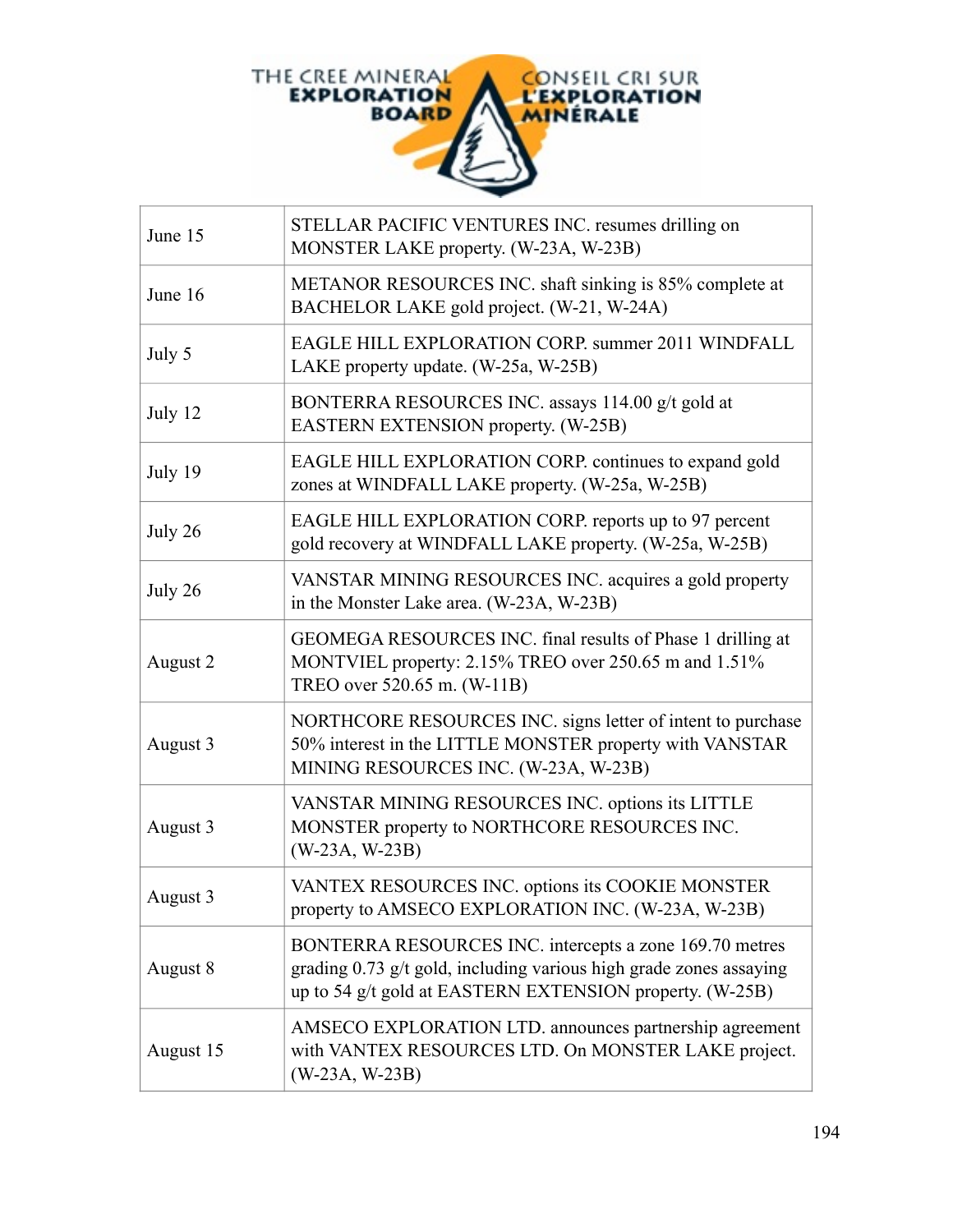

| August 15    | EAGLE HILL EXPLORATION CORP. purchases remaining<br>interest of WINDFALL LAKE property. (W-25A, W-25B)                                                                                          |
|--------------|-------------------------------------------------------------------------------------------------------------------------------------------------------------------------------------------------|
| August 16    | STELLAR PACIFIC VENTURES INC. drills 2 metres of 76.53g/t<br>Au at MONSTER LAKE property. (W-23A, W-23B)                                                                                        |
| August 18    | NQ EXPLORATION INC. intersects 11.55g/t Au over 1.30 metres<br>at its LAC SHORTT property. (W-21)                                                                                               |
| August 23    | METANOR RESOURCES INC. reports shaft sinking complete at<br>BACHELOR LAKE property, BACHELOR/HEWFRAN drill<br>campaign underway. (W-21, W-24A)                                                  |
| August 24    | EAGLE HILL EXPLORATION CORP. confirms new gold bearing<br>zone with 7.47g/t gold over 14 metres with a strike-extension<br>potential of over 7 km at WINDFALL LAKE property. (W-25a,<br>$W-25B$ |
| August 24    | GEOMEGA RESOURCES INC. MONTVIEL mineralogy and REE<br>distribution dominated by fluoro-carbonates. (W-11B)                                                                                      |
| August 30    | BONTERRA RESOURCES INC. continues drilling in advance of<br>gold resource calculation and awaits gold assays for 8 drill holes at<br><b>EASTERN EXTENSION property. (W-25B)</b>                 |
| September 6  | CARTIER RESOURCES INC. drills DIEGO gold project. (W-27)                                                                                                                                        |
| September 7  | BONTERRA RESOURCES INC. EASTERN EXTENSION<br>property gold assays. (W-25B)                                                                                                                      |
| September 7  | GEOMEGA RESOURCES INC. launches Phase 2 drill program at<br>MONTVIEL property. (W-11B)                                                                                                          |
| September 9  | BONTERRA RESOURCES INC. infill sampling of Ba-10-08<br>widens gold intercept at EASTERN EXTENSION property.<br>$(W-25B)$                                                                        |
| September 21 | APELLA RESOURCES INC. confirms mineralization along entire<br>22.5 km strike length of IRON-T vanadium-iron-titanium project.<br>$(W-13, W-13A)$                                                |
| September 27 | METANOR RESOURCES INC. intersects 9.71g/t Au over 3.11 m<br>and 6.92g/t Au over 10.10 m at BACHELOR LAKE property.<br>$(W-21, W-24A)$                                                           |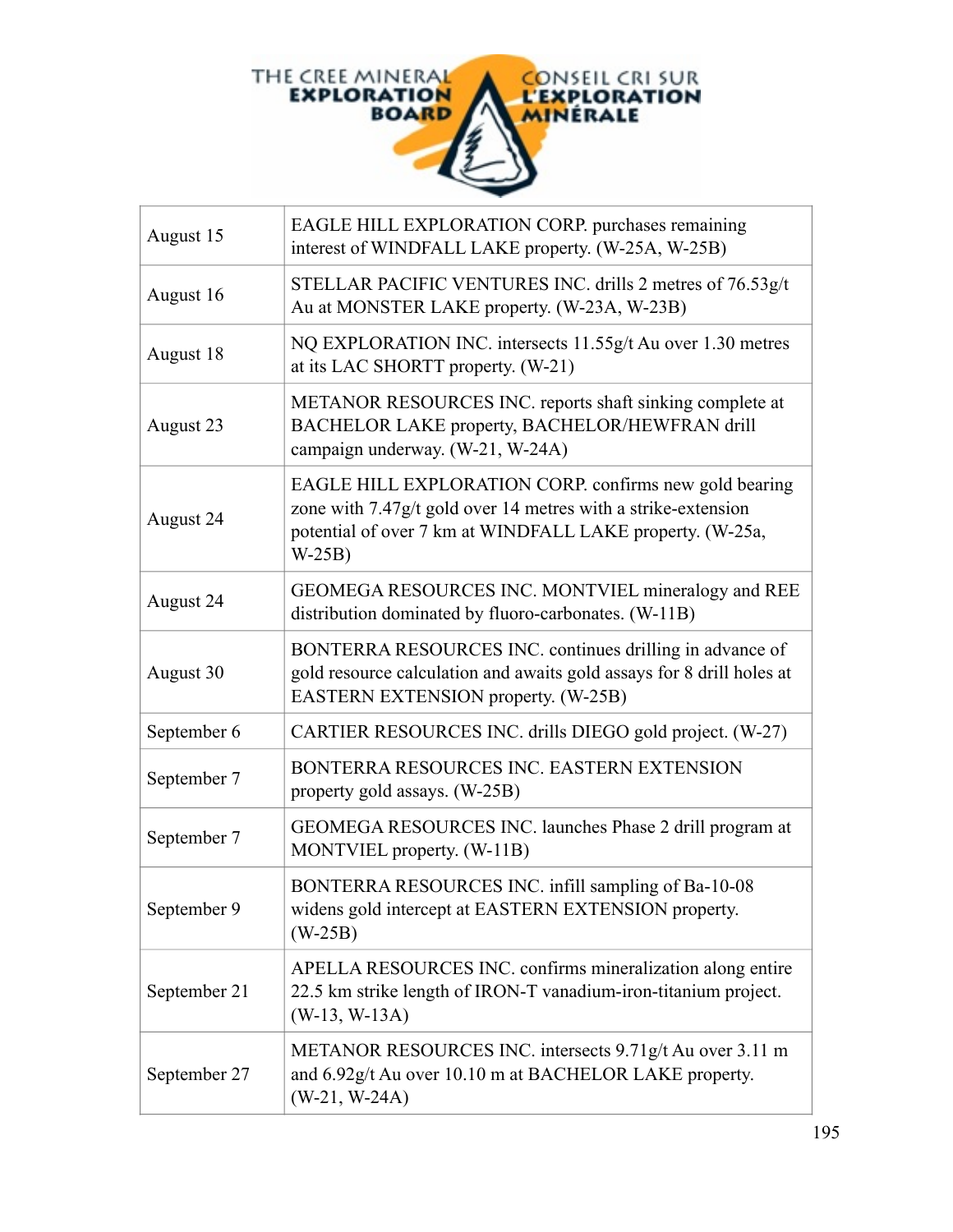

| September 27 | SANDSTORM GOLD. LTD. announces 3.11 metres of 9.71g/t Au<br>and 10.10 metres of 6.92g/t at the METANOR RESOURCES INC.<br>BACHELOR LAKE property. (W-21, W-24A)                                                                                                                   |
|--------------|----------------------------------------------------------------------------------------------------------------------------------------------------------------------------------------------------------------------------------------------------------------------------------|
| September 29 | GEOMEGA RESOURCES INC. completes NI 43-101 Mineral<br>Resource Estimate on the Core Zone in the MONTVIEL property:<br>183.9 million tonnes Indicated mineral resource averaging 1.45%<br>TREO and 66-7 million tonnes Inferred mineral resource averaging<br>1.46% TREO. (W-11B) |
| October 4    | BONTERRA RESOURCES INC. assays 204.0 g/t gold and 25.8 g/t<br>silver in the Rivage Zone on the EASTERN EXTENSION property.<br>$(W-25B)$                                                                                                                                          |
| October 4    | METANOR RESOURCES INC. reports 89 new IP anomalies at the<br>BARRY project. (W-20, W-21, W-24A, W-25A, W-25B)                                                                                                                                                                    |
| October 13   | EAGLE HILL EXPLORATION CORP. WINDFALL LAKE<br>property update: summary and plans for 2012. (W-25A, W-25B)                                                                                                                                                                        |
| October 13   | METANOR RESOURCES INC. intersects 8.26g/t Au and 7.40g/t<br>Au over 2.97 metres at BACHELOR LAKE property. (W-21,<br>$W-24A)$                                                                                                                                                    |
| October 20   | GEOMEGA RESOURCES INC. signs a Pre-Development<br>Agreement (PRA) for the MONTVIEL property with the Grand<br>Council of the Crees and the Cree First Nation of Waswanipi.<br>$(W-11B)$                                                                                          |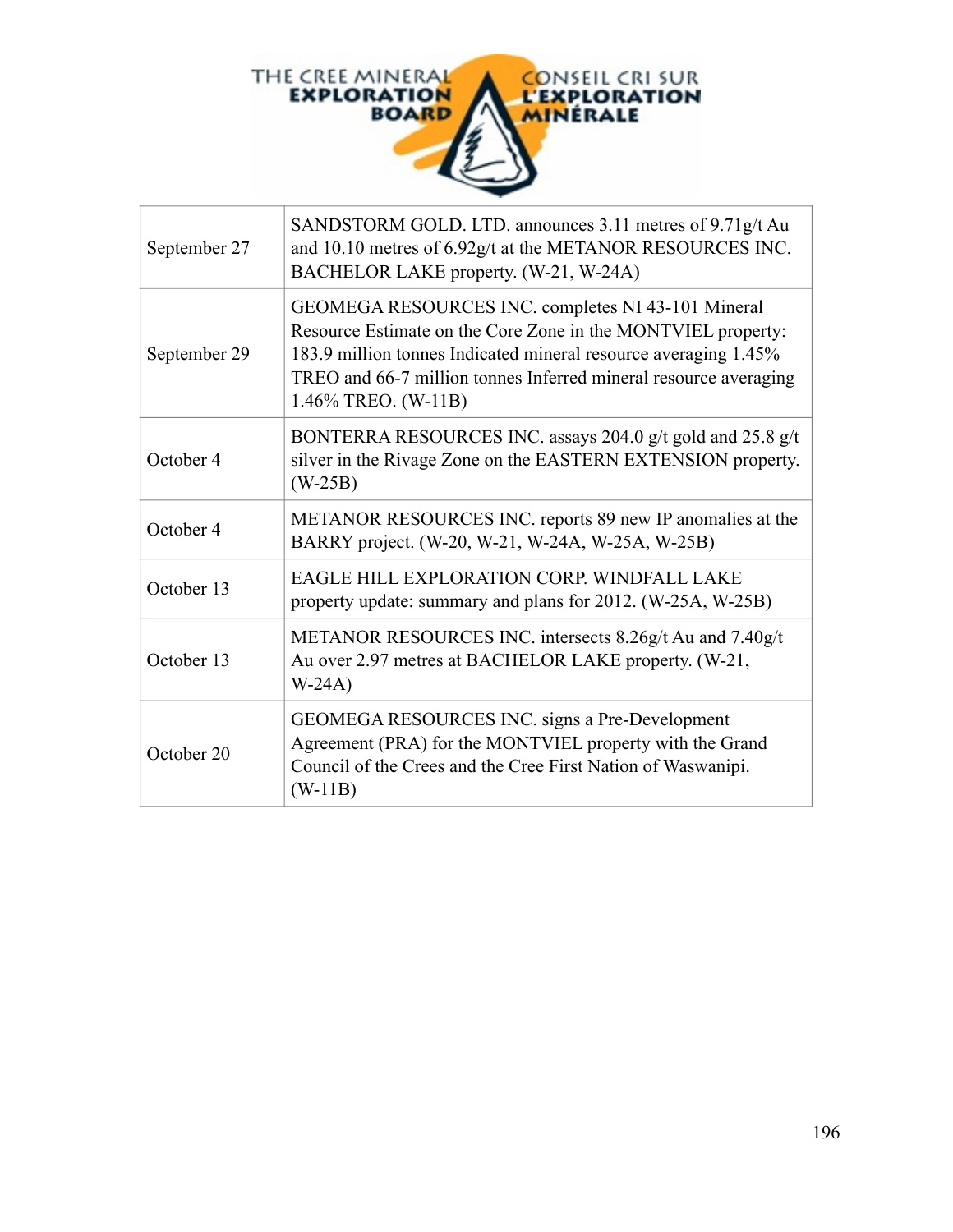

## **EXPLORATION ACTIVITY WEMINDJI TRAPLINES**

| <b>DATE</b>  | <b>INFORMATION</b>                                                                                                                                                                                                                                                    |
|--------------|-----------------------------------------------------------------------------------------------------------------------------------------------------------------------------------------------------------------------------------------------------------------------|
| January 12   | EVERTON RESOURCES INC. and AURIZON MINES LTD.<br>report 7,200 metres of drilling planned on their OPINACA-<br>WILDCAT property. (VC-28, VC-29)                                                                                                                        |
| January 18   | VIRGINIA MINES INC. begins drilling on several projects in<br>James Bay region.                                                                                                                                                                                       |
| February 21  | GOLDCORP. INC., CREE NATION OF WEMINDJI, GRAND<br>COUNCIL OF THE CREES, and CREE REGIONAL<br>AUTHORITY sign a Collaboration Agreement regarding the<br>development and operation of the ELEONORE gold project.<br>$(VC-28)$                                           |
| March 2      | VIRGINIA MINES INC. provides an update on the GOLDCORP<br>INC. ELEONORE project. (VC-28)                                                                                                                                                                              |
| May 18       | VIRGINIA MINES INC. update on winter 2011 drilling programs<br>in James Bay:<br>POSTE LEMOYNE EXTENSION project – 13 holes totaling 1,272<br>metres. Intersected gold values varying between 0.5 g/t Au over 1<br>metre and 1.49 g/t Au over 5 metres. (VC-25, VC-26) |
| July 18      | AMSECO EXPLORATION LTD. starts exploration work on<br>YASINSKI LAKE and CHIKA properties in James Bay. (VC-20,<br>$VC-21$                                                                                                                                             |
| September 16 | AMSECO EXPLORATION LTD. obtains high values in gold,<br>silver, copper and zinc on YASINSKI LAKE and CHIKA properties<br>in James Bay. (VC-20, VC-21)                                                                                                                 |